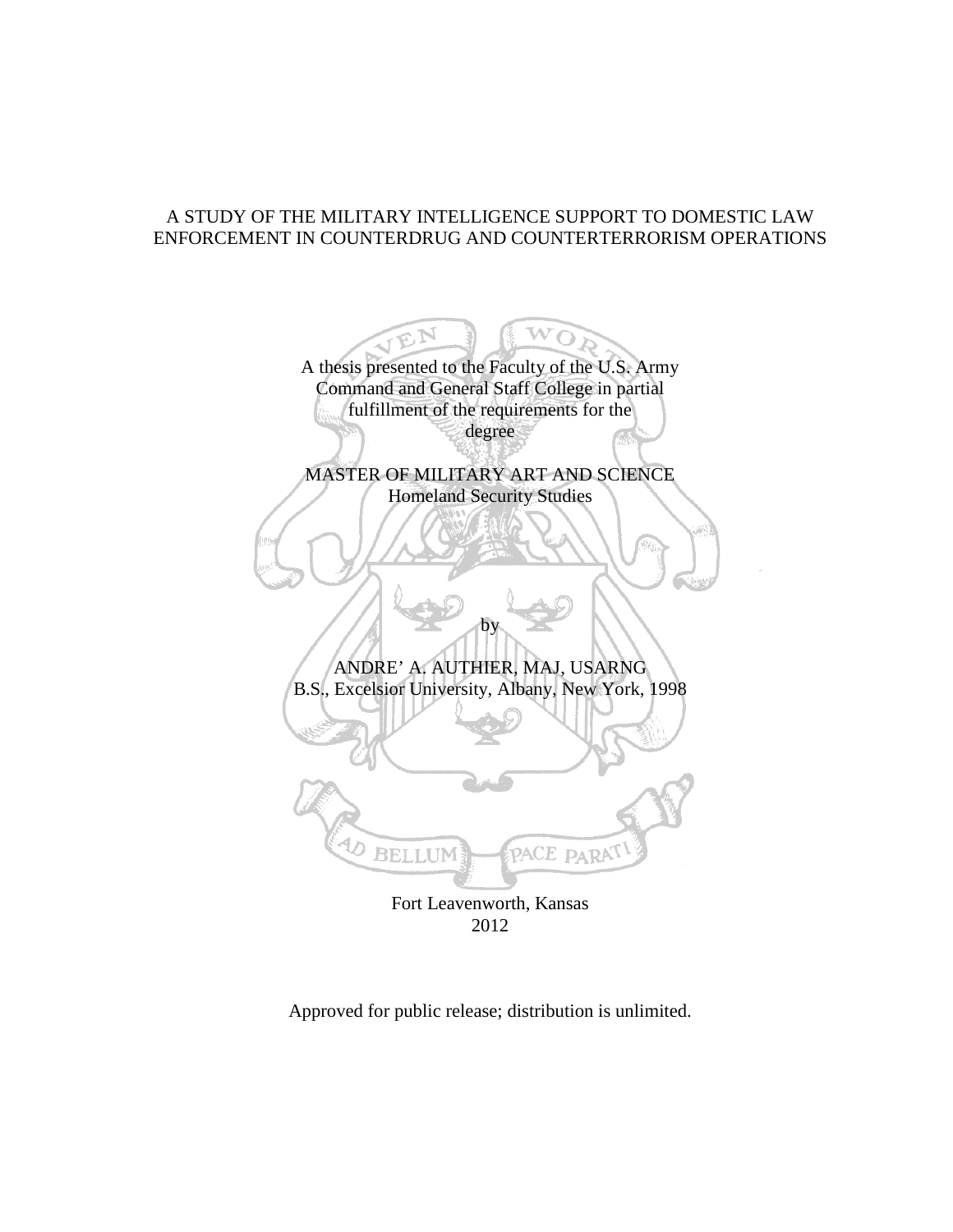|                                                                                                                                                                                                                                                                                                                                                                                                                                                                                                                                                                                                                                                                                                                                                                                                                                                                                                                                                                   |                                                                                                            |              | <b>REPORT DOCUMENTATION PAGE</b>                             |          | Form Approved                                                                                                           |  |  |
|-------------------------------------------------------------------------------------------------------------------------------------------------------------------------------------------------------------------------------------------------------------------------------------------------------------------------------------------------------------------------------------------------------------------------------------------------------------------------------------------------------------------------------------------------------------------------------------------------------------------------------------------------------------------------------------------------------------------------------------------------------------------------------------------------------------------------------------------------------------------------------------------------------------------------------------------------------------------|------------------------------------------------------------------------------------------------------------|--------------|--------------------------------------------------------------|----------|-------------------------------------------------------------------------------------------------------------------------|--|--|
|                                                                                                                                                                                                                                                                                                                                                                                                                                                                                                                                                                                                                                                                                                                                                                                                                                                                                                                                                                   |                                                                                                            |              |                                                              |          | OMB No. 0704-0188                                                                                                       |  |  |
| Public reporting burden for this collection of information is estimated to average 1 hour per response, including the time for reviewing instructions, searching existing data<br>sources, gathering and maintaining the data needed, and completing and reviewing this collection of information. Send comments regarding this burden estimate or any<br>other aspect of this collection of information, including suggestions for reducing this burden to Department of Defense, Washington Headquarters Services, Directorate for<br>Information Operations and Reports (0704-0188), 1215 Jefferson Davis Highway, Suite 1204, Arlington, VA 22202-4302. Respondents should be aware that<br>notwithstanding any other provision of law, no person shall be subject to any penalty for failing to comply with a collection of information if it does not display a currently valid<br>OMB control number. PLEASE DO NOT RETURN YOUR FORM TO THE ABOVE ADDRESS. |                                                                                                            |              |                                                              |          |                                                                                                                         |  |  |
| 08-06-2012                                                                                                                                                                                                                                                                                                                                                                                                                                                                                                                                                                                                                                                                                                                                                                                                                                                                                                                                                        | 1. REPORT DATE (DD-MM-YYYY)                                                                                |              | <b>2. REPORT TYPE</b><br>Master's Thesis                     |          | 3. DATES COVERED (From - To)<br>AUG 2008- JUN 2012                                                                      |  |  |
| <b>4. TITLE AND SUBTITLE</b>                                                                                                                                                                                                                                                                                                                                                                                                                                                                                                                                                                                                                                                                                                                                                                                                                                                                                                                                      |                                                                                                            |              |                                                              |          | <b>5a. CONTRACT NUMBER</b>                                                                                              |  |  |
|                                                                                                                                                                                                                                                                                                                                                                                                                                                                                                                                                                                                                                                                                                                                                                                                                                                                                                                                                                   |                                                                                                            |              | A Study of the Military Intelligence Support to Domestic Law |          |                                                                                                                         |  |  |
| Enforcement in Counterdrug and Counterterrorism Operations                                                                                                                                                                                                                                                                                                                                                                                                                                                                                                                                                                                                                                                                                                                                                                                                                                                                                                        |                                                                                                            |              |                                                              |          | <b>5b. GRANT NUMBER</b>                                                                                                 |  |  |
|                                                                                                                                                                                                                                                                                                                                                                                                                                                                                                                                                                                                                                                                                                                                                                                                                                                                                                                                                                   |                                                                                                            |              |                                                              |          | <b>5c. PROGRAM ELEMENT NUMBER</b>                                                                                       |  |  |
| 6. AUTHOR(S)                                                                                                                                                                                                                                                                                                                                                                                                                                                                                                                                                                                                                                                                                                                                                                                                                                                                                                                                                      |                                                                                                            |              |                                                              |          | <b>5d. PROJECT NUMBER</b>                                                                                               |  |  |
|                                                                                                                                                                                                                                                                                                                                                                                                                                                                                                                                                                                                                                                                                                                                                                                                                                                                                                                                                                   | Major André A. Authier, USARNG                                                                             |              |                                                              |          |                                                                                                                         |  |  |
|                                                                                                                                                                                                                                                                                                                                                                                                                                                                                                                                                                                                                                                                                                                                                                                                                                                                                                                                                                   |                                                                                                            |              |                                                              |          | <b>5e. TASK NUMBER</b>                                                                                                  |  |  |
|                                                                                                                                                                                                                                                                                                                                                                                                                                                                                                                                                                                                                                                                                                                                                                                                                                                                                                                                                                   |                                                                                                            |              |                                                              |          | <b>5f. WORK UNIT NUMBER</b>                                                                                             |  |  |
| 7. PERFORMING ORGANIZATION NAME(S) AND ADDRESS(ES)<br>U.S. Army Command and General Staff College<br>ATTN: ATZL-SWD-GD<br>Fort Leavenworth, KS 66027-2301                                                                                                                                                                                                                                                                                                                                                                                                                                                                                                                                                                                                                                                                                                                                                                                                         |                                                                                                            |              |                                                              |          | 8. PERFORMING ORG REPORT<br><b>NUMBER</b>                                                                               |  |  |
|                                                                                                                                                                                                                                                                                                                                                                                                                                                                                                                                                                                                                                                                                                                                                                                                                                                                                                                                                                   |                                                                                                            |              | 9. SPONSORING / MONITORING AGENCY NAME(S) AND ADDRESS(ES)    |          | <b>10. SPONSOR/MONITOR'S</b>                                                                                            |  |  |
|                                                                                                                                                                                                                                                                                                                                                                                                                                                                                                                                                                                                                                                                                                                                                                                                                                                                                                                                                                   |                                                                                                            |              |                                                              |          | <b>ACRONYM(S)</b>                                                                                                       |  |  |
|                                                                                                                                                                                                                                                                                                                                                                                                                                                                                                                                                                                                                                                                                                                                                                                                                                                                                                                                                                   |                                                                                                            |              |                                                              |          | <b>11. SPONSOR/MONITOR'S REPORT</b><br><b>NUMBER(S)</b>                                                                 |  |  |
|                                                                                                                                                                                                                                                                                                                                                                                                                                                                                                                                                                                                                                                                                                                                                                                                                                                                                                                                                                   | <b>12. DISTRIBUTION / AVAILABILITY STATEMENT</b><br>Approved for Public Release; Distribution is Unlimited |              |                                                              |          |                                                                                                                         |  |  |
|                                                                                                                                                                                                                                                                                                                                                                                                                                                                                                                                                                                                                                                                                                                                                                                                                                                                                                                                                                   | <b>13. SUPPLEMENTARY NOTES</b>                                                                             |              |                                                              |          |                                                                                                                         |  |  |
| <b>14. ABSTRACT</b>                                                                                                                                                                                                                                                                                                                                                                                                                                                                                                                                                                                                                                                                                                                                                                                                                                                                                                                                               |                                                                                                            |              |                                                              |          |                                                                                                                         |  |  |
|                                                                                                                                                                                                                                                                                                                                                                                                                                                                                                                                                                                                                                                                                                                                                                                                                                                                                                                                                                   |                                                                                                            |              |                                                              |          |                                                                                                                         |  |  |
| The purpose of the study will address the legal restrictions placed on Title-10 military intelligence support to                                                                                                                                                                                                                                                                                                                                                                                                                                                                                                                                                                                                                                                                                                                                                                                                                                                  |                                                                                                            |              |                                                              |          |                                                                                                                         |  |  |
| civilian authorities within the United States conducting counterdrug and counterterrorism operations. The National<br>Defense Strategy calls for the Department of Defense (DoD) to protect the homeland from terrorist attack and to                                                                                                                                                                                                                                                                                                                                                                                                                                                                                                                                                                                                                                                                                                                             |                                                                                                            |              |                                                              |          |                                                                                                                         |  |  |
| provide support to the civilian interagency in response to natural or man-made disasters. Annual DoD                                                                                                                                                                                                                                                                                                                                                                                                                                                                                                                                                                                                                                                                                                                                                                                                                                                              |                                                                                                            |              |                                                              |          |                                                                                                                         |  |  |
| congressional authorizations allow DoD to support drug interdiction efforts, while DoD Joint doctrine states that                                                                                                                                                                                                                                                                                                                                                                                                                                                                                                                                                                                                                                                                                                                                                                                                                                                 |                                                                                                            |              |                                                              |          |                                                                                                                         |  |  |
|                                                                                                                                                                                                                                                                                                                                                                                                                                                                                                                                                                                                                                                                                                                                                                                                                                                                                                                                                                   |                                                                                                            |              |                                                              |          | drug trafficking and terrorism are closely linked. The main issue is DoD's reluctance to fulfill this directive, due to |  |  |
| the self-imposed limitations on military intelligence, so that it cannot provide much support to law enforcement                                                                                                                                                                                                                                                                                                                                                                                                                                                                                                                                                                                                                                                                                                                                                                                                                                                  |                                                                                                            |              |                                                              |          |                                                                                                                         |  |  |
|                                                                                                                                                                                                                                                                                                                                                                                                                                                                                                                                                                                                                                                                                                                                                                                                                                                                                                                                                                   |                                                                                                            |              |                                                              |          | within the United States. This creates a problem for DoD in how to make use of its intelligence capacity to fulfill     |  |  |
|                                                                                                                                                                                                                                                                                                                                                                                                                                                                                                                                                                                                                                                                                                                                                                                                                                                                                                                                                                   |                                                                                                            |              |                                                              |          | the homeland defense directive when DoD restricts itself from providing intelligence support. The problem from          |  |  |
| the law enforcement and interagency perspectives is their lack of internal intelligence capacity to adequately                                                                                                                                                                                                                                                                                                                                                                                                                                                                                                                                                                                                                                                                                                                                                                                                                                                    |                                                                                                            |              |                                                              |          |                                                                                                                         |  |  |
| protect the homeland. Military intelligence can solve the law enforcement intelligence shortfall issue. If DoD                                                                                                                                                                                                                                                                                                                                                                                                                                                                                                                                                                                                                                                                                                                                                                                                                                                    |                                                                                                            |              |                                                              |          |                                                                                                                         |  |  |
| understands that it is legal for them to do so and updates its regulations accordingly, then DoD will benefit as well.<br>Research for this topic conducted from August of 2008 thru June of 2011.                                                                                                                                                                                                                                                                                                                                                                                                                                                                                                                                                                                                                                                                                                                                                                |                                                                                                            |              |                                                              |          |                                                                                                                         |  |  |
|                                                                                                                                                                                                                                                                                                                                                                                                                                                                                                                                                                                                                                                                                                                                                                                                                                                                                                                                                                   |                                                                                                            |              |                                                              |          |                                                                                                                         |  |  |
| <b>15. SUBJECT TERMS</b>                                                                                                                                                                                                                                                                                                                                                                                                                                                                                                                                                                                                                                                                                                                                                                                                                                                                                                                                          |                                                                                                            |              |                                                              |          |                                                                                                                         |  |  |
| Military Intelligence, Posse Comitatus, law enforcement, domestic, counterdrug, counterterrorism, Homeland<br>Security, Homeland Defense, National Guard, federal troops, interagency, counternarcoterrorism, CNT                                                                                                                                                                                                                                                                                                                                                                                                                                                                                                                                                                                                                                                                                                                                                 |                                                                                                            |              |                                                              |          |                                                                                                                         |  |  |
| <b>16. SECURITY CLASSIFICATION OF:</b><br><b>17. LIMITATION</b><br><b>18. NUMBER</b><br>19a. NAME OF RESPONSIBLE PERSON                                                                                                                                                                                                                                                                                                                                                                                                                                                                                                                                                                                                                                                                                                                                                                                                                                           |                                                                                                            |              |                                                              |          |                                                                                                                         |  |  |
|                                                                                                                                                                                                                                                                                                                                                                                                                                                                                                                                                                                                                                                                                                                                                                                                                                                                                                                                                                   |                                                                                                            |              | OF ABSTRACT                                                  | OF PAGES |                                                                                                                         |  |  |
| a. REPORT                                                                                                                                                                                                                                                                                                                                                                                                                                                                                                                                                                                                                                                                                                                                                                                                                                                                                                                                                         | <b>b. ABSTRACT</b>                                                                                         | c. THIS PAGE |                                                              |          | 19b. PHONE NUMBER (include area code)                                                                                   |  |  |
| (U)                                                                                                                                                                                                                                                                                                                                                                                                                                                                                                                                                                                                                                                                                                                                                                                                                                                                                                                                                               | (U)                                                                                                        | (U)          | (U)                                                          | 199      |                                                                                                                         |  |  |

**Standard Form 298 (Rev. 8-98) Prescribed by ANSI Std. Z39.18**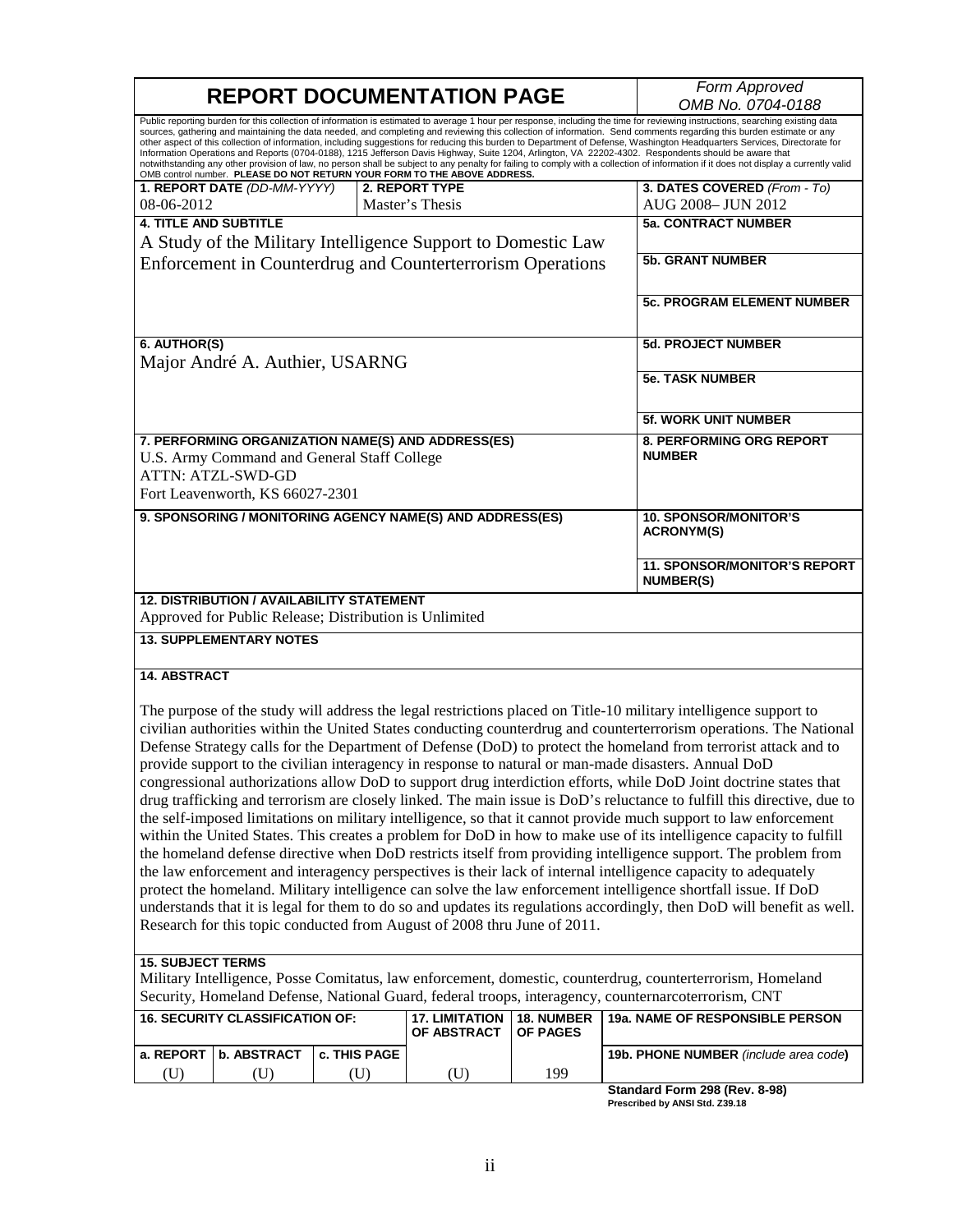## MASTER OF MILITARY ART AND SCIENCE

### THESIS APPROVAL PAGE

Name of Candidate: MAJ André A. Authier

Thesis Title: A Study of the Military Intelligence Support to Domestic Law Enforcement in Counterdrug and Counter-Terrorism Operations

Approved by:

, Thesis Committee Chair James Beck. M.A.

, Member Sean N. Kalic, Ph.D.

, Member Timothy McKane, M.S.

Accepted this 8th day of June 2012 by:

, Director, Graduate Degree Programs Robert F. Baumann, Ph.D.

The opinions and conclusions expressed herein are those of the student author and do not necessarily represent the views of the U.S. Army Command and General Staff College or any other governmental agency. (References to this study should include the foregoing statement.)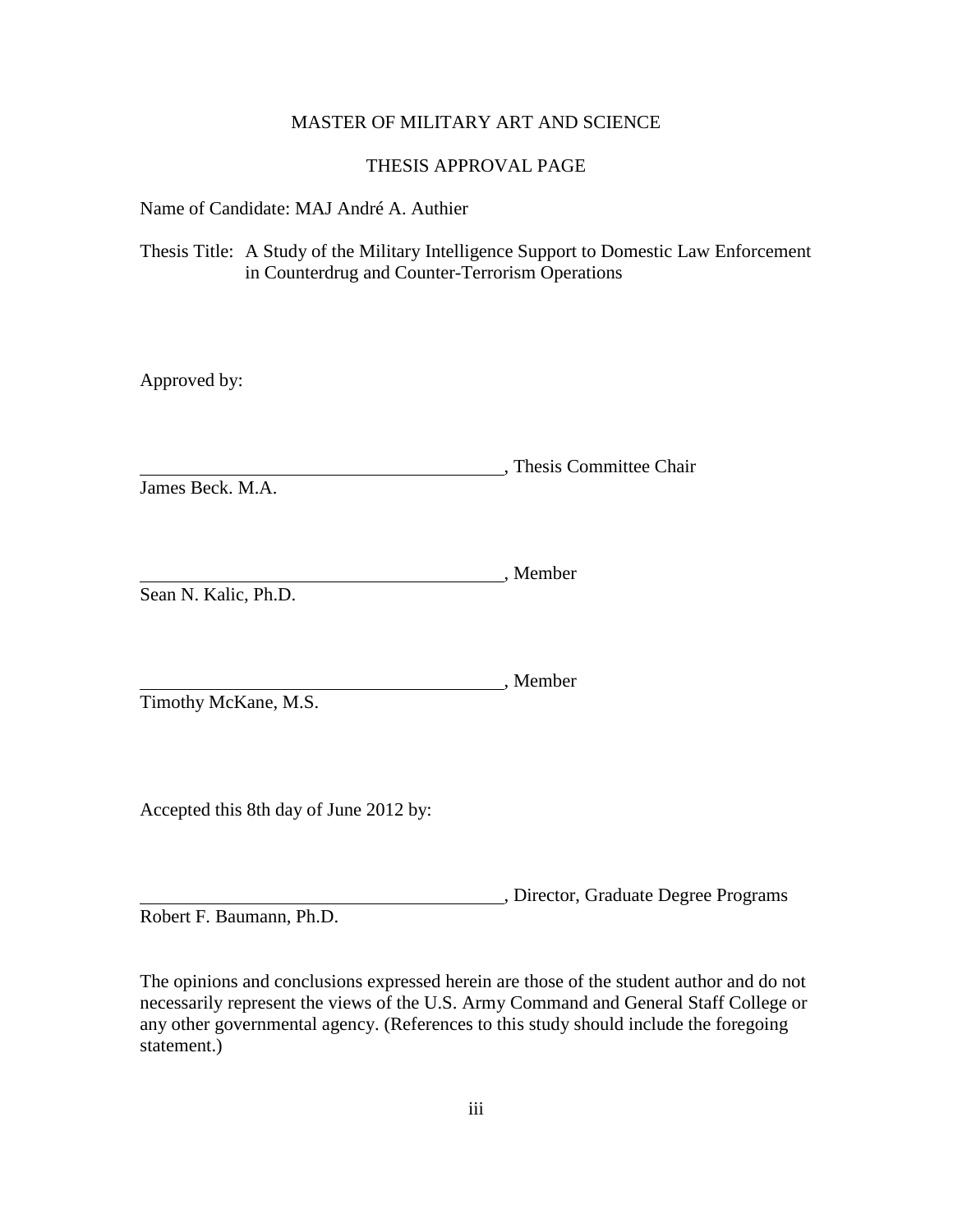## ABSTRACT

## A STUDY OF THE MILITARY INTELLIGENCE SUPPORT TO DOMESTIC LAW ENFORCEMENT IN COUNTERDRUG AND COUNTERTERRORISM OPERATIONS, by MAJ André A. Authier, 199 pages.

The purpose of the study will address the legal restrictions placed on Title-10 military intelligence support to civilian authorities within the United States conducting counterdrug and counterterrorism operations. The National Defense Strategy calls for the Department of Defense (DoD) to protect the homeland from terrorist attack and to provide support to the civilian interagency in response to natural or man-made disasters. Annual DoD congressional authorizations allow DoD to support drug interdiction efforts, while DoD Joint doctrine states that drug trafficking and terrorism are closely linked. The main issue is DoD's reluctance to fulfill this directive, due to the self-imposed limitations on military intelligence, so that it cannot provide much support to law enforcement within the United States. This creates a problem for DoD in how to make use of its intelligence capacity to fulfill the homeland defense directive when DoD restricts itself from providing intelligence support. The problem from the law enforcement and interagency perspectives is their lack of internal intelligence capacity to adequately protect the homeland. Military intelligence can solve the law enforcement intelligence shortfall issue. If DoD understands that it is legal for them to do so and updates its regulations accordingly, then DoD will benefit as well. Research for this topic conducted from August of 2008 thru June of 2011.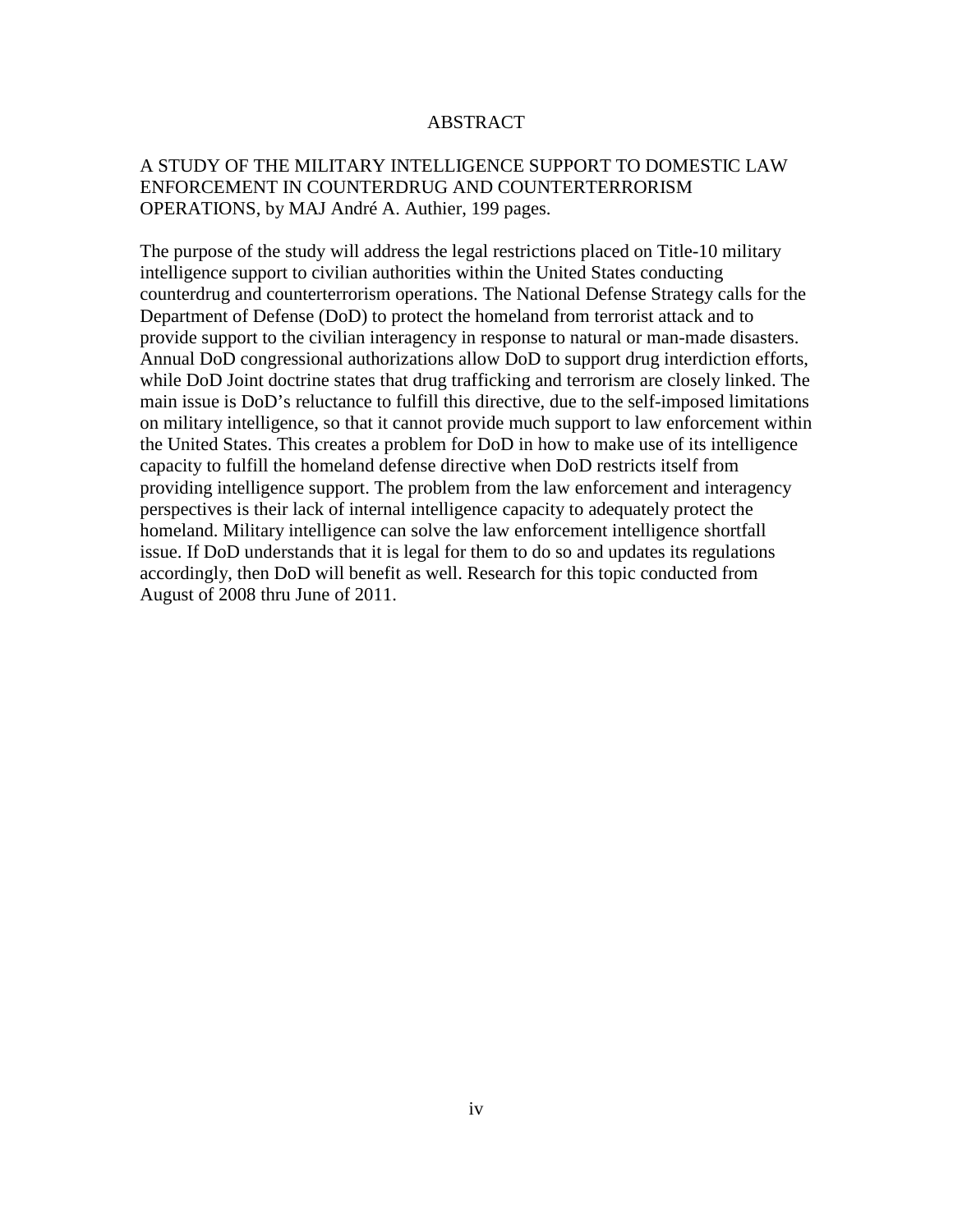#### ACKNOWLEDGMENTS

First I thank God for the privilege, wisdom, and talent to do intelligence work. I thank my wife Valerie for her patience and understanding when I spent many a late night reading, writing, and arguing with myself over the thesis and content therein. I thank my daughters Gabrielle, Lydia, and Tabitha for waiting patiently while Daddy was in his "bear cave" and periodically ventured in to get bear hugs and tickles.

I thank the leadership of the Iowa National Guard for giving me the opportunity to attend the full one year Intermediate Level Education course at Fort Leavenworth, Kansas. Within the Iowa Guard I thank COL Michael Gardner who brought me into the counterdrug program in 1992, and COL James Taylor, COL Steven Warnstadt, and LTC Timothy Glynn for mentoring me as a military intelligence officer over the past nineteen years.

I thank my thesis committee, Mr. Jim Beck, Dr. Sean Kalic, and Mr. Tim McKane for their long hours reading this thesis and making sound and critical suggestions as to the content of it. I also thank COL Steven Warnstadt, for an outside set of "intelligence eyes" to look at the overall picture of the thesis from a military intelligence mindset. I thank Director Dave Barton, Special Agent in-Charge James Capra, and Special Agents Ben McIntosh, Dean Yannacito and Stephen Bergeman for their perspectives and insights as law enforcement professionals for this paper.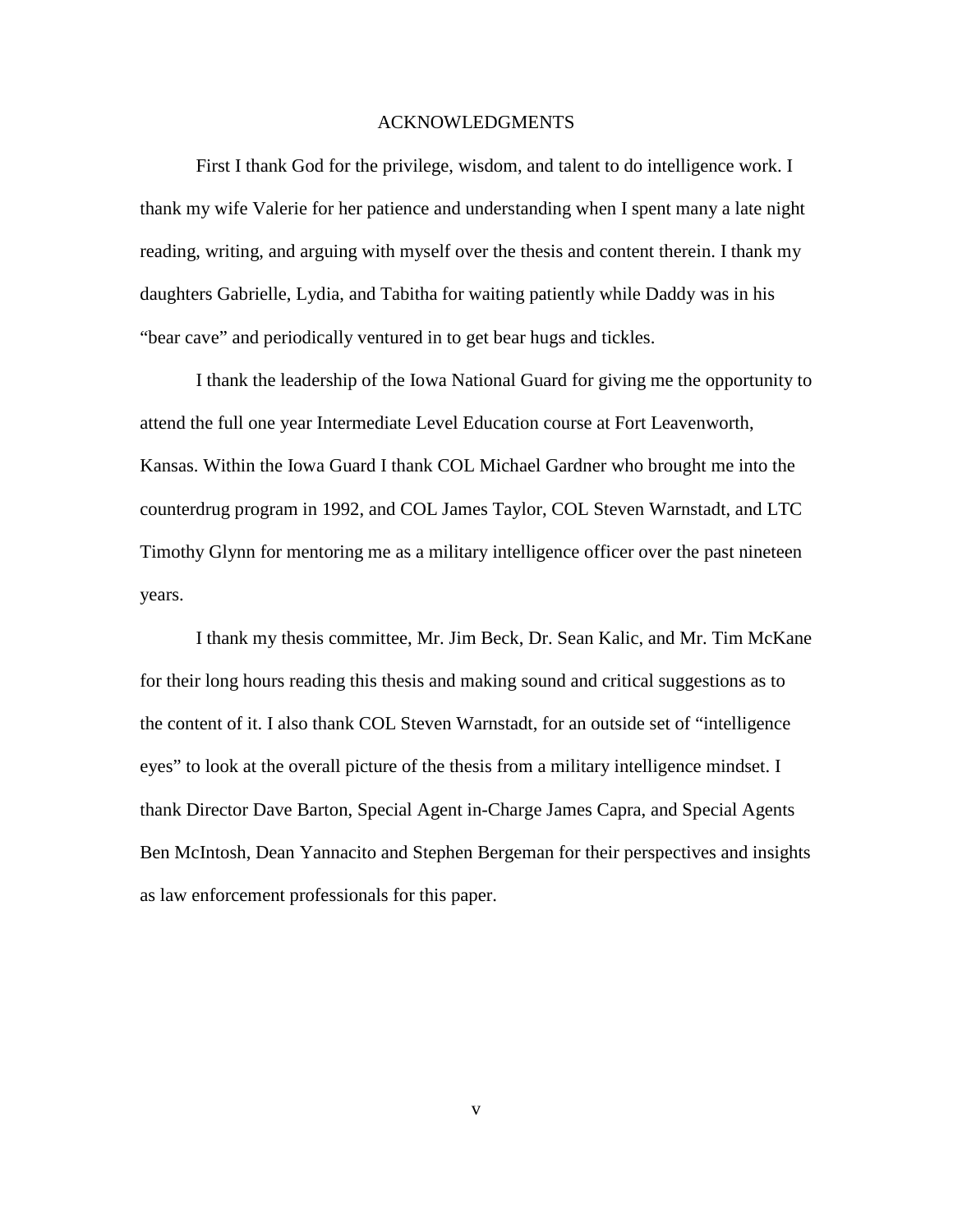# **TABLE OF CONTENTS**

|                                                                          | Page |
|--------------------------------------------------------------------------|------|
| MASTER OF MILITARY ART AND SCIENCE THESIS APPROVAL PAGE  iii             |      |
|                                                                          |      |
|                                                                          |      |
|                                                                          |      |
|                                                                          |      |
|                                                                          |      |
|                                                                          |      |
|                                                                          |      |
| Department of Defense (DoD) Regulations and Doctrine Governing Military  |      |
|                                                                          |      |
|                                                                          |      |
|                                                                          |      |
|                                                                          |      |
| Discussion of Methodology Feasibility, Suitability, Relevance and Source |      |
|                                                                          |      |
|                                                                          |      |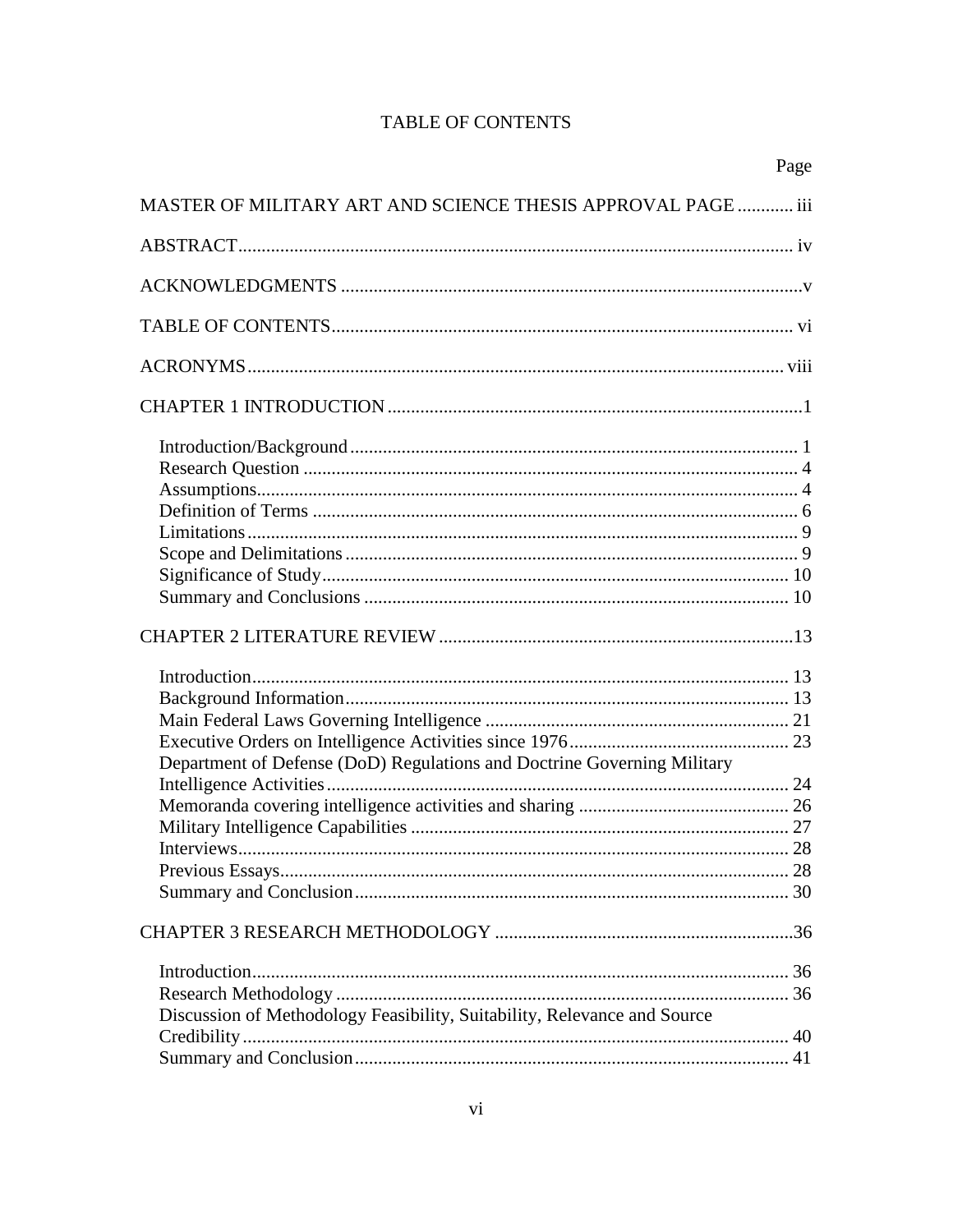# CHAPTER 4 ANALYSIS OF LAW, EXECUTIVE ORDERS, AND REGULATIONS 42

| Congressional Hearings and the Foreign Intelligence Surveillance Act 68 |  |
|-------------------------------------------------------------------------|--|
|                                                                         |  |
|                                                                         |  |
|                                                                         |  |
|                                                                         |  |
|                                                                         |  |
|                                                                         |  |
| CHAPTER 5 ANALYSIS OF CAPABILITIES AND REQUIREMENTS146                  |  |
|                                                                         |  |
|                                                                         |  |
|                                                                         |  |
|                                                                         |  |
|                                                                         |  |
|                                                                         |  |
|                                                                         |  |
|                                                                         |  |
|                                                                         |  |
|                                                                         |  |
|                                                                         |  |
|                                                                         |  |
|                                                                         |  |
|                                                                         |  |
|                                                                         |  |
|                                                                         |  |
|                                                                         |  |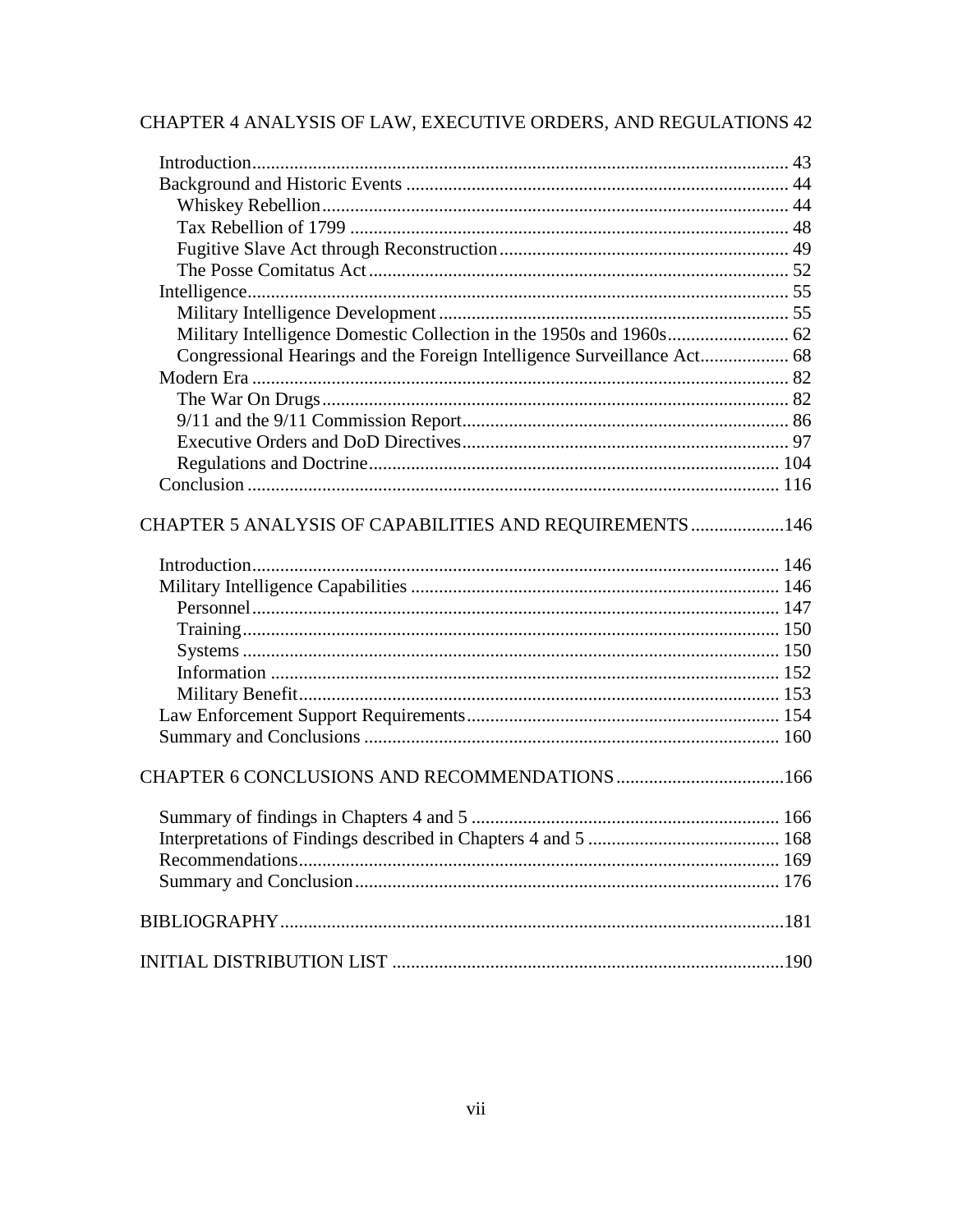# ACRONYMS

| <b>AIM</b>   | <b>American Indian Movement</b>                              |
|--------------|--------------------------------------------------------------|
| <b>AR</b>    | <b>Army Regulation</b>                                       |
| <b>ASA</b>   | <b>Army Security Agency</b>                                  |
| C3I          | Command, control, communications, and technical intelligence |
| <b>CFR</b>   | Code of Federal Regulations                                  |
| <b>CIA</b>   | Central Intelligence Agency                                  |
| CIP          | Corps o Intelligence Personnel                               |
| <b>CNT</b>   | Counter-narco-terrorism                                      |
| <b>DEA</b>   | Drug Enforcement Administration                              |
| <b>DIA</b>   | Defense Intelligence Agency                                  |
| <b>DNI</b>   | Director of National Intelligence                            |
| DoD          | Department of Defense                                        |
| EO           | <b>Executive Order</b>                                       |
| <b>FBI</b>   | Federal Bureau of Investigation                              |
| <b>FISA</b>  | Foreign Intelligence Surveillance Act                        |
| <b>GBR</b>   | <b>Ground Based Radar</b>                                    |
| <b>GSR</b>   | <b>Ground Surveillance Radar</b>                             |
| HEW          | Health, Education, and Welfare                               |
| <b>HIDTA</b> | High Intensity Drug Trafficking Area                         |
| <b>IES</b>   | <b>Intelligence Evaluation Staff</b>                         |
| <b>ISR</b>   | Intelligence, surveillance, and reconnaissance               |
| <b>JAG</b>   | <b>Judge Advocate General</b>                                |
| JP           | Joint Publication                                            |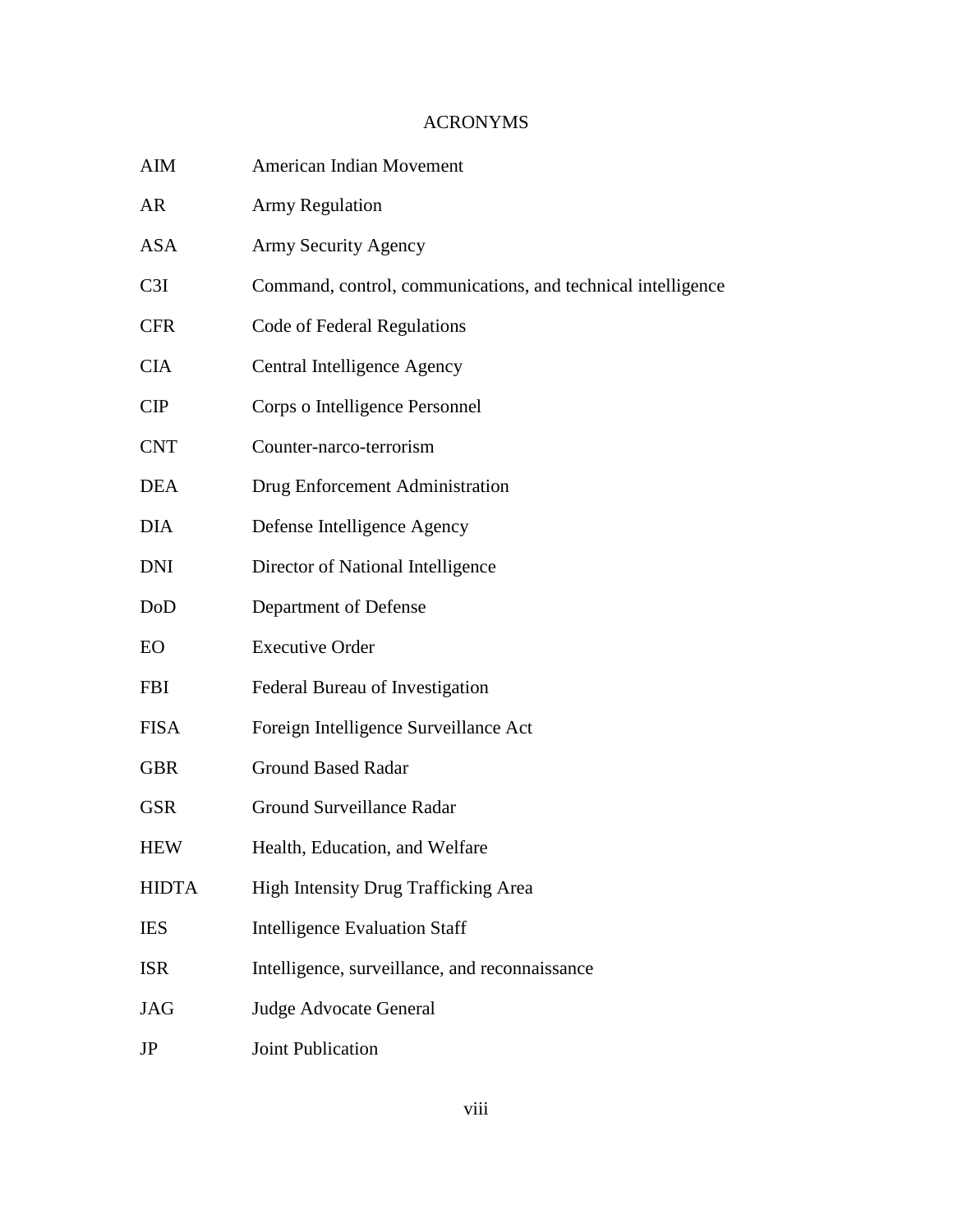- JTF-N Joint Task Force-North
- LEA Law enforcement agency
- MID Military Intelligence Division
- MOS Military Occupational Specialty
- NGB National Guard Bureau
- NGR National Guard Regulation
- NORTHCOM Northern Command
- NSA National Security Agency
- ONDCP Office of National Drug Control Policy
- ORA Organization Risk Analyzer
- REMBASS Remotely Monitored Battlefield Surveillance System
- ROTHR Relocatable Over the Horizon Radar
- SAC Special Agent in-Charge
- SIPRNet Secure Internet Protocol Router Network
- SA Special Agent
- SSA Supervisory Special Agent
- UAV Unmanned Aerial Vehicle
- USC United States Code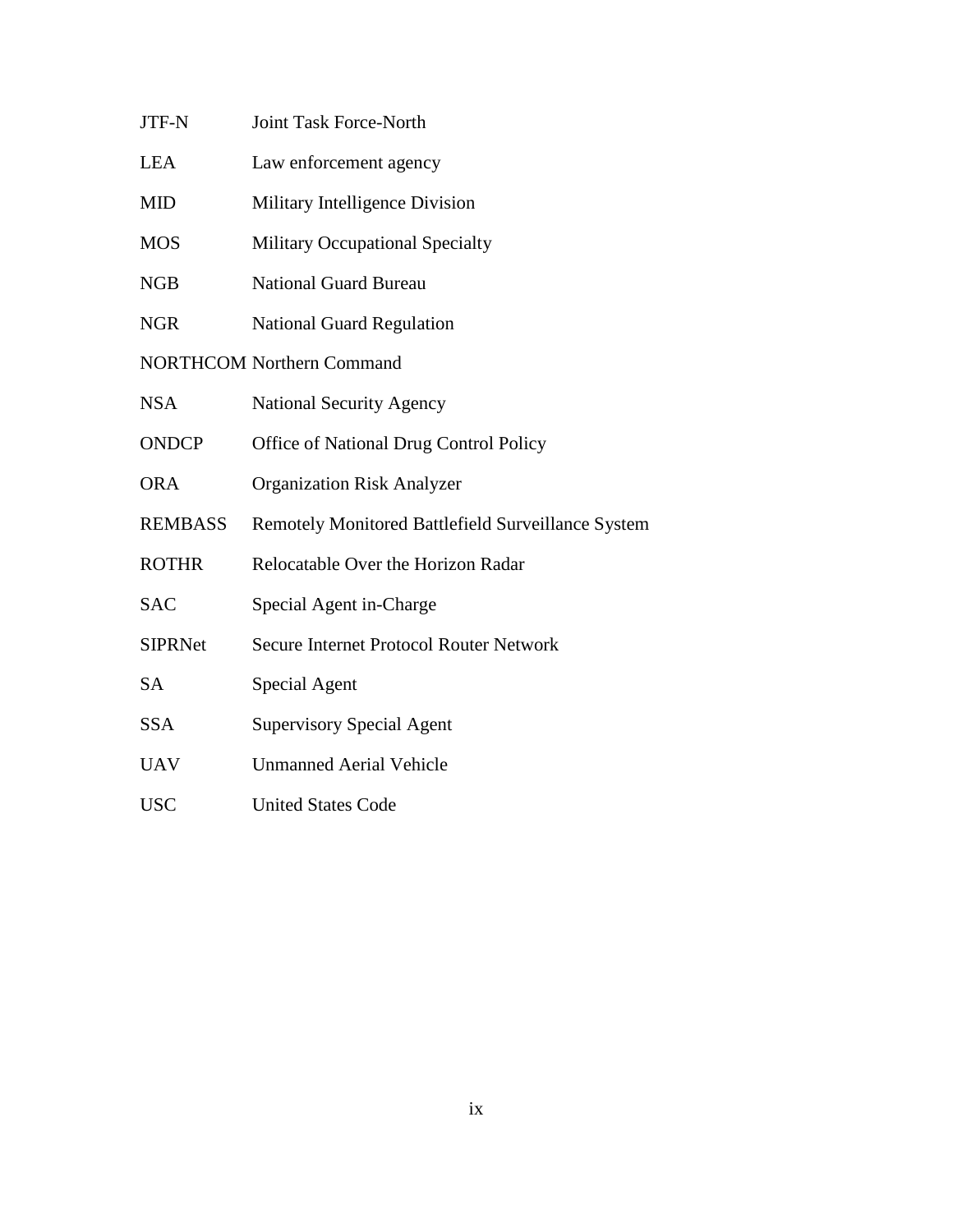## CHAPTER 1

### **INTRODUCTION**

### Introduction/Background

The purpose of the study is to address the legal restrictions placed on Title-10 military intelligence support to civilian authorities in the United States operating in a counter-narco-terrorism (CNT) capacity. The National Defense Strategy calls for the Department of Defense (DoD) to protect the homeland from attack and to provide support to the civilian interagency in response to natural or man-made disasters.<sup>[1](#page-19-0)</sup> Annual DoD congressional authorizations allow DoD to support drug interdiction efforts.

The main issue is DoD's reluctance to fulfill this directive, due to the self imposed limitations on military intelligence support, so that it cannot provide much support to law enforcement within the United States. This creates a problem for DoD in how to make use of its intelligence capacity to fulfill the homeland defense directive when DoD restricts itself from providing intelligence support. The problem from the law enforcement perspective at the federal, state, and local level, as well as the interagency, is the lack of internal intelligence analysis capacity to adequately defend the homeland. Military intelligence can solve the law enforcement intelligence shortfall issue. If DoD understands that it is legal for them to do so and updates its regulations accordingly, then DoD will benefit as well.

The U.S. Northern Command (NORTHCOM) is the lead DoD entity responsible for coordination of Homeland Defense. Military intelligence support to the interagency within the United States prior to a terrorist incident or in support of the counterdrug operations mission will help prevent terrorist type incidents. The counterdrug operations

1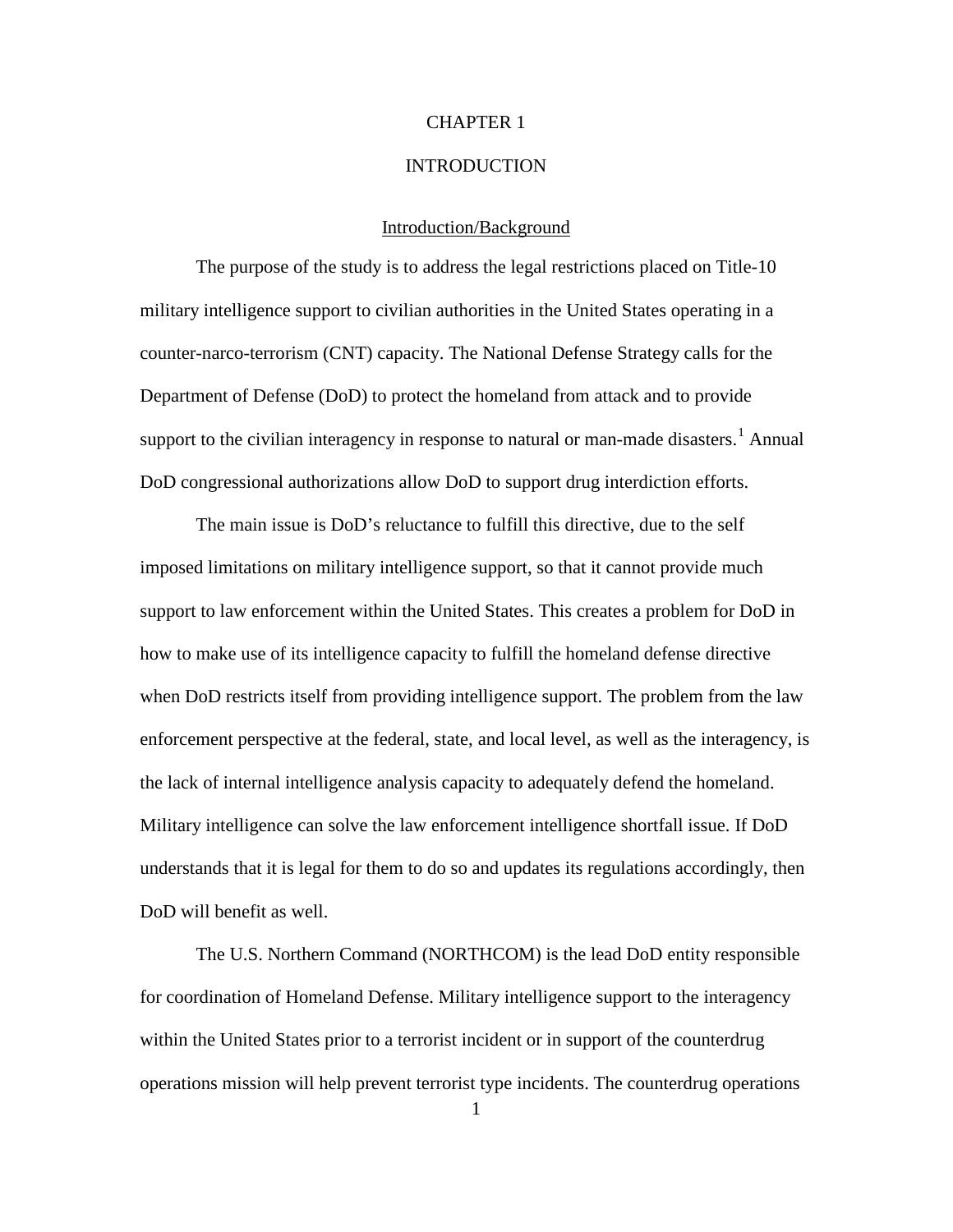mission takes on a new dimension, in that the Department of State lists eighteen of forty– one terrorist organizations as receiving a sizable portion of their support from drug trafficking.<sup>[2](#page-20-0)</sup> Several of these organizations operating within the United States raise funds for terrorist organizations that target U.S. persons and interests domestically and abroad, whether through narcotics trafficking or other fundraising mechanisms. The result is the War on Drugs and current War on Terror are now intertwined. The problem is the lack of understanding of the statutory and historical precedence of military support in the United States, and the case law that gave parameters for military intelligence support.

The ongoing terrorist threat and narcotics trafficking to the United States pose serious challenges to the interagency role of protecting the homeland. A key component to winning this fight is the same as winning fights in Iraq and Afghanistan–actionable intelligence. A shortcoming in this domestic fight is the lack of intelligence personnel to develop the picture and identify targets for the interagency (i.e. law enforcement) to investigate and prosecute. GEN Petraeus echoed this view in the fight on terrorism in an address to the Command and General Staff College Intermediate Level Education Class 09-001 on 22 September 2008. GEN Petraeus stated if he could only increase one capability, it would be the Intelligence, Surveillance and Reconnaissance (ISR) to focus kinetic action at the right targets.<sup>[3](#page-20-1)</sup> Military intelligence can fill this void based on legal precedence, but traditionally shied away from it for a variety of reasons. This thesis will examine the precedence of military intelligence support to law enforcement and mutual benefits the military and law enforcement stand to gain.

Military intelligence support to law enforcement and the interagency allows for the development of investigative links that may prevent terrorist attacks and reduce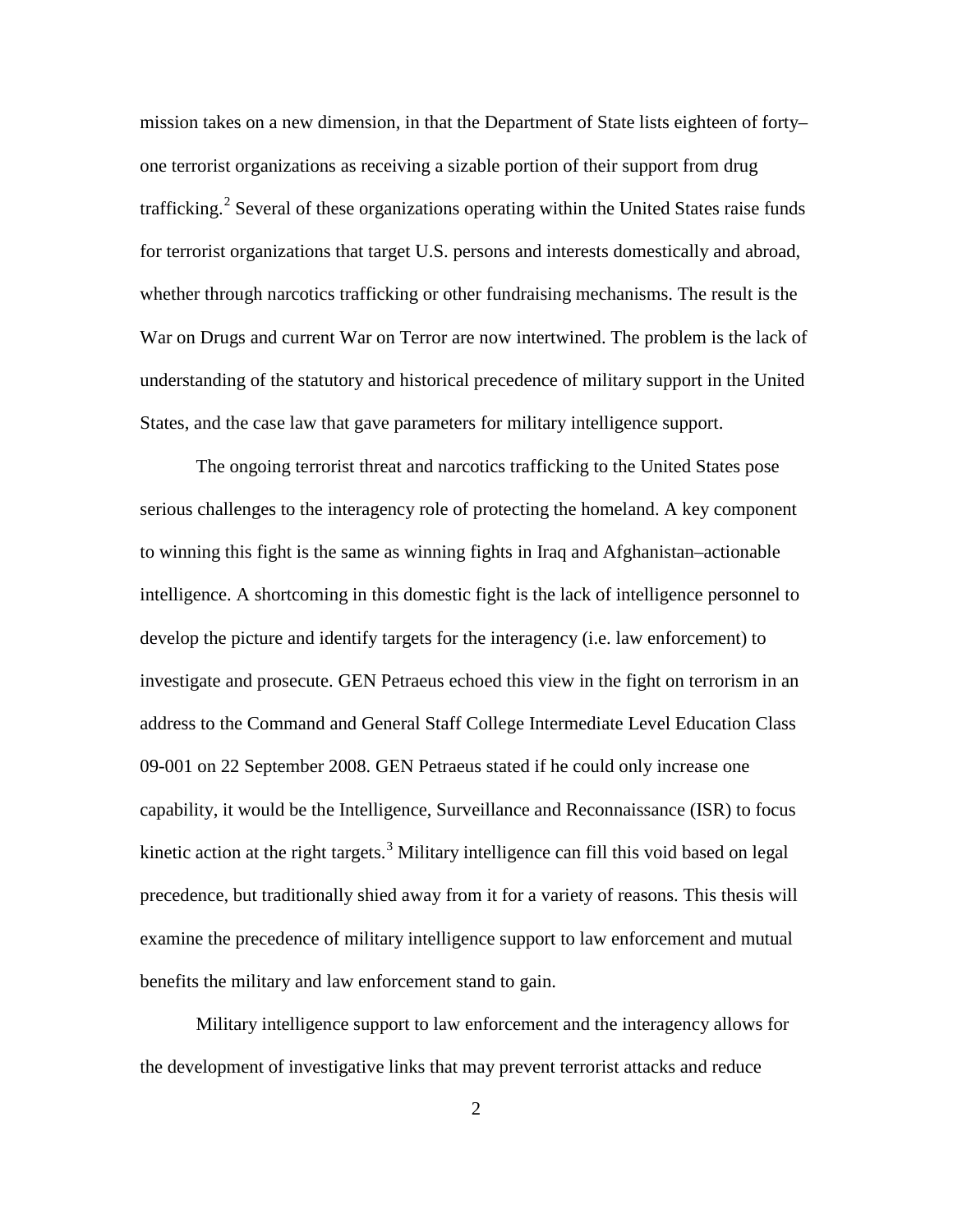narcotics trafficking. Military intelligence analysts can accomplish this as they search for administrative and background data from various governmental agencies, along with Internet and financial databases. The military analysts then can process this information to develop link analysis of persons involved in the drug and/or terrorist organization, the commodity flow of money, drugs, and weapons, communication links between individuals, and some pattern analysis for the groups' activities. These products would then be combined with police officer reports to build criminal cases or probable cause for law enforcement to obtain search warrants.

However, law enforcement's current focus is not building intelligence capability within their respective organizations, but rather patrol police officer capacity, as it is in the public's view. Law enforcement takes this approach to satisfy the population's perception of the problem (not enough street cops) verses a lack of actionable intelligence that allows the criminal organizations to survive despite law enforcement interdiction efforts. This practice aligns with the intent of the Violent Crime Control and Law Enforcement Act of 1994 according to Alfred Blumstein and Joel Wallman in their book "The Crime Drop in America."[4](#page-21-0) Law enforcement officials the author talked with stated this is a limitation in that police officers remain reactive to crime and criminal patterns, instead of fully identifying the networks to dismantle the criminal organizations. These officials admit that working the visible elements of crime does not equate to reducing crime, as law enforcement rarely identifies, arrests, and prosecutes the driving leaders behind the criminal activity.

3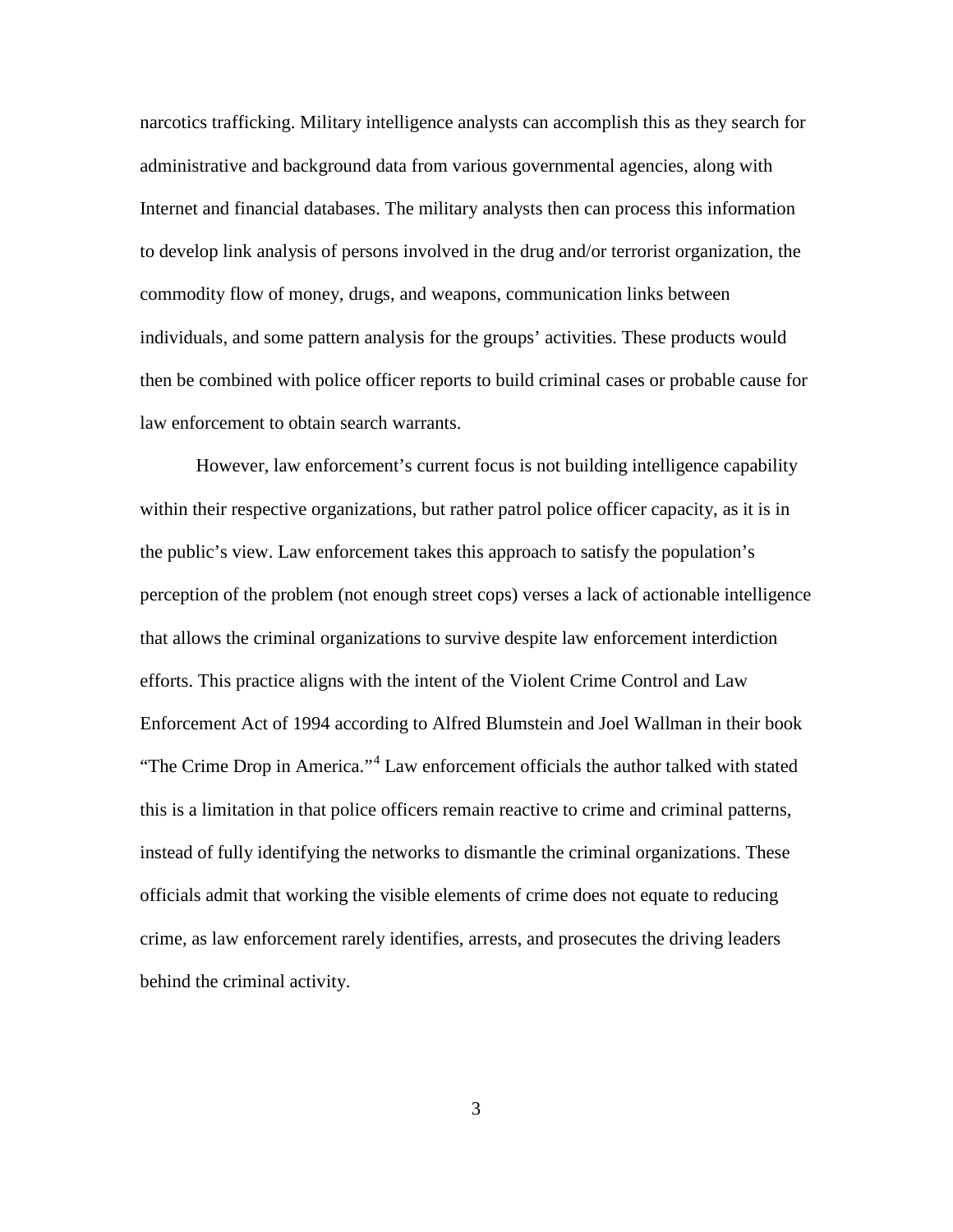## Research Question

The primary research question is how can the military intelligence community support law enforcement in furtherance of domestic counterdrug and counterterrorism operations in a Title 10 capacity? Military intelligence can provide passive support domestically utilizing many areas of its capability to support law enforcement and the interagency in counterdrug and counterterrorism operations in a Title 10 capacity. However, the military intelligence community is constrained by regulation from fully supporting what is allowed by law.

The secondary research questions are:

1. What are the limits on military intelligence support to civilian law enforcement authorities working counterdrug and counterterrorism operations in a Title-10 United States Code (USC) role?

2. What does the military intelligence community have to offer to law enforcement in support of counterdrug and counterterrorism operations?

3. How does law enforcement visualize using military intelligence resources in counterdrug and counterterrorism operations?

4. What, if any, changes to law and/or DoD policy are needed to support law enforcement in counterdrug and counterterrorism operations?

### **Assumptions**

The U.S. Army military intelligence community's perception is that it cannot assist in this role as it is barred by federal law, and subsequently DoD regulations. Most members of DoD do not understand the legal limits as stated in the laws themselves or ramifications of Title-10 USC military support to civilian law enforcement authorities.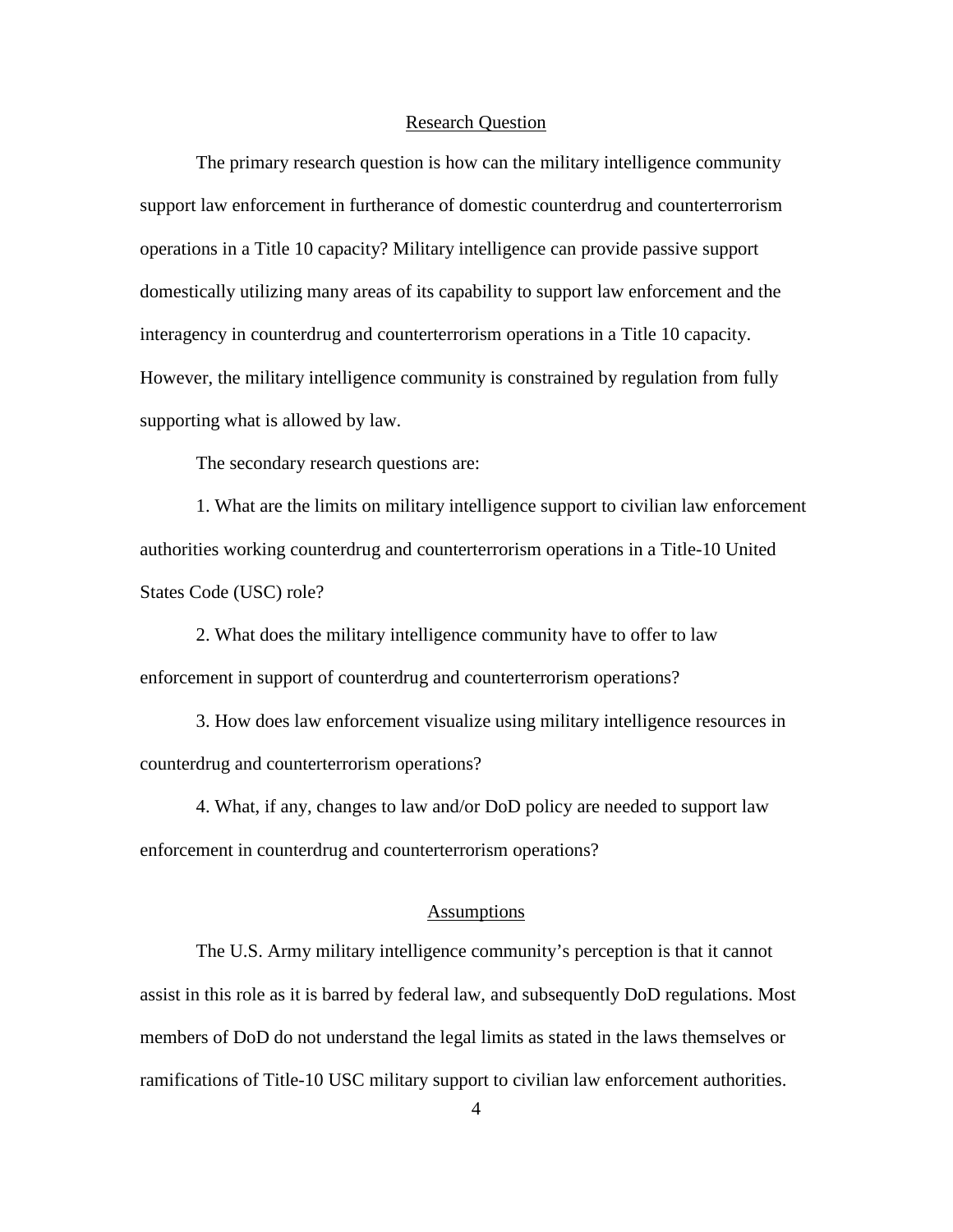Additionally, based on multiple unfunded requests from LEAs for investigative case support (i.e. intelligence analysis support) submitted to National Guard Bureau (NGB) – Operations (J3)—Counterdrug Division (CD) and to Joint Task Force—North (JTF-N) over the past several years, as well as interviews with law enforcement supervisors on the subject, the author assumes that law enforcement desires to have intelligence support to better focus its resources on narcotics and terrorist organizations, not just individuals.

JTF-N, under the mission to supply trained intelligence analysts to federal law enforcement in support of counterdrug missions, practices this with their intelligence oversight program. The author had personal experience with this while working an interagency assignment for a federal law enforcement agency that received a JTF–N (at the time called Joint Task Force–6) analyst on Title 10 orders. The intelligence oversight monitor, an Army military intelligence officer, stated that the analyst could not write up subpoenas for information (for law enforcement to approve), or conduct database searches on a U.S. person as it violated Posse Comitatus, even though a law enforcement agent directed the analyst to find the information. The monitor went so far as to state to the author, who is a National Guardsman, that the author could not write up subpoenas for information (for law enforcement to approve), or conduct database searches on a U.S. person by the same law. When the author showed the intelligence oversight monitor the regulations that authorized the National Guard to do so, the monitor understood he had more to learn about what the law and regulations state is permissible for military intelligence to do.

This subject has potential to be useful to civilian law enforcement, as stated by Dr. Steven Bucci, former Deputy Assistant Secretary of Defense for Homeland Security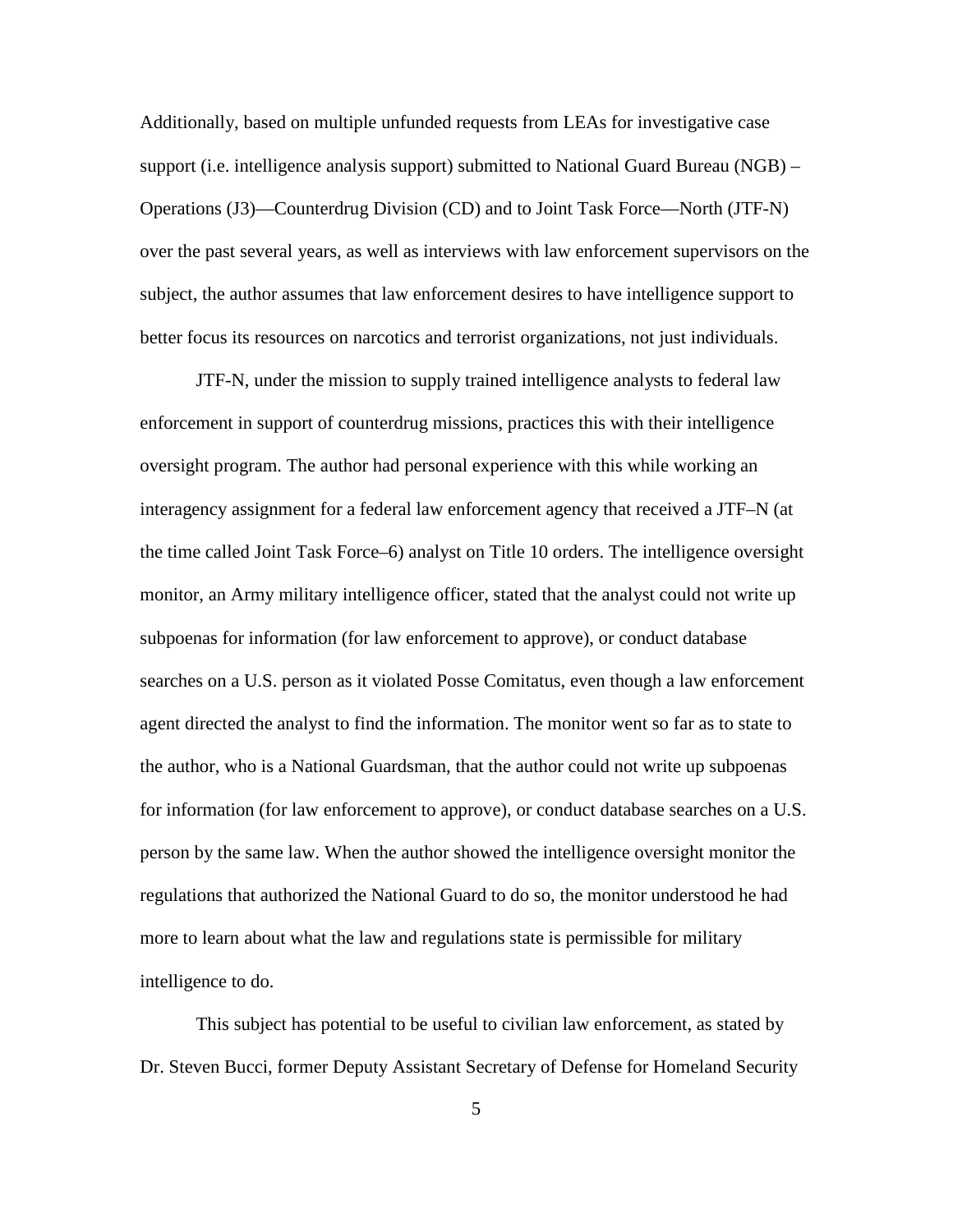and America's Security Affairs. Dr. Bucci references the Washington, D.C. beltway sniper incident in October, 2002, where military unmanned aerial vehicles assisted law enforcement in identifying and apprehending the shooters as a way the military intelligence community can assist law enforcement in counterdrug and counterterrorism operations. [5](#page-22-0)

## Definition of Terms

The author used the below terms to explain background events, agencies involved in intelligence work, and terms used in the thesis that the reader may or may not understand. The author provided these terms to clarify to the reader what the author meant when he used the terms in this thesis.

Church Hearings. Senate hearings concerning foreign intelligence service and the data collection on US persons using the federal government intelligence agencies.<sup>[6](#page-22-1)</sup>

Counter–Narco–Terrorism (CNT). Actions taken against terrorism that is linked to illicit drug trafficking.<sup>[7](#page-22-2)</sup>

Department of Defense (DoD). The Office of the Secretary of Defense, the Military Departments, the Chairman of the Joint Chiefs of Staff, the combatant commands, the Office of the Inspector General of the Department of Defense, the Department of Defense agencies, field activities, and all other organizational entities within the Department.<sup>[8](#page-22-3)</sup>

High Intensity Drug Trafficking Area (HIDTA). Enhances and coordinates drug control efforts among local, State, and Federal law enforcement agencies. The program provides agencies with coordination, equipment, technology, and additional resources to

6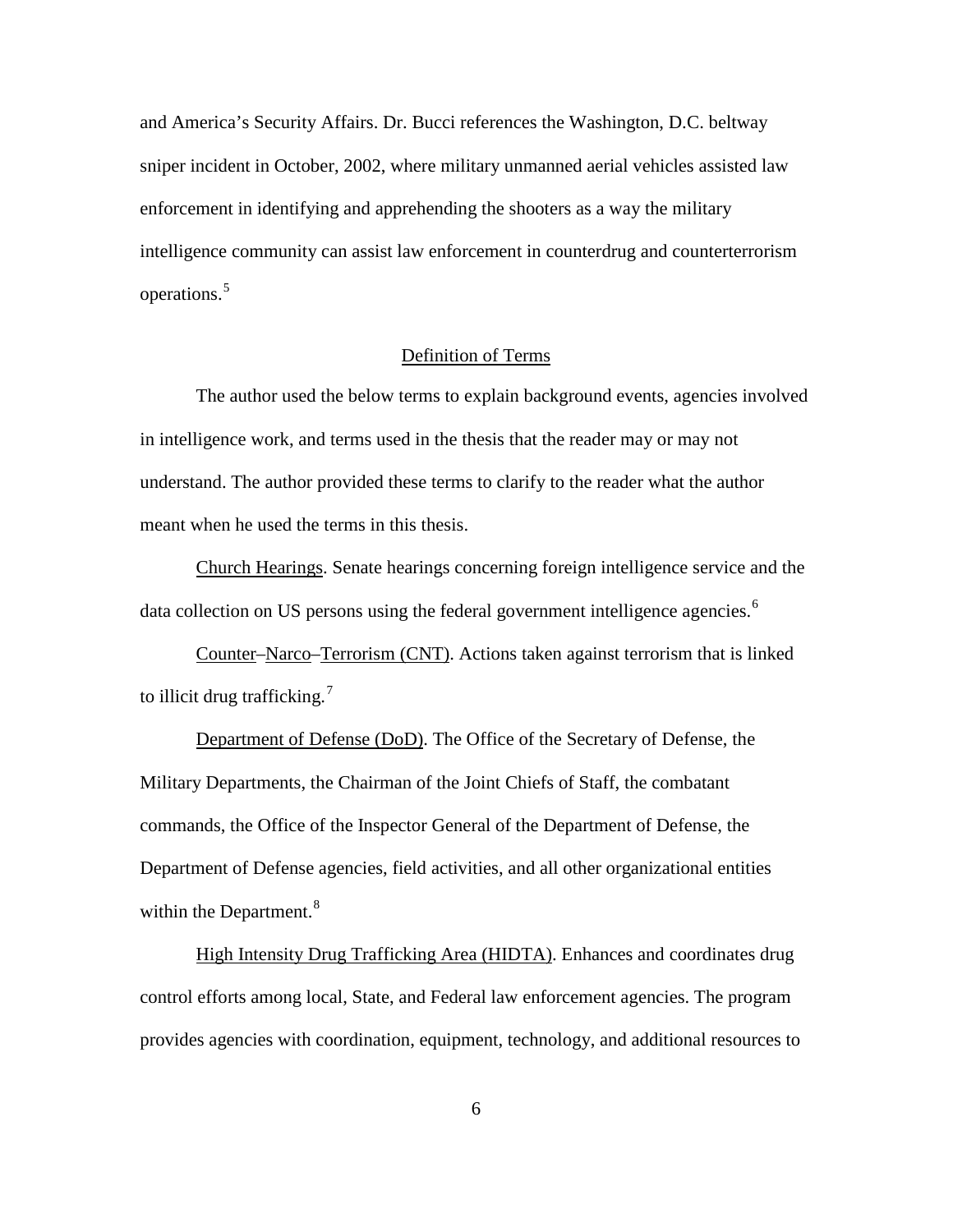combat drug trafficking and its harmful consequences in critical regions of the United States.<sup>[9](#page-23-0)</sup>

Intelligence Oversight. The process of ensuring that all DoD intelligence, counterintelligence, and intelligence related activities are conducted in accordance with applicable U.S. law, Presidential Executive Orders, and DoD directives and regulations.<sup>[10](#page-23-1)</sup>

Law Enforcement Agency (LEA). Any of a number of agencies (outside the Department of Defense) chartered and empowered to enforce US laws in the following jurisdictions: The United States, a state (or political subdivision) of the United States, a territory or possession (or political subdivision) of the United States, or within the borders of a host nation.<sup>[11](#page-23-2)</sup>

National Defense Strategy (NDS). A document approved by the Secretary of Defense for applying the Armed Forces of the United States in coordination with Department of Defense agencies and other instruments of national power to achieve national security strategy objectives.<sup>[12](#page-23-3)</sup>

National Guard Bureau (NGB). The agency that administers the Army National Guard and the Air National Guard; provides liaison between the Army and the Air Force and various states' National Guard units.<sup>[13](#page-23-4)</sup>

National Intelligence. The terms "national intelligence" and "intelligence related to the national security" each refers to all intelligence, regardless of the source from which derived and including information gathered within or outside of the United States, which pertains, as determined consistent with any guidelines issued by the President, to the interests of more than one department or agency of the Government; and that involves (a) threats to the United States, its people, property, or interests; (b) the development,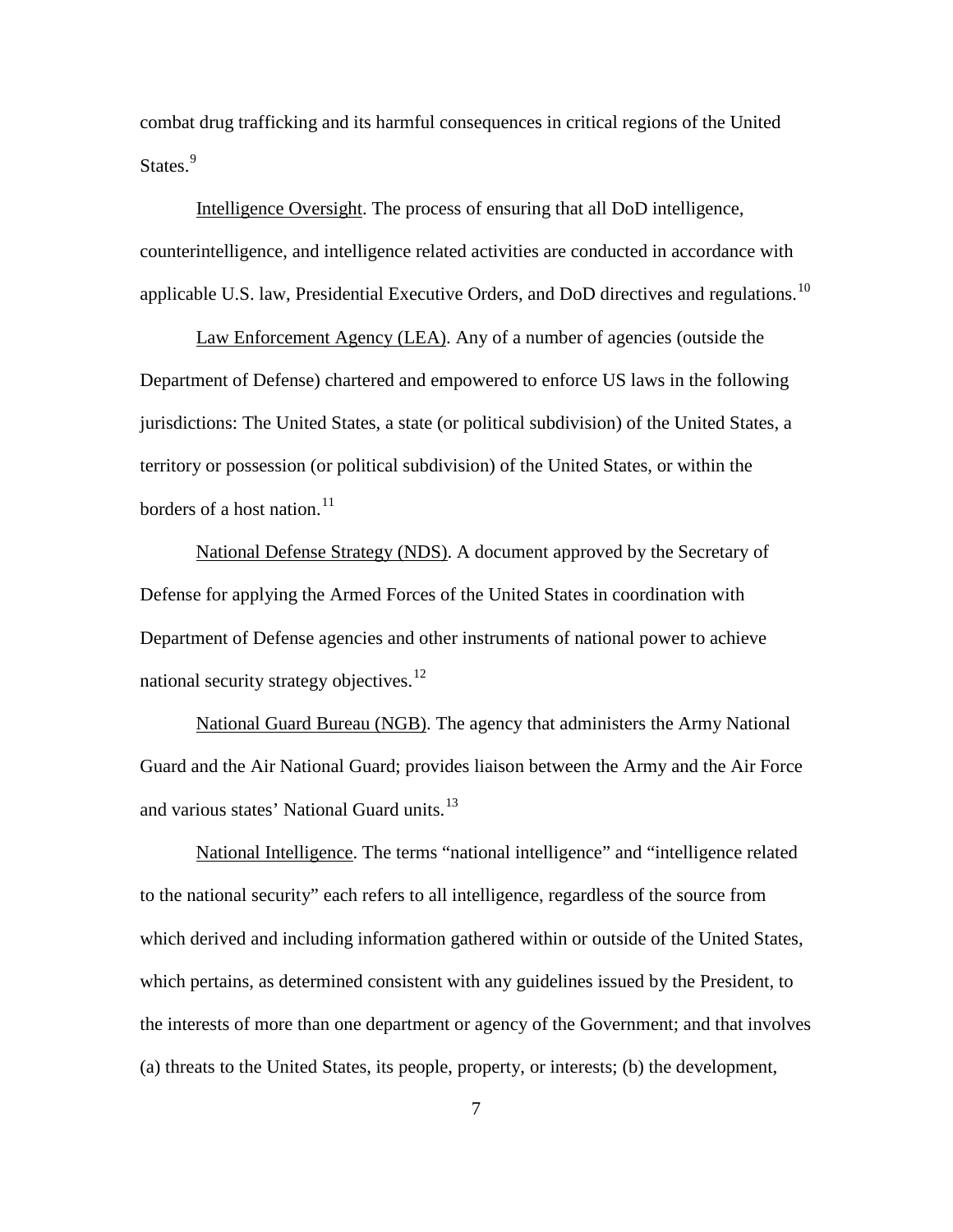proliferation, or use of weapons of mass destruction; or (c) any other matter bearing on United States national or homeland security.<sup>[14](#page-24-0)</sup>

National Military Strategy (NMS). A document approved by the Chairman of the Joint Chiefs of Staff for distributing and applying military power to attain national security strategy and national defense strategy objectives.<sup>[15](#page-24-1)</sup>

Office Of National Drug Control Policy (ONDCP). Agency that establishes policies, priorities, and objectives for the Nation's drug control program. The goals of the program are to reduce illicit drug use, manufacturing, and trafficking, drug-related crime and violence, and drug-related health consequences.<sup>[16](#page-24-2)</sup>

Pike Hearings. Congressional House hearings concerning the intelligence activities, effectiveness and budget concerning the federal government intelligence agencies.<sup>[17](#page-24-3)</sup>

Posse Comitatus. From Latin for "possible force," the power of the sheriff to call upon any able-bodied adult men (and presumably women) in the county to assist him in apprehending a criminal. The assembled group is called a posse for short.<sup>[18](#page-24-4)</sup>

Terrorism. The calculated use of unlawful violence or threat of violence to inculcate fear; intended to coerce or to intimidate governments or societies in the pursuit of goals that are generally political, religious or ideological.<sup>[19](#page-24-5)</sup>

Title 10 USC. Title 10 of the United States Code outlines the role of the armed forces in the United States CodeIt provides the legal basis for the roles, missions and organization of each of the services as well as the US DoD. Each of the five subtitles deals with a separate aspect or component of the armed services. This deals primarily with those military forces under Presidential or Federal control.<sup>[20](#page-24-6)</sup>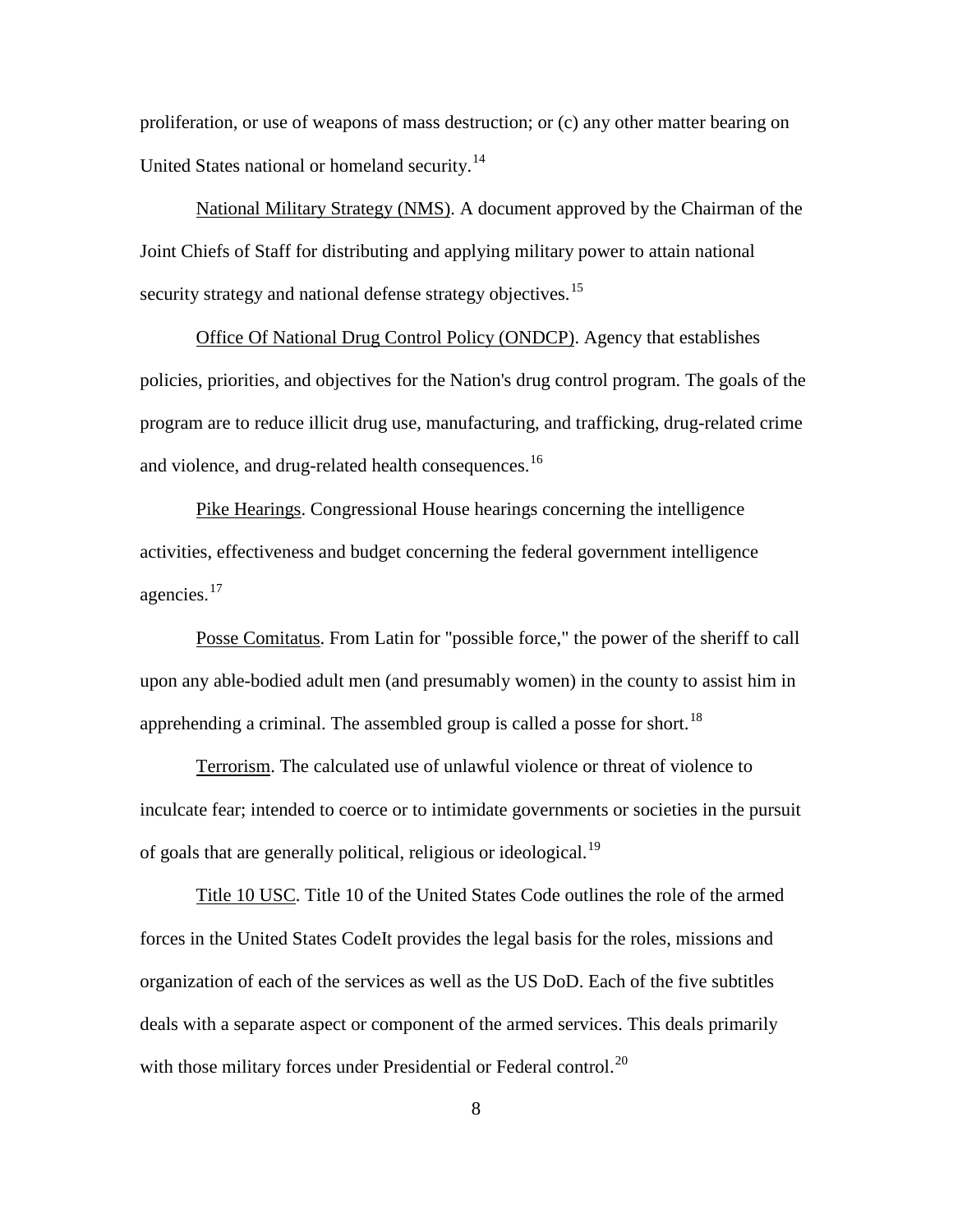Title 32 USC. Title 32 of the United States Code outlines the role of the United States National Guard in the United States Code.This deals primarily with those military forces under Governor or State control.<sup>[21](#page-25-0)</sup>

U.S. Person. For intelligence purposes, a U.S. person is defined as one of the following: (1) a U.S. citizen; (2) an alien known by the intelligence agency concerned to be a permanent resident alien; (3) an unincorporated association substantially composed of U.S. citizens or permanent resident aliens; or (4) a corporation incorporated in the United States, except for those directed and controlled by a foreign government or governments. [22](#page-25-1)

## Limitations

The research only covered the two law enforcement agencies responsible for counternarcotics and counterterrorism—the Drug Enforcement Administration (DEA) and the Federal Bureau of Investigation (FBI), respectively. The research focused on Presidential Commissions, Court rulings, Congressional hearings, and laws describing the intelligence functions of the military in relation to law enforcement.

### Scope and Delimitations

This study limited its scope to intelligence support to law enforcement, as opposed to humanitarian support. It did not address the broader range of military support to civilian authorities. This thesis did not address Title 32 USC support, except as a comparison and contrast within the research. This thesis only referenced unclassified documents concerning the subject.

9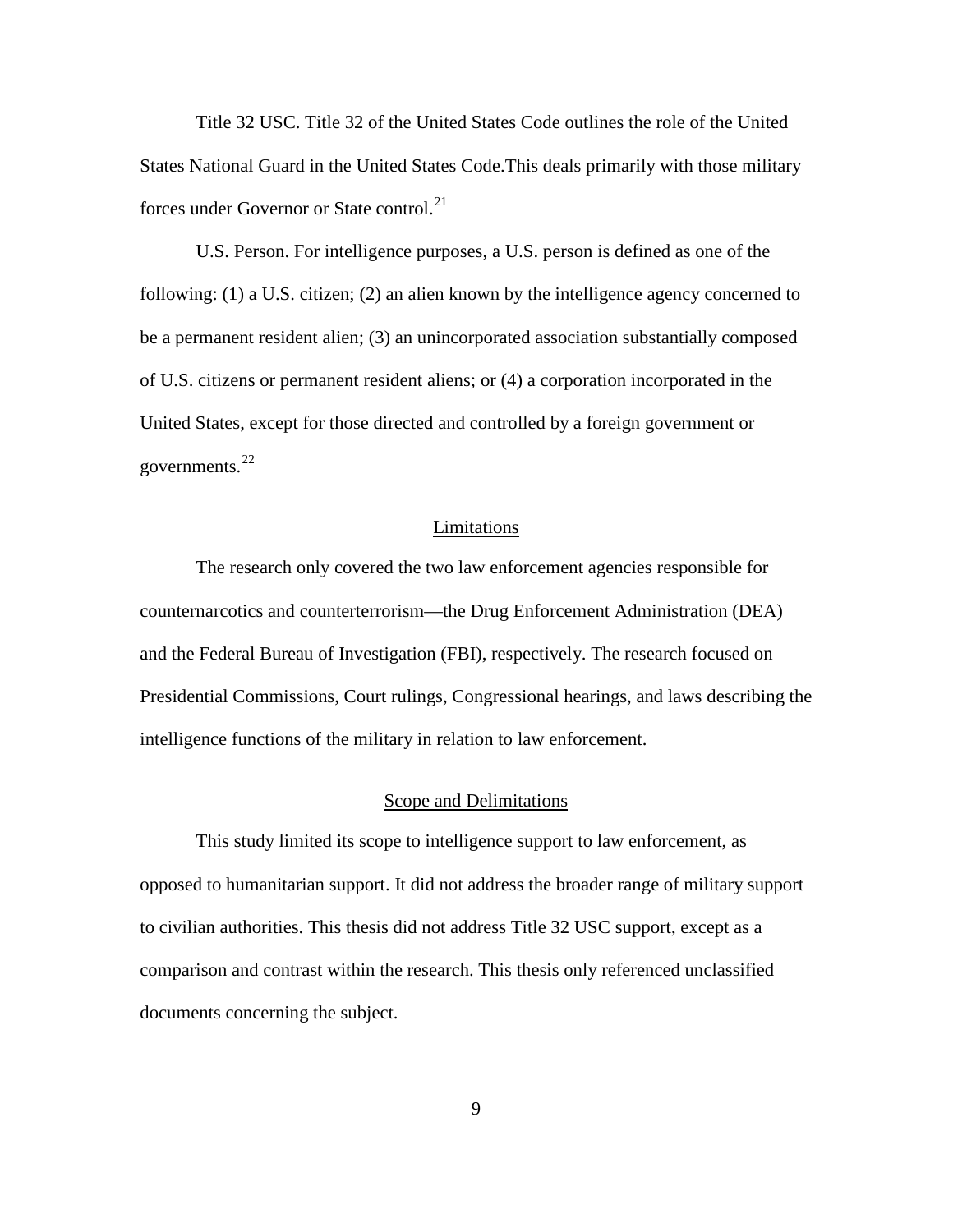### Significance of Study

*The National Defense Strategy of 2008* calls for the Department of Defense (DoD) to defend the homeland from attack and to provide contingency support to civilian interagency in response to natural or man—made disasters.<sup>[23](#page-26-0)</sup> The U.S. Northern Command (NORTHCOM) is the lead DoD entity responsible to coordinate this. This thesis sought to answer how the military intelligence community can contribute to this DoD mission. Specifically, how military intelligence can support law enforcement and the interagency in reducing narcotics trafficking, and preventing or reducing terrorist attacks and support. Identifying the parameters of intelligence support will help the military intelligence community and the U.S. based Commanders to know the full range of support they are allowed to provide to domestic law enforcement in the counternarcotics and counterterrorism fight and not break federal law.

## Summary and Conclusions

Terrorism and narcotics trafficking in the United States will continue to pose serious challenges to the interagency role of protecting the homeland. The tie between narcotics trafficking and terrorism is documented by the State Department and the U.S. Drug Enforcement Administration.<sup>[24](#page-26-1)</sup> As DoD has the responsibility to support the Department of Homeland Security, it is imperative to identify how the DoD can contribute in the intelligence arena. This area is more controversial than most areas of support, as the American public historically resisted the use federal troops inside the United States, other than for disaster relief. Reviewing the laws, regulations, and the history that created the controversy is essential to understand DoD's role in supporting the Department of Homeland Security in counternarcotics and counterterrorism.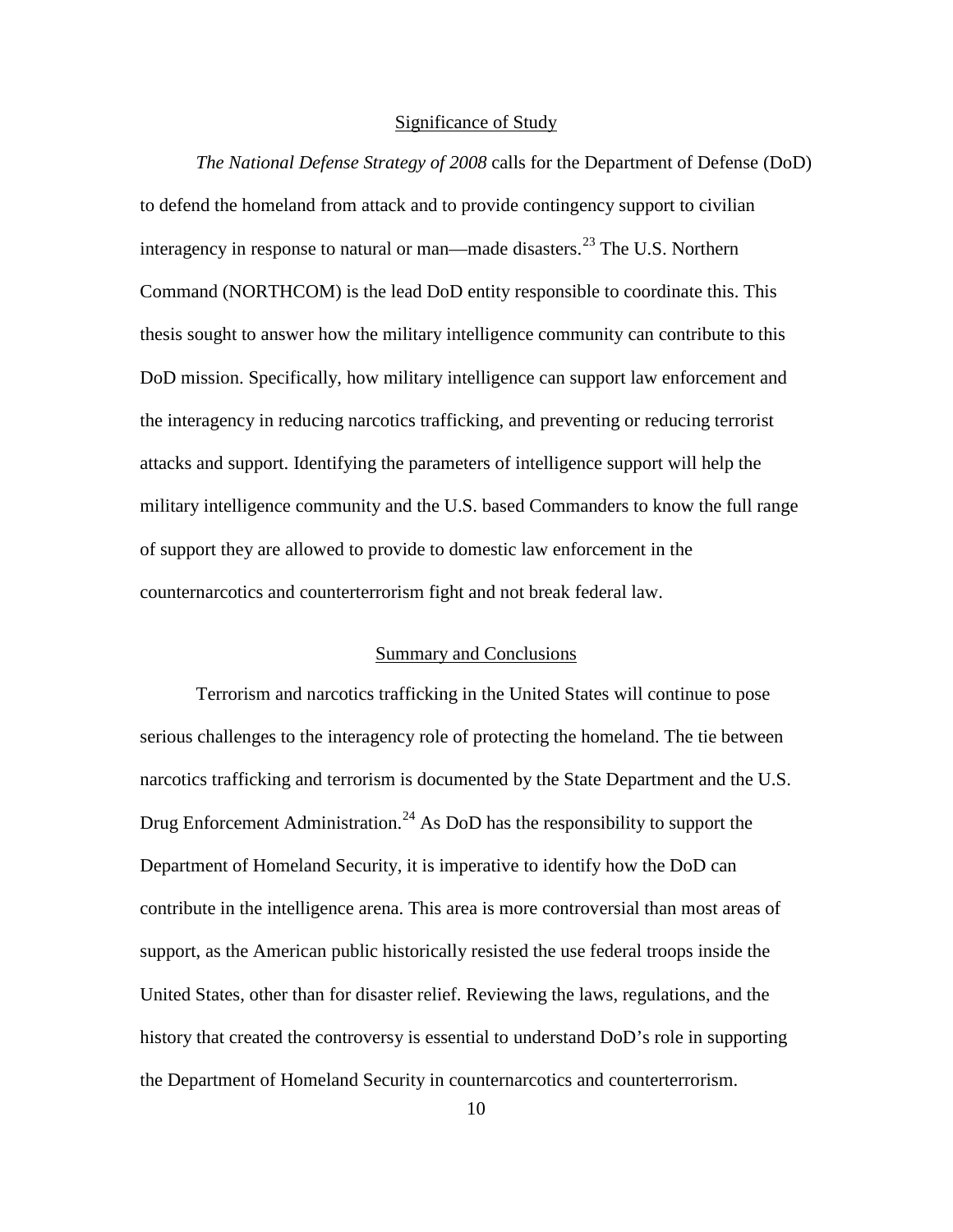<span id="page-19-0"></span>1 Department of Defense, *National Defense Strategy* (Washington, DC: Government Printing Office, 2008), 7.

2 DEA–El Paso Intelligence Center (EPIC), Brief given to Midwest High Intensity Drug Trafficking Area-Domestic Highway Enforcement Regional Coordination Committee, El Paso, Texas, 2 October 2008.

<sup>3</sup>General David H Petraeus, U.S. Army, Speech to the Command and General Staff College, Intermediate Level Education Class 09-01, Fort Leavenworth, Kansas, 22 September 2008.

4 Alfred Blumstein and Joel Wallman, *The Crime Drop in America* (New York, NY: Cambridge University Press, 2006), 208.

5 Dr. Steven Bucci, Deputy Assistant Secretary of Defense, Homeland Defense and America's Security Affairs, Speech to the Command and General Staff College, Intermediate Level Education class 09-01, Fort Leavenworth, Kansas, 31 October 2008.

6 L. Britt Snyder, "Unlikely SHAMROCK–Recollections from the Church Committee's Investigation of NSA," *Studies in Intelligence* (Winter 1999-2000). http://cicentre.com/ Documents/DOC\_ChurchPike\_Snider.htm (accessed 22 September 2008).

7 Department of Defense, Joint Publication 3-07.4, *Joint Counterdrug Operations* (Washington, DC: Government Printing Office, 2007), GL-9.

8 Ibid., 156-157.

9 Ibid.

<sup>10</sup>Inspector General of the Marine Corps, "Frequently Asked Questions," *Intelligence Oversight* 1, no. 1 (January 2008), http://hqinet001.hqmc.usmc.mil/ ig/Div\_Intell\_Oversight/Newsletter/IO%20Newsletter-200801-Final.pdf (accessed 11 March 2009).

11Department of Defense, Joint Publication (JP) 3-07.4, *Joint Counterdrug Operations* (Washington, DC: Government Printing Office, 2007), GL-9.

12Department of Defense, Joint Publication (JP) 1-02, *Department of Defense Dictionary of Military and Associated Terms* (Washington, DC: Government Printing Office, 2004), 368.

<sup>13</sup>Princeton University, "Wordnet," Princeton University Press, http://wordnet.princeton.edu/perl/webwn?s=national%20guard%20bureau (accessed 18 October 2008).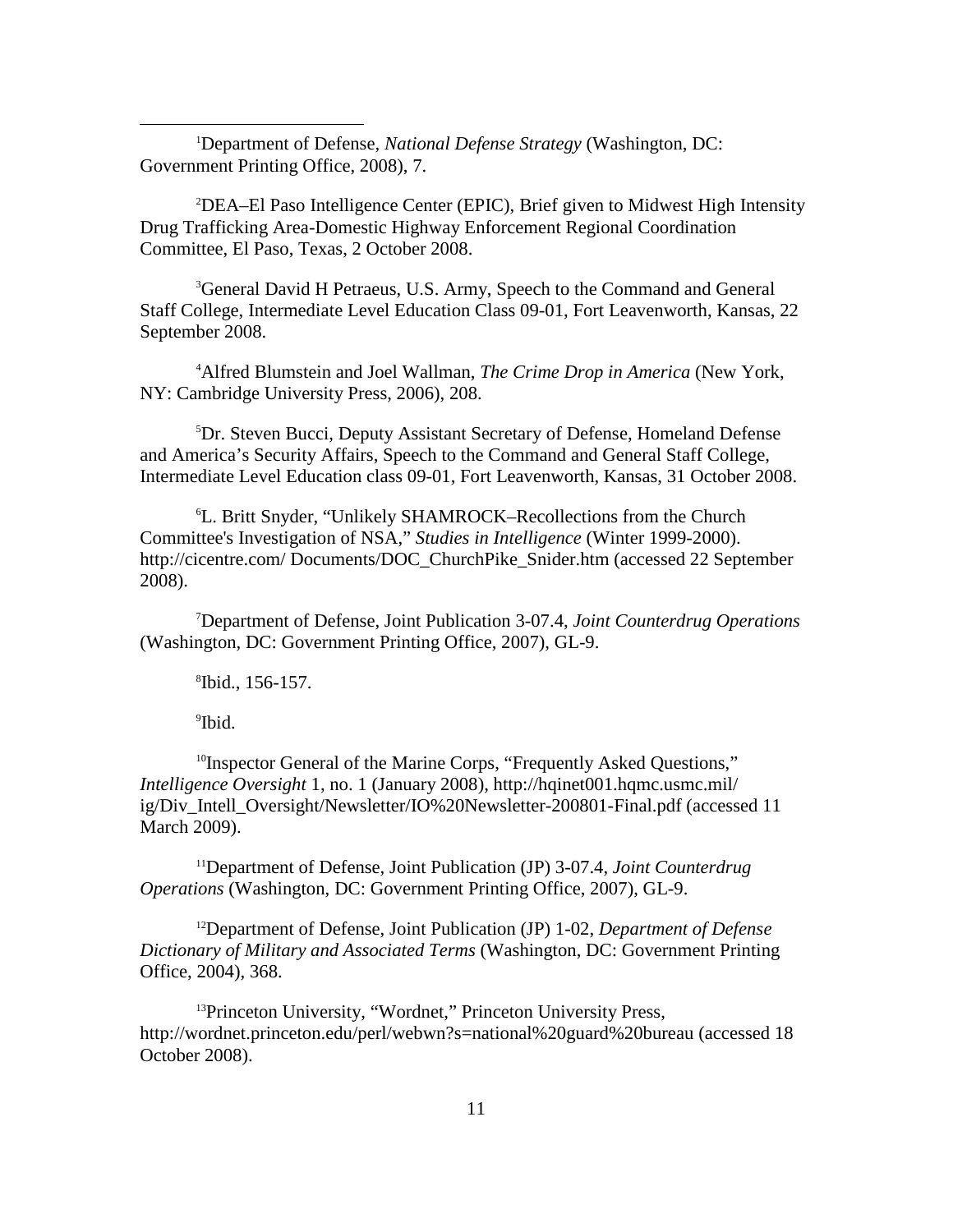14Department of Defense, *DoD Directive 5143.01, Under Secretary of Defense for Intelligence* (Washington, DC: Government Printing Office, 2005), Enclosure 2.

15Ibid., 370.

<span id="page-20-0"></span><sup>16</sup>The Whitehouse, Office of National Drug Control Policy, http://www.white housedrugpolicy.gov/about/index.html (accessed 18 October 2008).

<span id="page-20-1"></span>17Gerald K. Haines, "The Pike Committee Investigations and the CIA," *Studies in Intelligence* (Winter 1998-1999), https://www.cia.gov/library/center-for-the-study-ofintelligence/csi-publications/csi-studies/studies/winter98\_99/art07.html (accessed 9 October 2008).

18Gerald Hill and Kathleen Hill, *People's Law Dictionary*, Fine Communications, http://dictionary.law.com/default2.asp?typed=posse+comitatus&type=1 (accessed 5 March 2009).

<sup>19</sup>Ibid., 552-553.

20NationMaster, Encyclopedia, *Title 10, U.S. Code*, http://www.nationmaster.com/ encyclopedia/Title-10-of-the-United-States-Code (accessed 28 November 2008).

21NationMaster, Encyclopedia, Title 32, U.S. Code, http://www.nationmaster.com/ encyclopedia/Title-32-of-the-United-States-Code (accessed 29 November 2008).

<sup>22</sup>Executive Order no. 12,333, Federal Register 73 (4 August 2008), Part 3.5.

23Department of Defense, *National Defense Strategy* (Washington, DC: Government Printing Office, 2008), 6-7.

 $^{24}$ Drug Enforcement Administration (DEA)–El Paso Intelligence Center (EPIC), briefing given to Midwest High Intensity Drug Trafficking Area- Domestic Highway Enforcement Regional Coordination Committee, 2 October 2008.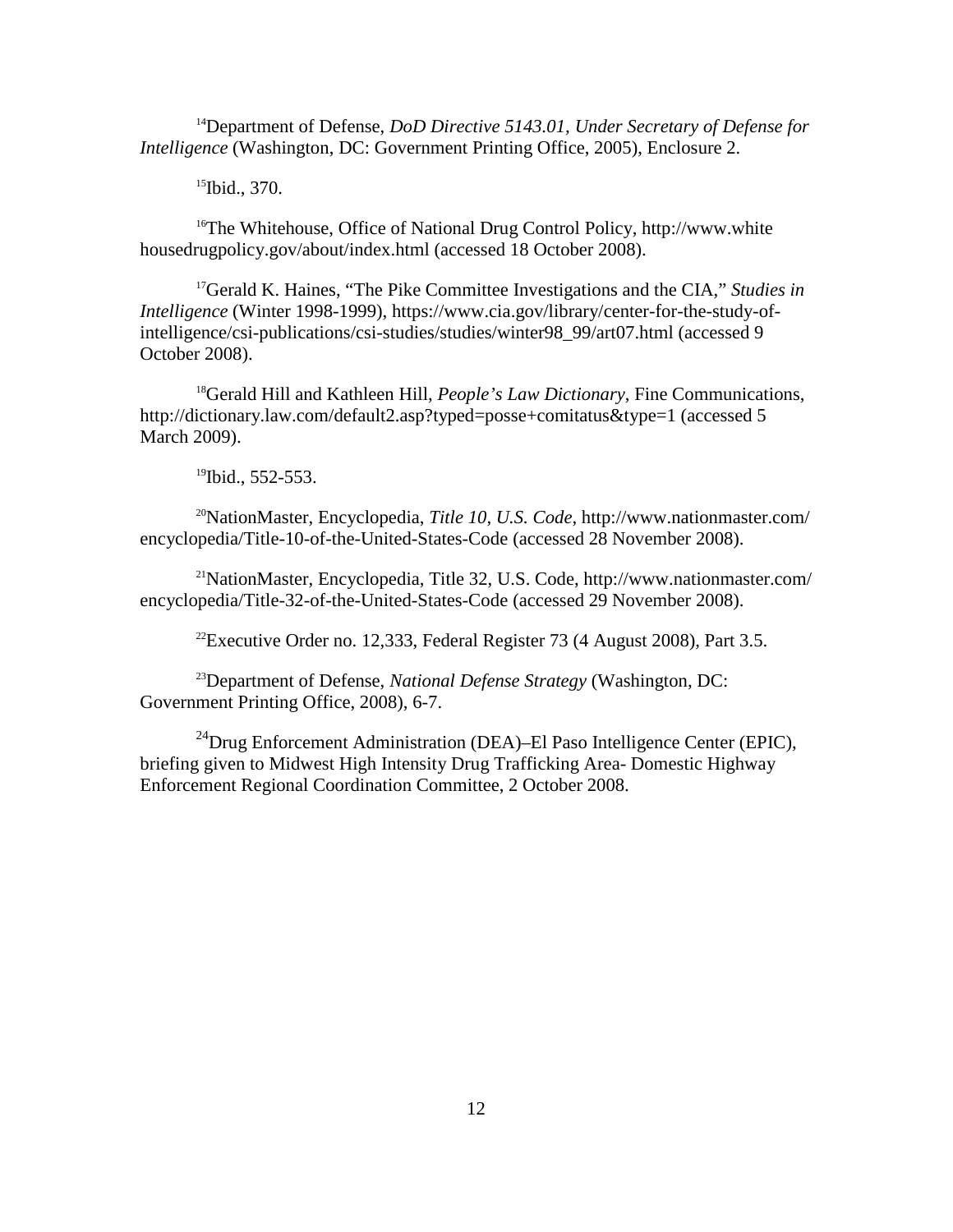### CHAPTER 2

### LITERATURE REVIEW

## Introduction

<span id="page-21-0"></span>Military intelligence can provide passive support in a Title 10 status utilizing many areas of its capability to support law enforcement and the interagency in counterdrug and counterterrorism operations within the United States. To frame the parameters of this support, this study examined the restrictions placed on the military intelligence community in relation to its support of civilian law enforcement authorities. Specifically, the study investigated support for counter–narco–terrorism (CNT) as Title-10 personnel inside the United States. Chapter 2 discusses the body of literature already written on the topic. To do this the author reviewed major volumes on the subject, as well as journal articles and essays, laws, court rulings, and regulations. These documents will be discussed in this chapter.

#### Background Information

To understand the restrictions placed on Department of Defense (DoD) intelligence systems, one must first understand the events that led to the initial restrictions on U.S. intelligence activities before 11 September 2001. Five major volumes discuss the historical background and history of federal troop use domestically. These volumes tie to the thesis as they lay out the historical precedence on the topic of federal troop employment within the United States and cover the legal and constitutional questions that arose throughout the period. These volumes are *the Posse Comitatus Act and the United States Army: A Historical Perspective* by Matt Matthews, *the Role of Federal Military*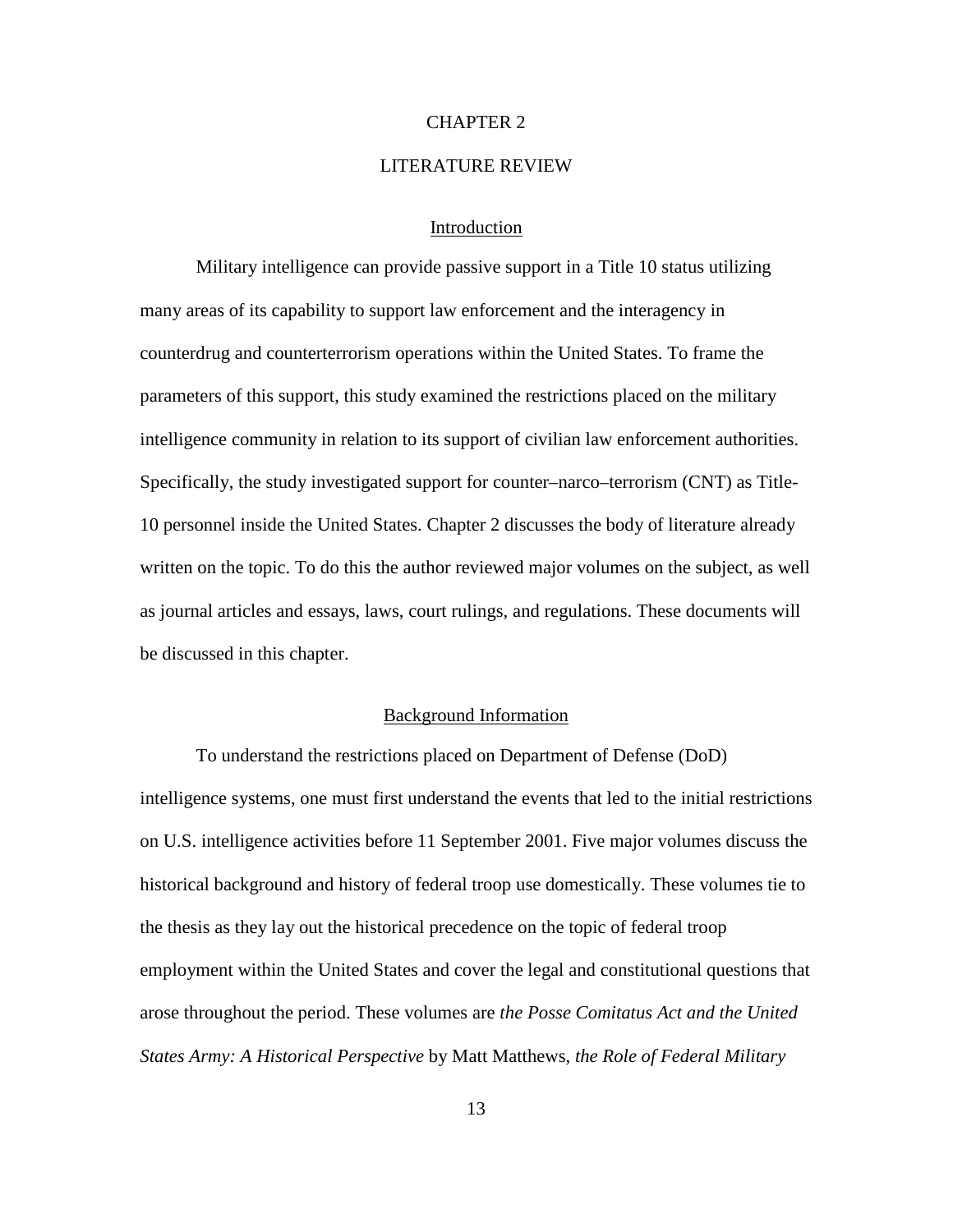*Forces in Domestic Disorders 1789*–*1878* by Robert W. Coakley, *the Role of Federal Military Forces in Domestic Disorders 1877*–*1945* by Clayton D. Laurie and Ronald H. Cole, and *the Role of Federal Military Forces in Domestic Disorders 1945*–*1992* by Paul J. Scheips, and *Military Intelligence* by John Patrick Finnegan.

<span id="page-22-0"></span>Matt Matthews' monograph, "The Posse Comitatus Act and the United States Army: A Historical Perspective," traced the history of the Act, its revisions and how presidents implemented it in the United States.<sup>[1](#page-47-0)</sup> Matthews asserted history showed the law is regularly misconstrued, and sought to clarify the nuances of the Act.<sup>[2](#page-47-1)</sup> Matthews wrote the paper in mind of the pressures to change or clarify the law for domestic use in the post 9/11 era.<sup>[3](#page-47-2)</sup> While this work covered Posse Comitatus in depth, it did not cover the specific restrictions of military intelligence use domestically, which this thesis does.

<span id="page-22-3"></span><span id="page-22-2"></span><span id="page-22-1"></span>The second volume, *the Role of Federal Military Forces in Domestic Disorders 1789*–*1878* by Robert W. Coakley, covered the federal troop use from after the Revolutionary War to the end of Reconstruction.<sup>[4](#page-47-3)</sup> The work sought to state plainly the reasoning behind the decisions to employ federal troops domestically.<sup>[5](#page-47-4)</sup> The work also looked extensively at the early use and justification for that use by framers of the Constitution who occupied political office during the times of federal troop employment. After covering several employments of federal troops in the early and mid 1800s, it laid out the circumstances and events that led to passage of the Knott Amendment, better known as the Posse Comitatus Act. [6](#page-47-5)

The third volume, *the Role of Federal Military Forces in Domestic Disorders 1877*–*1945* by Clayton D. Laurie and Ronald H. Cole, covered military intervention for the period from the American industrial revolution after Reconstruction to World War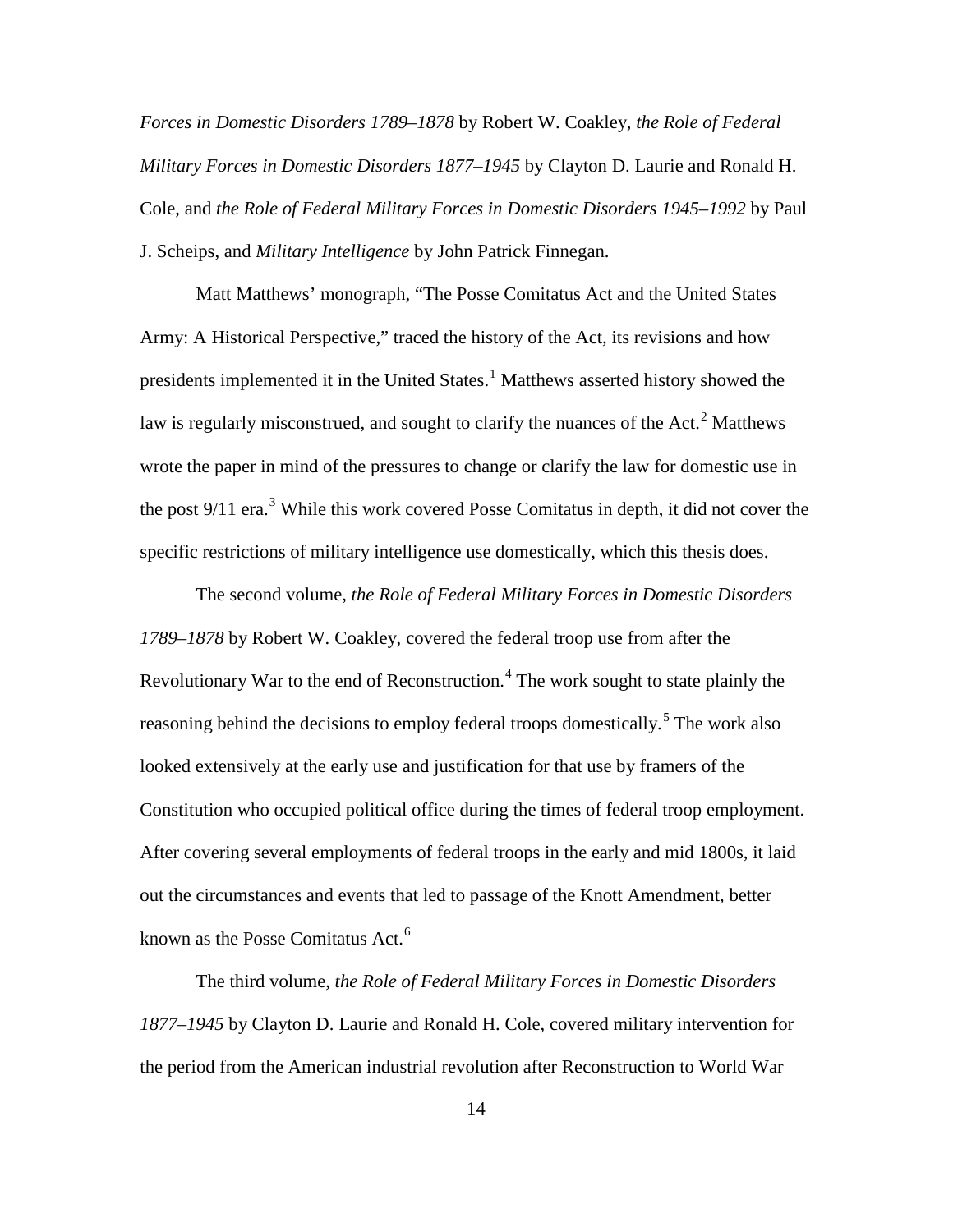II.<sup>[7](#page-47-6)</sup> The authors cite several examples where Congress or the President granted exceptions to the Posse Comitatus Act, and the resulting societal reactions.<sup>[8](#page-48-0)</sup> This work examined how federal troops deployed to enforce the law in industrial, social and racial tensions. [9](#page-48-1) This work pertains to this thesis as it lays out exceptions to the Posse Comitatus Act, of which counternarcotics is one.

The fourth volume, *the Role of Federal Military Forces in Domestic Disorders 1945*–*1992* by Paul J. Scheips, covers post–World War II to the Los Angeles riots of 1992.<sup>[10](#page-48-2)</sup> This work looked at institutional changes affecting domestic use of federal troops, particularly the Army, after World War II and up to the Los Angeles race riots of 1992.<sup>[11](#page-48-3)</sup> This work also examined more of the legal and case law generated by Army troops deployed domestically, and covered the National Guard in the context of the Army's responsibilities to it.<sup>[12](#page-48-4)</sup> This work is relevant to this thesis in that it provides coverage of the military intelligence use and implications during the period the volume covers. [13](#page-48-5)

<span id="page-23-4"></span><span id="page-23-3"></span><span id="page-23-2"></span><span id="page-23-1"></span><span id="page-23-0"></span>The fifth volume, *Military Intelligence* by John Patrick Finnegan, covered an organizational history of the Army's intelligence activities.<sup>[14](#page-48-6)</sup> This volume discussed all intelligence activities worldwide and presents a wealth of information on the domestic activities of Army intelligence in the Twentieth Century. However, this volume did not address the legal context of intelligence support, mostly the historical uses. This volume complements the Role of Federal Military Forces in Domestic Disorders trilogy by expanding the coverage on the use of intelligence assets within the United States. This thesis will expand on the military intelligence aspects listed in Finnegan's volume, looking at modern uses of military intelligence consistent with statute and case law.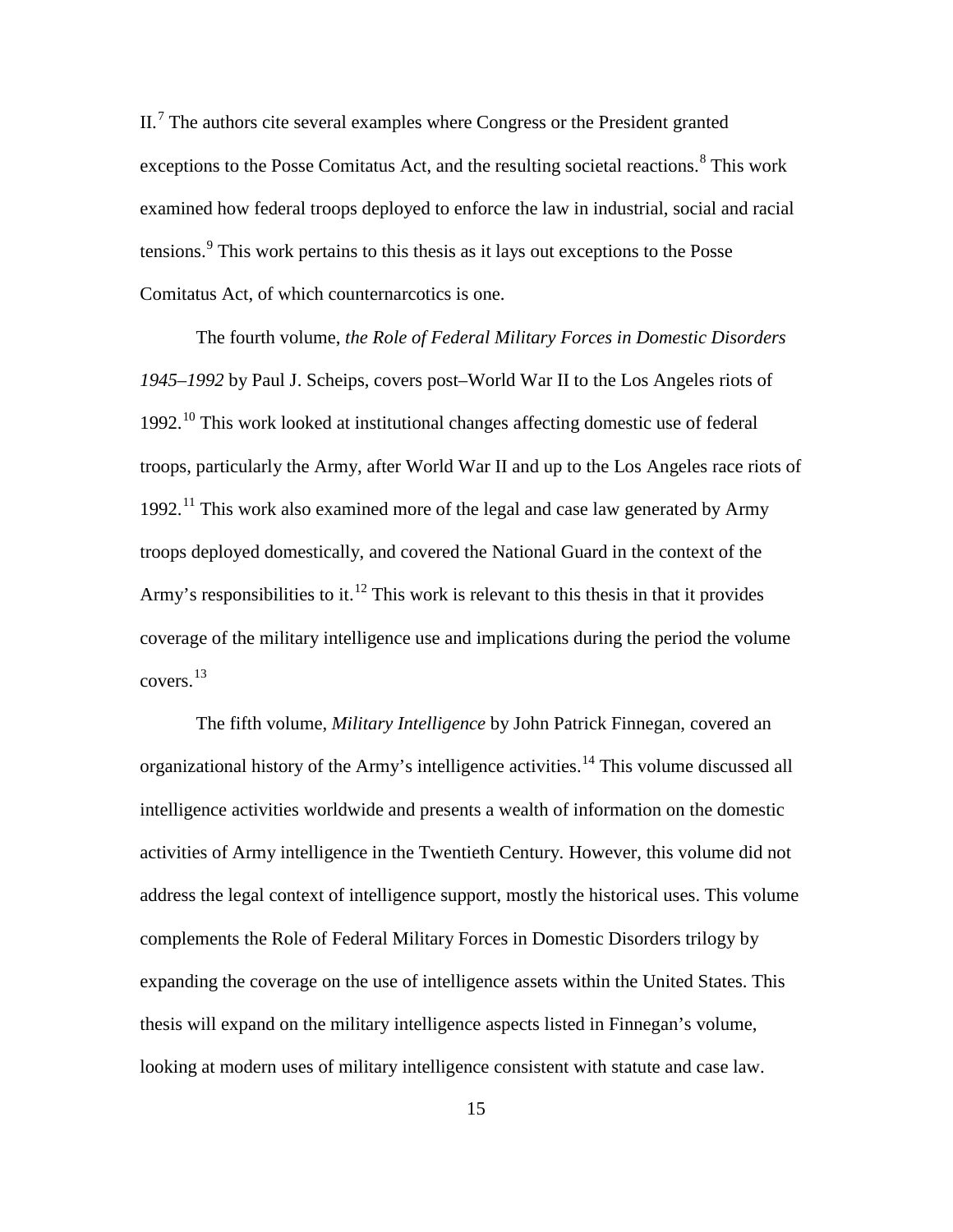<span id="page-24-3"></span><span id="page-24-2"></span><span id="page-24-1"></span><span id="page-24-0"></span>Two theses covering the Whisky rebellion and the excise tax that precipitated it are relevant to this thesis, in that they laid the foundation for why the Executive branch considered using federal military forces in domestic disorders. Richard Kohn's "The Washington Administration's Decision to Crush the Whiskey Rebellion" laid out the debate within the federal government on the legality of using federal troops domestically, and the long term implications that the use of federal troops may cause politically.<sup>[15](#page-49-0)</sup> William Barber's "Among the Most Techy Articles of Civil Police: Federal Taxation and the Adoption of the Whiskey Excise" examined the whole debate during the Washington presidency regarding how to raise revenue for the federal government and the inter-twining power struggle of taxation with the states.<sup>[16](#page-49-1)</sup> This work covered the historical context of the English tax system on the colonists, the strategic effects of a national tax and the potential for civil strife by enacting the tax.<sup>[17](#page-49-2)</sup>

<span id="page-24-6"></span><span id="page-24-5"></span><span id="page-24-4"></span>Post–Constitutional legislation affecting military use inside the United States started with the Judiciary Act of 1789 and the Militia Act of 1792, otherwise known at the Calling Forth Act, and also covered several revisions and legal opinions over the last 200 years. These Acts sought to address unfinished issues from the constitutional convention on enforcement of federal authority, which implied the use of the federalized militia by federal marshals. Mr. Mathews notes that from 1807 to 1878, the U.S. Government viewed using federal troops, both regular Army and the federalized militia, as permissible.<sup>[18](#page-49-3)</sup> As such, these laws form the initial legal foundation in which federal troops deployed in domestic missions.

Under Reconstruction, Congressional policy centered on assuring civil rights for newly freed Negros by both law and Constitutional amendment. Congress accomplished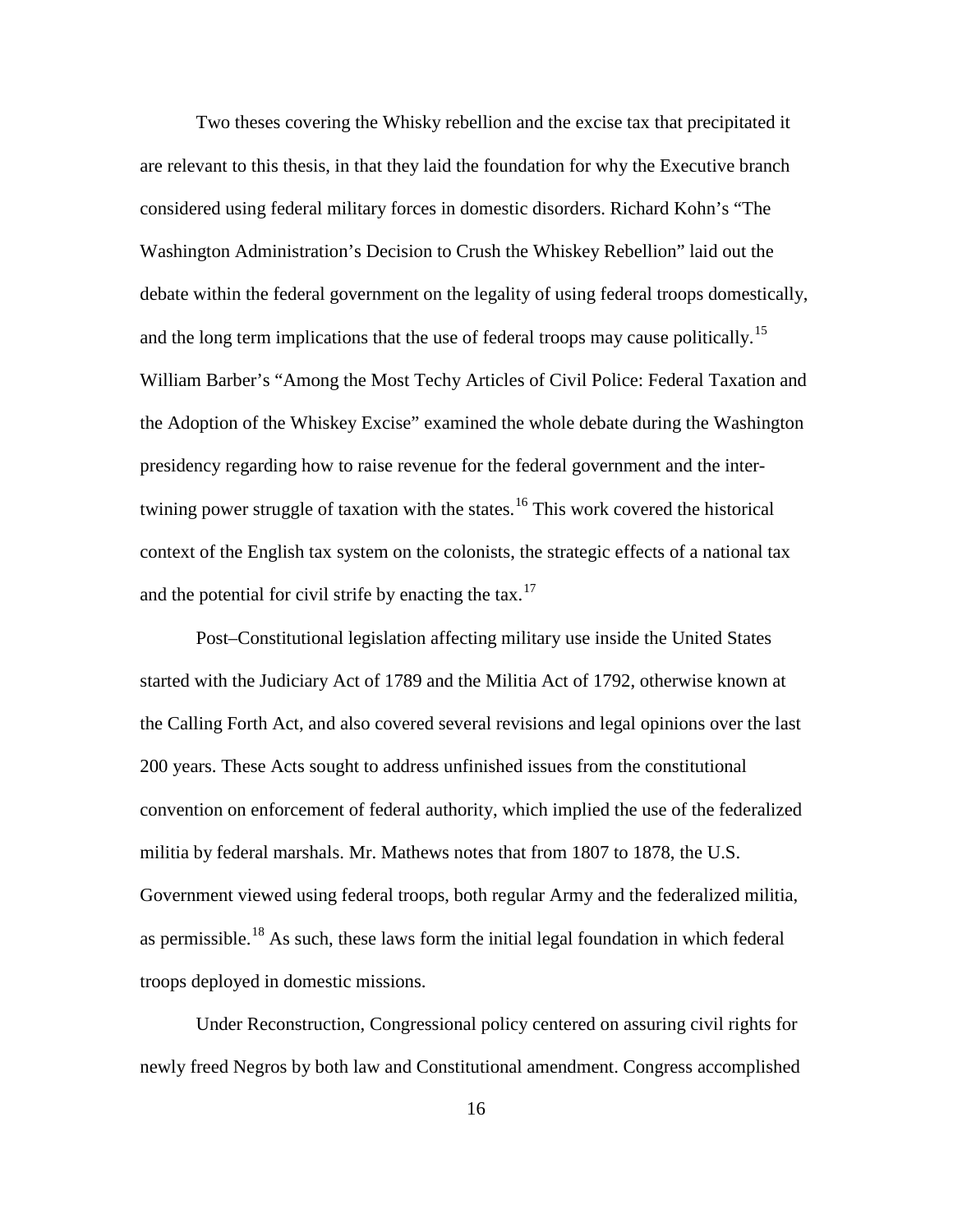this by legislating for the Army to implement federal laws maintaining peace at polling places, ensuring Negros the freedom to vote without intimidation.<sup>[19](#page-50-0)</sup> Southern White Democrats resented the 100,000 Negros in the Army enforcing the occupation of the South under the authority of the Calling Forth Act.<sup>[20](#page-50-1)</sup> They also resented Congressional Reconstruction legislation that overrode President Andrew Johnson's liberal Reconstruction policies, where the President's policies allowed white Southerners to conduct rampant racism against the newly freed Negros.<sup>[21](#page-50-2)</sup> Once Congress proposed the 14th Amendment in June 1866, the Army then cracked down on Southern White discrimination by issuing General Order No.44, authorizing its forces to arrest local citizens for crimes when the local civilian authorities failed to do so.<sup>[22](#page-50-3)</sup> The using of laws to employ the Army in reconstructing the society in the South favorable to the former slaves created a backlash within Southern state congressional delegations, and led them to change the system when they attained the power in 1877.

<span id="page-25-1"></span><span id="page-25-0"></span>Congress rewrote the law in 1878 to severely restrict its implementation by the President as a result of its use in the Civil War. This happened after the Army scaled back its involvement in reconstruction, resulting in increased intimidation on Negros in the South. This enabled Southern White Democrats to win back control of the southern state Governments as well as the House of Representatives by  $1874.<sup>23</sup>$  $1874.<sup>23</sup>$  $1874.<sup>23</sup>$  As a result of the presidential elections of 1876, and further Democrat gains in the 45th Congress, The Southern Democrats passed the Knott Amendment to the Army appropriations bill in 1878.<sup>[24](#page-50-5)</sup> The Knott Amendment mandated that only the Constitution or Congress could authorize federal troop use domestically, verses a federal marshal or state governor.<sup>[25](#page-50-6)</sup> This later became known as the Posse Comitatus Act.<sup>[26](#page-50-7)</sup> This law is central to the thesis in

17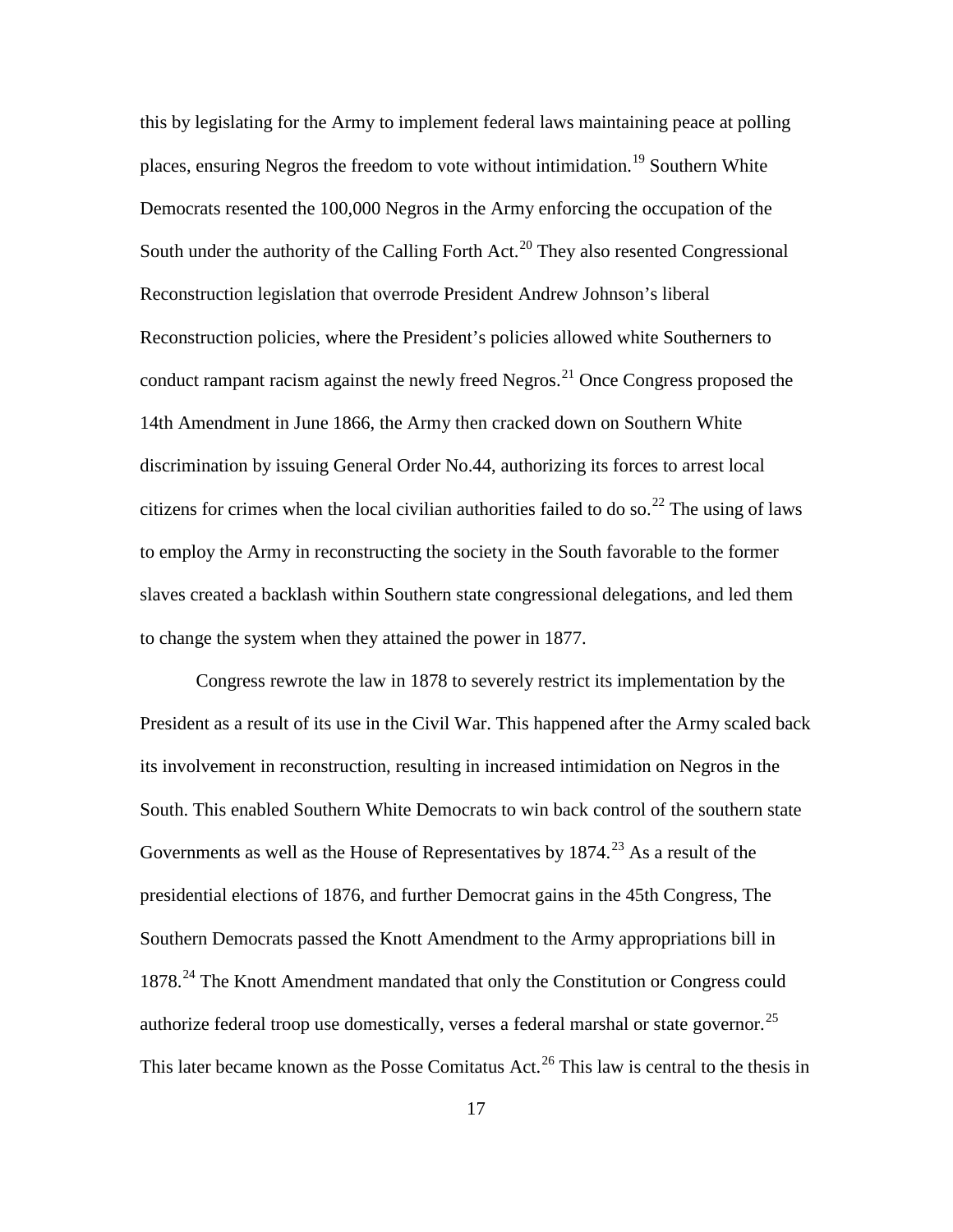that those wishing to restrict or bar military intelligence support cite this law for their justification.

Congressional legislation throughout the 1900s brought the law back to close to the era from where the Act started. Congress, through granting exceptions to the Posse Comitatus Act, allowed the military to be used in numerous situations reminiscent of the 1860s and 1870s. Indeed, Title 10 USC Section 331–334 allows the President to use either other state militias or "armed forces as he considers necessary to quell civil disturbances, including insurrection and rebellion."<sup>[27](#page-51-0)</sup>

<span id="page-26-1"></span><span id="page-26-0"></span>In the 1960s, civil unrest resulting in demonstrations and riots broke out across the United States, due in part to civil rights demonstrations and marches in support of increased minority rights, as well as dissenters protesting the United States' involvement in Vietnam. This led to several incidents where the President deployed the Army to help restore law and order in cities where riots occurred, when the riots overwhelmed the ability of local, state, and National Guard forces to subdue. When former Army captain Christopher Pyle disclosed the collection activities on U.S. citizens, the Senate held hearings on the collection in the Senate subcommittee on Constitutional Rights of the Senate Judiciary Committee in 1971.<sup>[28](#page-51-1)</sup> Whole most of the collection involved keeping articles from journals and newspapers, some collection involved Army intelligence officers infiltrating dissident groups to gather leader identities, what they were saying, and how many supporters they had. Other files contained information on the finances, psychiatric records, and sex lives of individuals.<sup>[29](#page-51-2)</sup> Although the information was extensive, the Senate Subcommittee for Constitutional Rights concluded that Army intelligence surveillance was not conducted with malevolent intent, but were applying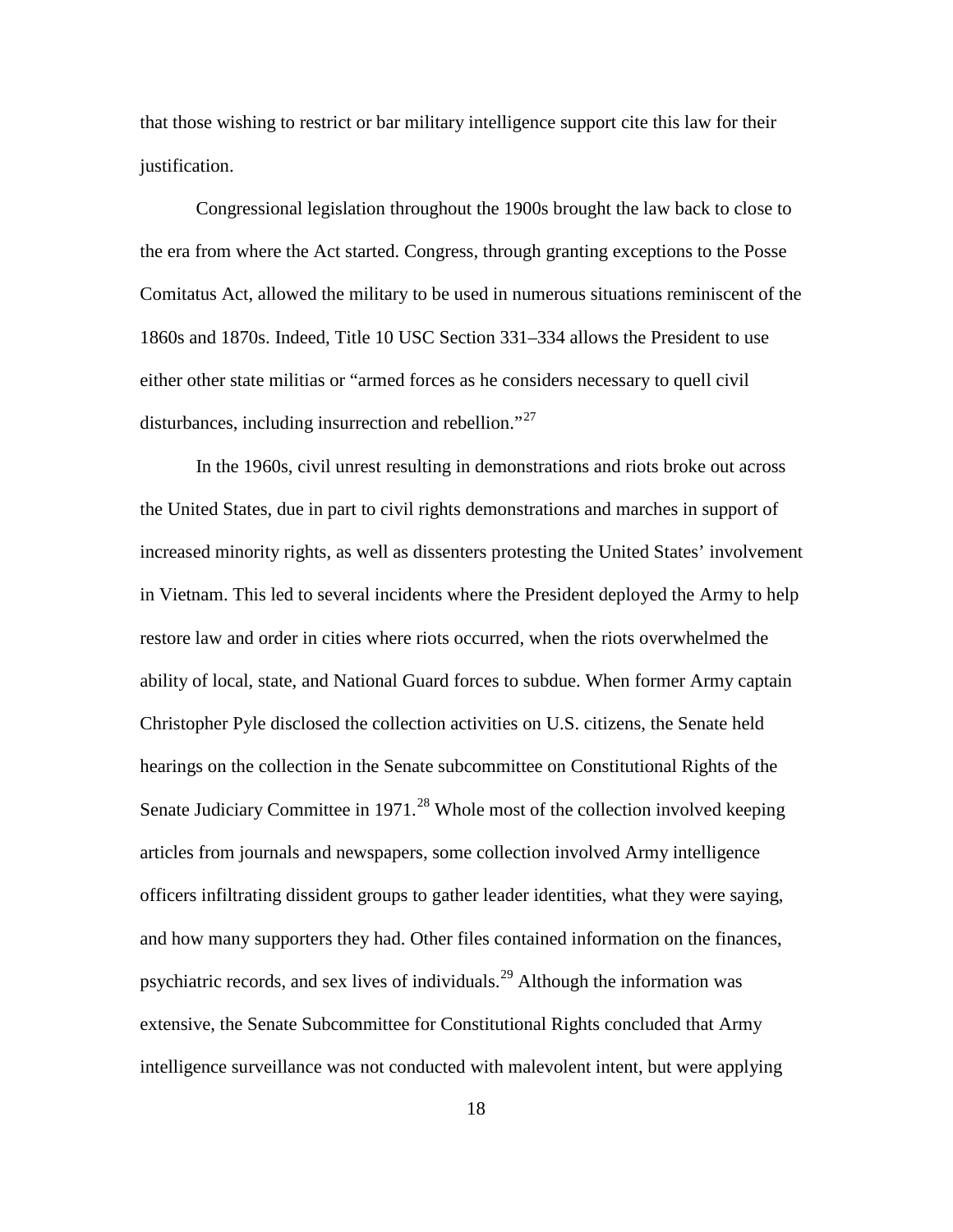foreign intelligence collection doctrine domestically.<sup>[30](#page-52-0)</sup> While Congress reacted strongly to this, the federal court system ruled the collection activities of publically available information to be legal.<sup>[31](#page-52-1)</sup> With the strong inquiries by Congress in these hearings,  $DoD$ placed restrictions on the military collection activities through DoD Directives 5200.26 and 5200.27, both of which are discussed later in this section. The end effect was that military intelligence professionals greatly diminished further collection activities on U.S. persons.

An expanding mission of the Central Intelligence Agency (CIA), combined with the protests to the Vietnam War led the CIA to collect information on U.S. citizens in much the same way as the Army did. However, CIA domestic activities did not get much attention until the Watergate scandal broke in the press. After this, the press covered the allegations of CIA collection on U.S. citizens as well as other CIA activities. This press coverage resulted in the Rockefeller Commission, set up by President Gerald Ford, to determine if CIA employees illegally collected on U.S. citizens and if so, to what extent. Concurrently with the Rockefeller Commission, Congress launched its own Committee hearings in both houses in 1975. This paper incorporates findings from the Rockefeller Commission Report. The results of these Committee hearings impacted military intelligence as an ancillary effect of reigning in the CIA. Therefore, this thesis will look at those actions of the CIA and the Congressional backlash in light of the secondary effects to military intelligence activities.

This paper incorporates four references concerning the Congressional hearings in 1975–1976. The first is "Unlikely SHAMROCK: Recollections from the Church Committee's Investigation of NSA" by L. Britt Snider, and covered the Church Senate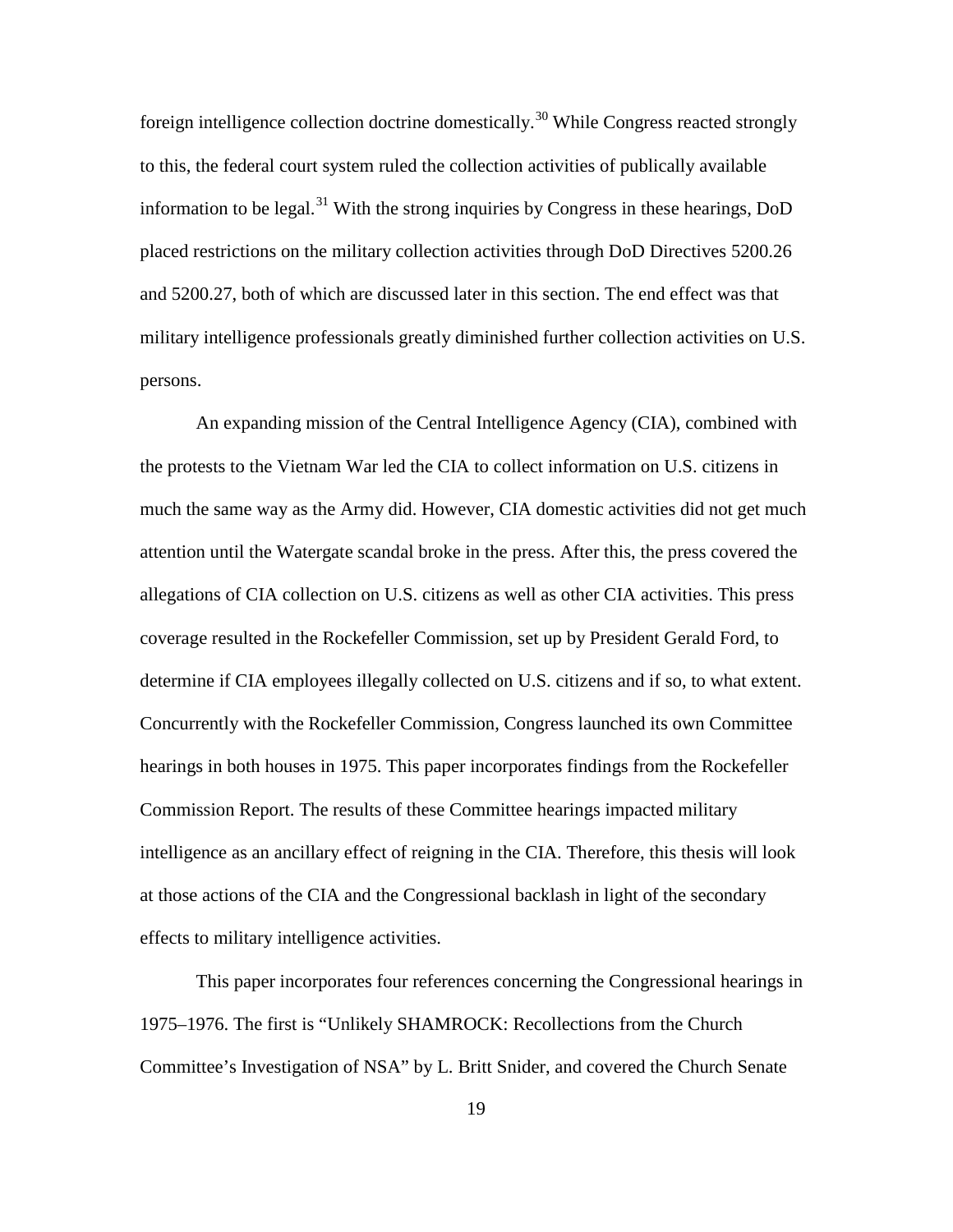hearings of the intelligence community on U.S. citizens who disagreed with the Vietnam War.<sup>[32](#page-53-0)</sup> As Mr. Snider was a primary Congressional staffer who worked the background information on the committee, he discussed the relationship of the Church Committee with the National Security Agency (NSA) and the administration, and the long terms implications of the report. The Church Committee looked extensively at the military intelligence community. The Committees reports, "Improper Surveillance of Private Citizens by the Military" and "National Security Agency Surveillance Affecting Americans" are the second and third references covering the subject. These reports influenced laws and executive orders governing military intelligence activities generated in the ensuing years.<sup>[33](#page-53-1)</sup>

The fourth reference reviewed is "The Pike Committee Investigations and the CIA" by Gerald Haines and covers the Pike House Committee hearings. The Pike Committee in the House of Representatives looked at the broader intelligence budget and organization apparatus. The view of the Pike Committee was that most intelligence collection activities in the U.S were illegal, and sought to publicly expose not only the activities, but their extent as much as possible.<sup>[34](#page-53-2)</sup> This view created an adversarial relationship with the Executive Branch and intelligence communities and hampered the Pike Committee from getting most of the information it sought. This committee focused on the fact that over eighty percent of the U.S. Intelligence apparatus lies within the DoD, and questioned DoD (and former War Department) intelligence activities in the U.S.<sup>[35](#page-53-3)</sup> These hearings are important to this thesis in that the hearings offer the House perspective, which was more antagonistic to the establishment on intelligence collection concerning anti-war demonstrators. Since Army intelligence, hence DoD, was heavily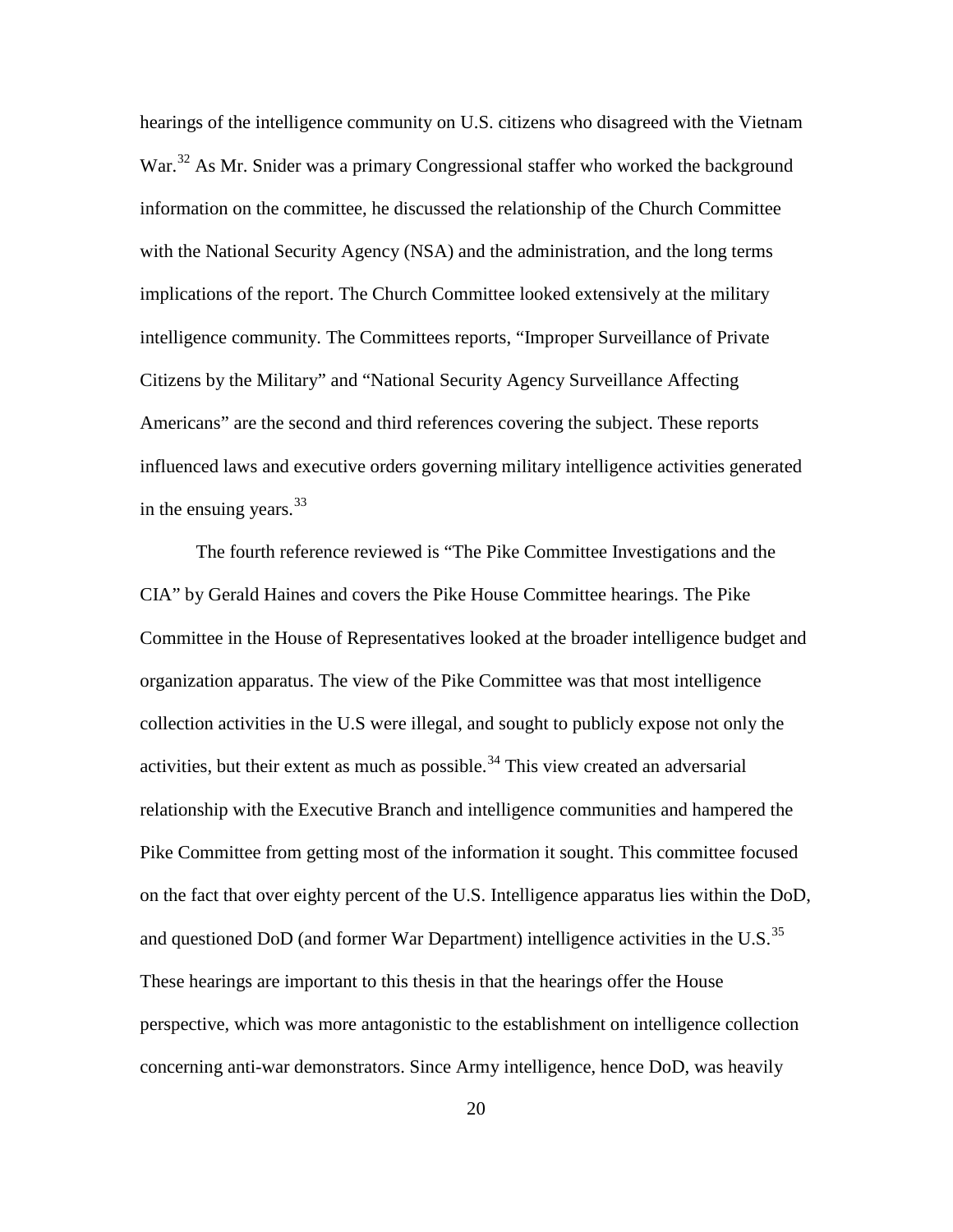involved in anti-war demonstrator collection, the hearings bear weight on the military intelligence support to domestic law enforcement.

## Main Federal Laws Governing Intelligence

The Posse Comitatus Act of 1878 is based on the use of the Judiciary Act of 1789 and the Calling Forth Act of 1792. These two acts form the foundation on which the President can authorize military support for law enforcement authorities in the United States. Proponents of military support for domestic disorders cited these two acts repeatedly to justify the use of military forces to quell civil rebellion in the early history of the United States. The Posse Comitatus Act sought to reign in the frequent use of these two (and other) statutes to use the military to enforce civil law. An essay by John Brinkerhoff, "The Posse Comitatus Act and Homeland Security," looked at the Posse Comitatus in the wake of September 11, 2001 events and examines the various interpretations of the Act.<sup>[36](#page-54-0)</sup> A briefing by E. P. Visco regarding the Posse Comitatus Act and the experience of using the federal militia in domestic roles also looked at long term implications in the War on Terror.<sup>[37](#page-54-1)</sup>

Public Law 95–511, otherwise known as the Foreign Intelligence Surveillance Act of 1978 or FISA law, came out of the findings from the Congressional hearings of the time.<sup>[38](#page-54-2)</sup> This law focused on foreign intelligence purposes instead of the domestic abuses that spawned the Congressional hearings. This law identified terrorism as a specific threat in additional to the foreign government spying, so sought to identify the targets of this Act as either a foreign power or agent of a foreign power. This Act went on to define the basic definitions of terms relating to intelligence collection, such as U.S. Person, international terrorism, sabotage, electronic surveillance, and other terms. It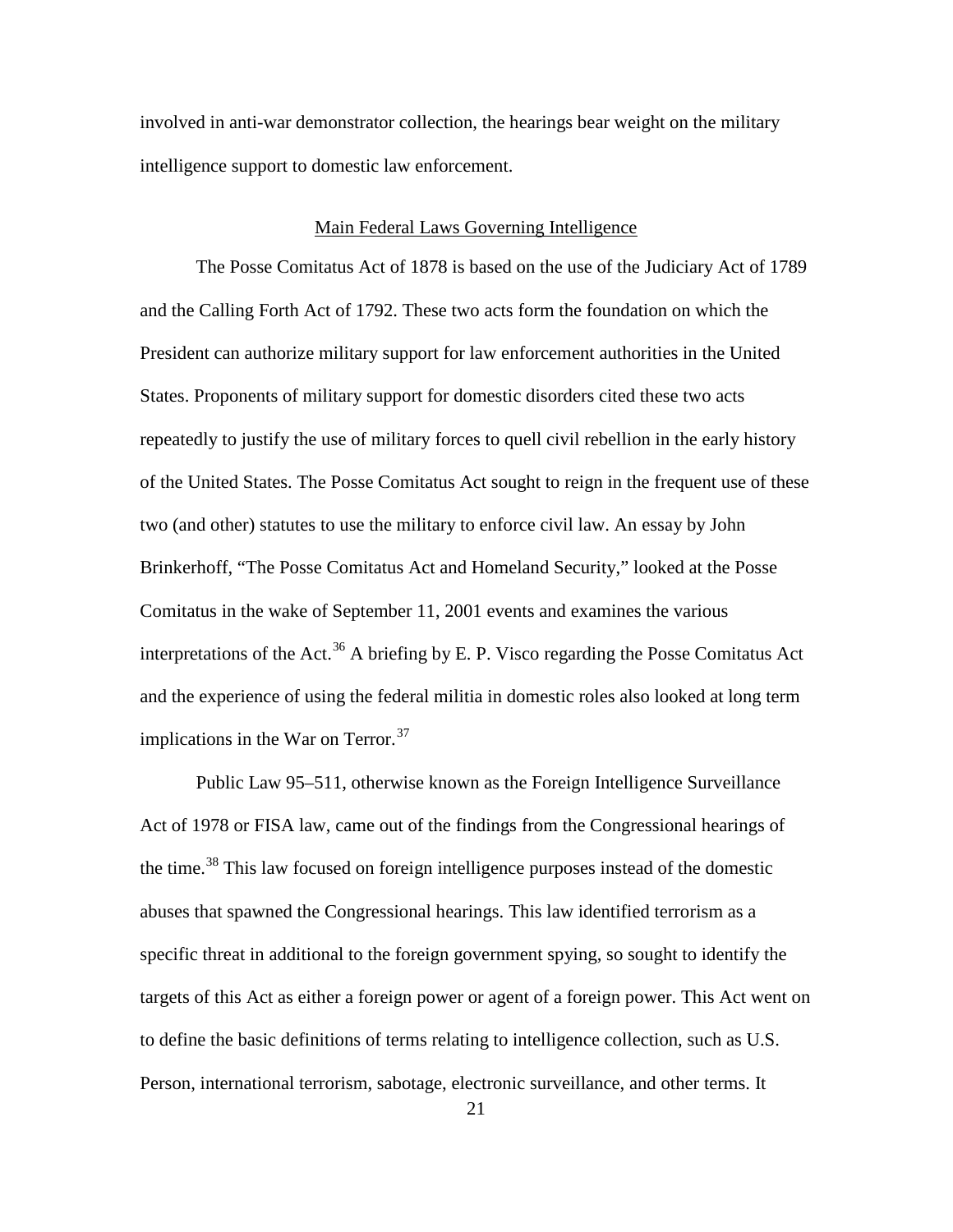described procedures for setting up a court to review legal process domestically where national security is concerned, and sought to protect the classified ways and means that information is derived from.

Public Law 108–458, otherwise known as the Intelligence Reform and Surveillance Act of 2004, affects intelligence activities as a whole. The act incorporated updates to the various laws governing intelligence collection on terrorist activities as a result of the terrorist attracts on September 11, 2001.<sup>[39](#page-55-0)</sup> This act also covered changes to FBI collection priorities, transportation intelligence collection and security, joint terrorism task forces, money laundering and intelligence sharing among all federal agencies. The act specifically listed some military applications and support which bears on this thesis.

Code of Federal Regulations (CFR) 28, part 23 covered the criminal intelligence information systems to ensure they safeguard individual's Constitutional rights.<sup>[40](#page-55-1)</sup> This also resulted from background events mentioned previously, and served as a limit on what civilian law enforcement can collect and retain. David Barton, Executive Director of the Midwest High Intensity Drug Trafficking Area, stated that if the military followed the same rules as law enforcement, namely 28 CFR, part 23, the military would not have any issues with intelligence oversight.<sup>[41](#page-55-2)</sup>

In addition to the statues, the author reviewed three court cases concerning intelligence collection on U.S. citizens. The U.S. Supreme Court case *Laird v. Tatum*  dealt with Army spying on U.S. citizens. [42](#page-55-3) *United States of America v. Mary Sue Hubbard* dealt with how a group reacted to the government's spying on their legal activities. [43](#page-55-4) *United States v. Red Feather* concerned what, if any, support the military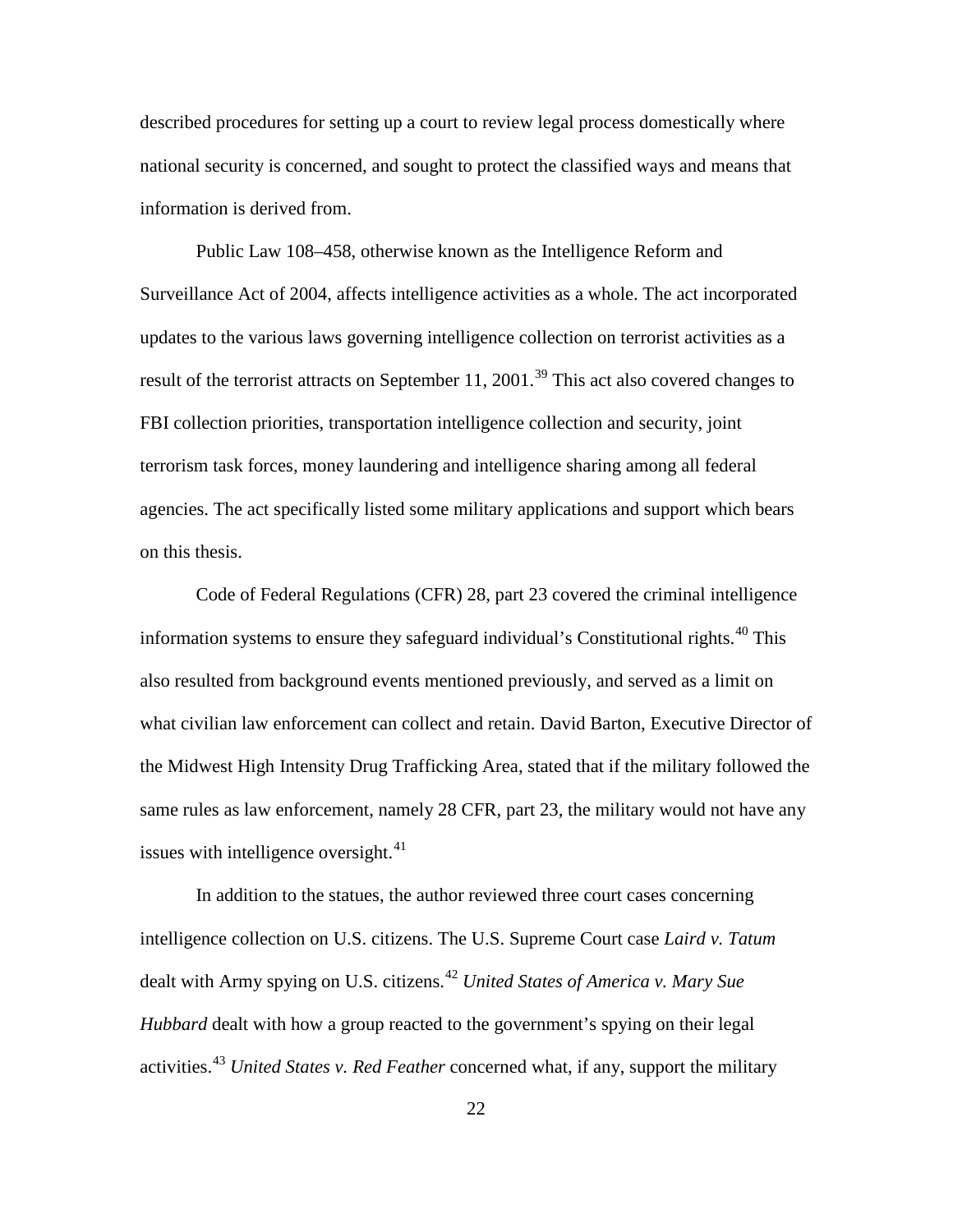furnished to law enforcement was constitutional.<sup>[44](#page-56-0)</sup> All of these cases generated case law in the use of military intelligence in domestic support roles.

## Executive Orders on Intelligence Activities since 1976

Executive Order (E.O.) 11905, originally written in President Ford's administration, implemented recommendations made by the Commission on CIA Activities Within the United States, better known as the Rockefeller Commission. The Order established polices governing intelligence for national security, established oversight of the intelligence activities, delineated responsibilities of intelligence agencies, and sought to verify legal compliance.<sup>[45](#page-56-1)</sup> This Order included military intelligence activities into the overall intelligence community and set the definition of a U.S. person.<sup>[46](#page-56-2)</sup> Also, in defining responsibilities within DoD, the Order allowed for military intelligence to support to non-DoD agencies, set limitations on intelligence activities within the United States, and clarified intelligence support to law enforcement.<sup>[47](#page-56-3)</sup> This order set the first Presidential level parameters after the exposure of Army intelligence activities within the United States in the 1960s and early 1970s and bears direct correlations to this thesis.

Executive Order 12333, originally drafted in President Reagan's administration, addressed the issues brought up by the Church Committee and Pike Committee hearings.<sup>[48](#page-56-4)</sup> The version used in this thesis includes updates from E.O.13284, E.O. 13355 and E.O. 13470 from President Bush (43).<sup>[49](#page-56-5)</sup> President Reagan intended for this document to bring oversight to the intelligence community and stop Congress from implementing more restrictive laws. E.O. 12333 expanded the definition of a U.S. person and framed government intelligence collection on them within the U.S. Person's constitutional rights.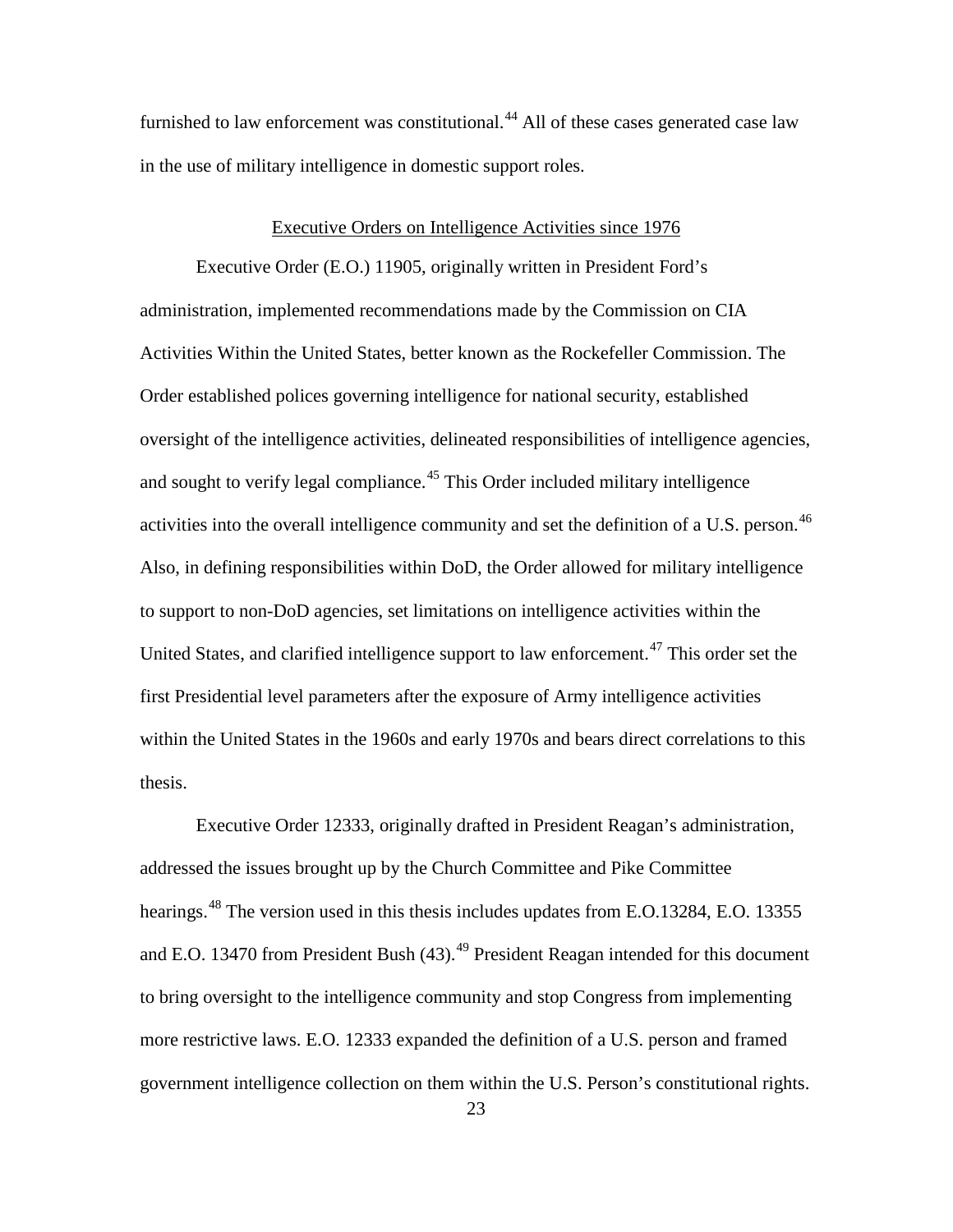The author noted that E.O. 12333 extended Constitutional protections to non-U.S. citizens and businesses that met specific requirements as well. This wide definition of a U.S. Person impacted DoD policy and regulations, which sought to define the limits of the military's ability to conduct intelligence activity in the United States. Intelligence oversight regulations and DoD Directives reference E.O. 12333 as the base document governing military intelligence activities within the United States. Therefore, this order is crucial to determine what is legal for military support to law enforcement counterdrug and counterterrorism support.

The executive orders referenced in the 2008 version of E.O. 12333 have varying impacts on the earlier version of E.O. 12333. While the author covered these executive orders here, these orders are not covered separately in Chapter 4 as the updated version of E.O. 12333 encompassed the content of these orders. Executive Order 13284 issued by President Bush (43) only pertained to E.O. 12333 in that it brought Homeland Security under the guidelines of E.O.  $12333$ .<sup>[50](#page-57-0)</sup> The new E.O.  $12333$  revoked E.O.  $13355$ , issued by President Bush (43), due to changes in the format of E.O. 12333. Executive Order 13355 changes are still in the updated E.O. 12333, but in different locations than expressed E.O. 13355.<sup>[51](#page-57-1)</sup> Executive Order 13470, also issued by President Bush (43), made administrative and clarifying changes to E.O. 12333, which E.O. 12333 incorporated into the updated version published in the Federal Register in August 2008.<sup>[52](#page-57-2)</sup>

## Department of Defense (DoD) Regulations and Doctrine Governing Military Intelligence Activities

The author researched four DoD Directives that cover intelligence activities concerning U.S. persons. These directives further refined intelligence laws and Executive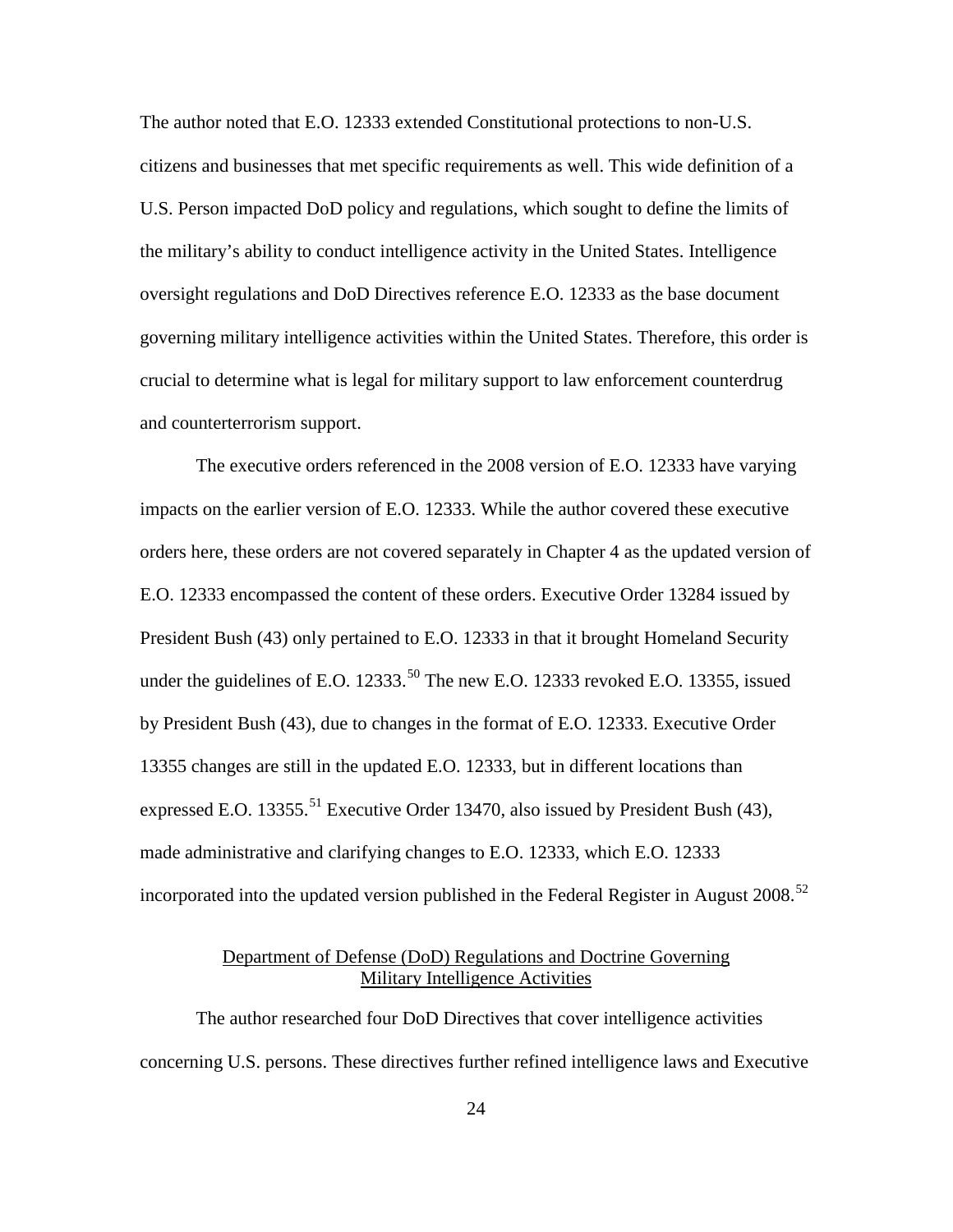orders to implement policies and procedures governing intelligence collection and dissemination within the United States, which is central to the thesis of how military intelligence can support civilian law enforcement in counterdrug and counterterrorism. A brief description of these DoD Directives is listed below.

DoD Directive 5200.26 came as a result of the Army collecting intelligence on lawful U.S. citizen activities in the 1960s. This Directive covered the oversight of DoD investigative activities concerning DoD personnel (including DoD contractors), counterintelligence activities, and collection in support of civil disturbances within the United States and its territories.<sup>[53](#page-58-0)</sup>

DoD Directive 5200.27 discussed what the DoD should do when it gains information on persons and organizations not affiliated with the Department.<sup>[54](#page-58-1)</sup> This Directive served as an overview only and addressed information concerning threats to DoD facilities and investigations of potential DoD hires. This Directive came as a result of the Army collecting information on U.S. citizens during the 1960s.

The third directive, DoD Directive 5240.1-R, discussed procedures covering the DoD intelligence activities affecting U.S. Persons.<sup>[55](#page-58-2)</sup> This document laid out the limits of what DoD can do concerning collection on a U.S. person, was the DoD's implementation of Executive Order 12333, and served as the basis of all service manuals regarding the subject. This document listed fifteen procedures covering the scope, collection of intelligence, to include the various methods, storage, dissemination, and reporting of violations regarding intelligence activities affecting U.S. Persons.

The fourth directive is DoD Directive 5143.01, which addressed how the DoD intelligence components fit in with and under the new Director of National Intelligence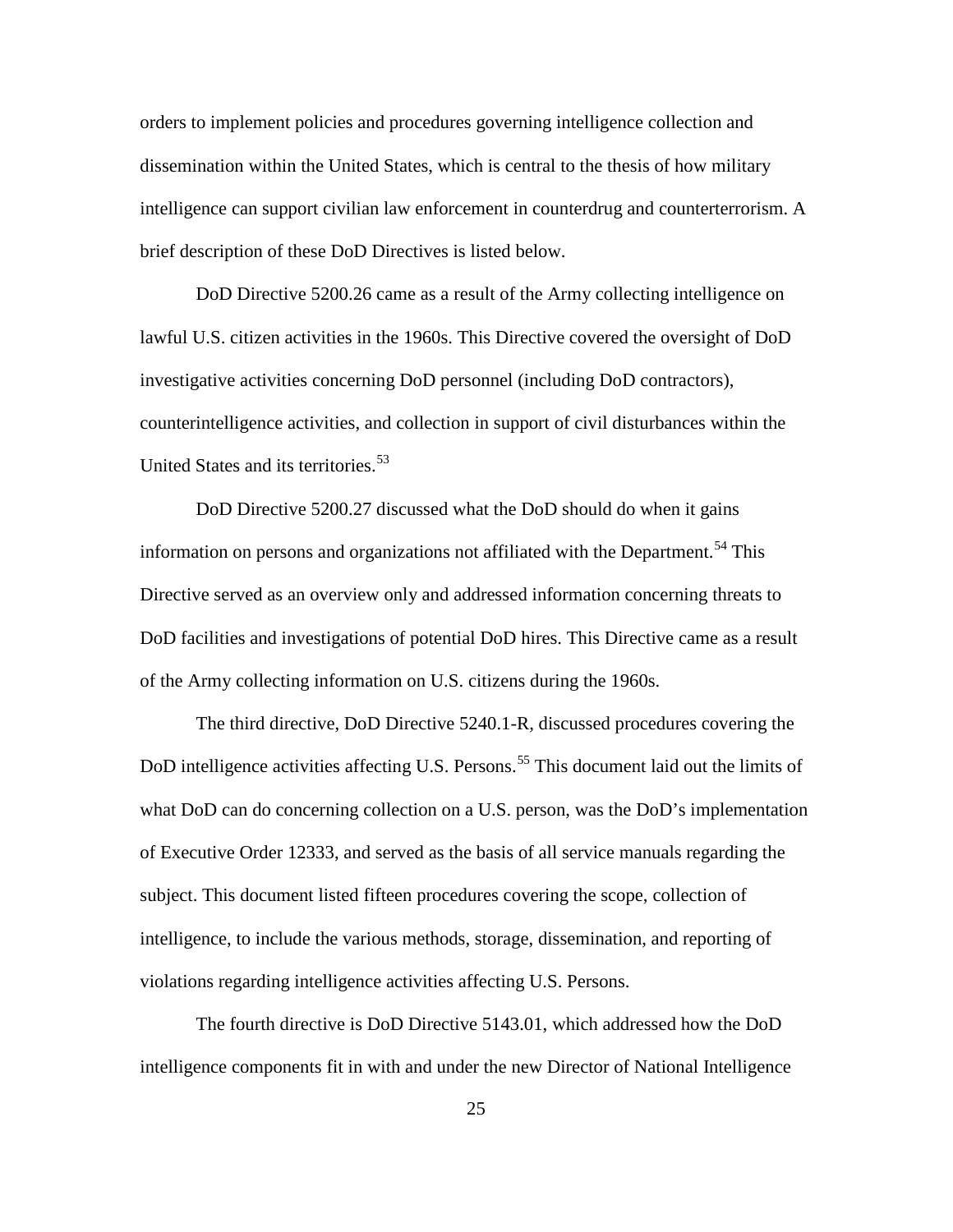(DNI), created by the Intelligence Reform and Terrorism Prevention Act of 2004.<sup>[56](#page-59-0)</sup> This document covered the basic command, working, and reporting relationships of the DoD intelligence components to the civilian intelligence structure headed by the DNI.

#### Memoranda covering intelligence activities and sharing

The author found three memoranda from the Executive Branch covering intelligence activities and functions. Two of these memoranda covered reciprocity of security clearances to allow members of the various federal government agencies to share intelligence information without having to conduct additional background checks on the requestors of the information first. These memoranda are significant in that they established the protocols for sharing classified, sensitive, and compartmental information with law enforcement agencies, as well as intelligence requirements those law enforcement agencies have. As military intelligence support to law enforcement must consider classification levels, these memos tie into this thesis as they address clearance issues inherent with interagency coordination. The third memorandum covered funding issues concerning narcotics and terrorism. This memo ties to the thesis in that it shows DoD is acknowledging the tie between narcotics and terrorism, which former Secretary of Defense Rumsfeld resisted.

The first memorandum is from the Director of Central Intelligence Directive 6/4 covered procedures for access to sensitive compartmental information, in layman's terms known as classified information. Annex F of this memorandum covered reciprocity of clearances among federal agencies to facilitate intelligence sharing of terrorist information. [57](#page-59-1)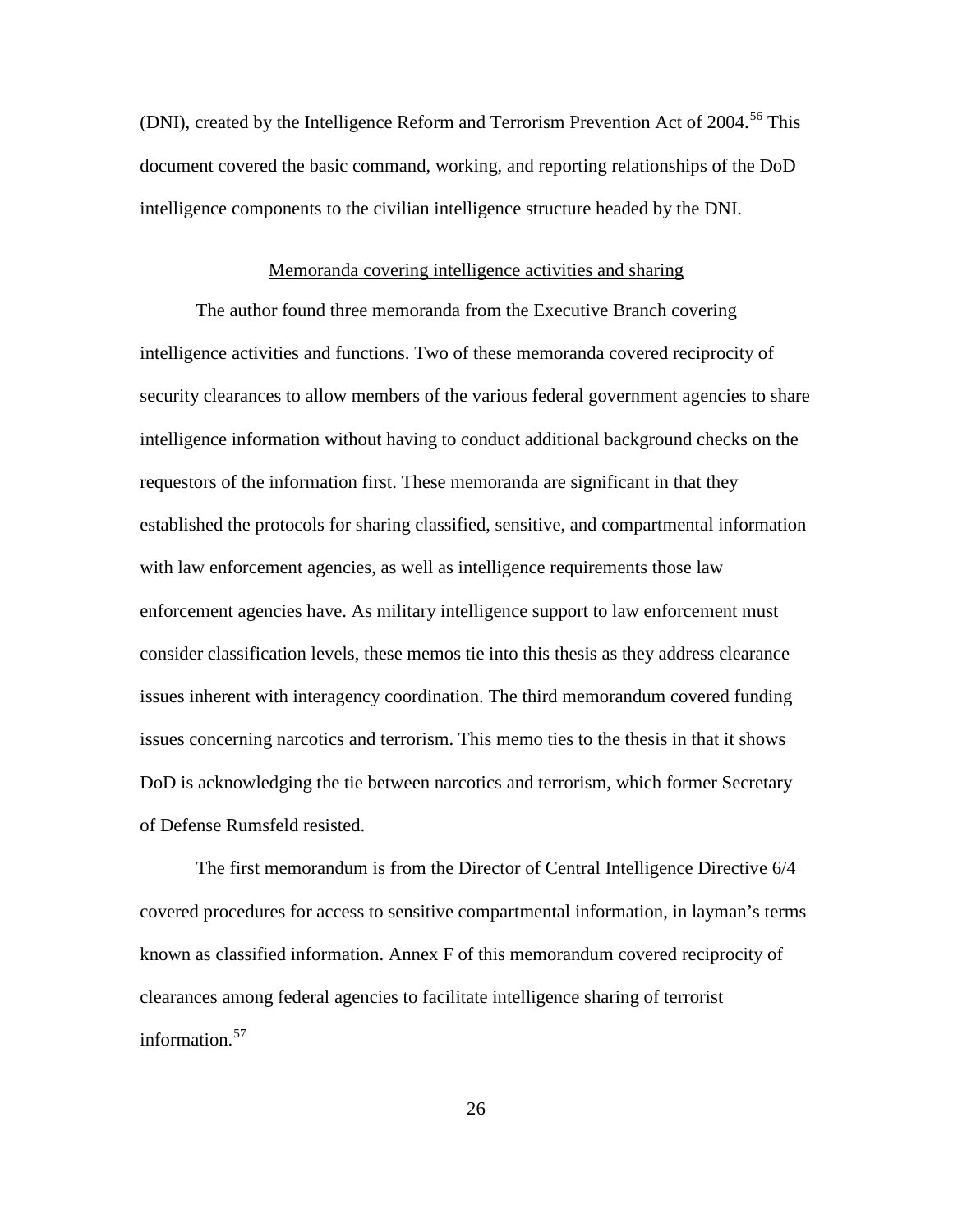The second memorandum is from the Office of Management and Budget and covered the reciprocity of clearances. This memorandum was in response to Public Law 108-458, which mandated the reciprocity of clearances among all federal agencies for access to the same level of classified information, based on need to know.<sup>[58](#page-60-0)</sup>

The third memorandum is from the Deputy Assistant Secretary of Defense for Counter-Narcotics. This memorandum covered using counternarcotics funds for counterterrorism support, recognizing that the two activities are often interrelated.<sup>[59](#page-60-1)</sup> This memorandum addresses the requirement of the Defense Authorization Act for Fiscal Year 2006 to do so.

## Military Intelligence Capabilities

The author reviewed several publications for military intelligence capabilities. These included several joint publications on intelligence and the interagency, Army intelligence field manuals for doctrine and capabilities, and National Guard regulations on counterdrug activity, the latter to see what is presently being done by the Guard. These references allowed the author to identify military intelligence capabilities that law enforcement could use, which this thesis addresses in Chapter 5. While the two main references on military intelligence capabilities highlighted below are "For Official Use Only," the author used these references to collaborate unclassified references to keep this thesis at the unclassified level.

*Handbook 2-50, Intelligence Systems,* published by the U.S. Army Intelligence Center and Fort Huachuca is a "For Official Use Only Document" (FOUO) covering ground and aerial collection systems, as well as secure communications systems. This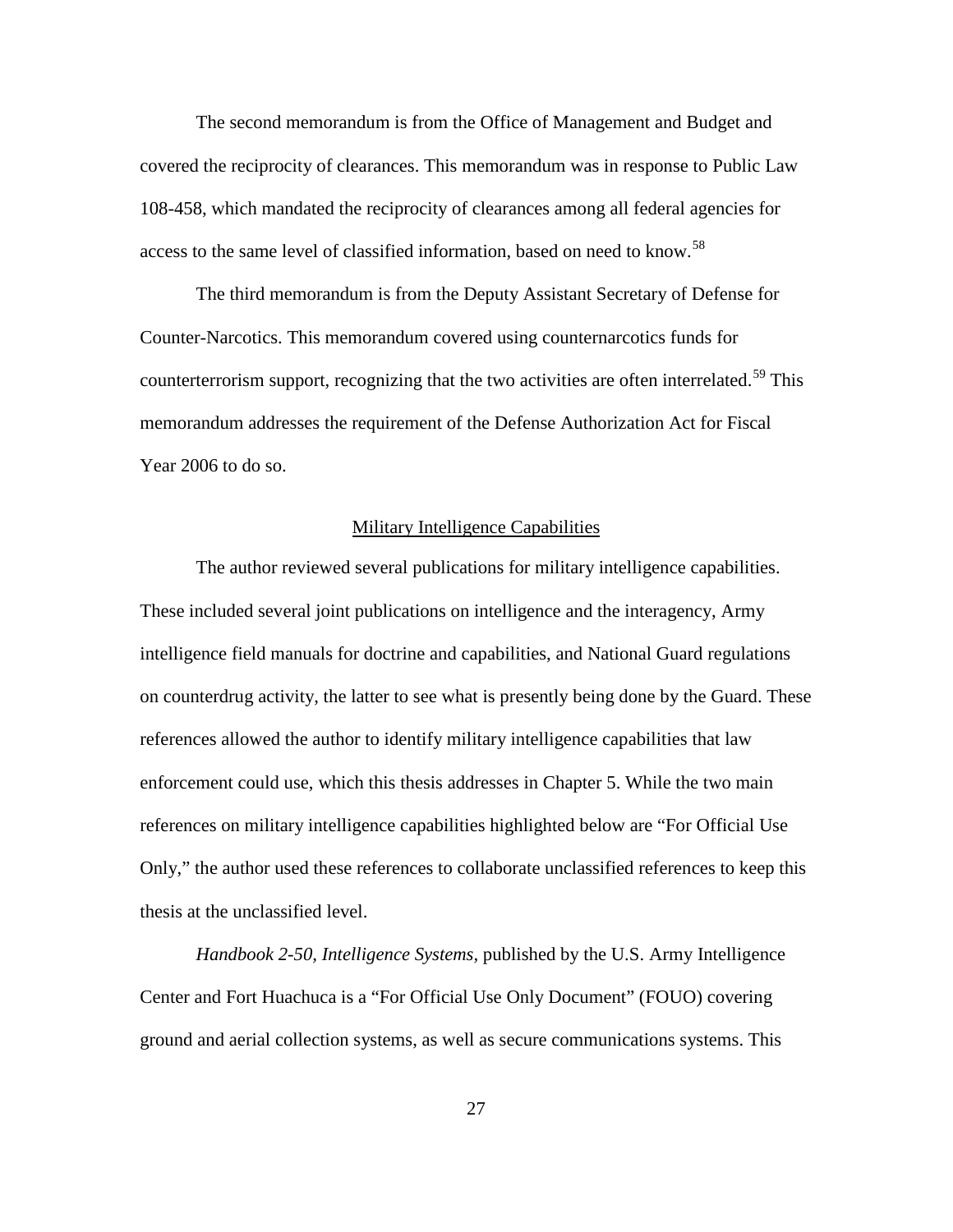book gives some of the capabilities the military intelligence community possesses that can be used in CNT.

The second document is also a FOUO document prepared by the 743<sup>rd</sup> Military Intelligence Battalion, titled *Warfighter's Guide*. This document covers the Intelligence, Surveillance and Reconnaissance systems, intelligence information systems, intelligence architecture and operations.

#### Interviews

The author interviewed supervisors from the Drug Enforcement Administration (DEA), Federal Bureau of Investigation (FBI), and the Office of National Drug Control Policy's High Intensity Drug Trafficking Area (HIDTA) Program. These agencies work counternarcotics and either support counterterrorism investigations (DEA and HIDTA) or have primary responsibility for them in the United States. (FBI). The interviews involved acquiring the law enforcement perspective on if law enforcement wanted military intelligence support, how they would utilize it, and how they viewed laws governing the military intelligence community's interaction with law enforcement.

### Previous Essays

Previous essays on this subject of this thesis include a Federal Emergency Management Agency essay and four journal essays. To review, this thesis asserts that military intelligence can support domestic law enforcement in counterdrug and counterterrorism in a Title 10 status. The essay, "The Posse Comitatus Act and Homeland Security," is a history and analysis of the Posse Comitatus Act and explores the misconceptions of it. However, this essay did not address all of the legal issues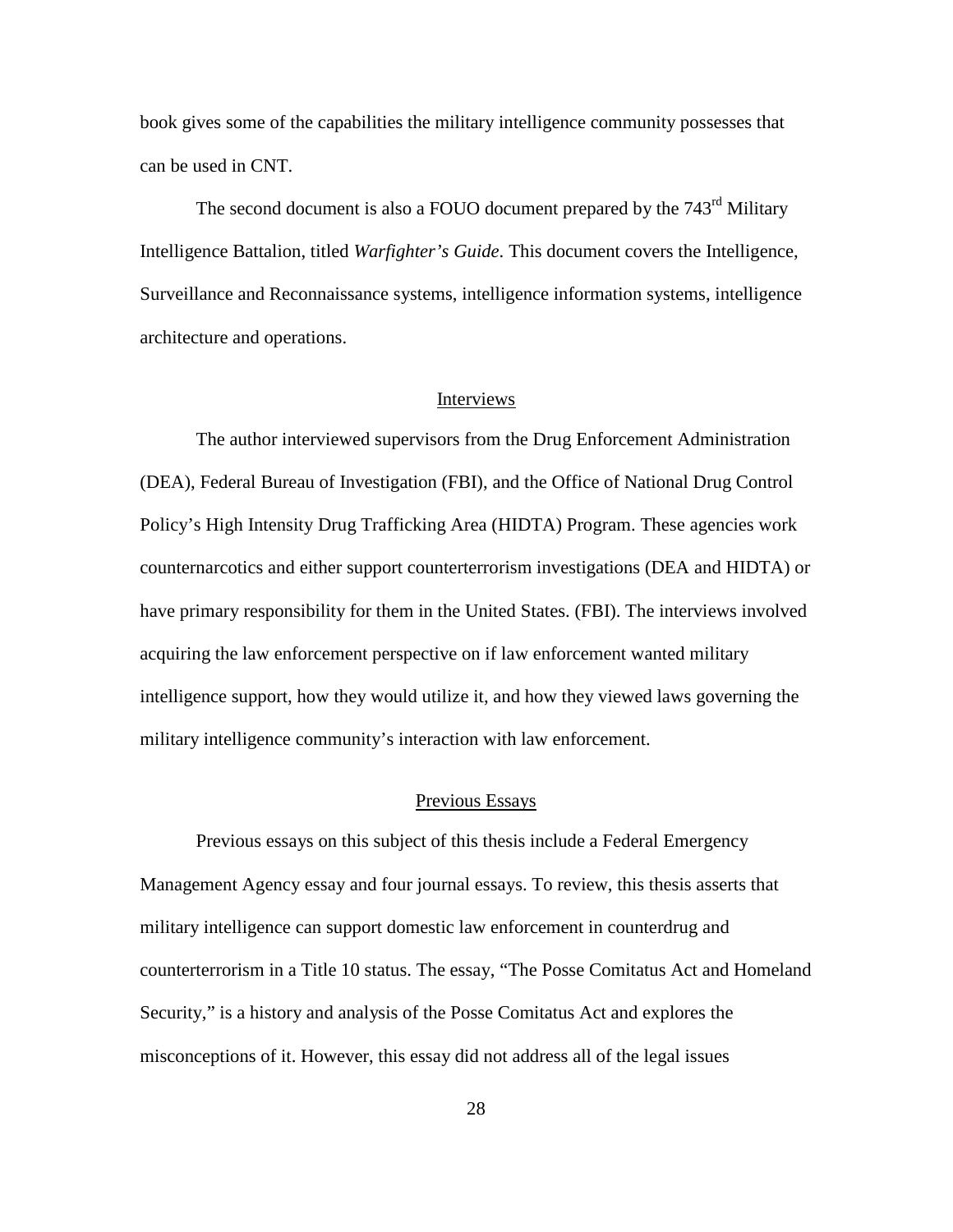surrounding military intelligence support to law enforcement, so this thesis seeks to address this void.

An essay published in *Military Police* titled "Intelligence Support to Law Enforcement in Peacekeeping Operations," discusses how military intelligence supported civilian law enforcement and military police in operations in Kosovo, Serbia. [60](#page-61-0) This essay serves as a model for how military intelligence can support law enforcement, and addresses the military intelligence capabilities that law enforcement used in Kosovo effectively. This thesis therefore seeks to complement and expand its application on the domestic front.

An essay published in the *Military Intelligence Professional Bulletin* titled "Bridging the Intelligence Gap in the Heartland: Evolving MI Roles in Support to Domestic Criminal Threats," covered military intelligence roles in the United States. The essay parallels this thesis, but again, the essay did not fully address the legal issues of intelligence support, nor did it establish a law enforcement need.

Another essay is a commentary published by the Criminal Justice Ethics titled "Guiding Lights: Intelligence Oversight and Control for the Challenge of Terrorism." This essay looked more at guidelines for the civilian intelligence agencies in the counterterrorism role to protect the United States. The commentary is similar to 28 CFR, Part 23 governing the criminal justice intelligence systems, and bear weight on how military intelligence can meet the legal restrictions placed on it in support of domestic law enforcement. This thesis will incorporate the essay as a comparison with 28 CFR, Part 23.

29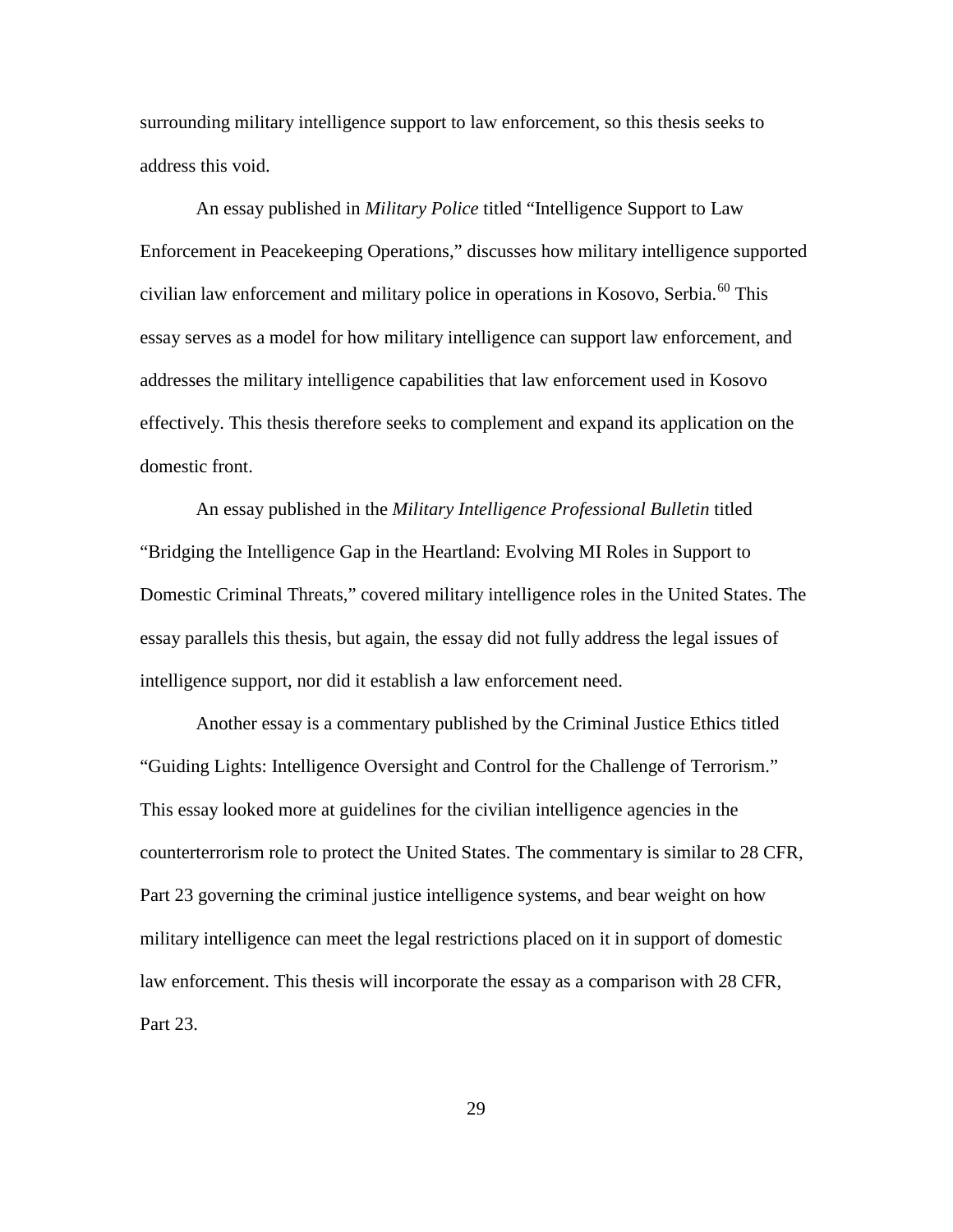#### Summary and Conclusion

The above mentioned documents have direct bearing on this thesis as they form the basis of governing intelligence activities for military intelligence and the intelligence community as a whole. However, few of these policies and regulations address a support role to law enforcement vice independent collection and analysis of U.S. person data, especially if held by law enforcement or collection of data is directed by law enforcement. This study will help to clarify those restrictions in the light of the Wars on Drugs and Terror, of which the military is a part.

Chapter 2 addressed the background information on three of the four secondary questions listed in Chapter 1. The fourth question, "What, if any, changes to law and/or DoD policy are needed support law enforcement in domestic counterdrug and counterterrorism operations?" will be addressed in Chapter 6, as it will draw on conclusions of the research reviewed in Chapters 4 and 5. While Chapter 2 contained a cursory overview of the major works concerning the thesis of how the military intelligence can support law enforcement in Counterdrug and counterterrorism, Chapters 4 and 5 will examine the research in much greater detail. In Chapter 3, the author will cover his research methodology in acquiring the listed materials for this paper.

<sup>&</sup>lt;u>1</u> <sup>1</sup>Matt Matthews, "The Posse Comitatus Act and the United States Army: A Historical Perspective" (Fort Leavenworth, KS: Combat Studies Institute Press, 2006), 5- 34. The topics covered in Chapter One include and overview of the Army as a Posse Comitatus from 1787 to 1865, what the Constitution states about using the Army for law enforcement, overview of the Judiciary and Calling Forth Acts, the Whiskey rebellion, the Fugitive Slave Act and how the presidents from Adams to Tyler used the Army in a Posse Comitatus role. Chapter Two topics include how the Army as law enforcement was used during Reconstruction following the Civil War and the origins of the modern Posse Comitatus Act of 1878, dealing with both Presidential and Congressional views on using the Army prior to the 1878 passage.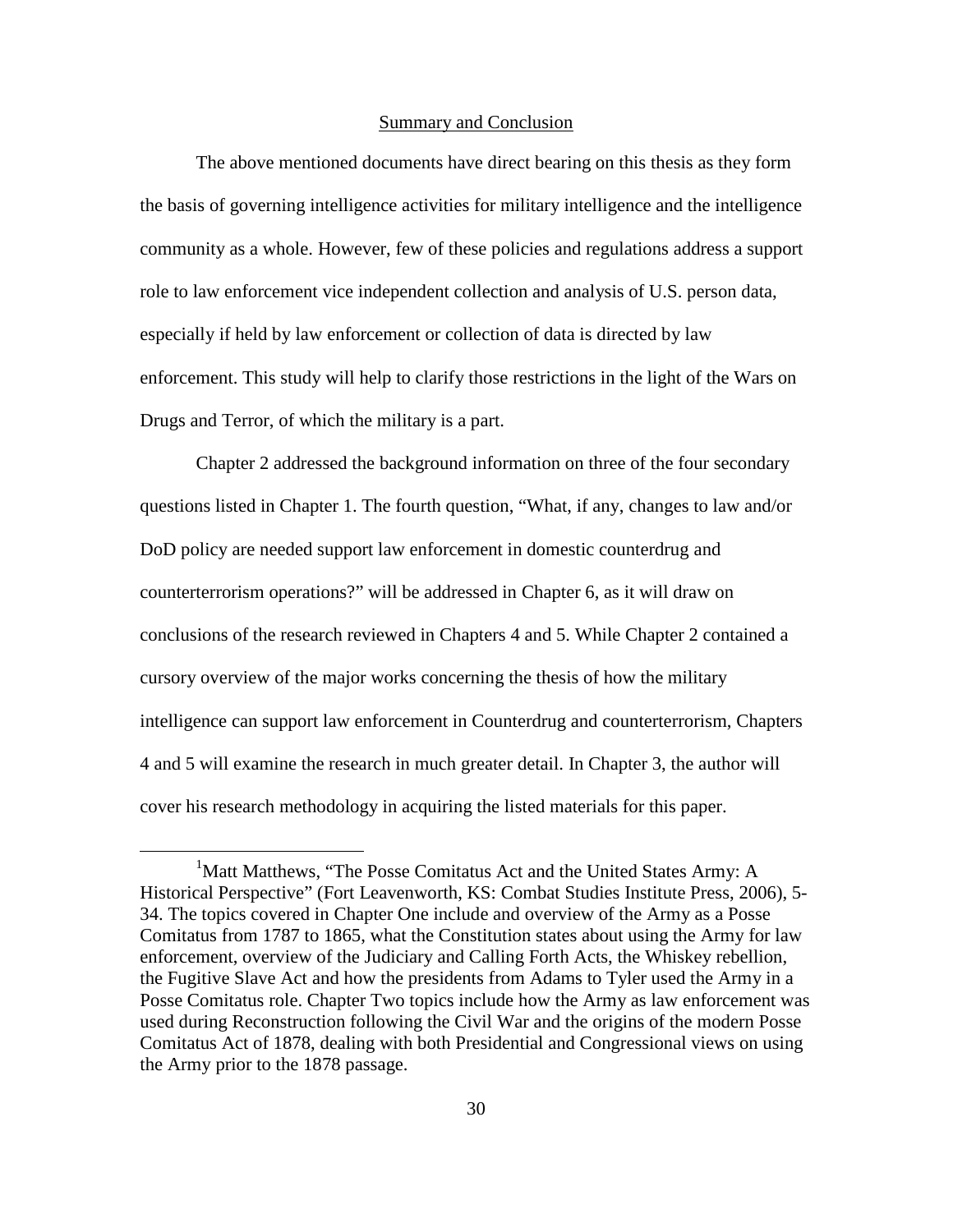$2^2$ Matt Matthews, "The Posse Comitatus Act and the United States Army: A Historical Perspective" (Fort Leavenworth, KS: Combat Studies Institute Press, 2006), 1.

 $3$ Ibid., 1-2.

4 Robert W. Coakley, *The Role of Federal Military Forces in Domestic Disorders 1789-1878* (Washington, DC: Government Printing Office, 1988), vii.

<sup>5</sup>Ibid.

<sup>6</sup>Ibid., 344.

7 Clayton D. Laurie and Ronald H. Cole, *The Role of Federal Military Forces in Domestic Disorders 1877-1945* (Washington, DC: U.S. Army Center of Military History, 1988), v.

 ${}^{8}$ Ibid., 3.

<sup>9</sup>Ibid.

10Paul J. Scheips, *The Role of Federal Military Forces in Domestic Disorders 1945-1992* (Washington, DC: U.S. Army Center of Military History, 1988), v.

 $11$ Ibid., vii.

 $^{12}$ Ibid.

 $^{13}$ Ibid.

14John Patrick Finnegan, *Military Intelligence* (Washington, DC: U.S. Army Center of Military History, 1998), xi.

<sup>15</sup>Richard H. Kohn, "The Washington Administration's Decision to Crush the Whiskey Rebellion" *Journal of American History* 59, no. 3 (December 1972), 570-571, http://www.jstor.org/stable/1900658 (accessed 2 April 2009).

<sup>16</sup>William D. Barber, "'Among the Most Techy Articles of Civil Police': Federal Taxation and the Adoption of the Whiskey Excise" *The William and Mary Quarterly*, 25, no. 1 (January 1968), 58-84, http://www.jstor.org/stable/1900806 (accessed 3 April 2009).

 $17$ Ibid., 60-62.

<sup>18</sup>Matt Matthews, "The Posse Comitatus Act and the United States Army: A Historical Perspective" (Fort Leavenworth, KS: Combat Studies Institute Press, 2006), 5.

 $19$ Ibid., 32.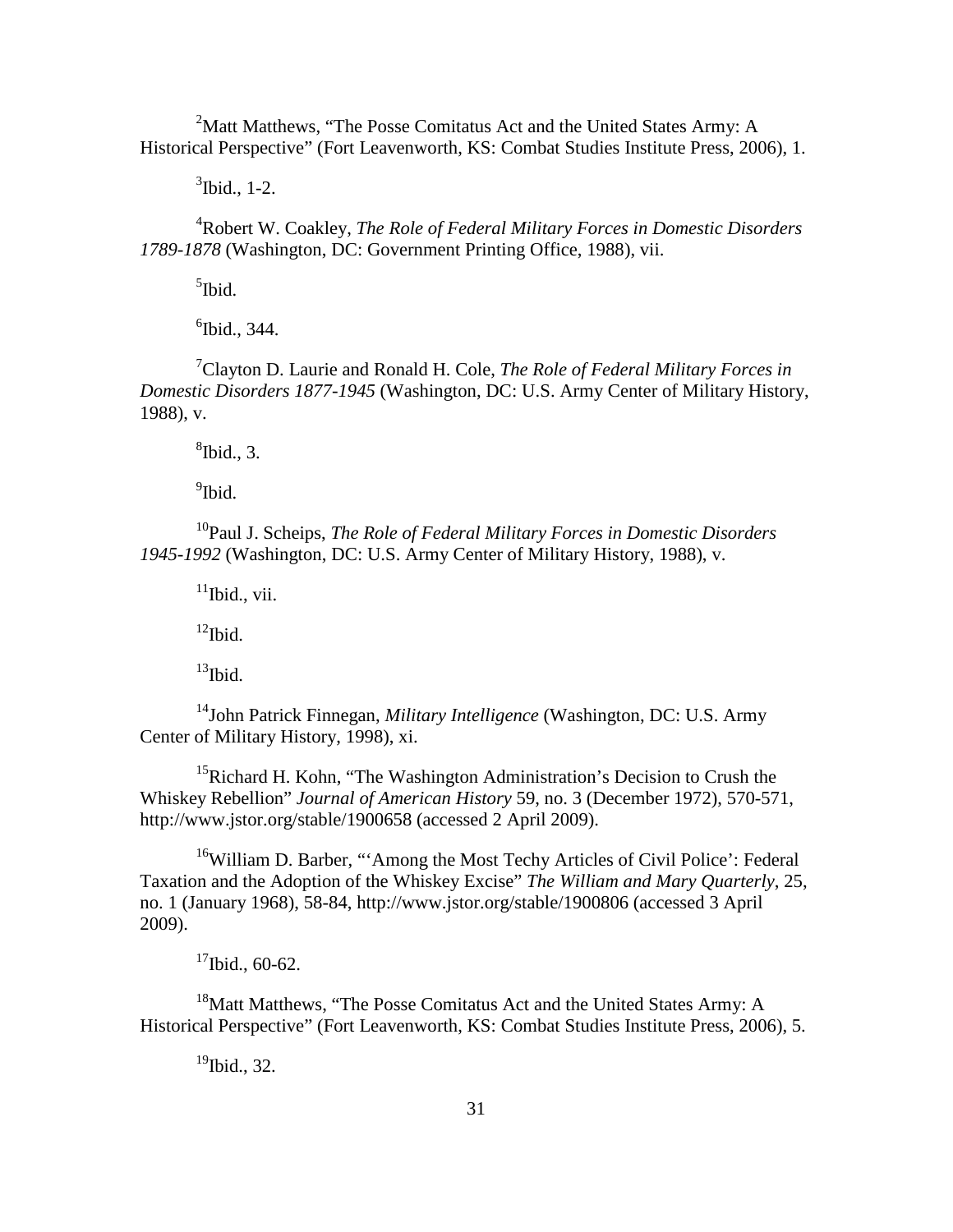$^{20}$ Ibid., 23.

 $^{21}$ Ibid., 24.

<sup>22</sup>Ibid., 25n12; This is referenced by Matt Matthews from James E. Sefton's work, *The United States Army and Reconstruction, 1865-1877* (Baton Rouge: Louisiana State University Press, 1967), 73.

 $^{23}$ Ibid., 30.

24Robert W. Coakley, *The Role of Federal Military Forces in Domestic Disorders 1789-1878* (Washington, DC: Government Printing Office, 1988), 343-344.

 $^{25}$ Ibid.

 $^{26}$ Matt Matthews, "The Posse Comitatus Act and the United States Army: A Historical Perspective" (Fort Leavenworth, KS: Combat Studies Institute Press, 2006), 33.

27U.S. Congress, *Insurrection Act*, Title 10 United States Code, § 331 and 335, http://www.freerepublic.com/focus/f-news/1477646/posts (accessed 3 December 2008); § 331: Federal aid for State governments–Whenever there is an insurrections in any State against its government, the President may, upon the request of its legislature or of its governor if the legislature cannot be convened, call into Federal service such of the militia of the other States, in the number requested by that State, and use such of the armed forces, as he considers necessary to suppress the insurrection; § 332. Use of militia and armed forces to enforce Federal authority–Whenever the President considers that unlawful obstructions, combinations, or assemblages, or rebellion against the authority of the United States, make it impracticable to enforce the laws of the United States in any State or Territory by the ordinary course of judicial proceedings, he may call into Federal service such of the militia of any State, and use such of the armed forces, as he considers necessary to enforce those laws or to suppress the rebellion.

28Paul J. Scheips, *The Role of Federal Military Forces in Domestic Disorders 1945-1992* (Washington, DC: U.S. Army Center of Military History, 1988), 390.

 $^{29}$ Ibid., 395.

 $30$ Ibid.

 $31$ United States v. Red Feather, 392 F. Supp. 916 (D.C.S.D. 1975).

<sup>32</sup>L. Britt Snyder, "Unlikely SHAMROCK–Recollections from the Church Committee's Investigation of NSA," *Supplementary Detailed Staff Reports on Intelligence Activities and the Rights of Americans*, (1976), http://cicentre.com/ Documents/DOC\_ChurchPike\_Snider.htm (accessed 22 September 2008).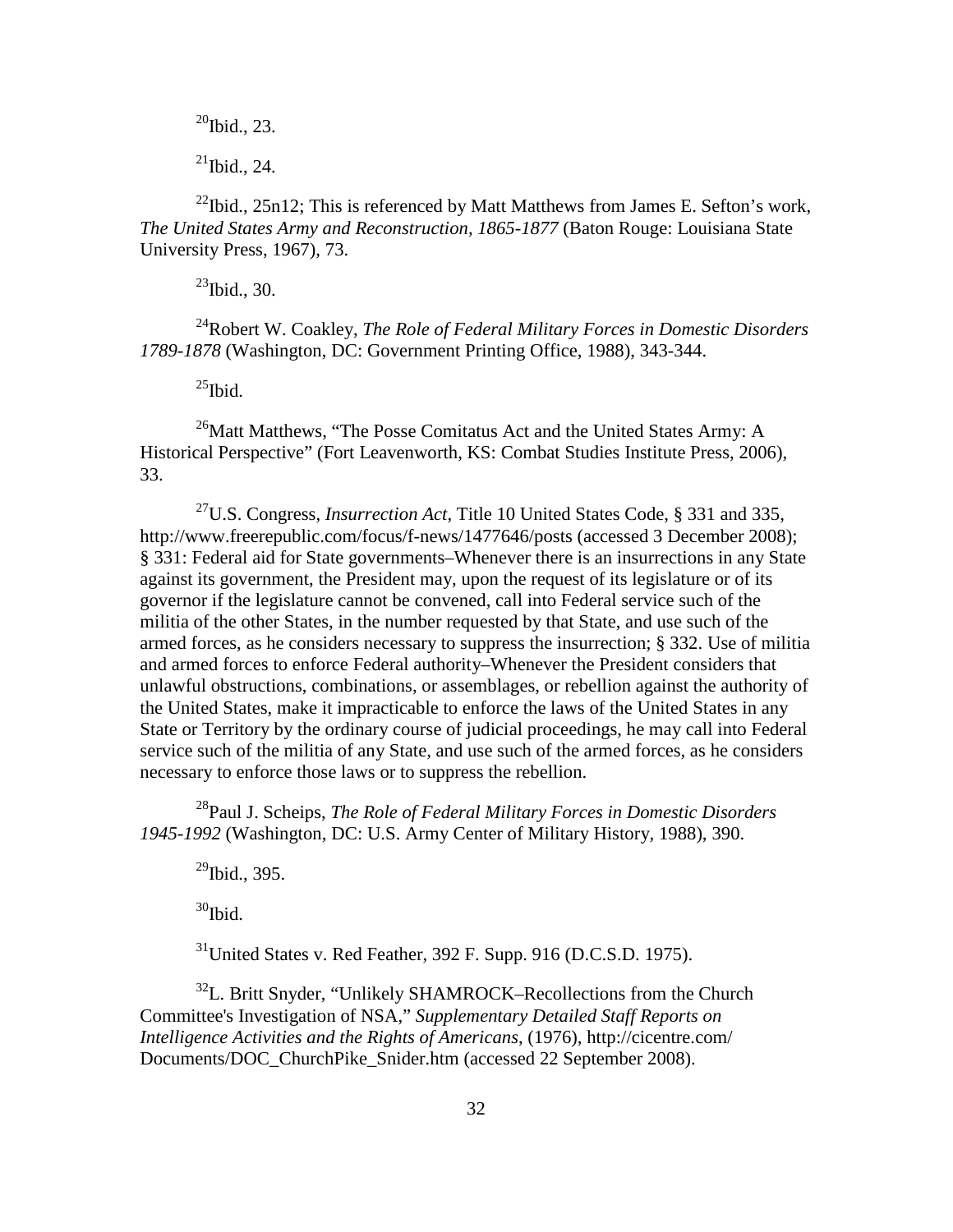33Senate, *Book III: Improper Surveillance of Private Citizens by the Military*, 94th Cong. 2nd Sess. (1976), http://www.icdc.com/~paulwolf/cointelpro/ churchfinalreportIIIk.htm (accessed 2 February 2009); Senate, *Book III: National Security Agency Surveillance Affecting Americans*, 94th Cong., 2nd Sess. (1976). http://www.icdc.com/~paulwolf/cointelpro/churchfinalreportIIIj.htm (accessed 2 February 2009)

34Gerald K. Haines,"The Pike Committee Investigations and the CIA," *Studies in Intelligence* (Winter 1998-1999), https://www.cia.gov/library/center-for-the-study-ofintelligence/csi-publications/csi-studies/studies/winter98\_99/art07.html (accessed 9 October 2008); The basis of the statement is in several paragraphs, where Pike "believed the agency to be a rogue elephant "out of control." Also, "Pike insisted that the committee had the authority to declassify intelligence documents unilaterally." This is the aberration where general intelligence procedures state that: either the originator of the document, a review committee of intelligence professionals, or the date has passed on the "Declassify line" are the ones who can declassify documents.

 $35$ Ibid., under the section "Investigation of the Intelligence Budget," first paragraph and third paragraph from the end.

<sup>36</sup>John R. Brinkerhoff, "The Posse Comitatus Act and Homeland Security," *Homeland Security Journal* (February 2002), http://www.homelandsecurity.org/journal/ Articles/brinkerhoffpossecomitatus.htm (accessed 23 September 2008).

<sup>37</sup>Eugene P. Visco, "More Than You Ever Want to Know About Posse Comitatus" (MORS Workshop, Homeland Security–Homeland Defense, Baltimore, MD, November 2005), http://www.mors.org/meetings/hls/presentations/visco.pdf (accessed 3 January 2009).

<sup>38</sup>*Foreign Intelligence and Surveillance Act of 1978*, Public Law 95-511, 95th Congress (25 October 1978); The Church and Pike Committee reports published in 1976 laid out the extent of the federal government's collection. This included both foreign and domestic aspects. Public outrage at the extent of the domestic collection program, to include collection of anti-war demonstrators and civil rights demonstrators, led to the implementing of the FISA law and a court to oversee it as a way to curb the Executive Branch's power in collecting on U.S. citizens.

<sup>39</sup>*Intelligence Reform Act of 2004*, Public Law 108-458, 108th Cong., 2nd Sess. (17 December 2004), 1.

40Criminal Intelligence Systems Operating Policies, 28 CFR, Part 23, Volume 63, no. 250, 71752-71753 (30 December 1998), 2, http://www.it.ojp.gov/documents/ 28CFR\_Part\_23.PDF (accessed 3 December 2008).

 $^{41}$ David Barton, interview by author, Kansas City, MO, 25 November 2008.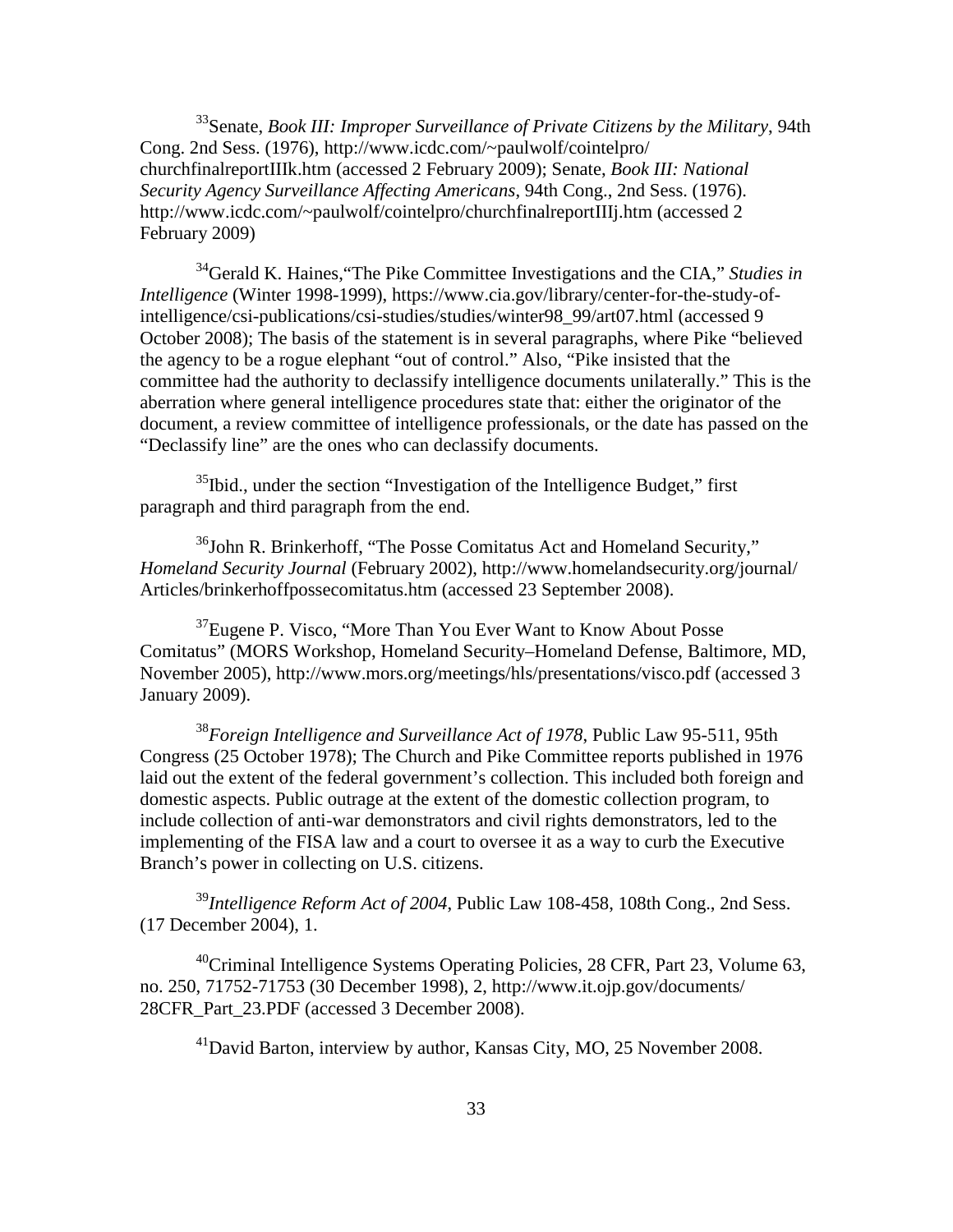42Laird v. Tatum, 408 U.S. 1 (1972).

43United States v. Mary Sue Hubbard, et al. Criminal No. 78-401 (District of Columbia, 1979).

44United States v. Red Feather, 392 F. Supp. 916 (D.C.S.D. 1975)

45Executive Order 11,905, Federal Register, § 1. http://www.ford.utexas.edu/ LIBRARY/speeches/760110e.htm (accessed 17 February 2009).

 $46$ Ibid., § 2.

 $47$ Ibid., § 4.

48Executive Order 12333, Federal Register, (1981), Part 2, § 2.1 and 2.2. http://www.archives.gov/federal-register/codification/executive-order/12333.html (accessed 22 September 2008).

 $^{49}$ Executive Order no. 12,333, Federal Register No. 73, (4 August 2008), 1.

 $^{50}$ Executive Order no. 13,284, Federal Register No. 68, (28 January 2003), 4075.

<sup>51</sup>Executive Order no. 13,355, Federal Register No. 69 (1 September 2004), 53593.

 $52$ Executive Order no. 13,470, Federal Register No. 73 (4 August 2008), 45325.

53Department of Defense, *Defense Investigative Program*, Directive 5200.26, 1971 (Washington, DC: Government Printing Office, 1979), 2-3.

54Department of Defense, *DoD Directive 5200.27: Acquisition of Information Concerning Persons and Organizations not Affiliated with the Department of Defense* (Washington, DC: Government Printing Office, 1980), 1.

55Department of Defense, *DoD Regulation 5240.1-R: Procedures Governing the Activities of DoD Intelligence Components That Affect United States Persons* (Washington, DC: Government Printing Office, 1982), 2.

56Department of Defense, Directive 5143.01: *Under Secretary of Defense for Intelligence (USD(I))* (Washington, DC: Government Printing Office, 2005), Reference and §1 - Purpose.

57Director of Central Intelligence. *Personnel Security Standards and Procedures Governing Eligibility for Access to Sensitive Compartmented Information*, Directive No. 6/4 (Washington, DC: July 1998), 1.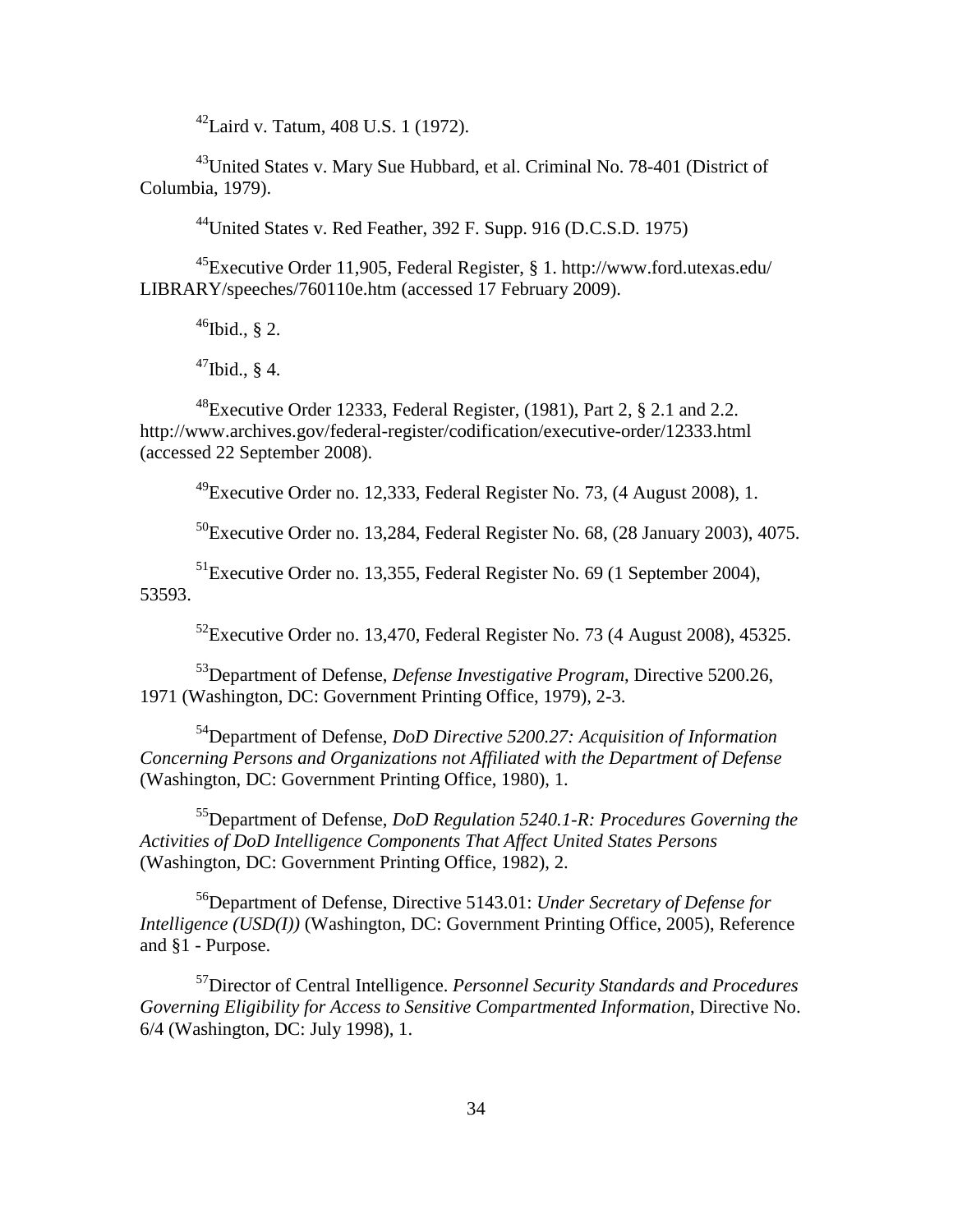58Office of Management and Budget. "Reciprocal Recognition of Existing Personnel Security Clearances" (Memorandum, Washington, DC, December 2005), 1.

59Deputy Secretary of Defense – Counter-Narcotics. "Use of Counternarcotics Funds for Counterterrorism" (Memorandum, Washington, DC, April 2006), 1-2.

60Jeffrey Jenning and Jennifer Gaddis. "Intelligence Support to Law Enforcement in Peacekeeping Operations," *Military Police* 19.2 (September 2002), 16. Remote access for CFSC and AKO, http://find.galegroup.com/itx/start.do?prodId=SPJ.SP00 (accessed 17 November 2008).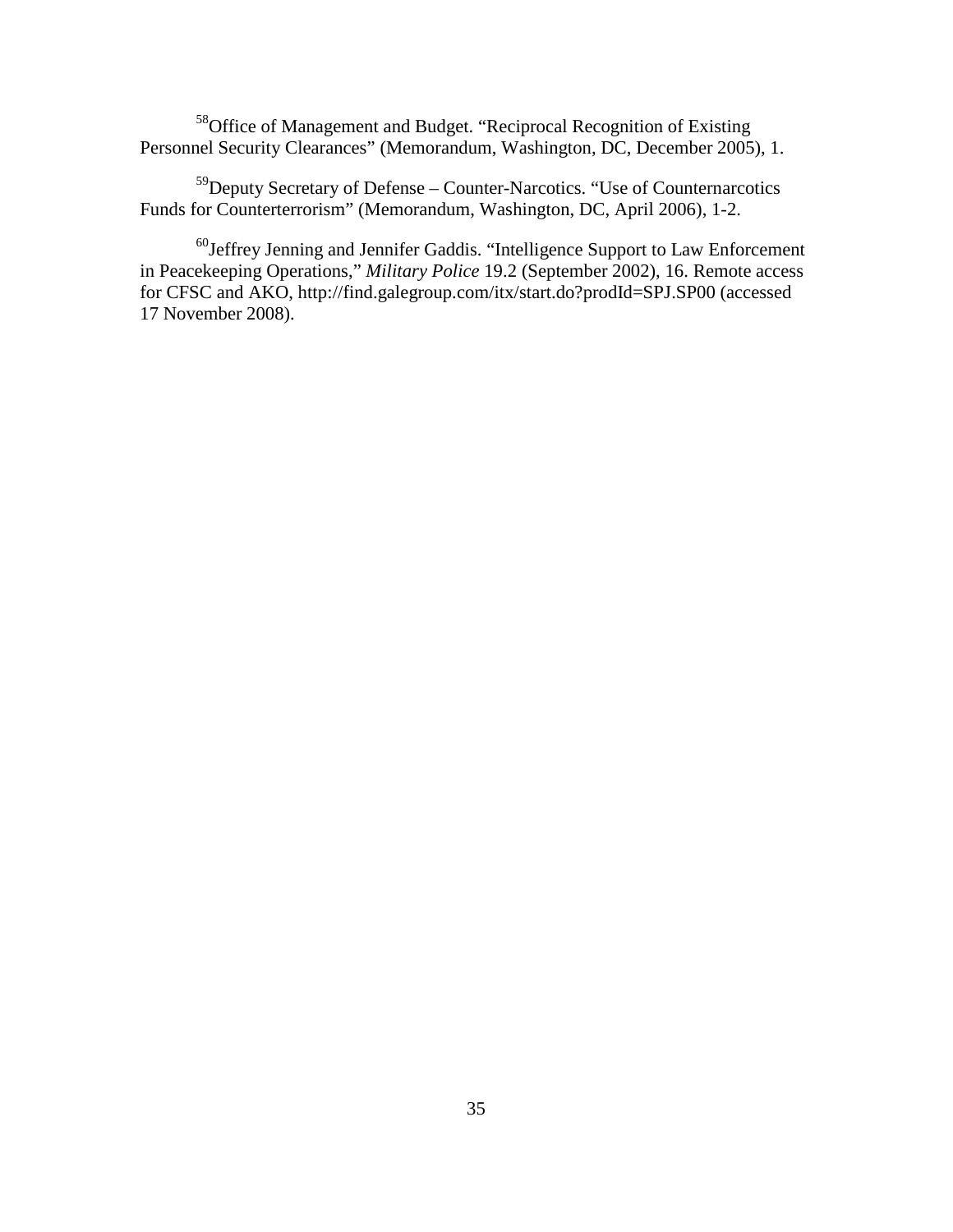### CHAPTER 3

#### RESEARCH METHODOLOGY

### Introduction

Understanding all the ways the military intelligence community in a Title 10 status can support law enforcement in the furtherance of counterdrug and counterterrorism operations will help the Department of Defense (DoD) determine how to best support the interagency in preventing or reducing terrorist attacks and support. Military intelligence can provide passive support utilizing many areas of its capability to support law enforcement and the interagency in counterdrug and counterterrorism operations within the United States. Therefore, this research purposed to identify the legal parameters of military intelligence support in a Title 10 status to domestic law enforcement in order to assist the military intelligence community and the commanders based within the United States in understanding the full range of support they are allowed to provide law enforcement in support of counterdrug and counterterrorism operations and not break federal law.

### Research Methodology

The author researched what others previously wrote concerning military intelligence support to domestic law enforcement. The author found several writings about the practices in the 1960s and early 1970s, but none of those works explored the legal justification in depth for the decision to employ military intelligence assets in the manner the Johnson and Nixon administrations used them. Therefore, the author developed an outline on how to conduct the research that encompassed three areas—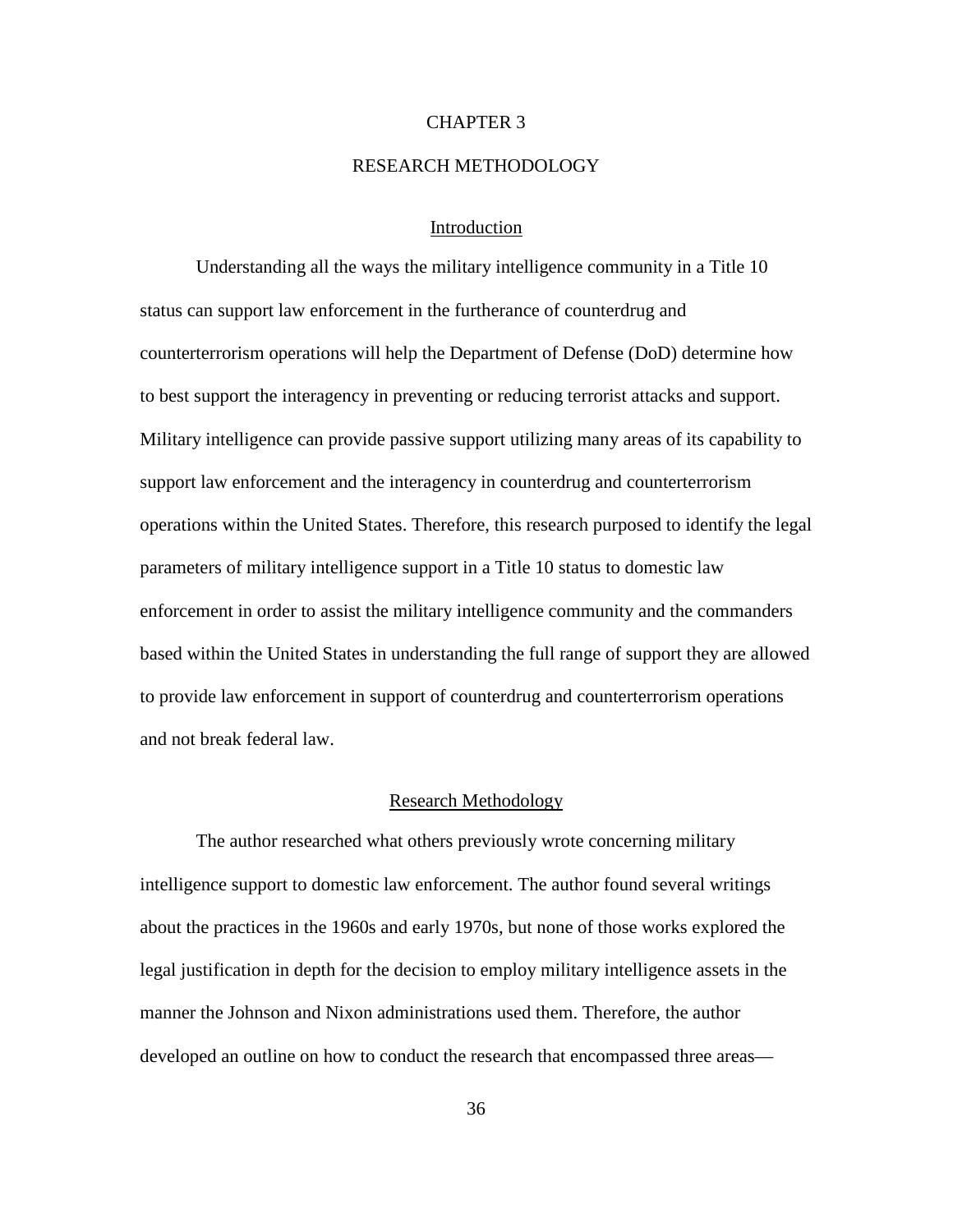historical and legal background, military intelligence capabilities, and domestic law enforcement intelligence support requirements. These historical background events cover the period from the Constitutional debates to the 11 September 2001 terrorist attacks in New York City, New York, and Washington, District of Columbia. Concurrently with the events are the legislation that affected domestic federal troop use initially, and then military intelligence support. Federal case law concerning the Army's activities domestically in the1960s and 1970s, where military intelligence conducted domestic support to law enforcement outside of any defined bounds, proved crucial to defining the legal parameters by a court test. Most of the information already existed in the form of federal law, case law, regulations, Congressional hearings and various texts on these. Once the legal aspect was satisfied, then research focused on the military intelligence capabilities that could legally be used inside the United States, and the law enforcement intelligence support requirements.

Initial research covered the background events that shaped the present climate on military intelligence activities in the United States. The author examined the Constitutional issues surrounding early domestic federal troop use, circumstances leading up to the passage of the Posse Comitatus Act, Army intelligence history from 1945, the Rockefeller Commission Report, the Church hearings, and the Pike hearings. The aforementioned topics are important as they form the basis of the Foreign Intelligence and Surveillance Act (FISA) and Executive Order 12333. These hearings dealt with the Army Intelligence Command, the Central Intelligence Agency and the Federal Bureau of Investigation (FBI) domestic intelligence collection programs. They also covered the FBI's use for political purposes, as the wider impact fell on all elements of the

37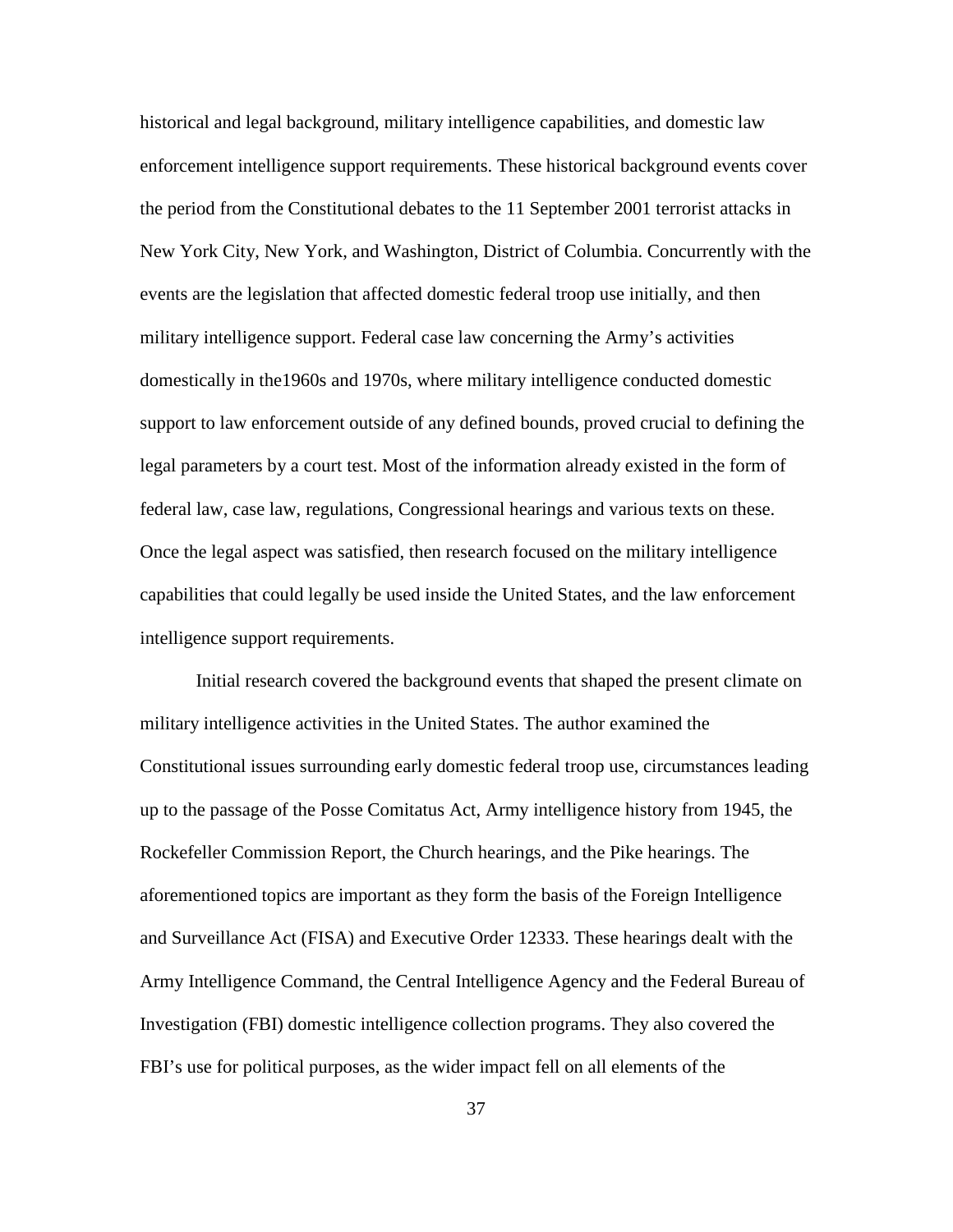intelligence community, the bulk of which resides within the Department of Defense (DoD).

Laws and orders governing the military in a law enforcement role interwove with the historical events. The historical review covered the period in the 1880s when military intelligence officially came into being, and the focus shifted to the intelligence support aspect of that overall military support. Principle laws regarding this include the Posse Comitatus Act, the FISA of 1978, the National Defense Authorization Act of 1989, the Intelligence Reform and Terrorism Surveillance Act of 2004, and the U.S. A. PATRIOT Act.

Next came a review and analysis of the regulations and laws to see what limits are imposed on the military intelligence apparatus to provide intelligence support in a Title 10 status to law enforcement. Some of the documents regarding this are Executive Order 12333, and DoD Regulation 5240.1-R, DoD Directive 5143.01, Army Regulation 381-10 "U.S. Army Intelligence Activities", and other applicable DoD Directives and regulations identified during research. Most DoD directives have not been updated in over twenty four years. So the author examined the impact on the present military intelligence support environment domestically.

The fourth step identified the military intelligence capabilities under Title 10 authority that would first be of use in a domestic counter–narco–terrorism (CNT) effort, counterdrug operations, and counterterrorism operations. This involved looking at the intelligence assets, training and capabilities of military intelligence professionals. This also entailed ensuring that the capabilities discussed to support law enforcement are feasible, acceptable, and suitable based on the laws reviewed. This also bled over into the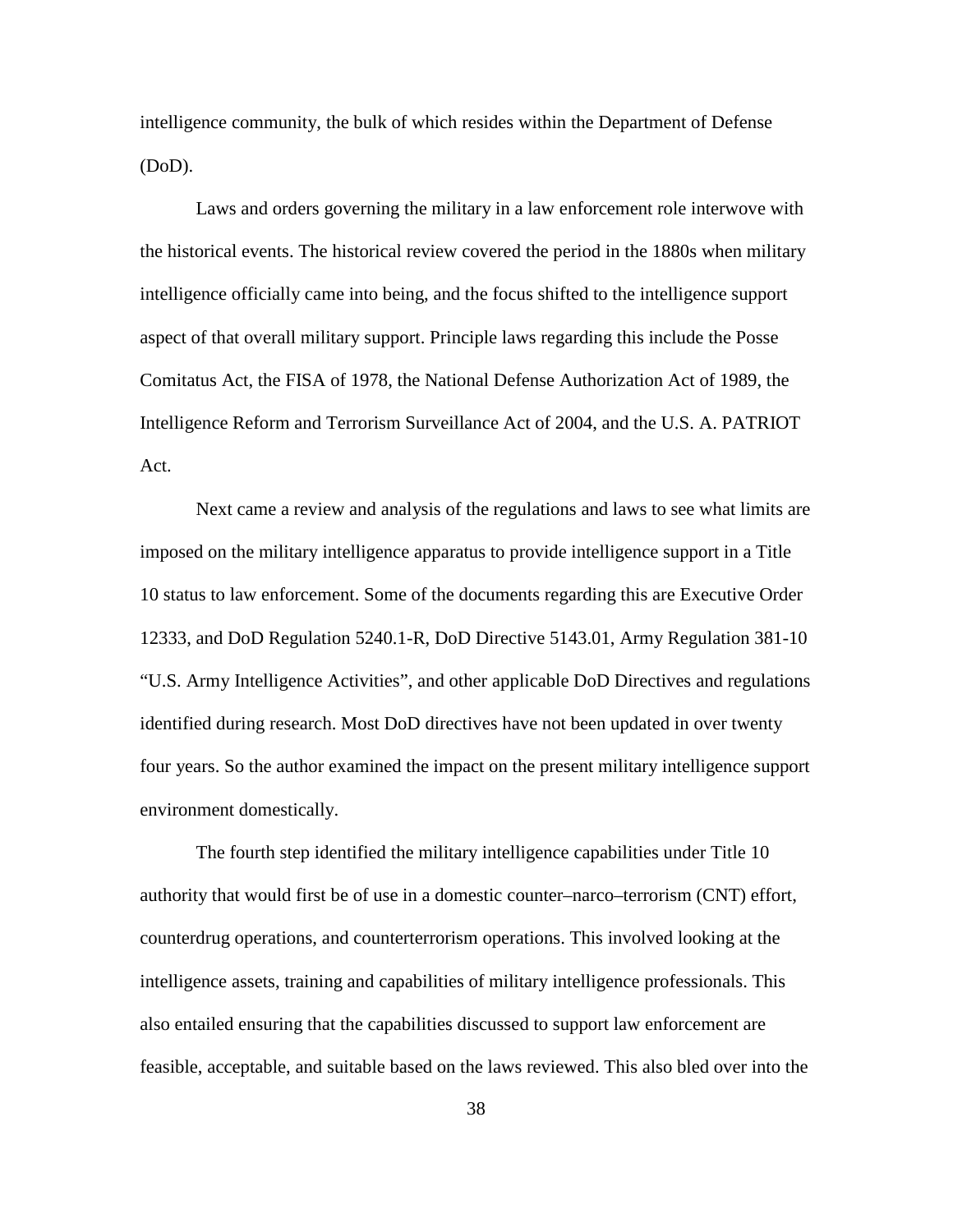next area of research, as law enforcement verified the suitability of resources to their mission.

The fifth step determined the need of law enforcement requiring military intelligence support to counterdrug, CNT, and counterterrorism operations investigations, determining when and where to apply military intelligence capabilities, and to focus intelligence preparation of the environment on the strengths and weaknesses of the traffickers and terrorists. The author conducted interviews with supervisors from the FBI Intelligence Division, a Drug Enforcement Administration (DEA) Special Agent In-Charge (SAC), and a Director of the Office of National Drug Control Policy's High Intensity Drug Trafficking Area (HIDTA) program. The author chose the FBI as it has statutory responsibility to investigate terrorism and terrorist plots within the United States. The Kansas City, Missouri office possesses a Joint Terrorism Task Force and two FBI intelligence groups within easy access to the author to discuss their role in counterdrug, CNT, and counterterrorism operations, and the FBI's needs for additional support as identified by the 9/11 Commission Final Report. The author chose DEA as it has the responsibility to enforce Title 21 of the United States Code concerning narcotics and narcotics trafficking laws. The DEA SAC spoke at the Command and General Staff College at Fort Leavenworth, Kansas, and agreed to a follow-up discussion regarding military intelligence support to law enforcement. The SAC possessed extensive experience in dealing with international drug trafficking organizations, and numerous regional drug trafficking organizations with international ties. The author selected the Director of the Midwest HIDTA in Kansas City, Missouri, as the Director chaired the HIDTA intelligence committee for several years that dealt with intelligence policy issues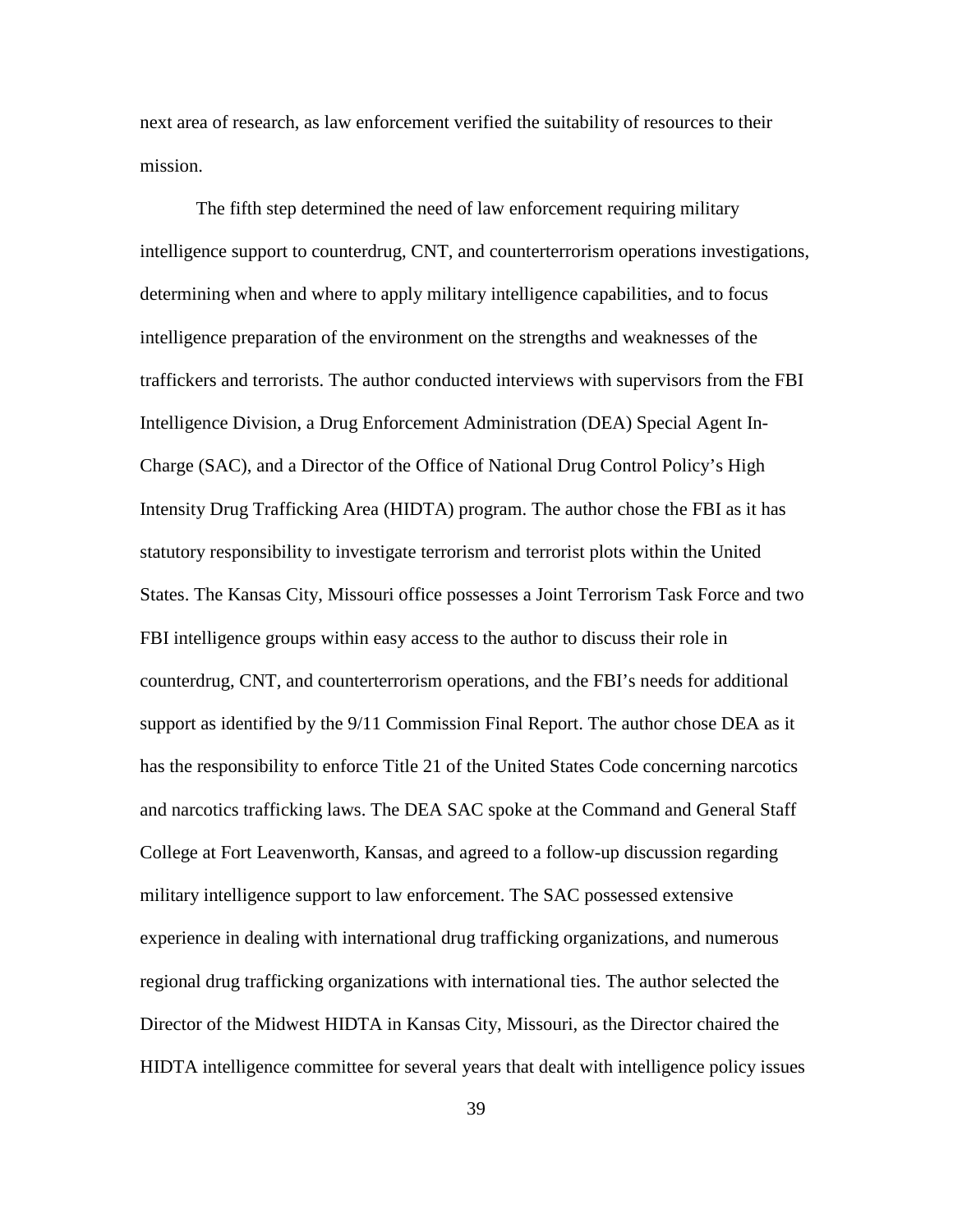relating to law enforcement, and possessed keen insight on the use of military to support law enforcement in counterdrug, CNT, and counterterrorism operations. These interviews proceeded with discussion on how the agency used military intelligence support, what they liked about it, and what they saw as issues. The author did not use a formal survey to allow the law enforcement leaders freedom to cover what they thought important to the thesis, and all contributors agreed to attribution for their thoughts.

The final step entailed determining what changes to law or policy are needed to better facilitate the military to conduct intelligence support for law enforcement for counterdrug and counterterrorism operations. Along with this, the author listed recommendations on how military intelligence should be used in support of the interagency for domestic counterdrug and counterterrorism operations in a Title 10 status.

# Discussion of Methodology Feasibility, Suitability, Relevance and Source Credibility

The research methodology laid out here presented a systematic study of the topic and provided a system of methods to develop the analysis of the information. The author reviewed research papers and other theses published by the Combined Arms Center at Fort Leavenworth, Kansas to see how others approached this type of project. The method outlined here is consistent with most of those works. The events used for the background are cited by both supporters and critics of the research topic as to why it should or should not be allowed. The author validated the source credibility by using the actual public laws, as well as examining books and articles and comparing them with the Senate reports and regulations covering the same topics in the written works. Agency personnel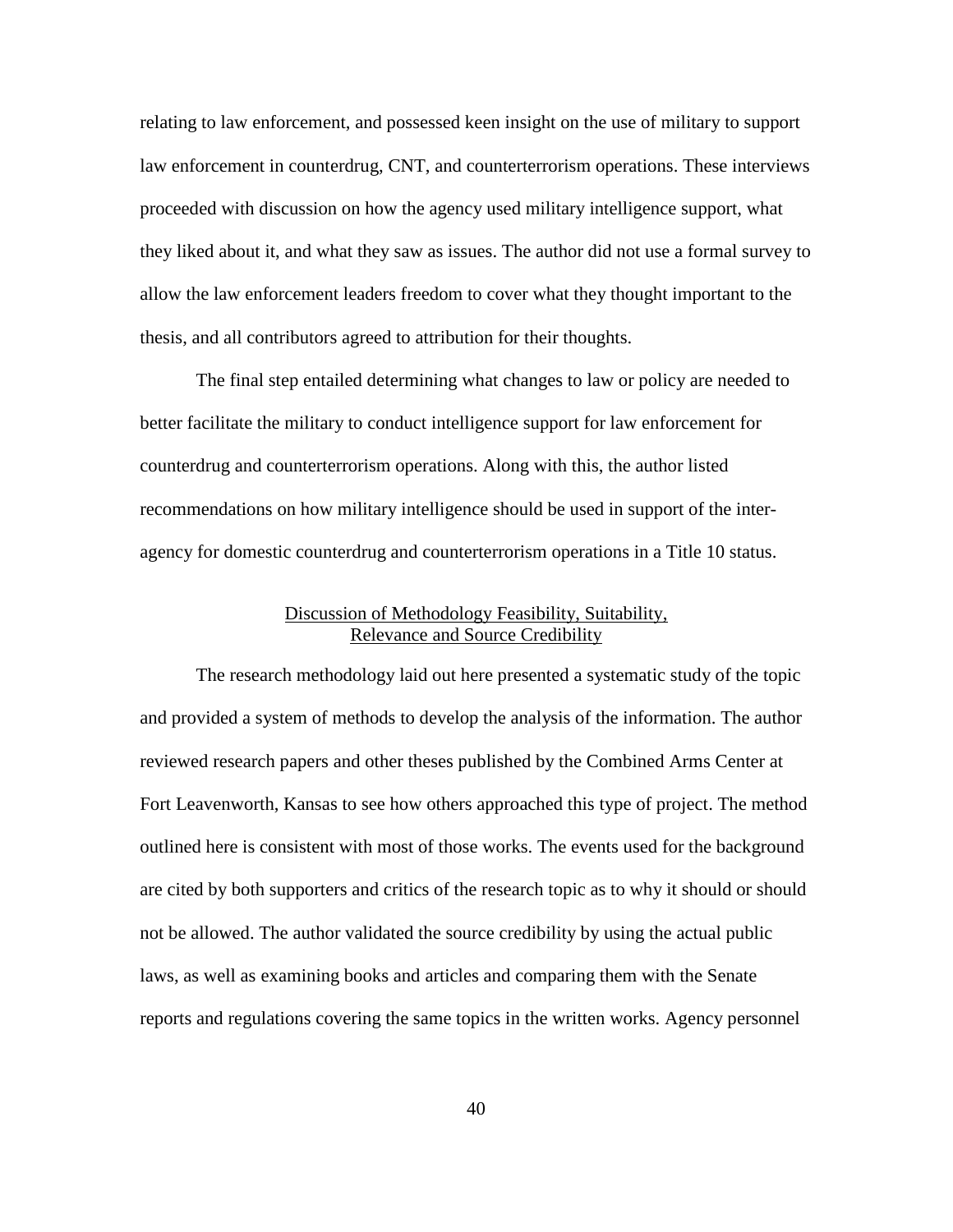interviewed all possessed valid agency credentials from their agencies, and have reputations within the national law enforcement community.

## Summary and Conclusion

The results of this methodology of research and analysis should represent a complete and unbiased look at the restrictions and capabilities of military intelligence in a Title 10 status to provide intelligence support to law enforcement, as well as what law enforcement desires is assistance from military intelligence. The analysis in Chapters 4 and 5 of the information discussed in Chapter 2 using the methodology cited here will support the thesis of this work. The results will assist the senior military leadership in both the active and reserve components to plan for the best support to the civilian interagency as law and doctrine dictate.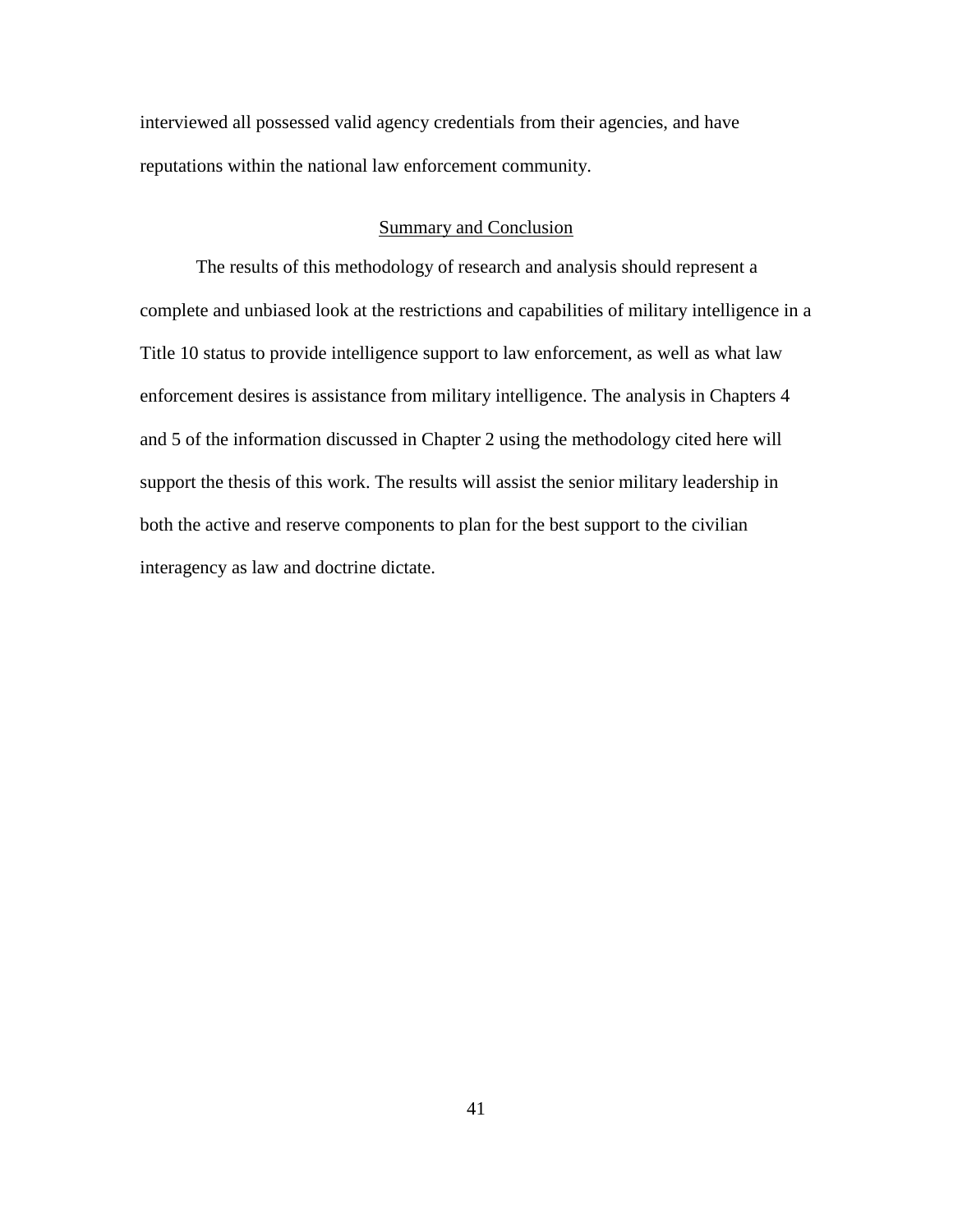## CHAPTER 4

### ANALYSIS OF LAW, EXECUTIVE ORDERS, AND REGULATIONS

Military intelligence in a Title 10 status can provide passive support domestically utilizing many areas of its capability support to law enforcement and the interagency in counter-narcotics and counter-terrorism operations. The purpose of this chapter is to explore what the legal justification of this support is. To explore the legal justification, this thesis covered major background events and the laws relating to the subject. The results of this research will help to shape how military intelligence can support the interagency, as mandated in the 2008 National Defense Strategy and identify potential friction points or areas needing clarification.

Chapter 4 is organized into five sections:

Section I—Introduction

Section II—Background Events and Historical Precedence

Whiskey Rebellion

Tax Rebellion of 1799

Fugitive Slave Act through Reconstruction

Posse Comitatus Act

Section III—Intelligence

Military Intelligence Development

Military Intelligence Domestic Collection in the 1950s and 1960s

Congressional Hearings and the Foreign Intelligence Surveillance Act

Section IV—Modern Era

War on Drugs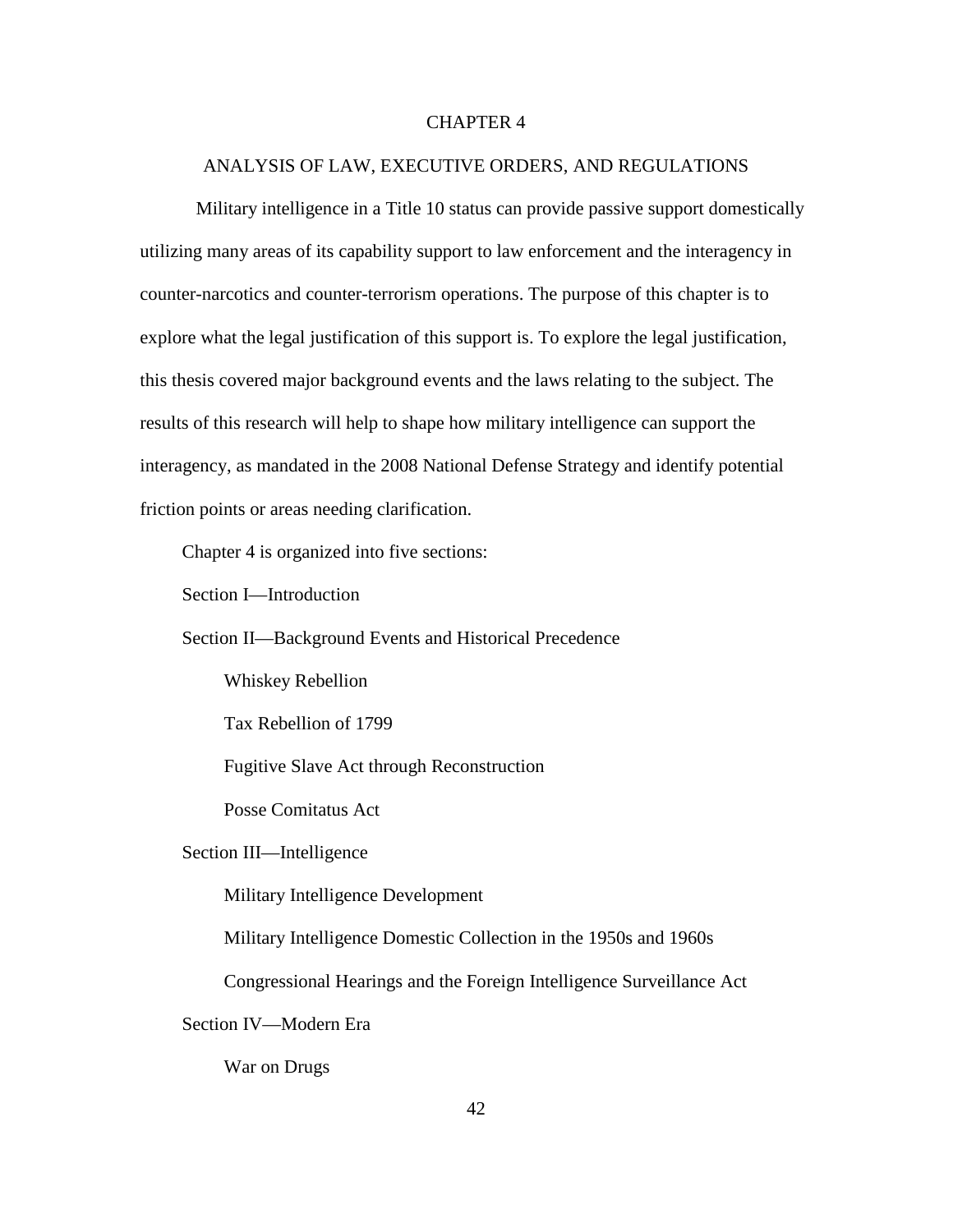9/11 and the 9/11 Commission Report

Executive Orders and DoD Directives

Regulations and Doctrine

Section V—Conclusion

### Introduction

The roots of the use of federal troops in domestic situations date back to the late 1700s after the United States gained independence, when the Continental Congress raised the question regarding the foundations that buttressed government authority.<sup>[1](#page-148-0)</sup> The framers of the U.S. Constitution did not proscribe using federalized militia or Army as a posse comitatus.<sup>[2](#page-148-1)</sup> Alexander Hamilton wrote about the need to call the military to aid the civil magistrate in emergencies. [3](#page-148-2) The military was to serve as a backstop where the civilian component was not able or willing to handle the situation, using common sense and balance when doing so, and meant to encourage the populace to submit to the civil authorities.<sup>[4](#page-148-3)</sup> The debate indicates that the Continental Congress understood that using the military in domestic situations under certain circumstances was prudent and to be in support of the civilian law enforcement, not independent of it.

Congress somewhat codified the ability to use troops as a posse comitatus in two important laws: The Judiciary Act of 1789 and the Calling Forth Act of 1792. However, Congress used vague language in each of these statutes. The Judiciary Act inferred the president's use of the military under section 27 "he shall have power to command all necessary assistance in the execution of his duty."<sup>[5](#page-148-4)</sup> The Military Act of 1792, also known as the Calling Forth Act, specified that the military could be used to suppress insurrection and enforce the laws of the United States when the opposition is too strong for regular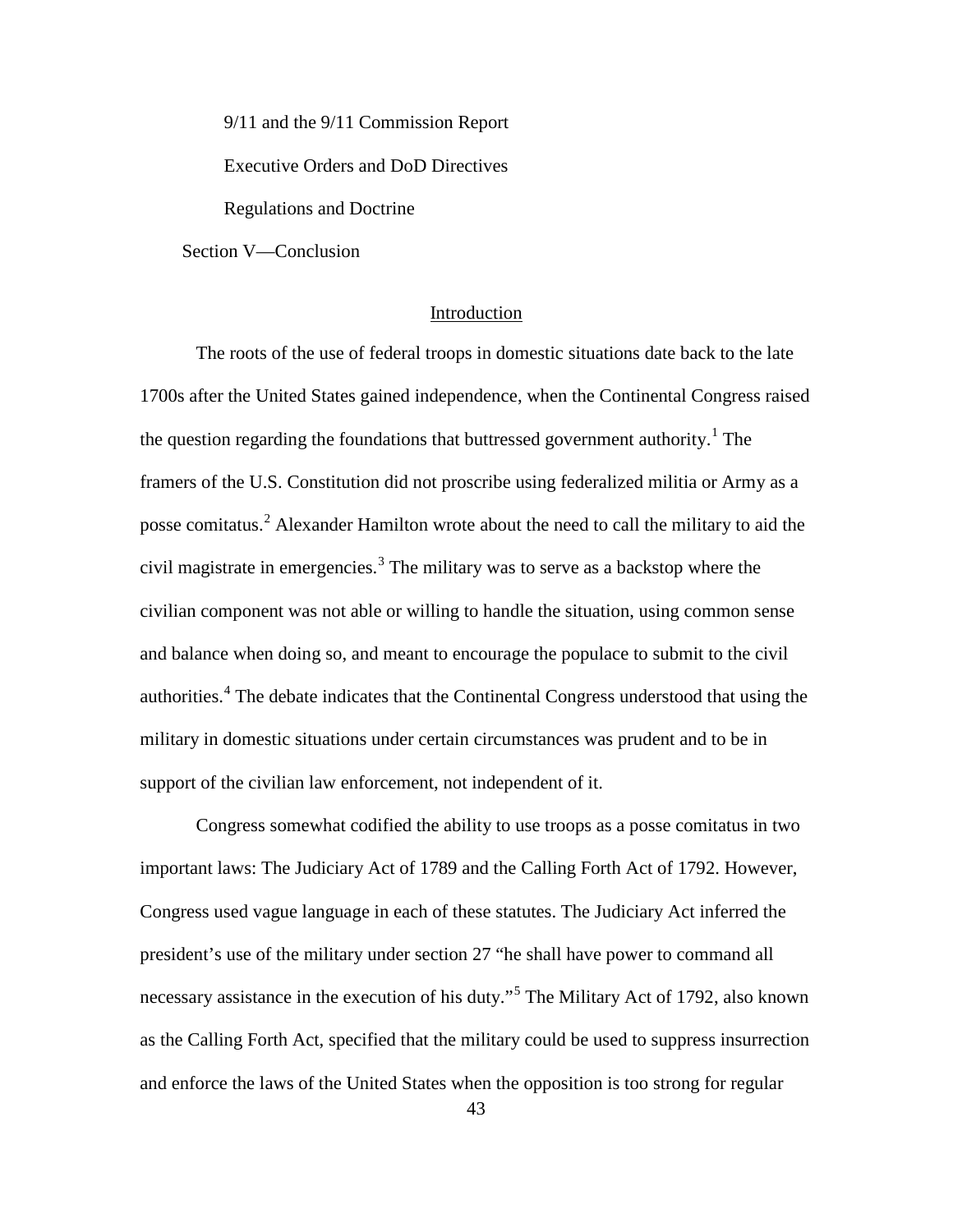judicial proceedings to handle.<sup>[6](#page-149-0)</sup> The act also placed the militia on par with federal Army troops, subjected the militia to federal regulations when used to quell insurrections, stated that marshals shall have the same powers as sheriffs in executing the laws of the nation, and "provided the federal marshal the power to use the military as a posse comitatus."<sup>[7](#page-149-1)</sup> These acts set the legal framework to use military forces to subdue domestic disorders, and underwent an important test in the course of the Whiskey rebellion.

Now that the legislative foundation for use of military force is laid, the defining events that validated the legislation and circumstances leading to the Posse Comitatus Act will be examined. This section is crucial in that those opposed to the use of federal troops within the United States, and especially military intelligence capabilities, cite the Posse Comitatus Act as justification to keep federal military troops from being used domestically. Understanding the events, debates and outcomes of the those events, as well as the Posse Comitatus Act and the circumstances that surrounded the legislation's passage, will help frame the debate on the use of military intelligence capabilities in a Title 10 status to support law enforcement in counterdrug and counterterrorism operations and investigations.

#### Background and Historic Events

## Whiskey Rebellion

The Whiskey Rebellion and how the federal government handled it validated the legal framework laid out in the Judiciary and Militia Acts. The discussions between the founding fathers of the Constitution ensured that the use of the military in domestic situations met the intent of what the Constitutional framers had in mind.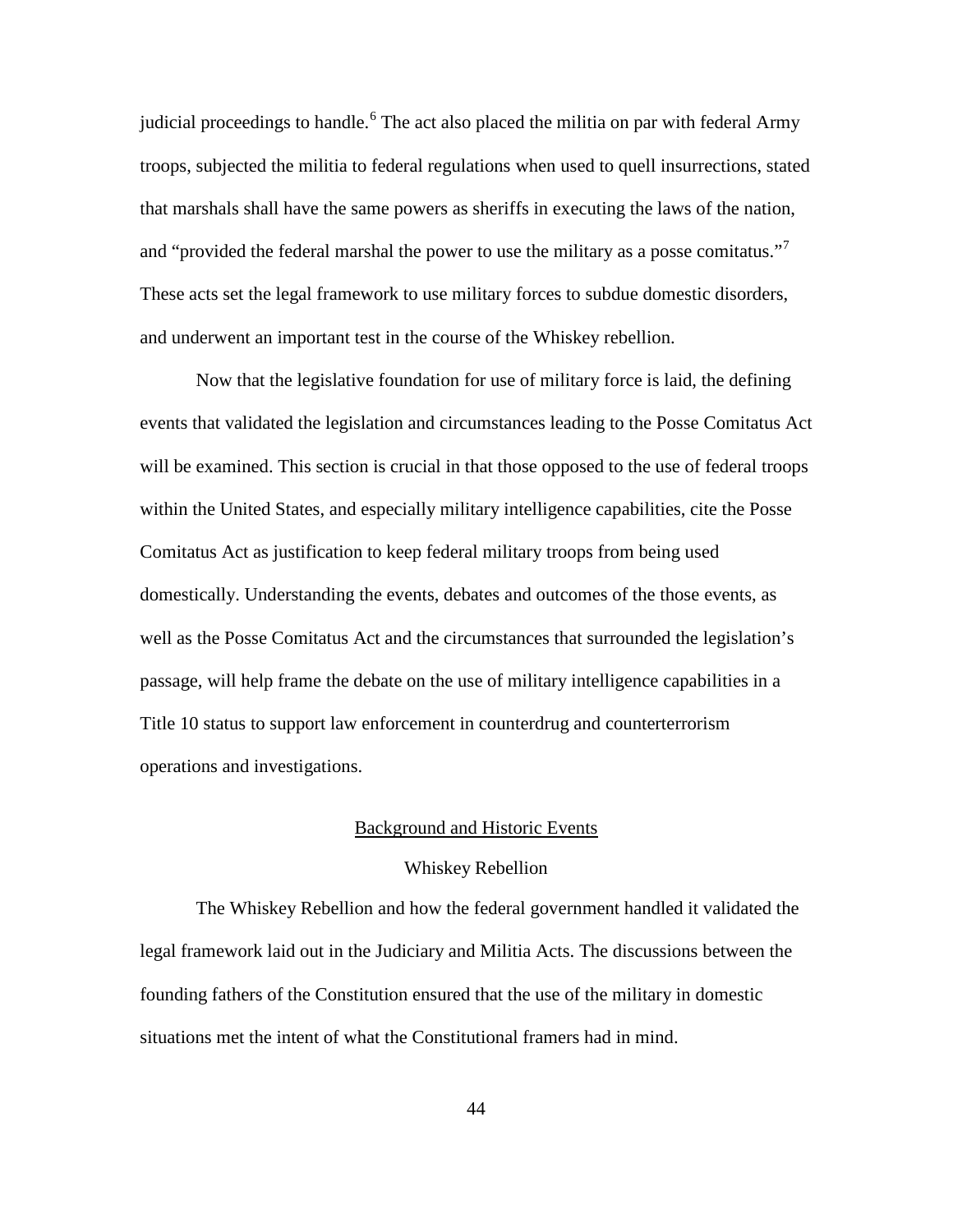The origins of the Whiskey rebellion actually start in 1791 as Congress and the Washington Administration debated how to raise revenue for the young republic. The debate went deeper than the Executive Branch verses the Legislative branch, to the philosophical beliefs of Republicans verses Federalists, and states' rights verses national rights.<sup>[8](#page-149-2)</sup> Along with this, Americans continued the resistance to taxes after the revolution from their state legislatures, as well as before the revolution from the Monarchy.<sup>[9](#page-149-3)</sup> This resistance was due to the English tax system, which possessed arbitrary powers to arrest tax evaders and confiscate goods for back taxes without jury trials, and power to search for tax valuations without the owner's permission.<sup>[10](#page-149-4)</sup> The strategic effect of taxation was offensive, as it gave the government power to examine personal property to be taxed.<sup>[11](#page-149-5)</sup> Inherent in this authority was the use of military to enforce compliance and the law.<sup>[12](#page-149-6)</sup>

Congress sought to avoid direct taxation on goods, seeking to employ a combination duty and excise "morality" tax on alcohol production.<sup>[13](#page-149-7)</sup> The tax passed when the federal government agreed to assume all state debts from the War.<sup>[14](#page-149-8)</sup> Some opposed a strong federal government, such as William MaClay of Pennsylvania, and publicly described the tax as an attack on states and liberty. [15](#page-149-9) The tax set the stage for major resistance to federal authority.

The Whiskey rebellion of 1794 gave the new government its first test of the Judiciary Act and Calling Forth Acts. Farmers in Western Pennsylvania violently protested a new excise tax on locally distilled whiskey. The local farmers saw this as both an economic attack (how farmers chose to process and market their crops) and a discriminatory tax (the populace of Scott-Irish descent commonly made and consumed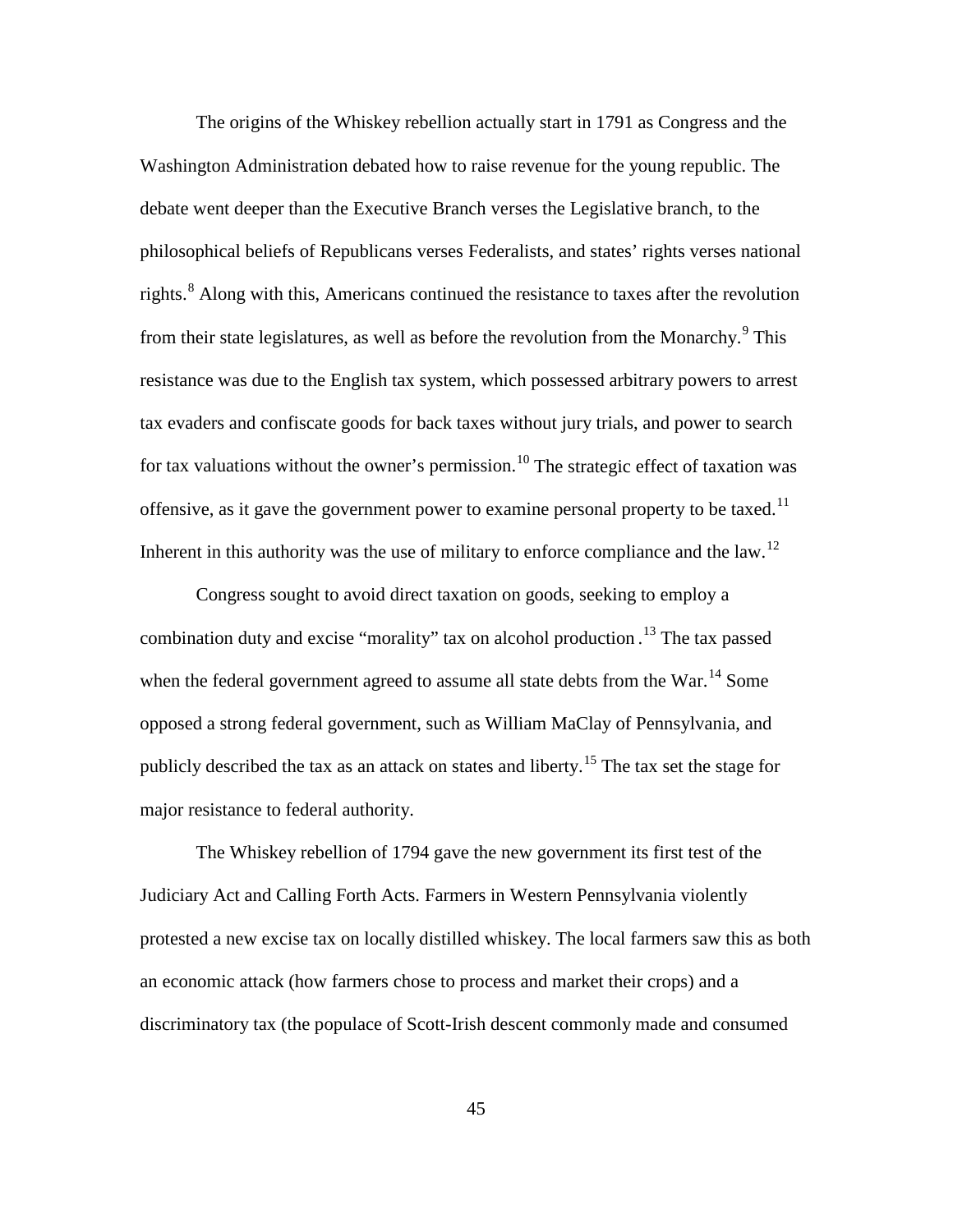whiskey).<sup>[16](#page-150-0)</sup> When the government sought to collect the tax in the summer of 1794, the local farmers responded by arson, burning the tax collector's home.

These events caused bitter debate within the Washington Administration on the use of force to enforce compliance. The debate focused more on how to suppress the rebellion, not if to suppress the rebellion.<sup>[17](#page-150-1)</sup> The Federalists, led by Alexander Hamilton, sought to use this incident to show that the new government could and would enforce the law on its citizens.<sup>[18](#page-150-2)</sup> On the other hand, the anti-Federalists (Republicans) never called for the federal government to be completely powerless to use military force in domestic disorders.<sup>[19](#page-150-3)</sup> Edmund Randolph, the Attorney General, cautioned against over reacting and stressed the backing of public opinion as crucial to any government action.<sup>[20](#page-150-4)</sup> Washington sided with Randolph's logic, even while executing Hamilton's plan.<sup>[21](#page-150-5)</sup> The Washington Administration understood the strategic effects of using force to enforce the law, or have the government collapse. The Washington Administration balanced this view with needing public opinion behind the use of federal troops or that use of federal troops would create more rebellion.<sup>[22](#page-150-6)</sup>

When negotiations failed to peacefully end the rebellion, the citizens in western Pennsylvania made preparations for armed resistance.<sup>[23](#page-150-7)</sup> This resulted in President Washington sending 13,000 troops from three neighboring states and Pennsylvania to restore order. This action established the federal government's authority to use military force to enforce the laws of the young nation, which ties to this thesis in that it established the constitutional and legal foundation for military intelligence to support law enforcement.<sup>[24](#page-150-8)</sup> The action was significant in that it had public support, important for a young nation that just threw off what they perceived to be tyrannical military force used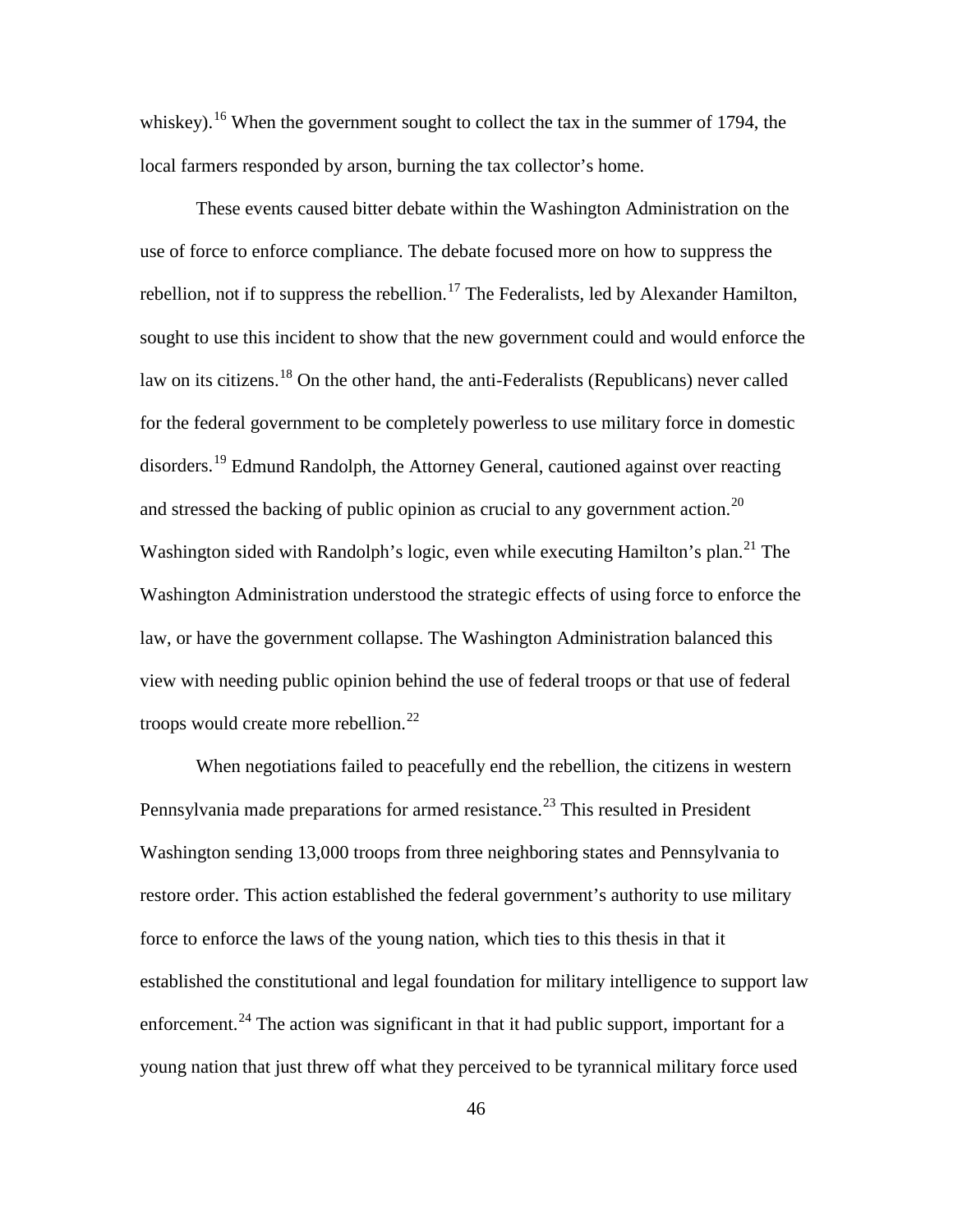to enforce tax collection. This had to be balanced with the knowledge that "conditions surrounding the use of force can divide or unite a community, and undermine a government."[25](#page-151-0)

In effect, the incident established the basis for using military force to enforce the laws of the land. While initially intending only to use the militia of Pennsylvania, the course of action proved fraught with obstacles, not least of which was the reticence of the Pennsylvania governor to use his militia to subdue the rebellion.<sup>[26](#page-151-1)</sup> In the end, the militias of four states, mobilized under what we now call Title 10 authority, marched into western Pennsylvania, with the public's backing, even though the rebellion died out before the troops actually arrived.<sup>[27](#page-151-2)</sup> The President's order to the forces charged to quell the rebellion stated that once initial peace was restored, the military was to act in support of, not independent of, law enforcement.<sup>[28](#page-151-3)</sup> It is clear from the text that when the military is used to quell a domestic disorder, the military is to be subservient to the duly appointed law enforcement in the affected area.<sup>[29](#page-151-4)</sup>

The incident validated both the Judiciary Act and Calling Forth Act as appropriate for the new nation in the way President Washington handled the incident within the framework of these laws. In the 1795 update to the Calling Forth Act, Congress changed the law so that the President did not have to notify an associate justice or district court justice in advance of using military force to quell a rebellion or insurrection.<sup>[30](#page-151-5)</sup> In doing so, Congress also showed its approval to the handling of the situation and the use of military force.

The Congress understood the possibility of the Army running amuck, and inserted strong language in the law to deter, and if not deter, to punish, abuses.<sup>[31](#page-151-6)</sup> This applies to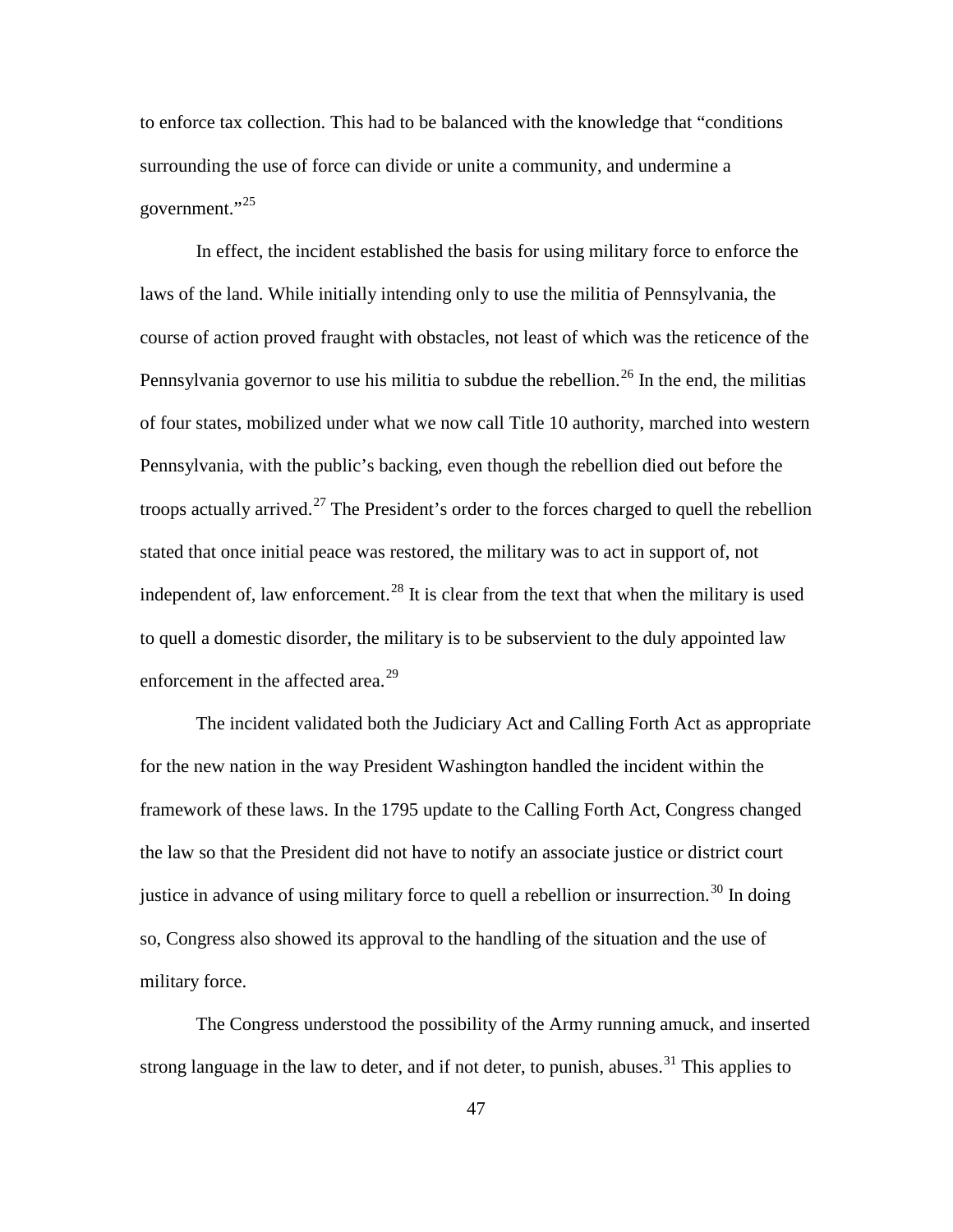military intelligence support in that those who use military intelligence capabilities in a domestic capacity illegally, including those within military intelligence units, face criminal penalties for that illegal use.

The results of the Whiskey Rebellion and updates to the Calling Forth (Militia) Act laid precedence for what the constitutional framers had in mind by having the military support civil authorities within the United States. The incident set the precedence of the military working in support of law enforcement, not independent of it. The debate addressed the use of federal forces, or the National Guard in what is now considered a Title 10 role, as opposed to the Guard being under state control, in this law enforcement support role.

## Tax Rebellion of 1799

President John Adams used this law to quell a tax rebellion in eastern Pennsylvania in 1799. The Adams Administration imposition of a one year tax, passed thru Congress, to finance a possible war with France precipitated this rebellion.<sup>[32](#page-152-0)</sup> The major change in tactics between handling the Whiskey Rebellion and this rebellion was the use of Regular Army troops along with the militia to quell the rebellion.<sup>[33](#page-152-1)</sup> However, President Adams did not receive public praise for his handling of the situation. President Adams, his War Secretary, and the Commanding General of the Forces that subdued the rebellion did not fully develop and understand the situation to begin with, and subsequently overreacted. $34$ 

Nevertheless, Congress did not register any complaints concerning the Adams Administration's handling of the rebellion that affected legislation. In fact, Congress in 1807 passed a law expanding the president's ability to call upon all land and naval forces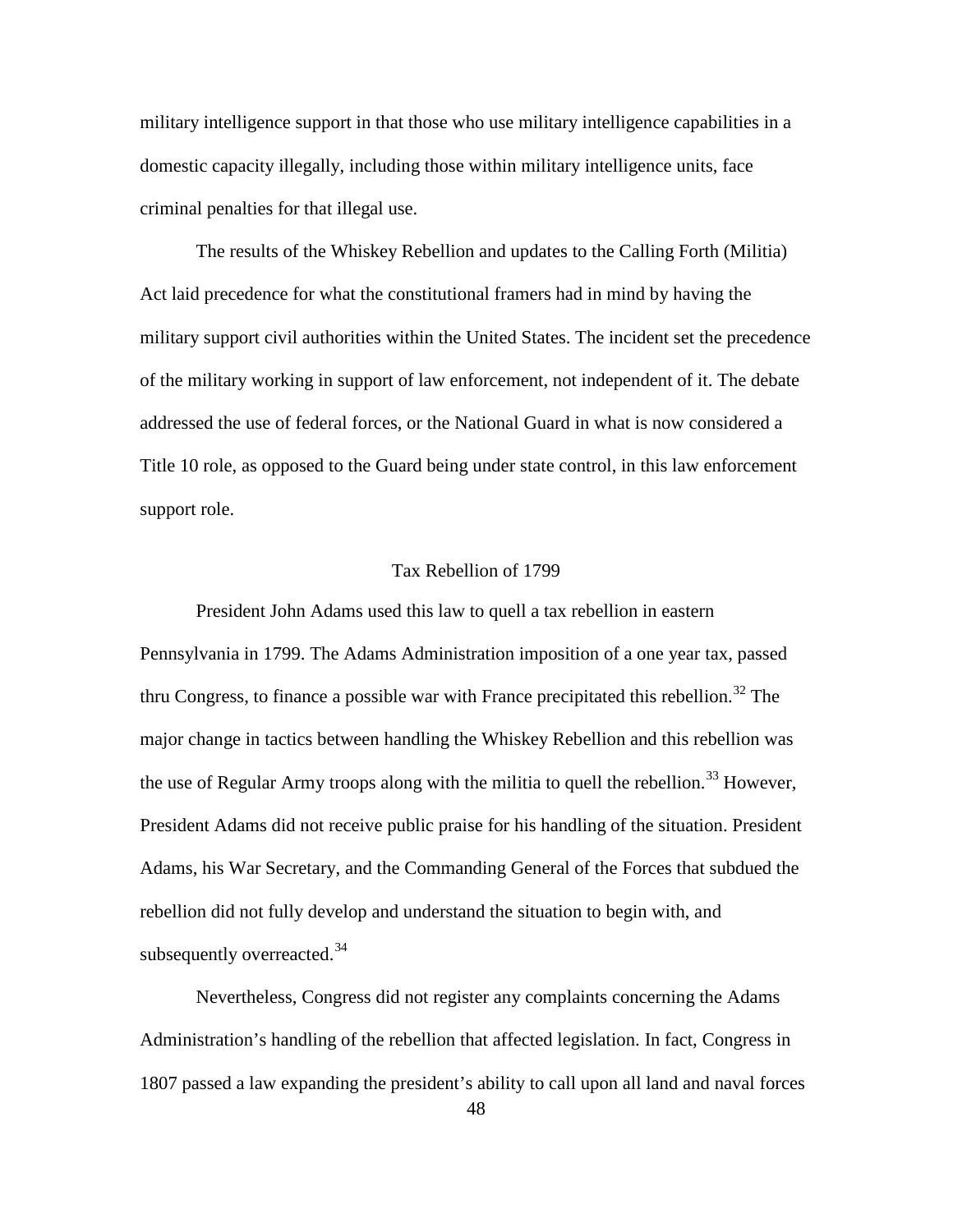in dealing with rebellions. [35](#page-153-0) The main impetus for this new law was James Madison's legal opinion written in 1806 that Regular military forces could only be used on campaigns that targeted foreign countries, when President Jefferson sought to use federal troops in a 1806 rebellion.<sup>[36](#page-153-1)</sup>

This 1799 employment and subsequent congressional legislation codifying the use of active duty federal troops in domestic disorders reinforced President John Adams' use of active duty troops in a domestic disorder in 1799. This congressionally legislated use of troops domestically is the legal basis for military intelligence capabilities in a federal control status (when they came into being) to support law enforcement in counternarcotics and counterterrorism.

### Fugitive Slave Act through Reconstruction

The next major change to the use of military troops resulted from the Fugitive Slave Act of 1850. The change was not so much the legislation, but the second and third order effects of the legislation. The Act was to guarantee the return of slaves to their owners if arrested and allowed the marshal to form a posse comitatus to facilitate the slaves' return.<sup>[37](#page-153-2)</sup> When citizens in Pennsylvania and Massachusetts refused to honor the posse and release fugitive slaves, marshals and southern politicians lobbied the President to use federal troops to enforce the law.

The changes started when Secretary of War Conrad established the Cushing Doctrine in 1854.<sup>[38](#page-153-3)</sup> The Cushing Doctrine allowed for a federal marshal, unable to execute his duty due to stronger opposition than he can handle, to enlist the armed forces or militia into a posse comitatus.<sup>[39](#page-153-4)</sup> The Senate Judiciary Committee sided with the Fillmore Administration's Cushing Doctrine.<sup>[40](#page-153-5)</sup> The end result of this was that over the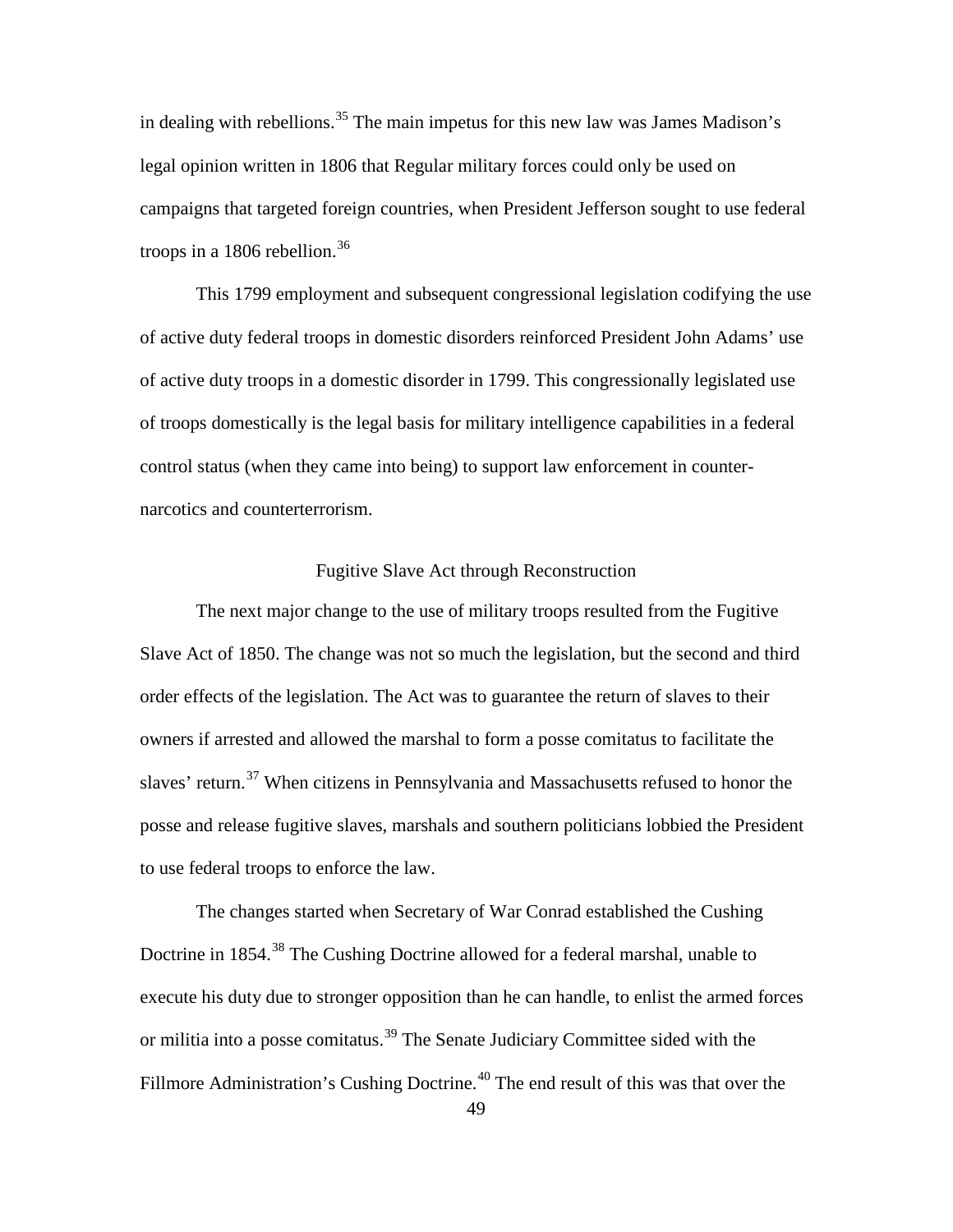next twenty-seven years, marshals somewhat routinely called on the military to be in a posse comitatus, without having to go through the president to do so. This precedent prior to the Civil War had repercussions in the reconstruction era afterwards.

After the conclusion of the Civil War and the assassination of President Lincoln in April 1865, Vice President Johnson, a Southern Democrat from Tennessee, inherited the responsibility for restoring the Confederate States to the Union. President Johnson appointed many former confederates to administer the Southern State governments, which gave the Confederates an opportunity to work within the system to limit the rights of Blacks.<sup>[41](#page-154-0)</sup> President's Johnson's vision for the federal military troops was to gradually cede control of the southern governments as the "reconstituted" civilian governments organized, offering minimal interference unless requested by the state or local civilian governments.<sup>[42](#page-154-1)</sup> However, this approach resulted in the Southern states passing "Black Codes", creating conflict with Army leaders attempting to implement federal law.<sup>[43](#page-154-2)</sup> President Johnson hindered the Army's efforts to maintain order and provide justice to the freed Blacks, which created conflict with Congress in December 1865.<sup>[44](#page-154-3)</sup>

In 1866, Congress passed the Civil Rights Act, granting expanding rights to Blacks, trumping the Black Codes passed in the South. This Act contained a virtually identical clause listed in the 1850 Fugitive Slave Act of 1850 that stated the President could use the military to enforce it.<sup>[45](#page-154-4)</sup> Also, by using mostly the same language as the 1850 Act, which white Southern Democrats cited in their demand to use federal force to enforce the 1850 Act, the Republicans eliminated any legal or rational basis to arguments the Southern Democrats could raise against the Civil Rights Act.<sup>[46](#page-154-5)</sup> The Civil Rights Act still maintained that the military worked under the civilian law enforcement component,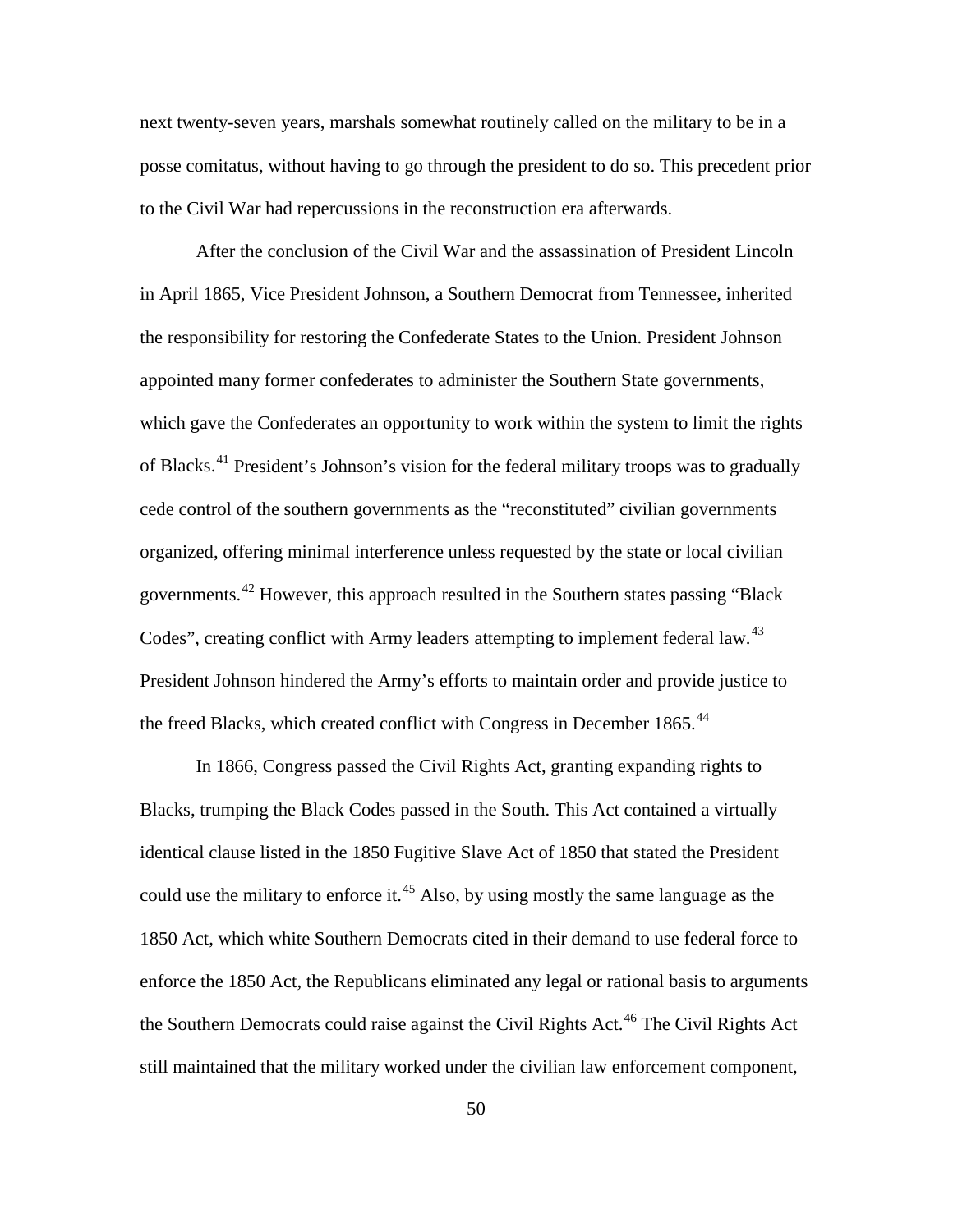placing responsibility with the federal courts and marshals, but eliminated the need for the request to go to the President.<sup>[47](#page-155-0)</sup> This kept the earlier precedent of the 1850 Act and subsequent use of the military by marshals.

The use of federal troops expanded following the proposal of the Fourteenth Amendment. Matthews notes that General Order No. 44, issued in July 1866, expanded the Army's role further by allowing the Army to act in a law enforcement capacity when local or state law enforcement fails to act in their capacity.<sup>[48](#page-155-1)</sup> The War Department General Order No. 44 placed the military in a direct law enforcement role apart from civilian authority, in that they were to do the civilian law enforcement authorities' jobs when those civilians abdicated their responsibilities.

Congress expanded military authority in the South by giving military commanders the ability to remove any official derelict in their duties and had the Army enforce the law while under military rule.<sup>[49](#page-155-2)</sup> This resulted in Republicans gaining control of the Southern States, fulfilling the requirements to be readmitted to the Union, and thus allowing the Army to finally turn over control to the civilian governments and release its enforcement mission.<sup>[50](#page-155-3)</sup> However, Southern Whites formed the Klu Klux Klan, as well as other likeminded groups such as the Red Shirts in Carolina, and resorted to terror campaigns to intimidate Blacks and sympathizers to hinder racial equality. As Southern Republican state governments requested the use federal troops to help them combat the Klan from the President, President Johnson's Attorney General reaffirmed that a federal marshal could request the Army to be in a posse comitatus and that soldiers must follow the orders of the marshal when serving in a posse.<sup>[51](#page-155-4)</sup> The Klu Klux Klan Act of 1871 greatly increased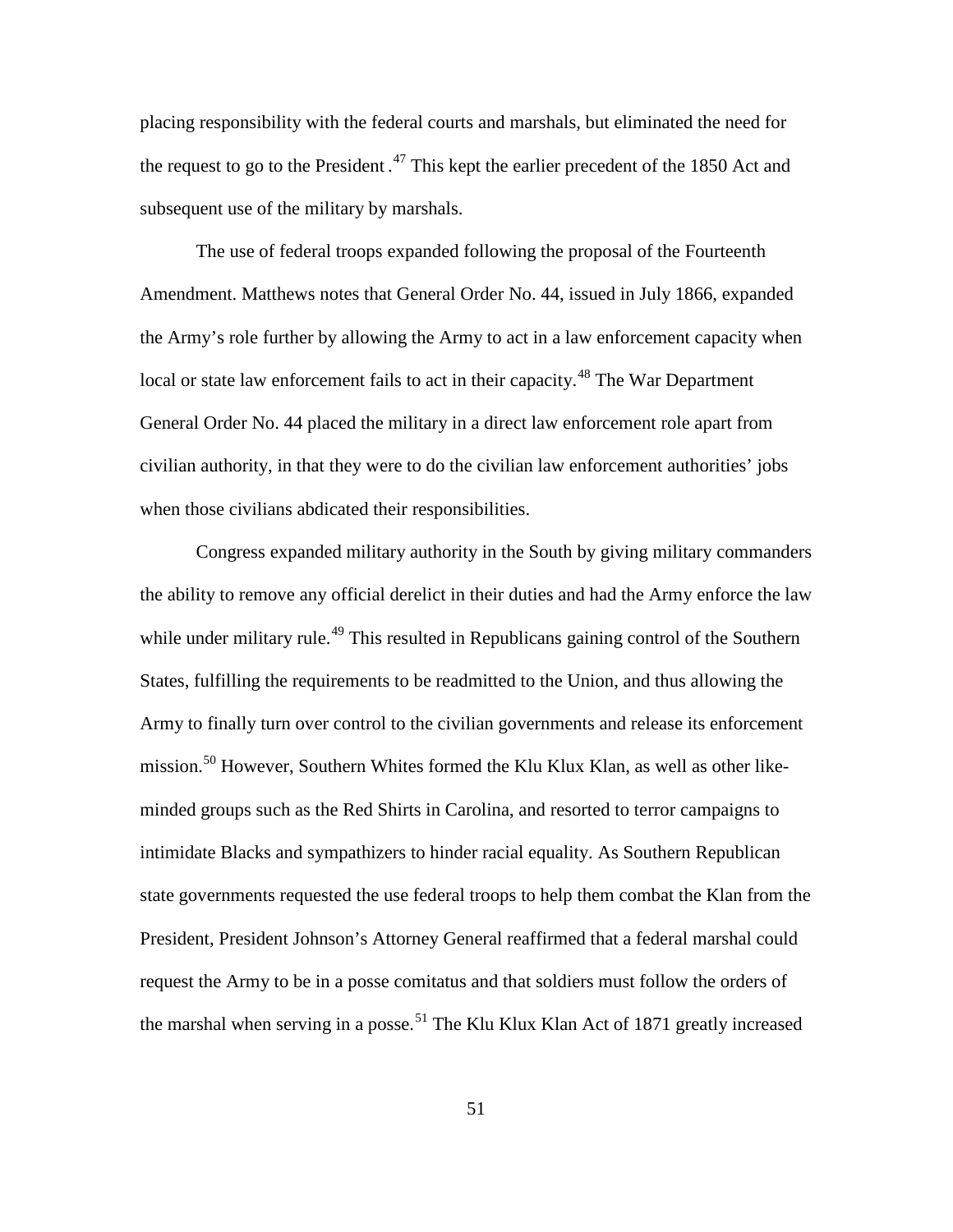the use of the Army in a posse comitatus role in an effort to stamp out the Klan in the South.<sup>[52](#page-156-0)</sup>

These laws affecting the Army's role as separate from being subordinate to law enforcement were unique in the history of the United States, in that the state and local government refused to follow or enforce federal laws. Although the Army's role lasted several years, the Army eventually turned the law enforcement role back over to state and local civilian control once the state and local governments would enforce law and order. What this section of history shows is that political motivations in Congress greatly influence the role that the Army plays in supporting, or during Reconstruction supplanting, law enforcement. Hence, much of the criticism directed against the Army's role in supporting law enforcement is a result of a lack of understanding on the federal legal statutes either permitting or prohibiting Army actions in a law enforcement support role, as opposed to abuse of power by the Army.

The Klu Klux Klan Act of 1871 marked a turning point where Southern Democrats began to make gains in federal elections, eventually winning Democrats a majority in Congress in 1874. After the elections of 1876, Democrats possessed a firm grasp on Congress and passed the Knott Amendment, which became known as the Posse Comitatus Act. [53](#page-156-1)

## The Posse Comitatus Act

The Knott Amendment, otherwise known as the Posse Comitatus Act, as passed in the 1878 Army Appropriations bill 20 Stat. L., 145, Chapter 263 on June 18, 1878 reads as follows: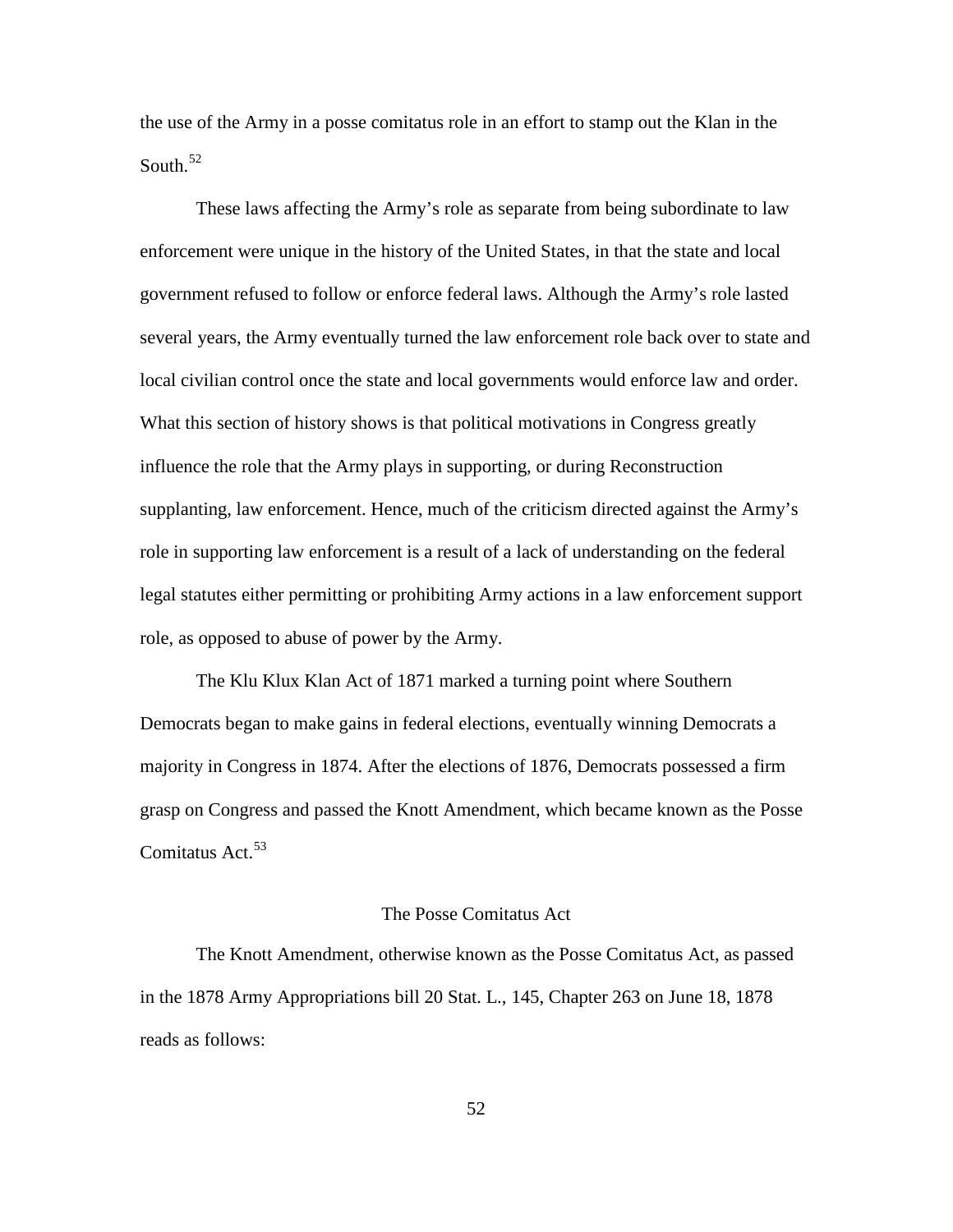SEC. 15. From and after the passage of this act it shall not be lawful to employ any part of the Army of the United States, as a posse comitatus, or otherwise, for the purpose of executing the laws, except in such cases and under such circumstances as such employment of said force may be expressly authorized by the Constitution or by act of Congress; and no money appropriated by this act shall be used to pay any of the expenses incurred in the employment of any troops in violation of this section. And any person willfully violating the provisions of this section shall be deemed guilty of a misdemeanor and on conviction thereof shall be punished by fine not exceeding ten thousand dollars or imprisonment not exceeding two years or by both such fine and imprisonment.<sup>[54](#page-157-0)</sup>

<span id="page-61-0"></span>This was later codified as Title 18 United States Code (USC), Section 1385 and expanded to include the Air Force. The Navy and Marines fall under a similar provision in Title 10, USC, Section 375. [55](#page-157-1)

The Act did not constrain the use of the military for civil disturbances, counterterrorism and the like, but established parameters and guidelines for their use.<sup>[56](#page-157-2)</sup> The *New York Times* of the day lambasted the Congressional move as "a move against economy and efficiency, as well as against principle and precedent."<sup>[57](#page-157-3)</sup> The Posse Comitatus Act eliminated a recent practice founded on opinion verses statutory or case law.<sup>[58](#page-157-4)</sup> Title 10 USC, Subtitle A, Part I, Chapter 15, Section 333 is much clearer on giving the president the authority to use federal military force to quell insurrections, civil disturbances and as the president deems necessary to protect the peace.<sup>[59](#page-157-5)</sup> When considering this, one can deduce that Congress did not intend for the Act to be overly restrictive, but to restore what was precedent from the period of the country's founding to about 1850, that the request for use of the military in a law enforcement role must go to the president to approve.

As listed out in the preceding sections, the military was reduced by Congressional fiat to be an on call posse for federal marshals. The Fugitive Slave Act did remove the committing of federal troops for domestic insurrections from Presidential responsibility,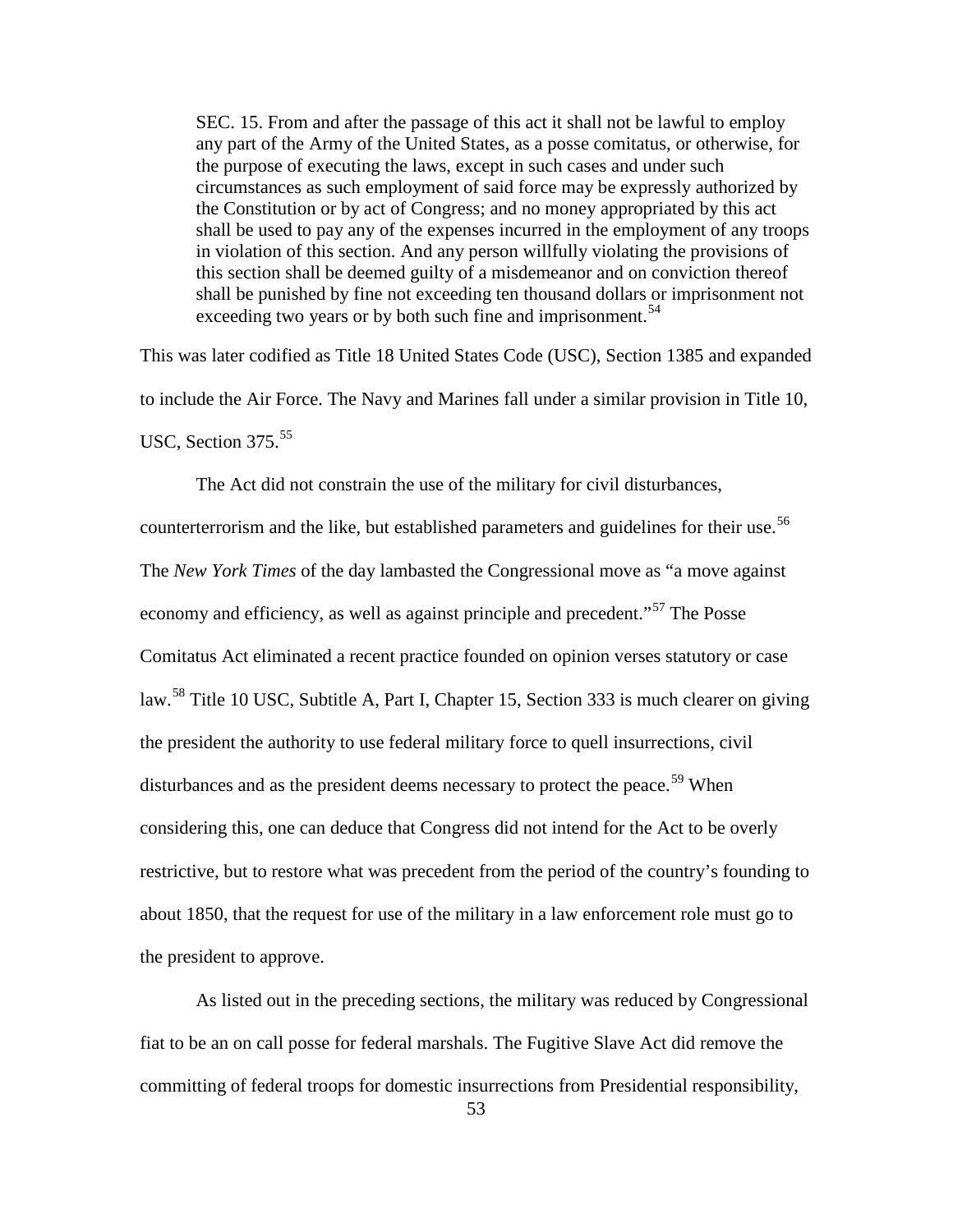as clearly the Fugitive Slave Act went against what the founding fathers and congressional legislation of the late 1700s and early 1800s envisioned. While ostensibly written to keep Army soldiers from compulsory law enforcement service in the South, a plain observation of the circumstances indicates that Southern politicians did not like being on the receiving end of the policy they enacted through the Fugitive Slave Act.<sup>[60](#page-158-0)</sup> Congress did not vote to preclude the use of troops if authorized by the president or Congress, as the military was used at least fifty times after the Posse Comitatus Act was signed into law, mostly dealing with quelling violent labor strikes.<sup>[61](#page-158-1)</sup> The president employed troops to quell riots and civil disorders in over 200 instances for the period 1795 through 1995. $^{62}$  $^{62}$  $^{62}$  The Posse Comitatus Act does NOT apply to the following: $^{63}$  $^{63}$  $^{63}$ 

- Applies only to the Army and Air Force.
- Does not apply to the Navy and Marine Corps. [*However, the Department of Defense has consistently held that the Navy and Marine Corps should behave as if the act applied to them*.]
- Does not apply to the Coast Guard, which both an armed force and a law enforcement agency with police powers.
- Does not apply to the National Guard in its role as state troops on state active duty under the command of the respective governors.
- May not apply to the National Guard (qua militia) even when it is called to federal active duty (Title 32 status). [64](#page-158-4)
- Does not apply to state guards or State Defense Forces under the command of the respective governors.
- Does not apply to military personnel assigned to military police, shore police, or security police duties.<sup>[65](#page-158-5)</sup>
- Does not apply to civilian employees, including those who are sworn law enforcement officers.
- Does not prevent the President from using federal troops in riots or civil disorders.

The Posse Comitatus Act did not prevent the use of federal troops if properly requested

and the president approved the mission.<sup>[66](#page-158-6)</sup>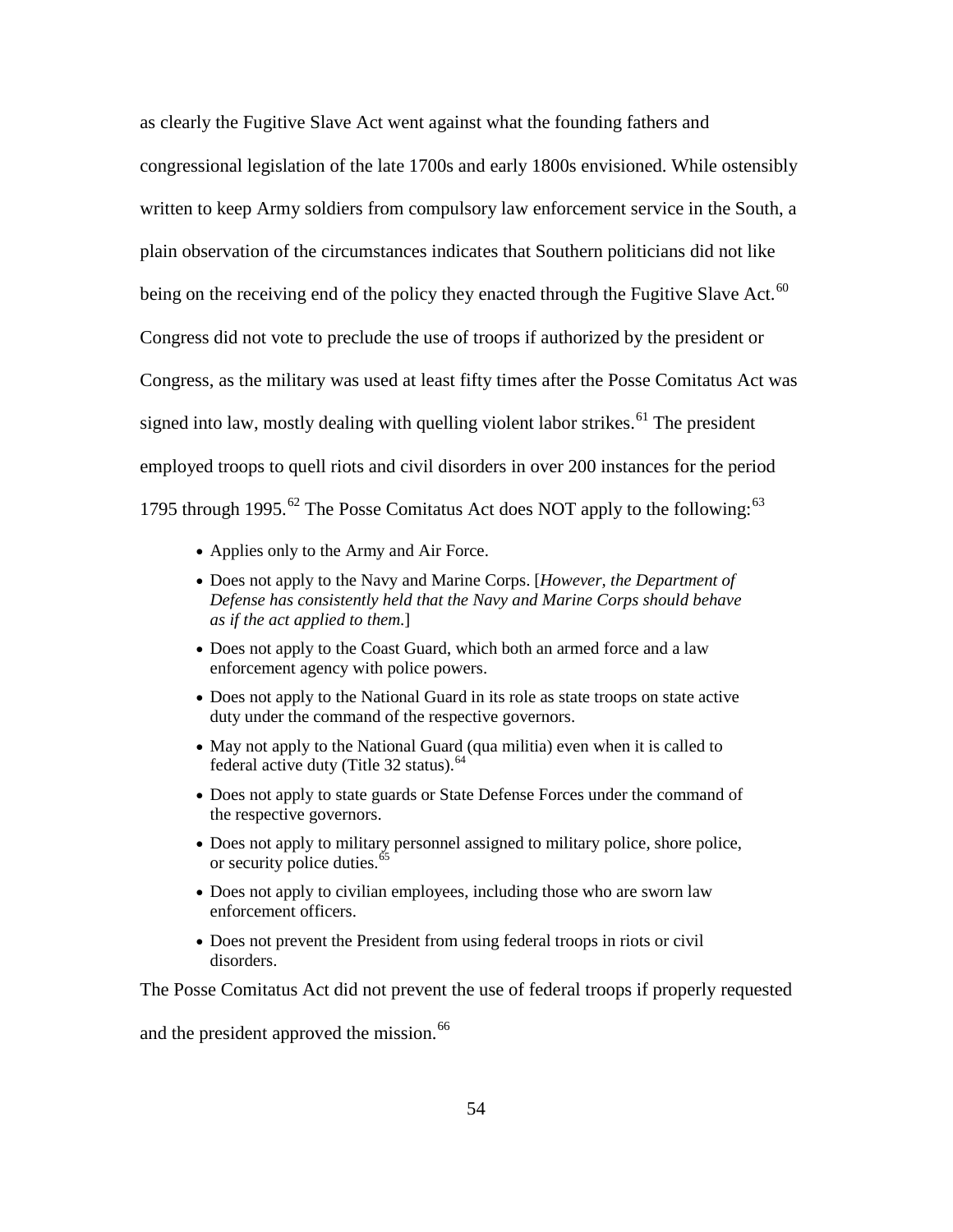The Secretary of War George McCrary in 1877 offered the following analysis regarding the Posse Comitatus Act: "[The Act should be] repealed, or that the number of cases in which the use of the Army shall be 'expressly authorized' be very much enlarged."[67](#page-159-0) Several laws passed by Congress allow specific exceptions to the Posse Comitatus Act beginning with the 1903 Dick Act. Some of these laws that further widen the scope of use for the military under the Posse Comitatus Act are discussed later in this work. The Dick Act renewed the president's ability to federalize the National Guard if regular Army troops were not available to quell insurrection and execute the laws of the union.<sup>[68](#page-159-1)</sup> In effect, this law began the fulfillment of what George McCrary surmised following the passage of the Posse Comitatus Act.

The Posse Comitatus reset the legal landscape to pre–1850 standards, which means the President is the one to commit federal troops to domestic situations. Congress did modify this legal precedent by allowing itself to grant exceptions to the president's authority in committing federal troops domestically. However, this is the same rational behind the 1850 Fugitive Slave Act, to circumvent the president's responsibility and commit forces without his order. In this manner, the Posse Comitatus Act, while removing a carte blanch for law enforcement use, left the door open to Congressional use of troops in domestic situations.

## Intelligence

### Military Intelligence Development

Prior to World War I and during the interwar period, all commanders were expected to serve as the own intelligence officers.<sup>[69](#page-159-2)</sup> The first official intelligence divisions began with the Navy, which instituted an intelligence department in 1882,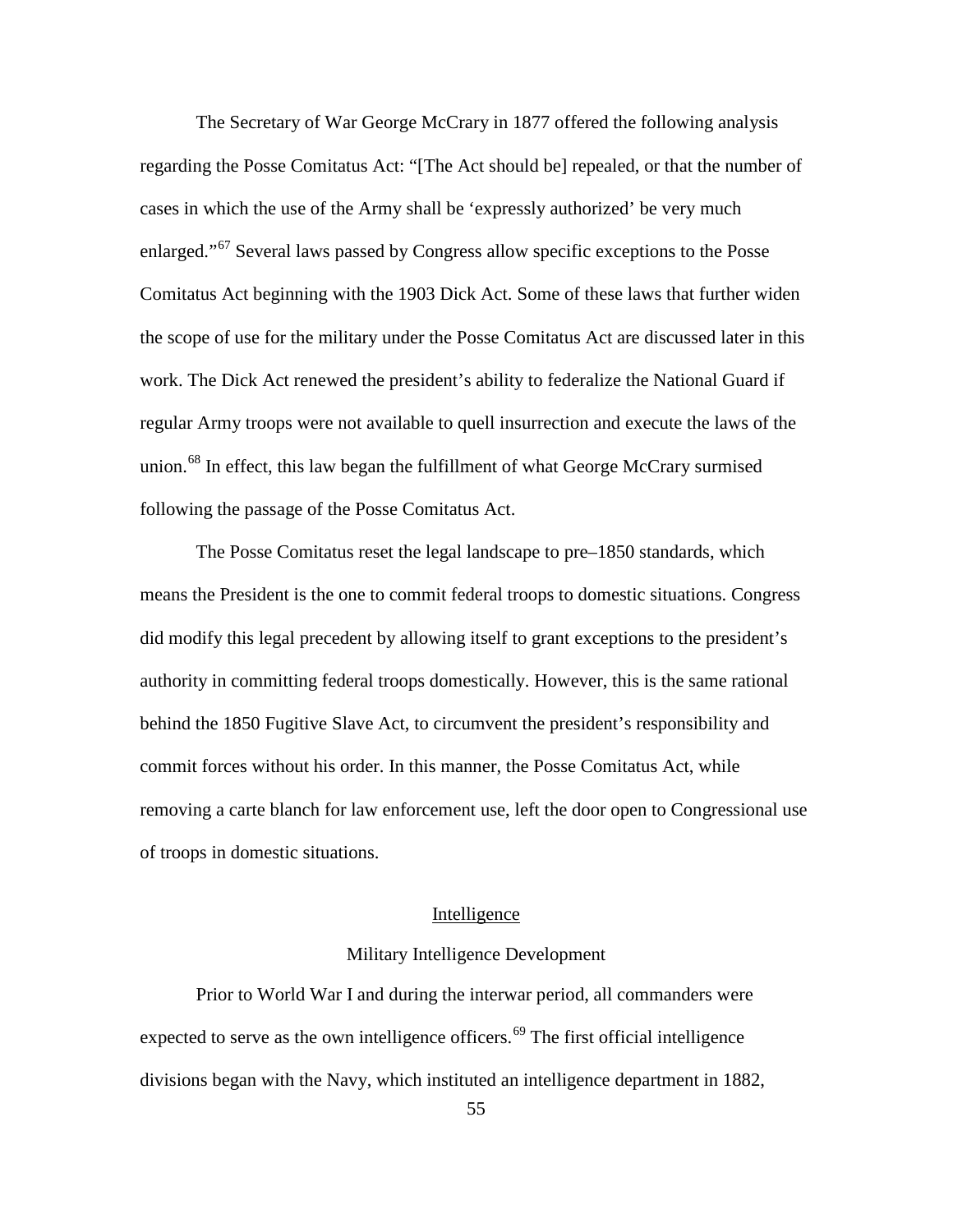followed by the Army in 1885, which began the Division of Military Information.<sup>[70](#page-160-0)</sup> In World War I, the Army formed the Military Intelligence Division (MID).<sup>[71](#page-160-1)</sup> The fate of the Army MID ebbed and flowed with the wars, growing in anticipation or because of conflict, and shrinking when the conflict ceased. The Korean conflict demonstrated the need for a sustained intelligence apparatus to monitor the Communist threat.<sup>[72](#page-160-2)</sup>

While the military intelligence organization as a whole went through several expansion and contraction periods, it still managed to get heavily involved in domestic collection, aside from the Posse Comitatus Act. During World War I, military intelligence focused domestically on the counterintelligence mission, as the War Department worried about the immigrants from Europe with ethnic backgrounds of the Axis Powers, racial tensions, and the antiwar movement.<sup>[73](#page-160-3)</sup> Civil authorities lacked the capability to identify, track, and assess these perceived threats, so the Army built a major counterintelligence program to perform this mission within its ranks and encouraged soldiers to spy on each other. $^{74}$  $^{74}$  $^{74}$ 

As the Military Intelligence branch expanded, it divided missions among numbered branches. MI–3 assumed the role of counterespionage in the military, while MI–4 focused on civilian based espionage, labor disputes, racial unrest, and immigrant alienation in the eastern cities, which compelled MI–4 to actively liaison with civilian law enforcement entities.<sup>[75](#page-160-5)</sup> MI–4 still lacked the manpower to fully investigate potential threats, leading MI–4 to assume control over the American Protective League, a civilian vigilante spy group created by the Department of Justice, whose mission was to uncover spies.<sup>[76](#page-160-6)</sup> This combined element under MI–4 allowed the Army MID to provide intelligence to federal troops deployed in the United States to keep key materials moving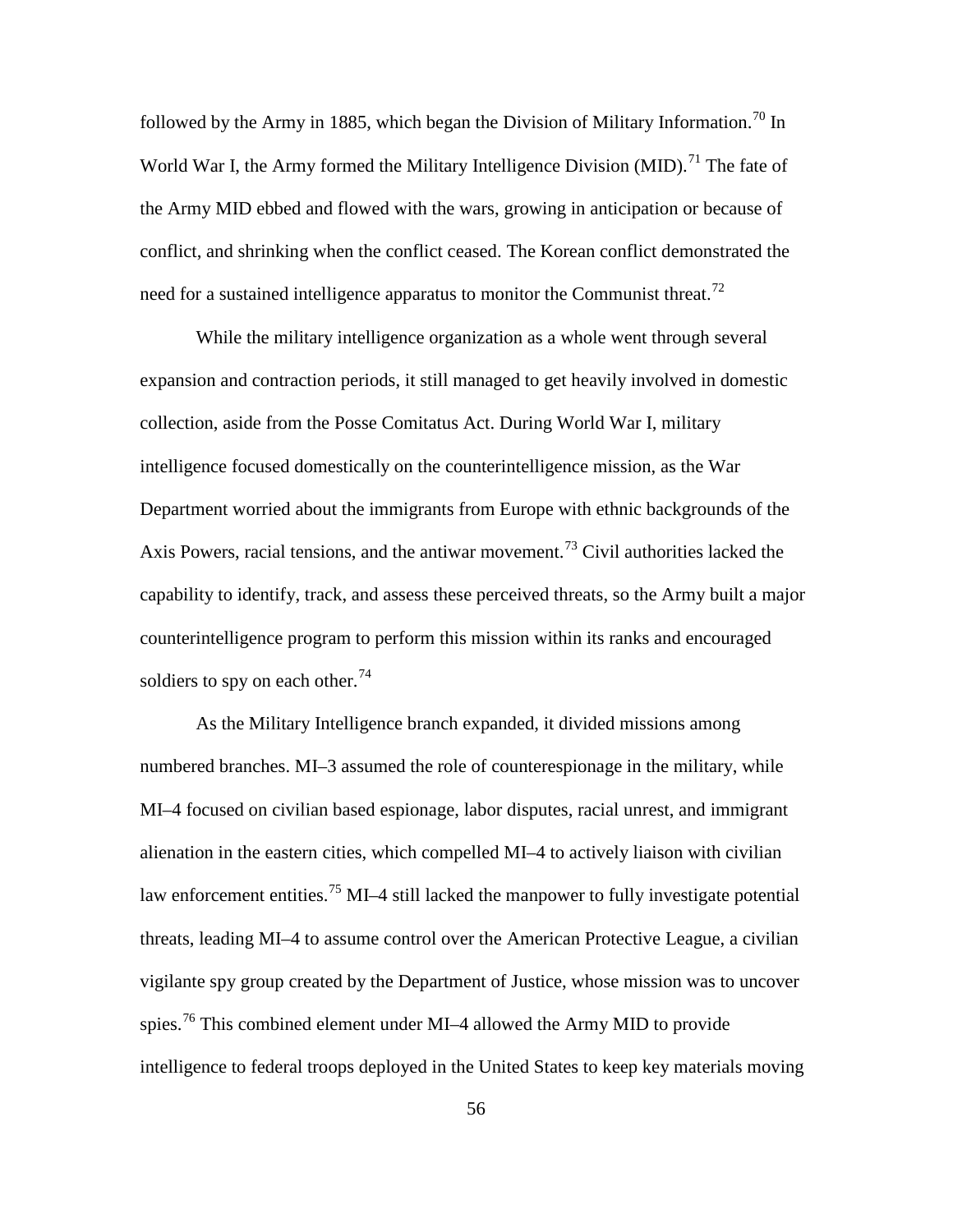and industry running for the war effort.<sup> $77$ </sup> This MI-4 branch of Army intelligence is the first dedicated domestic military intelligence support apparatus, and shaped intelligence support to domestic law enforcement through the early 1970s.

The Army did not work in support of civilian authorities during this period. The Army worked with the Department of Justice in a limited manner, only concerning the American Protective League. The War Department under Newton Baker suspended the Posse Comitatus Act in May 1917, the justification being that the nation needed a steady stream of material for the World War I war effort.<sup>[78](#page-161-1)</sup> Although Army leaders were instructed to "be in concert with the actions and views of duly constituted civil authorities," the evidence indicates this did not always take place.<sup>[79](#page-161-2)</sup> This directive seems to indicate that Secretary Baker understood the military's role as a support to law enforcement, not a supplanting of it. However, it appears that his understanding did not convey to the military leadership of the time. As discussed in Chapter 5, law enforcement today understands and would welcome military intelligence support under the guidelines Secretary Baker espoused.

The War Department authorized military commanders to arrest civilians, which often drew on the MID investigative data for intelligence of the area instead of the civilian authorities, the arrests being in spite of the Ex Parte Milligan Supreme Court doctrine of 1866.<sup>[80](#page-161-3)</sup> During 1918, MID took over the military censorship program.<sup>[81](#page-161-4)</sup>

MID's investigations did not solely focus on law enforcement. MID played labor organizations against rival organizations, so the labor organizations spent more time battling each other than interfering with the material production.<sup>[82](#page-161-5)</sup> Army MID was deliberately anti-radical and anti-labor, which gave the impression that all Army troops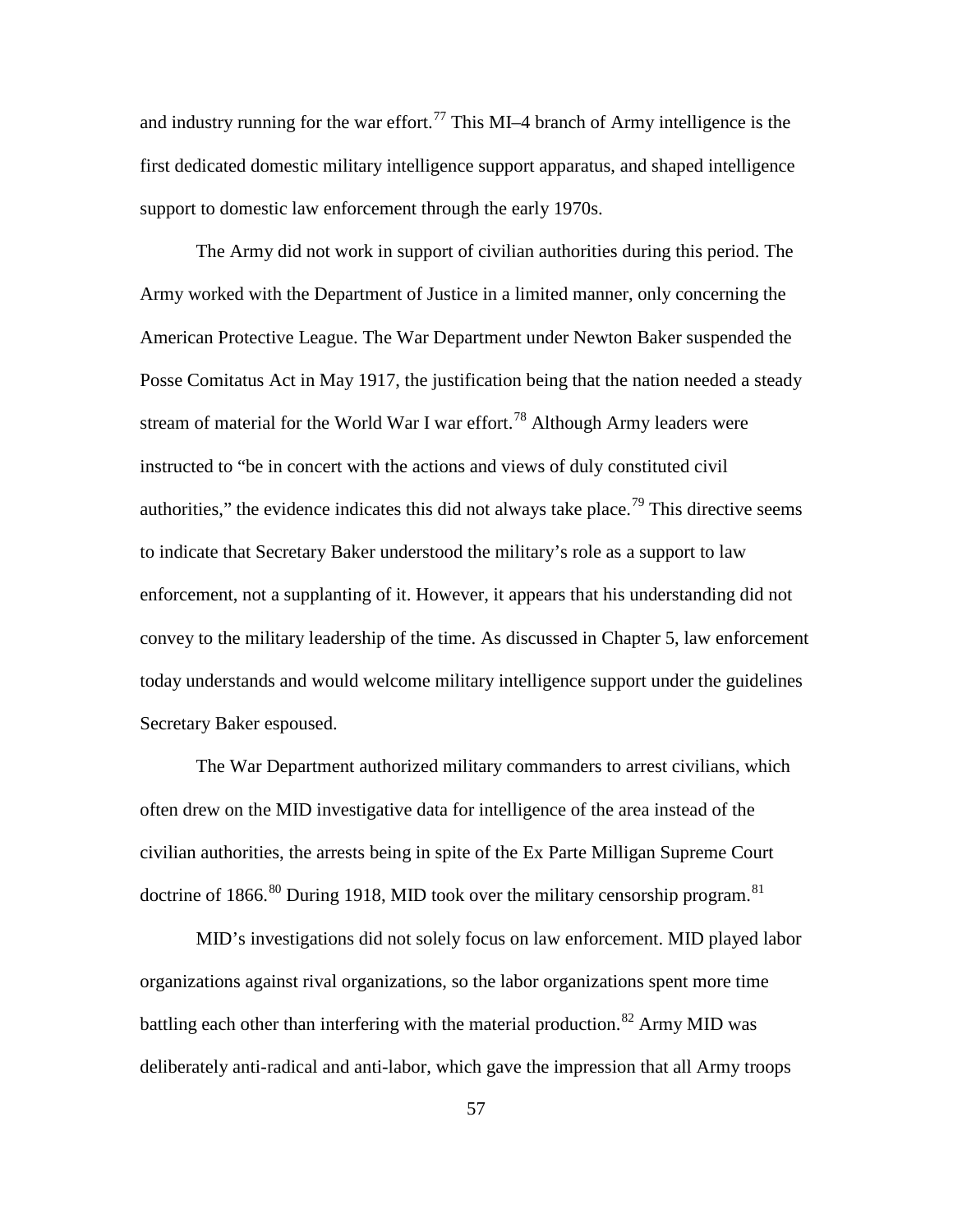were the same.<sup>[83](#page-162-0)</sup> Army MID attempted to set policy in the labor movement by meddling in its attempts to organize. Consequently, the second order effects of this posture may have caused, or at least contributed, to intelligence problems in later years for the Army. These activities did not conform to Secretary Baker's guidance, and therefore removed the Army from the civilian leadership umbrella.

After World War I, the focus turned to a concern of Bolshevism's spread into Western Europe and potentially the United States. Where during the war many Army officers disliked domestic intervention, after the war during the Red scare, they came to view domestic intervention as necessary to protect the nation and the military.<sup>[84](#page-162-1)</sup> However, this new "willingness" to intervene in domestic disorders brought accusations from labor groups that the Army was only playing on public fears of Communism to maintain its funding levels.<sup>[85](#page-162-2)</sup> MID's perception of labor was that it was under the control of foreign radicals and their philosophies.<sup>[86](#page-162-3)</sup> This perception is evidenced by MID's intelligence reports on the Seattle shipyard strike, in that MID reported the speeches were plainly radical.<sup>[87](#page-162-4)</sup> However, MID's intelligence on the "suspected" radicals was mostly based on hearsay, not hard facts or corroborated intelligence.<sup>[88](#page-162-5)</sup> Note that intelligence must be corroborated, which it appears the MID failed to do, based on the historical record. This failure, and the possible lack of self or external analysis to identify and correct this deficiency, set the MID up for problems in later years.

Army intervention was not confined to labor disputes, but also racial disputes. Army MID agents worked the crowds in civilian clothes to gather information on the rioters for the commanders of the federal forces employed in riot duty.<sup>[89](#page-162-6)</sup> MID amassed a large database of information on racial disturbances and blacks in general during the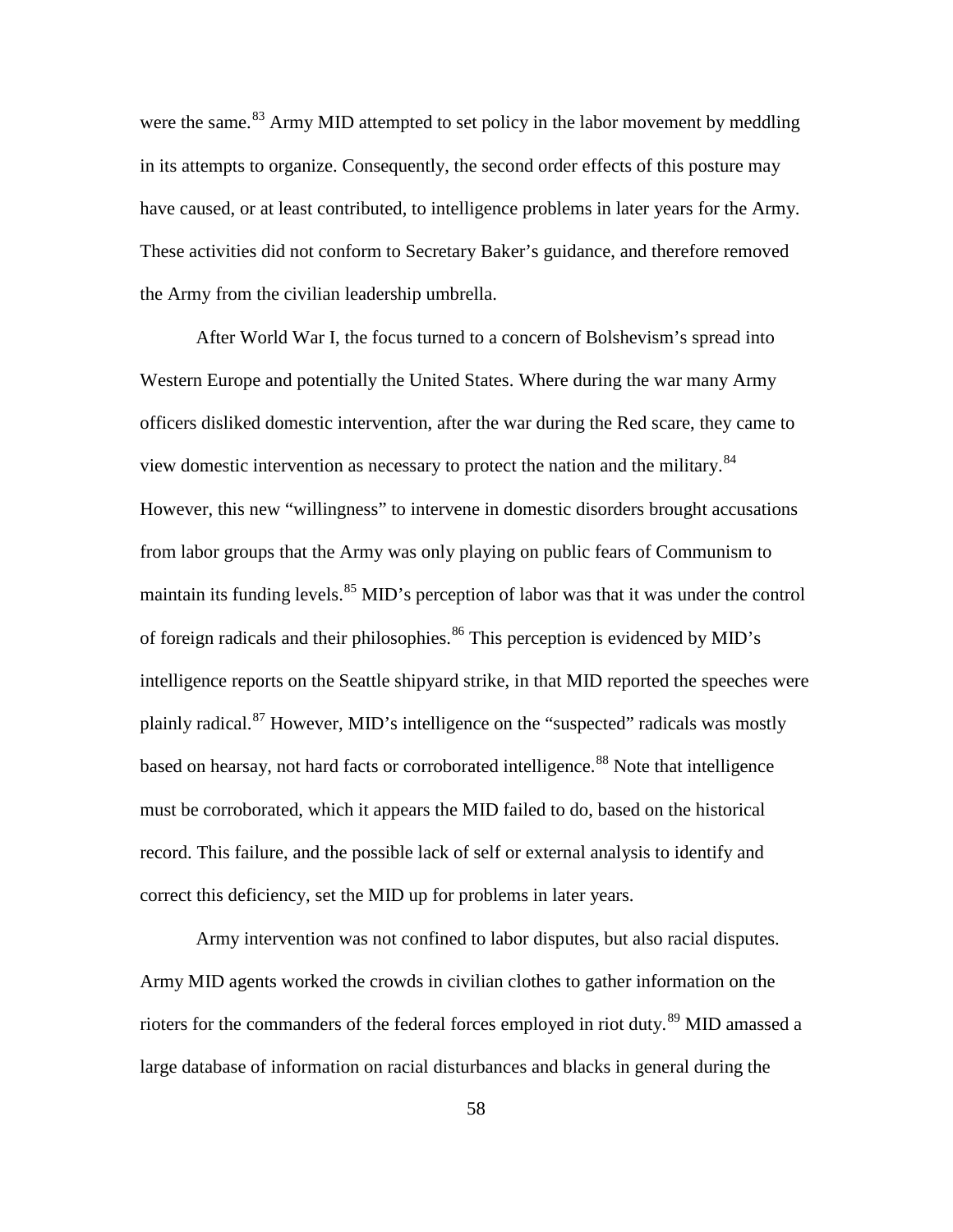1919 to 1921 riots.<sup>[90](#page-163-0)</sup> However, MID's assessment of the racial situation shows its own racist bias, calling the situation a negro subversion, a work of radical labor and socialists, verses blacks wanting equality as promised by the Civil Rights Act of 1865.<sup>[91](#page-163-1)</sup> This only reinforces the possible lack of corroboration, and suggests that MID played more to public fears than actual intelligence. In this the MID failed to adequately support law enforcement with good intelligence, and provided questionable support to the Army. Although MID did have active liaison and information sharing with law enforcement, its bias, and uncorroborated reporting did not help law enforcement to adequately identify threats for investigation.<sup>[92](#page-163-2)</sup>

Despite the biased intelligence provided by MID, the Army as a whole performed with fairness to both sides of the dispute, whether labor or racial.<sup>[93](#page-163-3)</sup> Thus, the age of active military intervention, especially military intelligence collection against United States Civilians, greatly decreased until World War II following the rigid controls placed on it by the Constitution and Congress.<sup>[94](#page-163-4)</sup>

With the reimplementation of the Posse Comitatus Act in late 1921, Army MID sought to assist with contingency plans for domestic insurrection, including acquiring foreign military plans to handle insurrections in their respective countries to use as a guide. [95](#page-163-5)

The FBI, Army MID and naval intelligence all signed an agreement on the responsibilities of collection on United States citizens in June 1940, and again in 1942 and 1949, to limit the virtual carte blanche military intelligence had in World War I investigations on United States citizens. [96](#page-163-6) While the FBI had the lead on domestic intelligence, the military was allowed "to investigate civilians employed or controlled by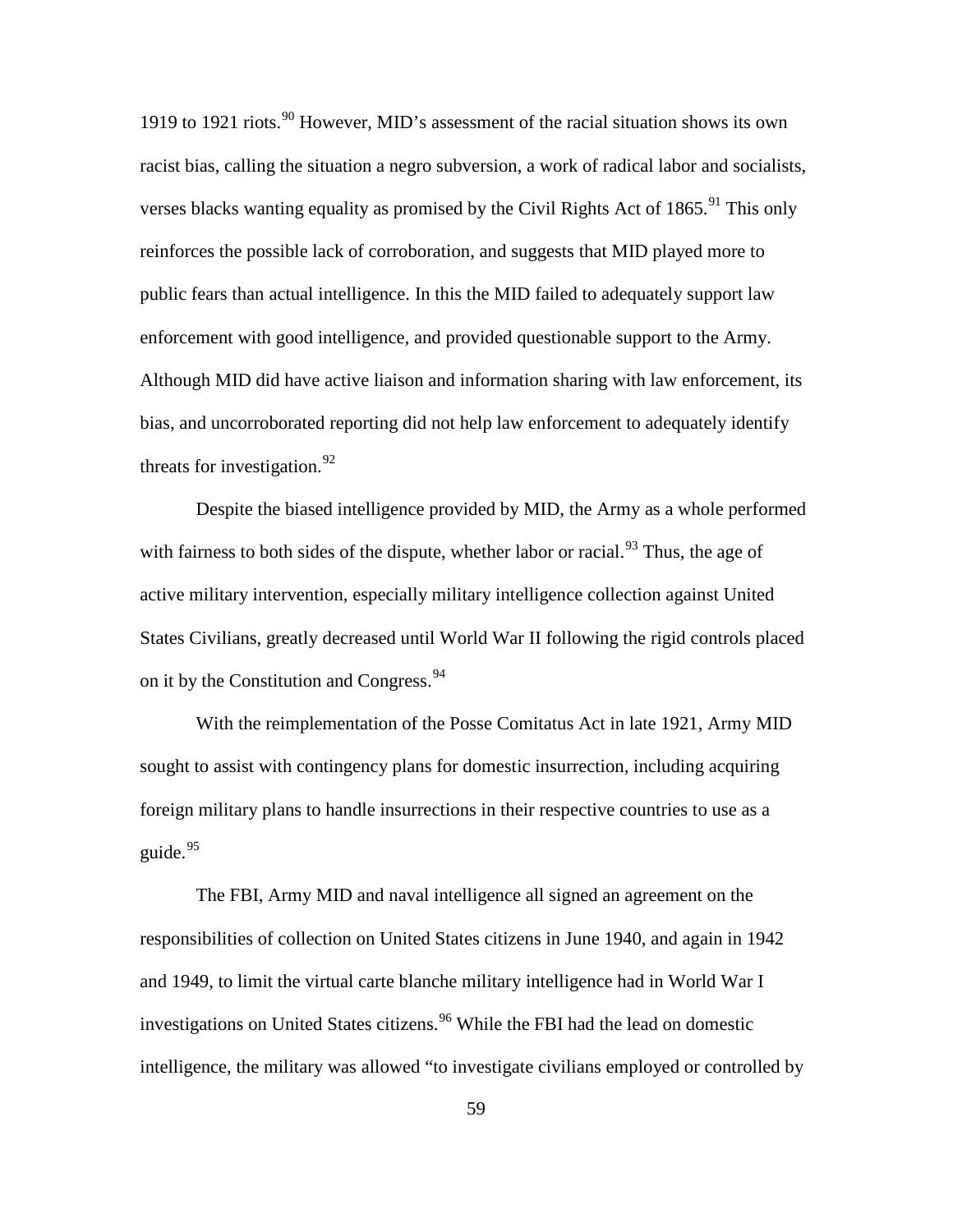the military in the continental United States and all civilians in the Canal Zone and the Philippines."[97](#page-164-0) To accomplish its part, the Army MID greatly expanded its Corps of Intelligence Personnel (CIP), where it focused on military personnel, developing an extensive "spy network" of operatives in military units that would file monthly reports on possible subversive activity.<sup>[98](#page-164-1)</sup>

The military intelligence community largely stayed out of supporting labor and racial interventions during World War II.

The National Security Act of 1947 combined the Department of War and the Department of the Navy, and birthed the Department of the Air Force from within the Army Aviation Corps, all under the umbrella of the newly created Department of Defense (DoD). More significant to the military intelligence community, it created the Central Intelligence Agency (CIA) and included the DoD intelligence community into the whole of government intelligence community. The National Security Act of 1947 defined a United States person and law enforcement agency (LEA).<sup>[99](#page-164-2)</sup> Both definitions govern the convergence of foreign intelligence information and criminal investigation information and the corresponding exchange of that information between the intelligence community and the Department of Justice.<sup>[100](#page-164-3)</sup>

Furthermore, the National Security Act of 1947 laid out some specific limitations on the use of military forces in domestic roles. Finally, the National Security Act of 1947 set up a framework for interagency support.

In addition to the CIA, the National Security Agency (NSA) and the Defense Investigative Agency (DIA) came into being from 1947 to 1961 as a result of the Cold War.<sup>[101](#page-164-4)</sup> The CIA coordinated federal intelligence activities, as well as produced and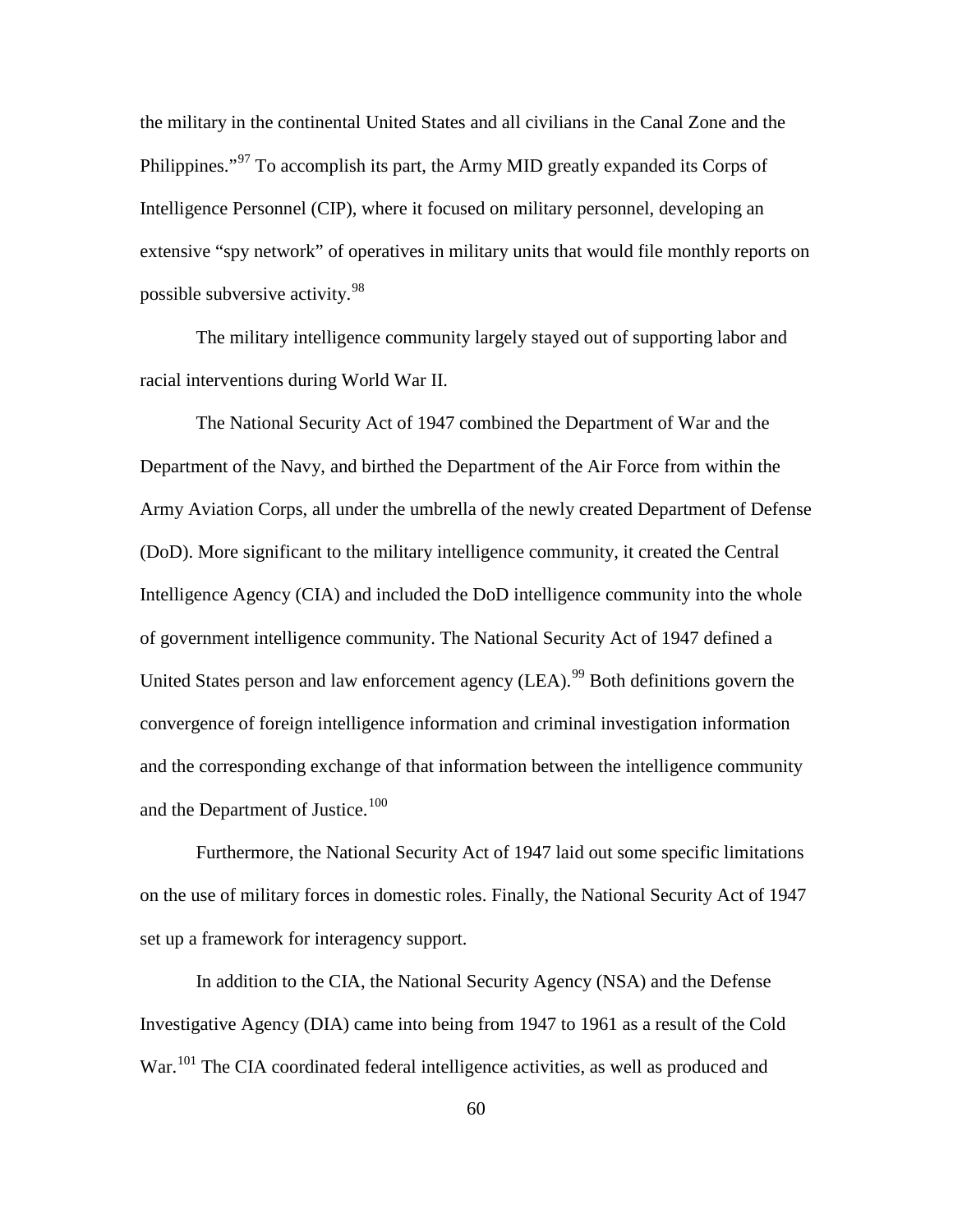disseminated intelligence while the NSA intercepted foreign communications and coordinated cryptographic operations.<sup>[102](#page-165-0)</sup> The National Security Act of 1947 also defined the intelligence community as including "the intelligence elements of the Army, the Navy, the Air Force, the Marine Corps, the Federal Bureau of Investigation, the Department of the Treasury, the Department of Energy, and the Coast Guard."<sup>[103](#page-165-1)</sup> This law set the military intelligence community as part of the overall intelligence community, and made laws governing the intelligence community applicable to the military intelligence community as well. However, the laws which created the CIA and NSA also expressly prohibited them from law enforcement roles, internal security functions, and collection on domestic communications. [104](#page-165-2)

The military services and the FBI agreed to share with each other the information each party had gathered.<sup>[105](#page-165-3)</sup> This sharing of gathered information had the net result of circumventing the Delimitations Agreement, and laid the groundwork for more blurring of the responsibilities of the Agreement. An example of this occurred during the mid 1950s, where commanders inside the United States had to forward to the Army Chief of Staff for Intelligence and Continental Army Command trends and conditions of possible civil unrest. [106](#page-165-4) These reports included information on civilians, organizations, leadership and communications.  $107$  However, the lack of detail on the gathering of this information implies that Army Intelligence was collecting the information independent of law enforcement, a clear violation of the intent of the founding fathers in that the military was to be subordinate to law enforcement when used domestically.

The National Security Act of 1947 identified some restrictions on military support to law enforcement. First, it set boundaries on the DoD intelligence components to only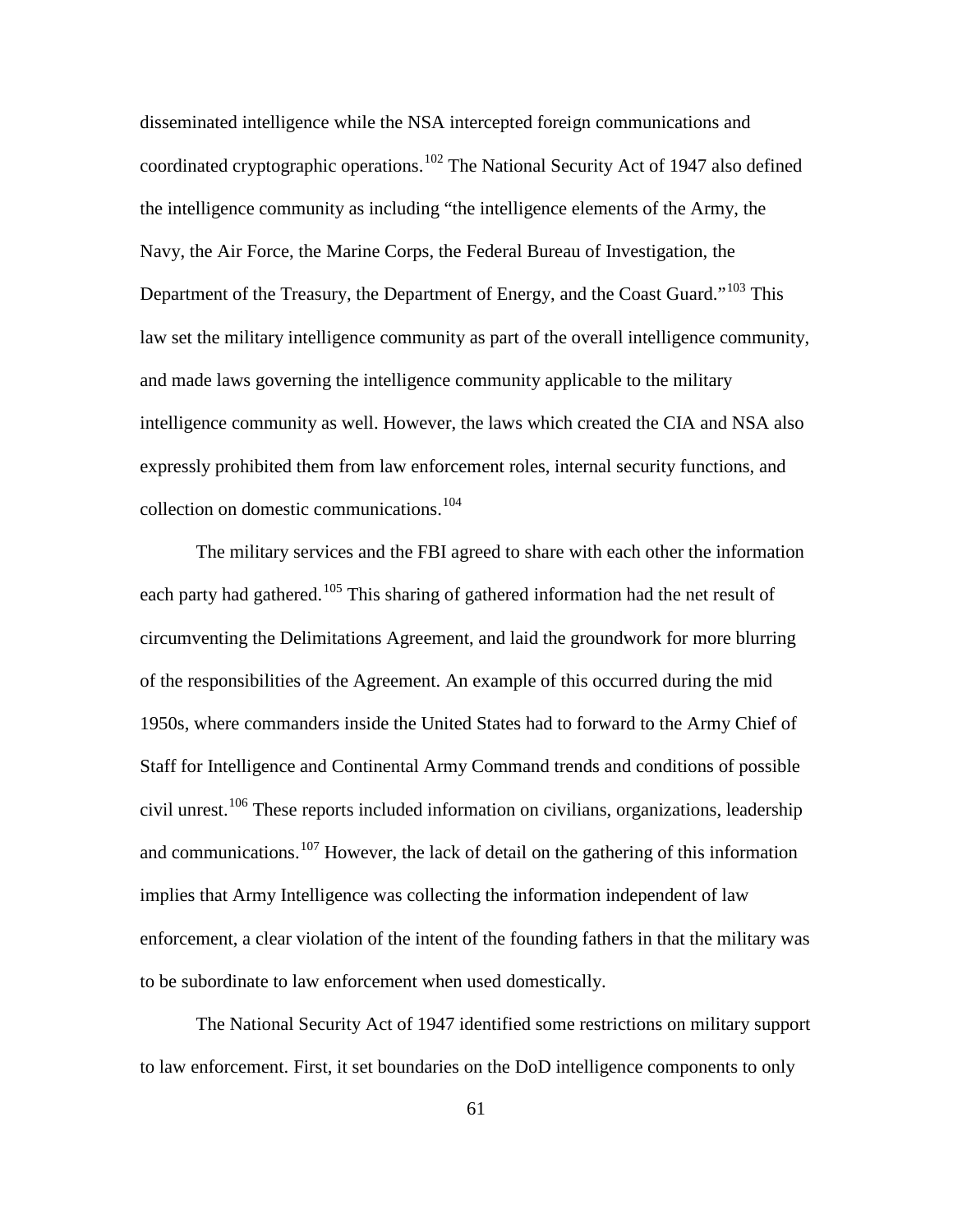conduct independent collection on non-U.S. persons and only outside the United States.<sup>[108](#page-166-0)</sup> However, it did allow for law enforcement to request DoD intelligence assets to collect on foreign nationals, as Joint Task Force–North in El Paso, Texas, does with military intelligence personnel collecting information along the U.S.–Mexican border and associated boundary waters today. Second, the Act prohibited members of the armed forces from directly participating "in arrest or similar activity" of a U.S. person.<sup>[109](#page-166-1)</sup>

The National Security Act of 1947 foresaw the need for interagency coordination. Section 113 allows for employees of an intelligence agency to work an assignment at a different intelligence agency for up to three years; and this included DoD intelligence personnel.<sup>[110](#page-166-2)</sup> This relates to today with the emphasis in Joint doctrine on supporting the interagency. The 9/11 Commission, formed after the terrorist attacks in 2001, called for increasing the analytical capacity of domestic intelligence agencies.<sup>[111](#page-166-3)</sup> With the analytical capacity resident within the military, it is prudent for military intelligence professionals to fill the shortages identified by the  $9/11$  Commission.<sup>[112](#page-166-4)</sup> The basis for the doctrine as well as the 9/11 Commission recommendations can be linked back to the National Security Act of 1947, Section 113.

Military Intelligence Domestic Collection in the 1950s and 1960s

The Korean conflict, unlike the two previous wars, did not usher in a large scale operative program to root out communists in the military.<sup>[113](#page-166-5)</sup> Army intelligence collection on U.S. civilians did not happen until the racial integrations standoff in Little Rock, Arkansas during September 1957.<sup>[114](#page-166-6)</sup> Army staffers, presumably intelligence personnel, during 1958 also collected information on school integration issues in Arkansas and Virginia.<sup>[115](#page-166-7)</sup> No hindrance to the military collection of intelligence on civilians existed in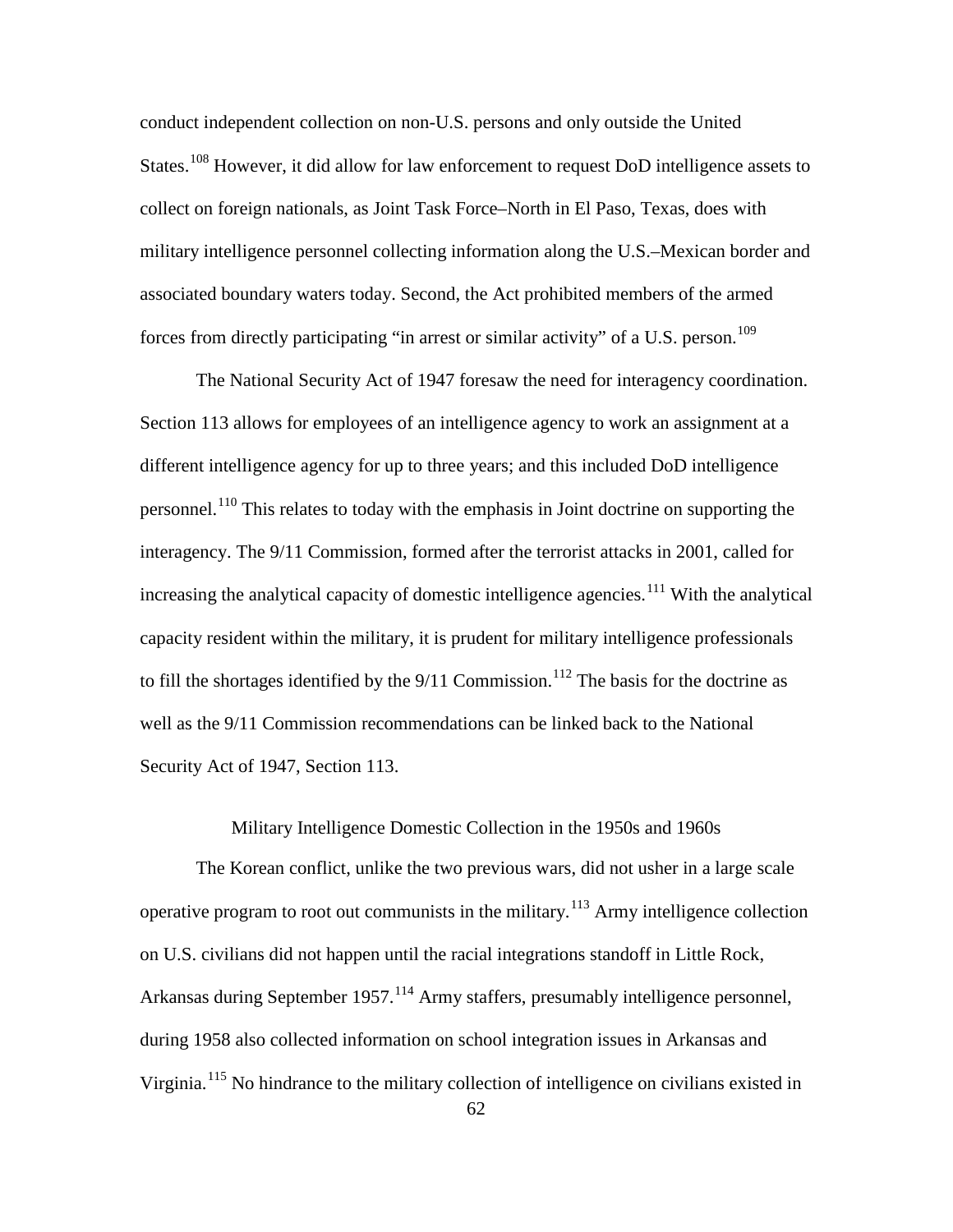Little Rock, even though the practice violated the Delimitations Agreement with the FBI and the Army Strategic Capabilities Plan of June 1960.<sup>[116](#page-167-0)</sup> As a result, the next racial disturbance in the fall of 1962 at Oxford, Mississippi, did not show evidence of military intelligence personnel collecting on the civil rights marchers, although Army Intelligence was aware of the planning and operations.<sup>[117](#page-167-1)</sup> However, General Abrams decried after the Oxford intervention not only the lack of planning and coordination between the military and civilian law enforcement, but the lack of good situational intelligence on the problem.<sup>[118](#page-167-2)</sup> In fact, in planning and supporting the next few racial incidents, the Army took pains to ensure they were operating with the Department of Justice as the lead civilian LEA. [119](#page-167-3)

After several racial incidents between the fall of 1962 and spring of 1963, the Army began to evaluate General Abrams recommendations on prior planning, coordination and intelligence development.<sup>[120](#page-167-4)</sup> General Abrams expressed a real need for commanders to have accurate intelligence and analysis on belligerents, and recommended that the FBI be in the lead for this.<sup>[121](#page-167-5)</sup> The Joint Chiefs of Staff formalized a riot control contingency, Operations Plan 563, in July 1963.<sup>[122](#page-167-6)</sup>

When Army intelligence collection on U.S. civilians began, it initially was limited to open source and other government agency information.<sup>[123](#page-167-7)</sup> The plan did allow for direct emergency intelligence collection to develop the immediate situation, but reserved counterintelligence collection to Commander Continental Army approval after consultation with the FBI. $^{124}$  $^{124}$  $^{124}$ 

The Army Intelligence Command, reorganized in 1965, housed the database of all counterintelligence and criminal investigations previously conducted by the military, as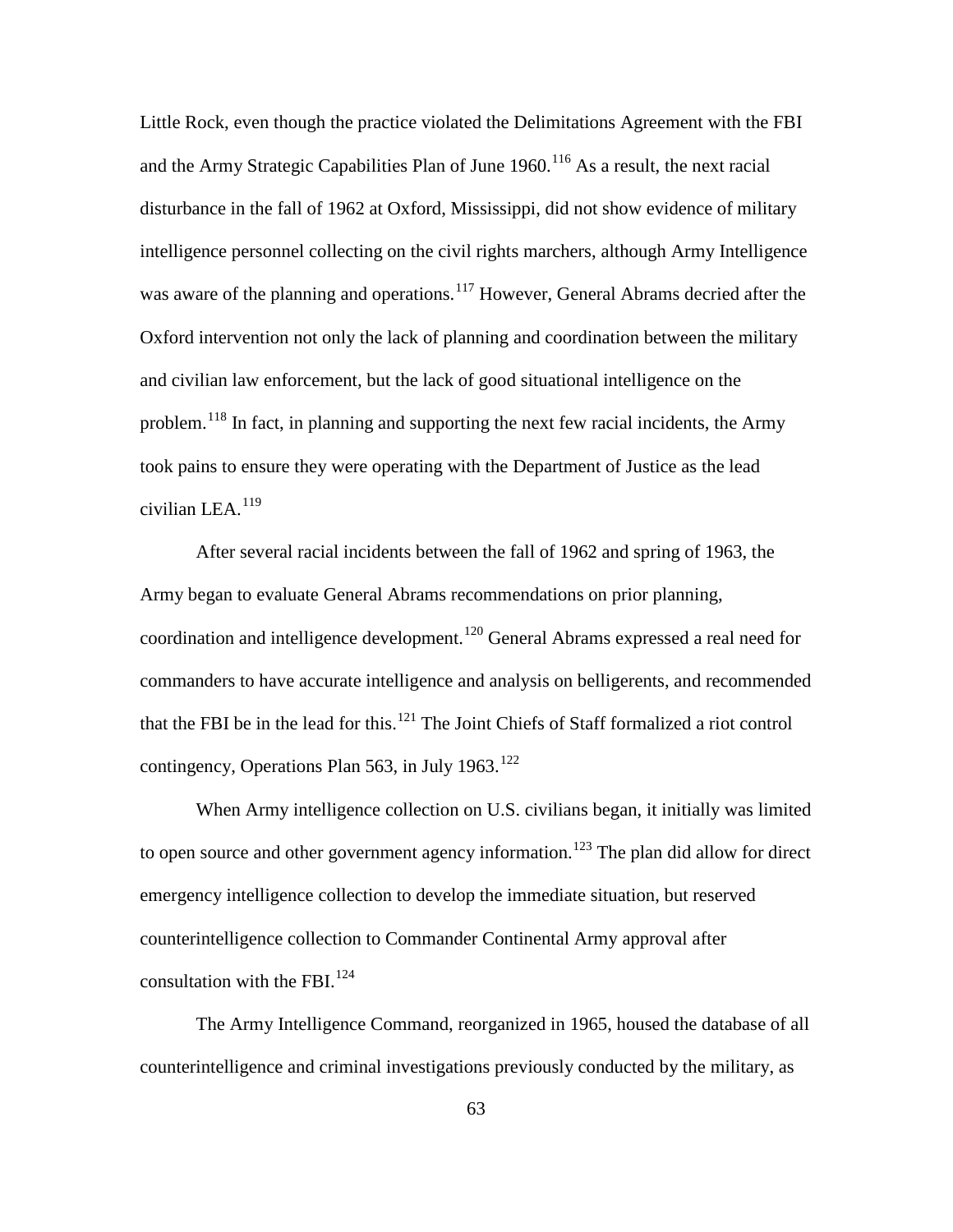well as a pointer index to FBI and local police department investigative files.<sup>[125](#page-168-0)</sup> A result of this access to civil disturbance information led the Army Intelligence Command to produce daily intelligence summaries on civil disturbances in 1965.<sup>[126](#page-168-1)</sup> This began a process where the original mission and instruction gradually violated the Delimitations Agreement and National Security Act of 1947.

This violation happened in part due to the realization that when troop commitment to a particular disturbance was imminent or occurring, it was too late to gather and analyze intelligence data needed by those troops to deploy, as the existing civilian intelligence agencies rarely possessed needed intelligence data.<sup>[127](#page-168-2)</sup> Much of the issue devolved from the FBI itself, where the Director, J. Edgar Hoover, became much less cooperative with Army counterintelligence concerns in the 1960s.<sup>[128](#page-168-3)</sup> The FBI lacked the organizational capacity and ability to produce domestic intelligence useful to the Army in civil disturbances, as well as the FBI not having minority and student aged males to infiltrate radical black and student groups.<sup>[129](#page-168-4)</sup> Although the civilian agencies did not adequately produce domestic intelligence, civilian and military leaders sought to expand the military collection of intelligence to gain the required information, as domestic intelligence production was not a priority to the FBI.<sup>[130](#page-168-5)</sup>

Local Army commanders used counterintelligence personnel in the early 1960s until the Army Intelligence Command was organized after the Watts riots in 1965.<sup>[131](#page-168-6)</sup> The Army Intelligence Command developed a plan to provide counterintelligence support after federal troops deployed to a civil disorder, but found it needed to collect in likely civil unrest areas before troop deployment to be useful to commanders. [132](#page-168-7) Army Intelligence Command developed a new plan to collect in likely unrest areas, and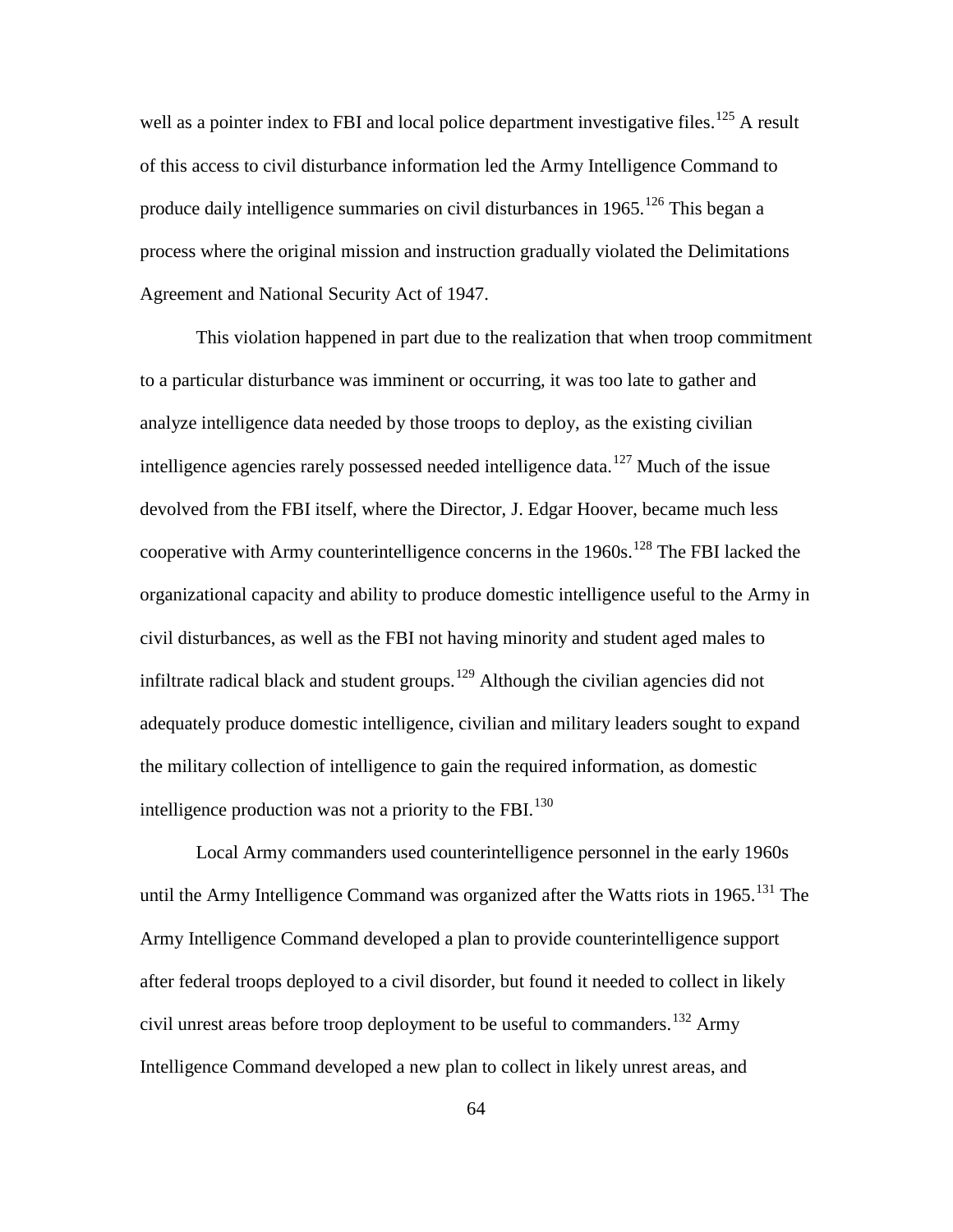implemented this plan or its successors twelve times by the summer of 1966.<sup>[133](#page-169-0)</sup> This employment of counterintelligence personnel allowed the Army to build models and procedures to meet similar marches and demonstrations across the country.<sup>[134](#page-169-1)</sup>

From 1967 onward the Army intelligence community collected much greater intelligence on the U.S. population. This started with the Deputy Secretary of Defense Cyrus Vance, who tasked the Army to conduct intelligence preparation of the environment on major cities were civil unrest was possible.<sup>[135](#page-169-2)</sup> This resulted from the assessment of the Detroit riots in the summer of 1967.<sup>[136](#page-169-3)</sup> All this collection covering both racial and anti-war threats greatly expanded the intelligence database of the Army Intelligence Command.<sup>[137](#page-169-4)</sup> Indeed, President Johnson named an eleven member panel, the Kerner Commission, to look at the Detroit riots and make recommendations on how to improve the federal response.<sup>[138](#page-169-5)</sup>

The Kerner Commission Report recommended that background packets be developed on civil leaders, which the Army resisted as unconstitutional, since neither the president nor Congress expressly authorized the activity, and it was not in support of and directed by civilian law enforcement.<sup>[139](#page-169-6)</sup> However, the Commission report played into the expansion of intelligence activities nonetheless in the late 1960s, as Johnson Administration officials sought to gain better intelligence on the civil unrest building throughout the period.  $140$ 

The fallout from the assassination of Dr. Martin Luther King, Jr. in 1968 brought the formation of civil disturbance units to the Counterintelligence and Analysis Branches.<sup>[141](#page-169-8)</sup> Additionally the Department of the Army greatly expanded the intelligence requirements beyond the scope of the Army Intelligence Command's ability to collect by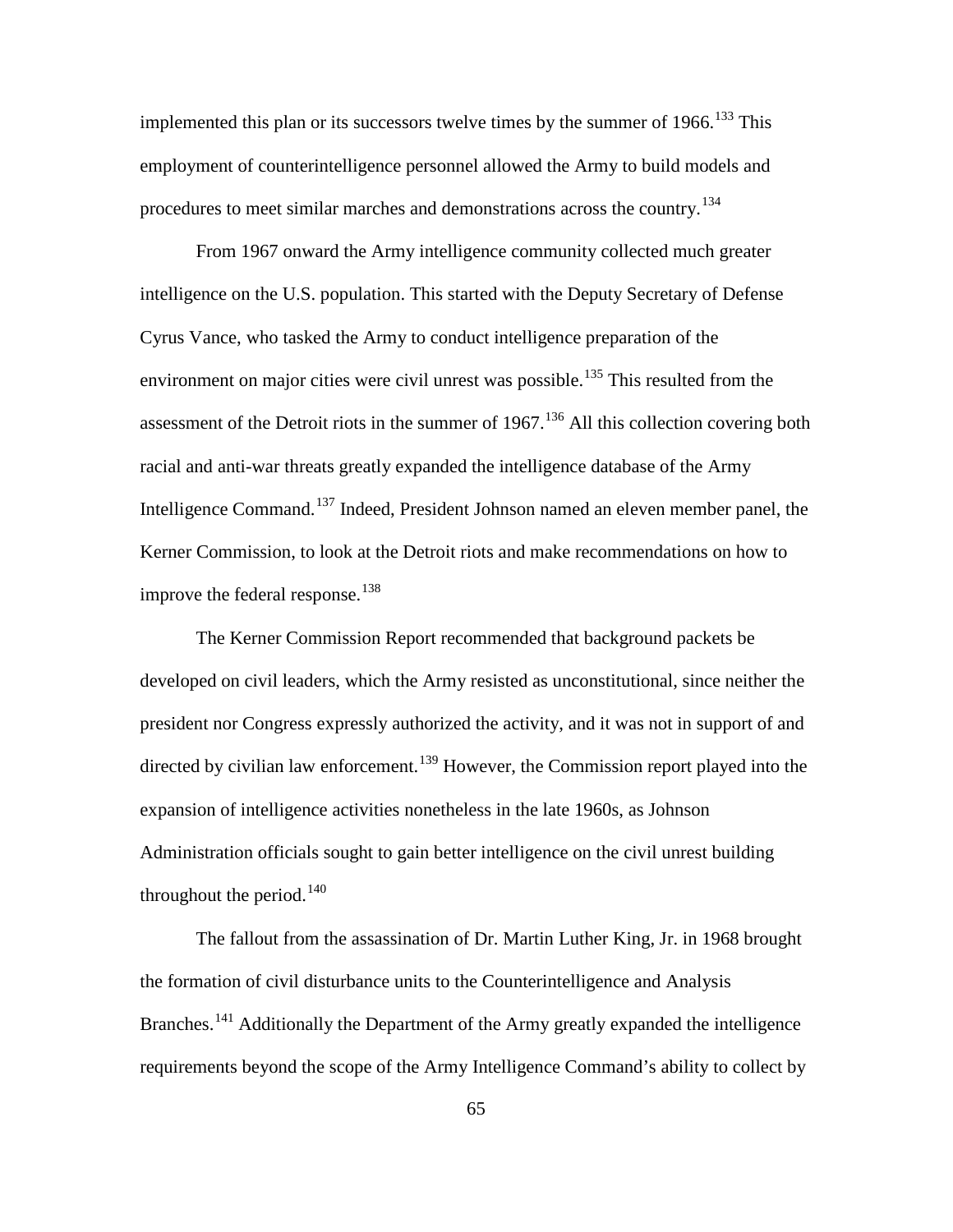liaison with the FBI and overt means.<sup>[142](#page-170-0)</sup> This Department of the Army tasking beyond the Army Intelligence Commands legal ability forced other Army intelligence elements, including the Army Security Agency (ASA) and tactical counterintelligence units, to collect on domestic targets and building databases on their findings in violation of the Delimitations Agreement and the National Security Act of 1947.<sup>[143](#page-170-1)</sup> An example of this occurred in Washington, D.C., between November 1967 and April 1968, where Army counterintelligence personnel covertly infiltrated the demonstration leadership.<sup>[144](#page-170-2)</sup> In addition, the ASA, directed by the Department of the Army, listened in on the civilian communications of the police, taxi, amateur radio, and citizen bands, despite the ban on the use of the ASA domestically.<sup>[145](#page-170-3)</sup> In subsequent marches during the month following Dr. King's assassination, the Army Intelligence Command worked with a host of federal and local law enforcement entities to monitor the movement and activities of the marchers.<sup>[146](#page-170-4)</sup> However, by 1969 the Army Intelligence Command was doing independent collection on radical antiwar and racial groups to uncover military subversion, as the FBI abdicated its responsibility to do the mission on perceived "safety" grounds.<sup>[147](#page-170-5)</sup> The result is that Army Intelligence crossed the line and broke the law, since Congress did not authorize either the collection of information on U.S. citizens or the data basing of that information. [148](#page-170-6) In doing so the Army moved out from under the support to law enforcement role, and violated the due process rights of the citizens they collected information on.

The Army did not act independently of civilian authority, as it was directed by the Kennedy, Johnson, and Nixon Administrations to gather the data. However, it did not conduct a sizable portion of intelligence collection under the direction of the civilian law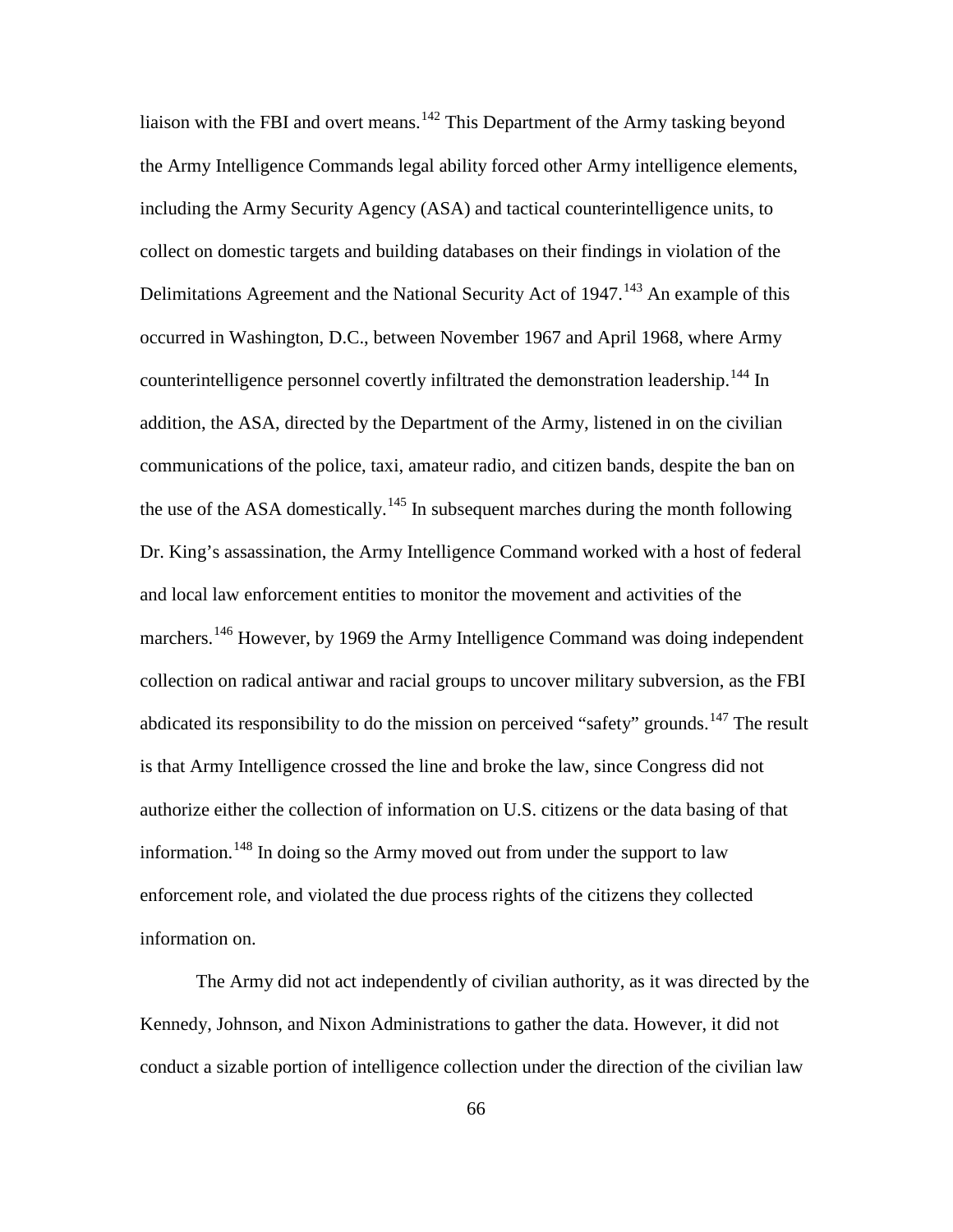enforcement authorities, most notably the FBI, per the Delimitations Agreement. While one could argue that since the Department of Justice was involved, the intelligence community did act under the supervision of civilian law enforcement. However, the intelligence community still violated federal law as it moved away from law enforcement support to independent collection on U.S. citizens.

Congress passed Public Law 90-331, granting exception to the Posse Comitatus Act for the military to support the Secret Service in protecting the President, Vice President, and major presidential candidates if the candidates requested federal protection.<sup>[149](#page-171-0)</sup> As a result, Army intelligence, along with many other military functions, supported the Secret Service during both the Republican and Democratic National Conventions in 1968.<sup>[150](#page-171-1)</sup> This continued into 1969 as well, as Army intelligence supported the FBI in collecting intelligence on anti-war protesters. [151](#page-171-2)

During the first year of the Nixon Administration senior defense leaders began to question the Army's domestic collection activities. However, their questioning did not readily translate into changes to the Army collection effort, and in some cases expanded it during 1969.<sup>[152](#page-171-3)</sup> Memoranda between the Department of Justice and the Department of the Army in 1969 sought to shift the collection burden back to the FBI.<sup>[153](#page-171-4)</sup> However, the Interdepartmental Action Plan for Civilian Disturbances failed to lift or reduce the burden on Army Intelligence in the domestic intelligence role.<sup>[154](#page-171-5)</sup> Even the outgoing Under Secretary of the Army David McGiffert saw that the Army might develop intelligence activities beyond the scope needed for civil disturbance support, and stated this via memorandum to the Vice Chief of Staff.<sup>[155](#page-171-6)</sup> Nevertheless, a lawsuit filed by the American Civil Liberties Union in 1970 accusing the Army of spying ultimately exposed the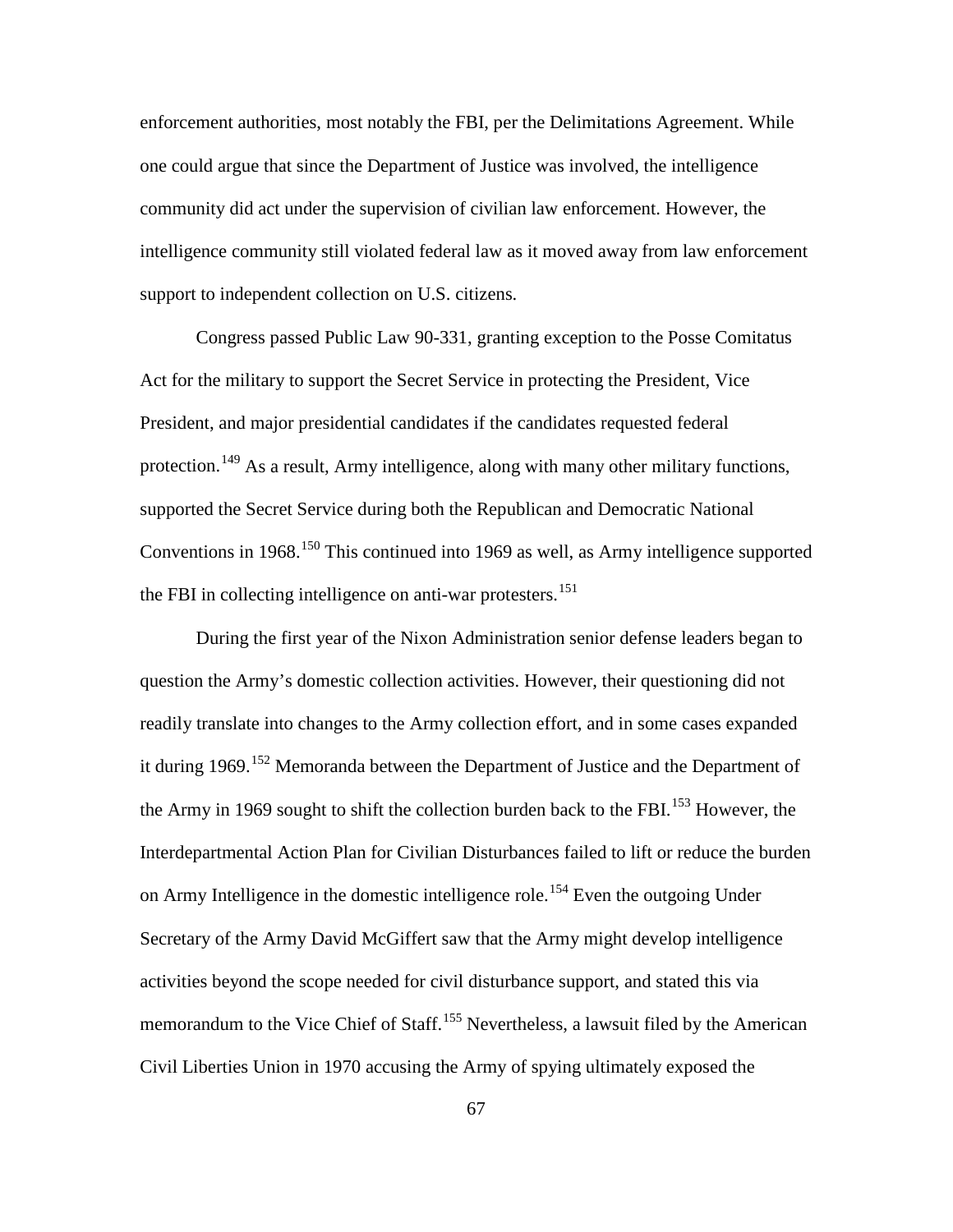program to public scrutiny and political backlash, effectively ending the independent collection on U.S. citizens. [156](#page-172-0)

The use of Army intelligence during the 1950s and 1960s by political leaders increased to the point that the Army broke the law in collection on U.S. citizens. This was partly due to lack of civilian law enforcement leadership to take responsibility for the mission, a mission that played to the military's prejudices, and a lack of Congressional oversight to ensure that support authorized by the National Security Act of 1947 was not abused. The Army, being subservient to civilian leadership, relies on that civilian leadership to ensure it does not get tasked to perform beyond its legal boundary. Civilian governmental leadership's failure to provide effective and specific direction, oversight, and accountability opened the door for abuse as military leadership focuses on accomplishing the mission. The public's perception of the misuse of the military in a civilian law enforcement role fueled the mistrust of the military as well as big government due to the government's involvement in subverting the anti-war movement, along with racial and labor tensions. This set the stage for major backlash in Congress as these abuses came to light.

Congressional Hearings and the Foreign Intelligence Surveillance Act

In 1970 a former Army intelligence captain, Christopher Pyle, publicized the Army's domestic intelligence collection activities.<sup>[157](#page-172-1)</sup> Pyle wrote a dissertation on Army Surveillance and concluded the effort evolved from bureaucratic processes verses being driven from the top or a deliberate attempt to skirt around legal obstacles.<sup>[158](#page-172-2)</sup> This resulted from a failure of the FBI to provide adequate intelligence support per the Delimitations Agreement.<sup>[159](#page-172-3)</sup> This disclosure proved to be a watershed event in that it was the beginning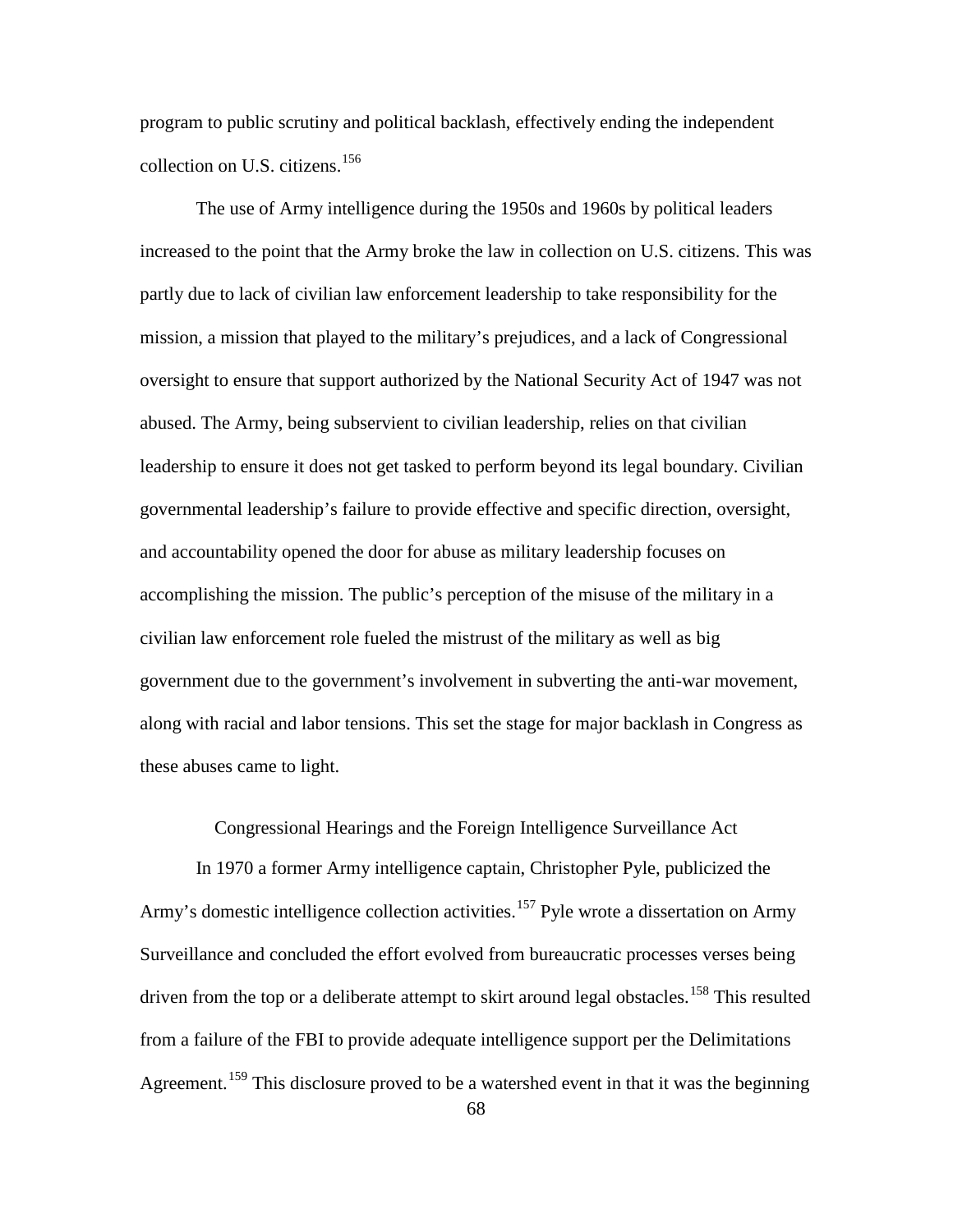of several disclosures on the government's intelligence apparatus collecting information on legal civilian activities, as well as covert collection on potentially illegal activities of political groups and non-political groups advocating agendas. Following disclosures would encompass the FBI, the CIA, and Watergate, and resulted in the Ervin, Nedzi, Church, and Pike Congressional Committees hearings.<sup>[160](#page-173-0)</sup> However, as the Nedzi Commission did not produce any reports and disbanded for internal political reasons, it will not be discussed in this thesis.<sup>[161](#page-173-1)</sup>

Pyle characterized the Ervin committee hearings as intending to protect the military from being politicized and drawn into domestic politics.<sup>[162](#page-173-2)</sup> To that end, Senator Ervin referred to the hearings as "Computers, Data Banks and the Bill of Rights," commonly referred to the Ervin Committee, verses Army Surveillance hearings.<sup>[163](#page-173-3)</sup> However, Senator Ervin also viewed the Army domestic surveillance program as part of a much larger assault by an activist government on the constitutional rights of individual Americans.<sup>[164](#page-173-4)</sup> The Treasury Department monitored what books Americans checked out at libraries; Secret Service tracked who wanted personal contact with high government officials or attempted to embarrass the President; the Department of Health, Education and Welfare maintained a list of scientists who opposed the Vietnam War; and the Postal Service (later found to be the Central Intelligence Agency (CIA)) that illegally opened the mail of individual Americans.<sup>[165](#page-173-5)</sup> While Senator Ervin first concluded the Johnson Administration developed the Army Surveillance program, the Senator understood during the Watergate hearings that the Nixon Administration expanded the program.<sup>[166](#page-173-6)</sup>

The Ervin Committee brought to light some outlandish Army surveillance acts. The more bizarre ones included infiltrating a church Youth group and requesting that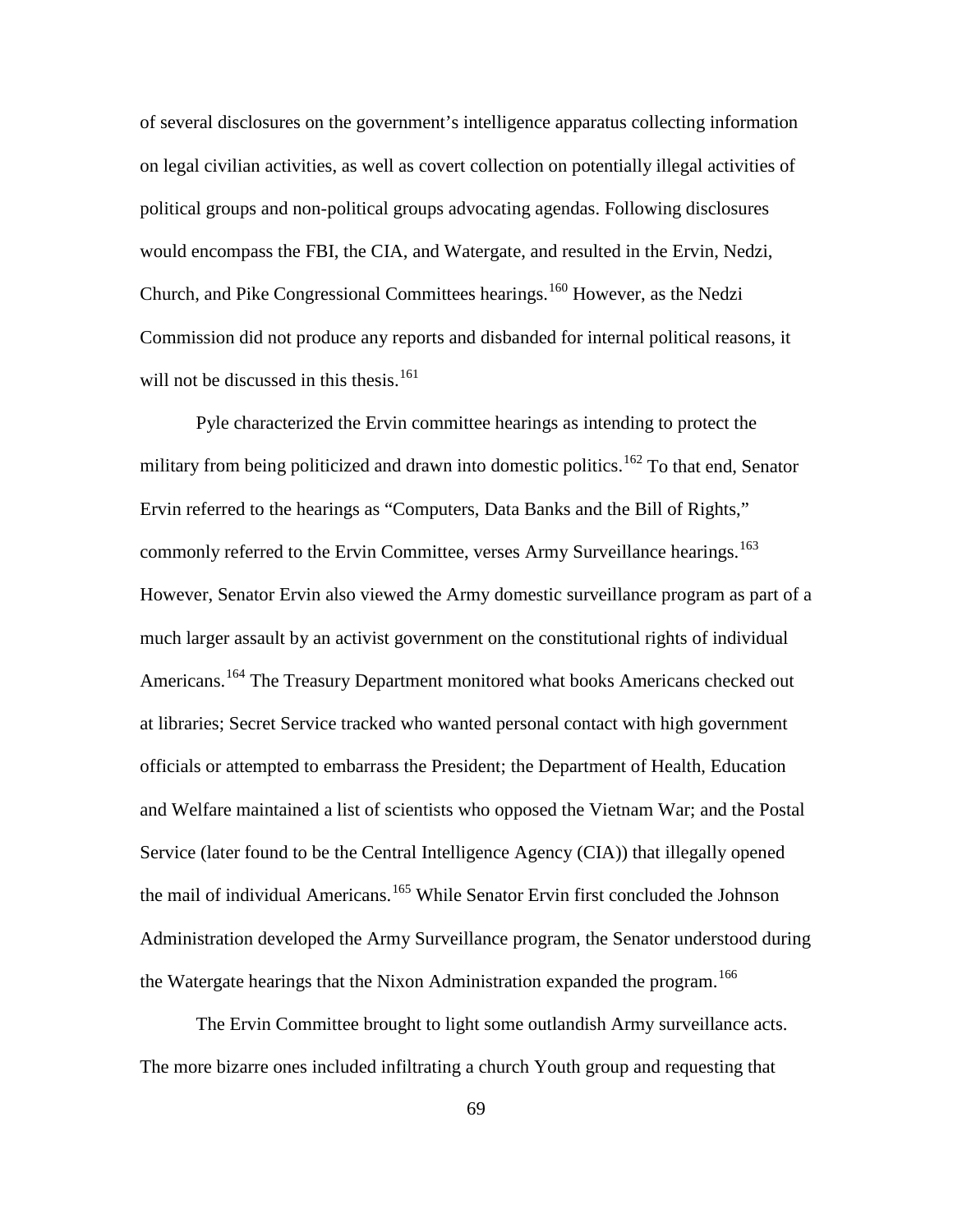high school and college faculty pass names of individuals considered "potential trouble makers" to the Army.<sup>[167](#page-174-0)</sup> According to the Hearings, the Army conducted purely political surveillance as well, such as elected officials and bodies that either disagreed with the Vietnam War or investigated the race riots of the 1960s.<sup>[168](#page-174-1)</sup>

The Nixon Administration admitted to limited abuses in the overall federal domestic program through the Department of Justice witness, William Rehnquist.<sup>[169](#page-174-2)</sup> Senator Ervin's Committee uncovered the basic issue of how easily a secret domestic surveillance system could grow beyond constitutional limits, especially when it was not subject to Congressional oversight.<sup>[170](#page-174-3)</sup>

The Ervin Subcommittee did not produce a final report and failed to produce any legislation to curb the domestic spying programs of either the Army of Justice Department.<sup>[171](#page-174-4)</sup> However, it did expose the Army as independently collecting intelligence on civilians, a violation of what the founding fathers envisioned when writing the Constitution and laws up to the Civil War. In a limited number of instances civilian law enforcement requested the Army's assistance in the collection of information, but these requests did not have presidential or Congressional express authorization. Therefore, these requests laid outside the scope of the Posse Comitatus Act or exceptions authorized by Congress to the Posse Comitatus Act.

The Ervin Subcommittee hearings impacted the military intelligence's role in support of domestic law enforcement as it prompted some civilian leaders in DoD to look at the Army's domestic intelligence activities and place some curbs on them. The hearings caused the Army to begin destroying some of its domestic databases, albeit in an effort to cover up the extent of the domestic spying operation.<sup>[172](#page-174-5)</sup> In addition, the DoD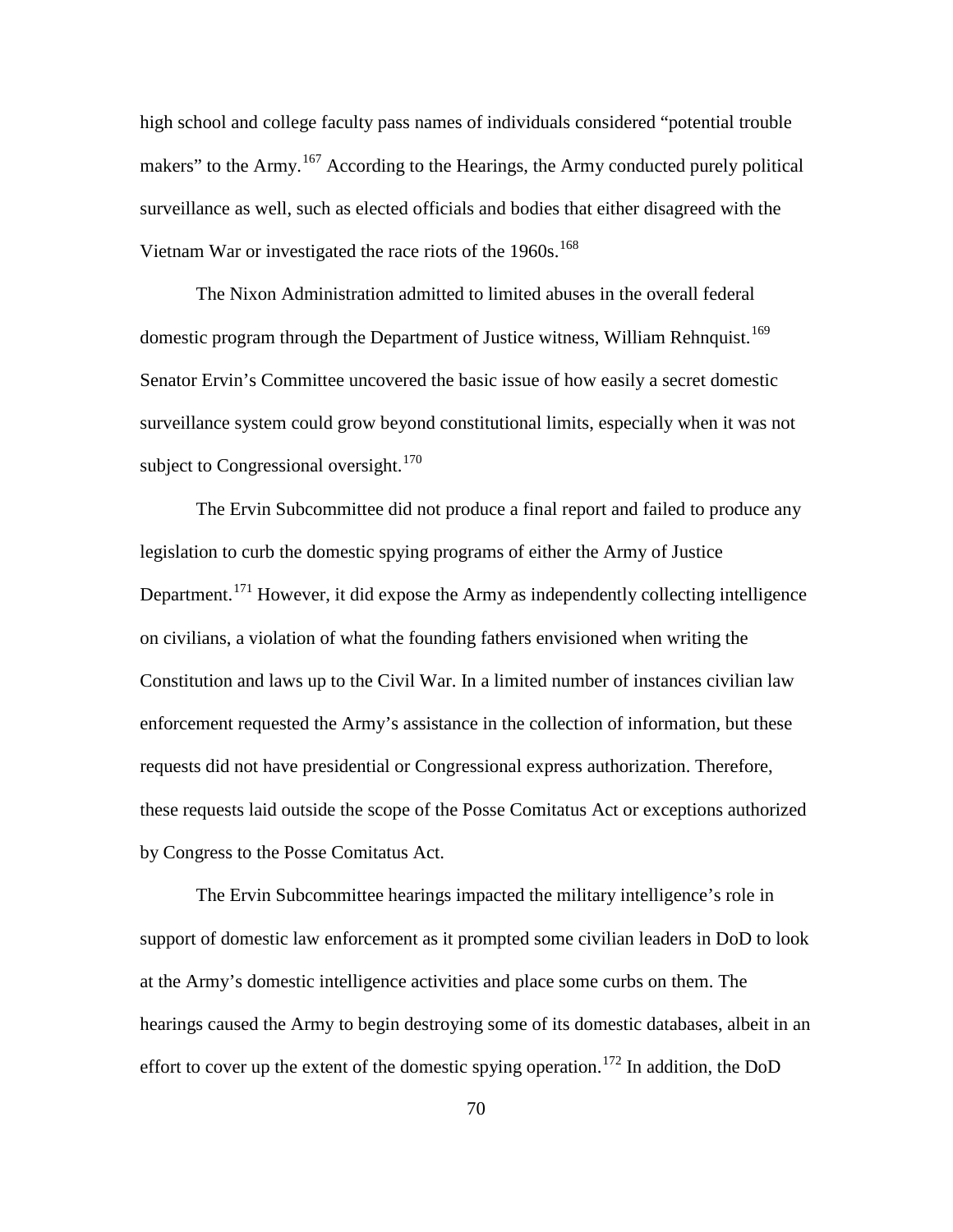issued new guidelines that called for the military to rely on Department of Justice information for its needs to prepare for civil disturbances, halting the Army's independent collection against American civilians.<sup>[173](#page-175-0)</sup> In light of the lack of express authorization by the President or Congress, these actions were fitting and began the reigning in of military intelligence support to domestic law enforcement, even if not completely adherent to the Congressional intent against domestic military intelligence databases.

The next round of investigation into intelligence violations by the military came from the Rockefeller Commission, appointed by President Ford and chaired by his Vice President, Nelson A. Rockefeller, in January 1975.<sup>[174](#page-175-1)</sup> While the Commission's focus was the CIA, other related activities in other departments also came within the purview of the commission in an ancillary fashion.

For the most part, the CIA complied with federal law and statutory authority.<sup>[175](#page-175-2)</sup> Where the CIA violated federal law of its own accord, the Commission admonished the CIA to adopt more stringent controls to prevent recurrence.<sup>[176](#page-175-3)</sup> The Commission affirmed the CIA and inferred approval of other intelligence components with assisting state and local law enforcement authorities on new techniques, ideas, and equipment, as long as it did not involve CIA personnel in a law enforcement role.<sup>[177](#page-175-4)</sup> Along with this, it affirmed the coordination, production, and sharing of intelligence with other federal state and local authorities, as long as the non-CIA intelligence is kept out of the CIA databases.<sup>[178](#page-175-5)</sup>

This guidance is applicable to the military intelligence apparatus as well, as Senator Ervin's Committee sought to remove non-military related intelligence from DoD systems. The Rockefeller Commission recognized that civilian law enforcement,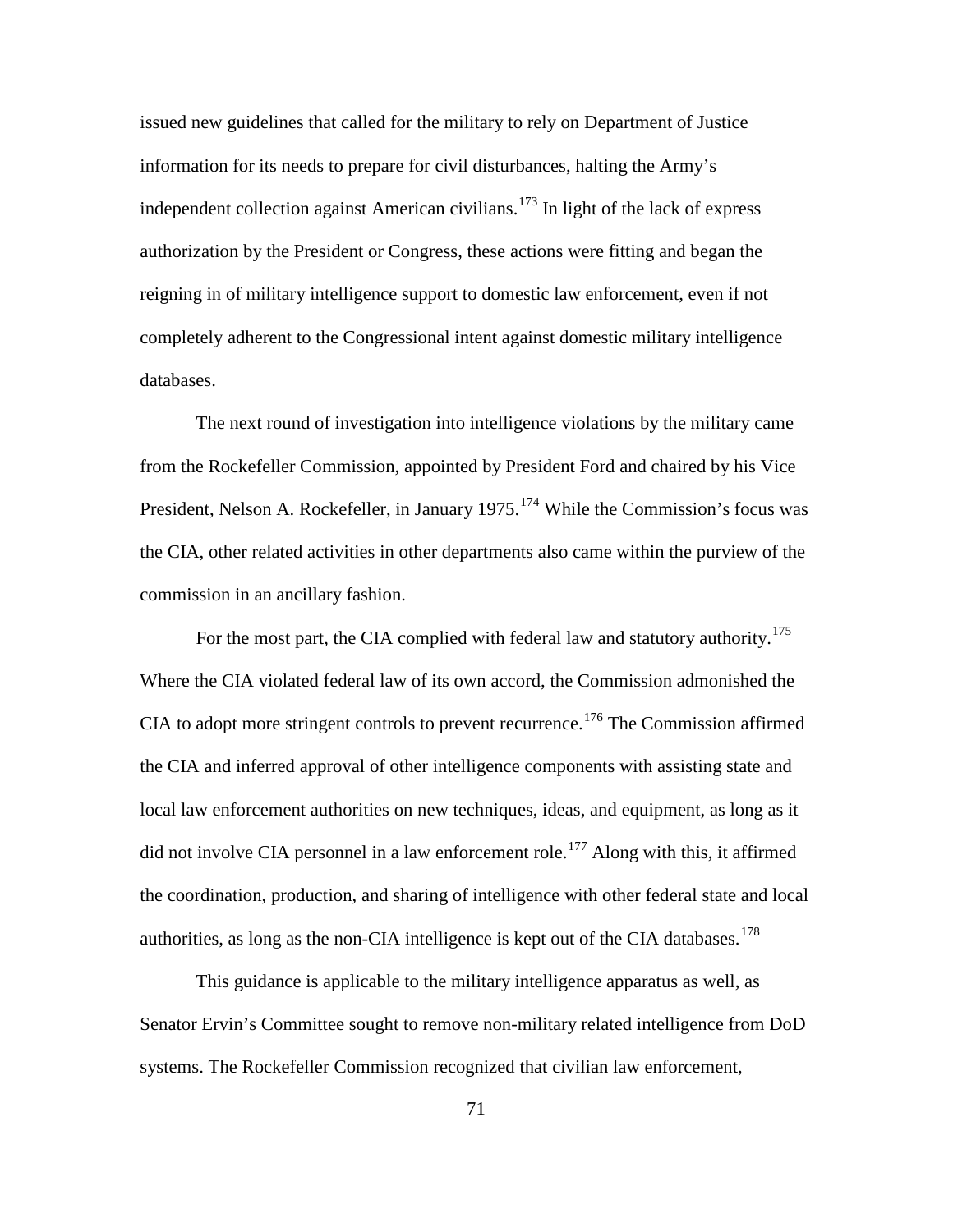including the FBI, did not have the requisite analytical capability that the CIA and military possessed.<sup>[179](#page-176-0)</sup> Therefore, it did not fault the analytical assistance provided by the CIA and military. While the Commission did recommend that the Department of Justice develop an analytical capability, it did not recommend that the CIA or military stop providing analytical assistance, nor limit military coordination with law enforcement, as the Commission recommended a deputy of the CIA be a military officer.<sup>[180](#page-176-1)</sup> Clearly the commission expected the CIA and DoD to collaborate on intelligence, so it is logical to assume the recommendations for the CIA to operate within statutory authorizations also apply to the military.

The House Committee formed under Otis Pike and set about to examine the effectiveness of the CIA and is costs.<sup>[181](#page-176-2)</sup> The Pike Committee hearings did not have a domestic intelligence collection focus so will not be covered in depth here. While the full House voted not to release the Pike Committee report without Presidential certification of sanitization, one of the committee members or staff members leaked the entire report to the New York Times and a European paper.<sup>[182](#page-176-3)</sup> Aside from not having the Pike Committee report officially released, the main recommendation of the Pike Committee was to establish a standing committee on intelligence, which the Church Committee also made. [183](#page-176-4)

The Senate Committee led by Frank Church ran concurrently with the Nedzi and Pike Committees in the House and produced the only officially released report concerning the intelligence community's activities. The Church Committee's findings concerning the CIA closely resembled that of the Pike Committee, and did not mention much about the CIA and domestic surveillance, so they will not be covered here. The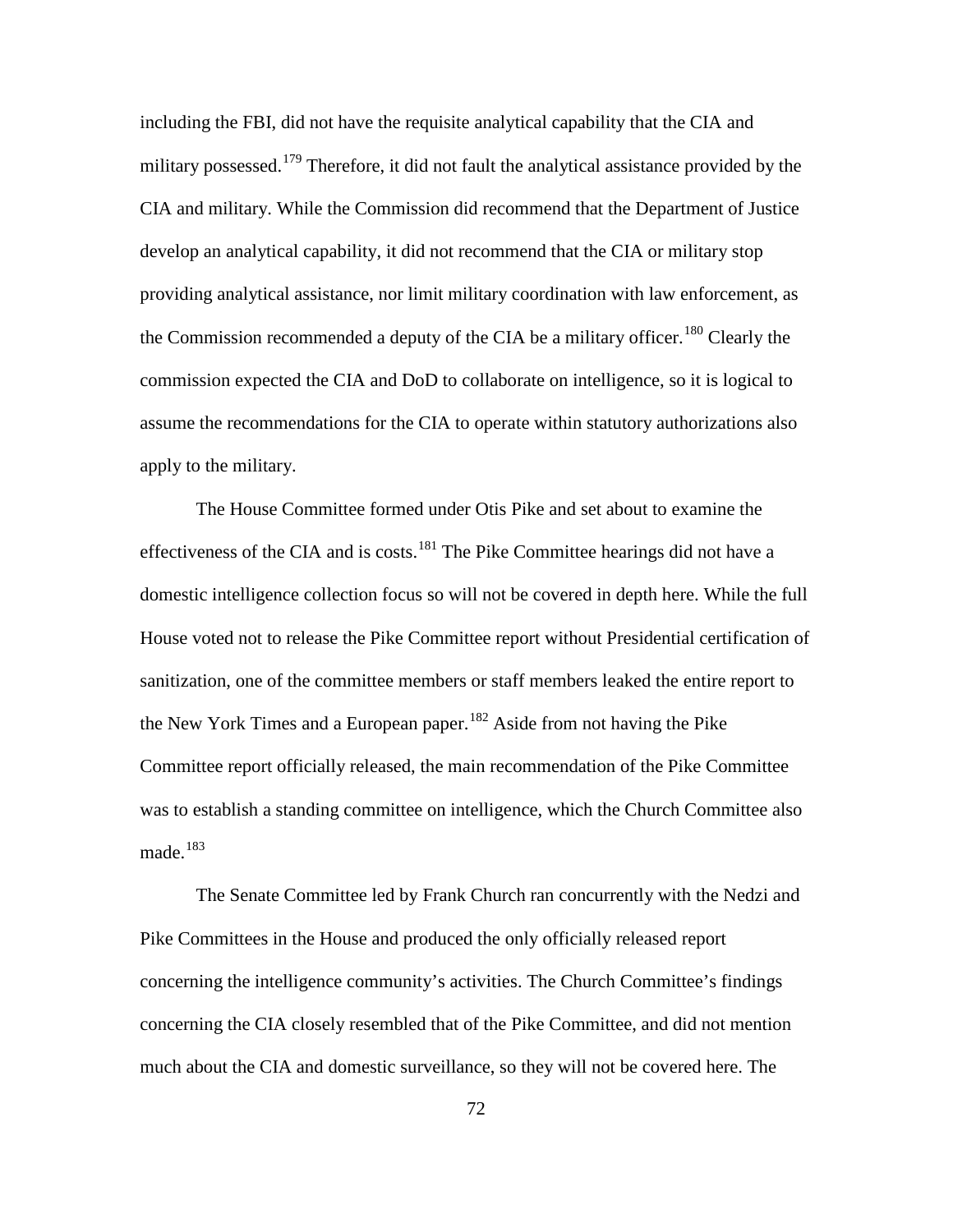section of the Church Committee that pertains to this thesis concerns the military's involvement in domestic surveillance. The NSA activities also bear on the military, as the NSA took responsibility for the military cryptographic functions in 1952.<sup>[184](#page-177-0)</sup> Since the Army Security Agency still maintained an electronic collection capability, the NSA review has an ancillary effect on Army electronic collection activities domestically.

The Church Committee found that the military service's intelligence departments from about 1967 on "were called upon to provide extensive information on the political activities of private individuals and organizations throughout the country.<sup>"[185](#page-177-1)</sup> The Church Committee found that prior to 1967 the Army gained most of its intelligence from passive sources such as LEAs, the FBI, and the news media, instead of collecting the information with counterintelligence personnel, which is considered an active source.<sup>[186](#page-177-2)</sup> As the number of riots increased in the late 1960s, the Army began to collect more information on potential riot locations itself, predominately at public gatherings (although in a covert status), and maintained a database of this information for potential federal troop deployments.<sup>[187](#page-177-3)</sup> While the Church Committee declined to imply that Title 10, United States Code, Sections 331-334 authorized the military to collect information on American citizens, the U.S. Supreme Court held a different view.<sup>[188](#page-177-4)</sup>

The federal case *Laird v. Tatum* concerned the plaintiff's claim that the existence of an Army intelligence collection and subsequent database on American citizens had a chilling effect on the free speech of the persons in the database.<sup>[189](#page-177-5)</sup> The U.S. Supreme Court held in a five to four decision that "the mere presence of this [Army] datagathering system [containing information on American citizens] does not show justiciable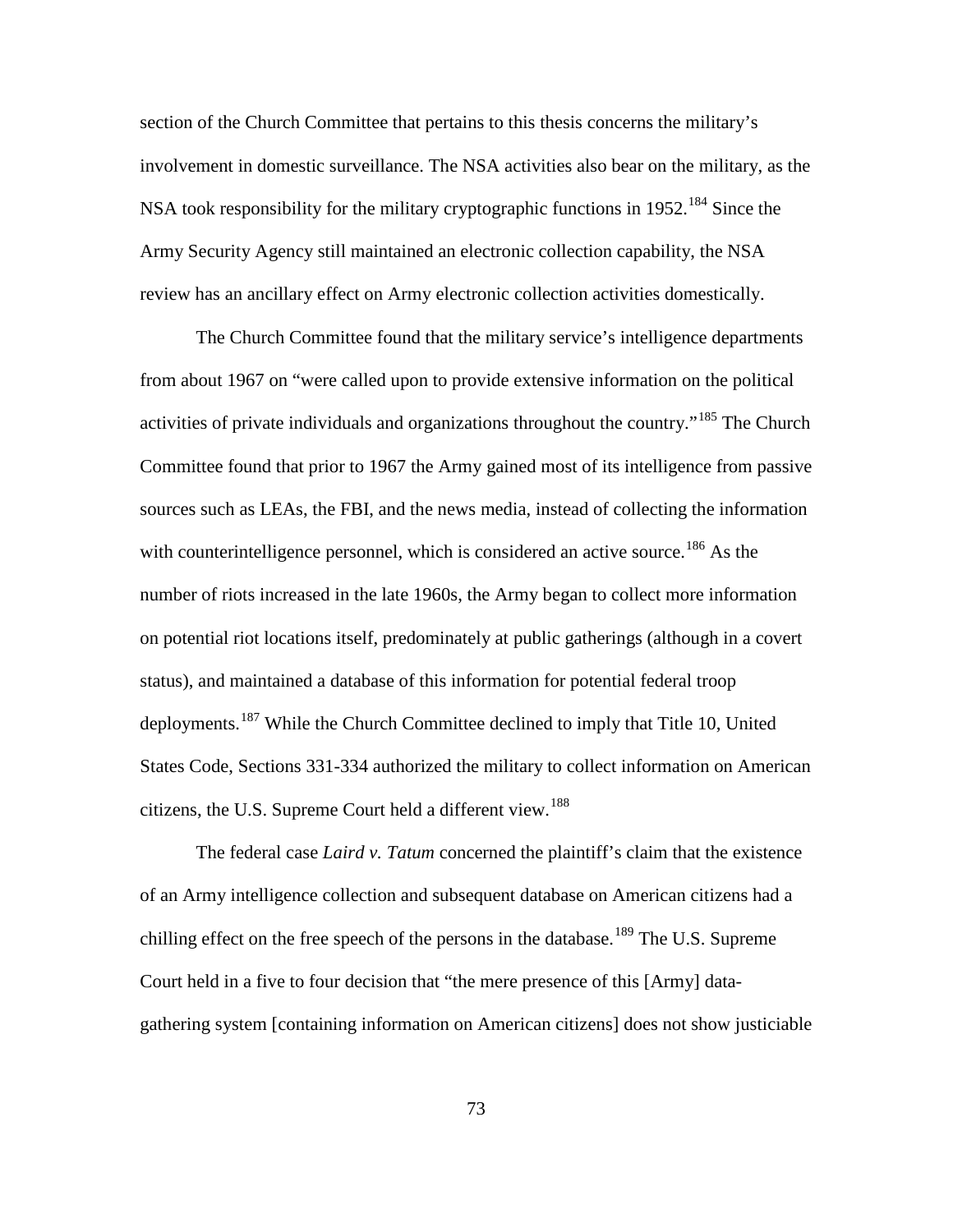controversy on the basis of the record in this case."<sup>[190](#page-178-0)</sup> In making its decision, the Court

held:

In performing this type function, the Army is essentially a police force or the back-up of a local police force. To quell disturbances or to prevent further disturbances, the Army needs the same tools and, most importantly, the same information to which local police forces have access. Since the Army is sent into territory almost invariably unfamiliar to most soldiers and their commanders, their need for information is likely to be greater than that of the hometown policeman.

No logical argument can be made for compelling the military to use blind force. When force is employed, it should be intelligently directed, and this depends upon having reliable information—in time. As Chief Justice John Marshall said of Washington, 'A general must be governed by his intelligence and must regulate his measures by his information. It is his duty to obtain correct information. . . .' So we take it as undeniable that the military, *i.e.,* the Army, need a certain amount of information in order to perform their constitutional and statutory missions.<sup>[191](#page-178-1)</sup>

The Court also recognized that the Army collected most of the information from news media, circulated publications, and civilian LEAs.<sup>[192](#page-178-2)</sup> The information the Army collected by attending public meetings, including names of people, organizations, speakers and topics and attendance, did not constitute illegal or unlawful surveillance activities, as any news reporter could and would do the same to gather similar information.<sup>[193](#page-178-3)</sup> The Court cited several cases where the justiciable harm met the threshold, but noted that the "chilling effect" in these cases was much clearer than in *Laird v. Tatum*. [194](#page-178-4)

The dissenting minority took issue of militia verse federal forces as written in prior legislation.<sup>[195](#page-178-5)</sup> However, dissenting opinion did not address that in practice the federal forces were used like a militia for 170 years, but made the argument that the practice of using federal troops as a militia is illegal. In addition, it recognized Title 10, U.S.C. Sections 331-334, but declared these statutes are insufficient to warrant a military domestic surveillance program. [196](#page-178-6) *Laird v. Tatum* did not cite the electronic surveillance activities of the military.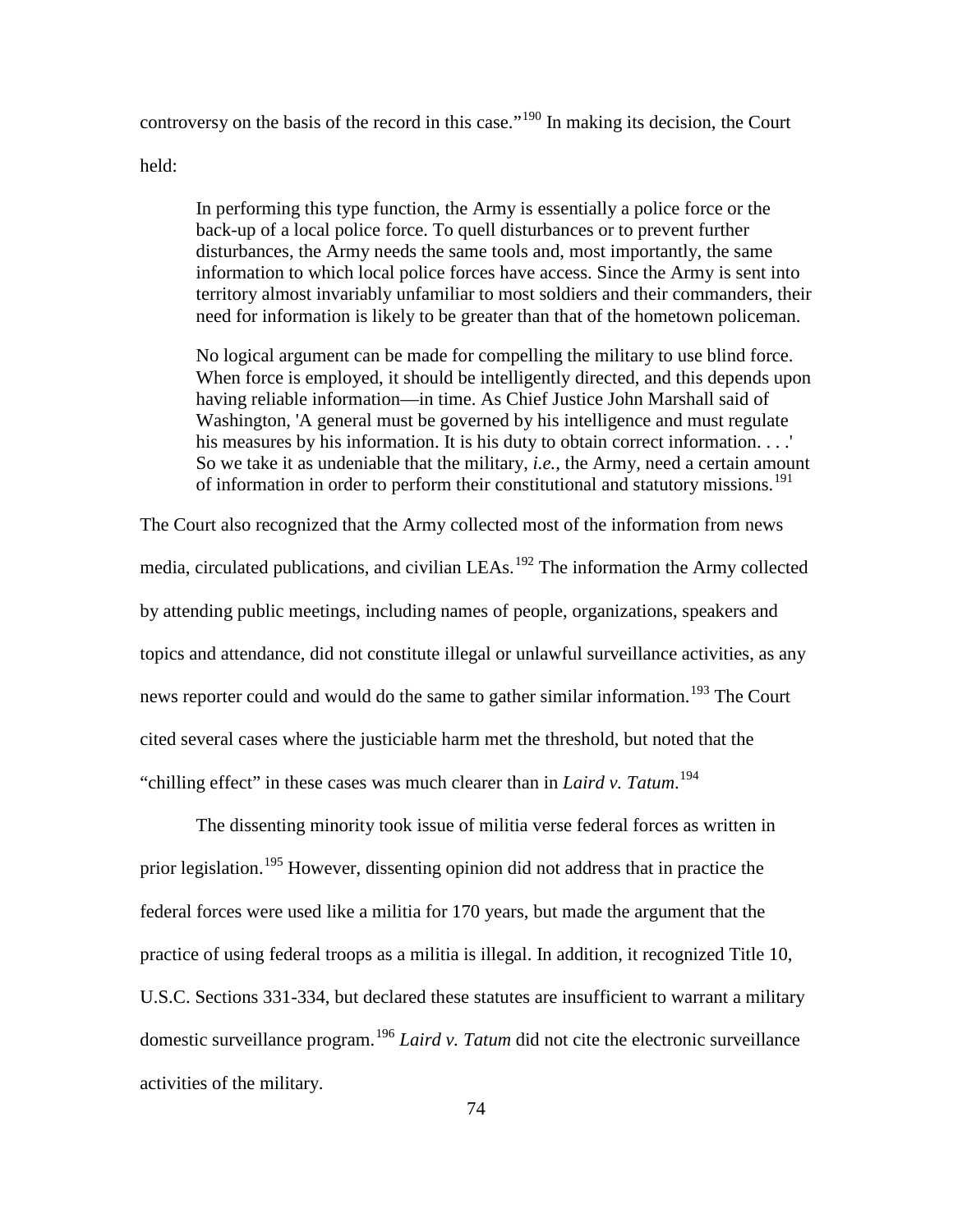This case defined that passive measures performed by the military, such as open source collection and sharing information with law enforcement via liaison is legal. The Court plainly stated that the Army must be allowed to prepare for a deployment domestically and needed accurate intelligence to make those preparations.<sup>[197](#page-179-0)</sup> Databases do not infringe on the rights of citizens, nor do they show justiciable arm. One other court case also bore on the use of the military in support of law enforcement.

In the winter and spring of 1973, members of the American Indian Movement (AIM) seized Wounded Knee, Pine Ridge Indian Reservation, South Dakota, and held it in a standoff with law enforcement for over two months. [198](#page-179-1) The National Guard of four states provided reconnaissance, equipment and the soldiers to maintain the equipment, while the Department of Defense placed the Guardsmen on temporary federal status so the Guardsmen could operate on the federal reservation.<sup>[199](#page-179-2)</sup> The Army provided planning, advisors (in civilian clothes), and communications to support the federal LEAs.<sup>[200](#page-179-3)</sup> Once the standoff ended, the defense attorneys for AIM accused the government of violating Posse Comitatus through the support they provided to law enforcement.<sup>[201](#page-179-4)</sup> The Federal Court for the district of South Dakota issued its ruling on the matter 7 April 1975.

The Court found that the support provided at Wounded Knee did not violate the Posse Comitatus Act, notwithstanding any use of troops for active enforcement of law.<sup>[202](#page-179-5)</sup> The Court cited Congressional legislative history and found that Congress did not intend to prohibit use of military material or equipment by civilian law enforcement in civil disorders, and cited the Economy Act of 1932 as additional proof of this.<sup>[203](#page-179-6)</sup> The Court went further to state that: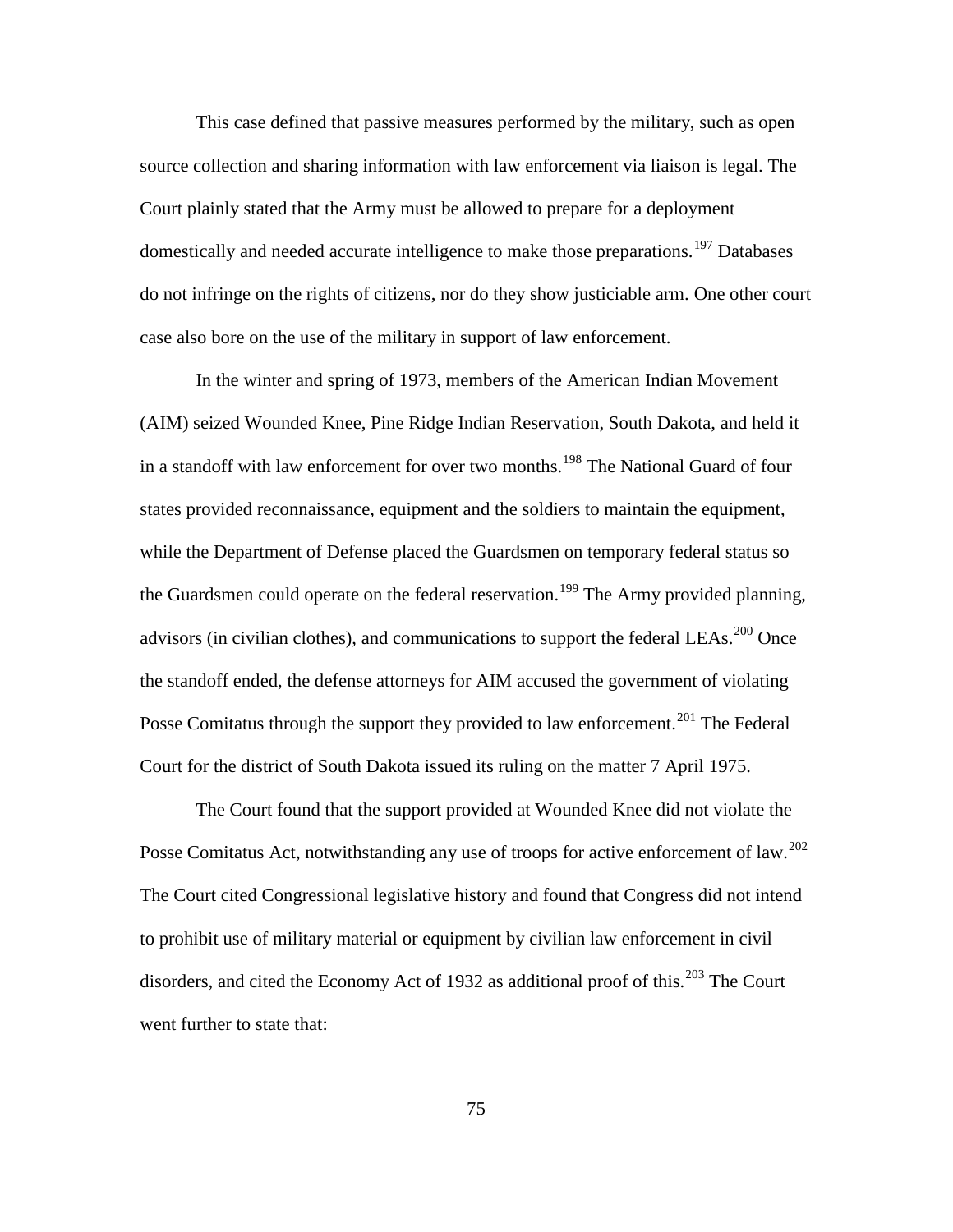Congress did not intend to make unlawful the involvement of federal troops in a

passive role in civilian law enforcement activities. Other courts have made the same

distinction in construing the clause 'to execute the laws.' In Burns v. State, 473 S.W.2d 19

(Tex.Crim.App.1971), the Court held that assistance provided by military criminal

investigators to law enforcement officers did not violate 18 U.S.C. § 1385. [204](#page-180-0)

The Court went on to define both the active role that is illegal under 18 U.S.C. § 1385

and the passive role allowed by this same statute:

[*Active Role* -] Activities which constitute an active role in direct law enforcement are: arrest; seizure of evidence; search of a person; search of a building; investigation of crime; interviewing witnesses; pursuit of an escaped civilian prisoner; search of an area for a suspect and other like activities.

[*Passive Role* -] Activities which constitute a passive role which might indirectly aid aerial photographic reconnaissance military personnel under orders to report on the necessity for military intervention; preparation of contingency plans to be used if military intervention is ordered; advice or recommendations given to civilian law enforcement officers by military personnel . . .; military personnel to deliver military material, equipment or supplies, to train local law enforcement officials . . .; aerial photographic reconnaissance flights and other like activities. Such passive involvement of federal military troops which might indirectly aid civilian law enforcement is not made unlawful under 18 U.S.C. § 1385. [205](#page-180-1)

This ruling is nested within the Supreme Court ruling in *Laird v. Tatum*, in that it

defined further what passive support the military could provide. Based on the historical references and definitions laid out by the federal circuit court and U.S. Supreme Court, military intelligence support to civilian law enforcement is authorized in the following missions: analysis, assessments, translation, aerial reconnaissance (unmanned aerial vehicle support), intelligence training, law enforcement database mining (law enforcement owns the information in the databases, which are kept at the LEA), collection planning, and execution of the passive measures of the collection plan once law enforcement obtains proper legal process (if needed).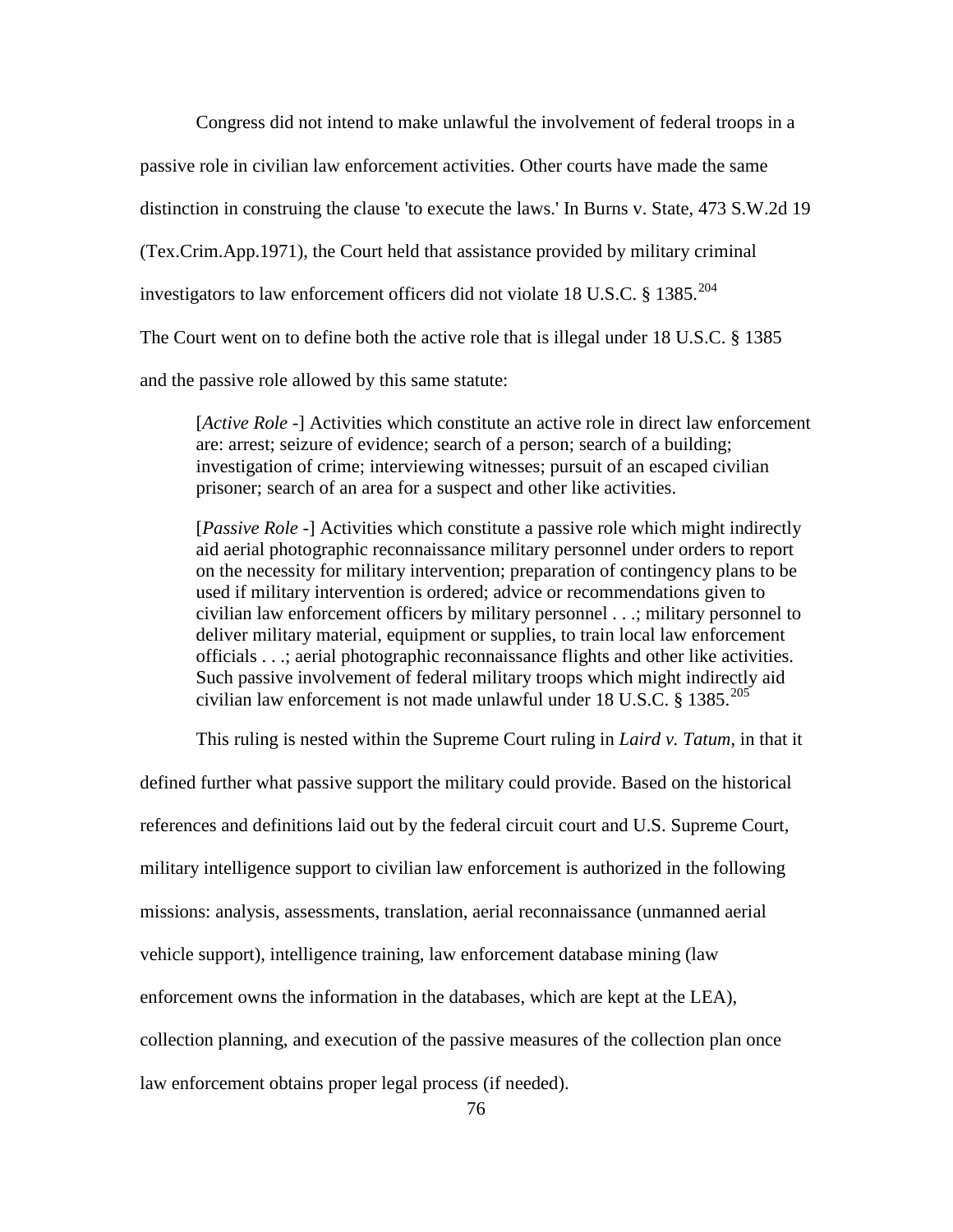The Church Committee took up the issue of the Army monitoring radio transmissions inside the United States. In this the Committee compared the Army mission of collection, jamming and deceptive transmission to the 1934 Communications Act, Section 605, and noted that publication of intercepts is a crime.<sup>[206](#page-181-0)</sup> The Committee looked at four such incidents where the Army Security Agency (ASA) monitored civilian radio transmissions. All the incidents where the ASA monitored civilian radio communications laid outside the law enforcement support.

The Church Committee then examined the military's investigation of groups it considered threats to either military personnel or installations and covered both domestic and foreign investigations that involved American citizens.<sup>[207](#page-181-1)</sup> The Committee concluded that no express statutory authority exists for the military to investigate persons or groups considered as threats to military personnel or facilities.<sup>[208](#page-181-2)</sup> The Committee recognized that DoD Directive 5200.27 exempted "threats" from its prohibition on collection against American citizens, but lamented the DoD regulation did not sufficiently define "threats."<sup>[209](#page-181-3)</sup> It did accept that local commanders had the authority to investigate U.S. citizens living abroad where they deemed those U.S. citizens to be a threat to their installations or personnel.<sup>[210](#page-181-4)</sup> Since military installations inside the United States had ample access to civilian law enforcement, the military did not need to conduct investigations of persons or groups unaffiliated with the military, but needed to file appropriate complaints and follow up to ensure that law enforcement completed the investigations. [211](#page-181-5)

The Church Committee noted that military intelligence was frequently asked, or independently decided, to provide information or support to civilian law enforcement.<sup>[212](#page-181-6)</sup>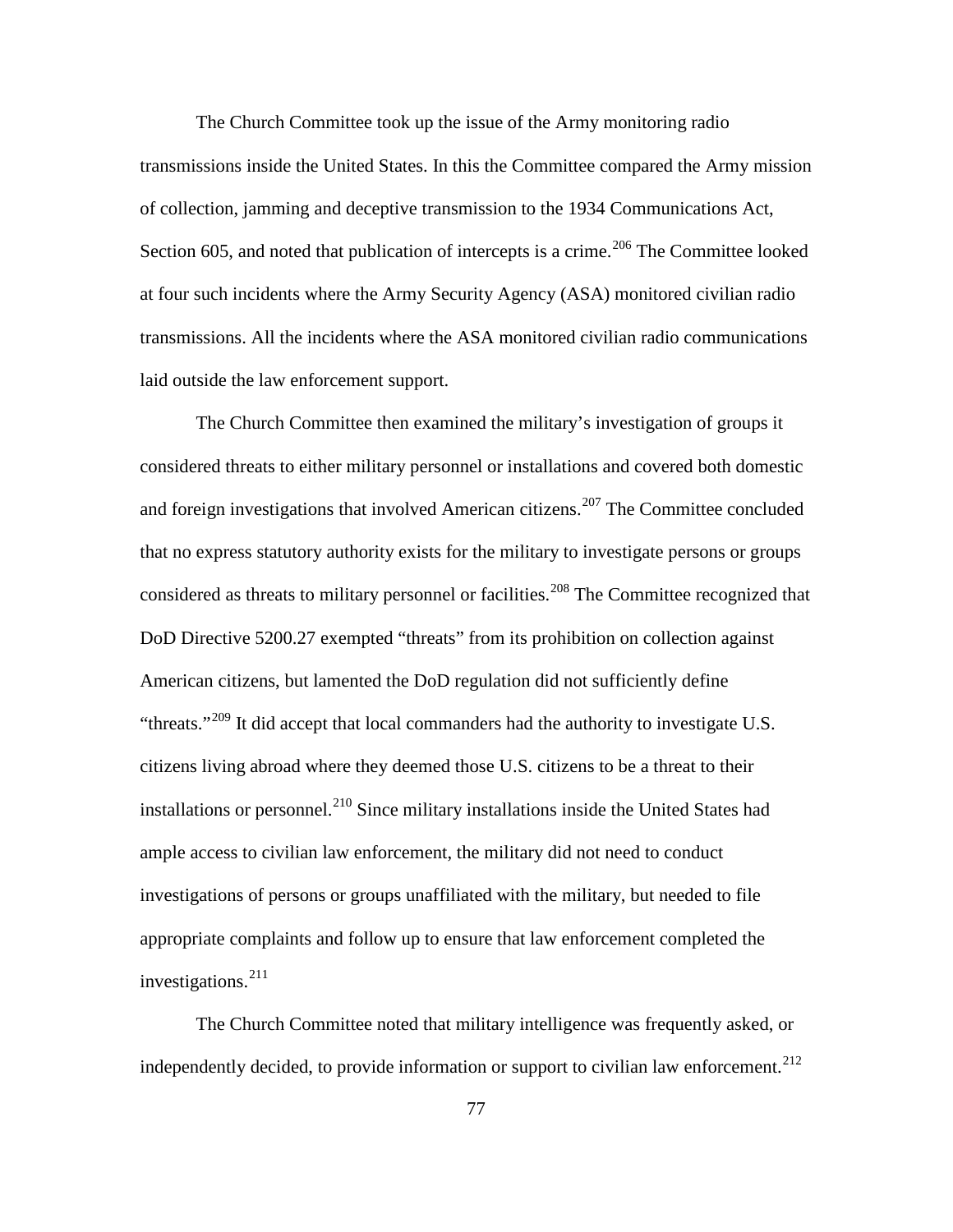While the Committee affirmed that the law is unclear as to the extent of the military's legal ability support to law enforcement, it did find that Posse Comitatus precluded the military from supporting law enforcement in criminal investigations of civilians.<sup>[213](#page-182-0)</sup> However, the Committee stated this preclusion is in reference to active measures on the part of military intelligence, such as interviewing of witnesses and/or suspects.<sup>[214](#page-182-1)</sup> The Church Committee acknowledged that aside from criminal investigations of civilians, the law is much more ambiguous in delimiting the types of support military intelligence may render to law enforcement.<sup>[215](#page-182-2)</sup> Therefore, in the context of the case law cited previously, military intelligence can support domestic law enforcement in passive measures outline in the court ruling and information sharing.

The Church Committee did not address passive measures such as monitoring news media, which the U.S. Supreme Court stated was akin to what a news reporter would do. Nor did it address intelligence analysis support, except where the military participated in a Department of Justice Intelligence Evaluation Committee.<sup>[216](#page-182-3)</sup> However, concerning this support, the Church Committee presumed that DoD would not perform this type of support if not asked. $217$  In the same vein, the Church Committee also stated that DoD Directive 5200.27, while prohibiting processing (read analysis) of information on U.S. citizens or organizations not affiliated with DoD, still left enough ambiguity to perform analysis consistent with the Directive.<sup>[218](#page-182-5)</sup>

The Committee did not state either way whether providing analytical support was either authorized or illegal. By looking at the intent of the Committee hearings on military involvement, it appears the Committee would not have an issue with analytical support if: 1) the data being analyzed was not collected by active means using military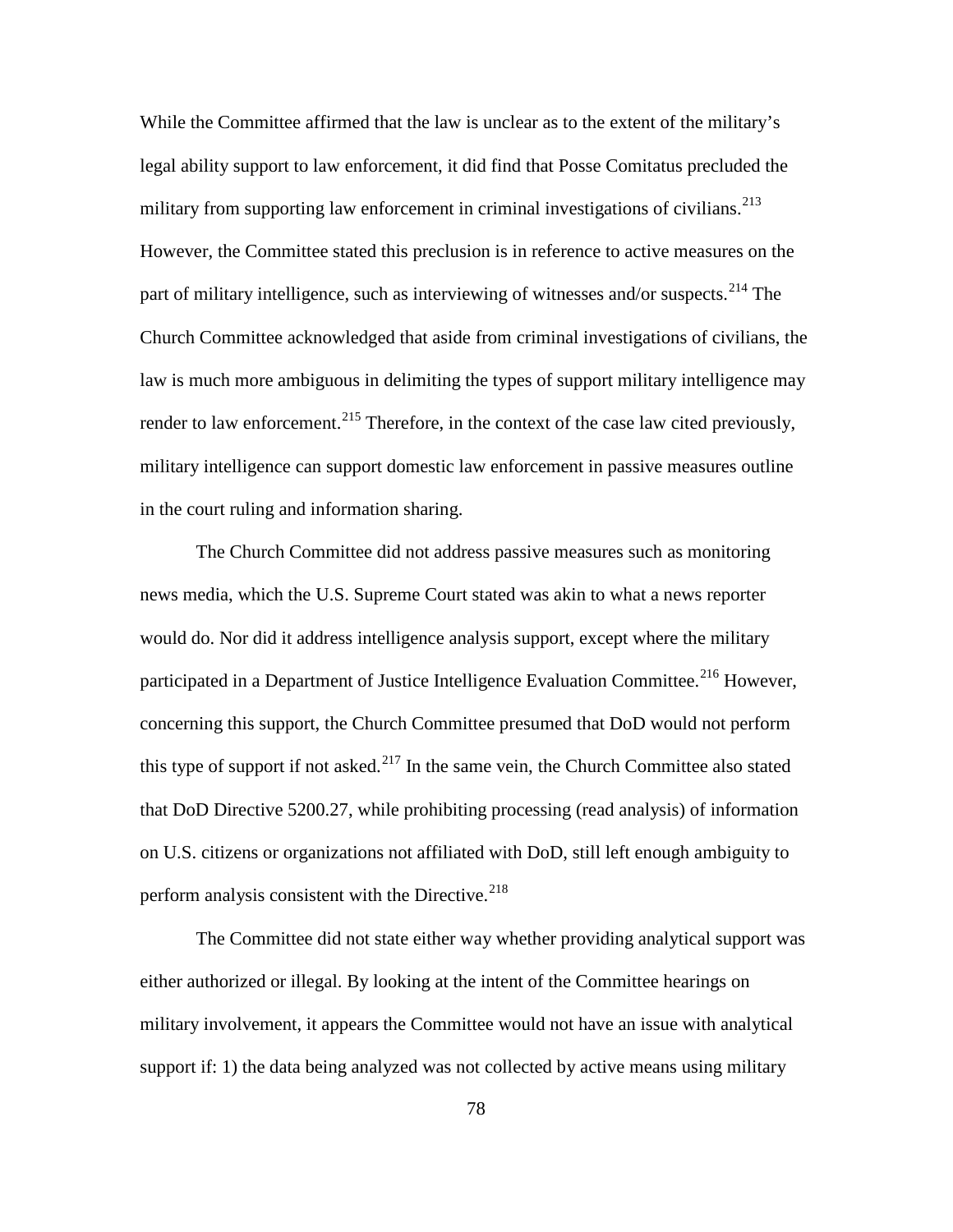intelligence personnel (i.e. interviews, infiltration, etc.) and 2) the data analyzed did not reside in a military facility or database.

The Church Committee hearings concerning the NSA looked at their surveillance of communications involving American citizens, its reading of telegraph message traffic, and its databases containing American citizen information.<sup>[219](#page-183-0)</sup> The Church Committee focused on NSA's reading of unencrypted international telegrams provided by the telegraph companies since World War II, codenamed SHAMROCK, after a leak in the New York Times exposed the base program.<sup>[220](#page-183-1)</sup> The NSA stated they retrieved daily telegraph traffic from New York and processed it looking for items of foreign intelligence interest, but that NSA did not have time to read telegrams of U.S. citizens.<sup>[221](#page-183-2)</sup> However, the Committee noted that screening unencrypted written communications violated the National Security Council's Intelligence Directive since NSA had no warrant to look at the unencrypted telegraphs.<sup>[222](#page-183-3)</sup> Since the operation involved communications that either originated or terminated in the United States, no civilian law enforcement authority, such as the FBI or other Department of Justice agency, conducted oversight of the program.

Another area the Church Committee looked at involved NSA's "watch lists" of words, phrases, individuals, and groups to select information that may be of intelligence value.<sup>[223](#page-183-4)</sup> The Committee made distinction between watch lists that specifically target U.S. citizens for foreign espionage verses watch lists that covered law enforcement crimes.<sup>[224](#page-183-5)</sup> The Committee did not raise issues as to the legitimacy of the watch lists, except where the NSA supported law enforcement without Congressional or Presidential approval. The committee desired that the lists have more stringent controls, external to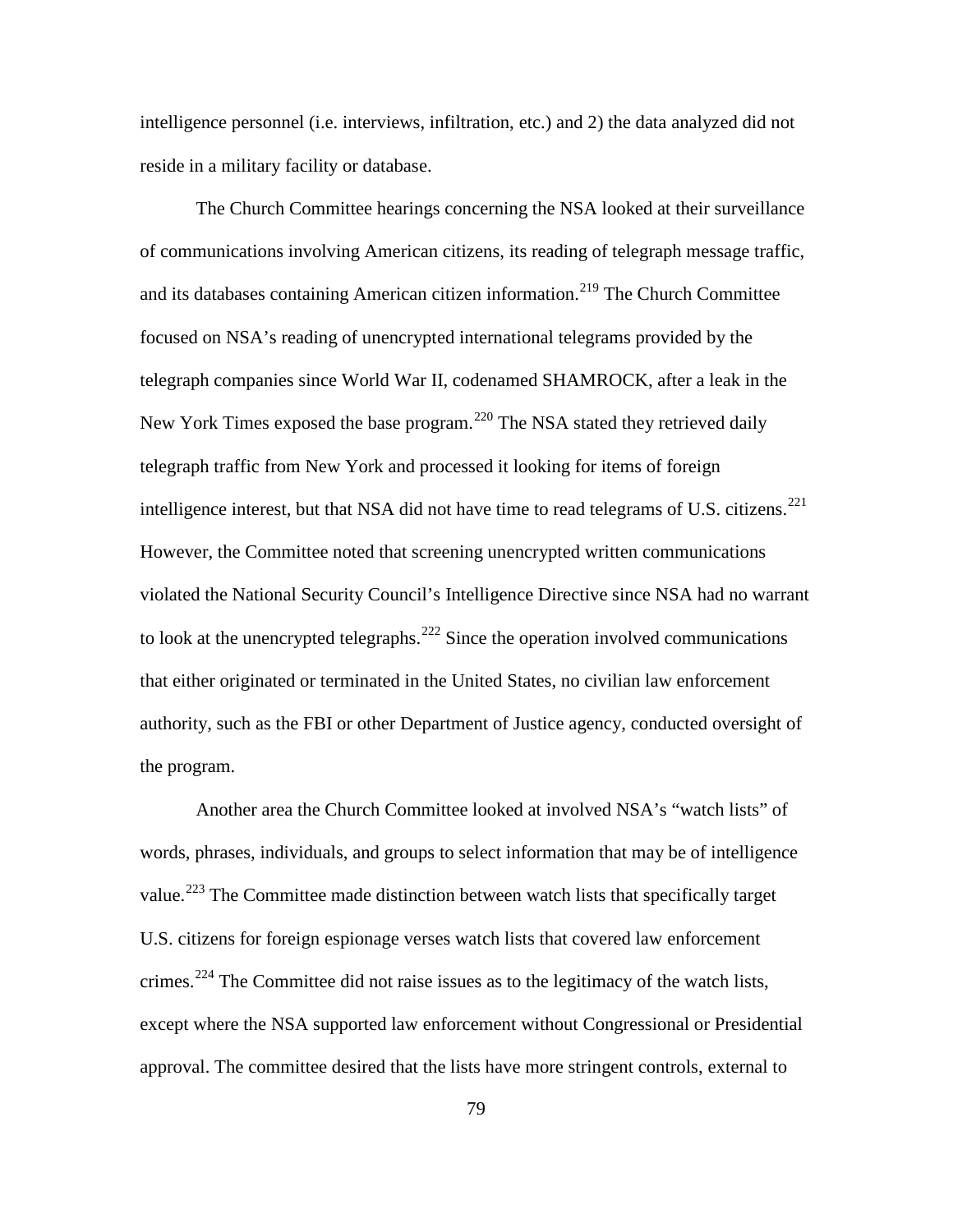NSA, to preclude the controls changing for expediency of the mission currently at hand. The Committee reviewed NSA's files on U.S. citizens, and concluded that the files predominately existed for NSA's legitimate foreign intelligence mission.<sup>[225](#page-184-0)</sup>

The Church Committee looked into the NSA's intercept of electronic communications. This focused on intercepts of telephone traffic and other signals to foreign countries The Church Committee recognized that some intercept and dissemination of U.S. citizens' communications was unavoidable, and that NSA had internal protocols to minimize the citizen's identification both internal to and outside of NSA. The larger issue for the Committee on this area was the deliberate collection of intercept data for domestic purposes, such as identifying drug trafficking organizations or antiwar and civil rights activity and linkages, to check for "foreign influence" on those movements.<sup>[226](#page-184-1)</sup> The Committee found that NSA's domestic collection generally followed requests from other government agencies for intercepted communications information.<sup>[227](#page-184-2)</sup> In its conclusion on domestic intercept, the committee affirmed that the monitoring of domestic communications is a small part of NSA's mission, as its focus is international communications.

The Committee did not seek to stop domestic intercepts, as it acknowledged it as part of a legitimate foreign collection program, but to examine where this mission was appropriate when it involved U.S. citizens and what needed to happen to make it legal. The largest issue for the Committee was the use of intercepted communications of U.S. citizens that must follow valid legal process for law enforcement purposes, as opposed to counterespionage and counterintelligence purposes following administrative procedures with the Department of Justice and the United States Intelligence Board.<sup>[228](#page-184-3)</sup>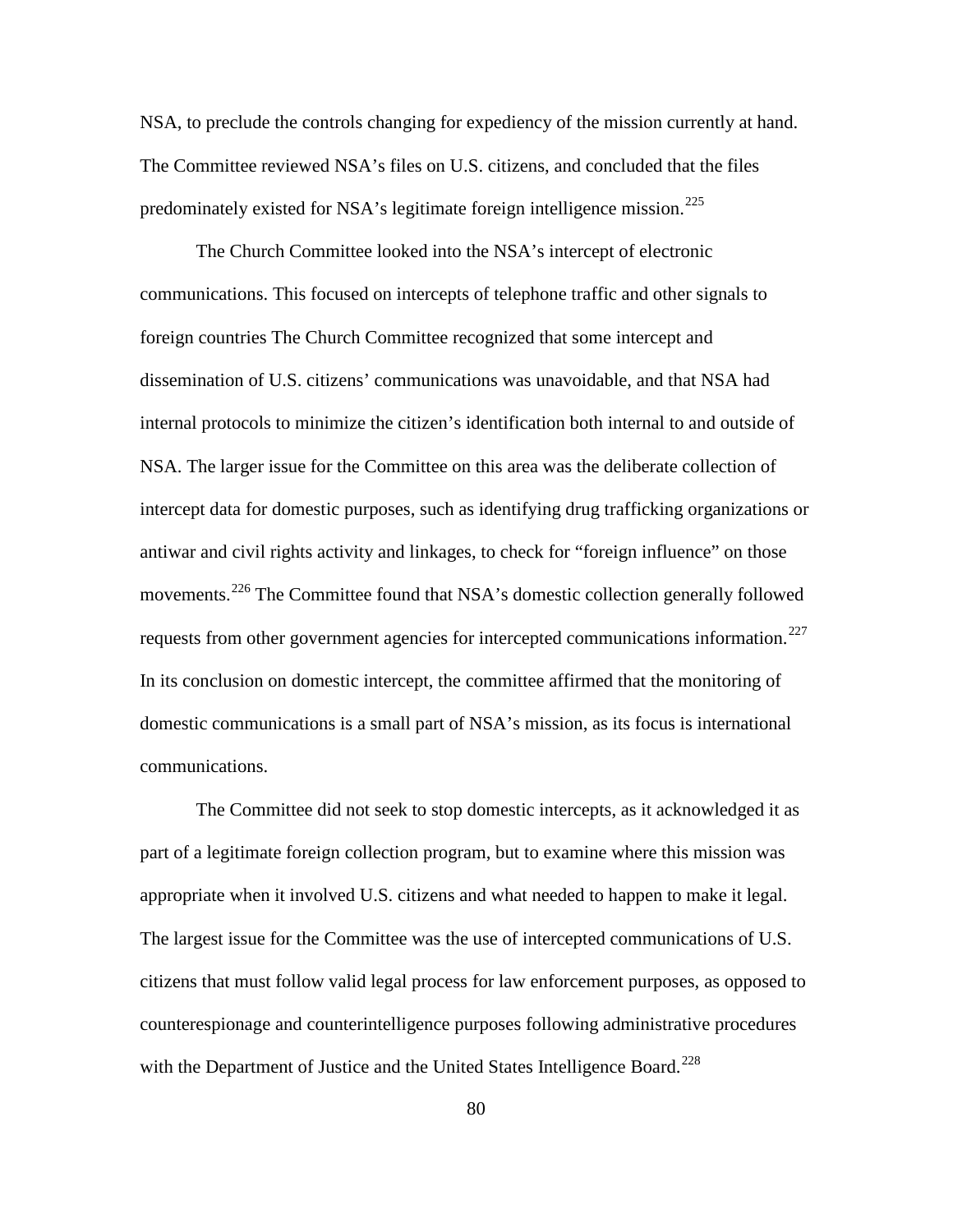The Foreign Intelligence Surveillance Act (FISA) of 1978 resulted from the Ervin, Church and Pike Hearings, where Congress sought to protect the privacy of U.S. persons from government surveillance of foreign communications.<sup>[229](#page-185-0)</sup> The statute limited collection of foreign intelligence without a warrant if it was reasonably expected that a U.S. person's communications would be intercepted in the process.<sup>[230](#page-185-1)</sup> The law established a special FISA court to approve electronic intercepts of national security concern if a U.S. person's communications may be intercepted without his/her prior knowledge.<sup>[231](#page-185-2)</sup> The law provided that a U.S. person presumed to not be a foreign power or agent thereof.<sup>[232](#page-185-3)</sup>

If the government reasonably expected that no U.S. person would be intercepted, the Attorney General, in consultation with the Director of National Intelligence, could authorize electronic intercepts without a warrant, provided the Attorney General informed the House and Senate Intelligence Committees.<sup>[233](#page-185-4)</sup> Furthermore, it allows for the testing of electronic equipment without going through the approval process with the Attorney General.<sup>[234](#page-185-5)</sup> To remedy the SHAMROCK liabilities with civilian businesses, the law afforded payment for services rendered to the government, legal protections, and penalties for violation of security protocols by the civilian businesses.<sup>[235](#page-185-6)</sup>

The FISA law sought to error on the side of the U.S. person in light of the government's collection abuse by infringing on the Fourth Amendment rights. FISA effected military intelligence collection based in the U.S targeting foreign sources, and compelled DoD to work closely with the Department of Justice, the CIA, and NSA to ensure compliance.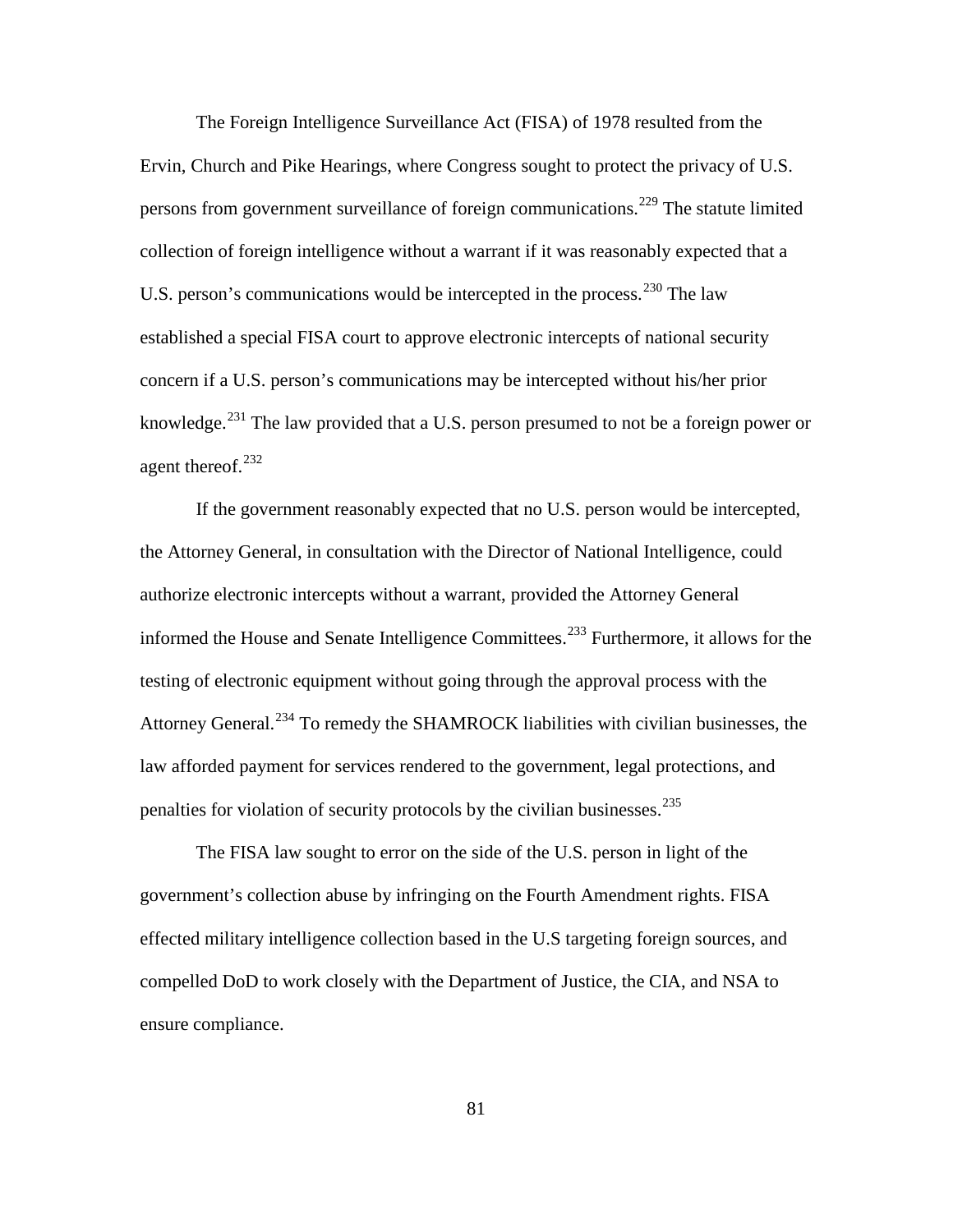That said, FISA hindered intelligence collection as it effectively required the government to be absolutely positive that no U.S. person was in involved with the target they desired to electronically monitor. This essentially equates to beyond reasonable doubt—a conviction before trail, if the government desires not use the FISA Court, which is a cumbersome and lengthy process. The result is an effectual elevation of a "foreign power" or "agent of foreign power" to that of a U.S. person, as it is quite unlikely the government would be able to determine no U.S. person would use the target communications venue to be intercepted to forgo the FISA route.<sup>[236](#page-186-0)</sup> Also, as the  $9/11$ Commission report noted, the government must prove a person is either a foreign power or an agent of a foreign power in order to receive a FISA warrant.<sup>[237](#page-186-1)</sup> The 9/11 Commission also noted that FISA process is quite complex, in that the FBI and Department of Justice misinterpreted the requirements of the law on a regular basis.<sup>[238](#page-186-2)</sup> FISA restricted military intelligence from assisting law enforcement in regards to signals collection if one party is a U.S. citizen, and communications within the United States are presumed to involve a U.S. citizen. The military increased this standard to that of a U.S. person, which covers aliens legally in the United States as well as citizens of the United States. The end result of FISA is that it effectively prohibits military intelligence from supporting law domestic law enforcement using signals intelligence.

## Modern Era

## The War On Drugs

President Nixon declared a "war on drugs" in 1971 after calling for the creation of a national drug control strategy, due to the large increase in drug use on college campuses during the 1960s and someone in the Nixon Administration assessing a connection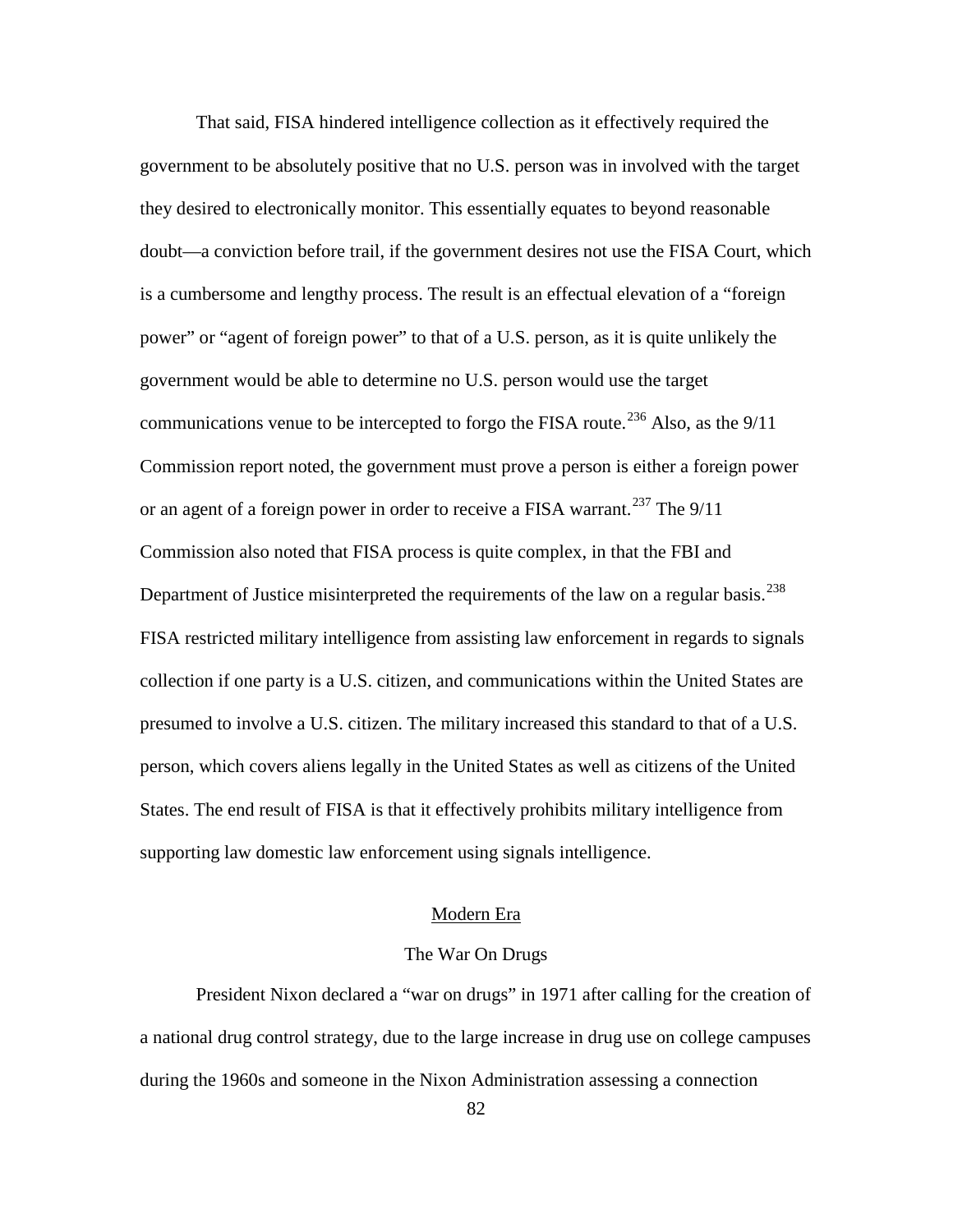between increase in drug use and increase in civil disturbances.<sup>[239](#page-187-0)</sup> However, DoD joined this war in 1981 in a limited fashion.<sup>[240](#page-187-1)</sup> This did not change much in status until 1989, when Congress greatly expanded the DoD's role in the War on Drugs.

The National Defense Authorization Act of 1989 brought DoD to the forefront of the War on Drugs. The statute made DoD the lead agency for detection and monitoring of aerial and maritime transit of illegal narcotics and required the Secretary of Defense to give annual written guidance on detection and monitoring of the aerial and maritime threats to national security. $241$  This law required that "all command, control, communications, and technical intelligence (C3I) assets of the United States that are dedicated to the interdiction of illegal drugs be integrated by the Secretary into an effective communications network." $242$ 

Title XI recognized that DoD possesses the assets to adequately monitor the maritime and air corridors that drug traffickers use to bring their product to the United States. The relationship of the Coast Guard as a department within DoD afforded ease of coordination with the other military branches than the other federal agencies. By focusing DoD assets here, Congress fit the military capability where the likelihood of collection on U.S. persons was diminished. However, this authorization did not expressly address the FISA implications as it related to legal process on potential collection of U.S. persons. This centralized intelligence system was to transmit actionable intelligence from the military in real time so law enforcement could capitalize on the data.<sup>[243](#page-187-4)</sup> This part of the law on C3I implied that the military did not need to follow FISA to the degree NSA and CIA did. However, in the conference report to the act, Congress stated it wanted to keep the tradition of keeping the military out of direct civilian law enforcement.<sup>[244](#page-187-5)</sup>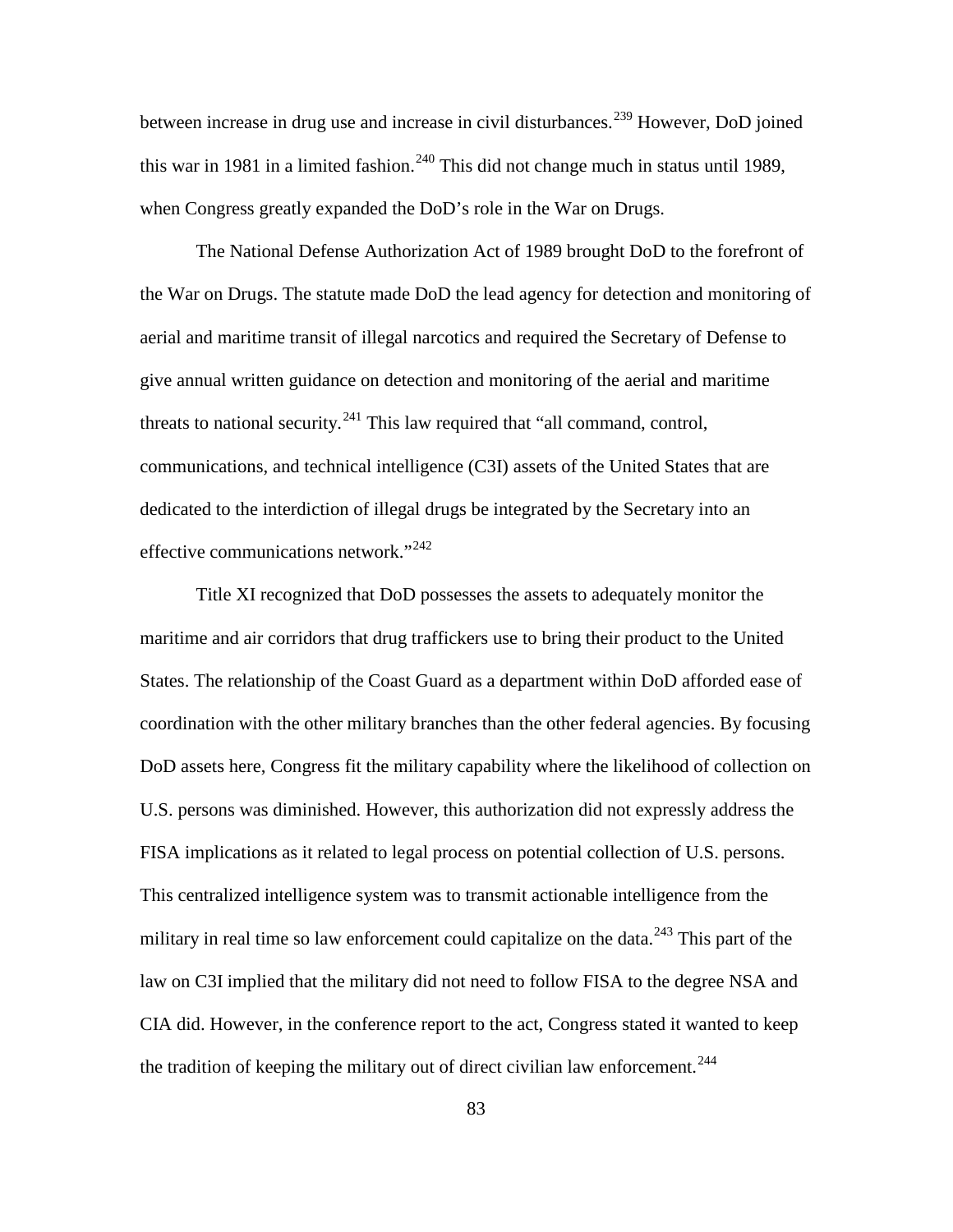The law required DoD to maximize its support to law enforcement by when the services plan and conduct training and operations.<sup>[245](#page-188-0)</sup> The law also authorized the Secretary of Defense to lend military equipment, facilities and personnel to law enforcement, with military personnel able to operate military equipment in direct support of law enforcement and maintain equipment belonging to the military and law enforcement.<sup>[246](#page-188-1)</sup> Furthermore, the law allowed the military to assist LEAs in enforcing immigration and customs laws, in addition to drug laws.<sup>[247](#page-188-2)</sup> The law called for DoD to be reimbursed by the civilian LEA for support provided if outside of normal military training. [248](#page-188-3)

The law attempted to maximize limited resources in that much of the interdiction support the military could provide the LEAs is compatible with its military mission. Naval ships patrol the high seas for enemy vessels in a hostile environment, so they can seek to identify potential drug transport vessels as a part of that training for their mission. Aircraft and air controllers monitor air traffic in a large area, and pursue enemy aircraft, so monitoring air corridors for planes attempting to avoid Federal Aviation monitoring and pursuing those aircraft is training for a wartime mission. Unmanned aerial vehicles and other intelligence sensors monitor movement of opposing forces through rough terrain and along avenues of approach, so monitoring border areas and drug corridors transiting them is valid training for the sensor operators.

While the law directed the Secretary of Defense to seek reimbursement, one could argue that Congress did not really expect this to happen. This is based on three things: (1) the law directed the military to maximize training and operations to assist law enforcement, meaning since the military was doing the training and/or operation to begin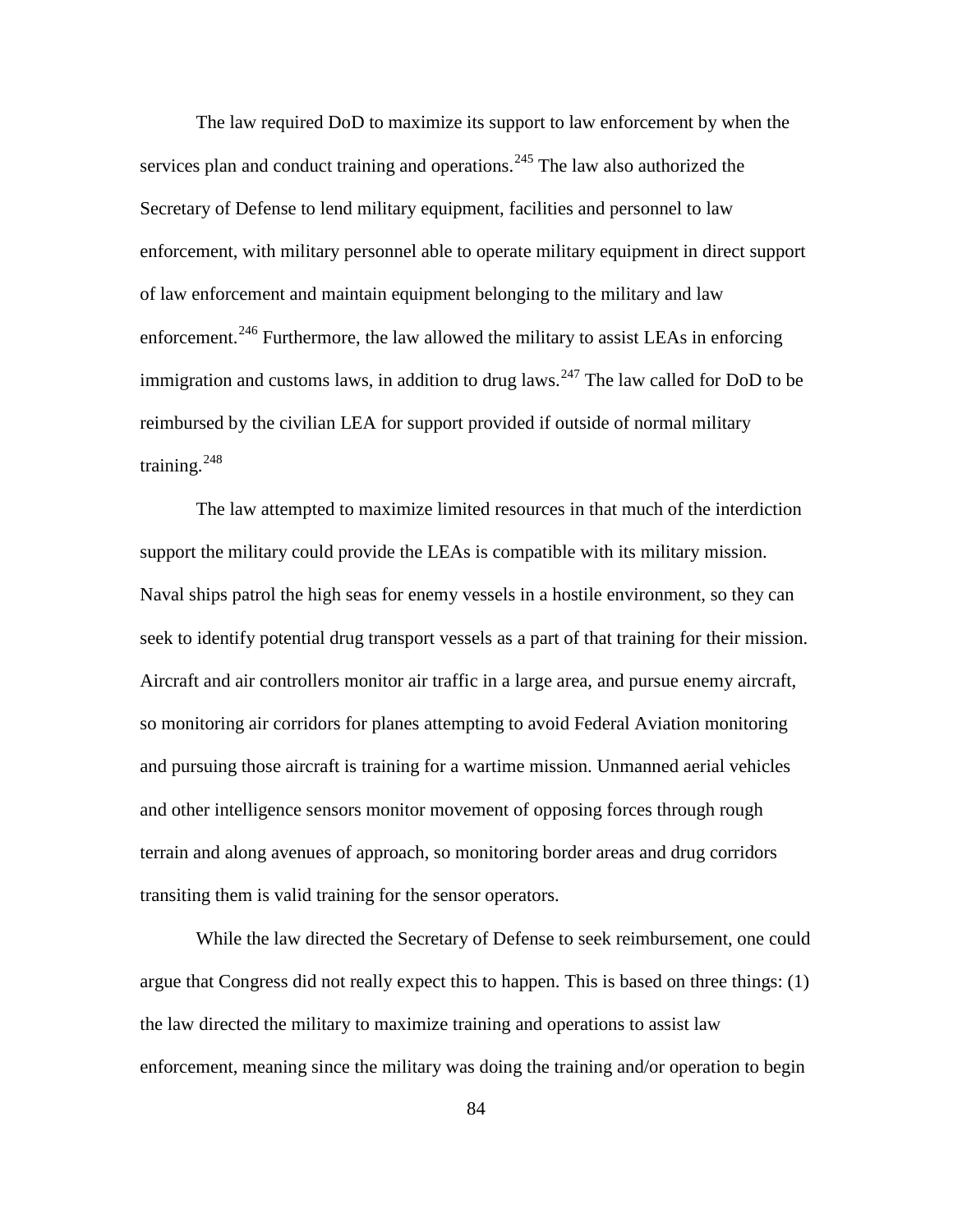with, the law enforcement support is ancillary to that training and operations. (2) With the authorization, the DoD received a sizable counterdrug budget, which would cover operations not a part of training and/or operational military missions.<sup>[249](#page-189-0)</sup> (3) The law required DoD to fund the National Guard counterdrug efforts after receiving an acceptable plan from the Governors on the use of the Guard. The National Guard did not seek reimbursement from law enforcement entities it supported, unless that support did not have a counterdrug nexus. [250](#page-189-1)

The law required DoD to market its capabilities and resources available to law enforcement in each state annually.<sup>[251](#page-189-2)</sup> In making this requirement, one can infer that Congress expected DoD to use all its available capabilities to affect the flow of drugs and drug proceeds into and out of the United States. The law also stated DoD has the ability and authority to help enforce immigration laws.<sup>[252](#page-189-3)</sup> This is likely due to drug traffickers using the same corridors as illegal immigrants, and some illegal immigrants transporting drugs across the border to pay their fee to alien smugglers assisting them across the border.

Since the law included immigration, it indirectly tied immigration violations to drug trafficking. This is a pertinent argument for counterterrorism support as well, as media reports law enforcement encountering persons from terrorist havens crossing the Mexico–U.S. border illegally. An example of potential terrorists illegally crossing the U.S. border comes from a Tucson, Arizona television news report broadcast 13 August 2004. The report discussed finding Muslim accoutrements in the desert near the border and a discussion of "Special Interest Aliens," or illegal aliens from countries considered terrorist threats.<sup>[253](#page-189-4)</sup> The report also cited a local newspaper that reported the Border Patrol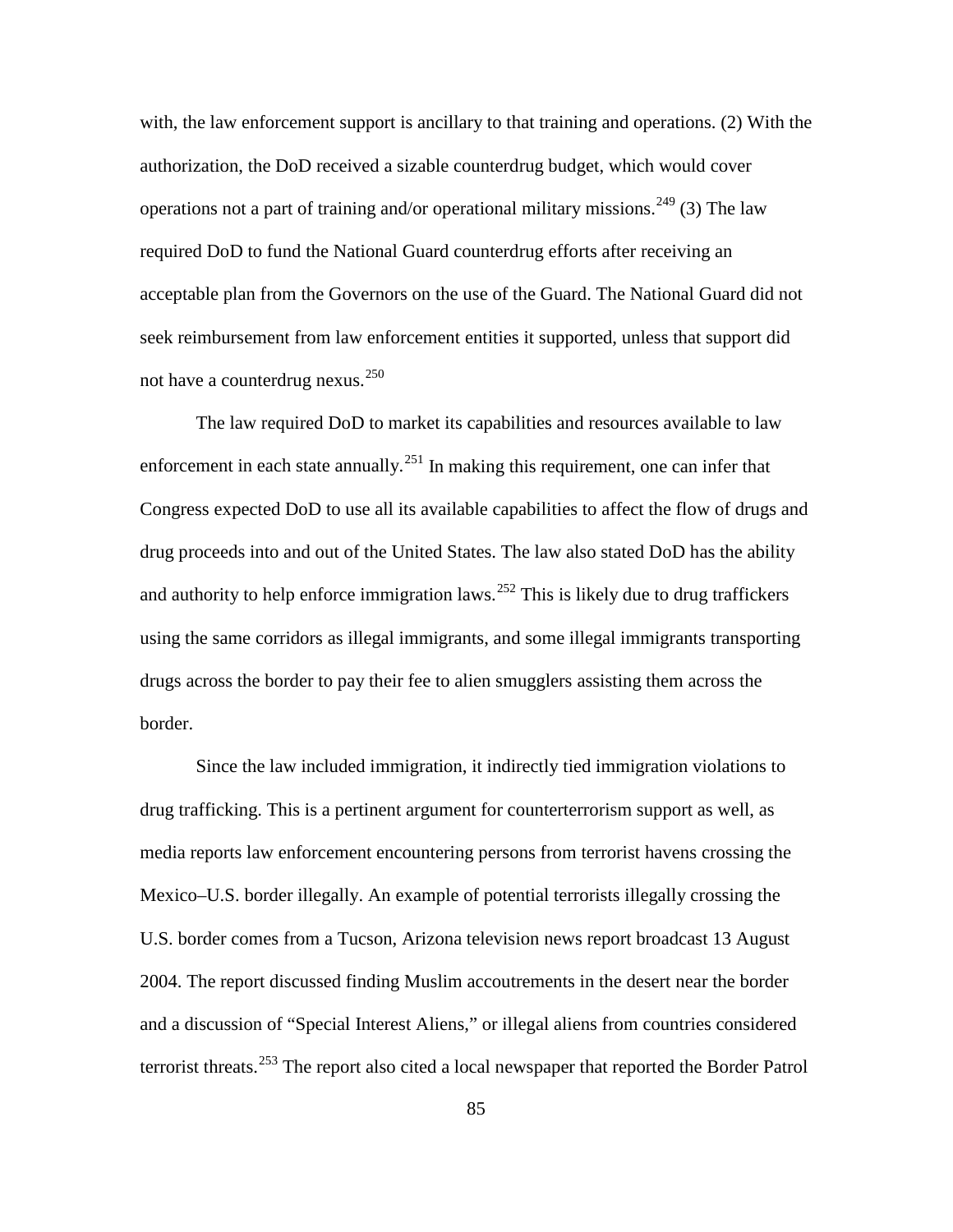arrested fifty-three Middle Eastern men, believed to be from Iran or Syria, near Wilcox, Arizona, in June, 2004.<sup>[254](#page-190-0)</sup> As to the seriousness of the number of Middle Eastern persons crossing the border illegally, Border Patrol Council President T.J. Bonner states, "It is only a matter of time before another terrorist attack occurs, unfortunately."<sup>[255](#page-190-1)</sup> The military intelligence community possesses assets that can assist the Border Patrol in detecting terrorists, drug traffickers, and aliens illegally crossing the U.S. border. These assets and capabilities will be covered in Chapter 5. In the context of the long war on terrorism and the connections between drug trafficking organizations and terrorist organizations, it is a logical progression to have military intelligence support domestic law enforcement in order to provide more of a defense in depth to the War on Terror. This progression will be discussed in chapter 6.

## 9/11 and the 9/11 Commission Report

On September 11, 2001, nineteen terrorists of Al Qaeda network hijacked four commercial U.S. jetliners, slamming two of them into the World Trade Center in New York City and one into the Pentagon in Washington, DC. Within seven weeks of this event Congress passed Public Law 107–56, *Uniting and Strengthening America by Providing Appropriate Tools Required to Intercept and Obstruct Terrorism (USA PATRIOT ACT) Act of 2001,* otherwise known as the *USA PATRIOT Act*. The USA PATRIOT Act sought to streamline some of the confusion over existing laws governing surveillance. Title II, Section 203 and Title IX of the USA PATRIOT Act are the two areas of the Act that impacted military intelligence.

Title II, Section 203, changed Title 18 USC, Section 2510 by including in the definition of foreign intelligence information as "whether or not concerning a United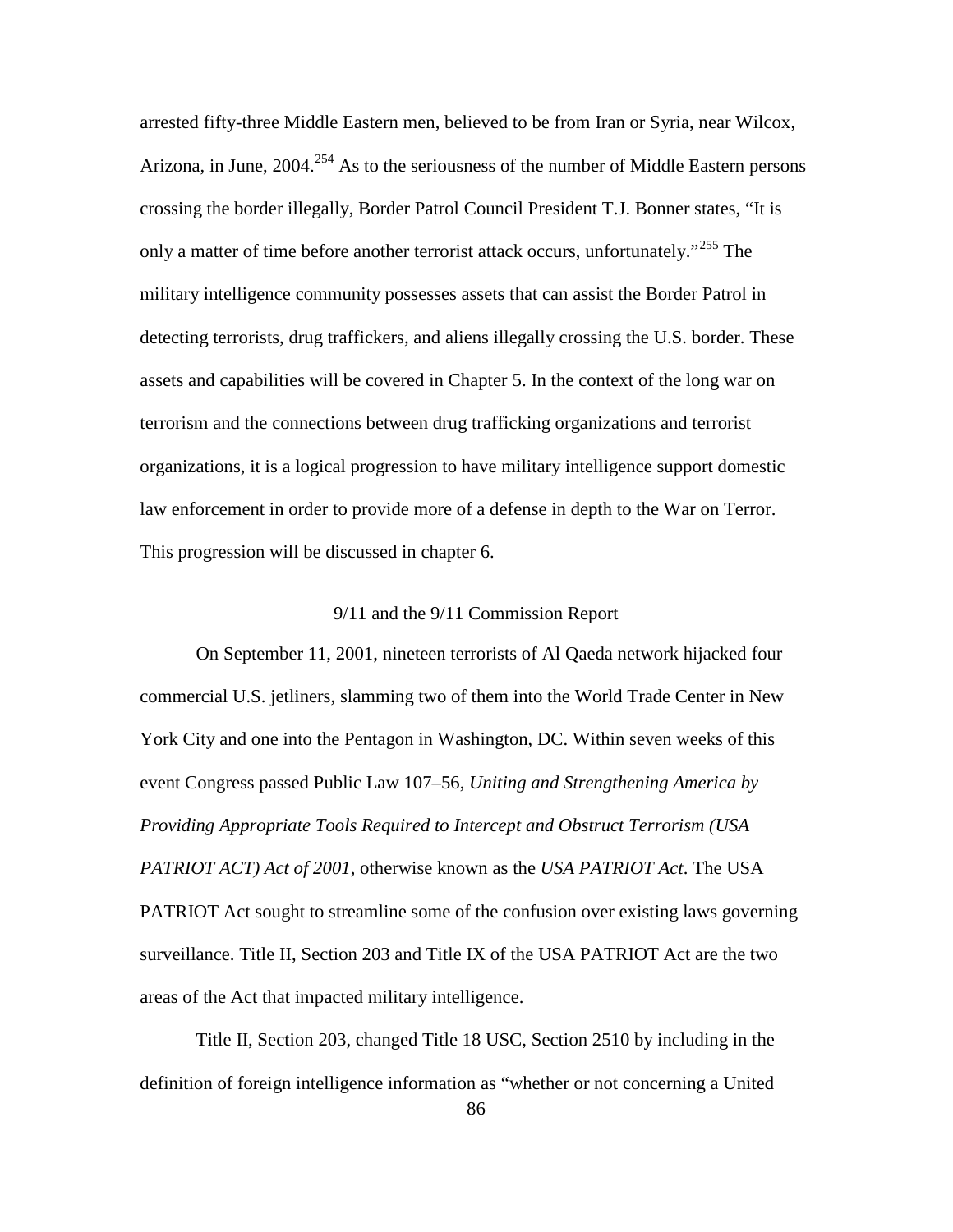States person," originally defined by the FISA Act of 1978.<sup>[256](#page-191-0)</sup> Whereas the FISA law excluded a U.S. person's communications from foreign intelligence information, the USA PATRIOT Act acknowledged the possibility of a U.S. person being involved in a terrorist plot, whether wittingly or unwittingly, and sought to give that information to the appropriate agency to investigate the veracity of the U.S. person's involvement. This indirectly applies to military intelligence, where in the past military personnel intercepted foreign communications that involved a U.S. person traditionally discontinued monitoring; now they may continue monitoring and pass the information to the FBI or other appropriate federal agency.

Title II, Section 203 also changed the Federal Rules of Criminal Procedure, governing grand juries, to allow for disclosing foreign intelligence and counterintelligence information to "any Federal law enforcement, intelligence, protective, immigration, national defense, or national security official in order to assist the official receiving that information in the performance of his official duties."<sup>[257](#page-191-1)</sup> This corrected an issue the 9/11 Commission would later uncover as a factor in the terrorist attacks in 2001.<sup>[258](#page-191-2)</sup> This affected military intelligence personnel as they now can receive grand jury information, (actionable intelligence) to target foreign communications, whereas prior to the change they could not receive grand jury information.

Title IX of the USA PATRIOT Act made changes to the National Security Act of 1947, updating it to current technology and terrorist modus operandi. Title IX, Section 902 added terrorist activities within the scope of foreign intelligence, closing the loop on Al Qaeda's declaration of war on the United States in 1998.<sup>[259](#page-191-3)</sup> In expressing its intent, Congress made clear that the information regarding terrorist activity was to be shared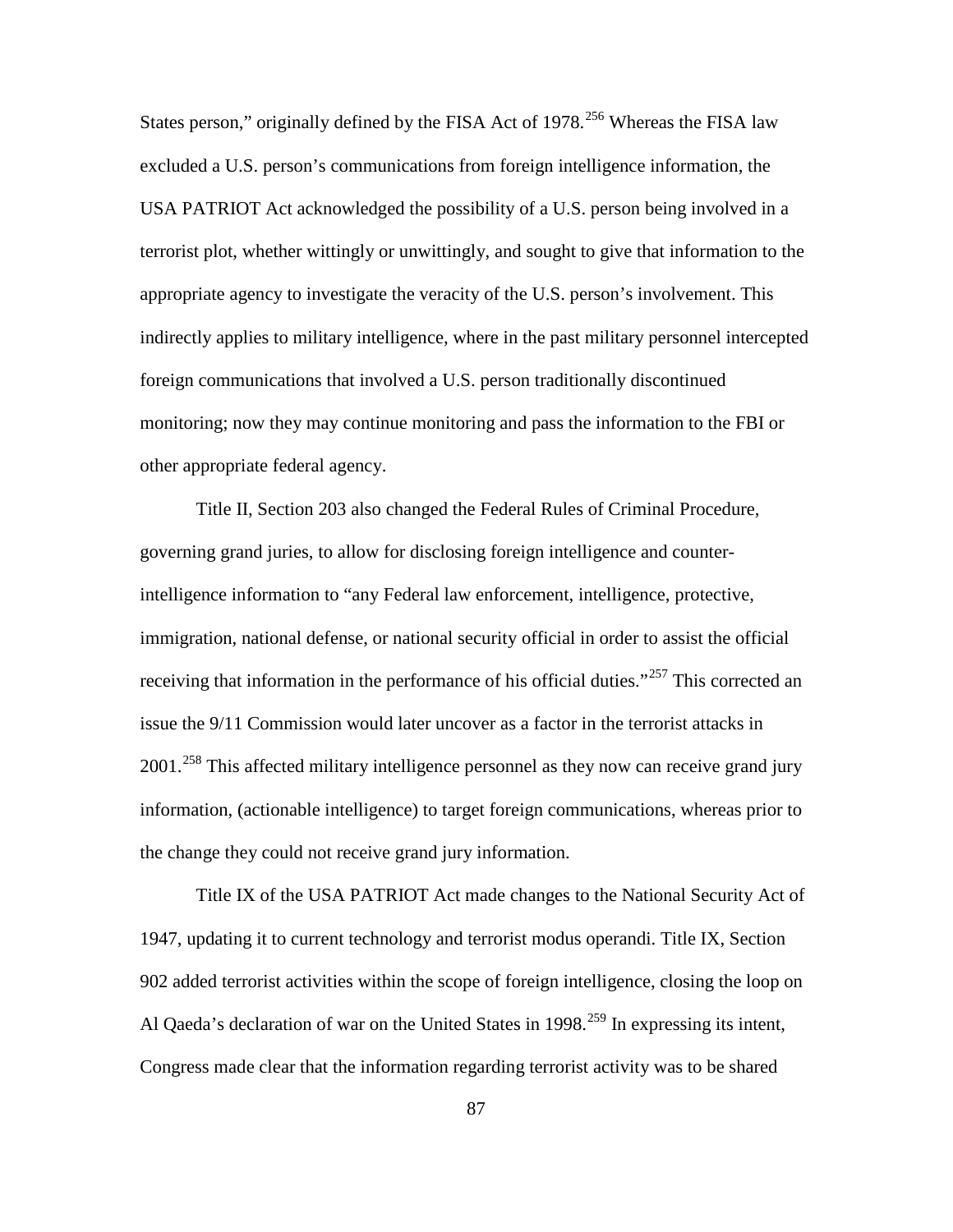with the entire intelligence community, which included the military, and that long-term relationships to share intelligence be developed throughout the intelligence community.<sup>[260](#page-192-0)</sup> Section 907 of Title IX establishes a virtual translation center between the CIA and FBI.<sup>[261](#page-192-1)</sup> Military intelligence linguists possess this language skill, are already a part of the overall intelligence community, and provide a cost saving measure over hiring civilian linguists. This also affords military linguists the ability to keep their language skills current when not deployed.

The USA PATRIOT Act was an immediate reaction by Congress to the terrorist attacks, and began to ease some of the restrictions placed by the FISA law. As the fervor and shock of the attacks waned, Congress wanted a complete review of the facts surrounding the September 11 terrorist attacks. The *Intelligence Authorization Act for Fiscal Year 2003* required a "National Commission on the Terrorist Attacks Upon the United States," otherwise known as the 9/11 Commission, be established to examine the facts leading to the attacks and recommendations for corrective measures.<sup>[262](#page-192-2)</sup> Congress tasked the Commission to examine the intelligence and LEAs to see what happened and recommend improvements to prevent future attacks.<sup>[263](#page-192-3)</sup> The Commission issued its final report, *The 9/11 Commission Final Report*, on 22 July 2004. [264](#page-192-4) This thesis will look at the intelligence issues and recommendations identified by the 9/11 Commission as it relates to military intelligence or requirements of civilian intelligence capabilities that the military can augment.

The commission looked at the intelligence components of the various governmental agencies, including the Department of Defense, to identify shortcomings that allowed for gaps in the overall intelligence picture.<sup>[265](#page-192-5)</sup> A common theme in the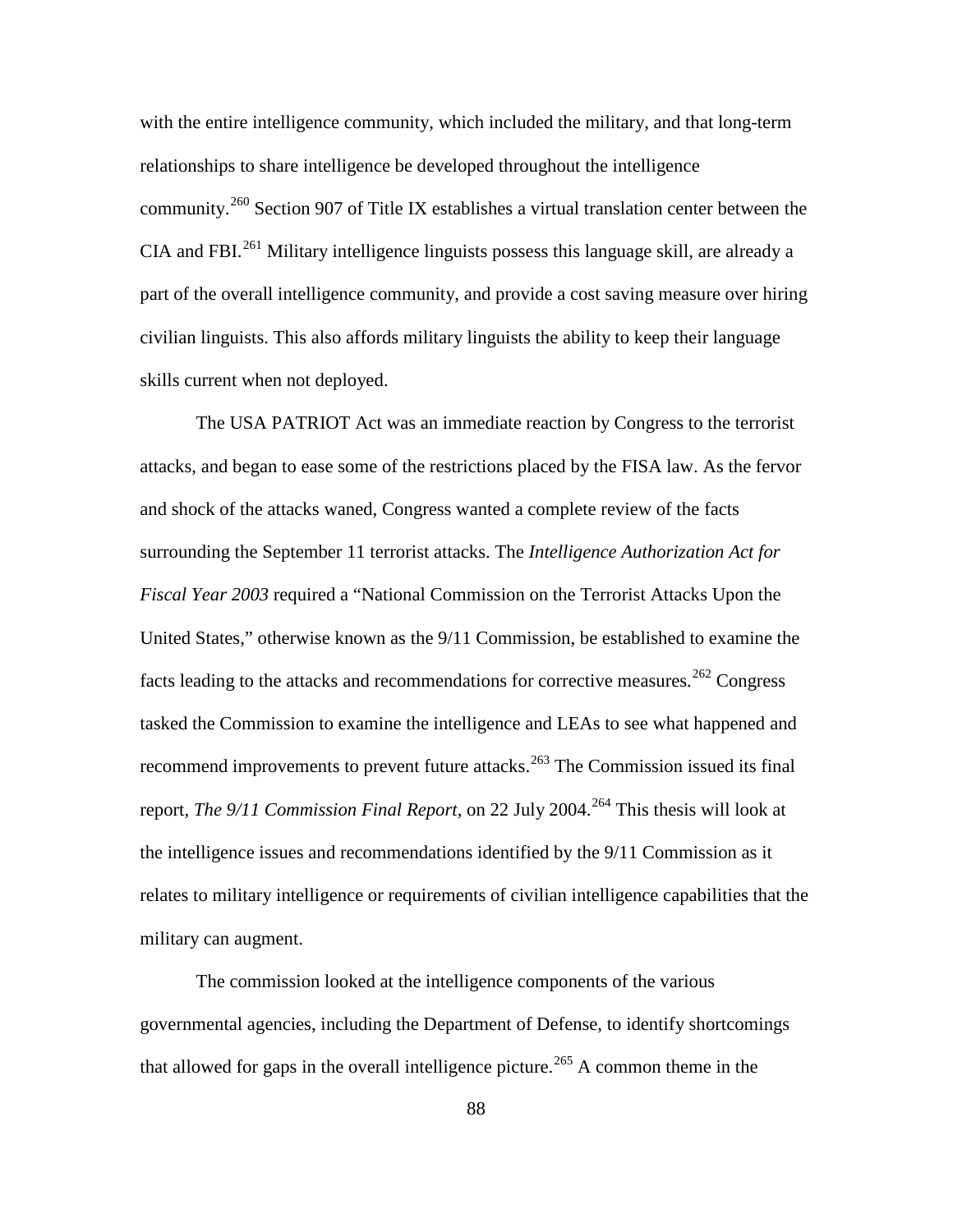Commission's analysis of the various security components is that the system rewards those who protect and do not disseminate intelligence, despite that the agencies view technology as a solution and not a problem.<sup>[266](#page-193-0)</sup>

The Committee also looked at the FISA law as it related to collection by the various intelligence agencies.<sup>[267](#page-193-1)</sup> The Commission found that agencies that possess the ability to intercept terrorist communications to and from the United States rarely did so, and did not seek a FISA warrant. In fact, those agencies desired to avoid all things dealing with domestic intelligence collection, and did not pass information to the agencies that had responsibility to monitor domestic terrorism.<sup>[268](#page-193-2)</sup> The Committee conducted the evaluation of the FISA law at least one year after the enactment of the USA PATRIOT Act, which amended sections of the FISA law to facilitate the war on terror.<sup>[269](#page-193-3)</sup> The Commission followed the trail of the USS Cole investigation that intertwined with some key 9/11 hijackers and noted a pattern of misunderstanding concerning the FISA requirements in the CIA and FBI. $^{270}$  $^{270}$  $^{270}$  The Commission noted that this rightly frustrated agents in the field who tried to do their jobs, but ended up hamstrung by misguided rules.<sup>[271](#page-193-5)</sup> The lack of understanding by the intelligence agencies and Department of Justice, along with not enough manpower to follow the procedures as they understood them, accounted for some of the issues surrounding the lack of FISA warrants.

The Commission examined the analytical ability of the intelligence community and found they were ill–suited for a terrorism focus. [272](#page-193-6) The Commission noted that the depth of knowledge for analysis when facing one or two targets of the Cold War did not transfer to terrorism, as terrorism is more fluid, has more independent actors, and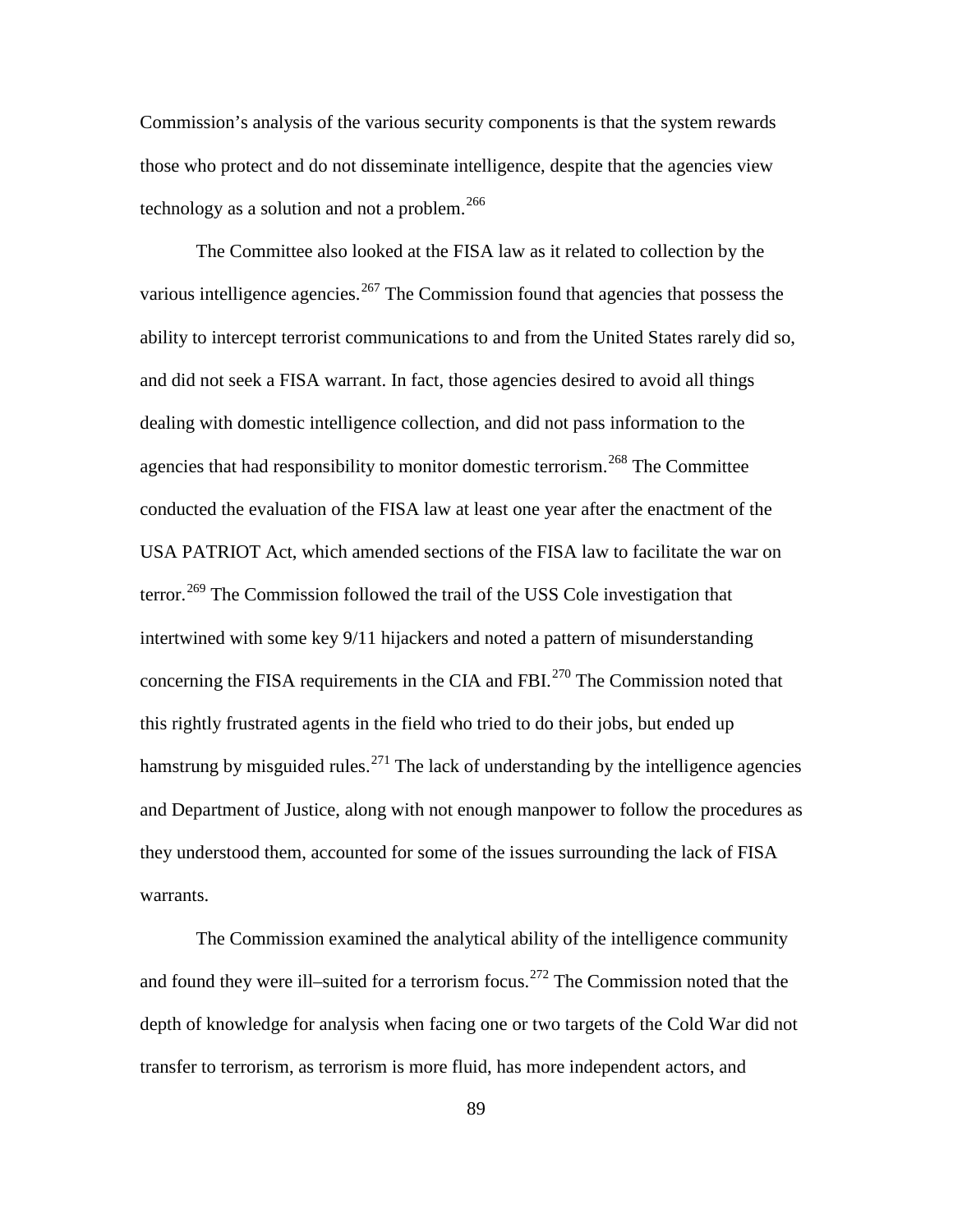required much quicker assessment and reaction times.<sup>[273](#page-194-0)</sup> The Commission also noted that intelligence agencies show a tendency to not question views given, including identifying and fixing vulnerabilities to dangerous threats. $274$  The military is more adept at this role as its need for actionable intelligence in counterinsurgency operations necessitates a quick analysis and dissemination of intelligence. Non–military intelligence agencies are not yet suited for the terrorism focus as they are either too young or have too many bureaucratic and political considerations to please, and so they are stifled in the manner listed by the 9/11 Commission. The military intelligence community demonstrates changing priorities of collections based on the commander's priority intelligence requirements, which can shift in the span of hours, verses days to months, and this directed through three to six or more levels of command. Military intelligence personnel also possess the requisite security clearances to work in the intelligence agencies to do the job immediately.

The Commission praised the ideas of Counterterrorism Coordinator Richard Clarke, who proposed, among other items, "undertaking a Joint Perimeter Defense program with Canada to establish cooperative intelligence and law enforcement programs, leading to joint operations based on shared visa and immigration data and joint border patrols."<sup>[275](#page-194-2)</sup> The Committee noted that border officials must work closely with intelligence officials to best utilize intelligence databases in identifying suspected terrorists.<sup>[276](#page-194-3)</sup> Clark identified a gaping hole in U.S. border security along the northern border, which includes a large intelligence sharing and production gap. Military intelligence already possesses the assets and skill to fix this, as they work Joint and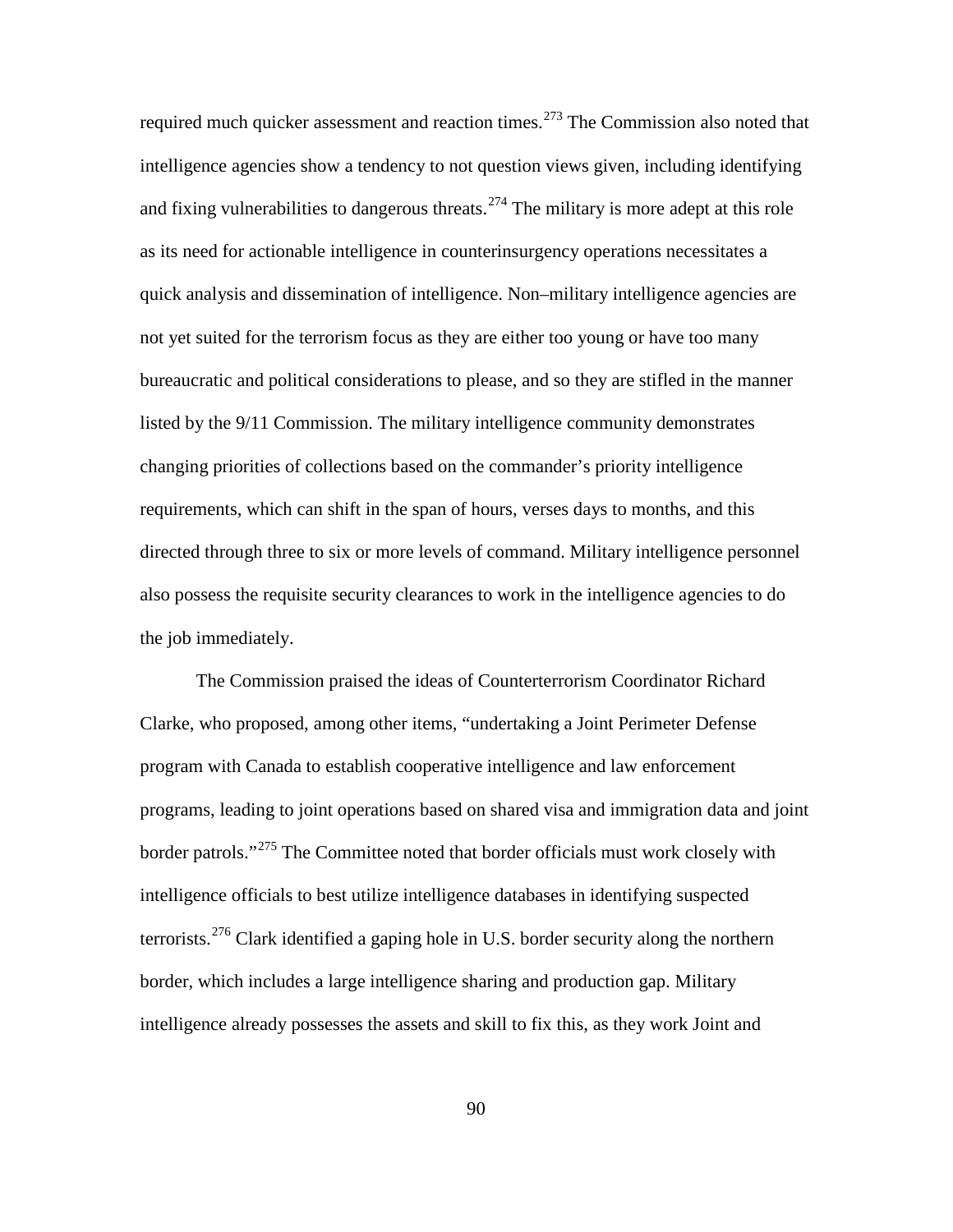multinational operations in the Afghanistan and Iraq theaters with their Coalition counterparts, including the Canadians.

The Commission noted the controversy over sharing intelligence with private firms and foreign governments for follow-on screening of select passengers, in relation to security and civil liberties concerns.<sup>[277](#page-195-0)</sup> Many seeking to protect civil liberties use a similar argument to keep the military out of the domestic intelligence business. The controversy notwithstanding, the Commission still recommended sharing the information while the government figures out the next generation of follow-on screening programs.<sup>[278](#page-195-1)</sup> Likewise, sharing intelligence with the military was addressed and allowed in both *Laird v. Tatum* and *United States v. Red Feather*, and authorized in the National Defense Authorization Act of 1989. The governing regulation for civilian intelligence is 28 CFR, part 23; Director Dave Barton of the Midwest High Intensity Drug Trafficking Area (HIDTA) and former chair of the HIDTA Intelligence Committee made the observations that if the military personnel follow this like the law enforcement personnel, no issues would result. [279](#page-195-2)

The Commission noted that sharing of information among intelligence and law enforcement communities, considering the liabilities, is still beneficial.<sup>[280](#page-195-3)</sup> The Commission recommended that the president develop and clarify guidelines for this information exchange that protects civil liberties. [281](#page-195-4) Executive Order 12333, which the author will cover later, appears to satisfy this recommendation.

The Commission criticized that the funding of Homeland Security dollars was not based on an assessment of vulnerabilities, but on population, and recommended that future disbursements be predicated on an assessment.<sup>[282](#page-195-5)</sup> Most LEAs lack an intelligence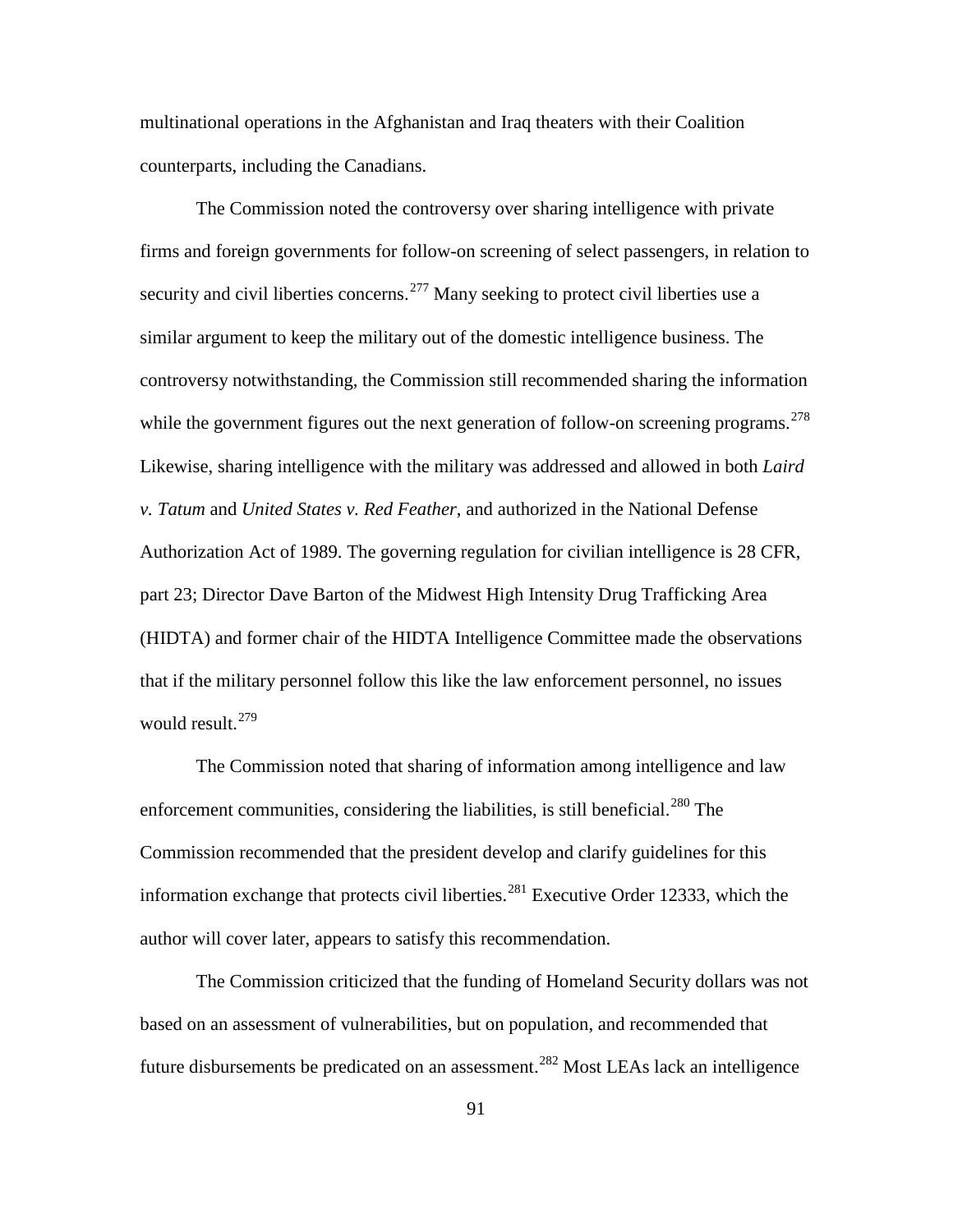cell to do these assessments, while military intelligence personnel possess operational experience in this with active terrorist and insurgent organizations.

In its recommendations on how to reorganize government, the Commission made two recommendations that include military intelligence:

• Unifying strategic intelligence and operational planning against Islamist terrorists across the foreign-domestic divide with a National Counterterrorism Center;

• Unifying the many participants in the counterterrorism effort and their knowledge in a network-based information-sharing system that transcends traditional governmental boundaries; <sup>[283](#page-196-0)</sup>

Here is where military intelligence can greatly benefit the counterterrorism fight. The military is already deployed and collecting intelligence on terrorist organizations in their havens–Southwest Asia, the Horn of Africa, Southeast Asia, and Latin America. This data is collected in military intelligence databases and accessible to military analysts. These same analysts have experience converting this information into actionable intelligence reports at the tactical level, as well as wider regional assessments on the movement of terrorists between the areas of operations in a Joint environment. This is what the Commission foresaw as the future, as the Commission referenced the Joint military environment as a blueprint of what the civilian interagency needs to emulate.<sup>[284](#page-196-1)</sup>

This also ties into what the Commission regarded as a third reason for Joint Action–a lack of experts with the requisite skill level.<sup>[285](#page-196-2)</sup> The military intelligence community can again assist this issue as well. Since the analysts are immersed in the terrorism problem on deployments, or at agencies that directly support deployed forces, they build up these skills sought by the civilian agencies. Also, the military intelligence community has a breadth of linguists in both Active and Reserve Components that cover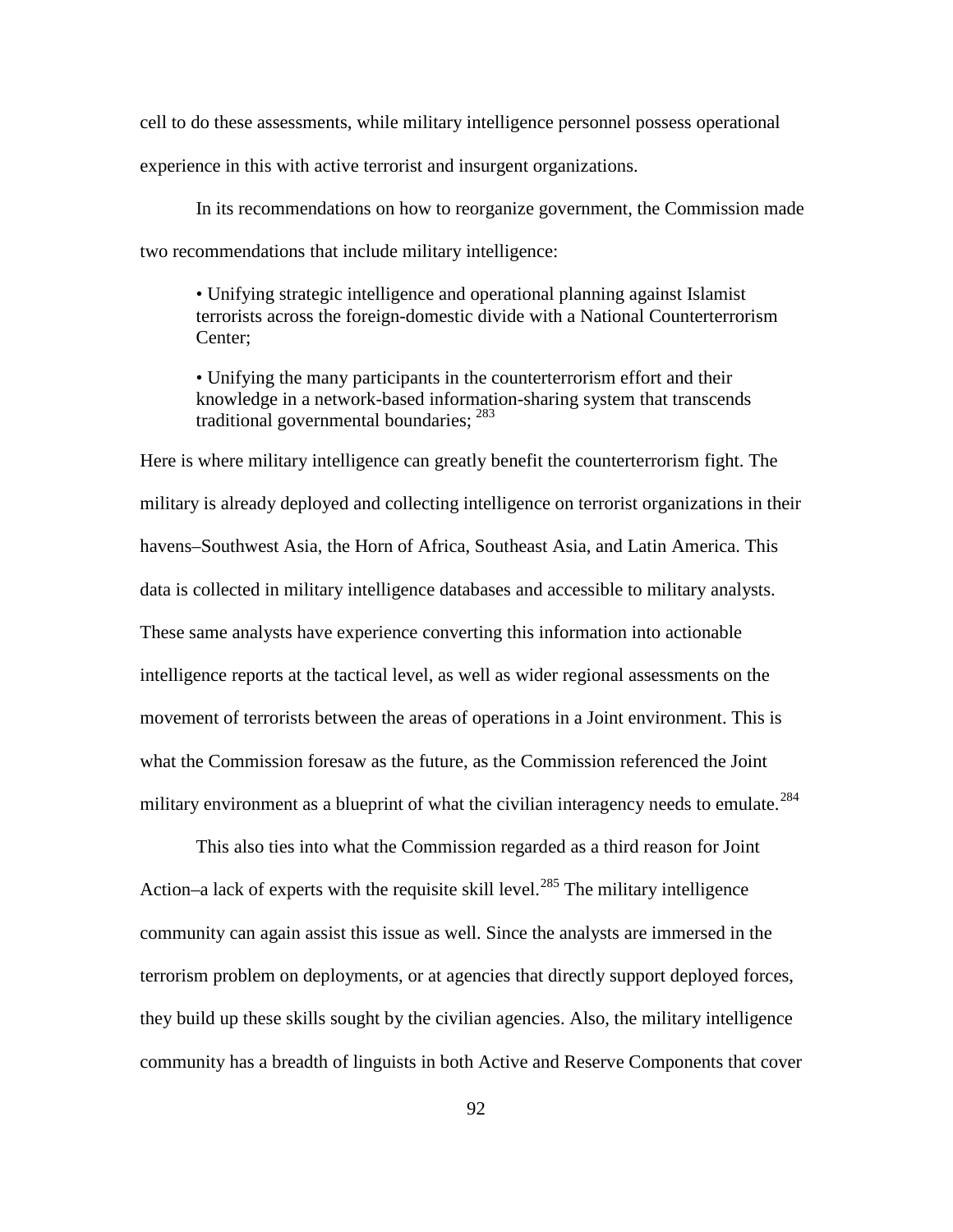the areas where terrorism has a base. The federal courts recognized and authorized this type of support in *United States v. Red Feather*, where the Court decided that the military providing what law enforcement lacks in support of their lawful duties does not violate 18 U.S.C., Section 1385.<sup>[286](#page-197-0)</sup> An example of this is the military intelligence brigade in Utah that capitalizes on the language skills of Mormon missionaries. This unit is authorized by to assist federal agencies in translation under the auspices of counterdrug.

The last major recommendation of the 9/11 Commission applicable to this theses is the following:

*NCTC—Operations.* The NCTC should perform joint planning. The plans would assign operational responsibilities to lead agencies, such as State, the CIA, the FBI, Defense and its combatant commands, Homeland Security, and other agencies. The NCTC should *not* direct the actual execution of these operations, leaving that job to the agencies. The NCTC would then track implementation; it would look across the foreign–domestic divide and across agency boundaries, updating plans to follow through on cases. $287$ 

The model the Commission describes is already being accomplished in the domestic counterdrug arena–the HIDTA program's Domestic Highway Enforcement (DHE) initiative setting the precedence.<sup>[288](#page-197-2)</sup> The HIDTA–DHE initiative assists with highway patrol planning of coordinated enforcement operations on major interstate roadways across agency boundaries to identify and interdict illegal activity. After interdictions, the DHE program assists LEAs in evaluating the information and producing intelligence for the LEAs who conducted the interdictions. The National Guard supports this program with analysts under the direction and supervision of law enforcement.

The HIDTA program is an example of how the intelligence community as a whole can achieve a unity of effort in the NCTC as envisioned by the Commission.<sup>[289](#page-197-3)</sup> Following the HIDTA protocols, agencies are encouraged to share information and sign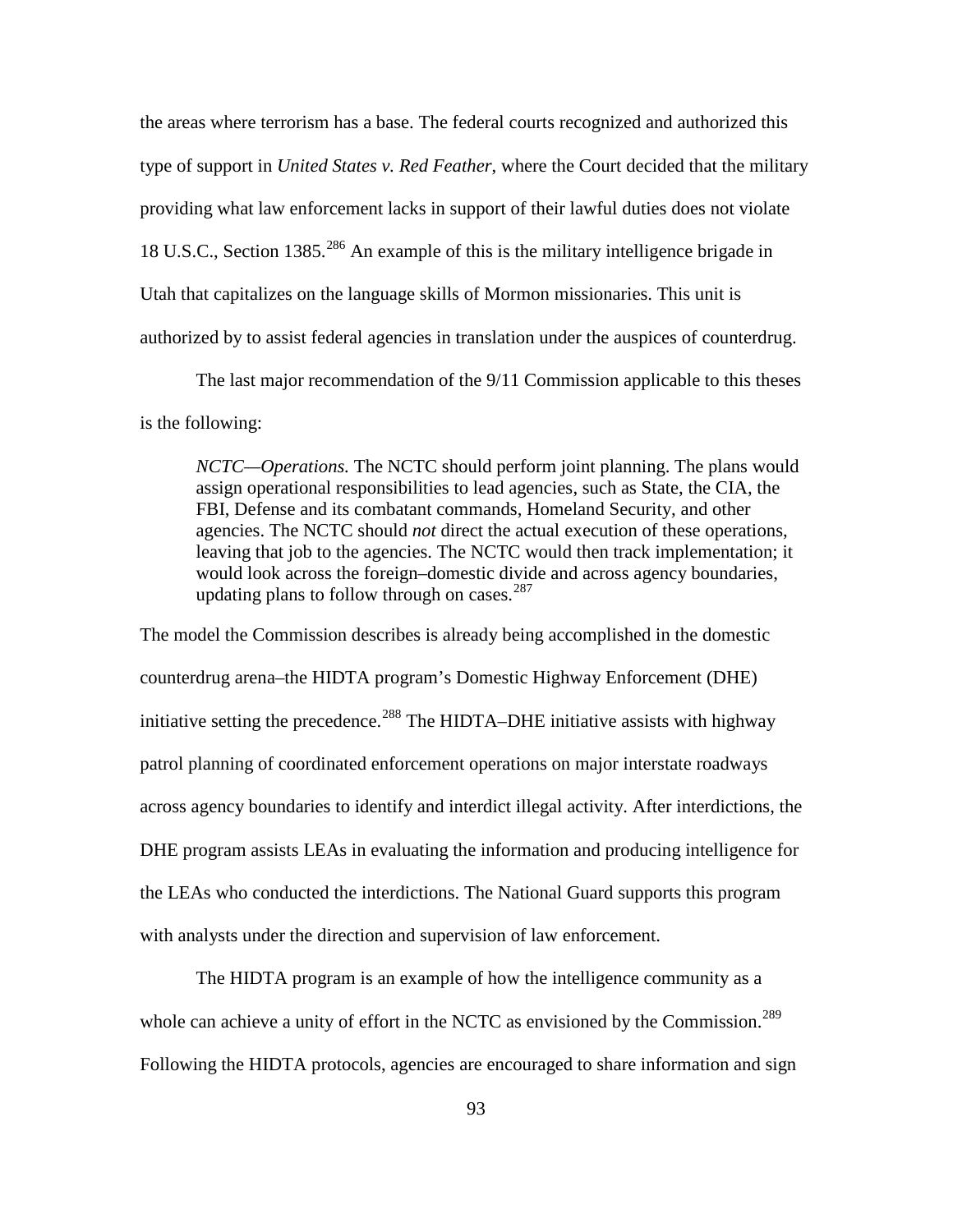memoranda of understanding to that effect. Military intelligence personnel under a similar arrangement can do the same for counterterrorism operations as they do for counterdrug operations. Agencies have security restrictions have protocols to vet and grant clearances for law enforcement to access and use that information, and can adapt those incorporate military personnel into their intelligence cells. Implementing a system similar to the HIDTA program and incorporating military intelligence personnel would break the intelligence community out of the Cold War paradigm, as the Commission envisioned. [290](#page-198-0)

The last major legislation that affected intelligence is the Intelligence Reform Act of 2004. This Act came about as a result of the 9/11 Commission's Final Report, and sought to incorporate some of the Report's recommendations. This Act has some bearing on military intelligence support to law enforcement as it establishes the National Counterterrorism Center, using military Joint doctrine as an example for the intelligence centers to follow as they participate in the Counterterrorism Center. Since the DoD intelligence apparatus encompasses about eighty percent of the intelligence community budget and a majority of its structure, it stands to reason that military intelligence professionals may help staff the various nodes of the National Counterterrorism structure. This is reasonable when given a tie to international terrorism or narcotics trafficking and impact on safety of U.S. persons.

The Intelligence Reform Act of 2004 sought to tie in the military intelligence community early when it defined terrorism information to include "all information, whether collected, produced, or distributed by intelligence, law enforcement, military, homeland security, or other activities."<sup>[291](#page-198-1)</sup> By including the military in the sources of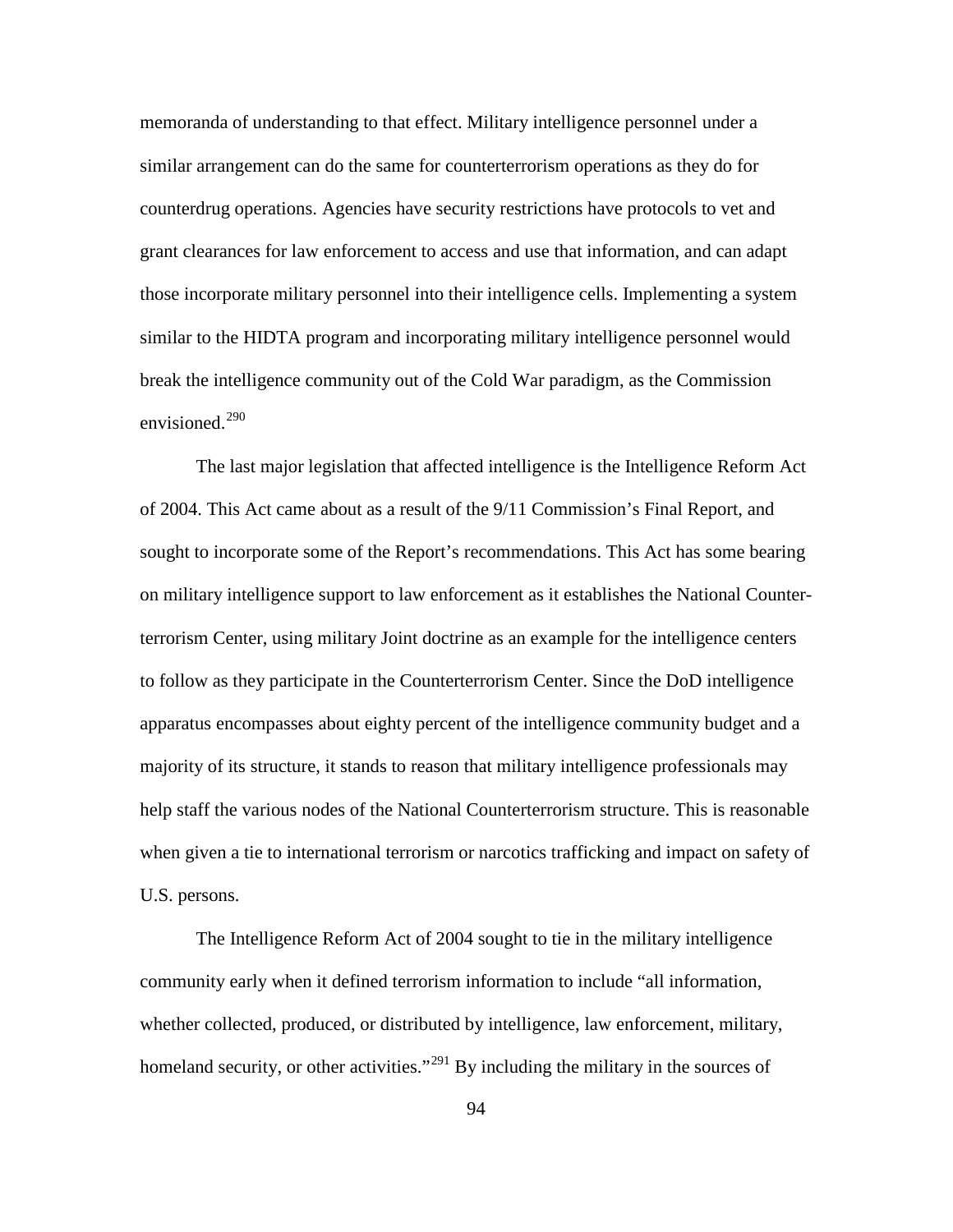terrorist information, Congress implied that military intelligence, which processed and analyzed the information, should be a part of the solution. Another implication of the military intelligence community's involvement in the counterterrorism arena is under the Information Sharing Environment. This required the President to ensure that all agencies with terrorist information share that information to the maximum extent allowed by law and national security.<sup>[292](#page-198-2)</sup> Since the law already defined terrorist information as including military intelligence data on terrorists, this requirement strongly inferred that those military intelligence databases are included, with military intelligence analysts to operate the interface with the interagency.

This case for military intelligence involvement is substantiated more a few sections later in the Intelligence Reform Act of 2004. In outlining the mission of the National Counterterrorism Center, Congress explicitly stated the Center is the primary analysis, integration, and strategic operational planning organization within the government concerning terrorism and counterterrorism, to include the military and intelligence arenas.<sup>[293](#page-198-3)</sup> This Center filled one key recommendation from the 9/11 Commission's Final report to facilitate information sharing.<sup>[294](#page-198-4)</sup> While it excluded domestic terrorism with no foreign ties, it allowed for every agency to have access to the purely domestic terrorism information, seeking to ensure that if a connection exits with a foreign terrorist organization, the linkage will be found.<sup>[295](#page-198-5)</sup>

Concurrently with the establishment of the National Counterterrorism Center, the Intelligence Reform Act of 2004 established National Intelligence Centers to work intelligence priorities on a regional scale.<sup>[296](#page-198-6)</sup> Similar to the National Counterterrorism Center, the National Intelligence Centers are to share information and provide all source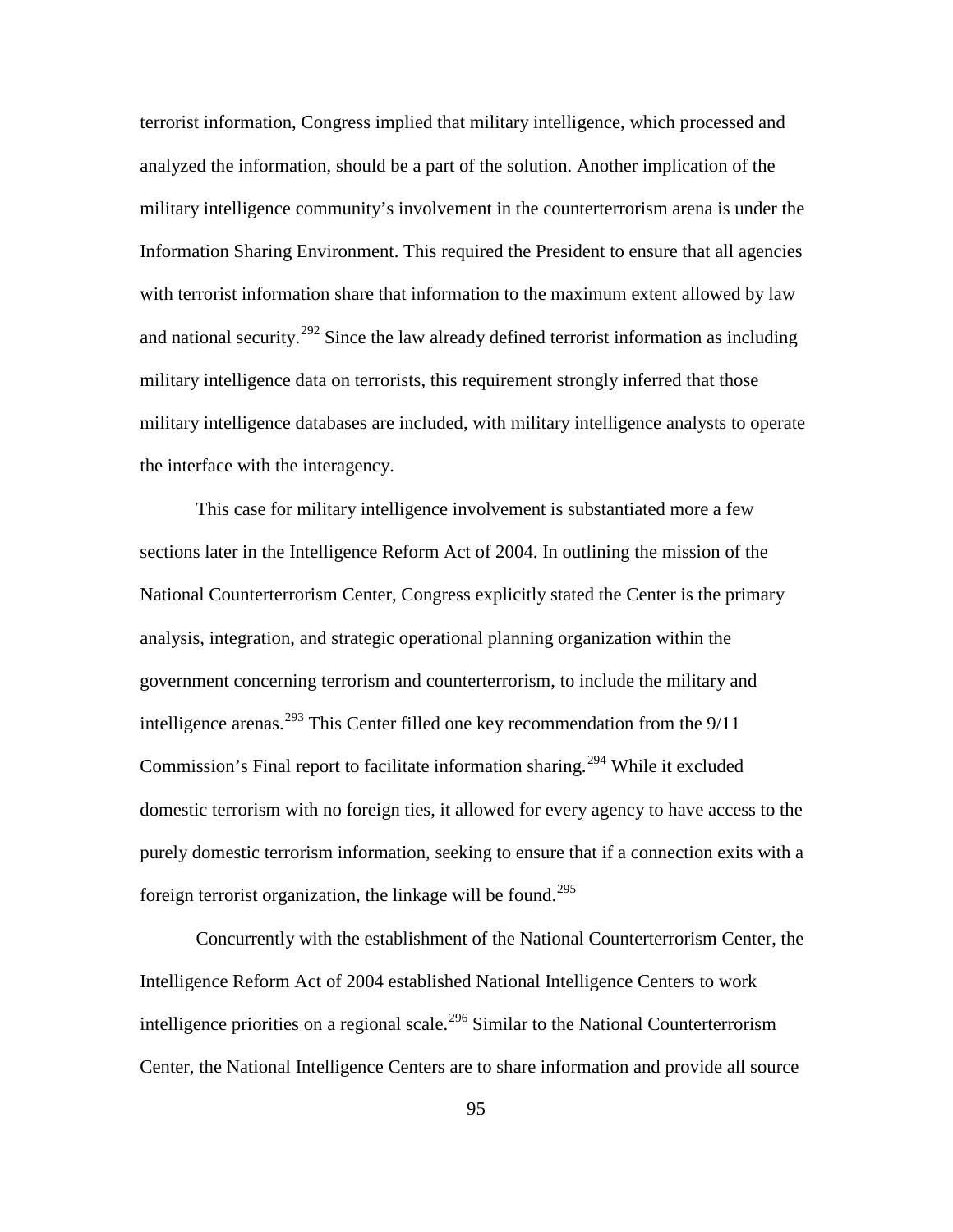analysis of foreign and domestically gathered intelligence, but the latter does not have the exclusive terrorism focus.<sup>[297](#page-198-7)</sup> This affords the ability to focus on other transnational crimes such as drug trafficking, human trafficking, and money laundering as well, which tie into related activities of terrorism. This arrangement is similar to the High Intensity Drug Trafficking Area's Investigative Support Center concept, were the military intelligence community in the National Guard is already performing analytical support of drug cases, as well as ancillary crimes to the drug offenses.

The Intelligence Reform Act of 2004 included the military intelligence community under section 1041, where it tasked the Director of National Intelligence to consider education grant programs within DoD.<sup>[298](#page-198-8)</sup> This section also required the intelligence training program to include "cross pollination," that is having an intelligence agencies' personnel spend time in other intelligence agencies.<sup>[299](#page-198-9)</sup> DoD policy and doctrine support this requirement. DoD Directive 5143.01 directed the Undersecretary for Defense (Intelligence) to ensure that DoD supports the National Intelligence Centers with staff.  $300$ This fits with Joint Doctrine, which emphasized that "Successful interagency… coordination helps enable the (United States Government) to build international support, conserve resources, and conduct coherent operations that efficiently achieve shared goals."<sup>[301](#page-198-11)</sup> The Intelligence Reform Act of 2004 uses almost identical language under Title VII of the statue.<sup>[302](#page-198-12)</sup> The Joint publication for homeland defense advocates this as well. [303](#page-198-13)

Congress weakened the separation of foreign and domestic intelligence in the Intelligence Reform Act of 2004. Congress struck "foreign" from the National Security Act of 1947, effectively changing the "National Foreign Intelligence Program as (the)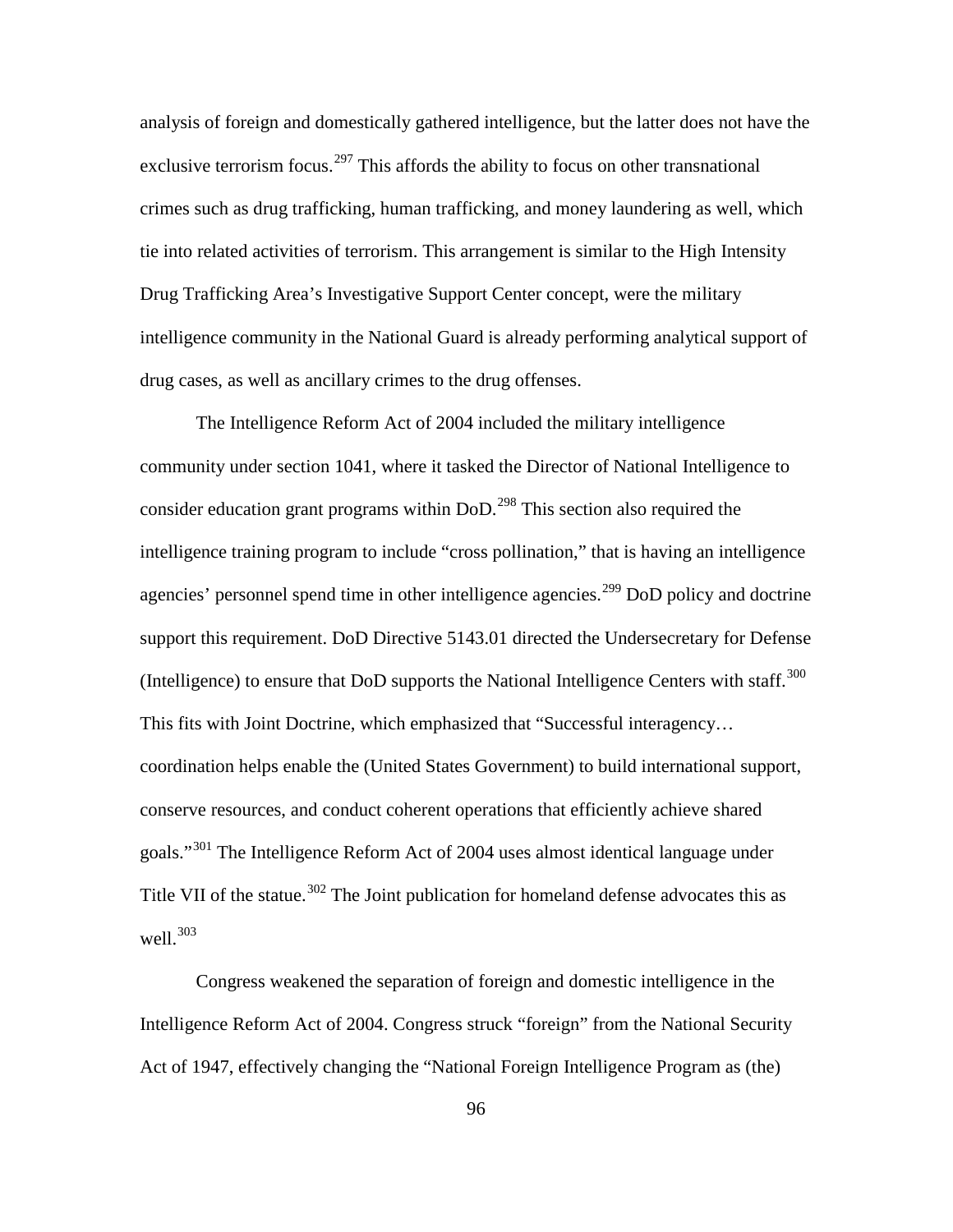National Intelligence Program" and blurred the line between foreign and domestic intelligence that previously existed.<sup>[304](#page-198-14)</sup> This change fits with the previous discussion on blurring the line between foreign and domestic intelligence, and removes a barrier that kept some foreign terrorist information from getting to domestic agencies prior to 9/11.<sup>[305](#page-198-15)</sup>

The 9/11 Commission identified intelligence shortfalls that allowed the 9/11 events to take place, and gave recommendations that helped to remedy those deficiencies. Congress implemented most of the recommendations. The impact on military intelligence is that as the military is a major player in intelligence, it needs to be an active player in the homeland defense role. This includes using military capabilities to augment and support the interagency abilities to protect the homeland, working in support of those agencies. This ranges from providing sensor support to having analysts detailed to these agencies to help them build their own capacity. When tying the Commission's recommendations in a historical context of military intelligence support to domestic law enforcement, this support should be long term, as the statutory and case law analysis support long term relationships concerning military support to and liaison with the interagency.

## Executive Orders and DoD Directives

Prior to the Rockefeller Commission report mentioned earlier in this chapter, DoD sought to bring order to its intelligence program. It began with the counterintelligence mission in February, 1971, where DoD issued Directive 5200.26 to establish oversight at the undersecretary level for counterintelligence investigations.<sup>[306](#page-198-16)</sup> This Directive sought to correct the military counterintelligence investigating non-DoD employees, as the practice precipitated Congressional hearings on the matter.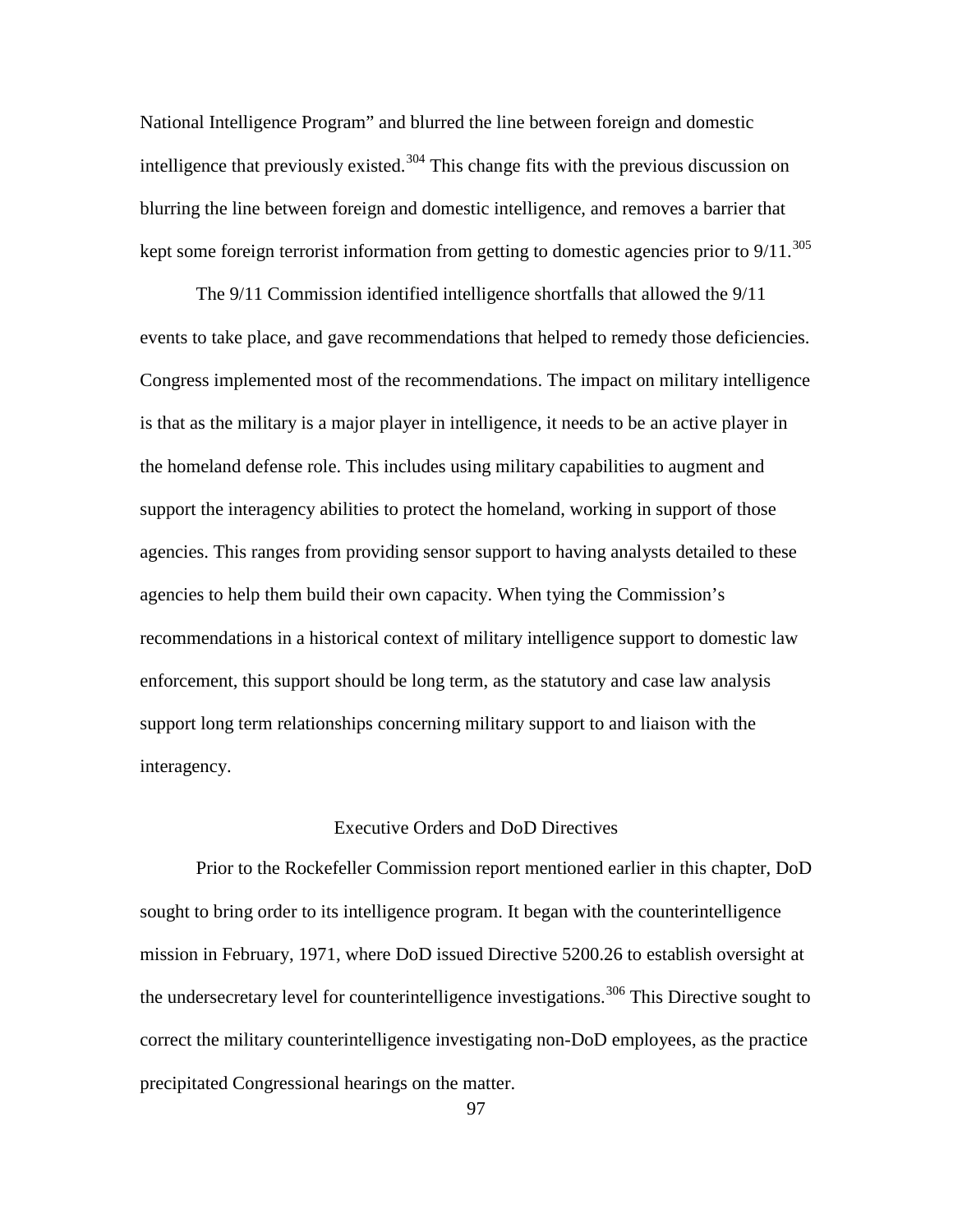Once President Ford received the Rockefeller Commission Report on activities of the CIA and the intelligence community within the United States, the President sought to correct violations and bring regulatory guidance through Executive Order 11905.<sup>[307](#page-198-17)</sup> This Executive Order authorized the CIA "to collect and produce intelligence on foreign elements of international terrorism and narcotics trafficking."<sup>[308](#page-198-3)</sup> Today the CIA still assists in these functions with federal law enforcement and other intelligence community entities.

Furthermore, Executive Order 11905 allowed for DoD to share critical intelligence within the U.S. Government intelligence community, such as narcotics, terrorism, and foreign intelligence.<sup>[309](#page-198-4)</sup> DoD Directive 5200.27 allowed the military to assist with the Department of Homeland Security in doing analysis of critical infrastructure as part of intelligence preparation of the environment.<sup>[310](#page-198-18)</sup> One of the purposes of intelligence is to assist the commander to best utilize his limited resources to accomplish the mission. This is accomplished through the intelligence preparation of the environment process, which military intelligence is adept at with over seven years of recent counterinsurgency experience.

Executive Order 11905 defined a foreign intelligence agency in part as "any other department or agency of the United States Government . . . while it is engaged in the collection of foreign intelligence or counterintelligence."<sup>[311](#page-198-6)</sup> This definition tied the restrictions of the Executive Order to the military intelligence community. The Executive Order barred the intelligence community from direct physical surveillance against a U.S. person, barred electronic surveillance within the United States other than for equipment testing, and curtailed examination of mail envelopes outside of applicable statutes.<sup>[312](#page-198-7)</sup> The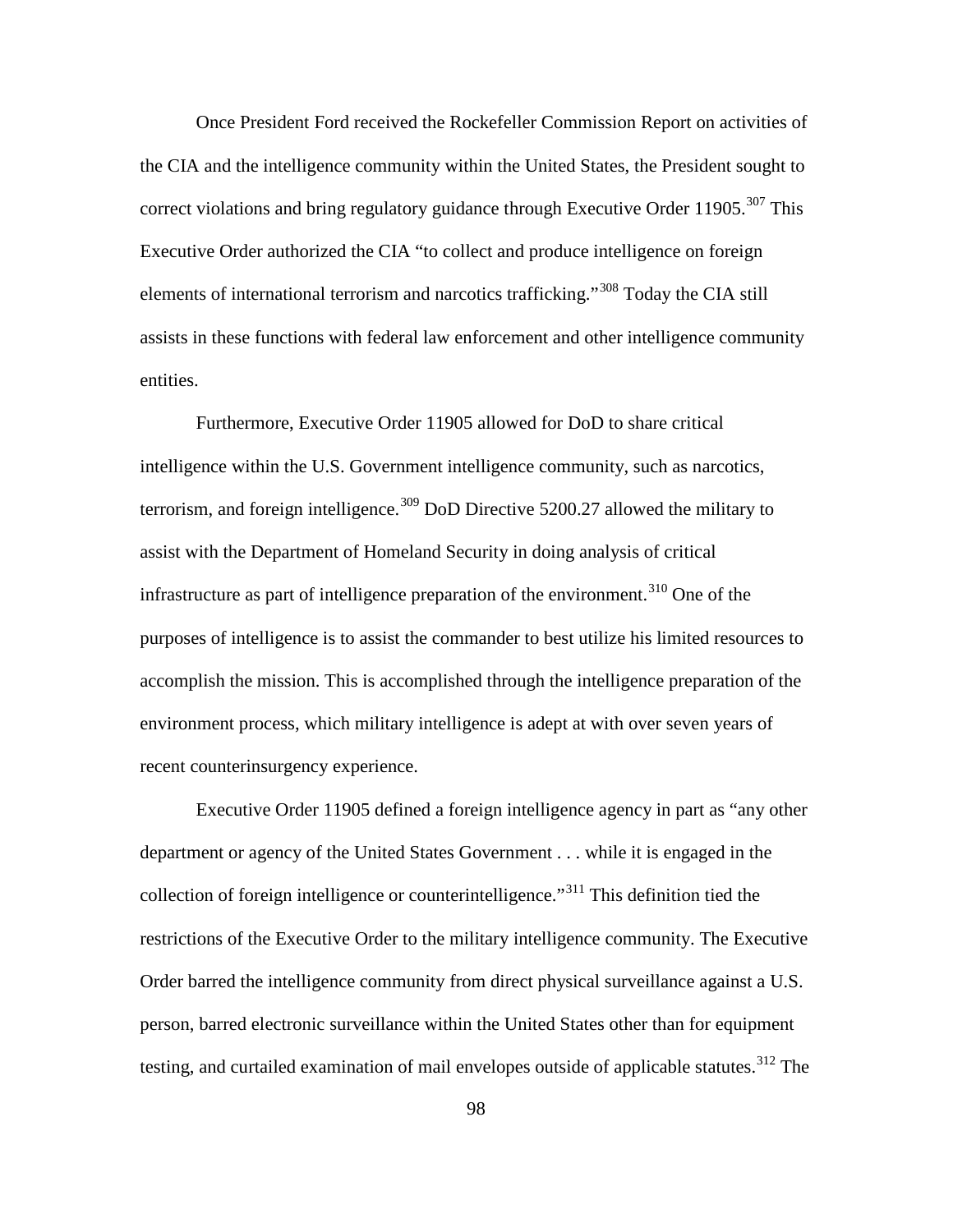executive order limited military intelligence support to passive support of law enforcement, in compliance with the *United States v. Red Feather* federal court decision. Activities such as photo reconnaissance, intelligence training, equipment support, and analysis are examples of what the executive order allowed as they are expressly authorized by either statutory or case law.  $313$  The executive order did not prohibit surveillance of a geographic area, which laid the foundation for the area surveillance mission incorporated into the overall counterdrug mission.

Executive Order 11905 did lay the foundation for interagency "cross pollination," or exchange of personnel between agencies. It affected military intelligence personnel in that when a service member worked for a federal agency outside DoD, such as the FBI, the service member was prohibited from disclosing that agency's affairs to DoD, except as authorized by the host agency. This in effect allowed for military intelligence support to law enforcement, as the National Guard counterdrug program practices this concept today.

The current executive order in effect governing intelligence activities is Executive Order 12333, originally designed under President Reagan. The current order is essentially similar to the original, updated for new technological capabilities, the global war on terrorism, and new intelligence activities within the federal government. The order focused the intelligence community on identifying threats from espionage, terrorism, and weapons of mass destruction.<sup>[314](#page-198-9)</sup> However, the order did direct the intelligence community to consider state, local and tribal concerns in regards to intelligence collection and dissemination, and to "prepare and provide intelligence . . . that allows free exchange

99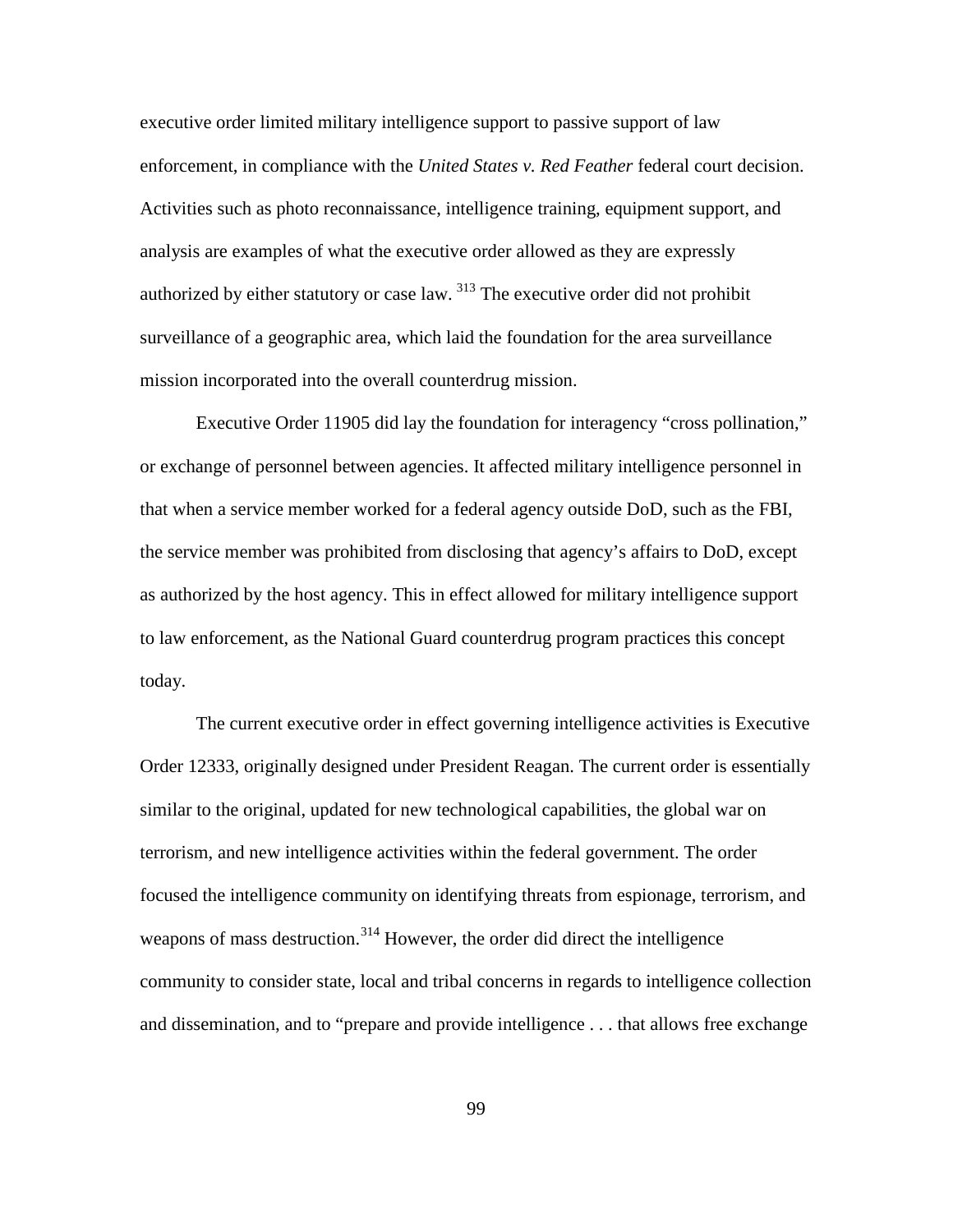of information."[315](#page-198-0) Consistent with its guidance regarding consideration of the law enforcement community, the order delineated five areas that pertain to this thesis.

1. "Information that is publically available," otherwise known as open source information. As previously mentioned in discussion of the Intelligence Reform Act of 2004, the law codified the intelligence community's responsibility to perform this analysis.<sup>[316](#page-198-1)</sup> In this point the executive order sought to modernize guidance to the information age, and recognized that publicly available information is the least intrusive means of gathering information on a target of investigation. This guidance is consistent with the U.S. Supreme Court's ruling in *Laird v. Tatum*. [317](#page-198-2) As most terrorist groups post what they espouse, general targeting information, and pictures of terrorist activity on the Internet, as well as drug traffickers posting their information on MySpace or Facebook, it stands to reason that intelligence should conduct open source research to find this useful information to dismantle both terrorist and drug trafficking cells and organizations. Military intelligence is quite experienced at open source analysis as military intelligence conducts this mission regularly in deployed theaters of operation. The tasks mentioned here are consistent with DoD Directive 5525.5, where it directs DoD to consider law enforcement needs when planning and conducting training.<sup>[318](#page-198-3)</sup> This also has the additional benefit of maintaining skills in garrison that military intelligence personnel use while deployed to seek public information on their operational area if the military intelligence personnel operate under the auspices and at the direction of the supported law enforcement agency.

2. "Information obtained in the course of a lawful foreign intelligence, counterintelligence, international narcotics or international terrorism investigation."[319](#page-198-4) As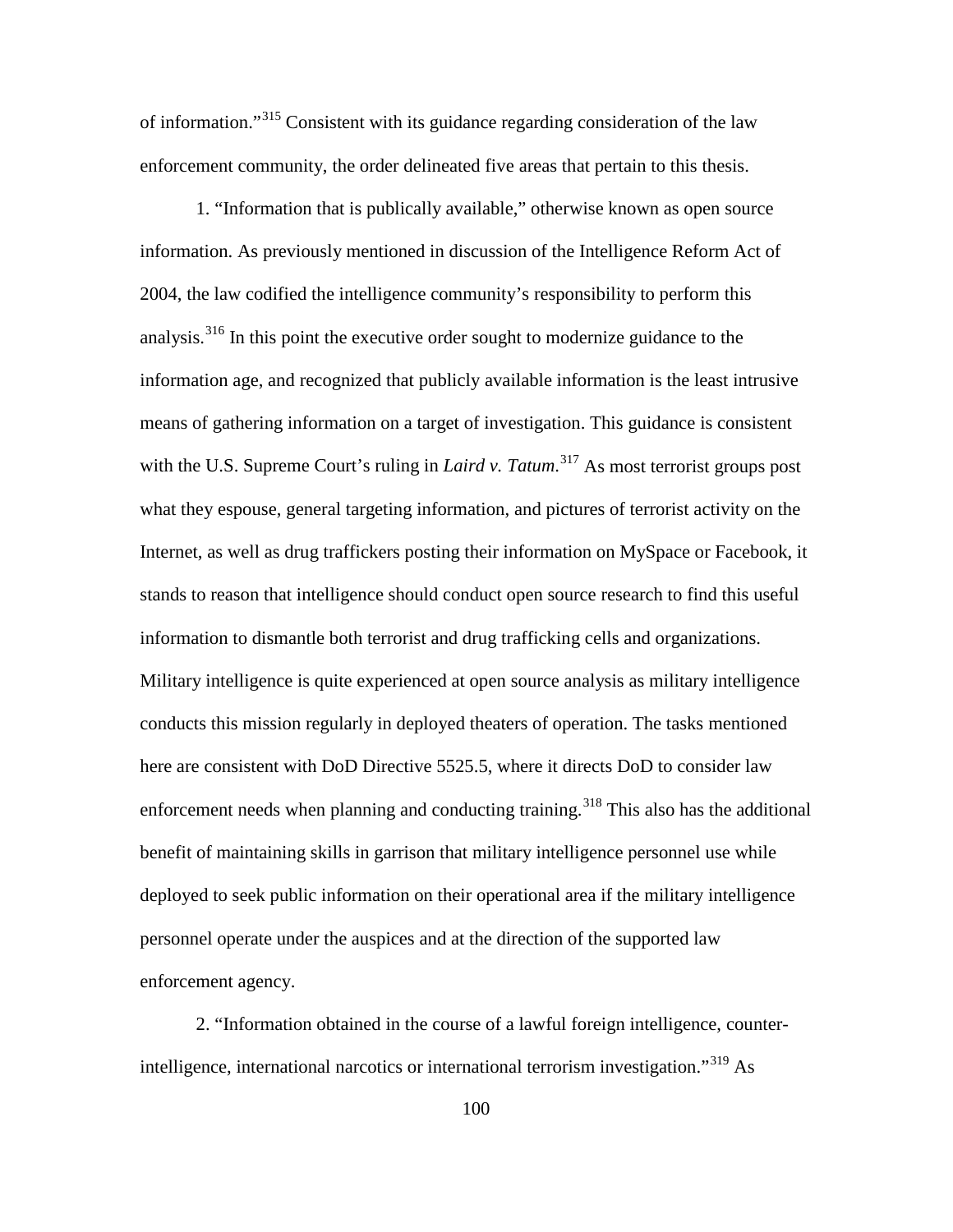mentioned in Chapter 1, The Department of State lists eighteen terrorist organizations that derive a substantial amount of their support from drug trafficking.<sup>[320](#page-198-5)</sup> Consistent with DoD Directive 5240.1, where terrorist activities are explicitly mentioned, narcotics trafficking should be covered as well.<sup>[321](#page-198-6)</sup> In addition, this instruction also nests with  $DoD$ Directive  $5525.5$ <sup>[322](#page-198-7)</sup> When looking at this as authorized by the Posse Comitatus Act, and the link between narcotics and terrorism as noted above, Congress authorized this support in the Defense Authorization Act of 1989, in requiring DoD to support drug interdiction efforts.<sup>[323](#page-198-8)</sup> Executive Order 12333 allowed the intelligence community to participate in law enforcement investigations of international terrorists and narcotics activities.<sup>[324](#page-198-9)</sup>

3. "Information needed to protect the safety of any persons or organizations, including those who are targets, victims or hostages of international terrorist organizations."[325](#page-198-10) DoD Directive 5240.1 stated that military intelligence can collect information on international terrorist activities, and use the least intrusive means feasible when dealing with a U.S. person.<sup>[326](#page-198-11)</sup> DoD Directive 5143.01 defined national intelligence as "all intelligence, regardless of the source from which derived and including information gathered within or outside the United States that pertains, as determined consistent with any guidance issued by the President, to more than one United States Government Agency; and that involves threats to the United States, its people, property, or interests; the development, proliferation, or use of weapons of mass destruction; or any other matter bearing on United States national or homeland security."[327](#page-198-12) This stated it is lawful for military intelligence to support counterdrug operations and counterterrorism efforts within the United States via developing and executing collection plans approved by law enforcement, and analysis and report generation for law enforcement use.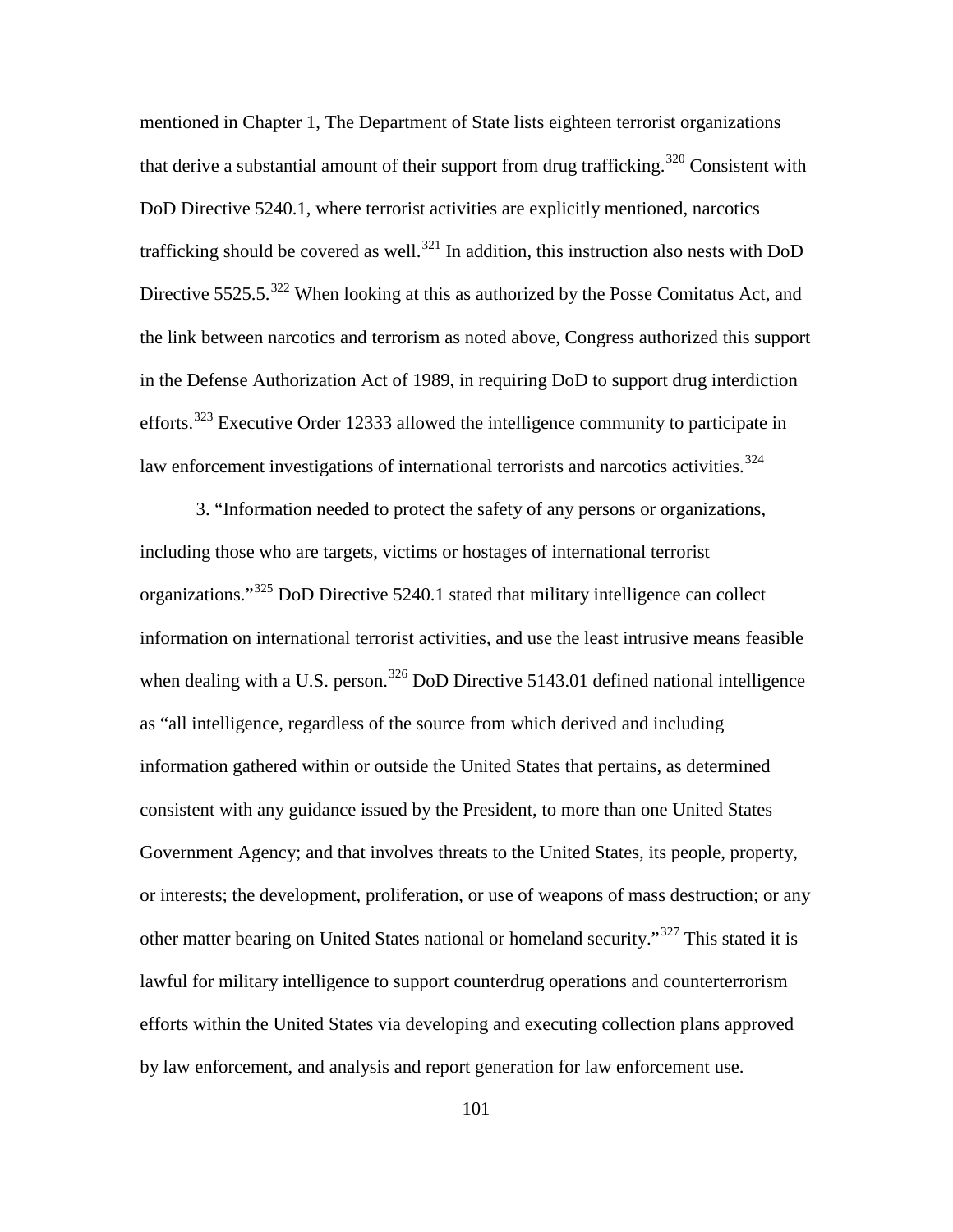4. "Information acquired by overhead reconnaissance not directed at specific United States persons."[328](#page-198-13) Unmanned aerial vehicles (UAV) possess the capability to observe large tracts of land, to include monitoring border areas for alien and drug smuggling activity consistent with the Intelligence Reform Act of 2004.<sup>[329](#page-198-14)</sup> In accordance with the Economy Act of 1932, the cost of a UAV is much cheaper than other platforms capable of this mission, such as manned aircraft, and law enforcement is allowed to ask for its use in that Act.<sup>[330](#page-198-15)</sup> The Federal Court for the District of South Dakota stated that the Economy Act of 1932 served as a logical basis for military support to law enforcement for systems the military readily has available in *United States v. Red Feather*. [331](#page-198-0)

Using UAVs to support law enforcement as mentioned above is consistent with DoD Directive 5525.5 as well, and provides realistic training for UAV crews as well<sup>[332](#page-198-1)</sup>. Dr. Steven Bucci, speaking to the Intermediate Level Education class at Fort Leavenworth, Kansas, explained how UAVs supported the metropolitan Washington, DC police in the beltway sniper attacks of 2002.<sup>[333](#page-198-3)</sup>

5. "Incidentally obtained information that may indicate involvement in activities that may violate federal, state, local or foreign laws."[334](#page-198-4) This instruction in the order is consistent with 10 U.S. Code, section 371, for both drug interdiction and terrorism.<sup>[335](#page-198-5)</sup> Alert military intelligence personnel may pick up indicators of criminal activity in the course of their duties. Even in conducting open source searches for information, it is relatively easy to stumble on evidence of obvious criminal activity. The law afforded military personnel the opportunity to give that information to law enforcement without recrimination for otherwise violating law, executive orders, or regulations.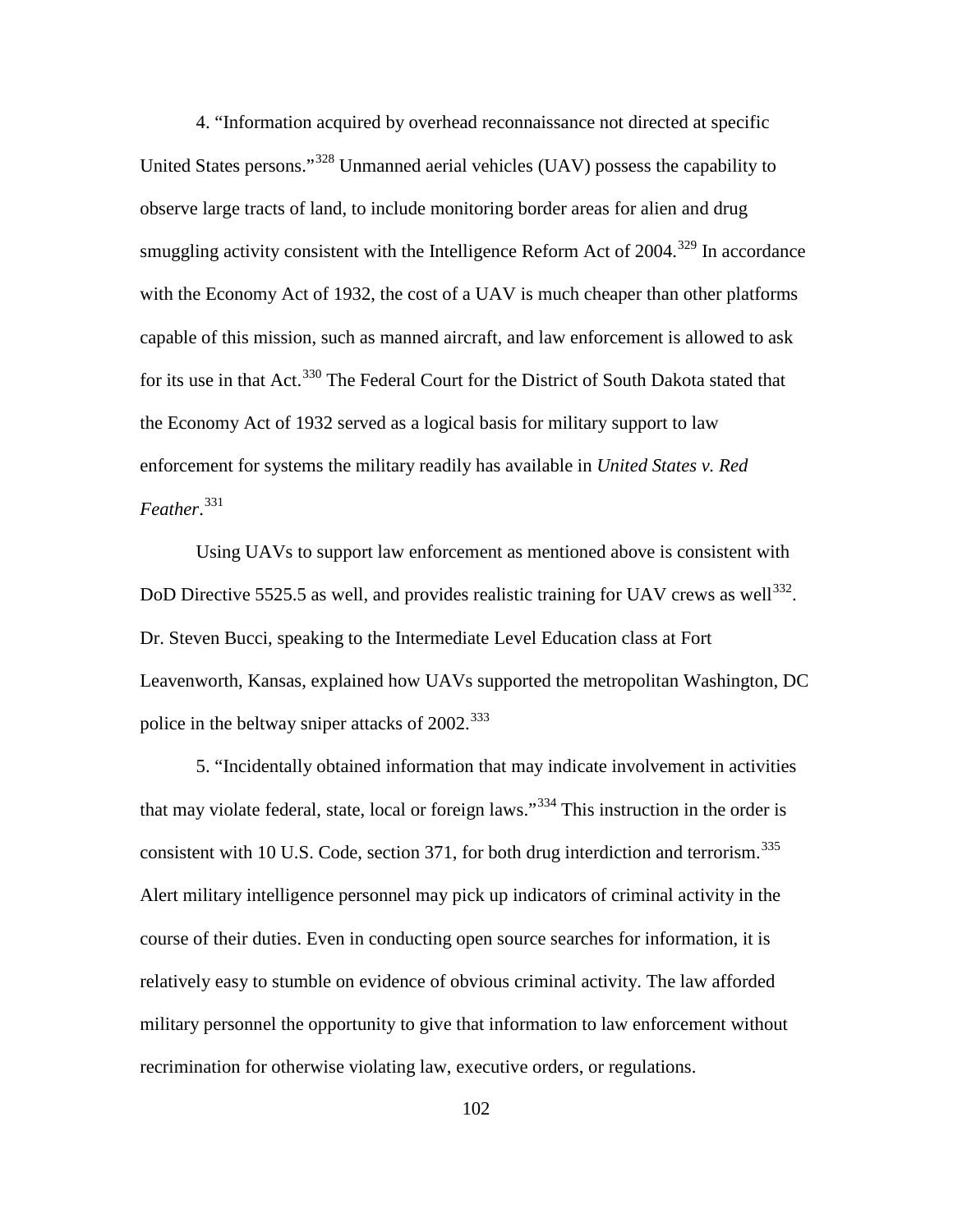Another area Executive Order 12333 allowed for is concealed monitoring device support to law enforcement. Military intelligence monitoring devices that are not prohibited include ground surveillance radars (GSR), Remotely Monitored Battlefield Sensor System (REMBASS), and signals direction finding systems.<sup>[336](#page-198-16)</sup> DoD Regulation 5240.1-R may be incongruous with Executive Order 12333, in that it appears to not allow remote sensor monitoring along the U.S. border when the sensors are in the United States. The Regulation defined concealed monitoring as:

targeting by electronic, optical, or mechanical devices a particular person or a group of persons without their consent in a surreptitious and continuous manner. Monitoring is surreptitious when it is targeted in a manner designed to keep the subject of the monitoring unaware of it. Monitoring is continuous if it is conducted without interruption for a substantial period of time.<sup>[337](#page-198-17)</sup>

However, the context of the regulation is to prevent collection targeting U.S. persons or that information which identifies U.S. persons, except where authorized. The sensors listed above cannot identify a U.S. person by identifying characteristics. The GSR can tell if the return is a vehicle or dismounted person, direction and range from the radar. The REMBASS can tell the same if it breaks the string of employed sensors, within a certain range. To direction find a signal, a collector system will only give a "cut," that is a general azimuth to the signal origination. To determine location, three different collectors need to identify the same signal, and the intersecting azimuths give the general location. The collector can be used to monitor frequency only, instead of audio. Therefore, these sensors (and similar other sensors) harmonize with the executive order, which is updated to reflect current technology.

DoD Directive 5525.5 went into more detail on authorization by law. It cited several laws the directive can support, as well as allowing for support to other laws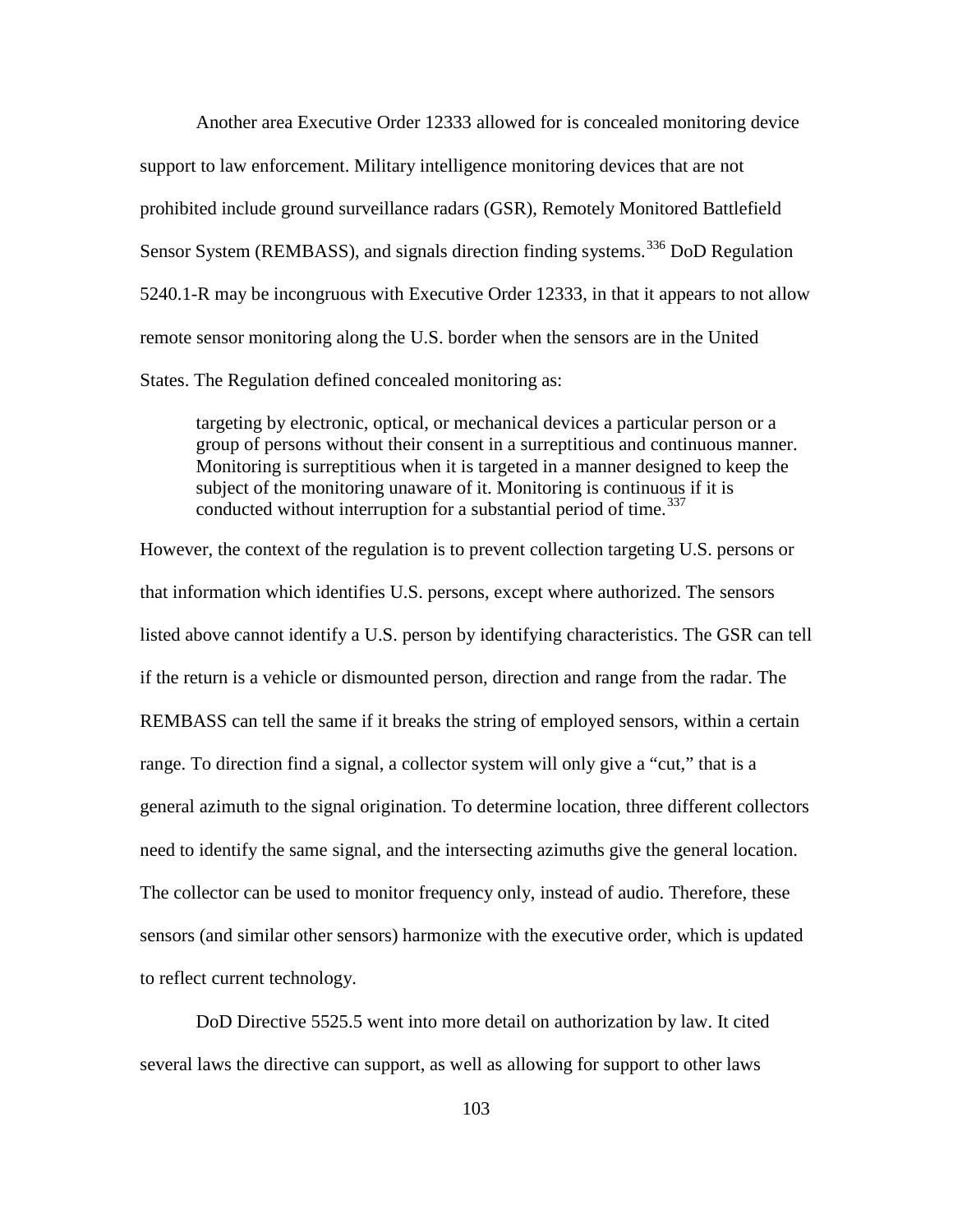Congress may pass.<sup>[338](#page-198-18)</sup> The Defense Authorization Act of 1989 satisfied this section for military support to the War on Drugs.<sup>[339](#page-198-19)</sup> The Intelligence Reform Act of 2004 also satisfied this section in the War on Terror.<sup>[340](#page-198-20)</sup> However, the directive limited the support to temporary support for training or operational support, and limited regular involvement in essentially civilian law enforcement operations.<sup>[341](#page-198-21)</sup> These limitations are in conflict with the Intelligence Reform Act of 2004, the National Defense Authorization Act of 1989, and Executive Order 12333, in that these documents envision long term interagency cooperation in terrorism and narcotics trafficking.

These executive orders and directives give broad guidance to the intelligence agencies of the United States government are the first step in regulating DoD intelligence component activities. The next level is how this broad guidance translated into specific limits and doctrine for military intelligence components, and the effect on support to counterdrug and counterterrorism.

## Regulations and Doctrine

Regulations implement the directives at the DoD and service level, and serve as the limits to what military operations can conduct. Doctrine is the principle or reasoning that guides the "how" in the way the military conducts operations. DoD Regulation 5240.1-R, National Guard Regulation (NGR) 500-2, and Army Regulation (AR) 381-10 govern the limits of military intelligence support in domestic operations. However, only AR 381-10 and NGR 500-2 remained somewhat current with changes in statutory and case law. AR 381-10 restated what is in DoD Regulation 5240.1-R and added extra instructions for specific Army intelligence missions. Only those extra instructions as they pertain to this thesis are discussed by exception. Joint Publication (JP) 3-07.4 (Joint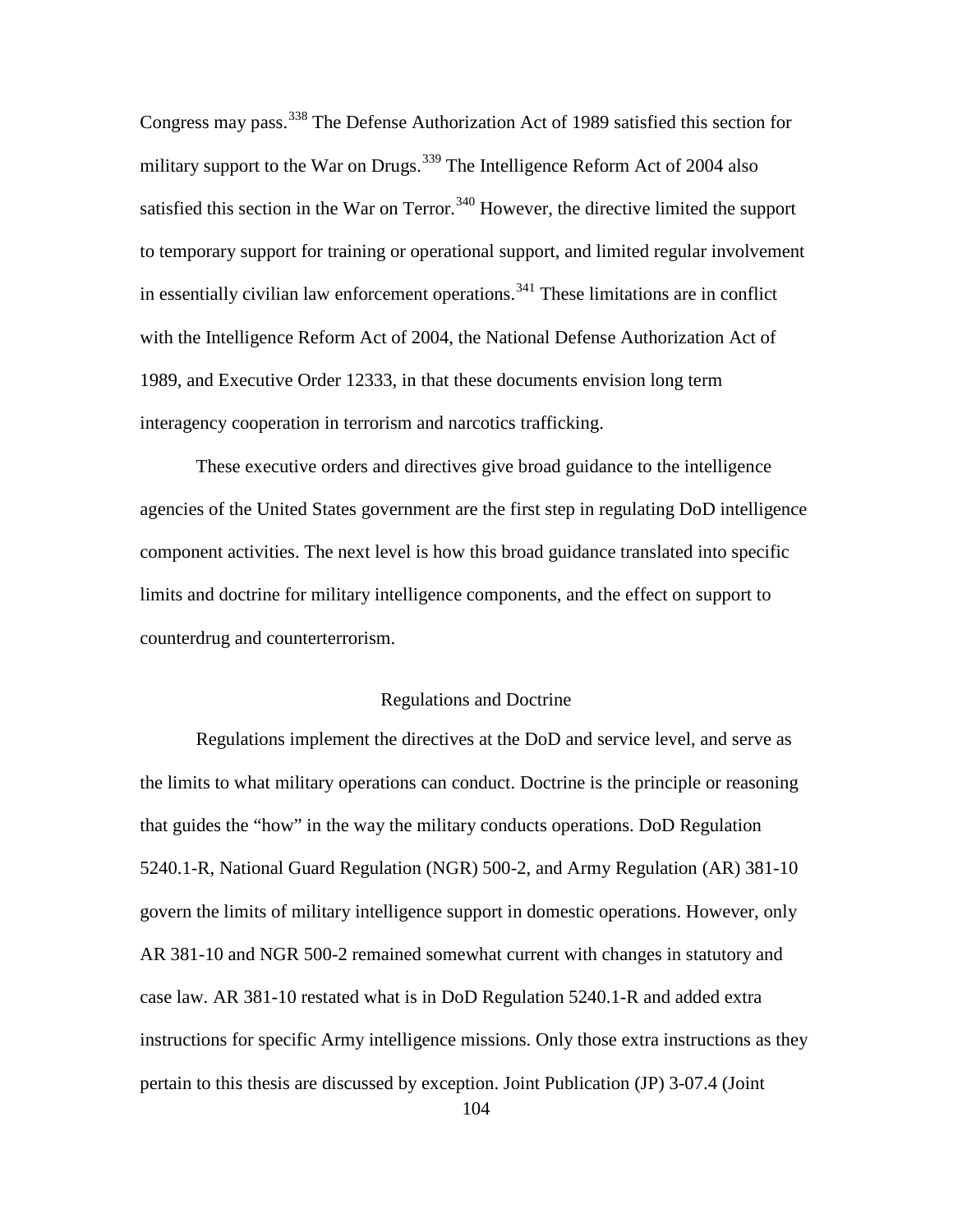Counterdrug Operations) and JP 3-27 (Joint Homeland Defense) are the two doctrinal publications that guide military intelligence support to counterdrug or counterterrorism operations.

DoD Regulation 5240.1-R implemented how DoD expected to comply with the National Security Act of 1947, The Foreign Intelligence Surveillance Act of 1978, DoD Directive 5525.5, and E.O. 12333 governing how DoD intelligence components' activities affect U.S. Persons.<sup>[342](#page-198-22)</sup> DoD 5240.1-R governed independent collection by DoD intelligence components and granted limited authority to perform collection for foreign intelligence and counterintelligence purposes. DoD made no updates to this regulation since 1982, even though Congress passed numerous laws affecting intelligence activities, such as the National Defense Authorization Act of 1989, The USA PATRIOT Act, and The Intelligence Reform Act of 2004, as well as the President's periodic updates to E.O. 12333.

DoD Regulation 5240.1-R encompassed fifteen procedures that govern intelligence activities and served as a basis for AR 381-10 and NGR 500-2, covering military personnel under both Title 10 and Tile 32 USC status. The regulation granted limited authority to collect, retain, and disseminate information regarding U.S. persons in Procedures Two through Four.<sup>[343](#page-198-23)</sup> While Procedures Five through Ten govern collection techniques concerning foreign intelligence targets, they have application in the domestic arena concerning counterdrug and counterterrorism.<sup>[344](#page-198-24)</sup>

Procedure Two of DoD Regulation 5240.1-R covered the collection of information regarding U.S. persons, but did not state whether this collection is independent by the military or in support of a civilian LEA. This procedure is generally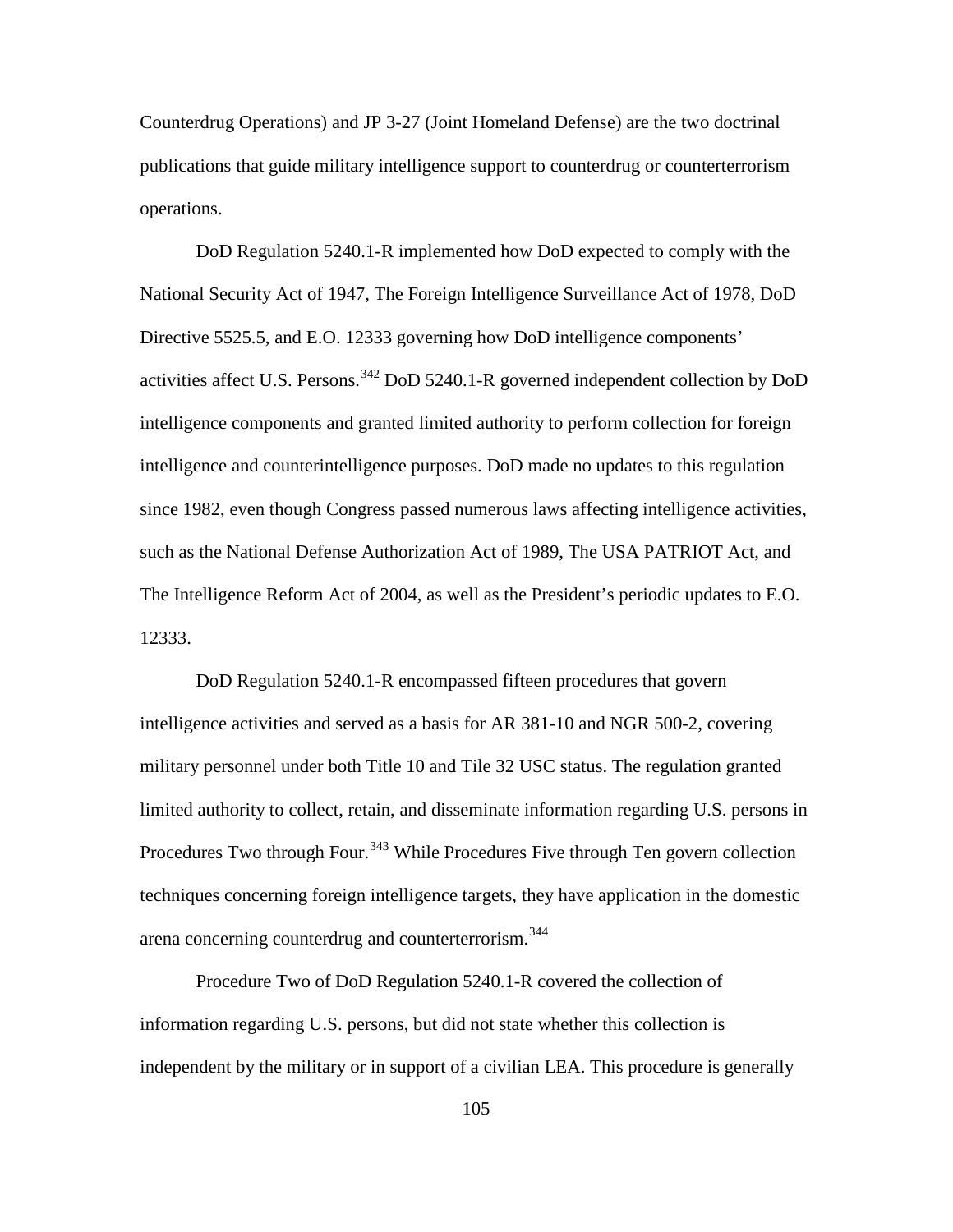understood to cover authorized domestic intelligence collection missions. In the historical context when this regulation was written in the late 1970s, it sought to address the concern of the American public in regards to how military intelligence units independently collected information on U.S. persons. Not only was the collection a concern, but that military intelligence units stored them in military databases without any supporting requests from law enforcement to do so. This procedure allowed DoD intelligence components to collect information by all lawful means, utilizing the least intrusive means possible, including open-source material, and in accordance with E.O. 12333.<sup>[345](#page-198-25)</sup> NGR 500-2, written to govern the counterdrug program of the Army and Air National Guard, placed the responsibility for obtaining necessary warrants, subpoenas, and collection requirements on the supported LEA.<sup>[346](#page-198-3)</sup> In regards to military support to law enforcement for counterdrug and counterterrorism, this guidance is prudent.

Among other items, Procedure Two in DoD Regulation 5240.1-R allowed DoD intelligence personnel to collect information on U.S persons engaged in international narcotics and international terrorism.<sup>[347](#page-198-26)</sup> DoD intelligence personnel may utilize overhead imagery, and search publically available information regarding U.S. persons engaged in narcotics and terrorism, using the least intrusive means.<sup>[348](#page-198-27)</sup> This is consistent with the federal court rulings in *Laird v. Tatum* and *United States v. Red Feather*, which stated passive support to law enforcement by the military is legally acceptable.<sup>[349](#page-198-16)</sup> Note that this regulation came about well before the Internet revolution, which greatly expanded the availability of information regarding a U.S. person in the public domain. The Intelligence Reform Act of 2004 explicitly stated that the intelligence community should exploit Open Source Intelligence, which encompasses the Internet, to gather intelligence on terrorist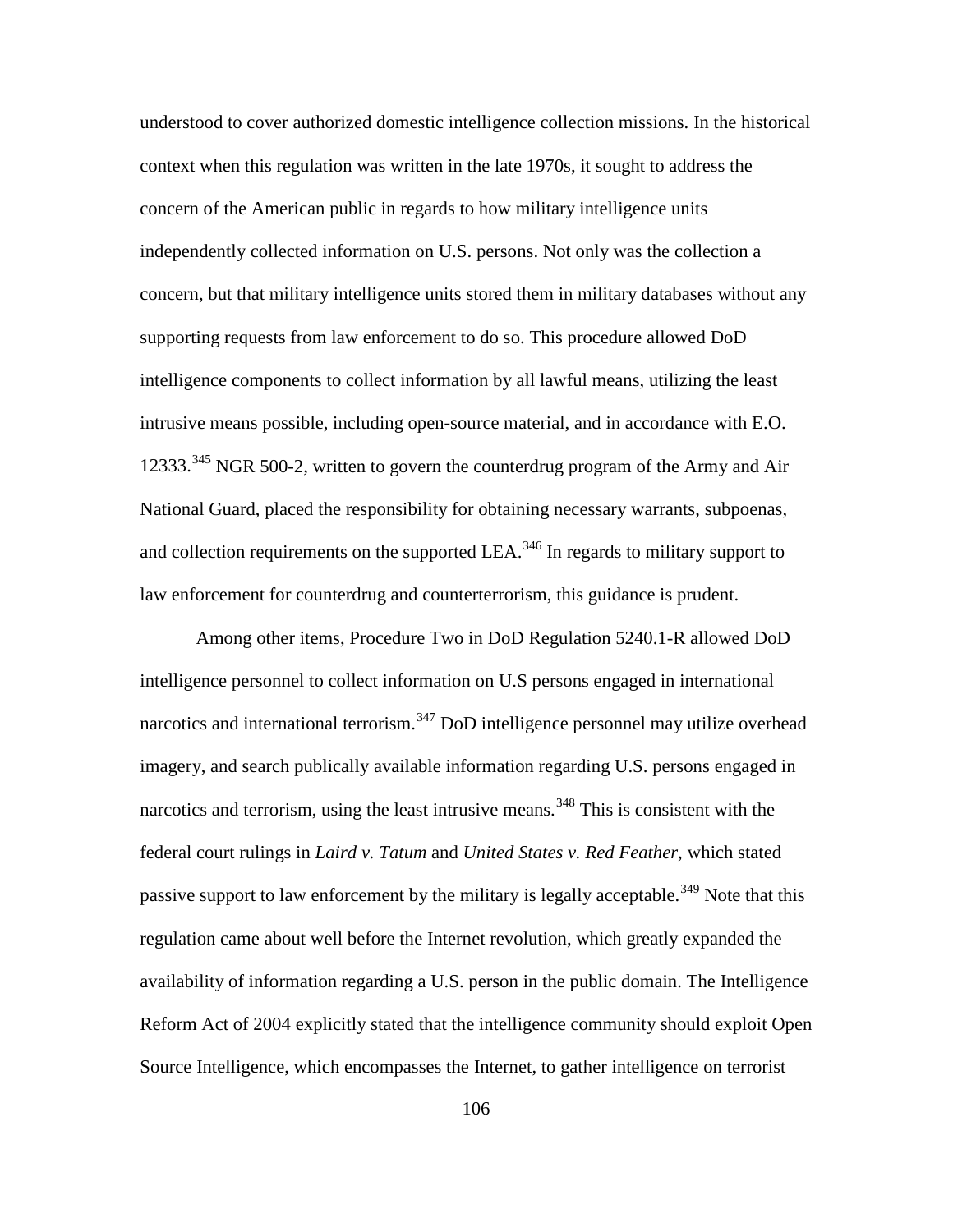and narcotics activities.<sup>[350](#page-198-28)</sup> An example of how this works in the counterdrug arena is a law enforcement officer directs a counterdrug analyst working at the police station to search the Internet for any information on suspect John Doe. The analyst finds John Doe's FaceBook page as an open source material and captures pictures of John Doe holding guns next to his marijuana plants, in compliance with DoD Regulation 4240.1– R.<sup>[351](#page-198-29)</sup> In addition, Joint Publication 3-07.4, Joint Counterdrug Operations, listed linguist and intelligence services as valid missions for counterdrug support to law enforcement, something the military can do in the course of training under the Economy Act.<sup>[352](#page-198-30)</sup> DoD Regulation 5240.1-R did not address information residing in law enforcement databases that a military intelligence professional supporting a LEA would have access to.

DoD Regulation 5240.1-R Procedure Three governed the retention of information about U.S. persons, again in the historical context of post-Church and Pike Committee hearings. This procedure allowed information collected pursuant to Procedure Two to be retained in DoD intelligence systems for ninety days, with the availability of a ninety day extension, to determine if it the information can be permanently retained for intelligence use.<sup>[353](#page-198-31)</sup> AR 381-10 required information deemed legal to retain be reviewed annually to verify the purpose for retaining the information is still valid.<sup>[354](#page-198-32)</sup> AR 381-10 addressed information collected pursuant to a law enforcement approved collection plan in support of a law enforcement counterdrug or counterterrorism mission under its reworked Procedure 12 when it stated:

Intelligence personnel assigned or detailed to counter drug elements supporting CLEA must comply with the rules governing that agency and the rules under which the Army approved their assignment or detail.<sup>[355](#page-198-33)</sup>

NGR 500-2 framed the issue as: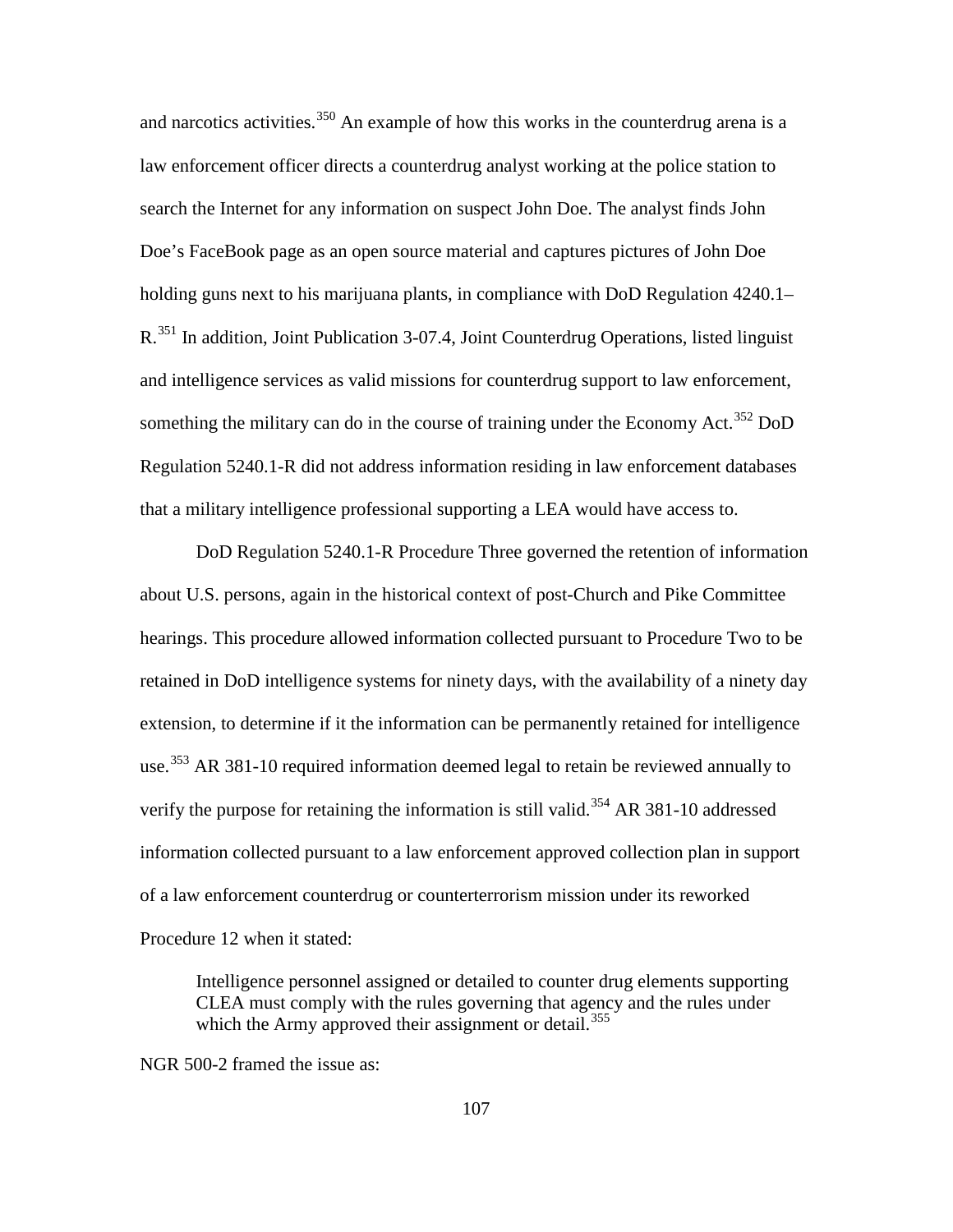National Guard members support the criminal (narcotics) information analysis activities of LEAs, Criminal (narcotics) information comes into temporary possession of National Guard members supporting LEAs, but is not retained by the National Guard.<sup>[356](#page-198-34)</sup>

NGR 500-2 also stated that "The National Guard will not maintain or store final products in National Guard facilities or databases."[357](#page-198-35) This regulation did not restrict use of National Guard equipment to create the products, especially when the equipment was housed at the supported LEA. Common sense dictates that equipment, such as a stand– alone computer not remotely connected into the DoD network, housed at an LEA is under the LEA's control. This logic affords to the use of military intelligence software programs to identify complex patterns.

Procedure Four in DoD Regulation 5240.1-R provided dissemination guidelines for information collected under Procedure Two and retained under Procedure Three, not administrative in nature, court ordered, or otherwise governed by law.<sup>[358](#page-198-36)</sup> The regulation allowed for dissemination to law enforcement and other members of the intelligence community, provided they had a need for the information in the course of their official duties.<sup>[359](#page-198-37)</sup> In practice, the Provost Marshall is the deciding authority and conduit to LEAs for most military installations. NGR 500-2 stated that the LEA is responsible for setting dissemination rules, to include public affairs and press releases, and serves as a guideline for DoD policy clarification where needed on the subject.<sup>[360](#page-198-38)</sup>

108 DoD Regulation 5240.1-R Procedure Five governed electronic surveillance within the United States for intelligence purposes.<sup>[361](#page-198-39)</sup> The purpose of electronic surveillance is to collect information on non-U.S. persons operating for or on behalf of a foreign power for foreign intelligence purposes, as covered by AR 381-10.<sup>[362](#page-198-3)</sup> While the 1984 version of AR 381-10 stated if electronic surveillance is conducted against foreign targets where both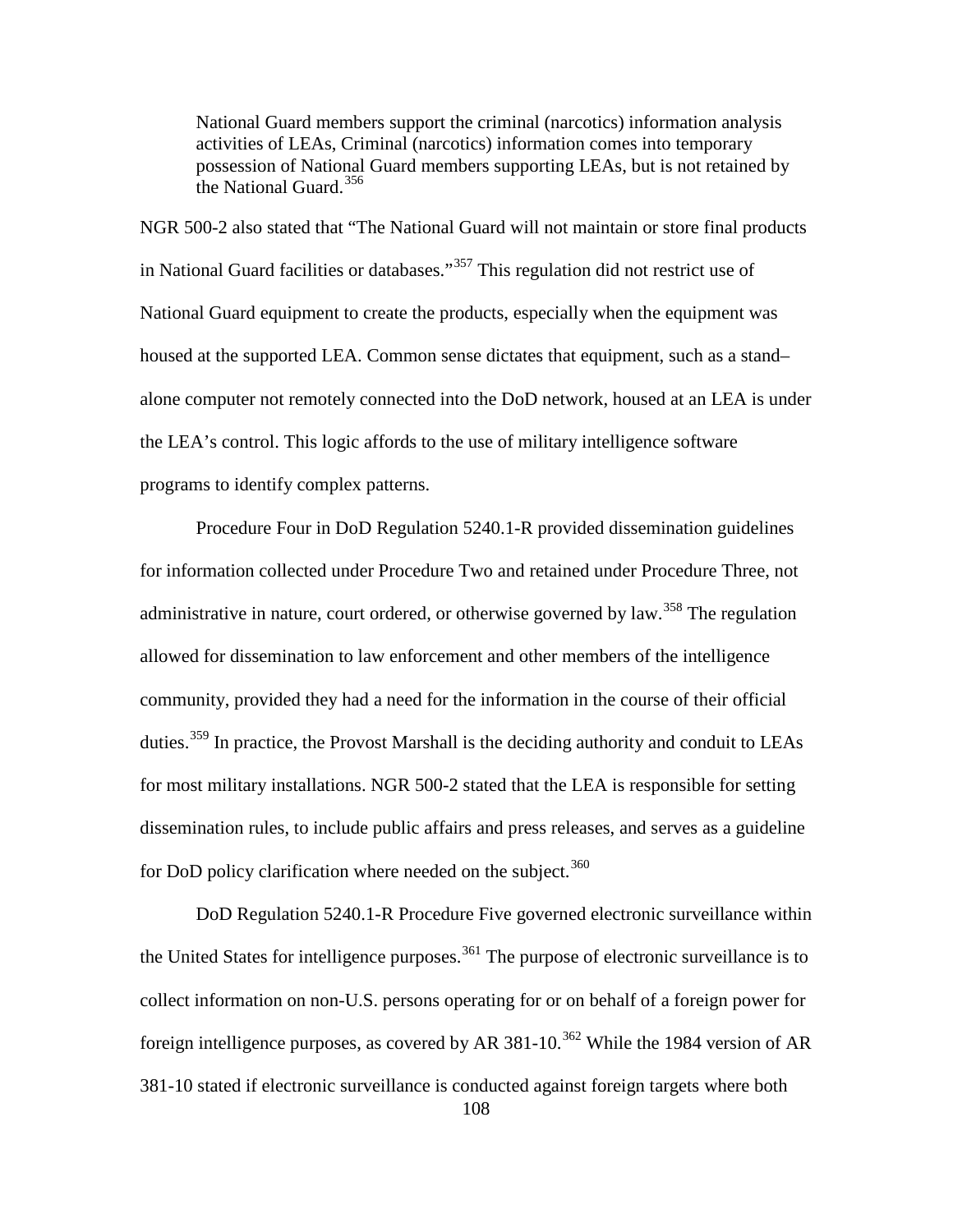sender and receiver are outside the United States, the electronic surveillance platform can be within the United States, the 2007 version did not specifically address this.<sup>[363](#page-198-26)</sup> Collection of this nature is valuable in monitoring border areas for drug and alien smuggling across the border or territorial waterways. This foreign focus of surveillance meets the intent of the Intelligence Reform and Surveillance Act by supporting monitoring of the border for smuggling operations.<sup>[364](#page-198-5)</sup> If in the course of this foreign electronic surveillance collection, the collection system "incidentally" acquires the communications of a U.S. person, the surveillance status does not automatically change to "directed" against a U.S. person.<sup>[365](#page-198-16)</sup> Since Procedure Six defined communications concerning a U.S. person as that which gives uniquely identifiable information on a person such as name, address, or personal identifiers, this severely limits electronic surveillance within the United States.<sup>[366](#page-198-7)</sup>

Procedure Six of DoD Regulation 5240.1-R covered concealed monitoring and encompasses electronic, optical, or mechanical devises in a continuous a manner.<sup>[367](#page-198-29)</sup> This is done along the borders to identify when traffickers are crossing the border, but does not detect where they go after entry into the United States. This involves use of unmanned aerial vehicles (UAV) and remotely monitored ground sensors. No reasonable expectation of privacy exists, which is where a reasonable person is entitled to believe his or her actions are not subject to monitoring by electronic, optical or mechanical devices.<sup>[368](#page-198-30)</sup> Since the border is generally considered open fields, a person has no reasonable expectation of privacy. This lack of reasonable expectation of privacy is confirmed by the U.S. Supreme Court decision in *Oliver v. United States* as follows: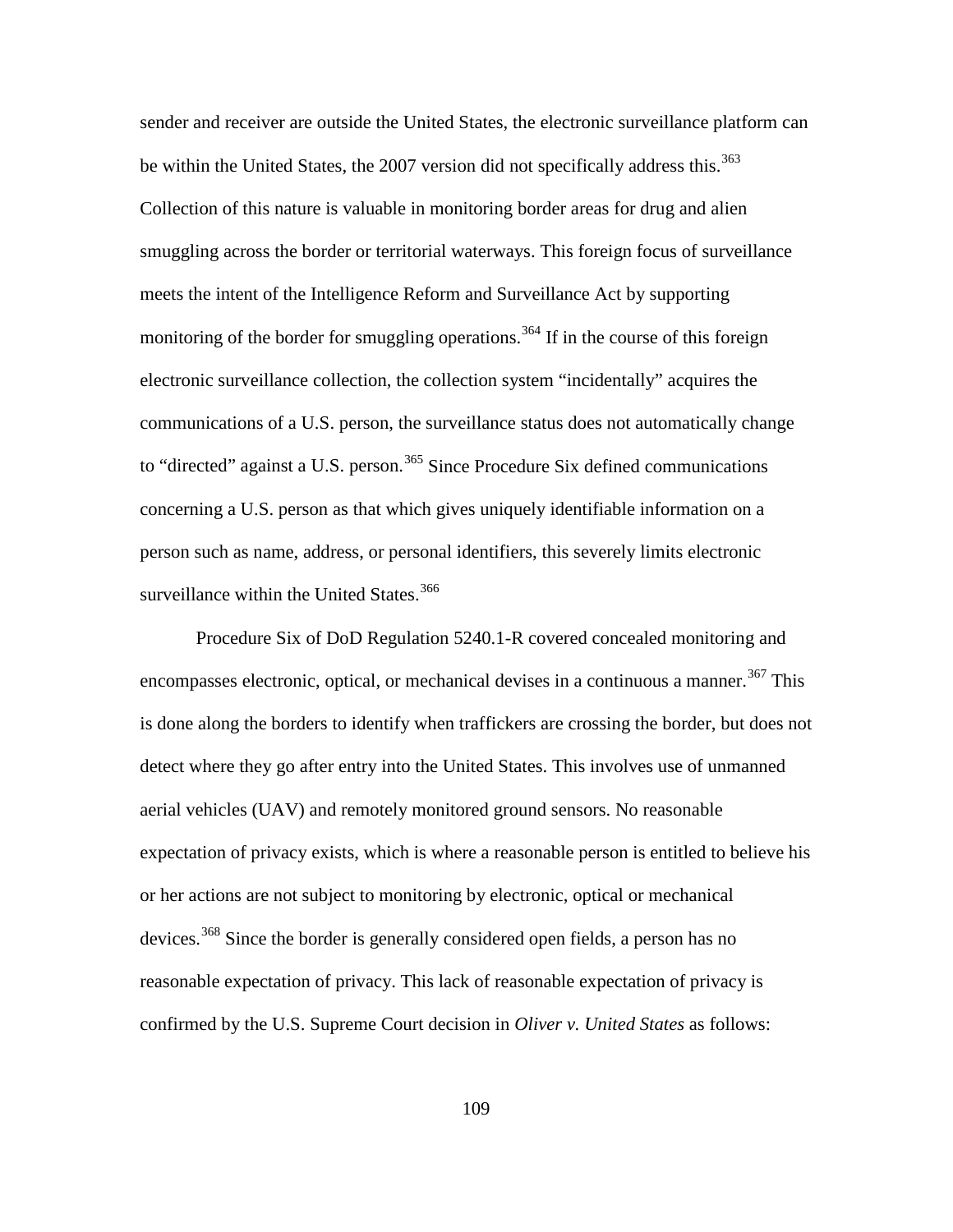Since *Katz v. United States, supra,* the touchstone of Fourth Amendment analysis has been whether a person has a "constitutionally protected reasonable expectation of privacy." *Id.* at [389 U. S. 360.](http://supreme.justia.com/us/389/347/case.html#360) The Amendment does not protect the merely subjective expectation of privacy, but only those "expectation[s] that society is prepared to recognize as *reasonable.'" Id. at [389 U. S. 361.](http://supreme.justia.com/us/389/347/case.html#361) Because open fields are accessible to the public and the police in ways that a home, office, or commercial structure would not be, and because fences or "No Trespassing" signs do not effectively bar the public from viewing open fields, the asserted expectation of privacy in open fields is not one that society recognizes as reasonable. Moreover, the common law, by implying that only the land immediately surrounding and associated with the home warrants the Fourth Amendment protections that attach to the home, conversely implies that no expectation of privacy legitimately attaches to open fields. Pp. 466 U. S. 177*– *181.*[369](#page-198-40)

This court case came after DoD Regulation 5240.1-R was written, and DoD did not update the regulation to account for changes in statutory and case law. NGR 500-2 contained language that addressed area surveillance verses person surveillance and required a law enforcement officer to be present or in direct contact with the military unit performing a reconnaissance mission.<sup>[370](#page-198-41)</sup> This procedure ties directly with and impacts Procedure Nine.

DoD Regulation 5240.1-R Procedure Nine covered physical surveillance of a person for foreign intelligence purposes, but did not cover area surveillance.<sup>[371](#page-198-42)</sup> Again, NGR 500-2 provided good verbiage that met the intent for interagency cooperation monitoring per the Intelligence Reform and Surveillance Act of 2004.<sup>[372](#page-198-43)</sup> NGR 500-2 allowed for area surveillance to detect and record activity occurring within the designated area pertaining to trafficking and drug related activities utilizing unattended sensors, listening posts/observation posts, and ground surveillance radar.<sup>[373](#page-198-44)</sup> Joint Publication 3-07.4 listed aerial and ground reconnaissance as valid missions for counterdrug support to law enforcement.<sup>[374](#page-198-36)</sup> The aerial reconnaissance mission in NGR 500-2 allowed for following aircraft, watercraft and motor vehicles using UAVs, radars, and manned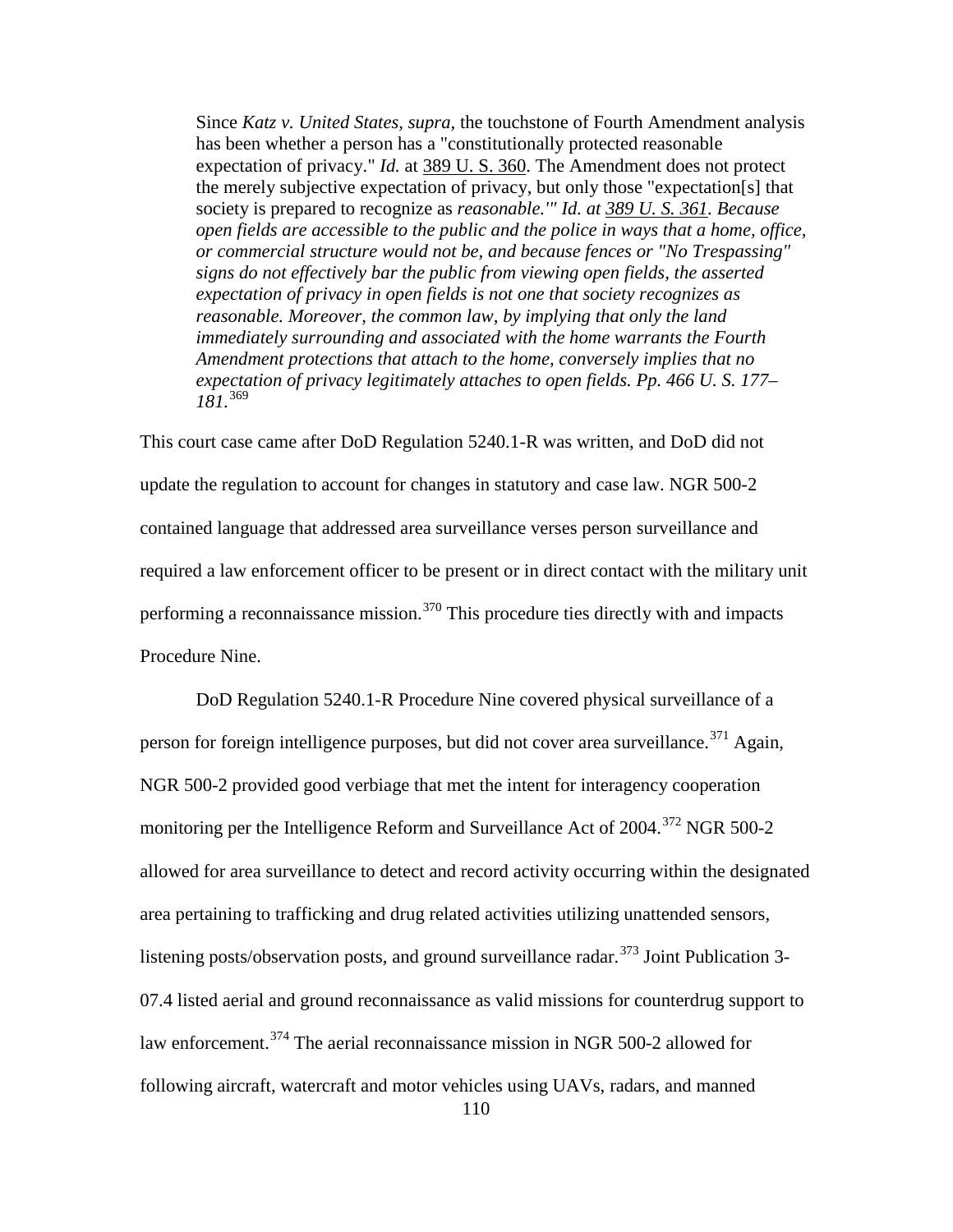aircraft, provided a law enforcement officer is either onboard the aircraft, or in direct contact.<sup>[375](#page-198-45)</sup> To apply this to UAV reconnaissance, the law enforcement officer should be by the command module. This is what DoD did in a Title 10 status to support law enforcement in the metropolitan Washington, DC, sniper terrorism case in 2002, according to Dr. Steven Bucci.<sup>[376](#page-198-38)</sup> As AR 381-10 contained the caveat that Army intelligence components may assist the FBI in conducting physical surveillance if requested by the FBI, in accordance with the Delimitations Agreement, this action fit within the regulatory guidance.<sup>[377](#page-198-2)</sup> AR 381-10 authorized surveillance of non–U.S. persons who enter the United States if approved by the Commanding general, Intelligence and Security Command, or Army Chief of Staff for Intelligence, or their designees.<sup>[378](#page-198-3)</sup> This interpretation is in light of the alien status listed in DoD Regulation 5240.1-R under Procedure 5.3.2.4.2.<sup>[379](#page-198-46)</sup>

The last procedure that affects military intelligence support to law enforcement for counterdrug and counter terrorism is Procedure Twelve in DoD Regulation 5240.1-R, covering law enforcement assistance by DoD intelligence components.<sup>[380](#page-198-5)</sup> The context of this procedure entailed the DoD intelligence community providing criminal information to law enforcement if encountered in the course of the DoD intelligence community's authorized missions, independent of law enforcement involvement.<sup>[381](#page-198-47)</sup> This procedure allowed for cooperating with investigations for international narcotics and terrorist activities, and authorized DoD intelligence component personnel to be assigned to federal law enforcement agencies.<sup>[382](#page-198-48)</sup> DoD Regulation 5240.1-R also allowed for the option of analyst support in this procedure by assigning DoD intelligence personnel to a federal law enforcement agency, which is central to assisting the federal interagency in building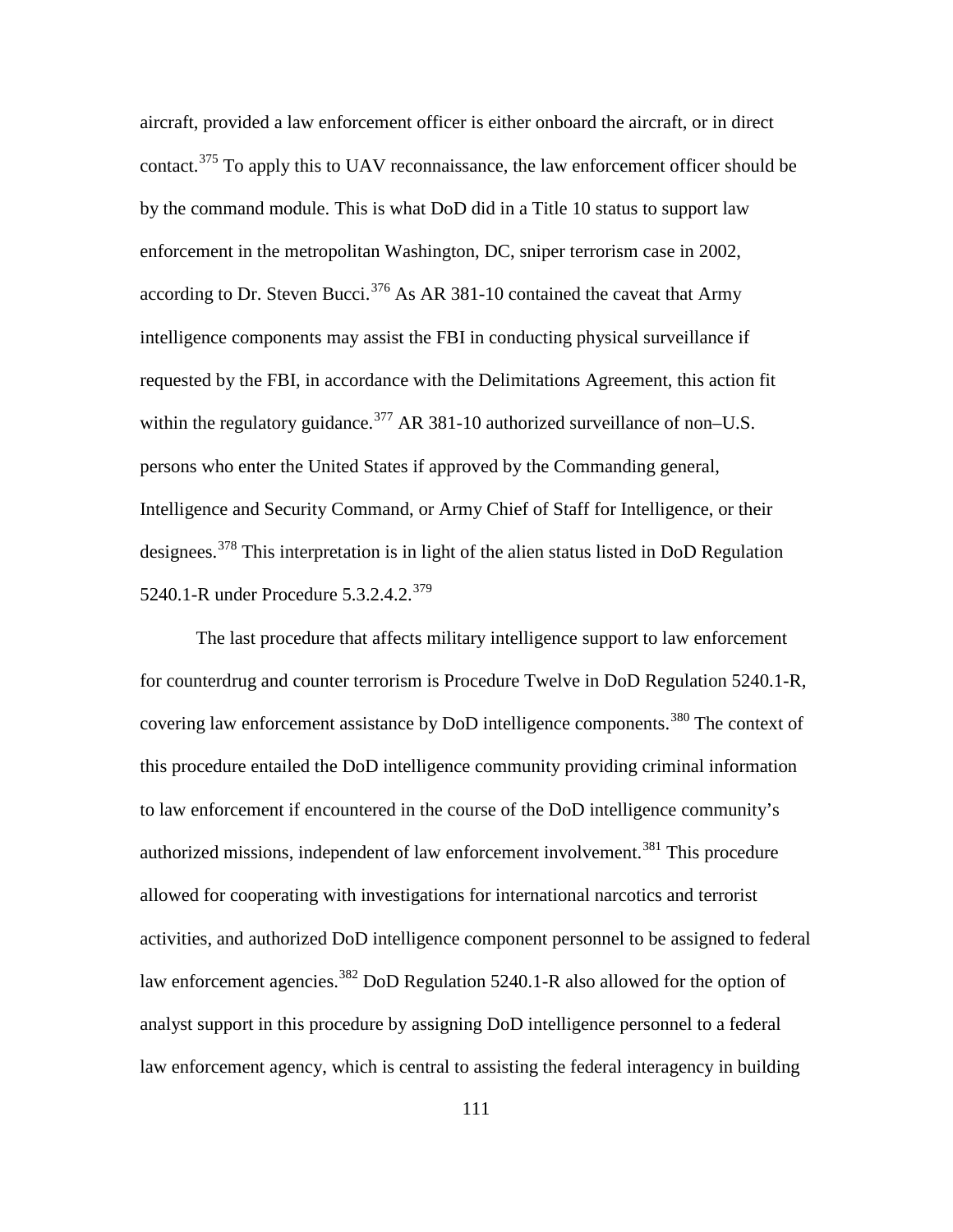intelligence analytical capacity, as called for in the Intelligence Reform and Surveillance Act of 2004. [383](#page-198-49)

DoD regulations governing intelligence activities have not kept up to date with Executive Order changes, new or revised statutory laws or court decisions affecting intelligence activities. The framework in these regulations allow for some support, but appear to be more of a crutch DoD can cite as to why they should not support the law enforcement community in the United States in the war on terrorism or the war on drugs. However, this paradigm is showing signs of shifting as Joint doctrine expanded the guidelines to support the interagency, to include domestic law enforcement.

Joint Publication (JP) 3-07.4, Joint Counterdrug Operations, gave the doctrinal framework for counterdrug operation within the United States. The Joint Publication states:

DOD policy guidance recognizes that "illicit drugs traffickers and terrorists often use the same methods to smuggle money, people, information, weapons and substances, and that in many cases, illicit drug traffickers and terrorists are one and the same." Looking beyond terrorism, the illegal drug industry can fuel violence and corruption to levels which may overwhelm governments, threatening the stability of key countries or creating "ungoverned spaces."<sup>[384](#page-198-50)</sup>

This demonstrates a paradigm shift within the Pentagon, where senior leadership officials, including former Secretary of Defense Donald Rumsfeld, considered the military counterdrug mission as "nonsense" and departed from earlier assessments concerning drug trafficking.<sup>[385](#page-198-51)</sup> National Security Decision Directive 221, signed by President Reagan, considered the drug trade a national security threat, both for its effects domestically and due to some drug traffickers cooperating closely with insurgents and terrorist organizations.<sup>[386](#page-198-52)</sup> The National Security Decision Directive acknowledged the latter two derived a major portion of their support from narcotics trafficking.<sup>[387](#page-198-53)</sup> JP 3-07.4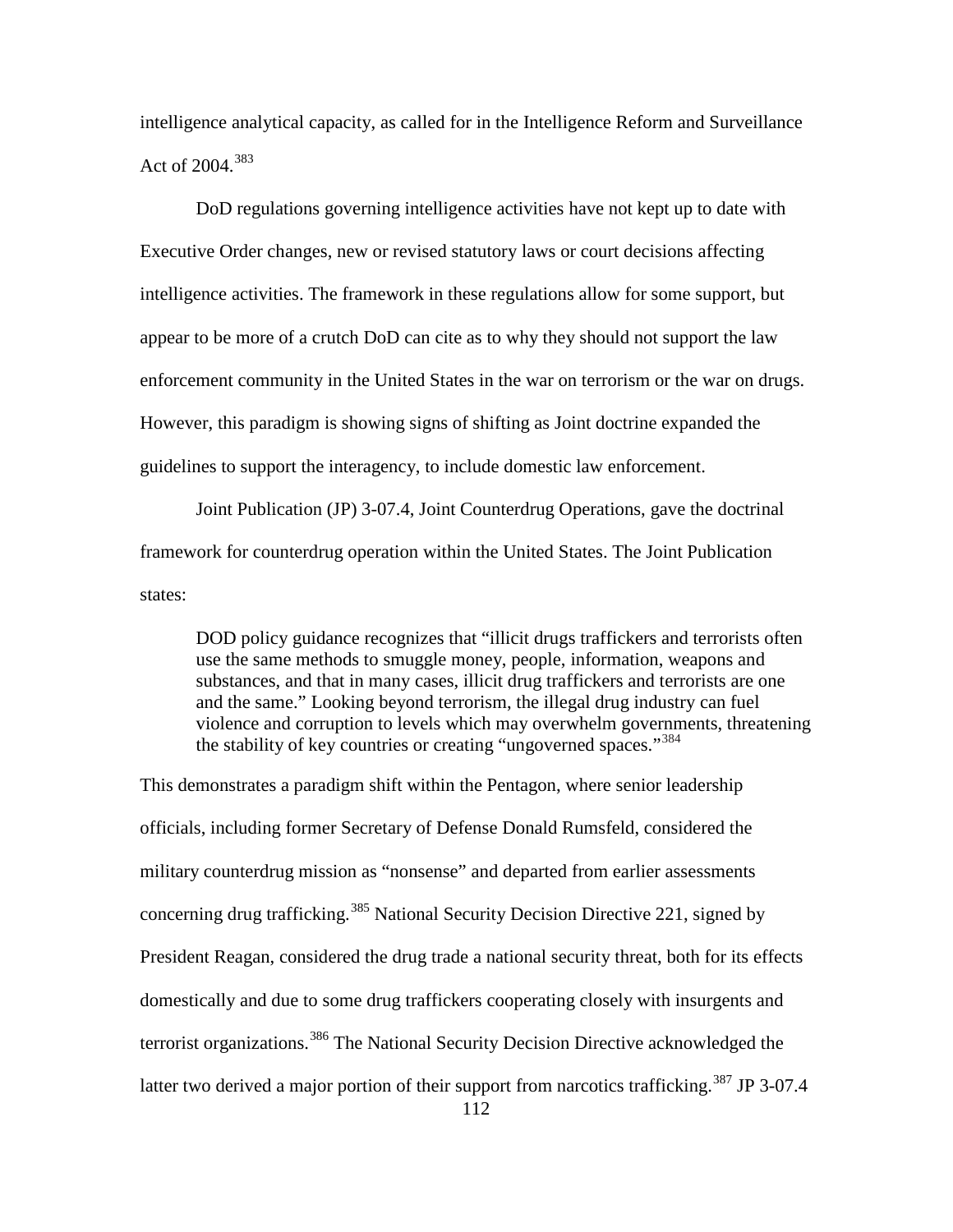reaffirmed that terrorists use drug venues to conduct terrorism not related to drug trafficking, coining the term "narco–terrorist."<sup>[388](#page-198-43)</sup>

To facilitate the interagency integration required by the Intelligence Reform Act of 2004, JP 3-07.4 recognized the FBI and DEA as the two lead agencies within the Department of Justice for terrorism and narcotics investigations.<sup>[389](#page-198-44)</sup> JP 3-07.4 also acknowledged the National Drug Intelligence Center as the principal center for strategic intelligence on drug activity, which infers a support role to this center based on requirements from the Intelligence Reform and Surveillance Act of 2004.<sup>[390](#page-198-54)</sup> The National Guard Counterdrug program embodies the Joint Publication in that it is the largest Joint counterdrug program within the United States and includes large numbers of both Army and Air National Guardsmen. The missions listed in JP 3-07.4, taken from NGR 500-2, exemplify the types of support that law enforcement is looking for from the military, as this paper will cover in Chapter 5.

JP 3-27, Homeland Defense, provided the doctrinal framework to protect the U.S. homeland, which is DoD's highest priority, and focused on terrorism.<sup>[391](#page-198-55)</sup> While DoD is responsible for the homeland defense mission, it may be in a support role to the Department of Homeland Security or other Federal agency, and DoD will coordinate closely with the other federal agencies involved.<sup>[392](#page-198-56)</sup> JP 3-27 identified civil support as part of the DoD's mission to secure the homeland.

Military intelligence support nests within interagency support in respect to Title 50 U.S. Code, Section 402, which included transnational threats of narcotics, alien smuggling, and terrorism as threats to United States national security.<sup>[393](#page-198-57)</sup> JP 3-27 stated that illegal immigrants, drugs, and terrorists remain persistent threats to the United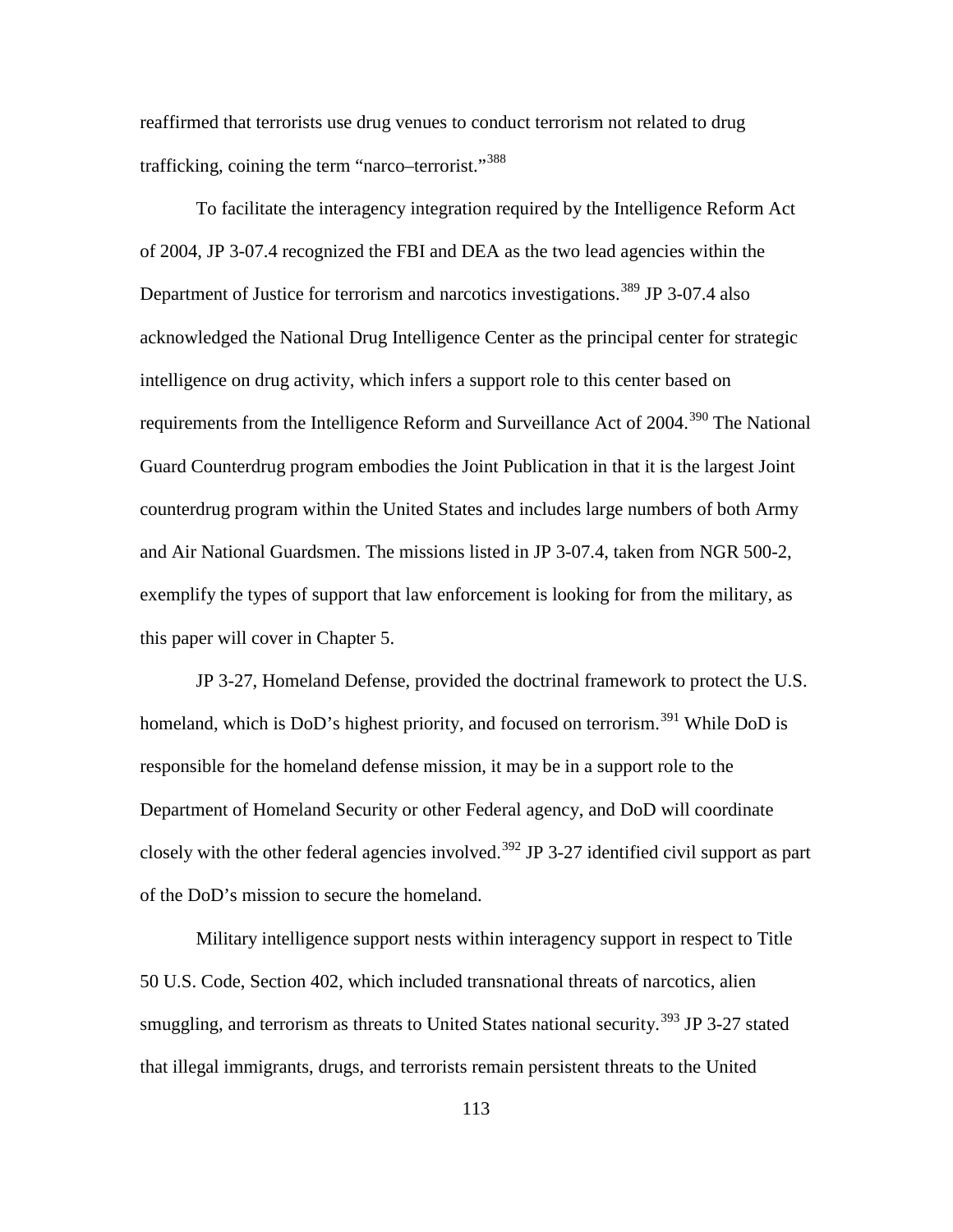States.<sup>[394](#page-198-58)</sup> Also, JP 3-27 quoted the Strategy for Homeland Defense and Civil Support where it "calls for securing the United States . . . through an active, layered defense in depth."[395](#page-198-59) However, while JP 3-27 discussed a proactive approach by DoD outside the United States, it placed DoD in a reactive mode within the United States. Dave Barton, Director of the Midwest High Intensity Drug Trafficking Area, stated wryly, "We cannot keep drugs out of the Fort Leavenworth Federal Prison. Why do we think we can stop smuggling at the border? We need to have a defense in depth within the United States."<sup>[396](#page-198-3)</sup>

JP 3-27 stated "homeland defense operations may be either active or passive."<sup>[397](#page-198-46)</sup> Most military intelligence operations other than Human Intelligence collection and Communications intercept meet the legal definition of passive support, per the court ruling in *United States v. Red Feather*. [398](#page-198-60) JP 3-27 affirmed that passive military intelligence support to law enforcement in support of counterdrug and counter-terrorism operations is within Joint doctrine parameters. [399](#page-198-61) It acknowledged DoD's ability to conduct intelligence support operations inside the United States within specific guidelines, but did not place much emphasis on this domestic intelligence support.<sup>[400](#page-198-48)</sup> However, while JP 3-27 called for training, intelligence preparation of the environment, and intelligence, surveillance, and reconnaissance to be conducted to facilitate planning, it only called for DoD to do this outside the United States, except for North American Aerospace Defense Command's tactical warning and attack assessments.<sup>[401](#page-198-49)</sup> This apparent contradiction provides a glimpse into the DoD struggle to not cross any lines concerning collecting on U.S. persons.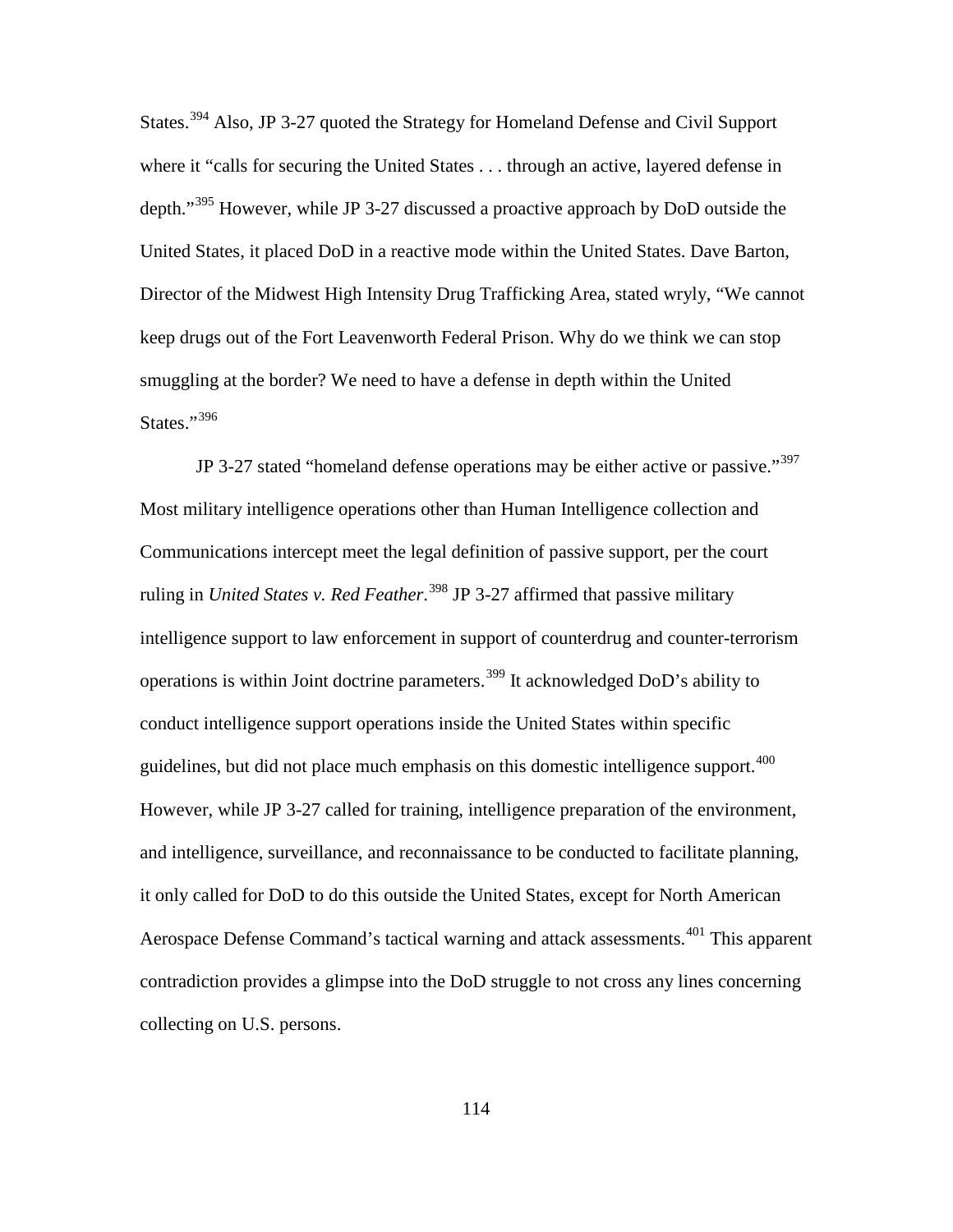Four of the offensive objectives JP 3-27 called for have direct bearing on both offensive and defensive operations to protect the homeland within the United States. The objectives listed in JP 3-27 are (number Four omitted as it did not apply to the topic):

- (1) Disrupt enemy coherence and dissipate his power.
- (2) Secure or seize important terrain
- (3) Deny the enemy resources for continued hostile operations (read narcotics trafficking operations).
- (5) Gain information to support continuing operations against enemy forces (read intelligence analysis and dissemination) $402$

Although JP 3-27 did not state so, these objectives apply to both offensive and defensive actions.

JP 3-27 called for Combatant Commanders with homeland defense responsibilities having the lead for DoD homeland defense intelligence operations.<sup>[403](#page-198-63)</sup> Military intelligence regularly develops and synchronizes the collection effort to maximize limited resources and support situational awareness, which is a capability that law enforcement needs, but presently lacks. JP 3-27 called for DoD to lead the way in information sharing and listed it as an "operational necessity . . . that minimizes intelligence gaps."[404](#page-198-64)

Military intelligence can support law enforcement with passive measures in counterdrug and counter terrorists operations, as shown by both statutory and case law. Modern era executive orders written since 1980 give clarification to the laws passed governing DoD intelligence activities. However DoD Directives do not address changes in the statue or court rulings since 1984. The Joint publications give the doctrinal framework of how to support domestic counterdrug and counterterrorism operations. The regulations give specific guidance on implementing intelligence support.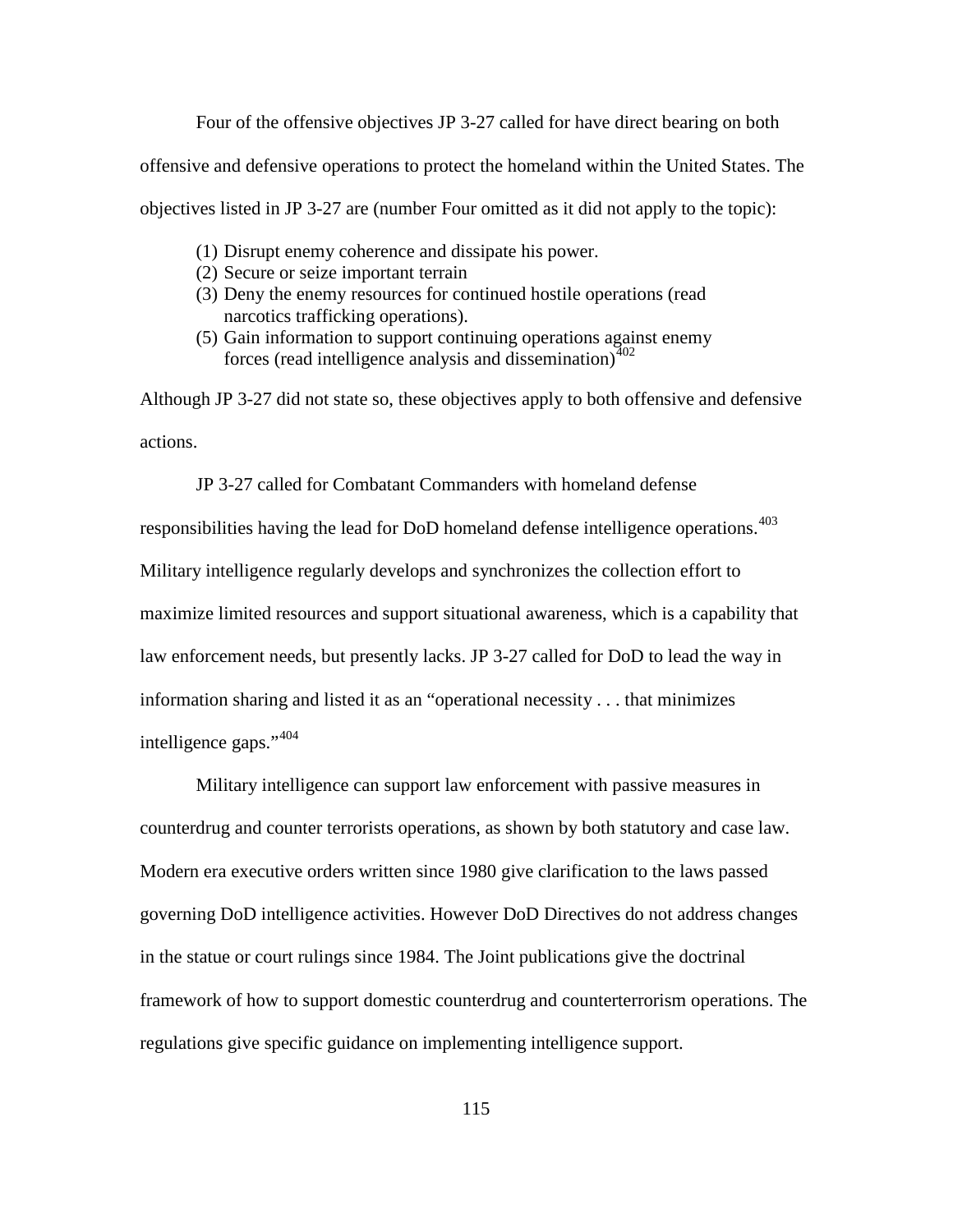## **Conclusion**

The legal review of historical events and the legislation regarding military employments around them clearly show statutory and case law exists allowing military intelligence components to support law enforcement in counterdrug and counterterrorism. The constitutional debate and legislation shortly after the conclusion of the war for independence gave the president latitude in using force to put down insurrections. The analysis of the Whiskey Rebellion and Tax Rebellion of 1799 shows that Congress and the founding fathers of the Constitution recognized the need for the nation to enforce its laws against rebellion and insurrection. The review of the use of military forces framing the Civil War and Reconstruction era that led into passage of the Posse Comitatus Act show that the military's mission evolved into a direct law enforcement mission absent a directive by the President, although Congress did authorize this mission creep.

Military intelligence activities, once Congress began granting exceptions to the Posse Comitatus Act, expanded until Congress defined what military intelligence activities were acceptable within the Unites States. However, Congress then began to loosen these restrictions in the War on Drugs and as a result of the terrorist attacks on 11 September 2001, with the latter based on the Congressional Commission's recommendations, the Commission being set up after the attacks.

The research showed that presidential executive orders, DoD directives, and regulations are more restrictive than what either statutory or case law entail, and are the major limiters to the amount of support military intelligence can provide to law enforcement. Doctrine, on the other hand, allows for an expanded mission once the regulations, which DoD and the Army did not update over the last twenty-five years, are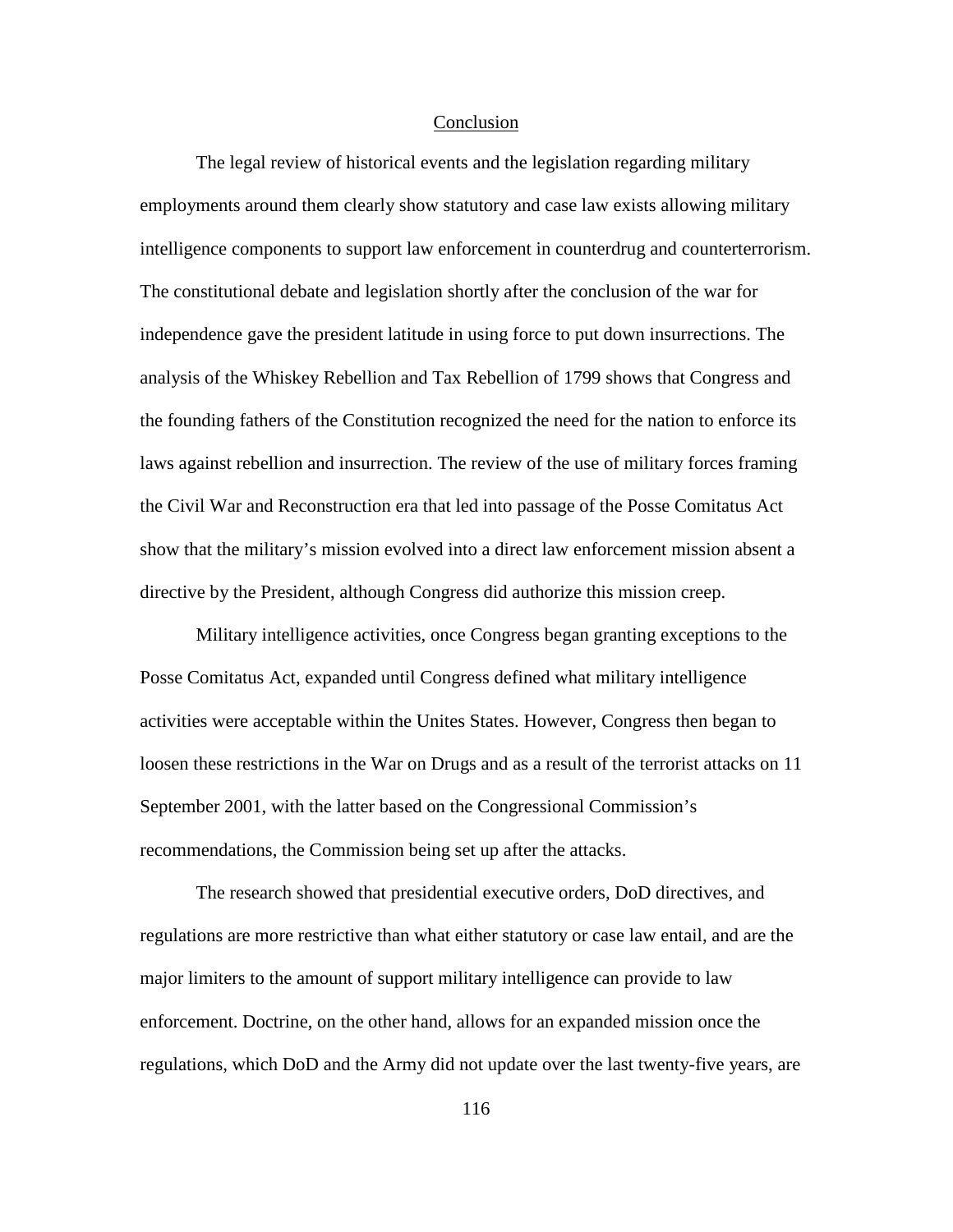updated. Now that the legal justification is established, chapter 5 will cover what the military intelligence community has to support law enforcement in counterdrug and counterterrorism operations, and areas law enforcement desires assistance from the military intelligence community.

<u>1</u> <sup>1</sup>Richard H. Kohn, "The Washington Administration's Decision to Crush the Whisky Rebellion," *The Journal of American History*, 59, no. 3 (December 1972): 567, http://www.jstor.org/stable/1900658 (accessed 2 April 2009).

 $2^2$ Matt Matthews, "The Posse Comitatus Act and the United States Army: A Historical Perspective" (Fort Leavenworth, KS: Combat Studies Institute Press, 2006), 6.

<sup>3</sup>Alexander Hamilton, "Federalist no. 29," Constitution.org http://www.constitution.org/fed/federa29.htm (accessed 1 January 2009).

4 Ibid.

5 *The Judiciary Act of 1789*, 1 Stat. 73. CHAP. XX, SEC 27 (24 September 1789). http://www.constitution.org/uslaw/judiciary\_1789.htm (accessed 23 September 2008).

6 *The Military Act of 1792,* Statute at Large, Vol. I, CHAP. XXVIII (2 May 1792), § 1-2.

 $7$ Matt Matthews, "The Posse Comitatus Act and the United States Army: A Historical Perspective" (Fort Leavenworth, KS: Combat Studies Institute Press, 2006), 8.

<sup>8</sup>William D. Barber, "Among the Most Techy Articles of Civil Police: Federal Taxation and the Adoption of the Whiskey Excise," *The William and Mary Quarterly,* Third Series, 25, no. 1 (January 1968), 58-84, http://www.jstor.org/stable/1920806 (accessed 3 April 2009).

 $<sup>9</sup>$ Ibid., 58.</sup>

 $10$ Ibid., 60.

 $11$ Max Ferrand, "The Records of the Federal Convention of 1787" (New Haven, CT, 1911), 204. Quoted in William D. Barber, "Among the Most Techy Articles of Civil Police: Federal Taxation and the Adoption of the Whiskey Excise," *The William and Mary Quarterly,* Third Series, Vol. 25, no. 1 (January 1968), 60. http://www.jstor.org/ stable/1920806 (accessed 3 April 2009).

<sup>12</sup>Jonathan Elliott, "The Debates of the Several Conventions on the Adoption of the Federal Constitution" (Washington, DC, 1836), IV, 75. Quoted in William D. Barber,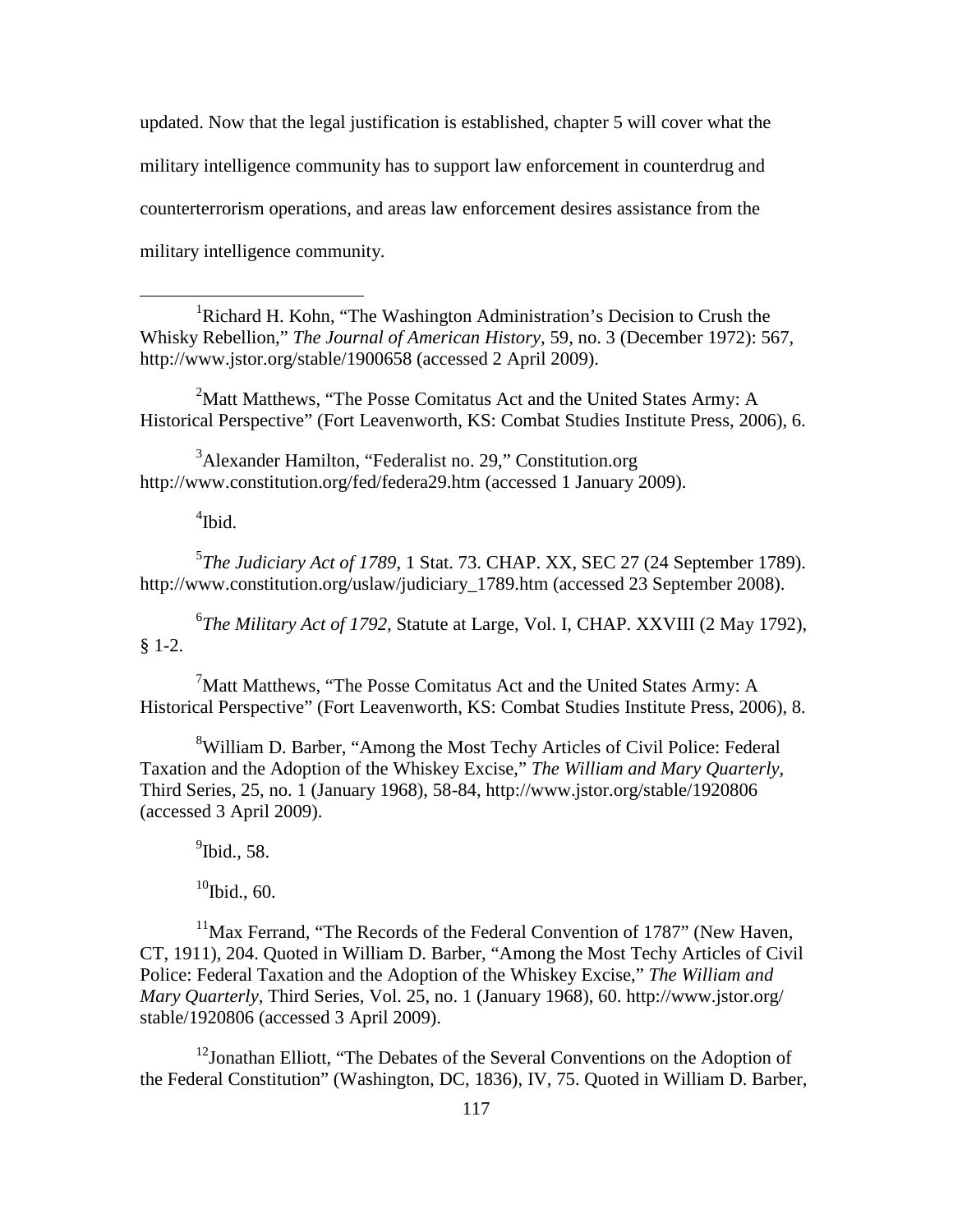"Among the Most Techy Articles of Civil Police: Federal Taxation and t Adoption of the Whiskey Excise," *The William and Mary Quarterly,* Third Series, Vol. 25, no. 1 (January 1968), 60. http://www.jstor.org/stable/1920806 (accessed 3 April 2009).

<sup>13</sup>William D. Barber, "Among the Most Techy Articles of Civil Police: Federal Taxation and t Adoption of the Whiskey Excise," *The William and Mary Quarterly,* Third Series, 25, no. 1 (January 1968), 68-69. http://www.jstor.org/stable/1920806 (accessed 3 April 2009).

 $14$ Ibid., 71-73.

 $15$ Ibid., 80.

16Encyclopedia Britannica, *Whiskey Rebellion,* Encyclopedia, 2005. http://www.britannica.com/EBchecked/topic/641925/Whiskey-Rebellion (accessed 2 January 2009).

 $17$ Richard H. Kohn, "The Washington Administration's Decision to Crush the Whisky Rebellion," *The Journal of American History*, 59, No. 3 (December 1972), 568. http://www.jstor.org/stable/1900658 (accessed 2 April 2009).

18The Columbia Encyclopedia, *Whiskey Rebellion,* Encyclopedia, 6th ed., 2008. http://www.encyclopedia.com/doc/1E1-WhiskReb.html (accessed 2 January 2009).

19Robert W. Coakley, *The Role of Federal Military Forces in Domestic Disorders 1789-1878* (Washington, DC: Government Printing Office, 1988), 19.

<sup>20</sup>Richard H. Kohn, "The Washington Administration's Decision to Crush the Whisky Rebellion," *The Journal of American History*, 59, no. 3 (December 1972), 570. http://www.jstor.org/stable/1900658 (accessed 2 April 2009).

 $^{21}$ Ibid., 583.  $^{22}$ Ibid., 571.

 $^{23}$ Ibid., 580.

24Encyclopedia Britannica, *Whiskey Rebellion,* Encyclopedia, 2005. http://www.britannica.com/EBchecked/topic/641925/Whiskey-Rebellion (accessed 2 January 2009).

 $25Richard H. Kohn, "The Washington Administration's Decision to Crush the$ Whisky Rebellion," *The Journal of American History*, 59, no. 3 (December 1972), 583. http://www.jstor.org/stable/1900658 (accessed 2 April 2009).

 $^{26}$ Ibid., 573.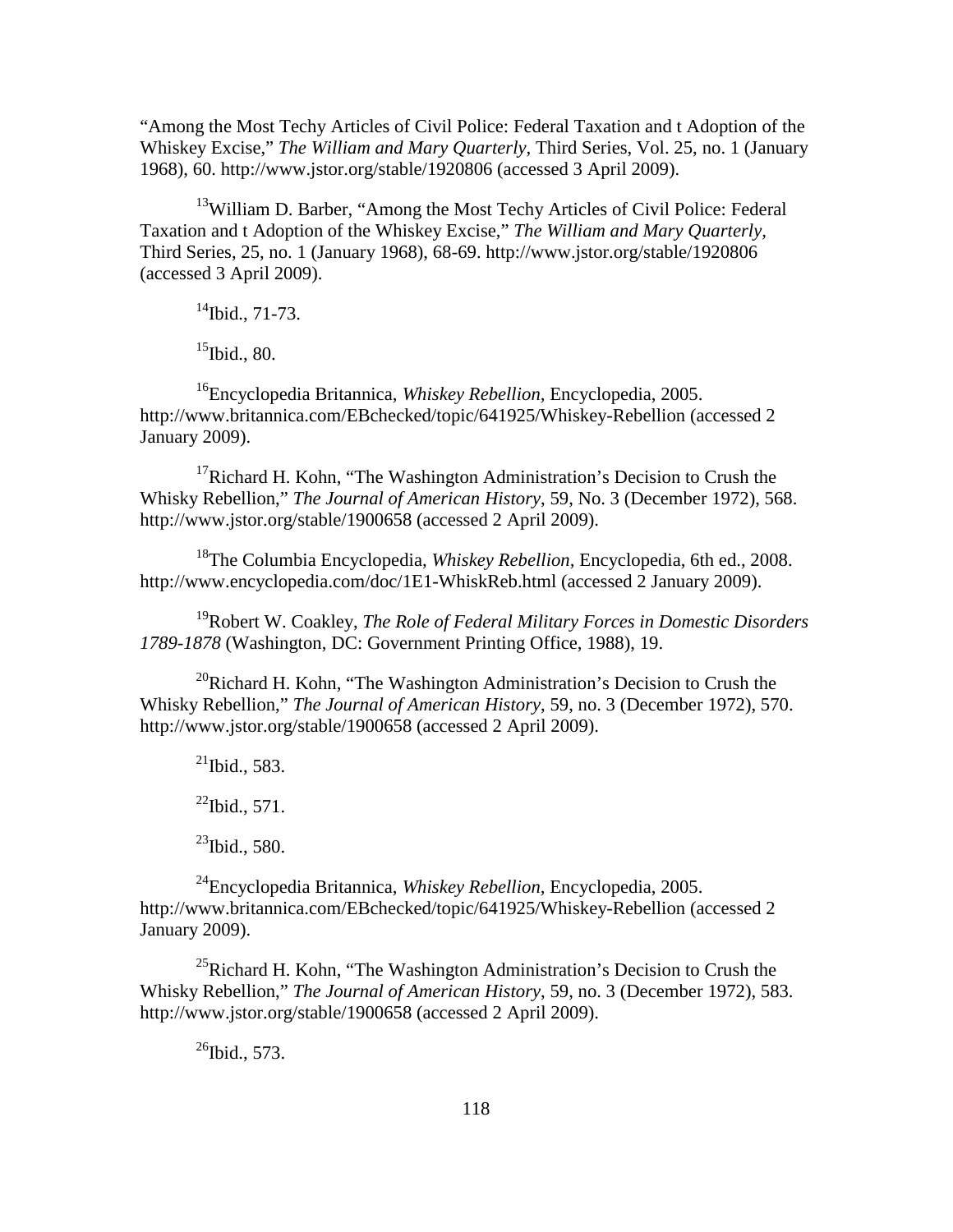27Robert W. Coakley, *The Role of Federal Military Forces in Domestic Disorders 1789-1878* (Washington, DC: Government Printing Office, 1988), 58-59.

 $^{28}$ Matt Matthews, "The Posse Comitatus Act and the United States Army: A Historical Perspective" (Fort Leavenworth, KS: Combat Studies Institute Press, 2006), 11. See also Harold C. Syrett, ed., *The Papers of Alexander Hamilton, Volume 17, August 1794–December 1794* (New York: Columbia University Press, 1972), 331–336.

<sup>29</sup>*The Judiciary Act of 1789*, 1 Stat. 73. CHAP. XX, SEC 28 (24 September 1789). http://www.constitution.org/uslaw/judiciary\_1789.htm (accessed 23 September 2008); The exception to this is when the duly appointed law enforcement official either cannot or will not conduct his sworn duty.

<sup>30</sup>*The Military Act of 1792,* Statute at Large, Vol. I, CHAP. XXVIII (2 May 1792), n2; See also Matt Matthews, *The Posse Comitatus Act and the United States Army: A Historical Perspective* (Fort Leavenworth, KS: Combat Studies Institute Press, 2006), 13; Stated "On 28 February 1795, Congress revamped the Calling Forth Act of 1792. Delighted by Washington's performance during the Whiskey Rebellion, Congress increased the president's power. The president no longer had to rely on a judge before calling out the militia. More importantly, he could call forth citizen soldiers to put down insurrections and uphold the laws even when Congress was in session."

<sup>31</sup>*The Military Act of 1792,* Statute at Large, Vol. I, CHAP. XXVIII (2 May 1792), n2; **Sec. 5.** *And be it further enacted*, That every officer, non-commissioned officer or private of the militia, who shall fail to obey the orders of the President of the United States in any of the cases before recited, shall forfeit a sum not exceeding one year's pay, and not less than one month's pay, to be determined and adjudged by a court martial; and such officers shall, moreover, be liable to be cashiered by sentence of a court martial: and such non-commissioned officers and privates shall be liable to be imprisoned by the like sentence, or failure of payment of the fines adjudged against them, for the space of one calendar month for every five dollars of such fine. **Sec. 6.** *And be it further enacted*, That court martial for the trial of militia be composed of militia officers only. **Sec. 7.** *And be it further enacted*, That all fines to be assessed, as aforesaid, shall be certified by the presiding officer of the court martial before whom the same shall be assessed, to the marshal of the district, in which the delinquent shall reside, or to one of his deputies; and also the supervisor of the revenue of the same district, who shall record the said certificate in a book to be kept for that purpose. The said marshal or his deputy shall forthwith proceed to levy the said fines with costs, by distress and sale of the goods and chattels of the delinquent, which costs and manner of proceeding, with respect to the sale of the goods distrained, shall be agreeable to the laws of the state, in which the same shall be, in other cases of distress; and where any non-commissioned officer or private shall be adjudged to suffer imprisonment, there being no goods or chattels to be found, whereof to levy the said fines, the marshal of the district or his deputy may commit such delinquent to gaol, during the term, for which he shall be so adjudged to imprisonment, or until the fine shall be paid, in the same manner as other persons condemned to fine and imprisonment at the suit of the United States, may be committed.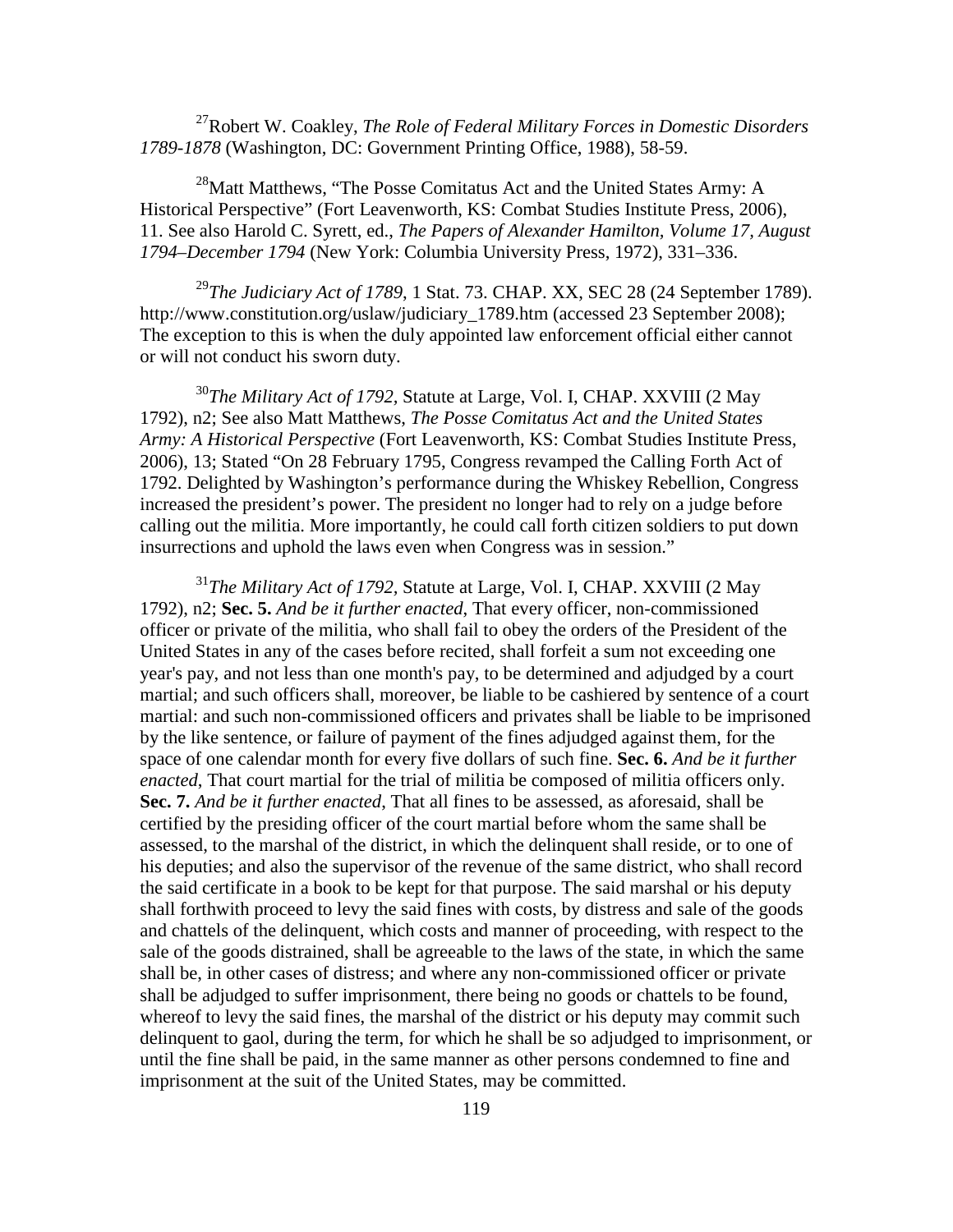32Robert W. Coakley, *The Role of Federal Military Forces in Domestic Disorders 1789-1878* (Washington, DC: Government Printing Office, 1988), 71.

<sup>33</sup>Matt Matthews, "The Posse Comitatus Act and the United States Army: A Historical Perspective" (Fort Leavenworth, KS: Combat Studies Institute Press, 2006), 13.

34Robert W. Coakley, *The Role of Federal Military Forces in Domestic Disorders 1789-1878* (Washington, DC: Government Printing Office, 1988), 76-77; Coakley states that "there was, nonetheless, something to be said for the philosophy that once a decision to use military force had been reached, that force should be shaped to act quickly and decisively. But Adams, Hamilton and McPherson… stretched the president's legal prerogatives by including regulars (Army) in the expedition."

<sup>35</sup>Matt Matthews, "The Posse Comitatus Act and the United States Army: A Historical Perspective" (Fort Leavenworth, KS: Combat Studies Institute Press, 2006), 13.

 $36$ Ibid., 13.

<sup>37</sup>*The Fugitive Slave Act of 1850*, 31st Cong., 2nd Sess., (18 September 1850), § 4, 6.

38Matt Matthews, "The Posse Comitatus Act and the United States Army: A Historical Perspective" (Fort Leavenworth, KS: Combat Studies Institute Press, 2006), 15; "It is possible that the civil authorities may find it necessary to call in military force to aid in the execution of the law. If such should be the case, and the marshal or any of his deputies shall exhibit to you the certificate of the circuit or district judge of the United States in the State of Massachusetts, stating that in his opinion the aid of a military force is necessary to insure the due execution of the laws, and shall require your aid and that of the troops under your command as part of the posse comitatus, you will place under the control of the marshal yourself and such portion of your command as may be deemed adequate to the purpose. If neither the circuit or district judge shall be in the city of Boston when the exigency above referred to shall occur, the written certificate of the marshal alone will be deemed sufficient authority for you to afford the requisite aid.32" See also Frederick T. Wilson, *Federal Aid in Domestic Disturbances, 1781-1903*, 67th Cong., 2nd sess., Document no. 263.

39Robert W. Coakley, *The Role of Federal Military Forces in Domestic Disorders 1789-1878* (Washington, DC: Government Printing Office, 1988), 132-133.

 $^{40}$ Matt Matthews, "The Posse Comitatus Act and the United States Army: A Historical Perspective" (Fort Leavenworth, KS: Combat Studies Institute Press, 2006), 16; "The committee are not aware of any reason that exempts the citizens who constitute the military and naval forces of the United States from like liability to duty. Because men are soldiers or sailors, they cease not to be citizens; and while acting under the call and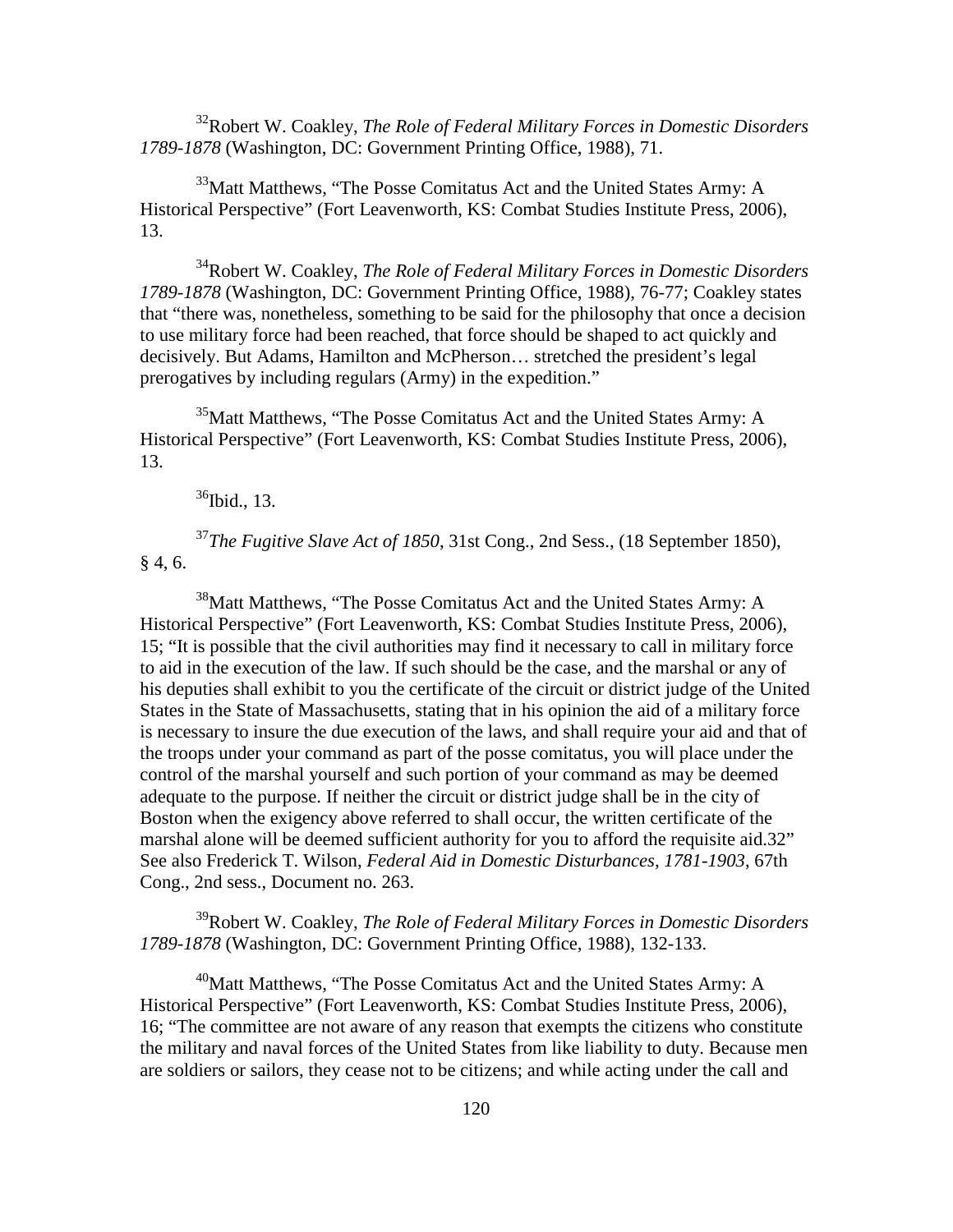direction of the civil authority, they may act with more efficiency, and without objection, in an organized form, under appropriate subordinate command." See also Robert W. Coakley, *The Role of Federal Military Forces in Domestic Disorders 1789-1878*. (Washington, DC: Government Printing Office, 1988), 130-131.

<sup>41</sup>Matt Matthews, "The Posse Comitatus Act and the United States Army: A Historical Perspective" (Fort Leavenworth, KS: Combat Studies Institute Press, 2006), 23-24. See also Coakley, Robert W. *The Role of Federal Military Forces in Domestic Disorders 1789-1878*, (Washington, DC: Government Printing Office, 1988), 271.

42Robert W. Coakley, *The Role of Federal Military Forces in Domestic Disorders 1789-1878* (Washington, DC: Government Printing Office, 1988), 271.

 $^{43}$ Matt Matthews, "The Posse Comitatus Act and the United States Army: A Historical Perspective" (Fort Leavenworth, KS: Combat Studies Institute Press, 2006), 24; These traditionalist governments acted quickly to pass new laws, known as "Black Codes," severely limiting the rights of blacks. Describing the Southern state leaders' intent to keep the black population under the thumb of a white government, politician Benjamin F. Flanders stated, "Their [the South's] whole thought and time will be given to plans for getting things back as near to slavery as possible."6 One exasperated US Army colonel reported to his superior officer his impression of the Southern way of thinking: "Men, who are honorable in their dealings with their white neighbors, will cheat a negro without feeling a single twinge of their honor; to kill a negro they do not deem murder; to debauch a negro woman they do not think fornication; to take property away from a negro they do not deem robbery. . . They still have the ingrained feeling that the black people at large belong to the whites at large." Johnson's liberal approach to Reconstruction produced a resurgence of conservative state governments across the South that encouraged unimpeded racism and terror campaigns against the black population.

<sup>44</sup>Matt Matthews, "The Posse Comitatus Act and the United States Army: A Historical Perspective" (Fort Leavenworth, KS: Combat Studies Institute Press, 2006), 24.

45Ibid., 24; Civil Rights Act Clause: *And be it further enacted,* That it shall be the duty of all marshals and deputy marshals to obey and execute all warrants and precepts issued under the provisions of this act, when to them directed; and should any marshal or deputy marshal refuse to receive such warrant or other process when tendered, or to use all proper means diligently to execute the same, he shall, on conviction thereof, be fined in the sum of one thousand dollars, to the use of the person upon whom the accused is alleged to have committed the offense. And the better to enable the said commissioners to execute their duties faithfully and efficiently, in conformity with the Constitution of the United States and the requirements of this act, they are hereby authorized and empowered, within their counties respectively, to appoint, in writing, under their hands, any one or more suitable persons, from time to time, to execute all such warrants and other process as may be issued by them in the lawful performance of their respective duties; and the persons so appointed to execute any warrant or process as aforesaid shall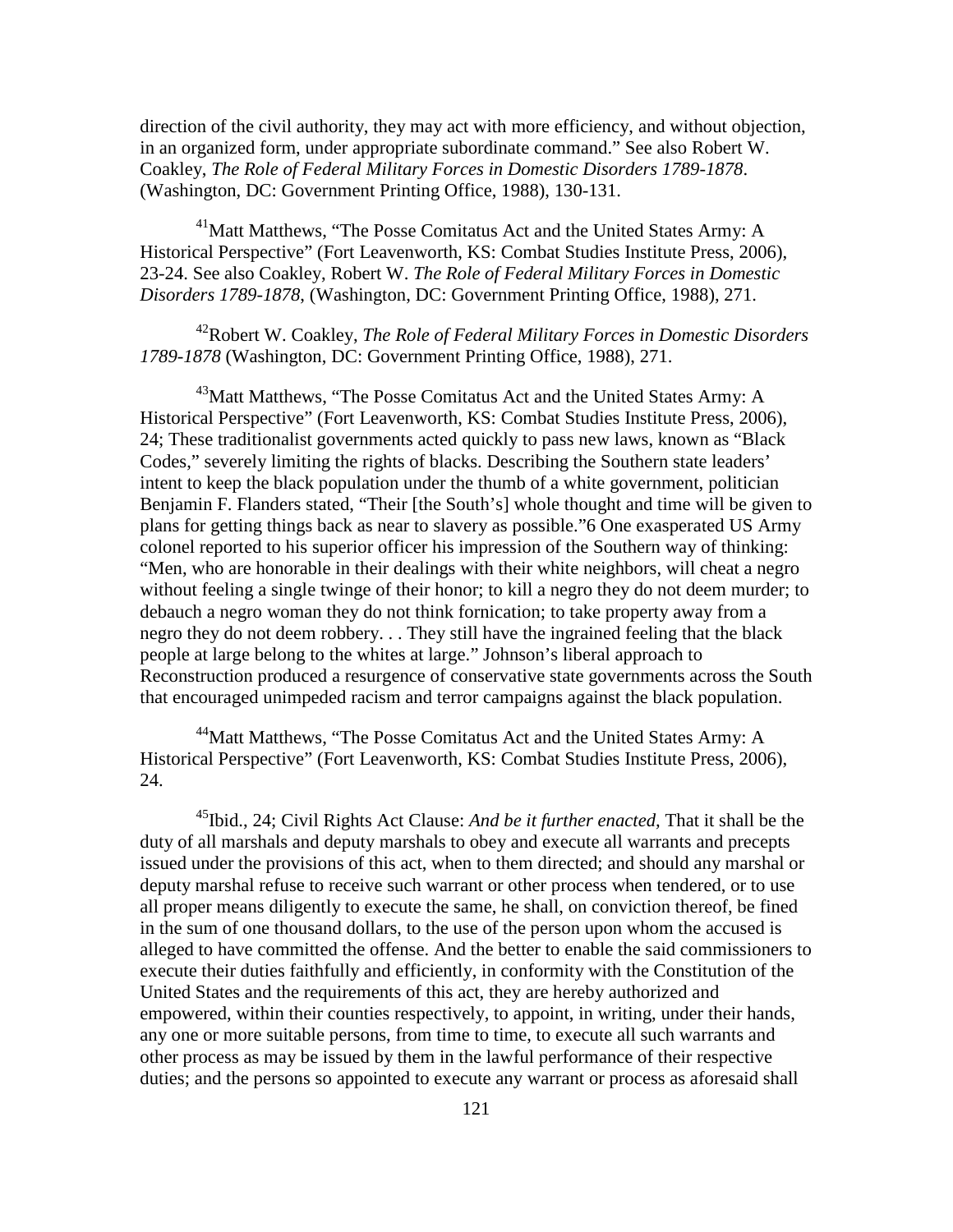have authority to summon and call to their aid the bystanders or posse comitatus of the proper county, or such portion of the land or naval forces of the United States, or of the militia, as may be necessary to the performance of the duty with which they are charged, and to insure a faithful observance of the clause of the Constitution which prohibits slavery, in conformity with the provisions of this act; and said warrants shall run and be executed by said officers anywhere in the State or Territory within which they are issued.

<sup>46</sup>Matt Matthews, "The Posse Comitatus Act and the United States Army: A Historical Perspective" (Fort Leavenworth, KS: Combat Studies Institute Press, 2006), 15;Southern Democrats wanted federal force to enforce the Fugitive Slave Act, and President Fillmore wanted to utilize federal troops to make it happen. In this way Southern Democrats welcomed the use of the military to enforce the Slave law when it suited them. It is ironic that when virtually the same language was used to enforce freed blacks rights and liberties, Southern Democrats decried the use of federal troops in this manner unconstitutional.

47Robert W. Coakley, *The Role of Federal Military Forces in Domestic Disorders 1789-1878* (Washington, DC: Government Printing Office, 1988), 272.

 $^{48}$ Matt Matthews, "The Posse Comitatus Act and the United States Army: A Historical Perspective" (Fort Leavenworth, KS: Combat Studies Institute Press, 2006), 25.

 $^{49}$ Ibid., 26.  $50$ Ibid.

 $51$ Ibid., 27.

 $52$ Ibid., 29; Matthews notes that by fall of 1871, the Army participated in more than 200 posses just in South Carolina. No numbers given for the other states.

 $53$ Ibid., 33.

54US Congress, *The Posse Comitatus Act of 1878*, (Knott Amendment), 20th Statute, L., 145. http://www.dojgov.net/posse\_comitatus\_act.htm (accessed 18 October 2008).

55US Congress, Title 10 USC, Section 375. http://www.dojgov.net /posse\_comitatus\_act.htm (Accessed 18 October 2008).

 $^{56}$ John R.Brinkerhoff, "The Posse comitatus Act and Homeland Security," *Homeland Security Journal* (February 2002). http://www.homelandsecurity.org/journal/ Articles/brinkerhoffpossecomitatus.htm (accessed 23 September 2008).

57Matt Matthews, *The Posse Comitatus Act and the United States Army: A Historical Perspective* (Fort Leavenworth, KS: Combat Studies Institute Press, 2006), 33.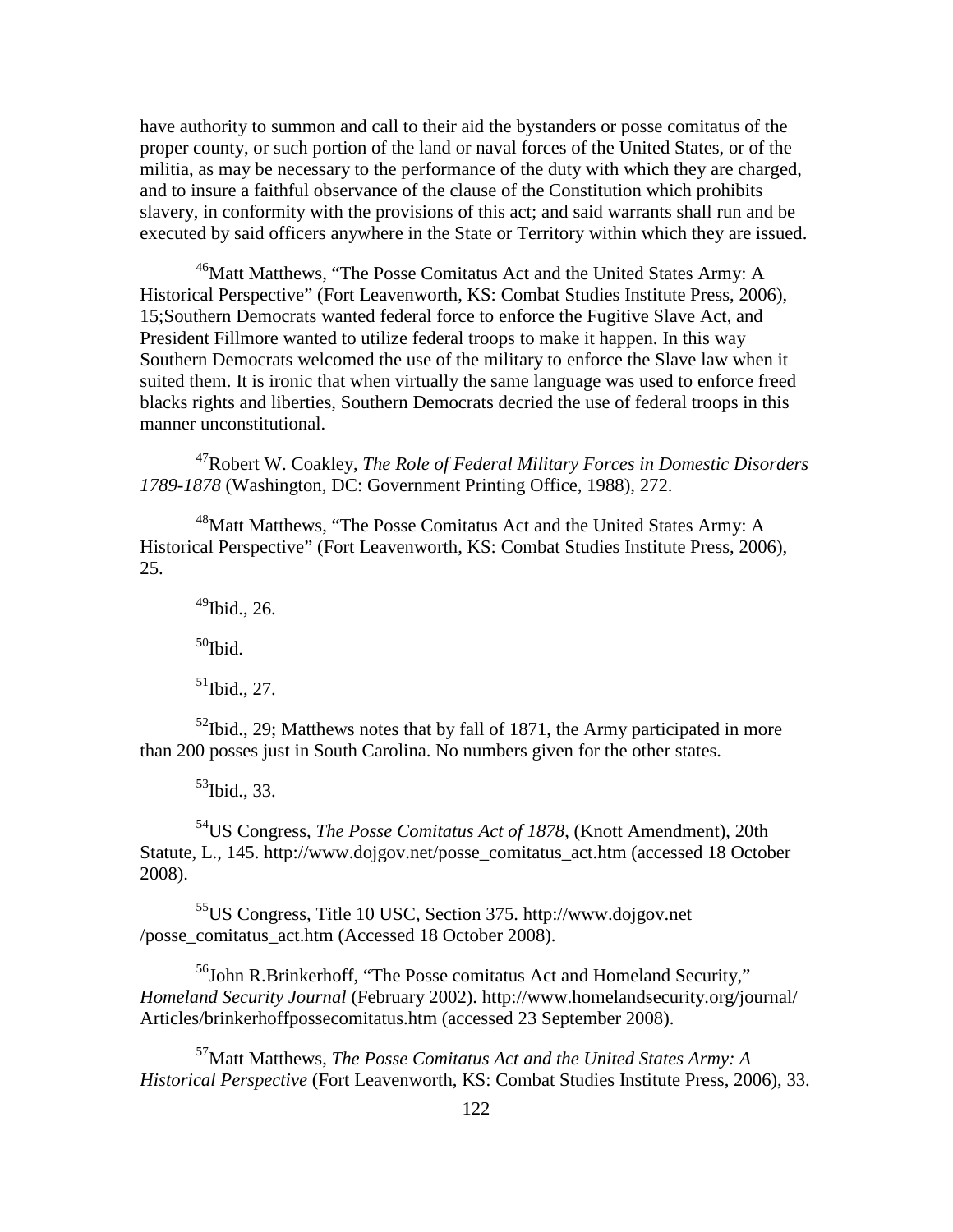58Robert W. Coakley, *The Role of Federal Military Forces in Domestic Disorders 1789-1878* (Washington, DC: Government Printing Office, 1988), 344.

<sup>59</sup>Eugene P.Visco, "More Than You Ever Want to Know About Posse Comitatus" (MORS Workshop, Homeland Security–Homeland Defense,2005, Baltimore, MD, November). http://www.mors.org/meetings/hls/presentations/visco.pdf (accessed 3 January 2009).

 $^{60}$ John R.Brinkerhoff, "The Posse comitatus Act and Homeland Security," *Homeland Security Journal* (February 2002). http://www.homelandsecurity.org/journal/ Articles/brinkerhoffpossecomitatus.htm (accessed 23 September 2008).

 $<sup>61</sup>$ Eugene P.Visco, "More Than You Ever Want to Know About Posse Comitatus"</sup> (MORS Workshop, Homeland Security–Homeland Defense, Baltimore, MD, November 2005), Slide 12. http://www.mors.org/meetings/hls/presentations/visco.pdf (accessed 3 January 2009).

 $62$  John R.Brinkerhoff, "The Posse comitatus Act and Homeland Security," *Homeland Security Journal* (February 2002). http://www.homelandsecurity.org/journal/ Articles/brinkerhoffpossecomitatus.htm (accessed 23 September 2008).

## $63$ Ibid.

 $64$ Ibid., The Posse Comitatus Act contains no restrictions on the use of the federalized militia as it did on the regular Army. It is commonly believed, however, that National Guard units and personnel come under the Posse Comitatus Act when they are on federal active duty, and this interpretation is followed today.

 $<sup>65</sup>$ Ibid., The history of the law makes it clear that it was not intended to prevent</sup> federal police (for example, marshals) from enforcing the law.

66Clayton D. Laurie and Ronald H. Cole, *The Role of Federal Military Forces in Domestic Disorders 1877-1945* (Washington, DC: U.S. Army Center of Military History, 1997), 21.

67Matt Matthews, *The Posse Comitatus Act and the United States Army: A Historical Perspective* (Fort Leavenworth, KS: Combat Studies Institute Press, 2006), 33; quoting Secretary of War George McCrary.

68Clayton D. Laurie and Ronald H. Cole, *The Role of Federal Military Forces in Domestic Disorders 1877-1945* (Washington, DC: U.S. Army Center of Military History, 1997), 228.

69John Patrick Finnegan, *Military Intelligence* (Washington, DC: U.S. Army Center of Military History, 1998), 9.

 $^{70}$ Ibid., 11-12.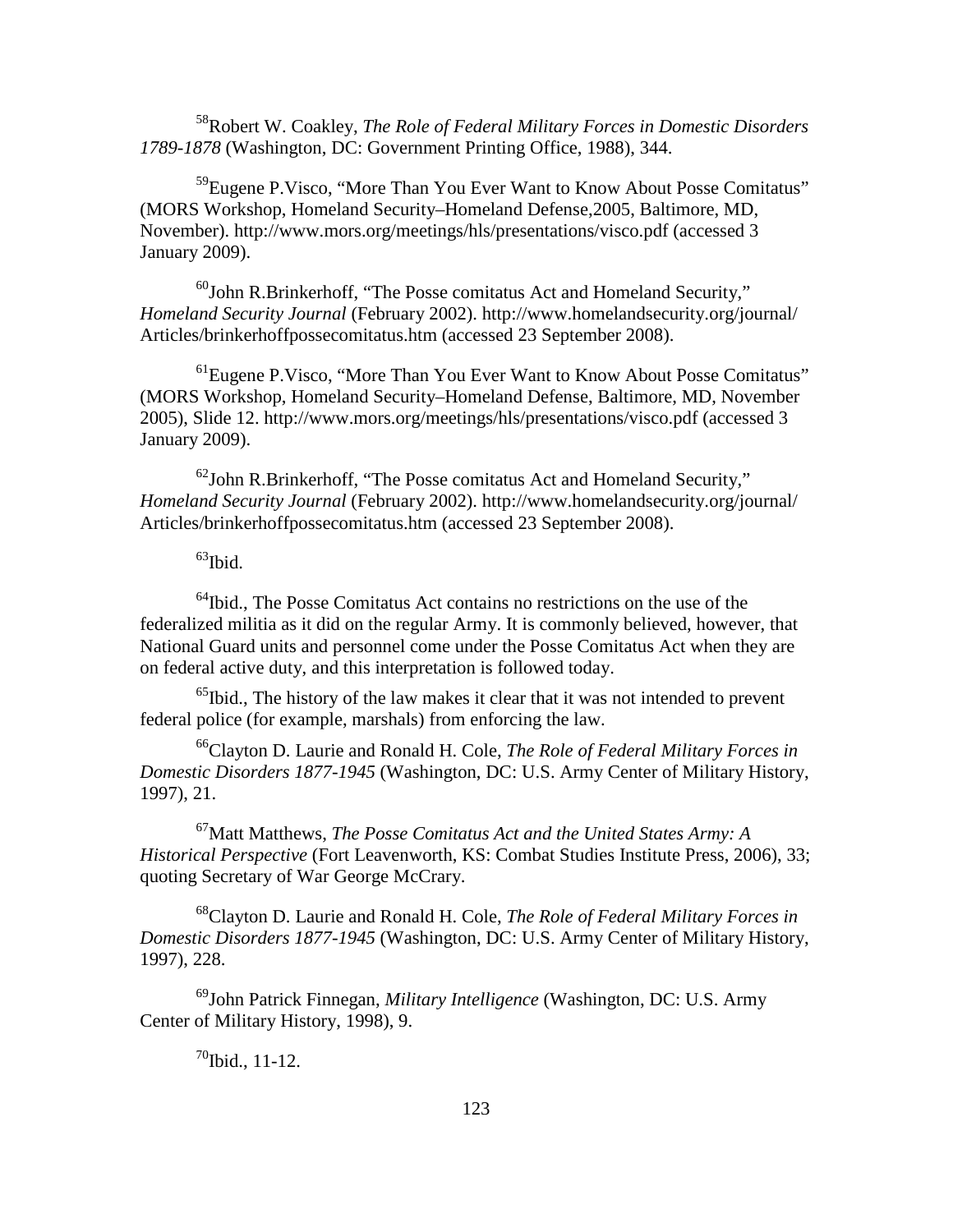$^{71}$ Ibid., 23.  $^{72}$ Ibid., 102.  $^{73}$ Ibid., 22-25.  $^{74}$ Ibid., 25-26.  $^{75}$ Ibid.  $^{76}$ Ibid., 29

77Clayton D. Laurie and Ronald H. Cole, *The Role of Federal Military Forces in Domestic Disorders 1877-1945* (Washington, DC: U.S. Army Center of Military History, 1997), 239.

78Matthews, Matt, *The Posse Comitatus Act and the United States Army: A Historical Perspective* (Fort Leavenworth, KS: Combat Studies Institute Press, 2006), 39. See also Clayton D. Laurie and Ronald H. Cole, *The Role of Federal Military Forces in Domestic Disorders 1877-1945* (Washington, DC: U.S. Army Center of Military History, 1997), 230; Secretary Baker unilaterally suspended the Posse Comitatus Act. The author found no record of Congress approving such measure, outside of the Dick Act o 1903, which allowed the Federal government to call up the National Guard for domestic disorders. The problem of the Dick Act is that President Wilson federalized the entire National Guard in July 1917, taking away the States' ability to see them instead of the Army. See also Clayton D. Laurie and Ronald H. Cole, *The Role of Federal Military Forces in Domestic Disorders 1877-1945* (Washington, DC: U.S. Army Center of Military *History*, 1997), 230, quoting the *Glasser Report: Wartime Strikes and the Army*, 25-28, RG 60, NARA.

79Clayton D. Laurie and Ronald H. Cole, *The Role of Federal Military Forces in Domestic Disorders 1877-1945* (Washington, DC: U.S. Army Center of Military History, 1997), 231, quoted from Dowell, *Military Aid to the Civil Power*, 204-207 ad General Order No. 49 (Article 47, para. 383-389, Employment of Troops in the Enforcement of Laws," *Regulations of the United States, 1913* (Corrected to 15 April 1917) (Washington, DC:, Government Printing Office, 1917), 106-112.

80Clayton D. Laurie and Ronald H. Cole, *The Role of Federal Military Forces in Domestic Disorders 1877-1945* (Washington, DC: U.S. Army Center of Military History, 1997), 231; The arrests were in spite of the Ex Parte Milligan Supreme Court doctrine of 1866.

81John Patrick Finnegan, *Military Intelligence* (Washington, DC: U.S. Army Center of Military History, 1998), 32.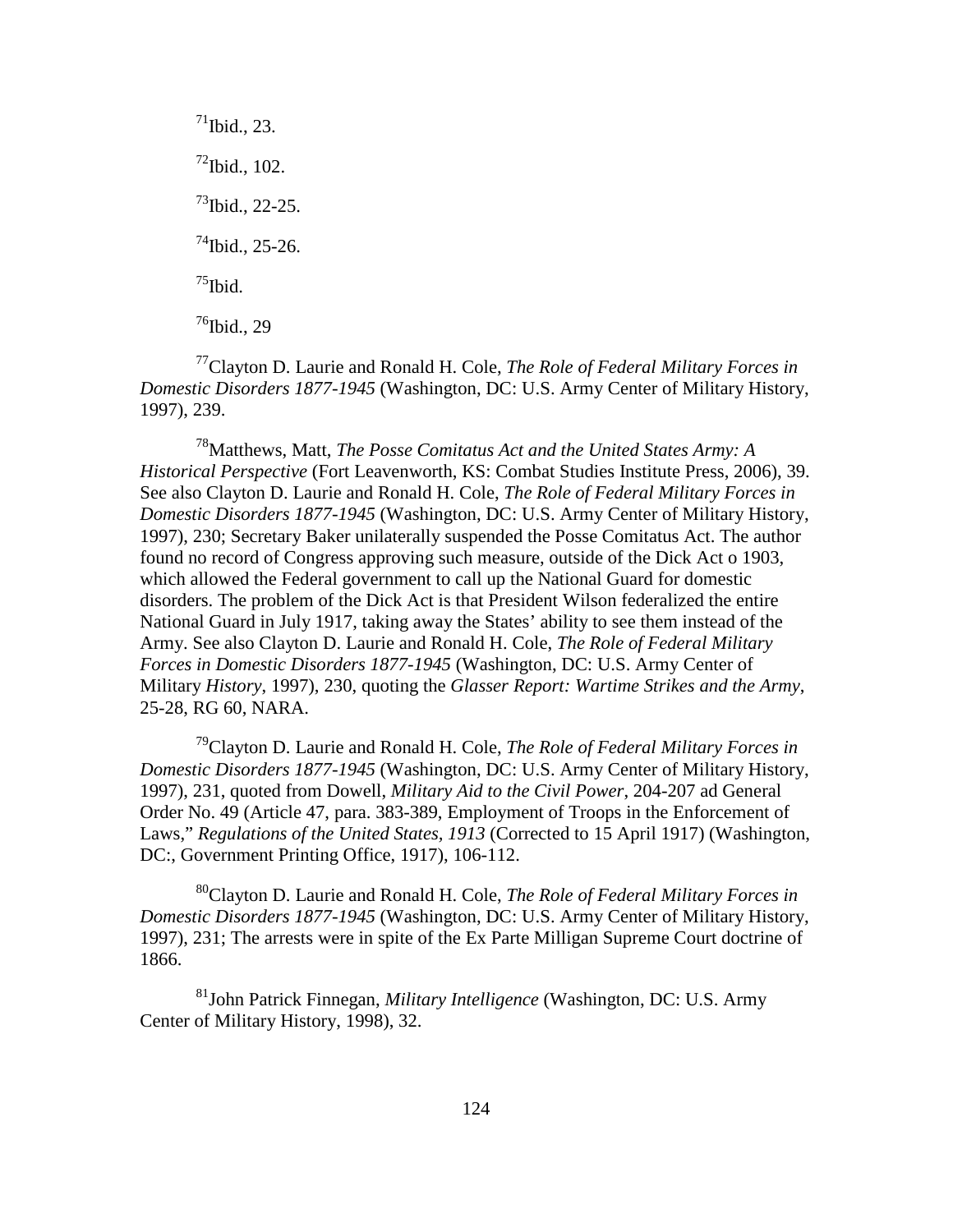82Clayton D. Laurie and Ronald H. Cole, *The Role of Federal Military Forces in Domestic Disorders 1877-1945* (Washington, DC: U.S. Army Center of Military History, 1997), 239.

 $83$ Ibid., 253.  $^{84}$ Ibid., 256.  $^{85}$ Ibid. 86Ibid., 258.  $^{87}$ Ibid., 261; This policy also extended to the lumber, mining and steel sectors. 88Ibid., 270.  $89$ Ibid., 284.  $90$ Ibid., 300.  $91$ Ibid.

92John Patrick Finnegan, *Military Intelligence* (Washington, DC: U.S. Army Center of Military History, 1998), 30.

93Clayton D. Laurie and Ronald H. Cole, *The Role of Federal Military Forces in Domestic Disorders 1877-1945* (Washington, DC: U.S. Army Center of Military History, 1997), 301.

 $94$ Ibid., 424.

 $95$ Ibid., 331.

96John Patrick Finnegan, *Military Intelligence* (Washington, DC: U.S. Army Center of Military History, 1998), 53.

 $97$ Ibid.

 $98$ Ibid., 72.

99See Chapter 1 for definition.

<sup>100</sup>*National Security Act of 1947*, Public Law 235, 80th Cong., 1st Sess., 61 Stat. 496 (26 July 1947), § 105B.

101John Patrick Finnegan, *Military Intelligence* (Washington, DC: U.S. Army Center of Military History, 1998), 10.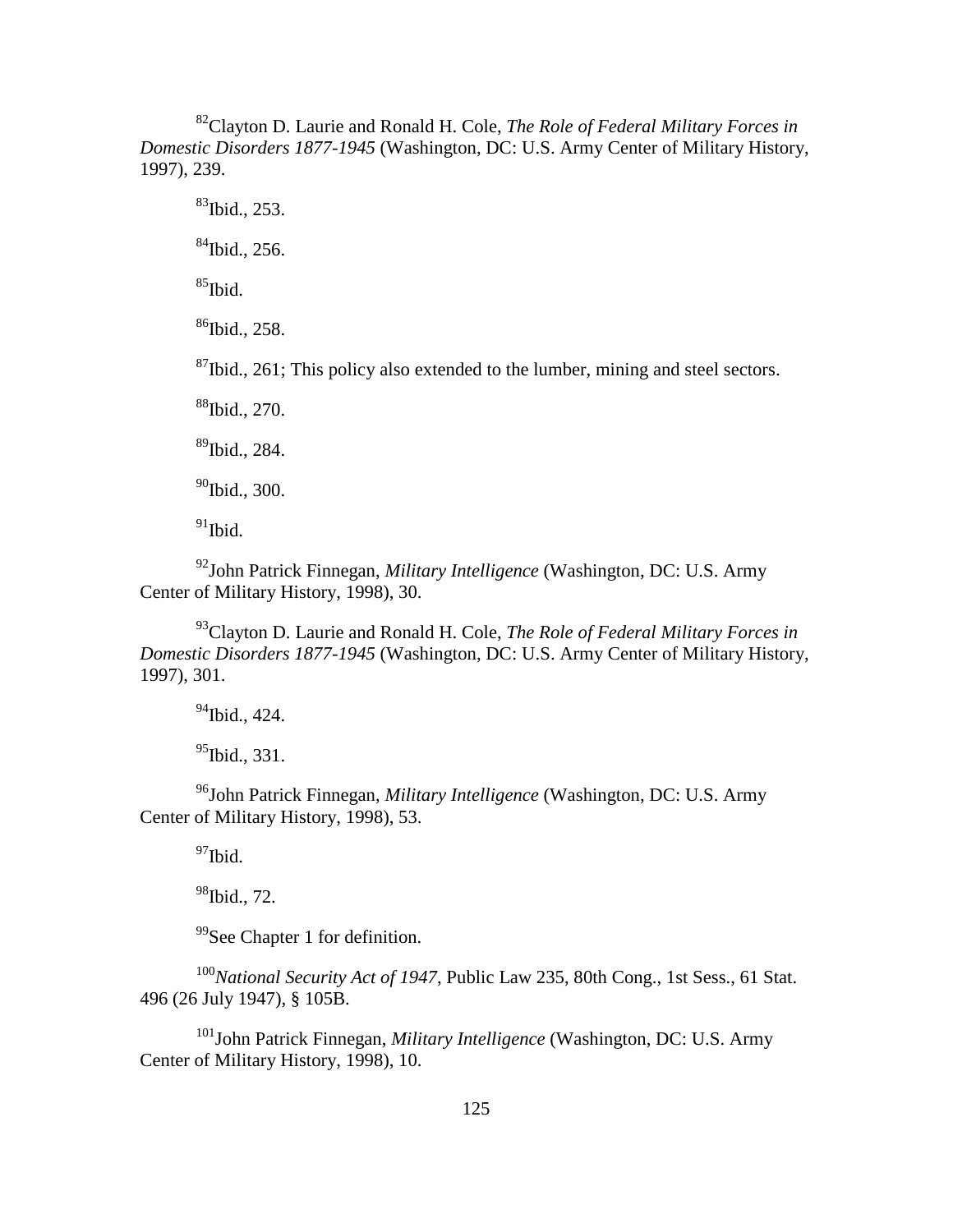102Paul J. Scheips, *The Role of Federal Military Forces in Domestic Disorders 1945-1992* (Washington, DC: U.S. Army Center of Military History, 2005), 10.

<sup>103</sup>*National Security Act of 1947*, Public Law 235, 80th Cong., 1st Session, 61 Stat. 496 (26 July 1947), § 3.

104Paul J. Scheips, *The Role of Federal Military Forces in Domestic Disorders 1945-1992* (Washington, DC: U.S. Army Center of Military History, 2005), 10.

 $105$ Ibid.

 $106$ Ibid., 11.

 $107$ Ibid.

<sup>108</sup>*National Security Act of 1947*, Public Law 235, 80th Cong., 1st Sess., 61 Stat. 496 (26 July 1947), § 105A.

 $109$ Ibid.

 $110$ Ibid., § 113.

1119/11 Commission, "*The 9/11 Commission Final Report*," 107th Congress (2004), 401.

 $112$ Ibid., Theses publications listed here have as their central theme DoD support to the interagency: Joint Publication 3-07.4, *Joint Counterdrug Operations*, Joint Publication 3-08, *Joint Interagency Operations*, and Joint Publication 3-27, *Homeland Defense*.

113John Patrick Finnegan, *Military Intelligence* (Washington, DC: U.S. Army Center of Military History, 1998), 116.

114Paul J. Scheips, *The Role of Federal Military Forces in Domestic Disorders 1945-1992* (Washington, DC: U.S. Army Center of Military History, 2005), 45.

Ibid., 67. Ibid., 75. Ibid., 84. Ibid., 135 Ibid., 83, 141. Ibid., 141.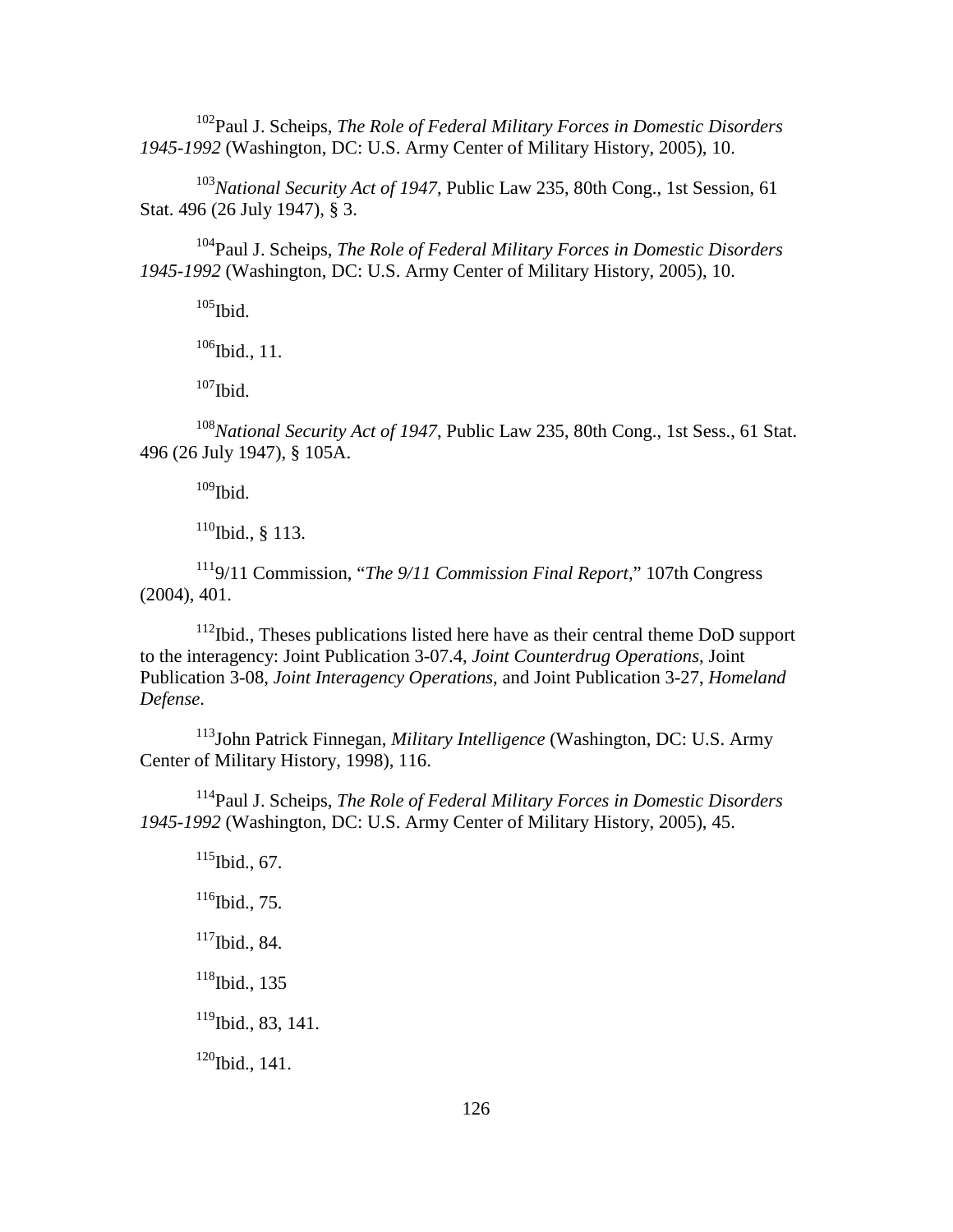$121$ Ibid., 142; Scheips notes that General Abrams may not have known about the Delimitations Agreement the services signed with the FBI in the 1940s.

 $122$ Ibid., 142-143.  $123$  Ibid., 143.  $124$  Ibid.

125John Patrick Finnegan, *Military Intelligence* (Washington, DC: U.S. Army Center of Military History, 1998), 153; A pointer index contains the minimum identifying personal data on a subject investigated by an agency, and may include a synopsis of the nature of investigation, r arrest in law enforcement files. It is designed to key the inquirer to the agency that submitted the record to gain further information and potential develop joint investigations on the subject of the search.

126Paul J. Scheips, *The Role of Federal Military Forces in Domestic Disorders 1945-1992* (Washington, DC: U.S. Army Center of Military History, 2005), 144.

 $127$ Ibid.  $128$ Ibid.  $129$ Ibid.  $130$ Ibid.

131John Patrick Finnegan, *Military Intelligence* (Washington, DC: U.S. Army Center of Military History, 1998), 154.

<sup>132</sup>Ibid., 154-155.

 $133$ Ibid., 155.

134Paul J. Scheips, *The Role of Federal Military Forces in Domestic Disorders 1945-1992* (Washington, DC: U.S. Army Center of Military History, 2005), 157.

135John Patrick Finnegan, *Military Intelligence* (Washington, DC: U.S. Army Center of Military History, 1998), 155.

136Paul J. Scheips, *The Role of Federal Military Forces in Domestic Disorders 1945-1992* (Washington, DC: U.S. Army Center of Military History, 2005), 208.

137John Patrick Finnegan, *Military Intelligence* (Washington, DC: U.S. Army Center of Military History, 1998), 155

 $138$ Ibid., 206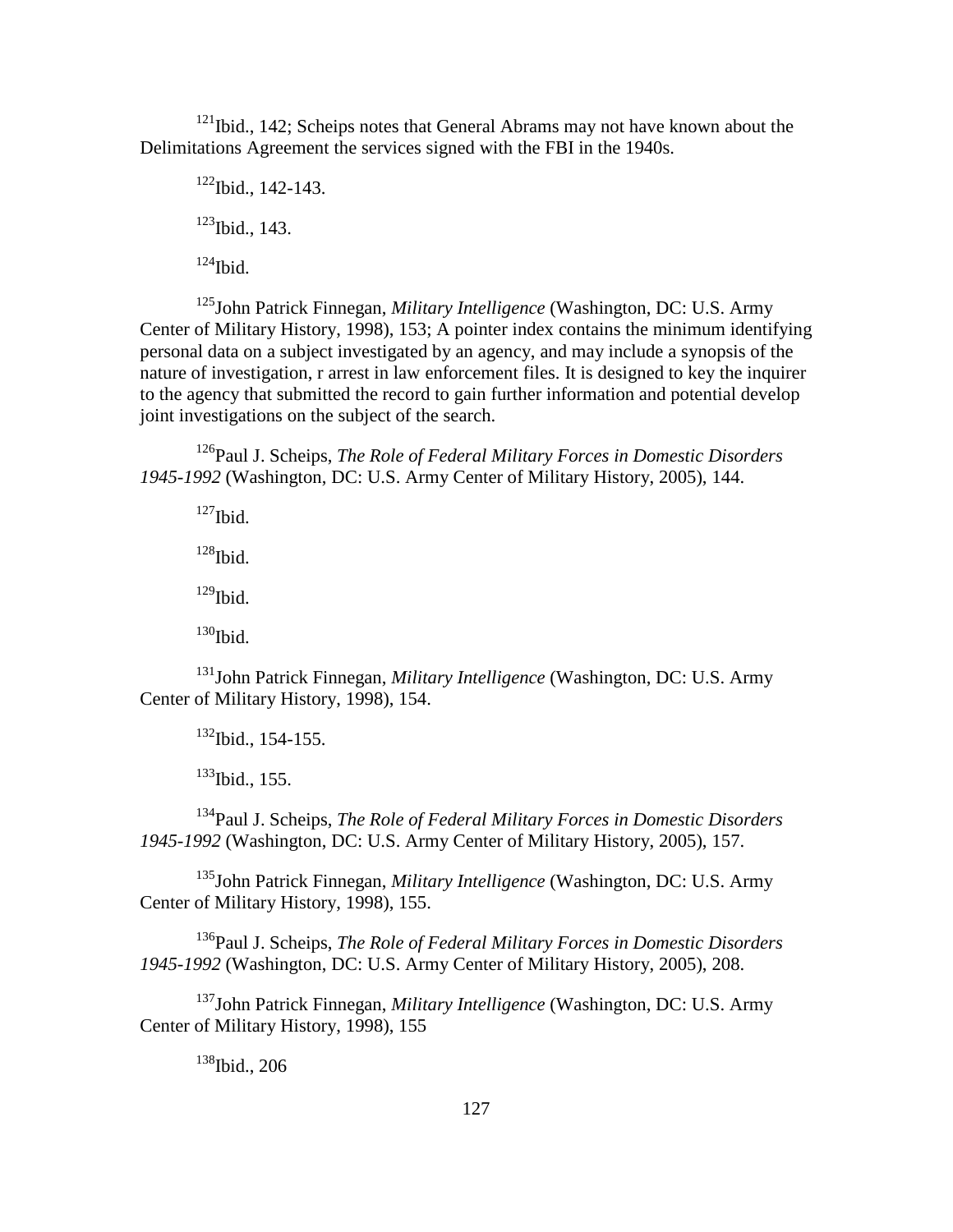<sup>139</sup>Ibid., 227. <sup>140</sup>Ibid., 227-228. <sup>141</sup>Ibid., 156.  $142$ Ibid.

143Ibid. See also *National Security Act of 1947*, Public Law 235, 80th Cong., 1st Sess., 61 Stat. 496 (26 July 1947), § 105A.

144Paul J. Scheips, *The Role of Federal Military Forces in Domestic Disorders 1945-1992* (Washington, DC: U.S. Army Center of Military History, 2005), 248.

<sup>145</sup>Ibid., 248.

<sup>146</sup>Ibid., 346-347; The federal agencies involved included the FBI, Border Patrol, Department of Justice Community relations, and Park Police; as well as the Washington Metropolitan Police and the National Guard.

147Paul J. Scheips, *The Role of Federal Military Forces in Domestic Disorders 1945-1992* (Washington, DC: U.S. Army Center of Military History, 2005), 364.

148John Patrick Finnegan, *Military Intelligence* (Washington, DC: U.S. Army Center of Military History, 1998), 156.

149Paul J. Scheips, *The Role of Federal Military Forces in Domestic Disorders 1945-1992* (Washington, DC: U.S. Army Center of Military History, 2005), 351.

<sup>150</sup>Ibid., 354-361.

 $151$ Ibid., 371-372.

<sup>152</sup>Ibid., 376; Deputy Secretary of Defense Paul H. Nitze at first raised questions to an Army request for 167 officer positions, but granted an increase of 100 positions due to the "importance" of intelligence. Nitze recognized that they would be used domestically as the Department of Justice did not do its part in producing domestic intelligence.

 $153$ Ibid., 378-379. <sup>154</sup>Ibid., 380.  $155$ Ibid., 376.

156John Patrick Finnegan, *Military Intelligence* (Washington, DC: U.S. Army Center of Military History, 1998), 156-157.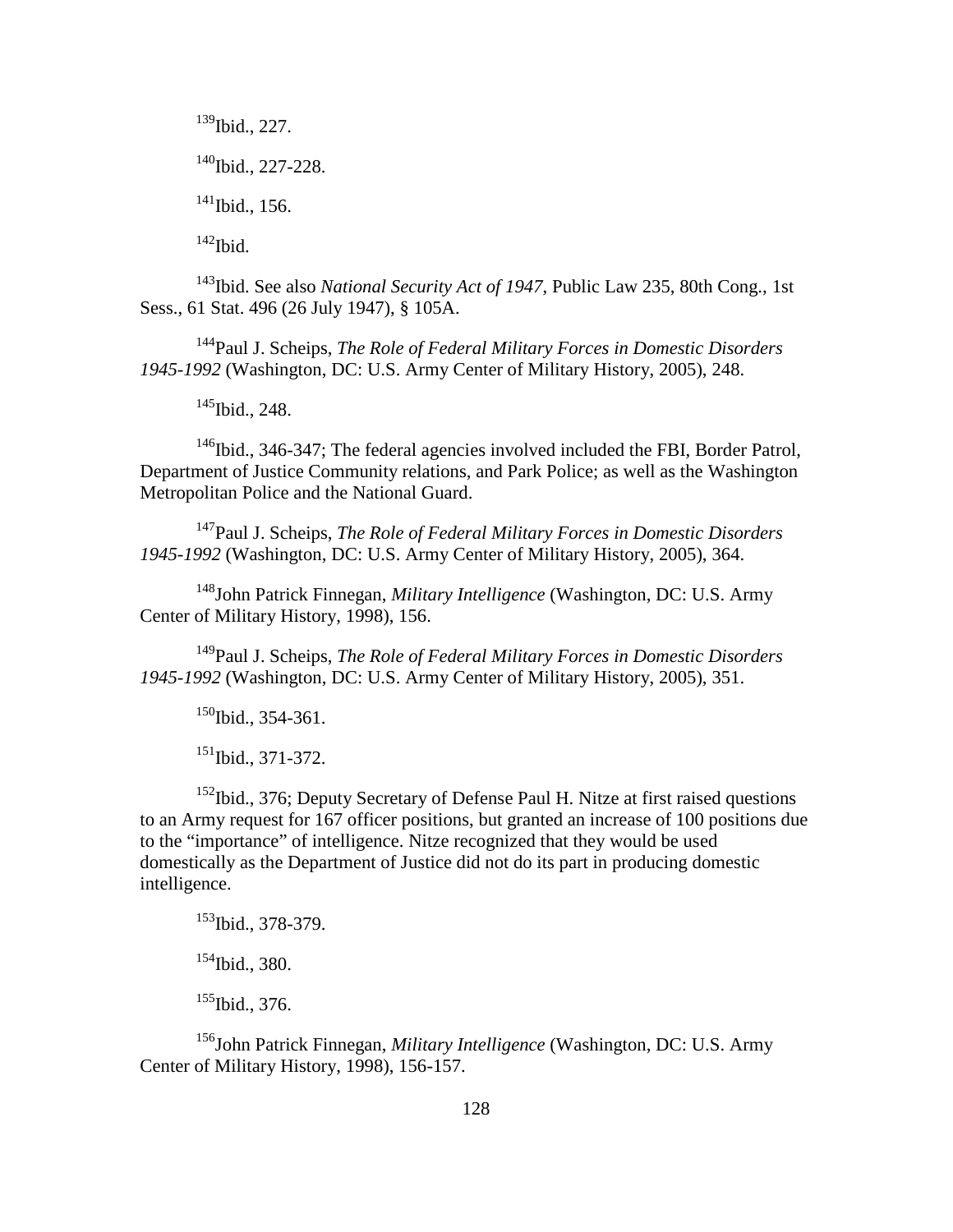157Paul J. Scheips, *The Role of Federal Military Forces in Domestic Disorders 1945-1992* (Washington, DC: U.S. Army Center of Military History, 2005), 390.

<sup>158</sup>Robert O'Harrow Jr., Interview with Chris Pyle, http://www.noplacetohide .net/pyle.html (accessed 30 November 2008).

<sup>159</sup>Ibid. Scheips noted the Justice Department and FBI rebuffed Army efforts to shiFort more of the domestic surveillance responsibilities to the Justice Department and FBI until the Pyle story broke in the press. Paul J. Scheips, *The Role of Federal Military Forces in Domestic Disorders 1945-1992* (Washington, DC: U.S. Army Center of Military History, 2005), 390.

 $160$ Ibid.

161Gerald K. Haines, "The Pike Committee Investigations and the CIA," *Studies in Intelligence* (Winter 1998-1999), https://www.cia.gov/library/center-for-the-study-ofintelligence/csi-publications/csi-studies/ studies/winter98\_99/art07.html (accessed 9 October 2008).

 $162$ Ibid.

 $163$ Ibid.

<sup>164</sup>Karl E. Campbell, Senator Sam Ervin And The Army Spy Scandal Of 1970-1971: Balancing National Security And Civil Liberties In A Free Society. http://www.cmhpf.org/ senator%20sam%20ervin.htm (accessed 13 February 2009), "Senator" section.

<sup>165</sup>Ibid., "President" section.

 $166$ Ibid.

<sup>167</sup>Ibid., "Hearings" section.

 $168$ Ibid.

 $169$ Ibid.

 $170$ Ibid.

 $171$ Ibid.

172Paul J. Scheips, *The Role of Federal Military Forces in Domestic Disorders 1945-1992* (Washington, DC: U.S. Army Center of Military History, 2005), 393.

 $173$ Ibid., 393.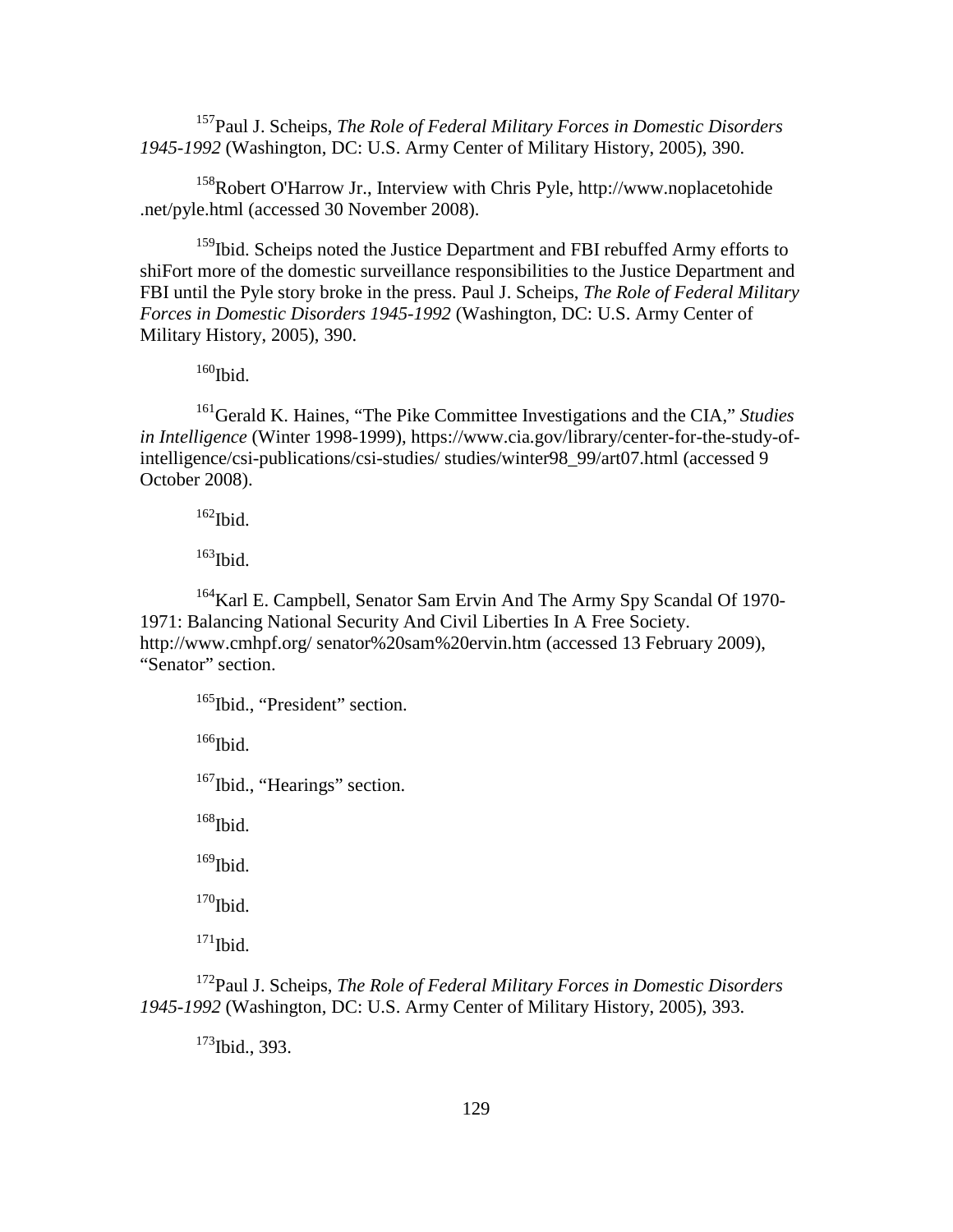174Commission on CIA Activities Within the United States, *Report to the President on CIA Activities Within the United States*. (Washington, DC; Government Printing Office, 1975), 271-279.

 $175$ Ibid., 10.

 $176$ Ibid., 10-39; These recommendations are listed in Chapter three of the Rockefeller Commission Report, and also at the end of each of the chapters where the Commission found serious violations.

177Commission on CIA Activities Within the United States, *Report to the President on CIA Activities Within the United States* (Washington, DC; Government Printing Office, 1975), 40.

Ibid., 22-23. Ibid., 23. Ibid., 18, 23  $181$ Ibid.

182Gerald K. Haines, "The Pike Committee Investigations and the CIA," *Studies in Intelligence* (Winter 1998-1999), https://www.cia.gov/library/center-for-the-study-ofintelligence/csi-publications/csi-studies/ studies/winter98\_99/art07.html (accessed 9 October 2008).

 $183$ Ibid.

184Senate, *Book III: National Security Agency Surveillance Affecting Americans*, 94th Cong. 2nd Sess., 1976. http://www.icdc.com/~paulwolf/cointelpro/ churchfinalreportIIIj.htm (accessed 2 February 2009), Section I.

185Senate, *Book I: Foreign and Military Intelligence*, 94th Cong. 2nd Sess., 1976. http://www.aarclibrary.org/publib/church/reports/book1/html/ChurchB1\_0182b.htm (accessed 14 February 2009), 356.

186Senate, *Book III: National Security Agency Surveillance Affecting Americans*, 94th Cong. 2nd Sess., 1976. http://www.icdc.com/~paulwolf/cointelpro/churchfinal reportIIIj.htm (accessed 2 February 2009), Section I.

 $187$ Ibid.

<sup>188</sup>Ibid., Section II.

 $189$ Laird v. Tatum, 408 U.S. 1 (1972), 1; The term "justiciable" according to MSN Encarta online dictionary,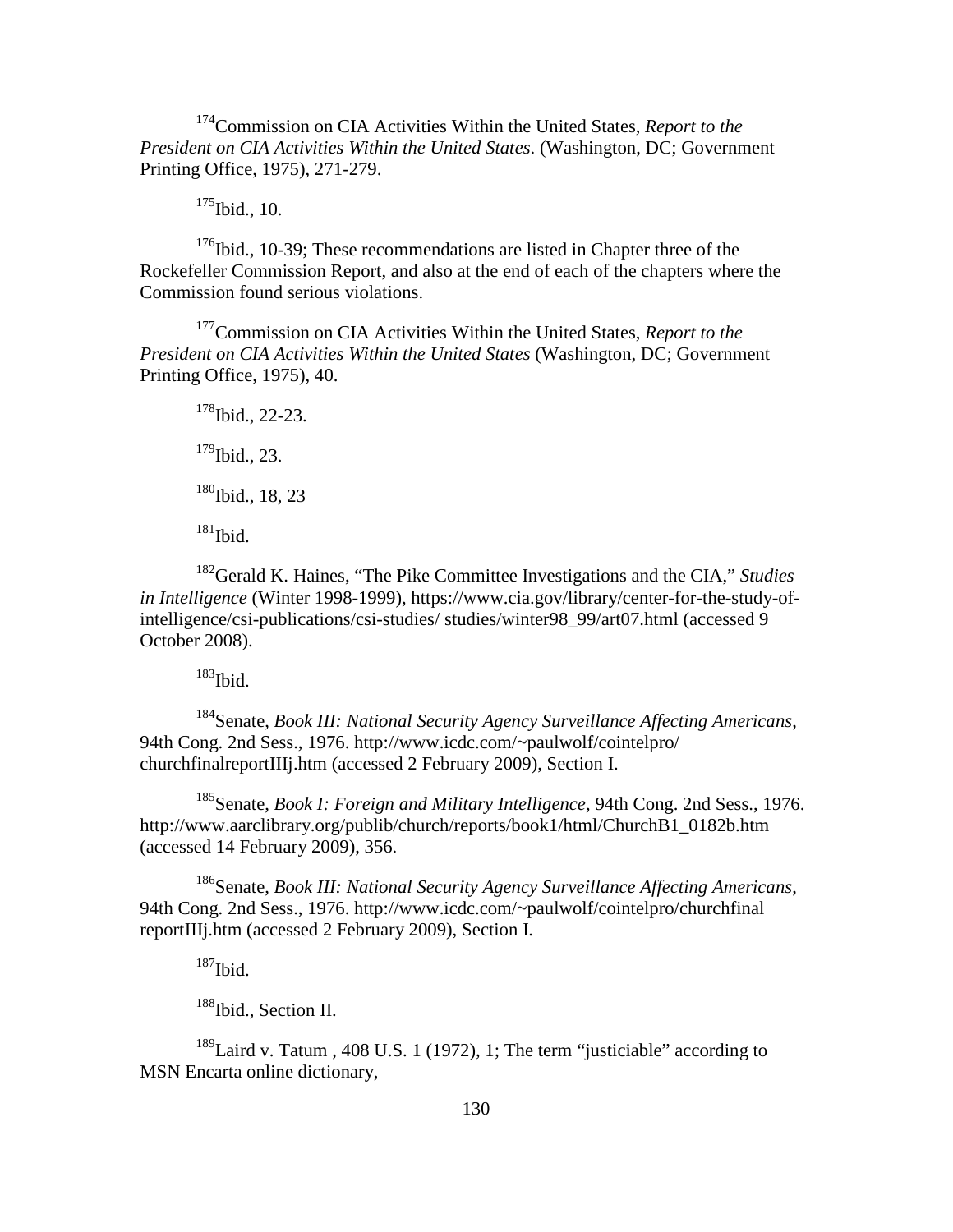http://encarta.msn.com/dictionary\_1861623552/justiciable.html: 1) liable for trial: able or required to be in a court of law; 2) capable of being settled in court: able to be settled by applying the principles of law

190Laird v. Tatum, 408 U.S. 1 (1972), 1.

 $191$ Ibid., 5-6.

 $192$ Ibid., 6. The Supreme Court affirmed the Appellate Courts framing of the problem, in that the collection methods listed in the text were not different that what the news media employs to gather information. The Court also noted a lack of evidence for illegal searches, and no claim of physical arm, only a "might harm *someone* in the future at an *unknown* time."

<sup>193</sup>Laird v. Tatum, 408 U.S. 1 (1972), 9.

 $194$ Ibid., 11-12; In recent years, this Court has found in a number of cases that constitutional violations may arise from the deterrent, or "chilling," effect of governmental regulations that fall short of a direct prohibition against the exercise of First Amendment rights. *E.g., Baird v. State Bar of Arizona,* [401 U. S. 1](http://supreme.justia.com/us/401/1/case.html) (1971); *Keyishian v. Board of Regents,* [385 U. S. 589](http://supreme.justia.com/us/385/589/case.html) (1967); *Lamont v. Postmaster General,* [381](http://supreme.justia.com/us/381/301/case.html)  [U. S. 301](http://supreme.justia.com/us/381/301/case.html) (1965); *Baggett v. Bullitt,* [377 U. S. 360](http://supreme.justia.com/us/377/360/case.html) (1964). In none of these cases, however, did the chilling effect arise merely from the individual's knowledge that a governmental agency was engaged in certain activities or from the individual's concomitant fear that, armed with the fruits of those activities, the agency might in the future take some other and additional action detrimental to that individual. Rather, in each of these cases, the challenged exercise of governmental power was regulatory, proscriptive, or compulsory in nature, and the complainant was either presently or prospectively subject to the regulations, proscriptions, or compulsions that he was challenging. For example, the petitioner in *Baird v. State Bar of Arizona* had been denied admission to the bar solely because of her refusal to answer a question regarding the organizations with which she had been associated in the past. In announcing the judgment of the Court, Mr. Justice Black said that "a State may not inquire about a man's views or associations solely for the purpose of withholding a right or benefit because of what he believes."

<sup>195</sup>Laird v. Tatum, 408 U.S. 1 (1972), 16-20.

<sup>196</sup>Ibid., 29-30.

 $197$ Ibid., 5-6.

198Paul J. Scheips, *The Role of Federal Military Forces in Domestic Disorders 1945-1992*, (Washington, DC: U.S. Army Center of Military History, 2005), 434.

 $199$ Ibid., 435-436.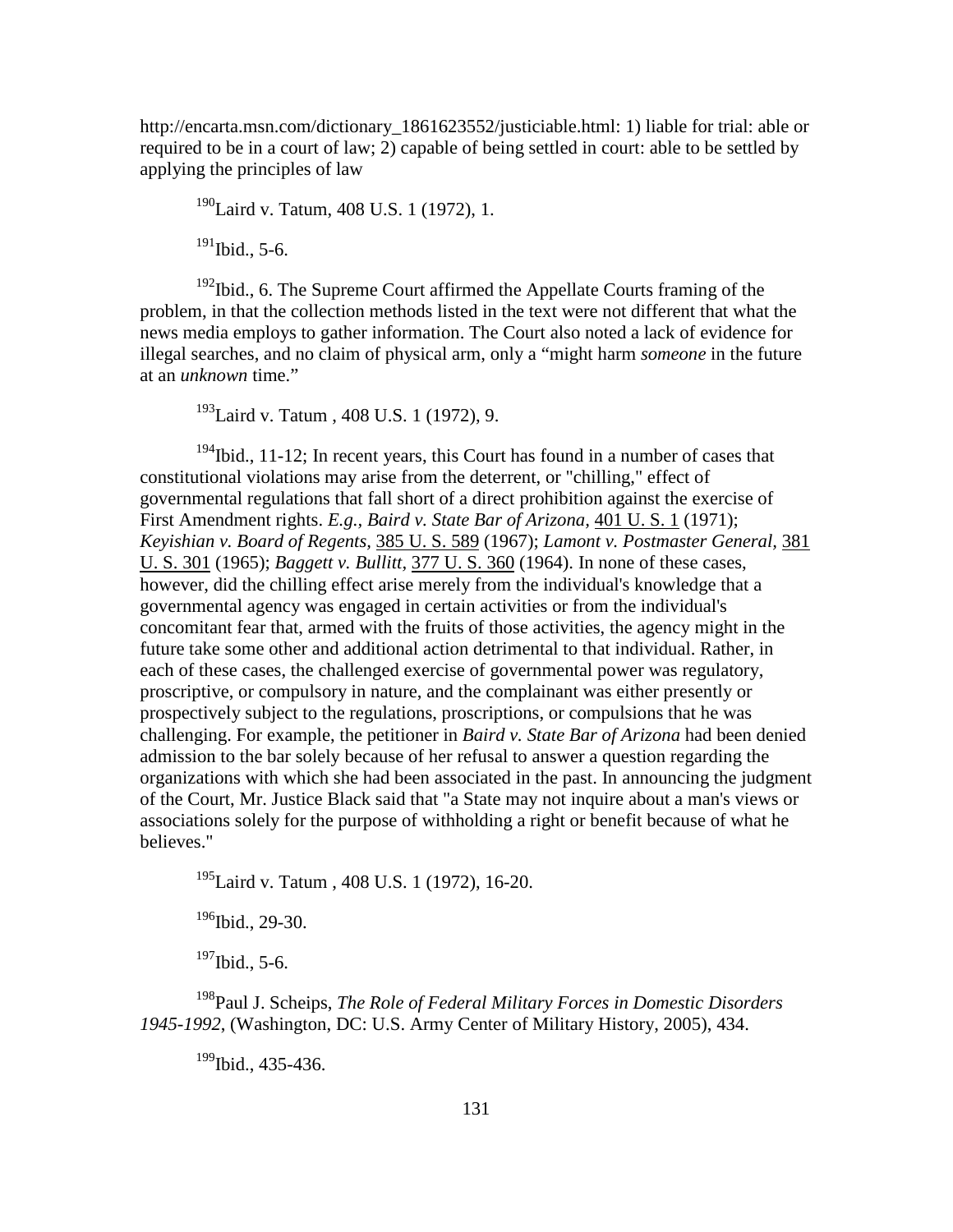$200$ Ibid., 436-437.

201United States v. Red Feather, 392 F. Supp. 916 (D.C.S.D. 1975)

 $202$ Ibid.

203Ibid., 18 U.S.C. § 1385 was intended \*922 by Congress, according to the legislative history found in 7 Cong. Rec. 3845-3852, 4240- 4248, 4295-4304, and 4688, to eliminate the direct active use of federal troops by civil law enforcement officers. The prevention of the use of military supplies and equipment was never mentioned in the debates, nor can it reasonably be read into the words of the Act. . . . The congressional debates also clearly reveal that Congress did not intend by 18 U.S.C. § 1385 to prohibit the use of Army or Air Force materiel or equipment of whatever kind to execute the laws. The language of this interpretation and the conclusion reached is borrowed almost verbatim from, and therefore agrees with, the interpretation and conclusion on the same point reached by Judge Urbom in United States v. Jaramillo, 380 F.Supp. 1375, 1379 (1974). Congress did not intend to prevent the use of Army or Air Force materiel or equipment in aid of execution of the laws. Moreover, through enactment of the Economy Act of 1932, 31 U.S.C. § 686, Congress has provided extremely broad authorization for any executive department or independent establishment to place orders with any other willing department for materials, supplies, equipment, work, or service. A 1932 House Report of the 72d Congress set out the legislative intent of these Economy Acts: "A free interchange of work . . . will enable all bureaus and activities of the Government to be utilized to their fullest and in many cases make it unnecessary for departments to set up duplicating and overlapping activities of their own . . . . The War and Navy Departments are especially well equipped to furnish materials, work, and services for other department H.R.Rep. no. 1126, 72nd Cong., 1st Sess. (1932)." This Court agrees with the conclusion of Judge Urbom in United States v. Jaramillo, 380 F.Supp. 1375 (1974)

 $^{204}$ United States v. Red Feather, 392 F. Supp. 916 (D.C.S.D. 1975)

 $205$ Ibid., Words in  $\Box$  are to amplify the active role and passive roles defined by the Court.

206Senate, *Book III: National Security Agency Surveillance Affecting Americans*, 94th Cong., 2nd Sess. (1976), Section III. http://www.icdc.com/~paulwolf/ cointelpro/churchfinalreportIIIj.htm (accessed 2 February 2009).

<sup>207</sup>Ibid., Section IV.  $208$ Ibid.  $209$ Ibid.  $210$ Ibid.  $^{211}$ Ibid.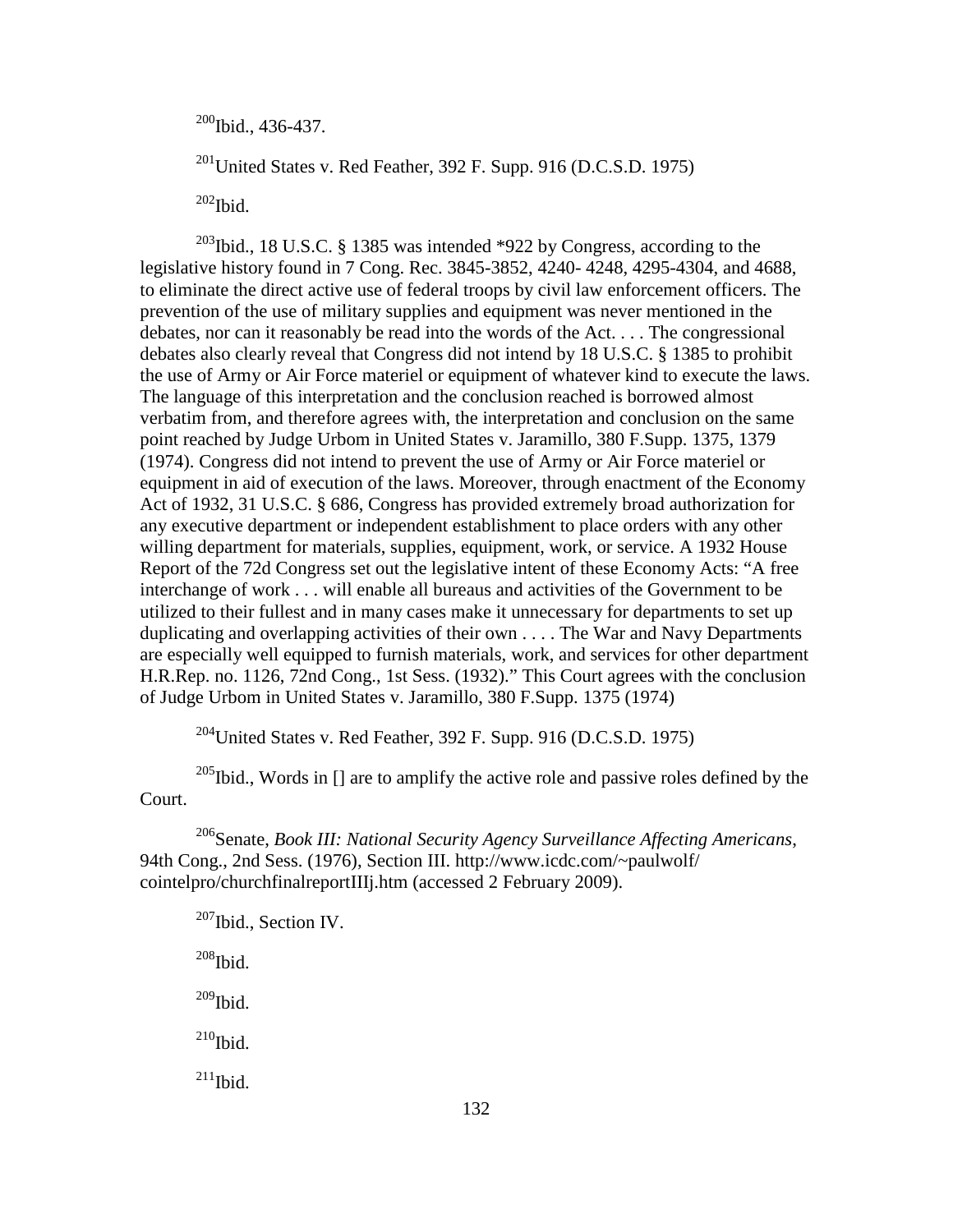$^{212}$ Ibid., Section V.  $^{213}$ Ibid.  $214$ Ibid.  $^{215}$ Ibid.  $^{216}$ Ibid. <sup>217</sup>Ibid., Section VI.  $^{218}$ Ibid. <sup>219</sup>Ibid., Section I.

<sup>220</sup>L. Britt Snyder, "Unlikely SHAMROCK–recollections from the Church Committee's Investigation of NSA," *Supplementary Detailed Staff Reports on Intelligence Activities and the Rights of* Americans (1976). http://cicentre.com/ Documents/DOC\_ChurchPike\_Snider.htm (accessed 22 September 2008).

 $^{221}$ Ibid., Items the NSA screened for included telegrams sent by foreign establishments in the United States or telegrams that appeared to be encrypted. The briefer stated the Secretary of Defense canceled the pro-gram earlier in the year as "the program just wasn't producing very much of value."

222Senate, *Book III: National Security Agency Surveillance Affecting Americans*, 94th Cong., 2nd Sess. (1976). http://www.icdc.com/~paulwolf/cointelpro/ churchfinalreportIIIj.htm (accessed 2 February 2009), Section I and III.

 $^{223}$ Ibid., Section II.

<sup>224</sup>Ibid., Section I. The Bureau of Narcotics and Dangerous Drugs (BNDD) became the Drug Enforcement Administration (DEA) in 1973 and is charged with enforcing Title 21 of the U.S. Code.

225Senate, *Book III: National Security Agency Surveillance Affecting Americans*, 94th Cong., 2nd Sess. (1976). http://www.icdc.com/~paulwolf/cointelpro churchfinalreportIIIj.htm (accessed 2 February 2009), Section IV.

<sup>226</sup>Ibid., Section I.

 $^{227}$ Ibid., Section II.

<sup>228</sup>Ibid., Section II.

229NationMaster Encyclopedia, "Sam Ervin," http://www.nationmaster.com/ encyclopedia/Sam-Ervin (accessed 13 February 2009).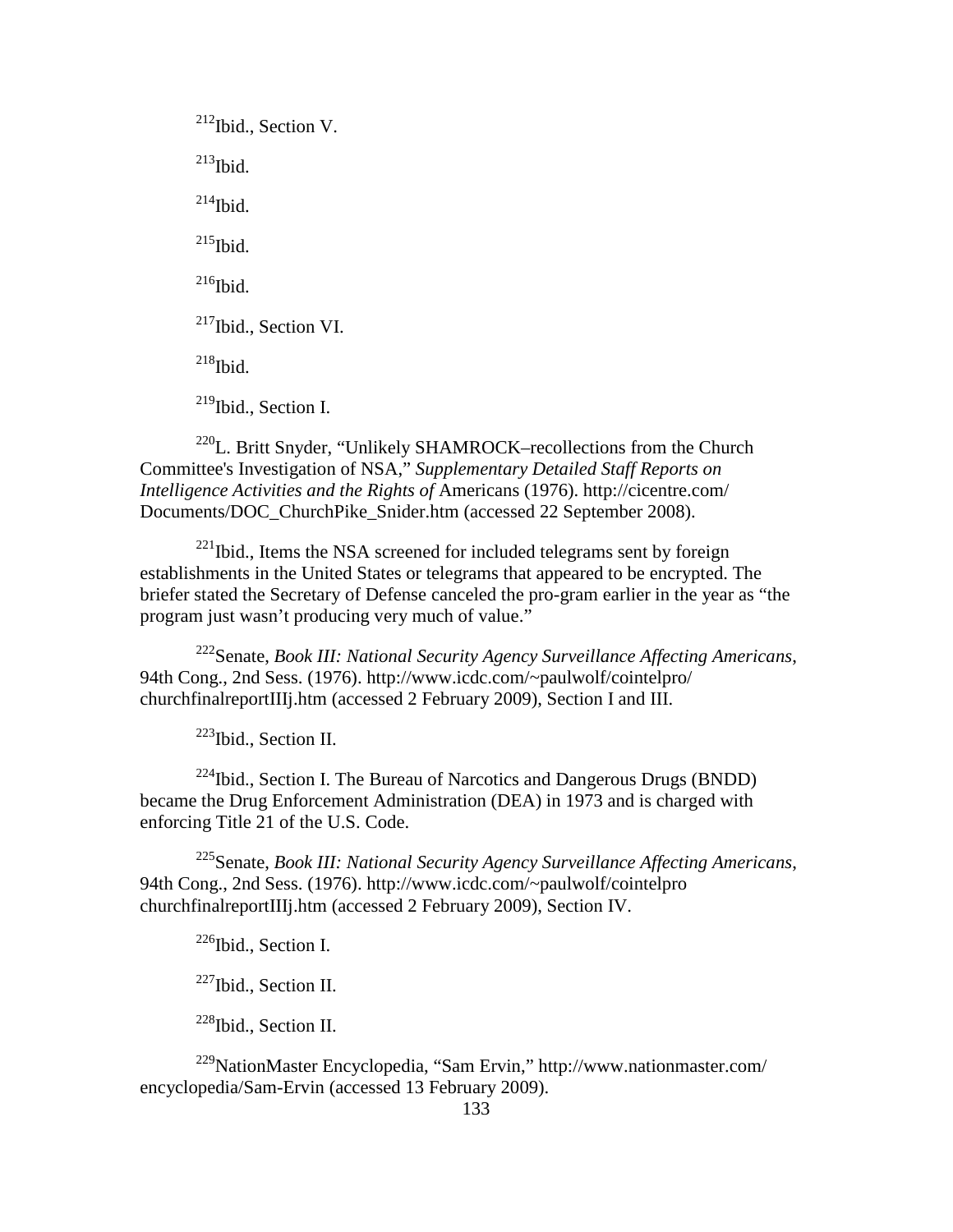<sup>230</sup>*Foreign Intelligence and Surveillance Act of 1978*, Public Law 95-511, 95th Cong. (25 October 1978), § 101.

 $^{231}$ Ibid., § 103.

 $232$ Ibid., § 105.

 $^{233}$ Ibid., § 102. The Attorney General must certify the proposed minimization procedures at least 30 days before commencement of the intercept to the Congressional Committees. With this done, the government can intercept for one year without a warrant, provided no U.S. person's communications are intercepted. Due to the cumbersome requirements and a sometimes fickle Intelligence Committee, the FISA court is rarely used in recent times.

<sup>234</sup>*Foreign Intelligence and Surveillance Act of 1978*, Public Law 95-511, 95th Congress (25 October 1978), § 105.

 $^{235}$ Ibid., § 109-110 and Title II.

<sup>236</sup>Ibid., § 201; The  $9/11$  Commission Final Report noted: "In addition to requiring court review of proposed surveillance (and later, physical searches), the 1978 Act was interpreted by the courts to require that a search be approved only if its "primary purpose" was to obtain foreign intelligence information. In other words, the authorities of the FISA law could not be used to circumvent traditional criminal warrant requirements." (p.78) In effect, the Commission recognized that the FISA court was to be used only if a regular court order could not.

<sup>237</sup>National Commission on Terrorist Attacks Upon the United States. "*The 9/11 Commission Final Report*" (Washington, DC: Government Printing Office, 2004), 274; According to the statutory requirement under FISA, in order to obtain a FISA warrant on Moussaoui, the FBI needed to demonstrate probable cause that Moussaoui was an agent of a foreign power, a demonstration that was not required to obtain a criminal warrant.

 $^{238}$ Ibid., 78-80; The Report also cites numerous times where the FBI, and to some extent the Department of Justice, misinterpreted the FISA law. The pages here give a sampling of that.

<sup>239</sup>National Public Radio (NPR), "Timeline: America's War on Drugs." http://www.npr.org/templates/story/story.php?storyId=9252490 (accessed 9 October 2008.

<sup>240</sup>Phillip B. Gleason, "The War on Drugs: Unending LIC or Attainable Security." http://www.globalsecurity.org/military/library/report/1993/GPB.htm (accessed 17 February 2009.

<sup>241</sup>*The National Defense Authorization Act of 1989*, Public law 100-456, 100th Cong.s, 2nd Sess., (29 September 1988), Title XI.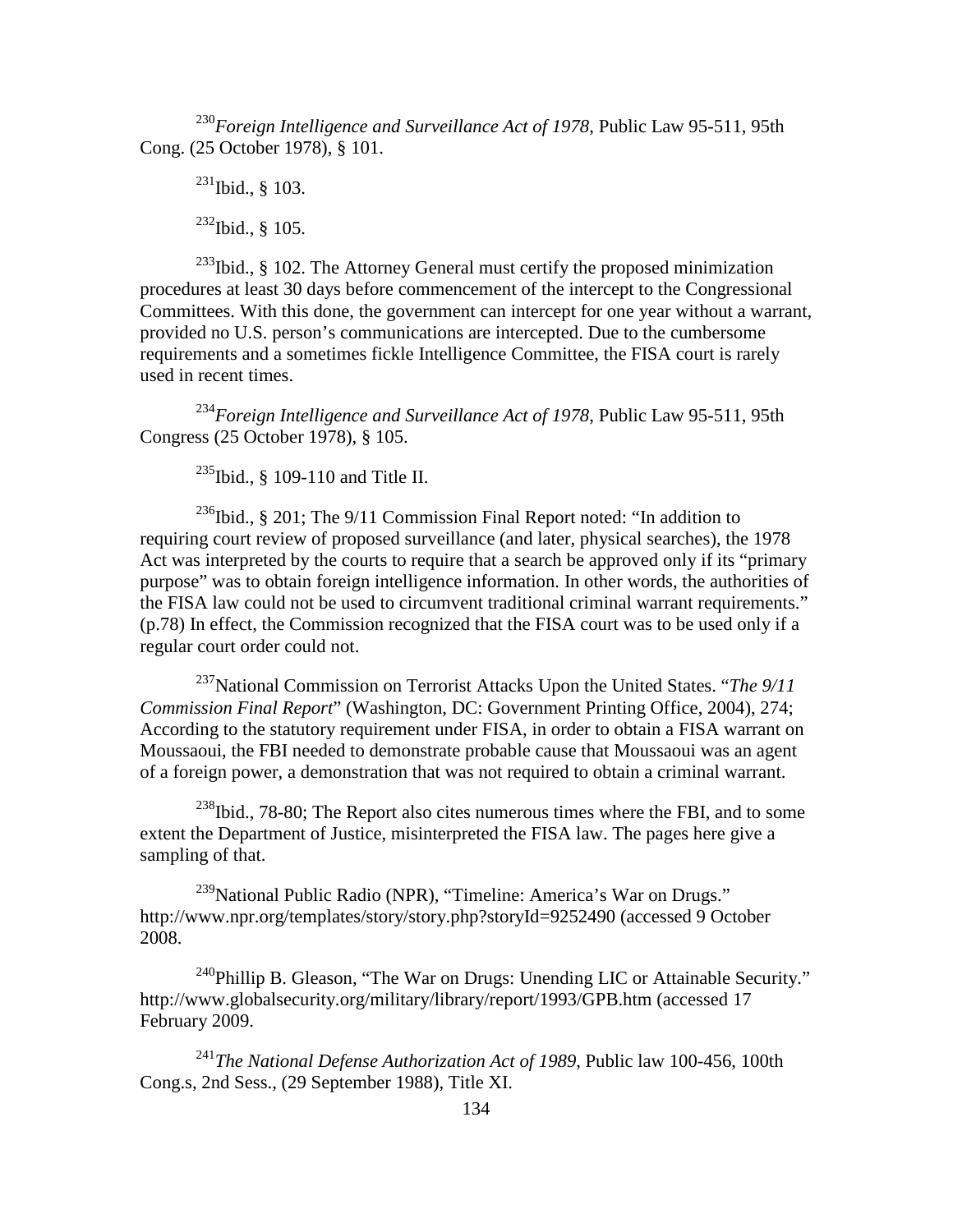$242$ Ibid.

243Donald J. Mabry, "Military Drug Interdiction in the Caribbean Basin," *Conflict Quarterly* 13, no. 2 (Spring 1993), 49.

 $244$ Ibid., 50. The Act does preclude military personnel from participating in searches, seizure and arrest activities normally performed by law enforcement, unless those personnel are already authorized y law, such as the Coast Guard.

<sup>245</sup>*The National Defense Authorization Act of 1989*, Public law 100-456, 100th Cong., 2nd Sess., (29 September 1988), Title XI.

 $^{246}$ Ibid.

 $^{247}$ Ibid.

 $^{248}$ Ibid.

 $249$ Ibid.

<sup>250</sup>National Guard Bureau, NGR 500-2, "National Guard Counterdrug Support" (Washington, DC: Department of the Army and Air Force, 1997), Section 6-14.

<sup>251</sup>*The National Defense Authorization Act of 1989*, Public Law 100-456, 100th Cong., 2nd Sess., (29 September 1988), Title XI.

 $^{252}$ Ibid., Title XI.

 $253$ News4 (TV), "Illegals From Terrorist Nations are Crossing the Border Into Arizona." http://www.kvoa.com/Global/story.asp?S=2172749 (accessed 18 February 2009.

 $^{254}$ Ibid., News 4 cited the report in the Tombstone Tumbleweed, the local newspaper in Tombstone Arizona, unknown date of the paper in 2004.

 $^{255}$ News 4 (TV), "Illegals From Terrorist Nations are Crossing the Border Into Arizona." http://www.kvoa.com/Global/story.asp?S=2172749 (accessed 18 February 2009); Bonner has knowledge of the details of who agents are detaining and what they are finding out about them.

<sup>256</sup>*USA PATRIOT Act of 2001*, Public Law 107-56, 107th Cong., 1st Sess. (26 October 2001), § 203. See also *Foreign Intelligence Surveillance Act of 1978*, Public Law 95-511, 95th Cong.s, 2nd Sess. (25 October 1978), § 101.

257Ibid., § 203.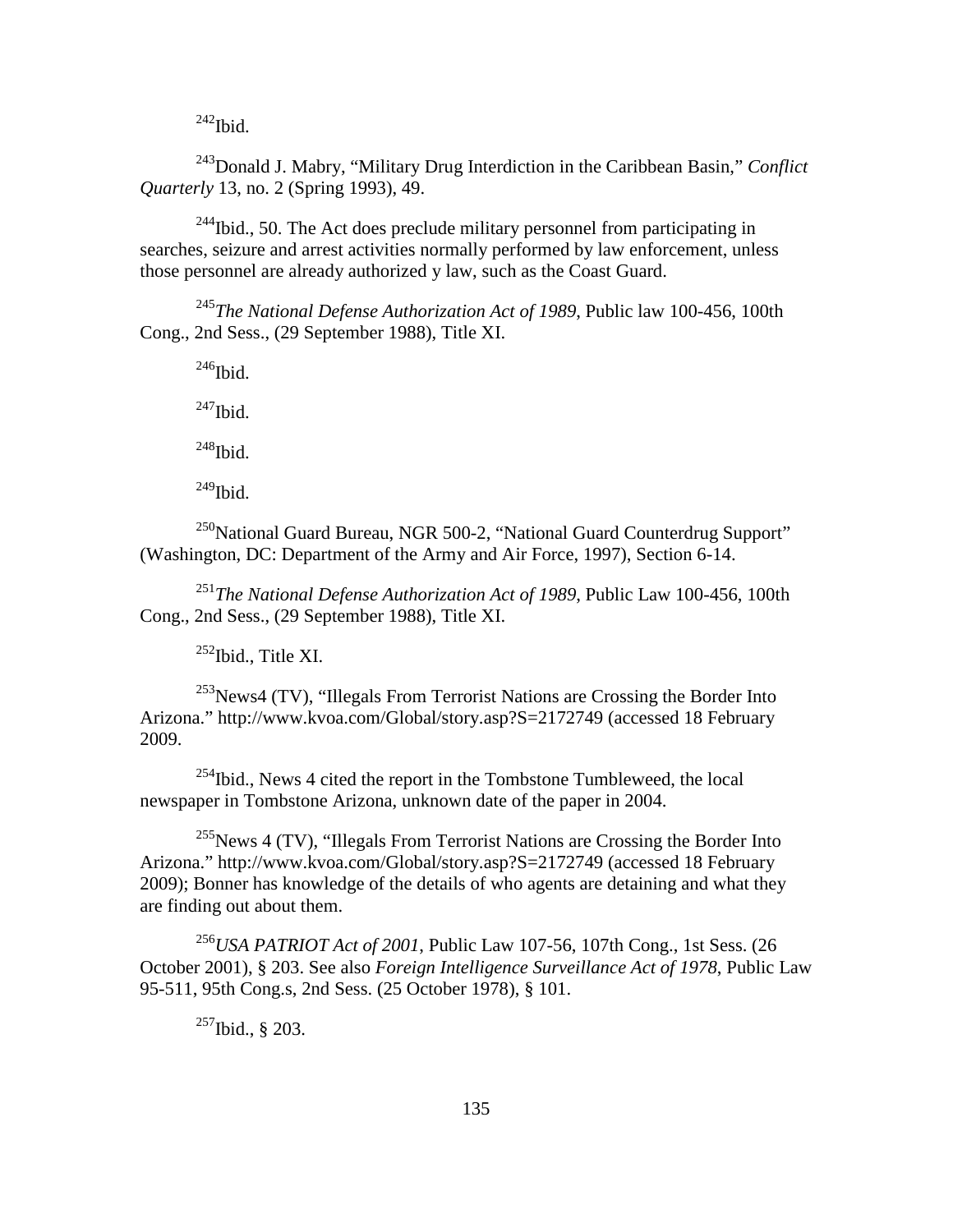2589/11 Commission, "*The 9/11 Commission Final Report*," 107th Congress (2004), 328.

<sup>259</sup>*USA PATRIOT Act of 2001*, Public Law 107-56, 107th Cong., 1st Sess., (26 October 2001), § 902. See also9/11 Commission, "The 9/11 Commission Final Report," 107th Congress (2004), 46-48.

<sup>260</sup>*USA PATRIOT Act of 2001*, Public Law 107-56, 107th Cong., 1st Sess. (26 October 2001), § 903

<sup>261</sup>Ibid., § 907.

<sup>262</sup>*Intelligence Authorization Act for Fiscal Year 2003*, Public Law 107-306, 107th Cong., 2nd Sess. (27 November 2002), § 601-602.

<sup>263</sup>Ibid., § 603-604.

 $^{264}$ Report release date is not in the actual report but posted on the 9/11 Commission website, http://www.9-11commission.gov/ (accessed 18 February 2009).

2659/11 Commission, "*The 9/11 Commission Final Report*," 107th Congress (2004), 86-87.

The intelligence components involved included from the Department of Defense: National Security Agency, National Geospatial Agency, Defense Intelligence Agency, National Reconnaissance Office, and the intelligence components of the Army, Navy, Air Force, and Marines. In addition the other federal agencies the Commission looked at include the Central Intelligence Agency, the Federal Bureau of Investigation–intelligence community and national security, The State Department–Bureau of Intelligence and Research, Treasury Department–intelligence component, Department of Energy–Office of Intelligence and Counterintelligence, Coast Guard–Office of Intelligence, and the Department of Homeland Security–Directorate of Intelligence Analysis and Infrastructure Protection.

<sup>266</sup>Ibid., 88. 267Ibid., 87.

 $268$ Ibid., 87-88.

<sup>269</sup>*USA PATRIOT Act of 2001*, Public Law 107-56, 107th Cong.s, 1st Sess. (26 October 2001), §207, 214, 225.

2709/11 Commission, "*The 9/11 Commission Final Report*," 107th Congress (2004), 268-271.

 $^{271}$ Ibid., 271.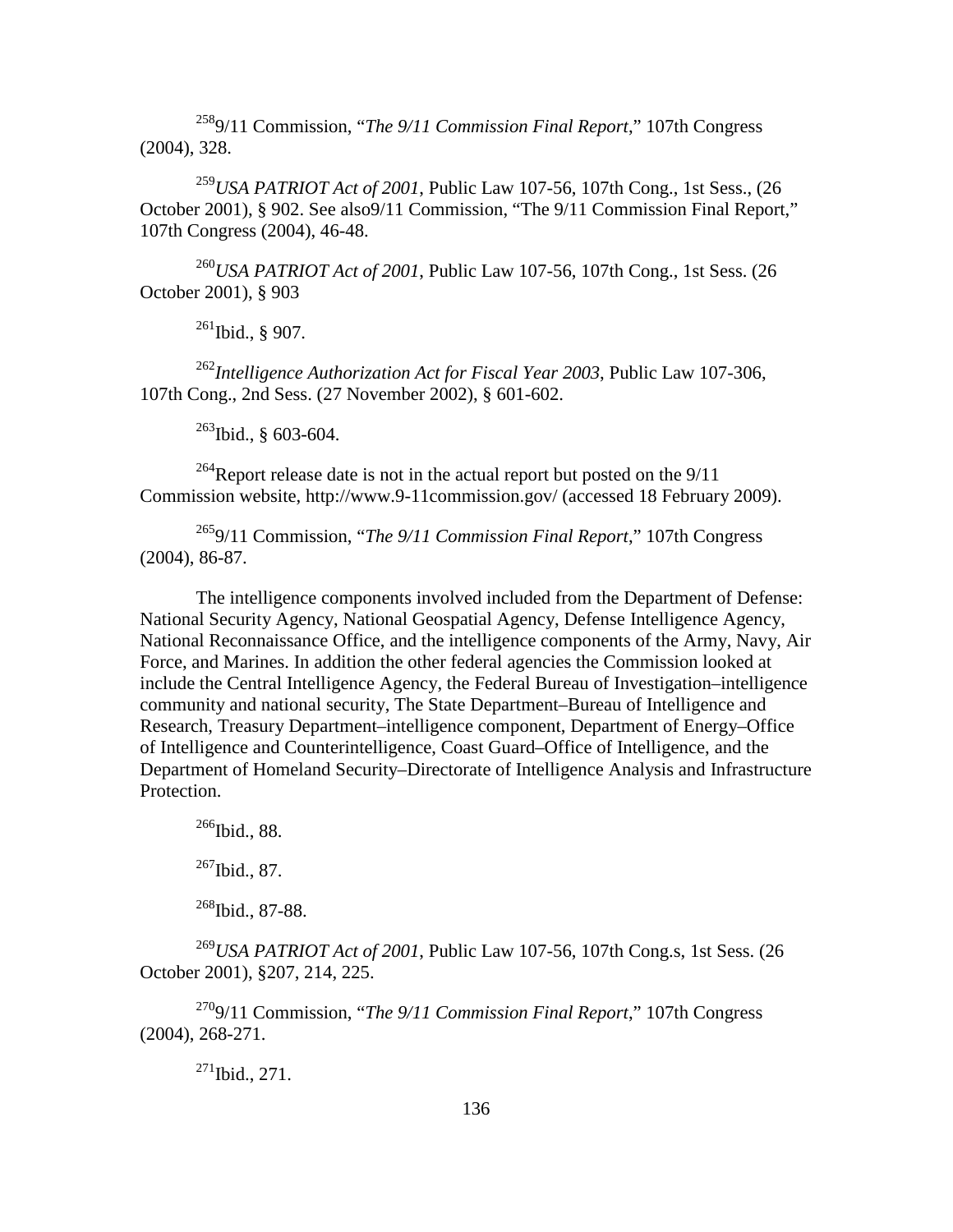272Ibid., 91.  $273$ Ibid. <sup>274</sup>Ibid., 352, 371.  $275$ Ibid., 187.  $^{276}$ Ibid., 385.  $^{277}$ Ibid., 392.  $278$ Ibid., 393.  $^{279}$ David Barton, interview by author, Kansas City, MO, 25 November 2008. <sup>280</sup>Ibid., 394.  $281$ Ibid.  $282$ Ibid., 396. <sup>283</sup>Ibid., 399-403. <sup>284</sup>Ibid., 403. 285Ibid., 401.

 $^{286}$ United States v. Red Feather, 392 F.Supp. 916 (D.C.S.D. 1975); Moreover, through enactment of the Economy Act of 1932, 31 U.S.C. § 686, Congress has provided extremely broad authorization for any executive department or independent establishment to place orders with any other willing department for materials, supplies, equipment, work, or service. As far back as 1915 Congress established procedures for the War and Navy Departments to procure or perform services for each other. 38 Stat. 1084 (1915). In 1920 these procedures were extended to any government department which procured by purchase or manufacture stores or materials, or performed services for any other department. 41 Stat. 613 (1920). A 1932 House Report of the 72d Congress set out the legislative intent of these Economy Acts: "A free interchange of work . . . will enable all bureaus and activities of the Government to be utilized to their fullest and in many cases make it unnecessary for departments to set up duplicating and overlapping activities of their own . . .. The War and Navy Departments are especially well equipped to furnish materials, work, and services for other department Whenever such materials, work and services can be furnished at less cost your committee believes that private concerns should not be called upon to furnish, do, and perform what Government agencies can do for each other. H.R.Rep. No. 1126, 72d Cong., 1st Sess. (1932)." This Court agrees with the conclusion of Judge Urbom in United States v. Jaramillo, 380 F.Supp. 1375 (1974).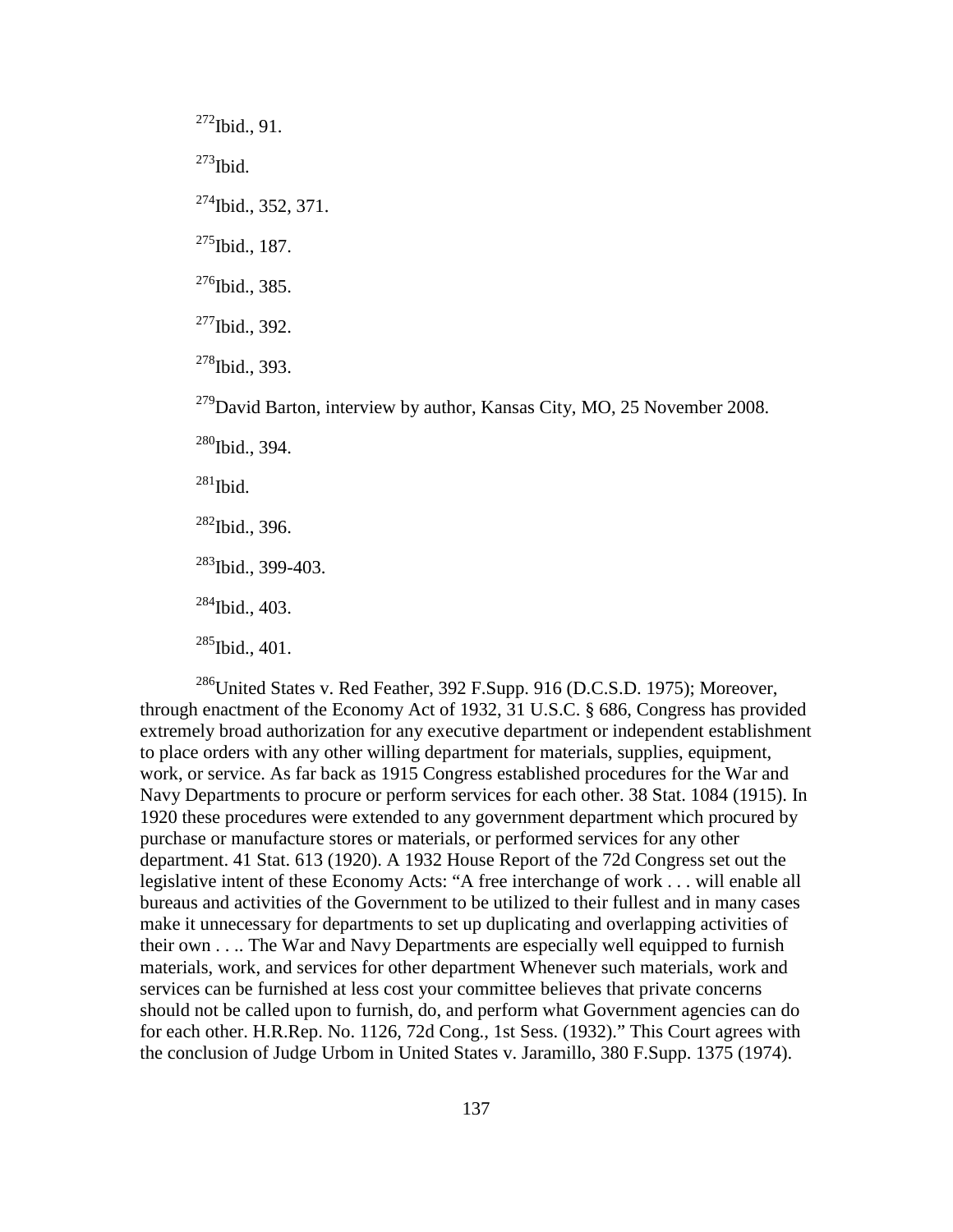2879/11 Commission, "*The 9/11 Commission Final Report*," 107th Congress (2004), 404.

<sup>288</sup>The High Intensity Drug Trafficking Area program is a congressionally mandated initiate of the Office of national Drug Control Policy. Began in 1996, the HIDTA program seeks to encourage collaboration and intelligence sharing between federal, state and local law enforcement agencies conducting narcotics investigations. In 2006, the ONDCP launched the Domestic Highway Enforcement initiative, as the ONDCP understood that the roads are the lines of communication for drug and other illegal activity. The DHE focus is on all crime, but as narcotics are mostly moved by road, it has a greater impact on the flow of narcotics, as well as the flow of drug proceeds back to suppliers in the Southwestern U.S.

2899/11 Commission, *The 9/11 Commission Final Report*, 107th Congress (2004), 407-410.

<sup>290</sup>Ibid., 417.

<sup>291</sup>*Intelligence Reform Act of 2004*, Public Law 108-458, 108th Cong., 2nd Sess. (17 December 2004), § 1016.

 $292$ Ibid.

 $293$ Ibid., § 1021.

2949/11 Commission, *The 9/11 Commission Final Report*, 107th Congress (2004), 399-400.

<sup>295</sup>*Intelligence Reform Act of 2004*, Public Law 108-458, 108th Cong., 2nd Sess. (17 December 2004), § 1021.

 $296$ Ibid., § 1023.

 $^{297}$ Ibid.

 $^{298}$ Ibid., § 1041.

 $299$ Ibid.

300Department of Defense, *DoD Directive 5143.01, Undersecretary of Defense for Intelligence* (Washington, DC: Government Printing Office, 2005).

301Joint Chiefs of Staff, Joint Publication 3-08, *Interagency, Intergovernmental Organization, and Non-governmental Organization Coordination During Joint Operations, Volume I* (Washington, DC: Joint Education and Doctrine Division, 17 March 2006), I-1.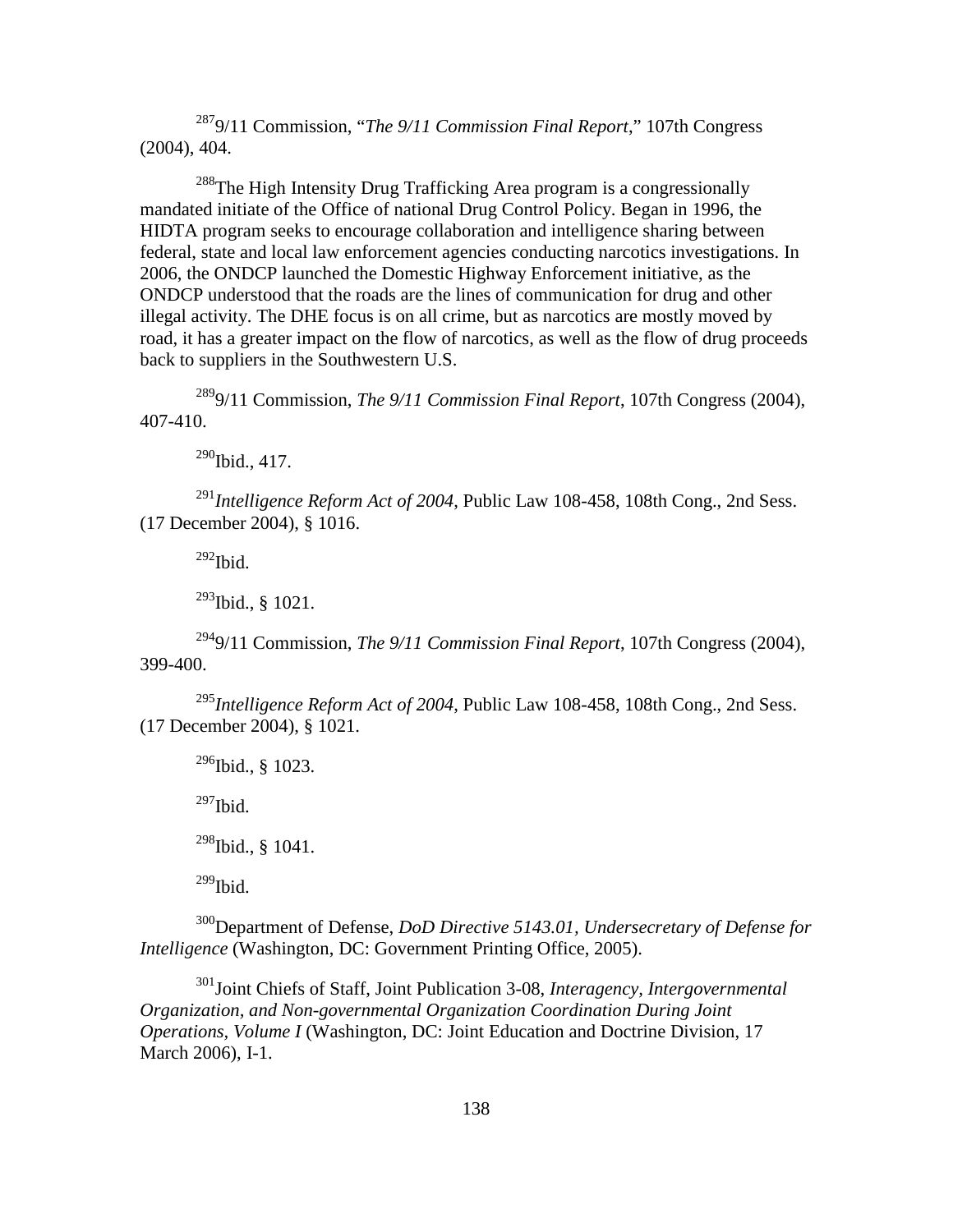<sup>302</sup>*Intelligence Reform Act of 2004*, Public Law 108-458, 108th Cong., 2nd Sess. (17 December 2004), Title VII, § 7101. 1) Long-term success in the war on terrorism demands the use of all elements of national power, including diplomacy, military action, intelligence, covert action, law enforcement, economic policy, foreign aid, public diplomacy, and homeland defense. 2) To win the war on terrorism, the United States must assign to economic and diplomatic capabilities the same strategic priority that is assigned to military capabilities.

303Joint Chiefs of Staff, Joint Publication 3-27*, Homeland Defense* (Washington, DC: Joint Education and Doctrine Division, 12 July 2007), I-2.

 $304$ Ibid., § 1074.

3059/11 Commission, "The 9/11 Commission Final Report," 107th Congress, (2004), 408-410.

306Paul J. Scheips, *The Role of Federal Military Forces in Domestic Disorders 1945-1992*, (Washington, DC: U.S. Army Center of Military History, 2005), 394.

307Commission on CIA Activities Within the United States, *Report to the President on CIA Activities Within the United States* (Washington, DC; Government Printing Office, 1975), ix-xi.

308Executive Order no. 11905, Federal Register 41 (18 February 1976): 7703, § 4.

 $^{309}$  Ibid.

310Department of Defense, *DoD Directive 5200.27: Acquisition of Information Concerning Persons and Organizations not Affiliated with the Department of Defense* (Washington, DC: Government Printing Office, 1980).

 $311$ Executive Order no. 11905, Federal Register 41 (18 February 1976): 7703, § 1.

 $312$ Ibid., § 5.

 $313$ Ibid.

314Executive Order no. 12333, Federal Register 73 (4 August 2008), Part 1.1.

 $315$ Ibid.

316Ibid., Part 2.3. See also *Intelligence Reform Act of 2004*, Public Law 108-458, 108th Con., 2nd Sess. (17 December 2004), § 1052.

317Laird v. Tatum , 408 U.S. 1 (1972), 6.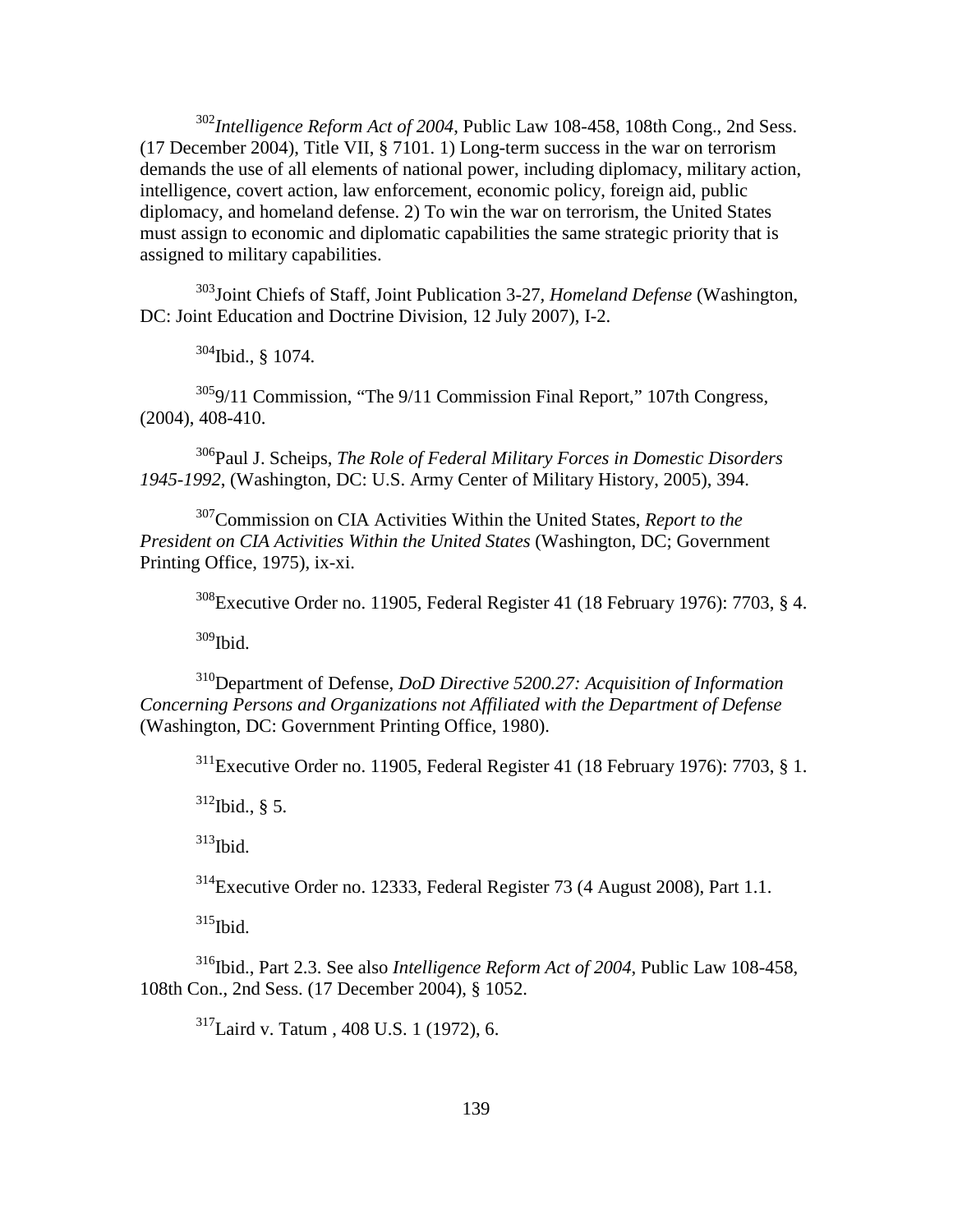318Department of Defense, *DoD Directive 5525.5: Department of Defense Cooperation with Civilian Law Enforcement Officials* (Washington, DC: Government Printing Office, 1986), 2.

319Executive Order no. 12333, Federal Register 73 (4 August 2008), Part 2.3.

 $320$ DEA–El Paso Intelligence Center (EPIC), brief given to Midwest High Intensity Drug Trafficking Area- Domestic Highway Enforcement Regional Coordination Committee, El Paso, TX, 2 October 2008.

321Department of Defense, *DoD Directive 5240.1: Department of Defense Intelligence Activities* (Washington, DC: Government Printing Office, 1988), 1.

322Department of Defense, *DoD Directive 5525.5: Department of Defense Cooperation with Civilian Law Enforcement Officials* (Washington, DC: Government Printing Office, 1986), 2, 9-10, 18-19.

<sup>323</sup>Title 18, U.S. Code, § 1385; Originally passed as the Knott Amendment to the 1878 Army Appropriations bill, 45th Cong., 1st Sess. (1877); Codified under Title 18 U.S. Code in 1956.

 $324$ Executive Order no. 12333, Federal Register 73 (4 August 2008), Part 2.6.

<sup>325</sup>Ibid., Part 2.3.

326Department of Defense, *DoD Directive 5240.1: Department of Defense Intelligence Activities* (Washington, DC: Government Printing Office, 1988), 2, 4.

327Department of Defense, *DoD Directive 5143.01: Under Secretary of Defense for Intelligence* (Washington, DC: Government Printing Office, 2005), Enclosure 2.

328Executive Order no. 12333, Federal Register 73 (4 August 2008), Part 2.3.

<sup>329</sup>*Intelligence Reform Act of 2004*, Public Law 108-458, 108th Cong., 2nd Sess. (17 December 2004), § 5401 and 7401.

<sup>330</sup>*The Economy Act of 1932*, 31 U.S.C. § 1535. 45th Cong., 2nd Sess. (30 June 1932).

331United States v. Red Feather, 392 F.Supp. 916 (D.C.S.D. 1975).

332Department of Defense, *DoD Directive 5525.5: Department of Defense Cooperation with Civilian Law Enforcement Officials* (Washington, DC: Government Printing Office, 1986), 2, 9-10, 18-19.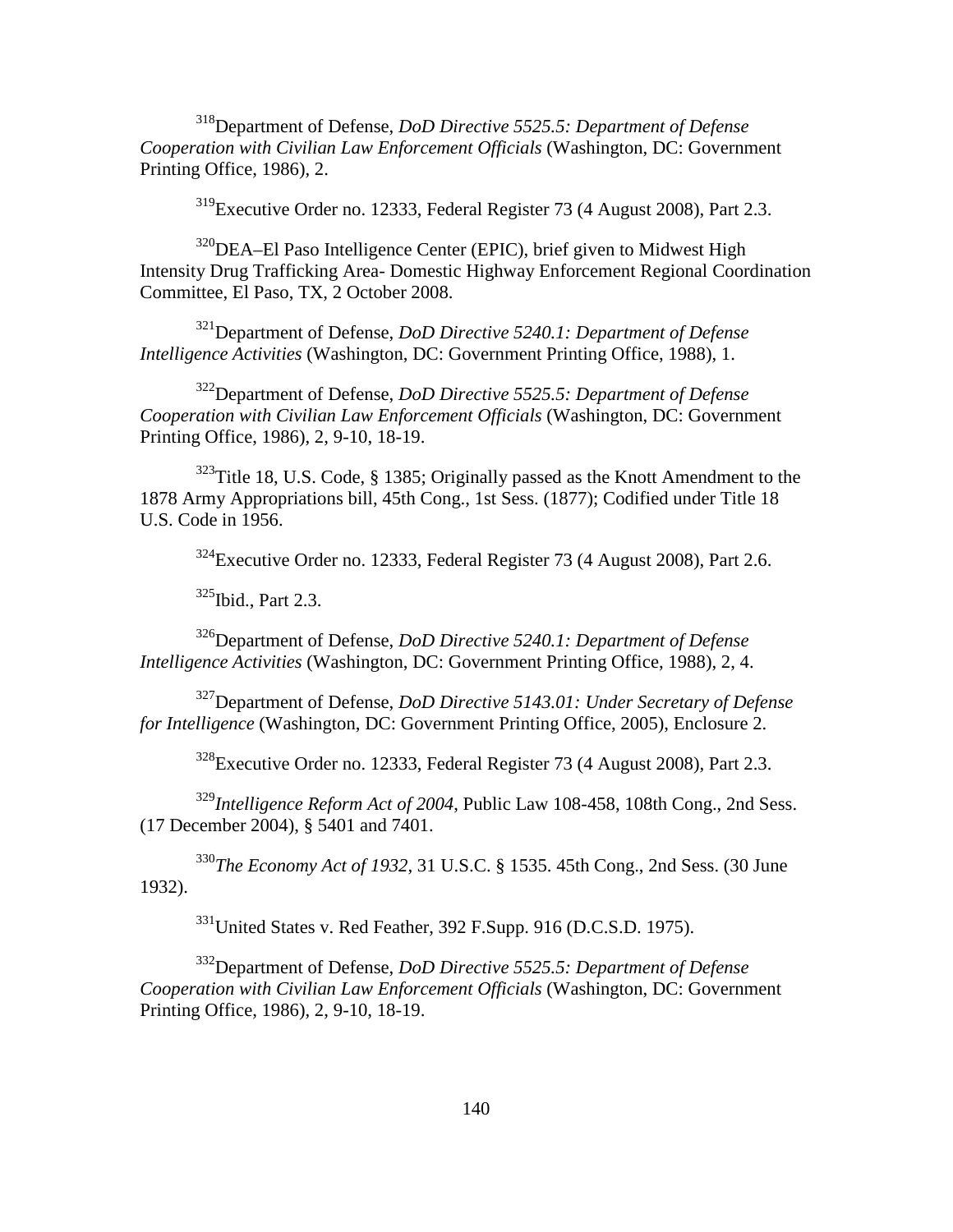<sup>333</sup>Dr. Steven Bucci, Deputy Assistant Secretary of Defense, Homeland Defense and America's Security Affairs, Speech to the Command and General Staff College – Intermediate Level Education class 09-001, given 31 October 2008.

<sup>334</sup>Executive Order no. 12333, Federal Register 73 (4 August 2008), Part 2.3.

<sup>335</sup>*Military Support for Civilian Law Enforcement Agencies*, Public Law 97-86. 97th Cong., 1st Sess., 10 U.S.C. § 371 (1 December 1981).

 $336$ Executive Order no. 12333, Federal Register 73 (4 August 2008), Parts 2.4 and 3.5; The radio direction finding is specifically mentioned in Part 3.5. The principle behind the ground surveillance radars and REMBASS is they watch a specific geographic area where no reasonable expectation of privacy exits. The legal term for where these systems would be employed is call the open field doctrine"

337Department of Defense, *DoD Regulation 5240.1-R: Procedures Governing the Activities of DoD Intelligence Components That Affect United States Persons* (Washington, DC: Government Printing Office, 1982), 38-39; This regulation has not been updated since 1982, and has not kept up with technological innovations within the military, let alone the application to the narcotics and terrorism fights.

338Department of Defense, *DoD Directive 5525.5: Department of Defense Cooperation with Civilian Law Enforcement Officials* (Washington, DC: Government Printing Office, 1986), 18-19.

<sup>339</sup>*The National Defense Authorization Act of 1989*, Public law 100-456, 100th Cong., 2nd Sess. (29 September 1988), Title XI. See also Enclosure 4 to DoD Directive 5525.5, paragraph E4.1.6.2.4.

<sup>340</sup>*Intelligence Reform Act of 2004*, Public Law 108-458, 108th Cong., 2nd Sess. (17 December 2004). See also Enclosure 4 to DoD Directive 5525.5, paragraph E4.1.6.2.4 and paragraph E4.3.2.1.

341Department of Defense, *DoD Directive 5525.5: Department of Defense Cooperation with Civilian Law Enforcement Officials* (Washington, DC: Government Printing Office, 1986), 17-18, 21.

342Department of Defense, *DoD Regulation 5240.1-R: Procedures Governing the Activities of DoD Intelligence Components that Affect United States Persons* (Washington, DC: Government Printing Office, 1982), 2.

<sup>343</sup>Ibid., 13.

 $344$ Ibid.

 $345$ Ibid., 18.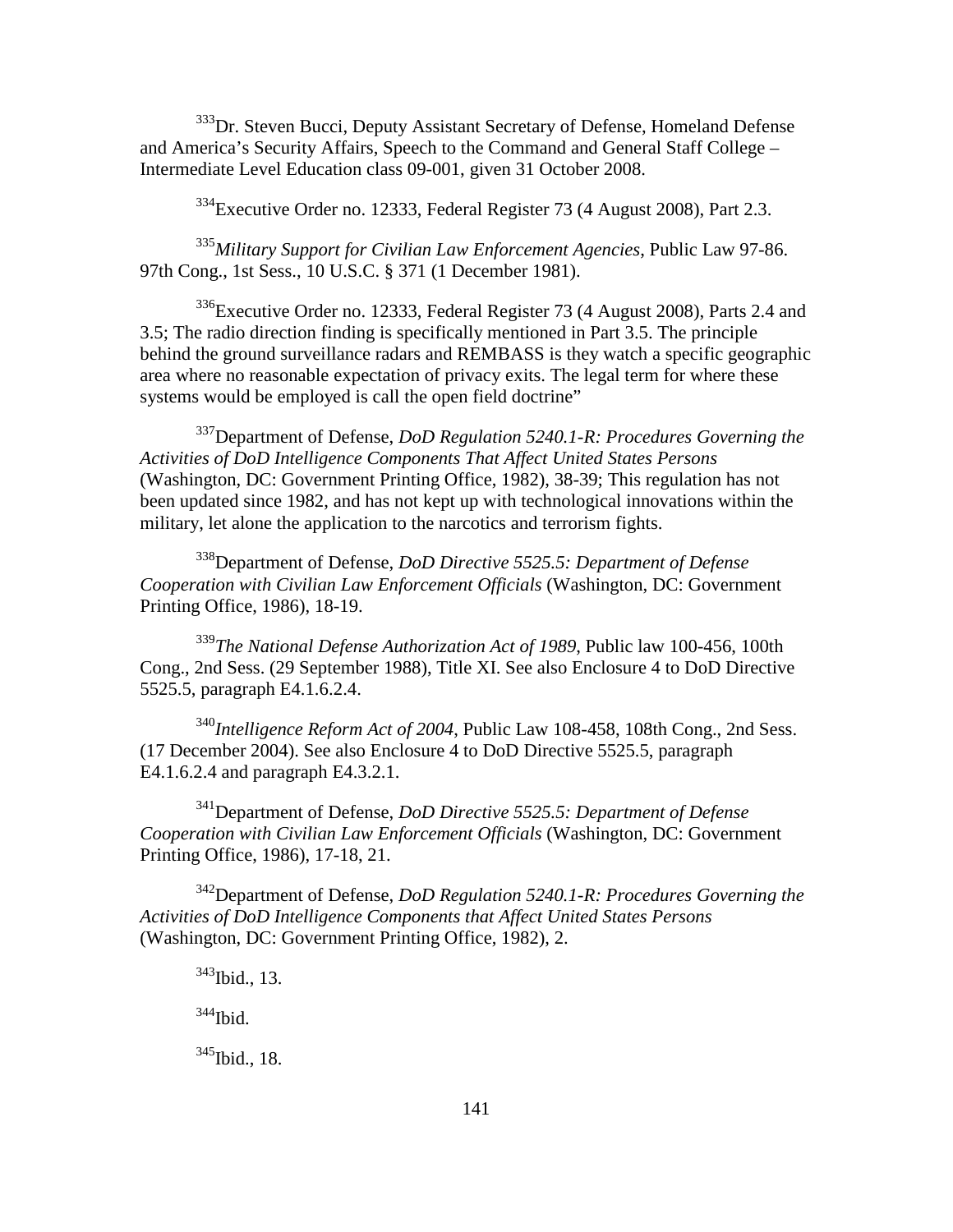346National Guard Bureau, NGR 500-2: *National Guard Counterdrug Support* (Washington, DC: Government Printing Office, 2000), 10.

347Department of Defense, *DoD Regulation 5240.1-R: Procedures Governing the Activities of DoD Intelligence Components that Affect United States Persons* (Washington, DC: Government Printing Office, 1982), 16-17.

<sup>348</sup>Ibid., 16-18.

<sup>349</sup>Laird v. Tatum , 408 U.S. 1 (1972). See also United States v. Red Feather, 392 F.Supp. 916 (D.C.S.D. 1975).

<sup>350</sup>*Intelligence Reform Act of 2004*, Public Law 108-458, 108th Cong., 2nd Sess. (17 December 2004), § 1052.

 $351$ Ibid., 16.

352Department of Defense, Joint Publication 3-07.4, *Joint Counterdrug Operations* (Washington, DC: Government Printing Office, 2007), I-5-6.

353Department of Defense, DoD Regulation 5240.1-R: *Procedures Governing the Activities of DoD Intelligence Components that Affect United States Persons* (Washington, DC: Government Printing Office, 1982), 20-21.

354Department of the Army, AR 381-10: *U.S. Army Intelligence Activities* (Washington, DC: Government Printing Office, 2007), 7.

<sup>355</sup> Ibid., 20.

356National Guard Bureau, NGR 500-2: *National Guard Counterdrug Support* (Washington, DC: Government Printing Office, 2000), 20.

357Ibid., 12.

358Department of Defense, DoD Regulation 5240.1-R*: Procedures Governing the Activities of DoD Intelligence Components that Affect United States Persons* (Washington, DC: Government Printing Office, 1982), 22-23.

 $359$ Ibid.

360National Guard Bureau, NGR 500-2: *National Guard Counterdrug Support* (Washington, DC: Government Printing Office, 2000), 20-23.

361Department of Defense, DoD Regulation 5240.1-R: *Procedures Governing the Activities of DoD Intelligence Components that Affect United States Persons* (Washington, DC: Government Printing Office, 1982), 24.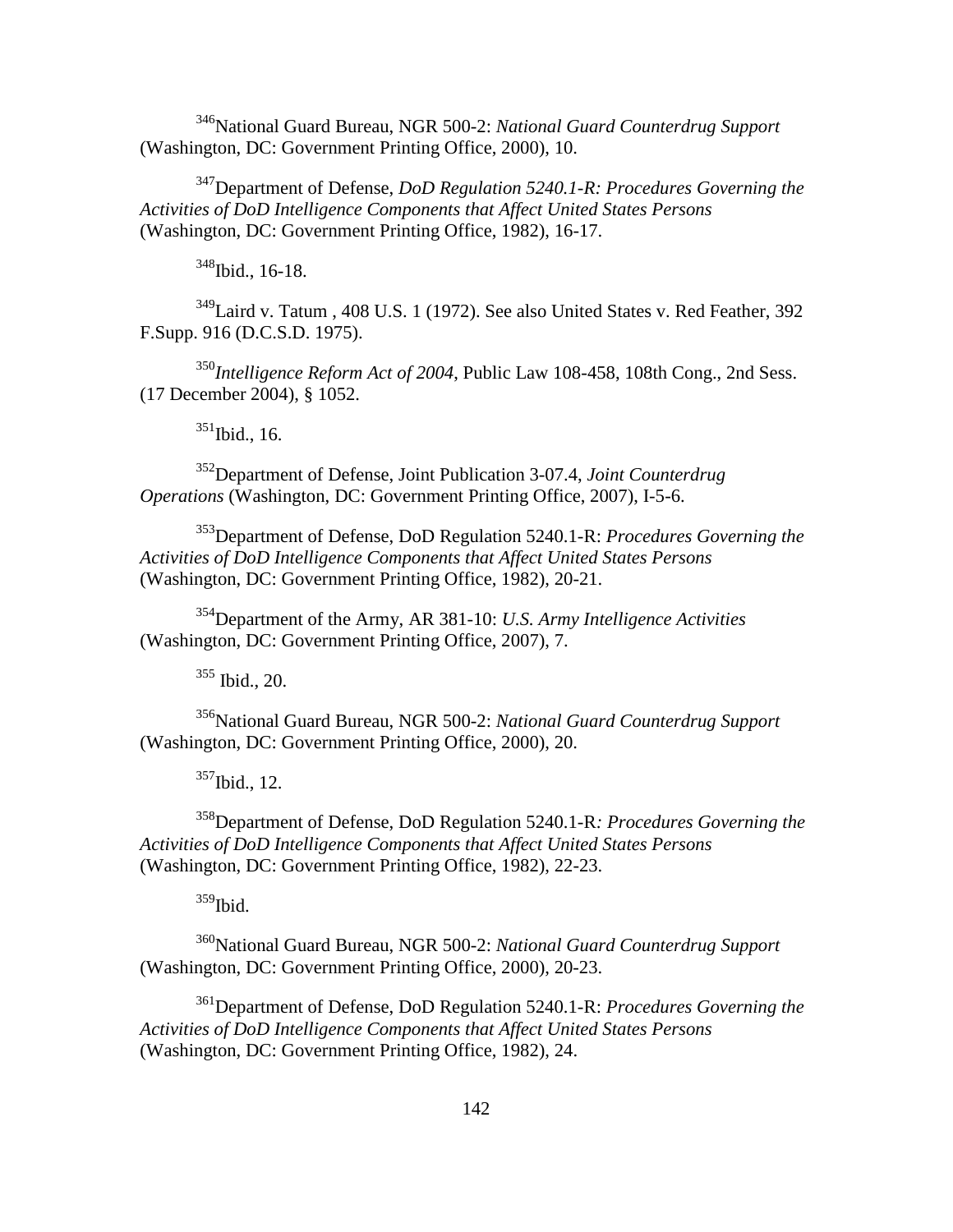362Department of the Army, AR 381-10: *U.S. Army Intelligence Activities* (Washington, DC: Government Printing Office, 2007), 9.

363Department of the Army, AR 381-10: *U.S. Army Intelligence Activities* (Washington, DC: Government Printing Office, 1984),6.

<sup>364</sup>*Intelligence Reform Act of 2004*, Public Law 108-458, 108th Cong., 2nd Sess. (17 December 2004), § 5201.

365Department of Defense, DoD Regulation 5240.1-R*: Procedures Governing the Activities of DoD Intelligence Components that Affect United States Persons* (Washington, DC: Government Printing Office, 1982), 25.

<sup>366</sup>Ibid. 38.

 $367$ Ibid.

368Ibid., 39.

369Oliver v. United States, 466 U.S. 170 (1984)

370National Guard Bureau*,* NGR 500-2: *National Guard Counterdrug Support* (Washington, DC: Government Printing Office, 2000), 13.

371Department of Defense, DoD Regulation 5240.1-R: *Procedures Governing the Activities of DoD Intelligence Components that Affect United States Persons* (Washington, DC: Government Printing Office, 1982), 47.

<sup>372</sup>*Intelligence Reform Act of 2004*, Public Law 108-458, 108th Cong., 2nd Sess. (17 December 2004), § 5201.

373National Guard Bureau, NGR 500-2: *National Guard Counterdrug Support* (Washington, DC: Government Printing Office, 2000), 13.

374Department of Defense, Joint Publication 3-07.4, *Joint Counterdrug Operations* (Washington, DC: Government Printing Office, 2007), I-5-6.

375National Guard Bureau, NGR 500-2: *National Guard Counterdrug Support* (Washington, DC: Government Printing Office, 2000), 13.

<sup>376</sup>Dr. Steven Bucci, Deputy Assistant Secretary of Defense, Homeland Defense and America's Security Affairs, Speech to the Command and General Staff College, Intermediate Level Education Class 09-01, Fort Leavenworth, KS, 31 October 2008.

377Department of the Army, AR 381-10: *U.S. Army Intelligence Activities* (Washington, DC: Government Printing Office, 2007), 17.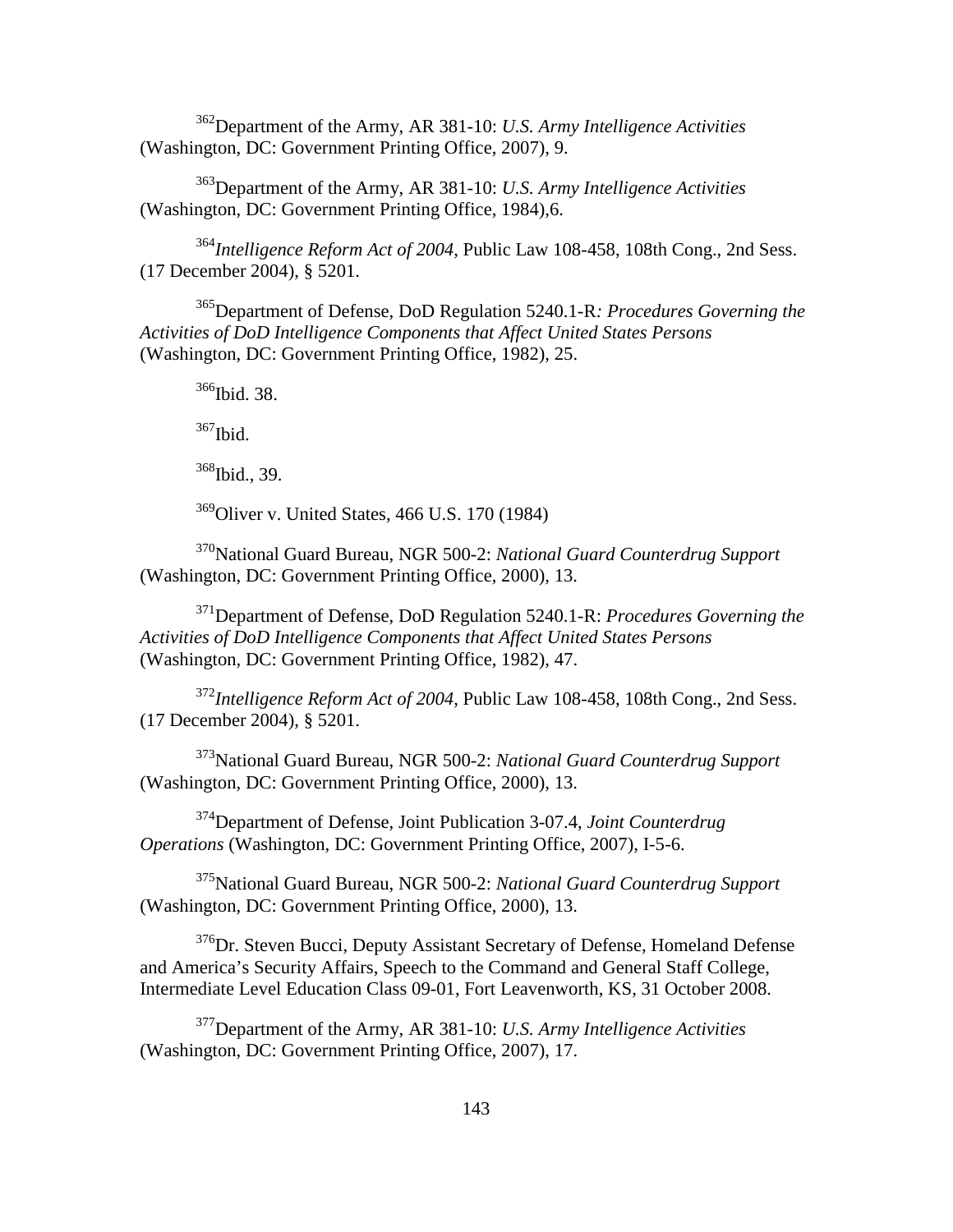$378$ Ibid.

379Department of Defense, DoD Regulation 5240.1-R: *Procedures Governing the Activities of DoD Intelligence Components that Affect United States Persons* (Washington, DC: Government Printing Office, 1982), 30.

 $380$ Ibid., 56-57.

 $381$  Ibid., 56.

382Ibid., 57.

<sup>383</sup>*Intelligence Reform Act of 2004*, Public Law 108-458, 108th Cong., 2nd Sess.n (17 December 2004), § 1051.

384Department of Defense, Joint Publication 3-07.4*, Joint Counterdrug Operations* (Washington, DC: Government Printing Office, 2007), I-1.

385Richter, Paul, "Military Easing Its War on Drugs," *Los Angeles Times*, 20 October 2002. http://articles.latimes.com/2002/oct/20/world/fg-mildrugs20 (accessed 14 March 2009).

386The White House, *National Security Decision Directive 221: Narcotics and National Security*. Washington, DC (8 April 1986), 1. http://www.fas.org/irp/offdocs/ nsdd/nsdd-221.htm (accessed 14 March 2009).

<sup>387</sup>Ibid., Fact Sheet.

388Department of Defense, Joint Publication 3-07.4, *Joint Counterdrug Operations* (Washington, DC: Government Printing Office, 2007), I-11.

 $389$ Ibid., II-11.

390Ibid., See also *Intelligence Reform Act of 2004*, Public Law 108-458, 108th Cong., 2nd Sess. (17 December 2004), § 7202 and inferred under § 1021.

391Department of Defense, Joint Publication 3-27, *Homeland Defense* (Washington, DC: Government Printing Office, 2007), I-1.

 $392$ Ibid., I-2.

<sup>393</sup>*National Security Act of 1947*, Public Law 235, 80th Cong., 1st Sess., 61 Stat. 496 (26 July 1947), § 402.

394Department of Defense, Joint Publication 3-27, *Homeland Defense* (Washington, DC: Government Printing Office, 2007), I-5.

 $395$ Thid.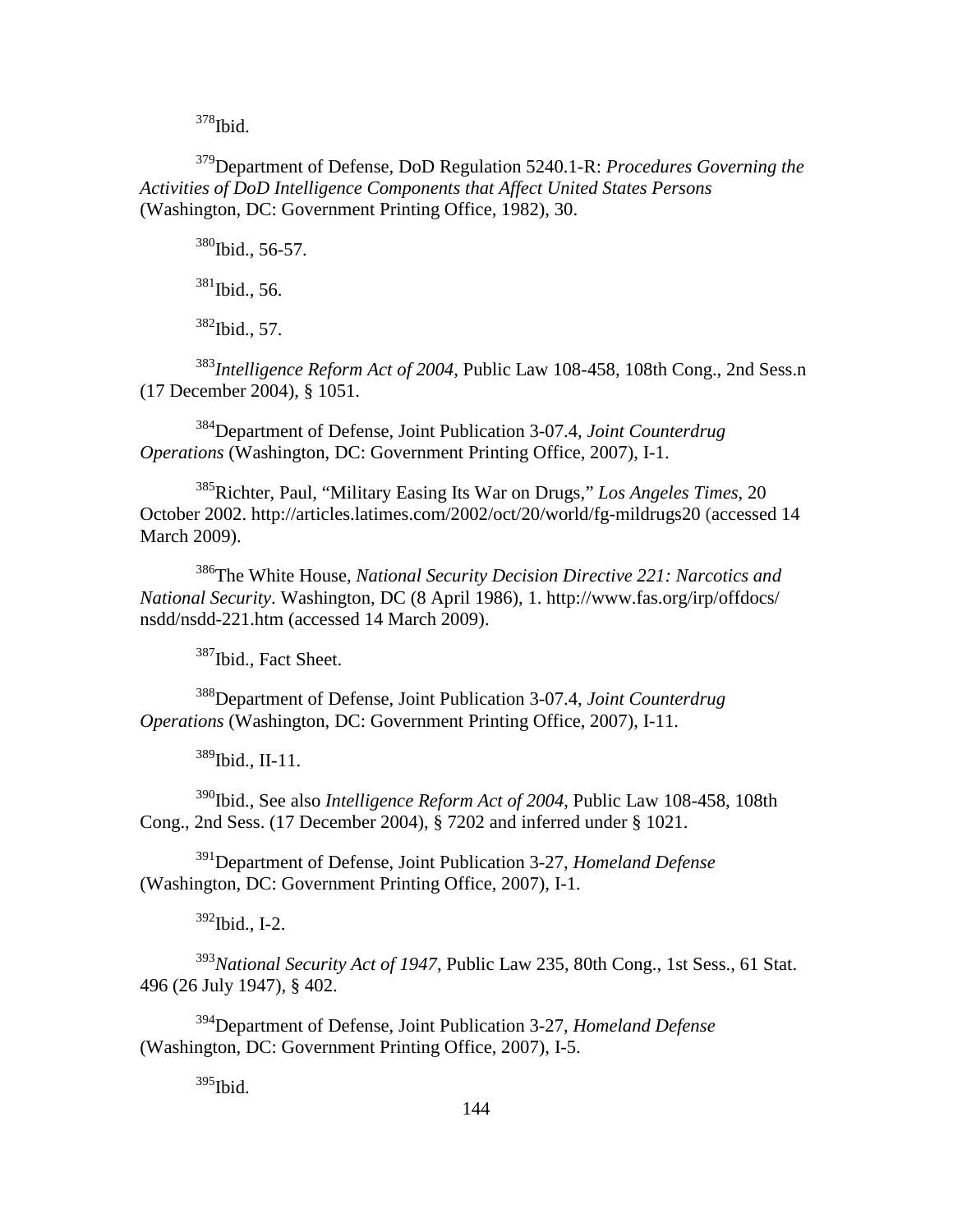<sup>396</sup>David Barton, interview by author, Kansas City, MO, 25 November 2008.

397Department of Defense, Joint Publication 3-27, *Homeland Defense* (Washington, DC: Government Printing Office, 2007), I-7.

398United States v. Red Feather, 392 F.Supp. 916 (D.C.S.D. 1975).

399Department of Defense, Joint Publication 3-27, *Homeland Defense* (Washington, DC: Government Printing Office, 2007), I-11.

 $^{400}$ Ibid.

 $401$ Ibid., I-8.

402Department of Defense, Joint Publication 3-27, *Homeland Defense* (Washington, DC: Government Printing Office, 2007), IV-2.

 $403$ Ibid., VII-2.

 $404$ Ibid., IV-5.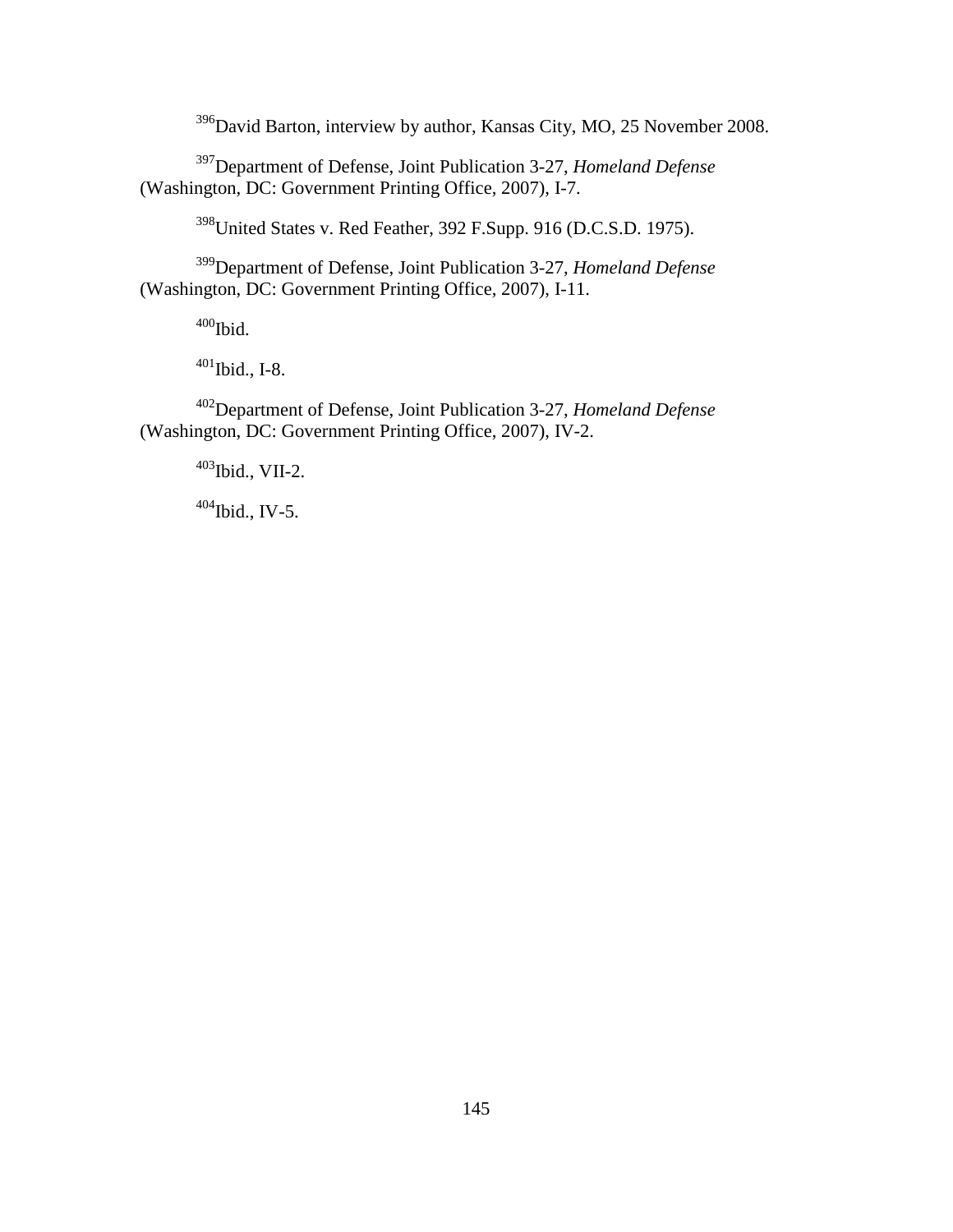# CHAPTER 5

# ANALYSIS OF CAPABILITIES AND REQUIREMENTS

# Introduction

In Chapter 4, this thesis showed that by statutory and case law, military intelligence in a Title 10 status can support domestic law enforcement with passive measures in counterdrug and counterterrorism operations. The limiting factor to this is Department of Defense (DoD) policy, which has not been updated since 1984. Next to consider is what military intelligence capabilities can be used domestically, and what military intelligence capabilities does law enforcement desire to use domestically in counterdrug and counterterrorism operations. The research found that for all the capabilities that military intelligence can legally use domestically, law enforcement desires to use each them.

This chapter has two sections. The first deals with military intelligence capabilities in personnel, analytical expertise, linguists, intelligence training, intelligence systems, military intelligence information, and military benefit to providing the aforementioned items. The second section identifies what law enforcement desires assistance from the military intelligence community in support of their counterdrug and counterterrorism operations.

## Military Intelligence Capabilities

Secondary Research Question No. 2: What does the military intelligence community have to offer law enforcement by way of support in the counter–narco– terrorism (CNT) and War on Terror (WOT) fights?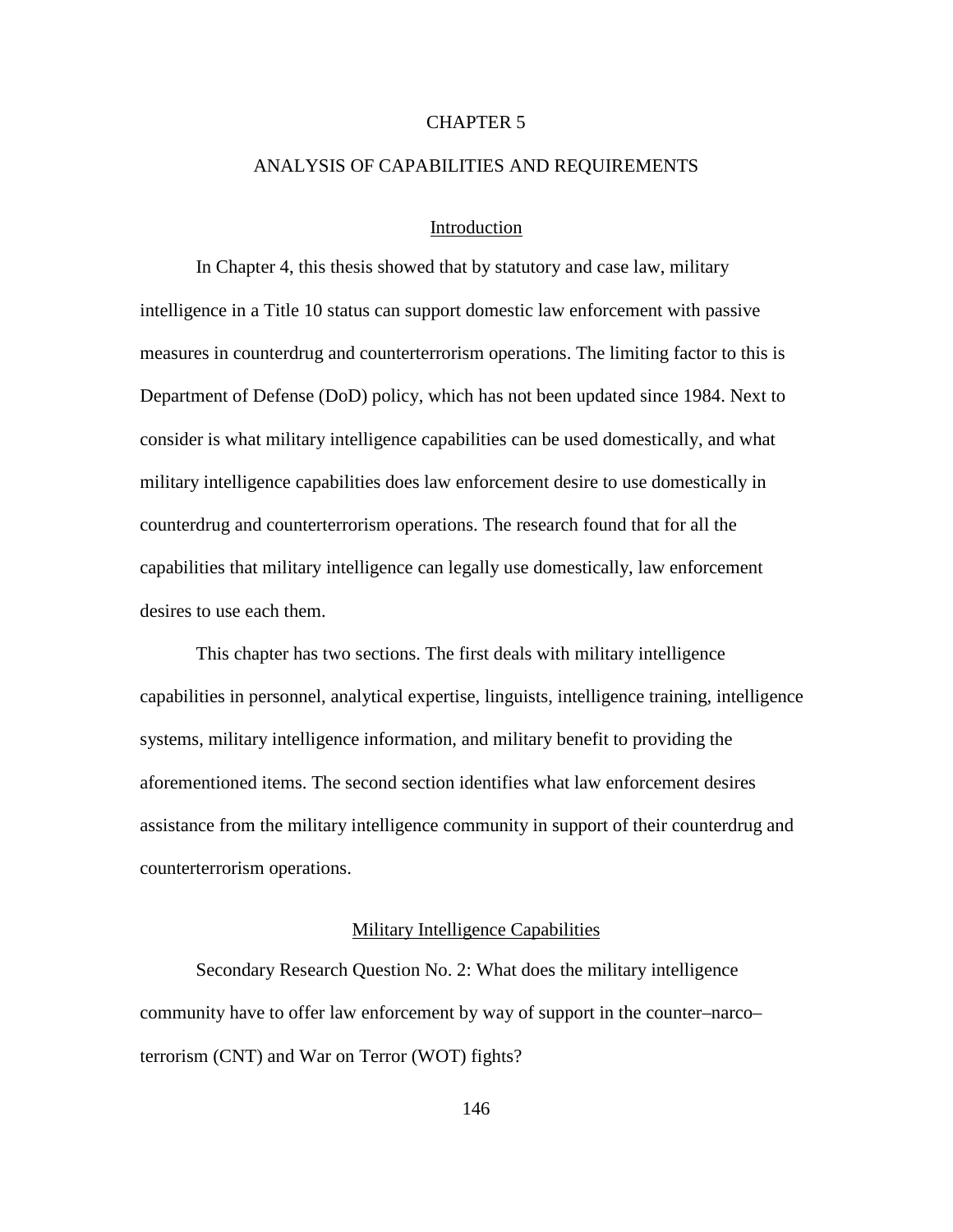Military intelligence can support law enforcement with passive measures in counterdrug and counterterrorism operations domestically. The military intelligence component possesses several means of providing this support. Areas military intelligence can support with passive measures include personnel for analysis, intelligence related training, intelligence collection platforms and database programs, and foreign intelligence information. Lastly, this paper will look at the benefit the military would derive from the above mentioned support.

### Personnel

The first and foremost area military intelligence can support law enforcement is through intelligence planning and analytical support. This position is supported in principle by GEN Petraeus, who stated to the Intermediate level Education Course 09-01 at Fort Leavenworth the Army needs to look at assigning personnel to the interagency to support the interagency and gain understanding of the interagency process.<sup>[1](#page-198-0)</sup> The  $9/11$ Commission final report identified intelligence capability as a critical shortfall in the interagency outside of DoD, especially in the Federal Bureau of Investigation (FBI). $^{2}$  $^{2}$  $^{2}$  The Intelligence Reform and Surveillance Act of 2004 also called on the FBI to improve its intelligence capability.<sup>[3](#page-198-2)</sup> This is in addition to the counterdrug support to the interagency authorized by the National Defense Authorization Act of 1989. [4](#page-198-3) The military intelligence component possesses a large cadre of trained analysts that already possess the top-secret security clearance required by the FBI. Clearance issues are handled by the Director of Central Intelligence Directive No. 6/4, which stated federal agencies are to honor same level security clearances issued by another federal agency, with exceptions granted on a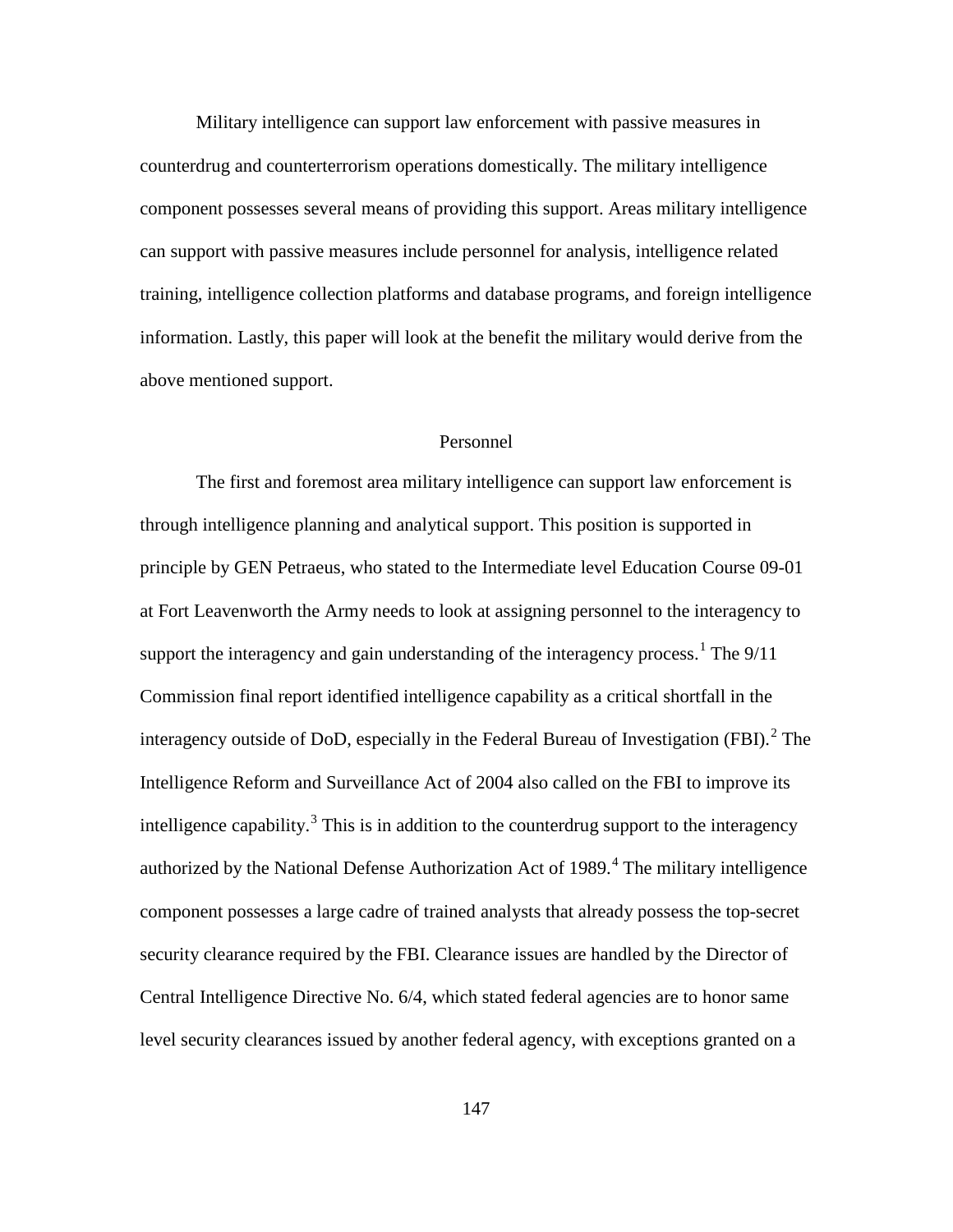case by case basis. [5](#page-198-4) An Office of Management and Budget memorandum extended the Directive [6](#page-198-5)/4, incorporated into Executive Order 12968, to special access programs.<sup>6</sup>

The Army possesses several military occupational specialties (MOS) that qualify to perform an analytical function. The primary MOS are the 35D military intelligence officer, 350F All source intelligence warrant officer, and the 35F intelligence analyst. The counterintelligence MOS of 35E Counterintelligence officer, 351E counterintelligence warrant, and 35L counterintelligence agent can also be used, as they undergo extensive link analysis training as part of their MOS schooling. These analysts possess the requisite knowledge and capacity to build analytical products regarding narcotics and terrorist organizations. The vast majority of narcotics and terrorism cases investigated by federal agencies tie to international organizations, as this is the federal agencies' mandate to pursue up the chain of command and dismantle narcotics and terrorist organizations. Many of these cases tie in to areas the U.S. Military is presently deployed to, or may be deployed to in the future.

Intelligence planning as defined in Joint Publication (JP) 3–27 is referred to as counterdrug intelligence preparation for operations and entails "an intellectual process of analysis and evaluation that is modified from the traditional military joint intelligence preparation of the operational environment. $\frac{1}{10}$  This process identifies the most likely trafficking routes and venues and the most efficient way to employ resources to identify, track and assist law enforcement to arrest traffickers. [8](#page-198-7) This process works in counterterrorism operations as well, as the groups have similar methodologies to execute operations. The process follows the military intelligence preparation of the environment model, and applies the model to the facets of narcotics trafficking, terrorism, and alien

148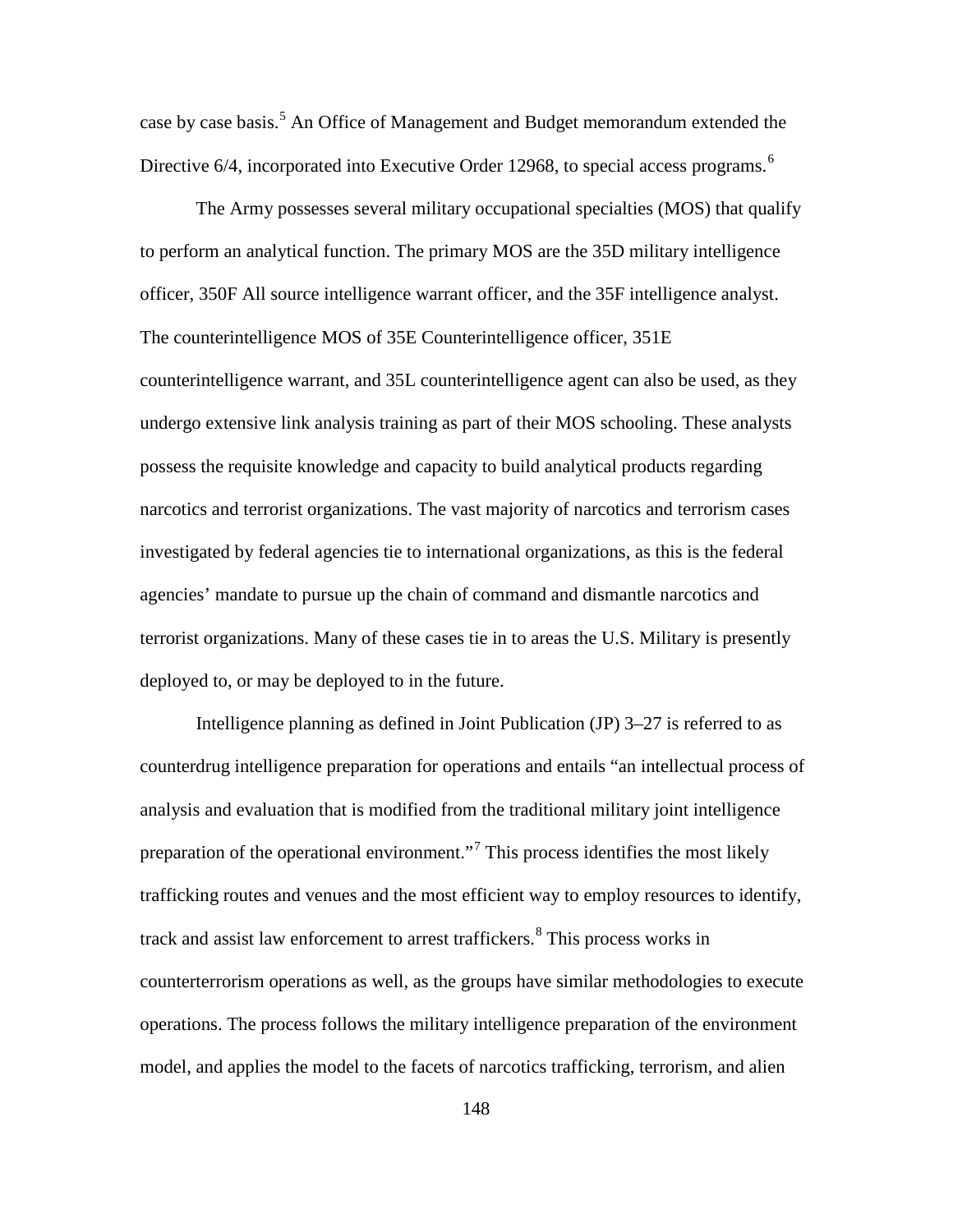smuggling analysis. Military intelligence analysts can use this process to identify specific routes and some pattern of life analysis for specific drug or terrorist organizations based on the type of support the law enforcement agency (LEA) requested, freeing up the law enforcement officers and agents to do more field investigating.

Along with this intelligence planning follows collection planning. The intelligence planning identifies gaps in intelligence. The next step is to develop a collection plan to fill those gaps in intelligence. Military intelligence develops collection plans to answer information gaps on a regular basis from the tactical level through strategic level. Once the commander approves the plan, he or she takes ownership of it, and directs the military intelligence community to execute the approved plan. Assigned military analysts then assist in answering the collection plan requirements, using open source information, aerial and ground reconnaissance assets, and intelligence databases to build the intelligence picture and prepare it for the supported LEA to disseminate it. This model fits with what JP 3-07.4 calls for in counterdrug operations.<sup>[9](#page-198-8)</sup> In the context of support to domestic law enforcement, the LEA supervisor is the approver of the collection plan after consulting with the agency's legal counsel, United States Attorney, or district attorney. The military analysts then carry out the plan under the supervision of the LEA supervisor or designated law enforcement officer.

The military intelligence community possesses a robust linguist capability, a shortfall of the domestic law enforcement and intelligence community. The Intelligence Reform and Surveillance Act of 2004 recognized the need for linguist support in the interagency and intelligence agencies and called for the Director of National Intelligence to identify linguist shortfalls and develop a plan to fill these shortfalls.<sup>[10](#page-198-9)</sup> The military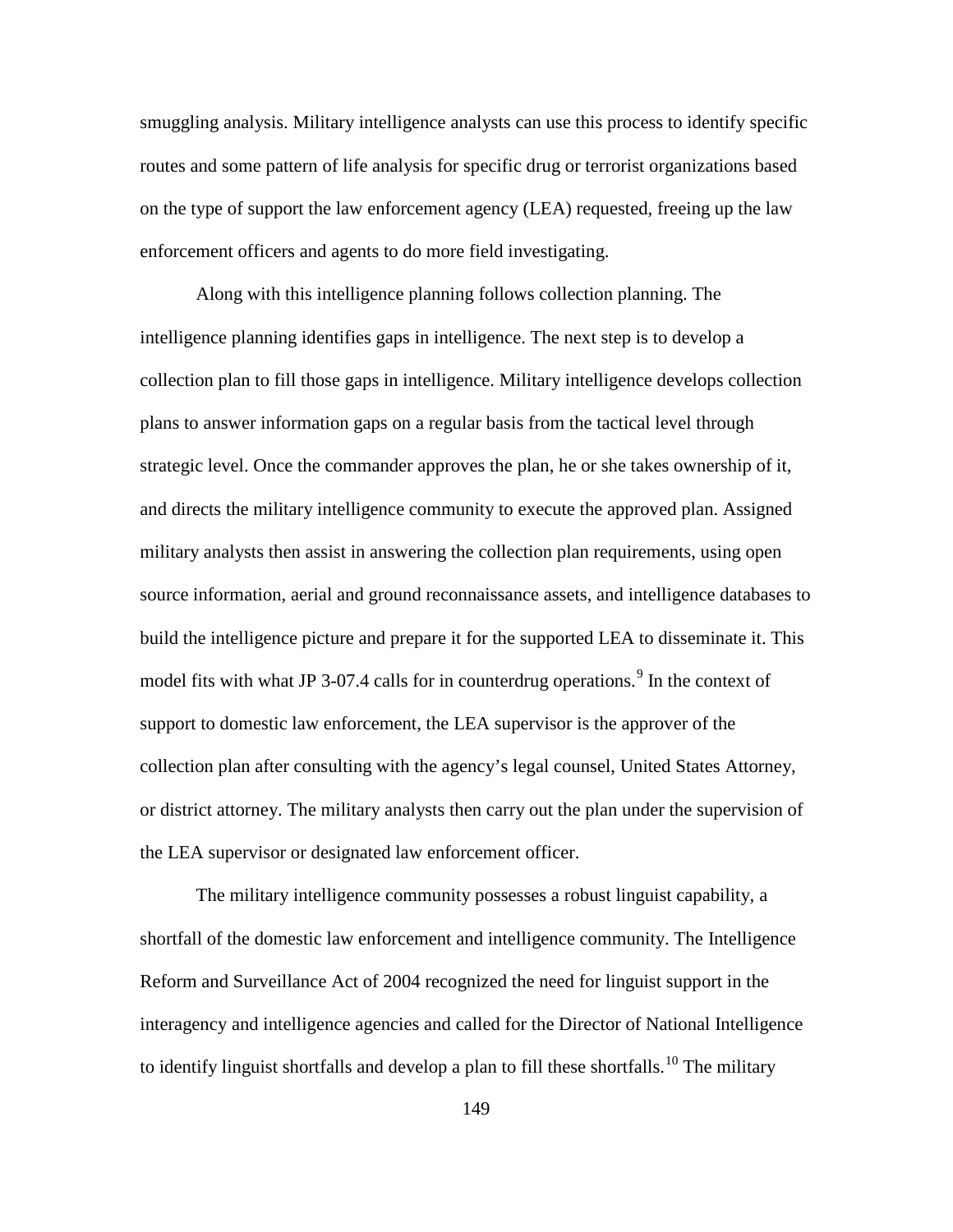intelligence community possesses language skills for most areas that terrorist organizations and narcotics trafficking organizations operate in that affect the United States.

# **Training**

Current DoD regulations limit advanced high intensity training, such as tactics, techniques, and procedures for arrest and seizure of a criminal subject, sniper training, military operations in urban terrain, close quarters combat training and like-type training.<sup>[11](#page-198-10)</sup> However, the regulations do allow for providing expert advice and training that does not involve a likelihood of contact with a hostile U.S. person.<sup>[12](#page-198-11)</sup> Military intelligence units have training packages for include collection management, intelligence preparation of the environment in an urban environment, counterintelligence, antiterrorism and counterterrorism intelligence training.

#### Systems

The military possesses several systems of benefit to law enforcement in counterdrug and counterterrorism operations, and at the same time provide realistic training for military intelligence units between deployments. These systems include Unmanned Aerial Vehicles (UAV), remote battlefield sensor system, radar, intelligence analysis programs, and the Secure Internet Protocol Network (SIPRNet).

Congress recognized the utility of UAV systems when it mandated that the Department of Homeland Security develop a plan to monitor the Southwest border using the vehicles.<sup>[13](#page-198-12)</sup> A UAV system uses a terminal and joystick to fly an aircraft with no human on board. A live feed from the camera on board the UAV is on the pilot's screen,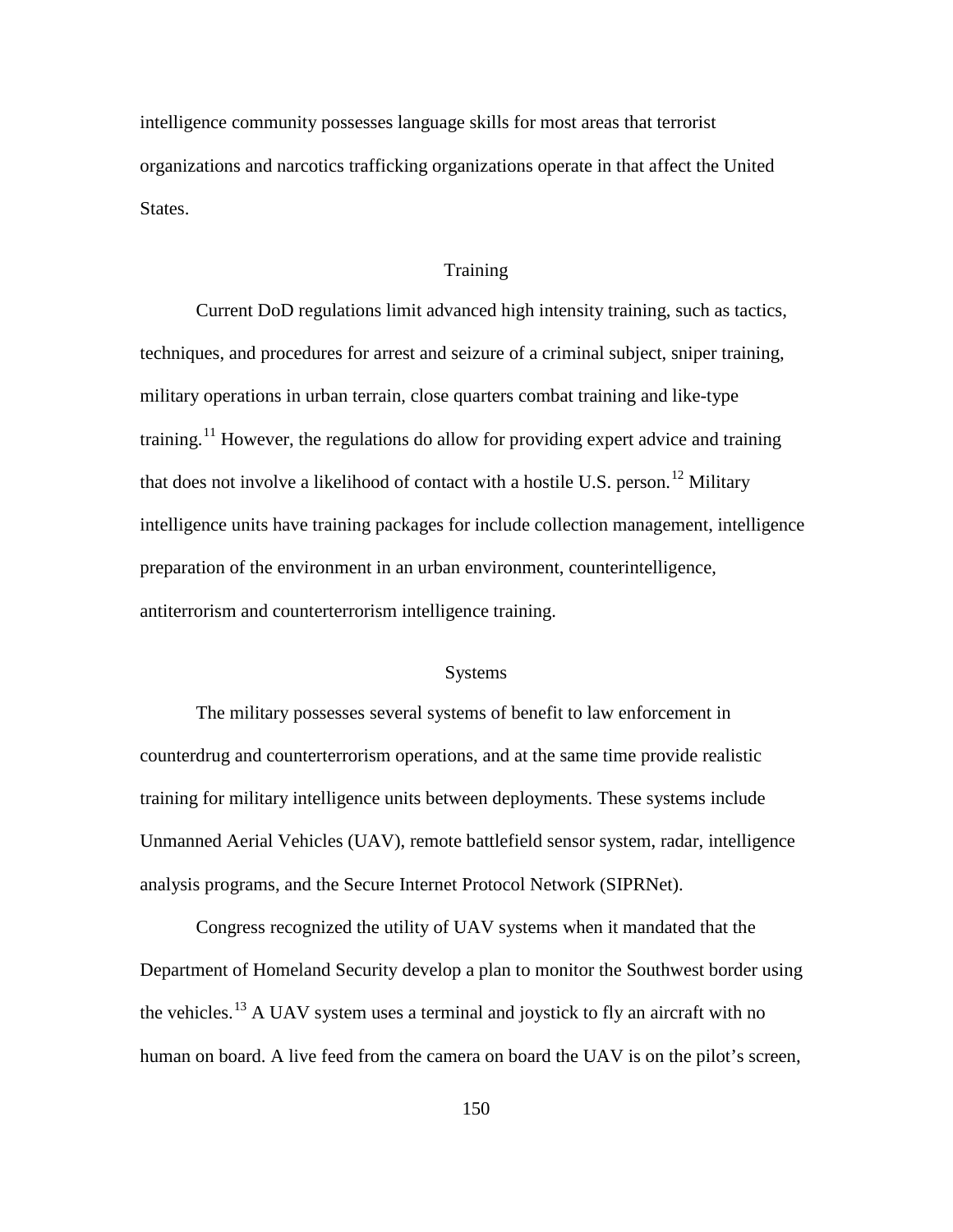and the pilot can manipulate the camera or other sensors as well as the aircraft. These sensor feeds can be digitally recorded for later use in court or other operations. The UAVs give utility to DEA as well, such as monitoring potential clandestine laboratory sites and marijuana grow sites in remote areas of national parks in the western United States, where it is difficult to access or maintain surveillance without being detected by drug traffickers.

Complementary to the UAV are remote battlefield sensors (REMBASS) to monitor drug or alien smuggling paths in terrain that is difficult to access. Law enforcement can use these REMBASS sensors to alert a UAV into an area where REMBASS detected activity. Thus, REMBASS allows for economy of effort by monitoring drug and alien routes not heavily used, providing time for another detection system or law enforcement personnel to reach the area before the traffickers leave the area.

REMBASS contain three types of sensors: magnetic, seismic and passive infrared.<sup>[14](#page-198-13)</sup> The magnetic sensors detect vehicles and persons carrying ferrous metal, the number of vehicles passing the system, and can give direction of travel.<sup>[15](#page-198-14)</sup> This type is good for vehicular routes or where suspected arms smuggling routes are located. Seismic sensors detect vibrations of vehicular and human movement, and would be good for trails utilized by pack mules or persons with backpacks carrying contraband.<sup>[16](#page-198-15)</sup> Passive infrared sensors detect vehicles and personnel, number of vehicles passing the system, and give direction of travel.<sup>[17](#page-198-16)</sup> Newer sensors can also detect tunneling activity, and would be useful along the borders where drug trafficking organizations tunnel under the border to import their narcotics into the United States.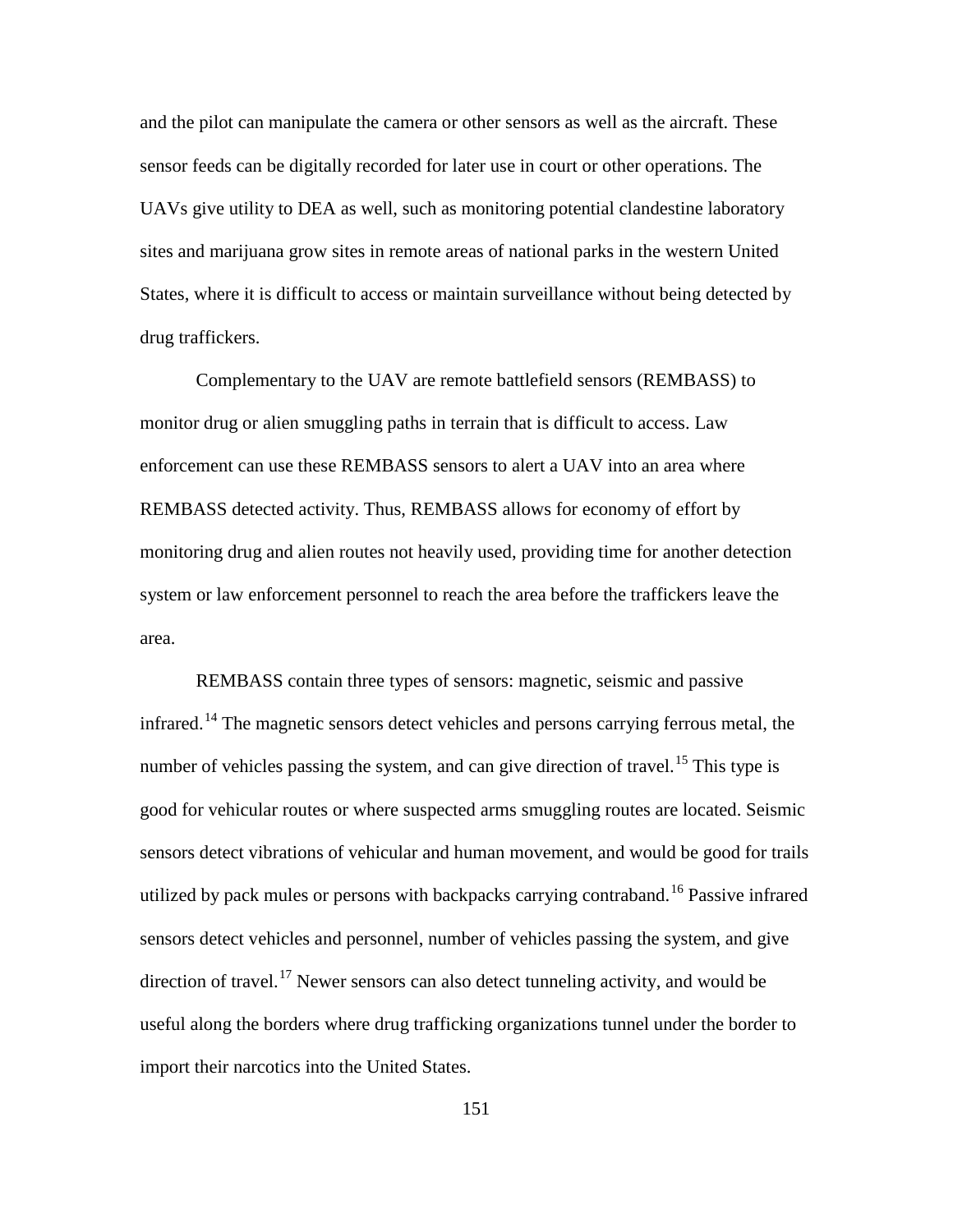Relocatable Over the Horizon Radar (ROTHR), ground based radar (GBR), and ground surveillance radar (GSR) provide long range coverage of approaches where few line of sight obstacles exist. ROTHR are good for sea approaches, or use in the Great Lakes region to monitor traffic entering the United States from Canada.<sup>[18](#page-198-17)</sup> GSR and GBR are effective where terrain is generally flat, or even, such as along the northern border and in places along the southern border of the United States. Depending on the terrain, the radar can give roughly thirty minutes of monitoring and warning to queue other intelligence assets or law enforcement to the area. These radars have utility in both counterdrug and counterterrorism operations.

Organization Risk Analyzer (ORA) is a software program designed by Carnegie Mellon University, Institute for Software Research International, and the Center for Computational Analysis of Social and Organizational Systems for the military's use in mapping terrorist and insurgent group organizational relationships.<sup>[19](#page-198-18)</sup> The software is designed to identify critical links or vulnerabilities in an organization to focus targeting of resources to disrupt the entire organization through as few links as possible by identifying relationships among its members, resources, knowledge and tasks.<sup>[20](#page-198-19)</sup>

# Information

The SIPRNet is both a system and a source of information that houses both counterdrug and counterterrorism information of use to law enforcement. The system provides a secure network to the SECRET level for information flow within and between the interagency. Both the Drug Enforcement Administration (DEA) and the FBI can access through a portal on their internal secure systems. With the system already built and operational, the Department of Homeland Security could have utilized this network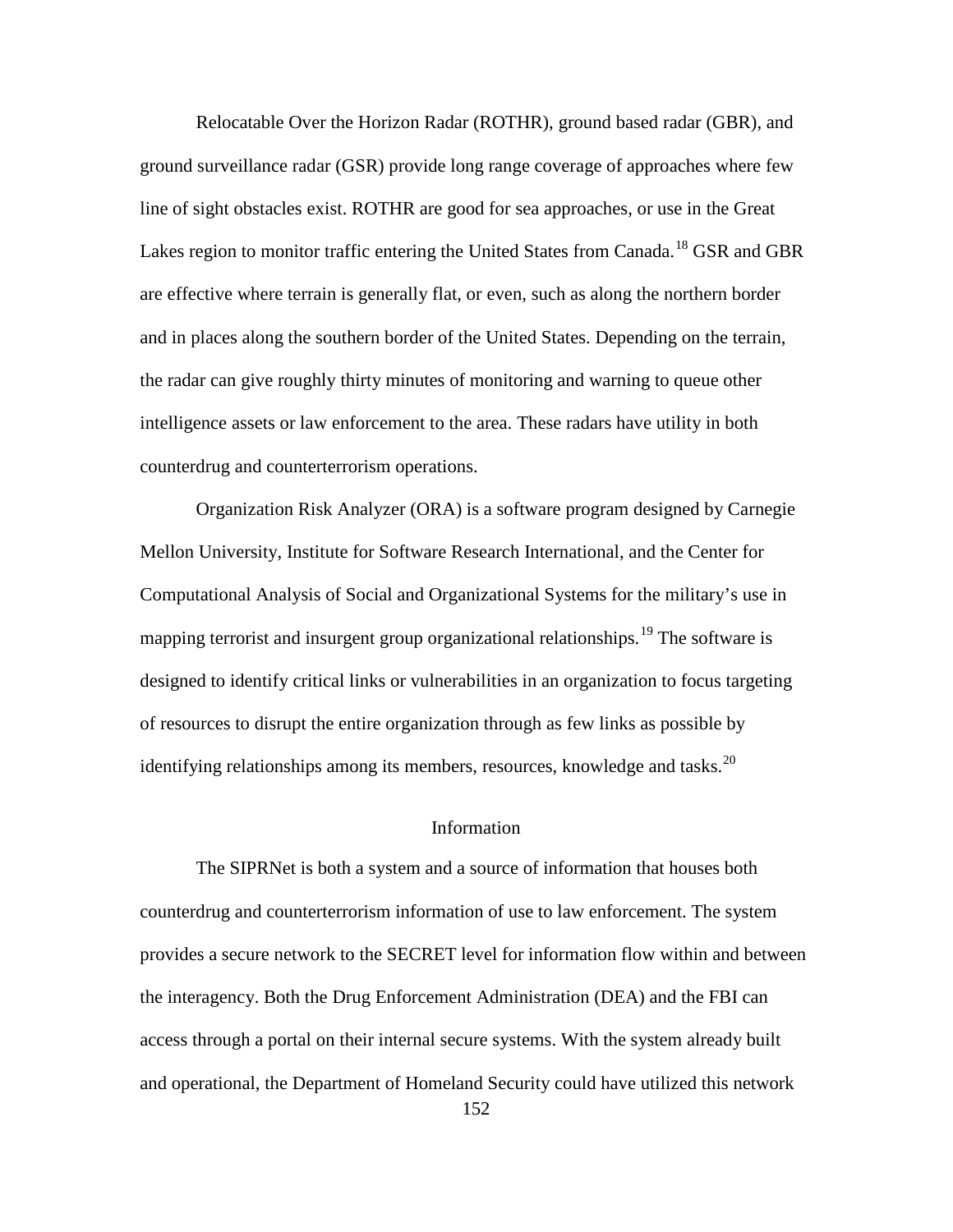under the Economy Act as well, saving the taxpayers 337 million dollars.<sup>[21](#page-198-20)</sup> The Deputy Assistant Secretary of Defense for Counternarcotics authorized the SIPRNet system to be emplaced in thirty-two High Intensity Drug Trafficking Area (HIDTA)–Investigative Support Centers in 2003 to provide the interagency access to DoD classified narcotics and terrorist information.<sup>[22](#page-198-21)</sup>

### Military Benefit

The military gains several benefits to this support. First, it complies with federal law to support the interagency in the counterdrug and counterterrorism fights. Second, by supporting the interagency in these endeavors, military personnel build long term relationships they can utilize when deployed as they need interagency support. Third, by supporting the interagency with analysts, the military intelligence analyst can maintain perishable skills in supporting counterinsurgency operational analysis, as terrorism and narcotics trafficking employ similar skill sets. Examples of this are linguists who support counterdrug and counterterrorism operations get realistic live training to maintain and increase their language proficiency; counterintelligence officers that are able to learn from law enforcement tactics, techniques and procedures to better the skill set for use overseas; and UAV and radar operators are able to do real world mission support to maintain their skills between deployments on live operations. Fourth, due to reciprocity, the military can acquire early warning of potential threats to its personnel and facilities globally. Finally, DoD can claim credit for saving government resources under the Economy Act, and use that argument for continued stable funding.

To expand on the use of counterintelligence agents in a passive role as analysts, these agents can also derive some benefit in working analytical support to law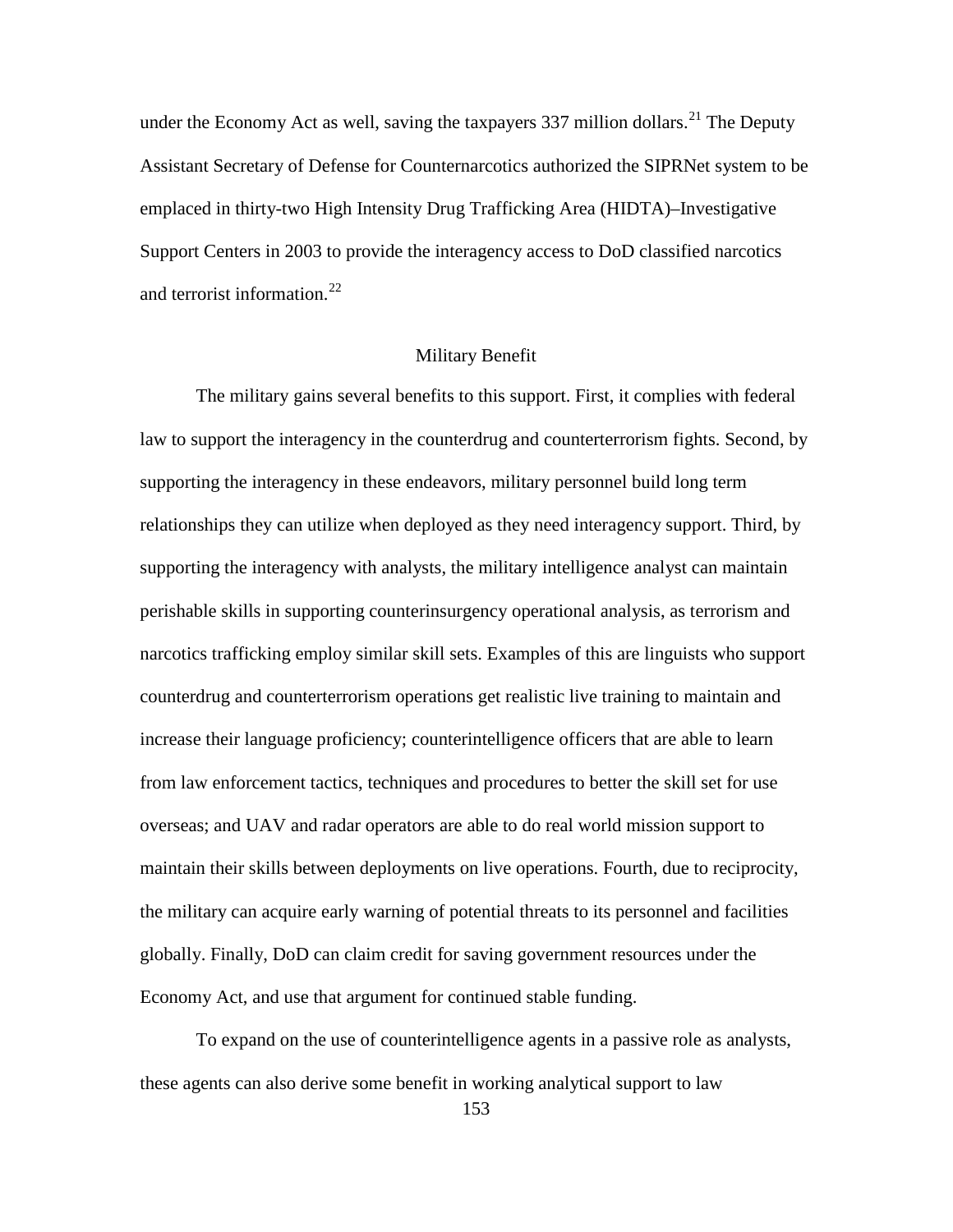enforcement. If working in support of tactical intelligence support to another federal agency, the counterintelligence analysts can gain some insight from the civilian law enforcement officers relating to their primary mission of counterintelligence. This insight would come from discussions with the supported law enforcement officers only, not by conducting or assisting in interviews with suspects, or actual law enforcement field operations.

# Law Enforcement Support Requirements

Secondary Research Question No. 3: How does law enforcement visualize using military intelligence resources in counterdrug and counterterrorism operations?

By law, military intelligence can support law enforcement with passive measures in counter–narco–terrorism (CNT) and the War on Terrorism (WOT). The military intelligence community has many capabilities that meet the passive measure definition laid out by federal case law to support law enforcement in CNT and the WOT. Law enforcement has definite ideas on how they want to utilize military support, which will be covered next.

James Capra, Special Agent in Charge (SAC) of the Dallas Field Division, Drug Enforcement Administration (DEA), spoke to the Command and General Staff College's Intermediate Level Education class regarding interagency support and ties between drug trafficking and terrorism.<sup>[23](#page-198-22)</sup> After his remarks, SAC Capra agreed to an interview to delve further on the subject of military intelligence support to law enforcement on 31 October 2008.

David Barton, Director of the Midwest HIDTA consented to an interview on 25 November 2008 to get his views on military intelligence support to law enforcement. The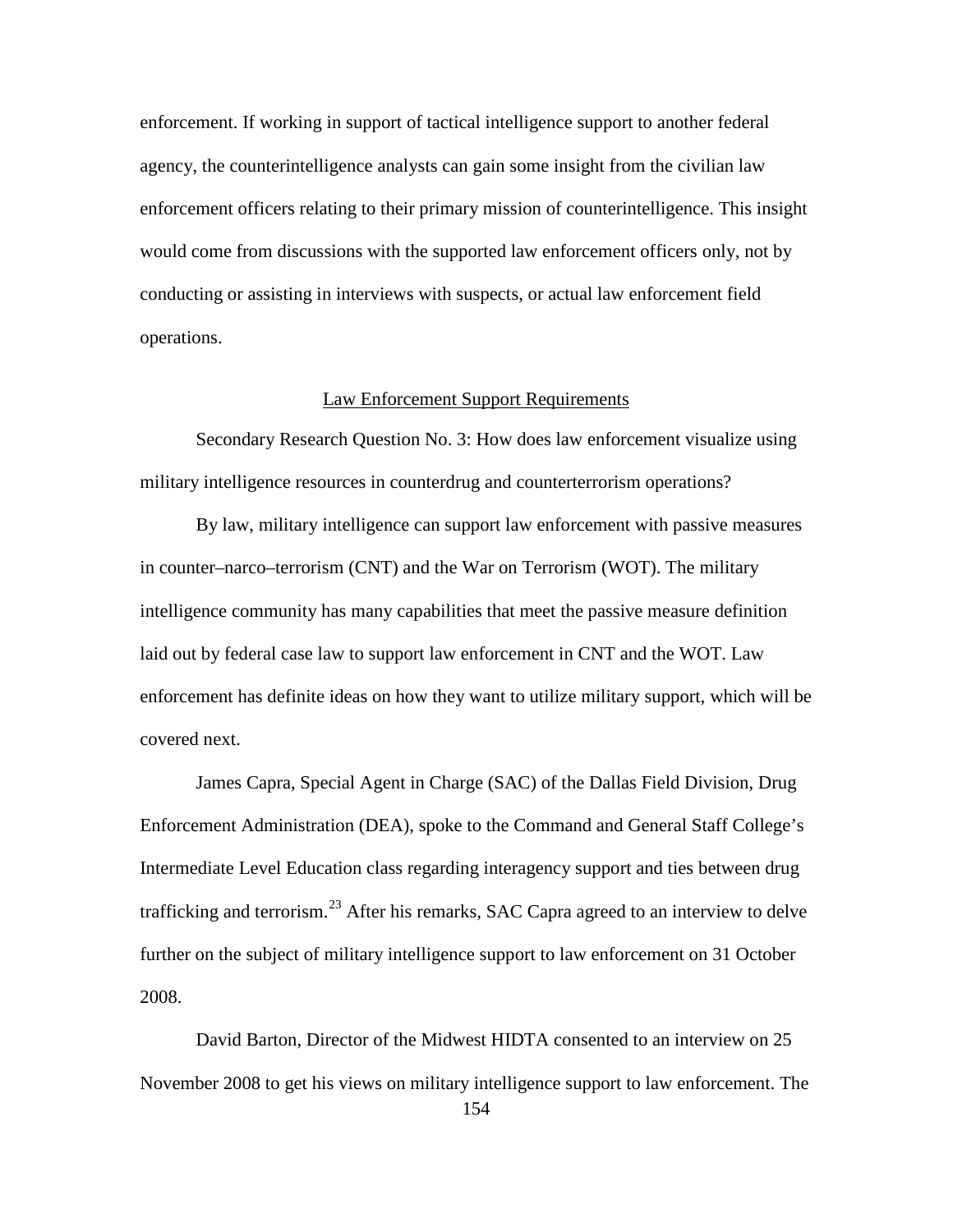HIDTA program is a federally funded initiative that seeks to coordinate federal, state, local, and tribal law enforcement drug efforts and intelligence sharing by providing coordination, equipment, technology, finances, and intelligence support to combat drug trafficking in areas designated by Congress.<sup>[24](#page-198-23)</sup> Director Barton served many years as the chair of the HIDTA intelligence subcommittee, which worked intelligence policy issues relating to the thirty-three HIDTAs around the United States.

Finally, three supervisory special agents with the Kansas City, Missouri, FBI office agreed to be interviewed on the subject of military support to law enforcement. Supervisory Special Agent (SSA) Dean Yannacito is the terrorism group supervisor, and works the Joint Terrorism Task Force in Kansas City. SSA Stephen Bergeman supervises the intelligence group, which provides support to the terrorism and other FBI groups in the Kansas City FBI office. Special Agent (SA) Ben McIntosh supervises the FBI intelligence group assigned to the Midwest HIDTA, which provides general support in conjunction with the Midwest HIDTA to law enforcement agencies in Missouri, Kansas, Iowa, Nebraska, North Dakota and South Dakota.

All supervisors stated military intelligence analysts are the most useful to their respective organizations. Director Barton and the FBI supervisors caveat this with that the analysts need to be at the agency ideally for three years to be useful.<sup>[25](#page-198-9)</sup> Director Barton mentioned analyst retention as the largest hindrance to using military analysts effectively, citing National Guard military analysts averaging eighteen to twenty-four months in position, where he would like thirty-six. Director Barton understands the deployment requirements and is not addressing that as a cause for shorter assignments, but the National Guard's desire to move personnel around to other agencies.<sup>[26](#page-198-24)</sup> The FBI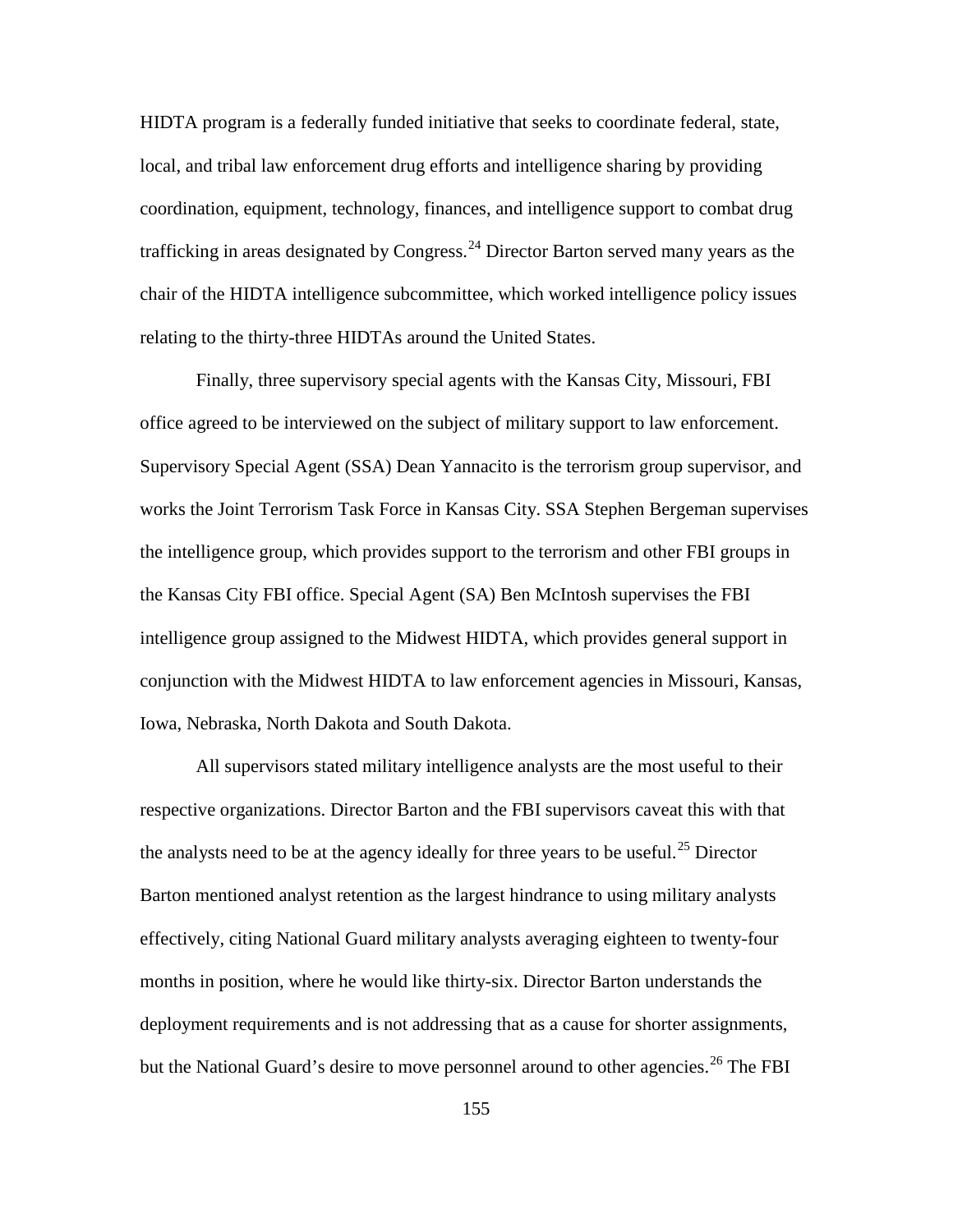supervisors discussed whether it could be done in less time, but SSA Yannacito stated that one year is not worth the effort.<sup>[27](#page-198-11)</sup> SAC Capra attributed DEA's success in counterdrug to accurate real-time intelligence and analysis of information, and recognized the military's involvement in that process, specifically the National Guard.<sup>[28](#page-198-25)</sup> SAC Capra stated DEA does see relevance to using SIPRNet data, but needed to build a wall around it so it does not enter discovery.<sup>[29](#page-198-13)</sup> This describes the reputation that military intelligence analysts in general already have with the interagency, specifically domestic law enforcement. Military intelligence possesses a robust capability to meet this need in domestic counterdrug and counterterrorism operations.

As far as other support the supervisors saw utility in, the answers diverged. SAC Capra thought the Fusion Centers needed to be combined with DoD intelligence systems, since DoD operates in many drug source areas and terrorists safe havens.<sup>[30](#page-198-26)</sup> SAC Capra noted that terrorist organizations are in reality part terrorist, part drug traffickers.<sup>[31](#page-198-27)</sup> SAC Capra gave an example of forty metric tons of cocaine seized in Africa from a drug trafficking group that operates in the same area as a foreign terrorist organization, vying for the same money.<sup>[32](#page-198-28)</sup> SAC Capra asserted that most of the time the terrorist and narcotics traffickers join together in alliances mutually beneficial to them, with the result that they are able to garner support and hurt the United States.<sup>[33](#page-198-29)</sup> SAC Capra stated the various intelligence disciplines, such as signals intelligence, human intelligence, and imagery intelligence, provided a wealth of actionable intelligence for his agents to act on, and should be rolled into the domestic fusion centers.<sup>[34](#page-198-30)</sup> SAC Capra also desired to see more predictive intelligence analysis in law enforcement to generate more intelligence led operations, but acknowledged that predictive analysis requires a paradigm shift within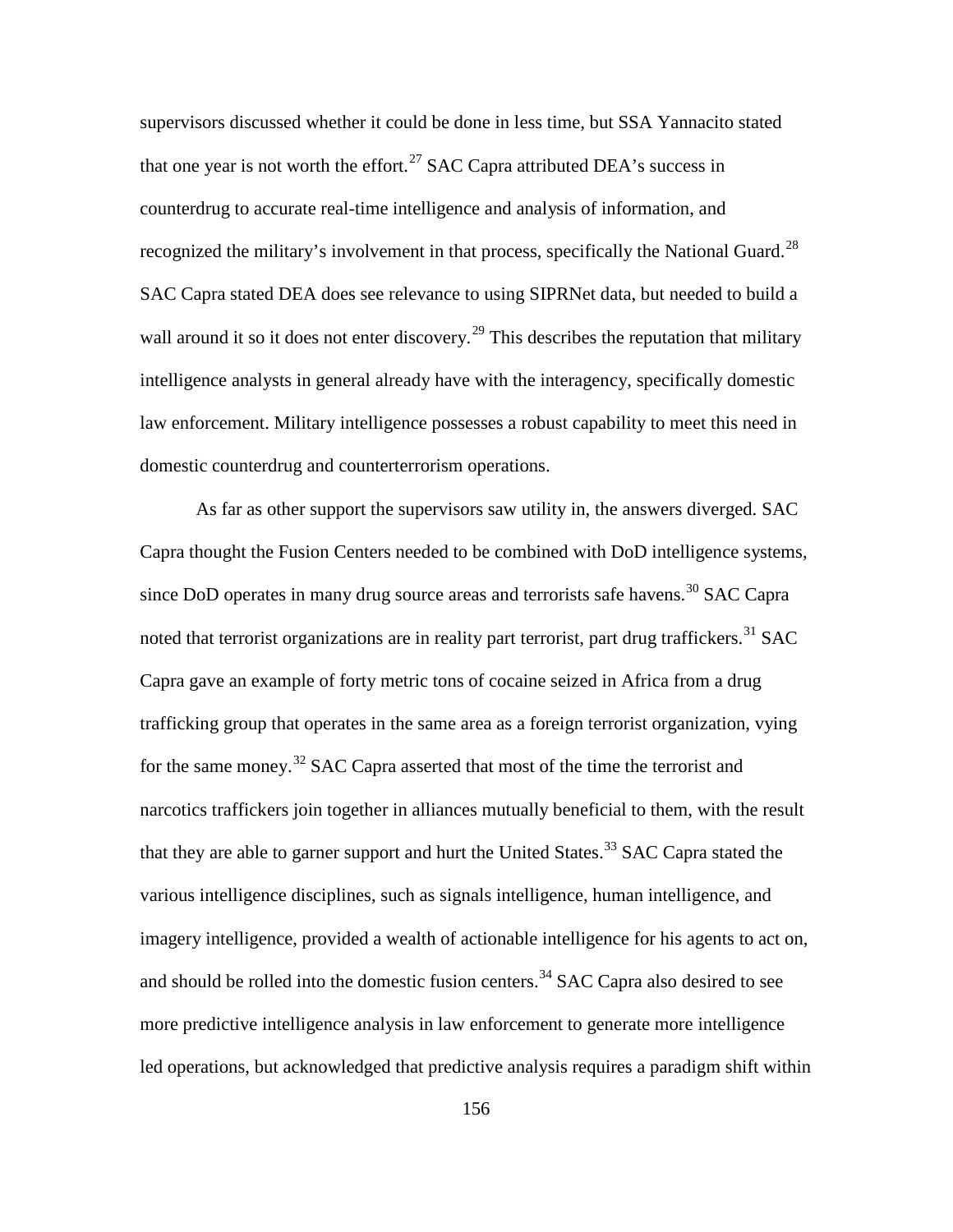law enforcement accustomed to developing historical collaboration of events.<sup>[35](#page-198-31)</sup> SSA Bergeman mentioned DoD knowledge of building intelligence reports and analytical link charting, terrorist financing and terrorist organizational structure identification. [36](#page-198-32) SA McIntosh and SSA Yannacito mentioned linguist support, as FBI is critically short of trained linguists, for case support and summaries related to terrorism around the world.<sup>[37](#page-198-33)</sup> Director Barton mentioned ground reconnaissance as a capability that he did not need, due to potential liabilities.<sup>[38](#page-198-22)</sup>

Director Barton tied training to intelligence analysts, and thought of several types of training beneficial to law enforcement. Director Barton mentioned two types of training as beneficial, that in leadership and intelligence.<sup>[39](#page-198-34)</sup> Director Barton mentioned leadership training at all levels from squad level though command, as the military teaches the ability to direct people into harm's way, which would be beneficial to law enforcement.<sup>[40](#page-198-35)</sup> Director Barton also mentioned the military excelled at theory and strategic and long range planning, which law enforcement needs to improve on, so law enforcement would welcome that type of training. SAC Capra mentioned intelligence planning and intelligence preparation of the environment training as beneficial to his organization. [41](#page-198-9) SSA Bergeman thought the FBI would gain from training on the capabilities the military can provide, along with the legal parameters the military needs to operate in.<sup>[42](#page-198-10)</sup> SA McIntosh echoed this, and stated the National Guard briefing in counterdrug support capabilities assisted them in planning operations. The National Defense Authorization Act of 1989 required DoD to list out capabilities to law enforcement on an annual basis, but this capabilities training does not filter down to the middle managers who have the need to employ DoD support.<sup>[43](#page-198-11)</sup>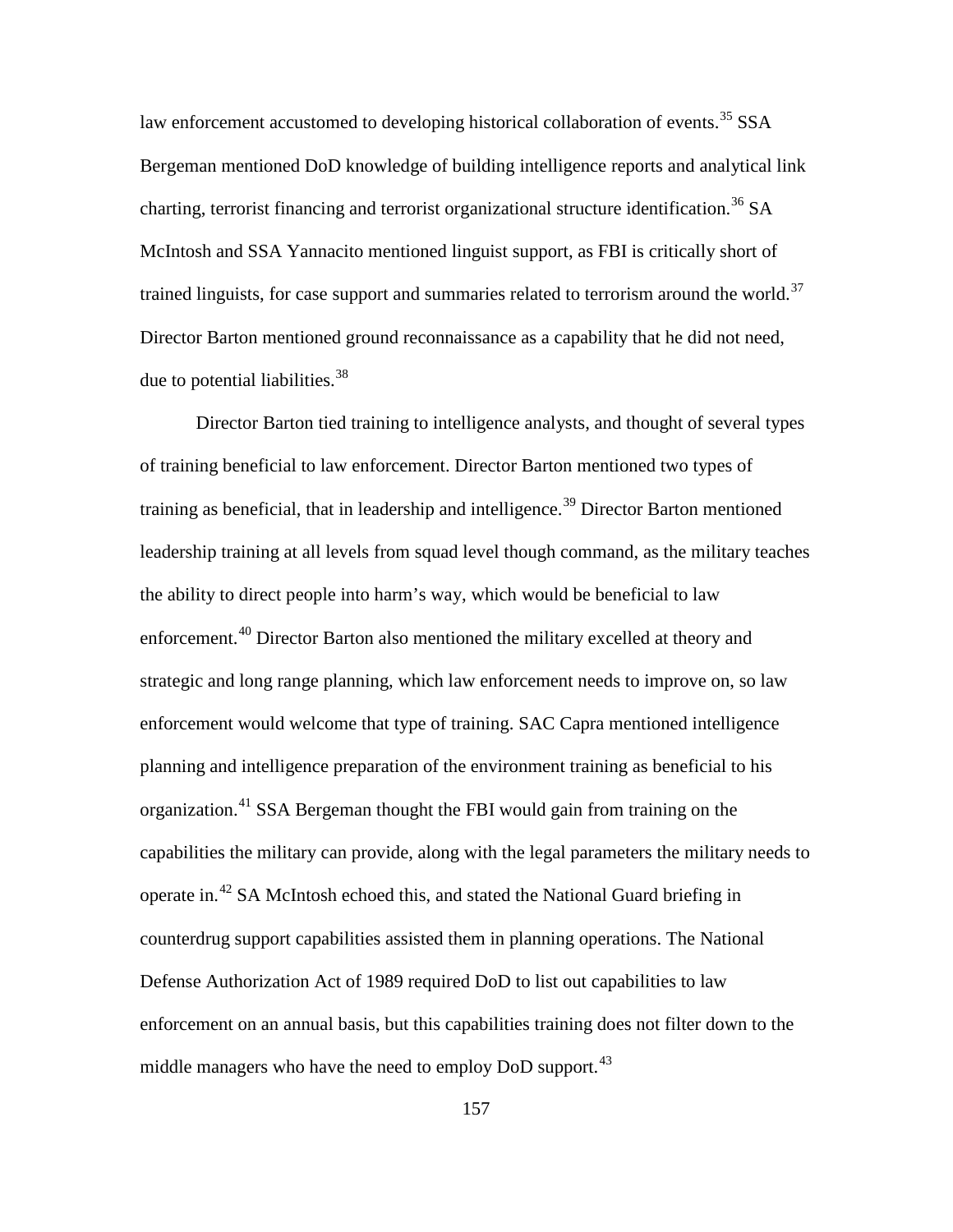Concerning intelligence type training, Director Barton specifically mentioned target identification as critical, foreign intelligence training, intelligence, surveillance and reconnaissance (ISR) and sensor training, and intelligence programs like ORA.<sup>[44](#page-198-25)</sup> SA McIntosh desired training on the military intelligence process, as well as exploitation, link charting, graphing, and computer website skills.<sup>[45](#page-198-36)</sup> SSA Bergeman concurred on analytical training. [46](#page-198-37) SSA Yannacito mentioned GIS mapping, and commodity and financial analysis with associated charting as a need.<sup>[47](#page-198-38)</sup>

Based on the desire for ISR training, the discussions ventured to what military intelligence sensors and capabilities the supervisors thought would be useful to their overall mission. SAC Capra discussed surveillance of approaches to the United States via sea with the ROTHR and air with airspace command and control systems, which the military is already doing. SAC Capra would like more land based monitoring of the southwest border area.<sup>[48](#page-198-39)</sup> Director Barton would embrace UAV, cameras, RAID, and radar, as the Midwest HIDTA is rural and covers the largest land area of any one  $HIDTA<sup>49</sup> SSA Yannacito echced the requirement for UAV due to the vast open areas$  $HIDTA<sup>49</sup> SSA Yannacito echced the requirement for UAV due to the vast open areas$  $HIDTA<sup>49</sup> SSA Yannacito echced the requirement for UAV due to the vast open areas$ within the Kansas City FBI region.<sup>[50](#page-198-41)</sup> SSA Bergeman also mentioned assets to monitor the border, as the northern border is less patrolled than the southern border in regards to possible terrorist smuggling.<sup>[51](#page-198-42)</sup> SA McIntosh questioned if military communications intercept could be used for triangulation purposes.<sup>[52](#page-198-43)</sup> Director Barton stated that information collected should be reposed into agency databases, as information collected, processed and analyzed belongs to the agency supported, not the military.<sup>[53](#page-198-44)</sup> Director Barton concluded that going with the premise that the law regulates military assets used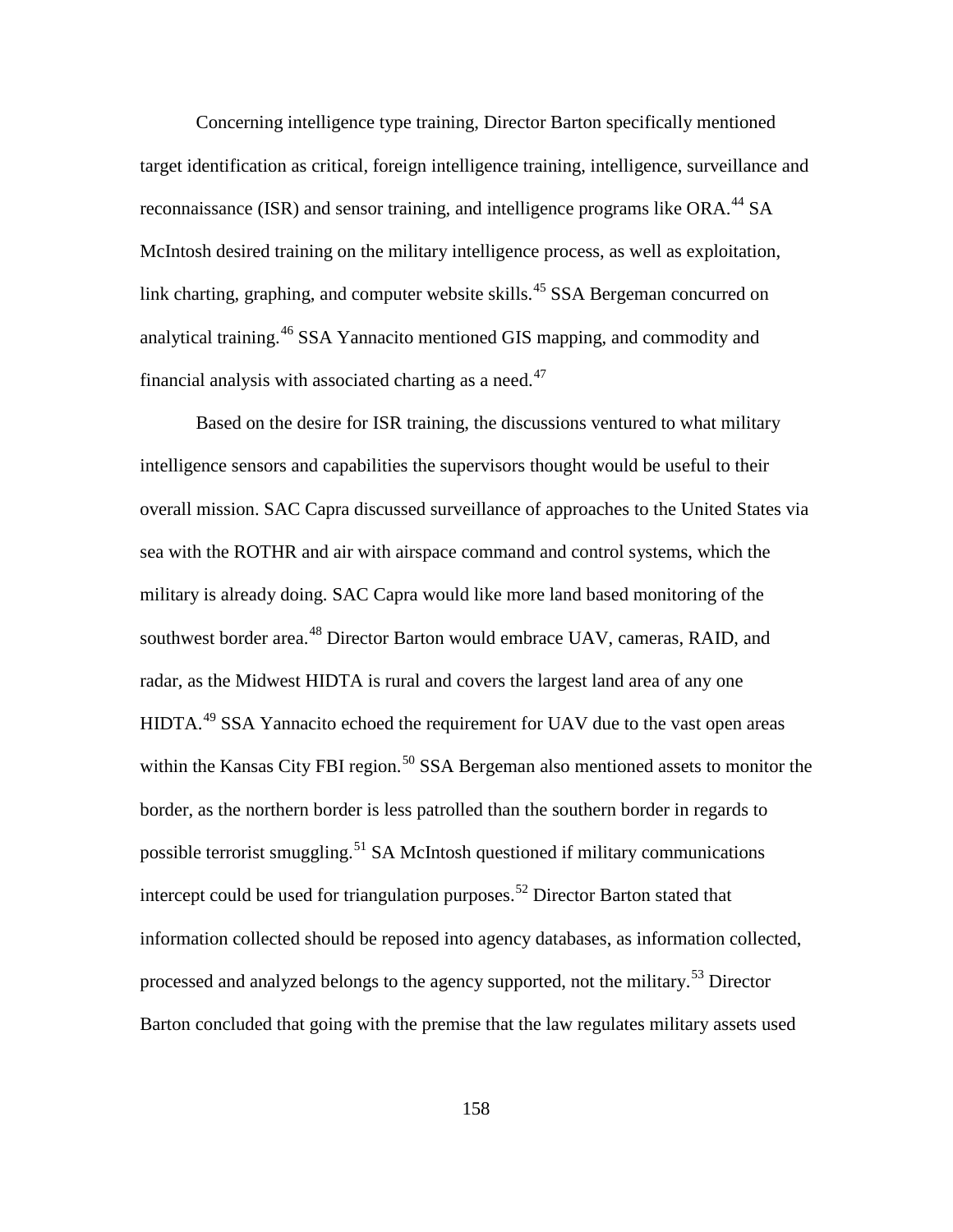in criminal justice, agency rules should apply for use of the assets, consistent with 28 Code of Federal Regulations (CFR), part 23, governing criminal intelligence.<sup>[54](#page-198-45)</sup>

As the conversations discussed terrorism, the issue of access to DoD terrorism data came up. SA McIntosh requested a Standard Operating Procedure document on what the FBI can do with SIPRNet, how to use it effectively, and the best sites to pull data from.<sup>[55](#page-198-46)</sup> He noted the FBI's biggest problem is knowing what the capabilities of DoD systems are, so they can know how to tie it into their mission. [56](#page-198-47) Director Barton discussed the utility of the relatively new DoD initiative of opening up their classified intelligence database on foreign nationals to law enforcement to use for counterdrug and counterterrorism. Director Barton is not sure of the value to criminal justice, but he admits no one has really attempted to demonstrate that value either.<sup>[57](#page-198-48)</sup> SSA Yannacito tied intelligence sharing into SIPRNet, stating we all need to do a better job in this. [58](#page-198-49) Director Barton stated that if the military follows 28 CFR, part 23 guiding federal, state and local intelligence sharing, there will be no risk of abuse of independent collection on U.S. persons, as law enforcement also must follow 28 CFR, part 23.<sup>[59](#page-198-50)</sup> The key is to operate in support of an LEA.

Director Barton further elaborated on the legal issues of military conducting independent collection on U.S. persons. Director Barton stated the same stigma of military collection applies to law enforcement as well, and that law enforcement is sued more than the military is regarding independent collection.<sup>[60](#page-198-51)</sup> Director Barton cited the Washington–Baltimore HIDTA and Maryland state police collecting information on demonstrators as an example of the law enforcement collection controversy regarding U.S. persons.<sup>[61](#page-198-9)</sup> Director Barton concluded by stating that law enforcement has rules and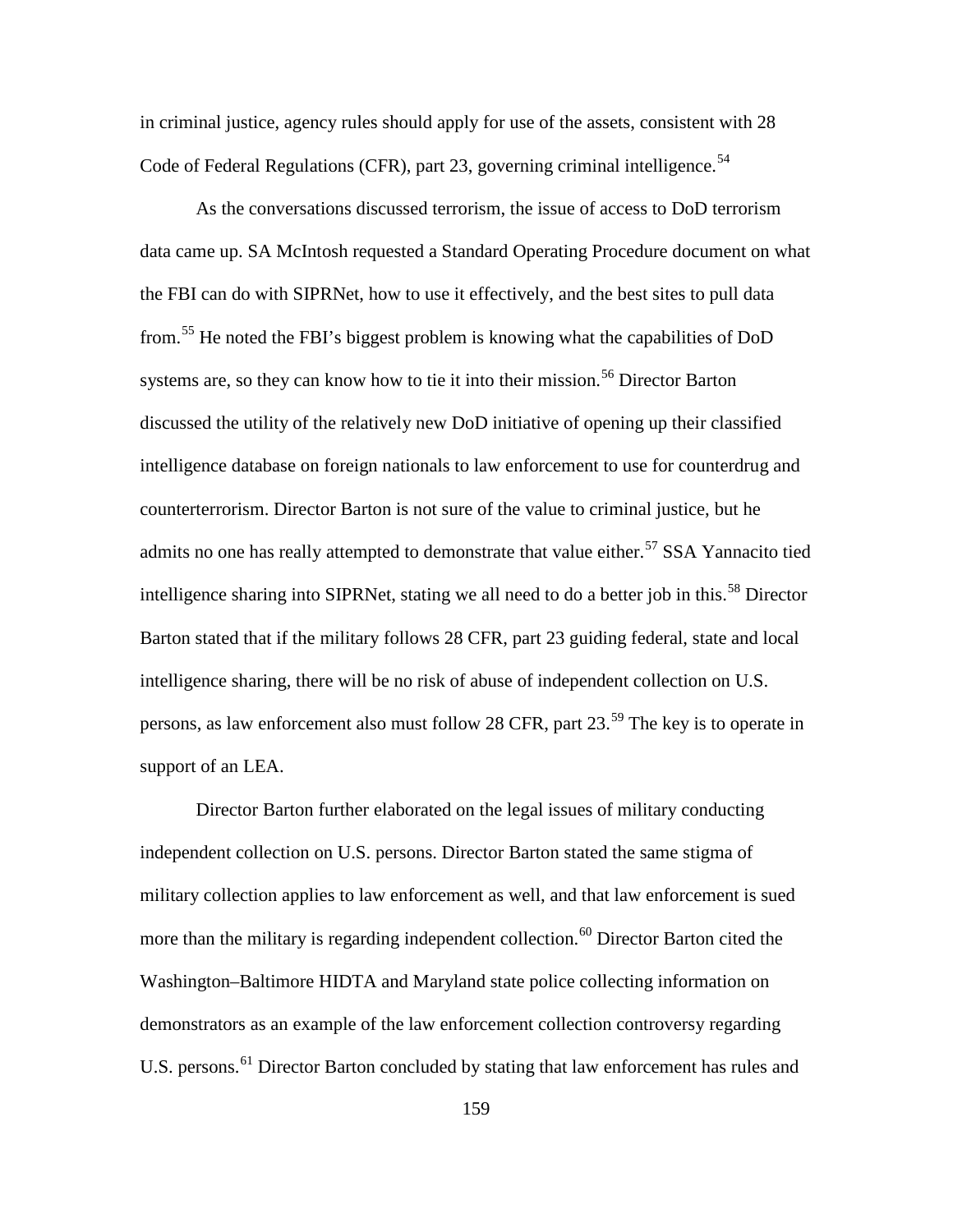language in place; if military follows these rules and can take direction and partnership with law enforcement; it would be a good thing.<sup>[62](#page-198-52)</sup>

# Summary and Conclusions

Military intelligence passive measures can support law enforcement in counterdrug and counterterrorism. The research in this chapter and Chapter 4 bears this out.

The first section in this chapter covered what military intelligence capabilities are available to support law enforcement in counterdrug and counterterrorism operations domestically. This review showed several areas where military intelligence possess capabilities to support law enforcement domestically within the parameters set by statutory and case law. This review looked at personnel skills, military intelligence training, systems and information that law enforcement can potentially use. This also identified several benefits to the military by conducting intelligence support to law enforcement for counterdrug and counterterrorism operations, most notably skills enhancement and liaison with the interagency.

The second section explored how law enforcement visualized using military intelligence capabilities in counterdrug and counterterrorism operations domestically. This sought the opinions from DEA as the lead narcotics enforcement agency, FBI as the lead counterterrorism agency, and the HIDTA program as the bridge from federal to state, local, and tribal law enforcement. This showed that law enforcement has a definite need for intelligence analysts and linguists, as well as intelligence training. Law enforcement desires intelligence systems identified as military intelligence capabilities that can assist them in monitoring activity, utilizing the systems' stand–off range to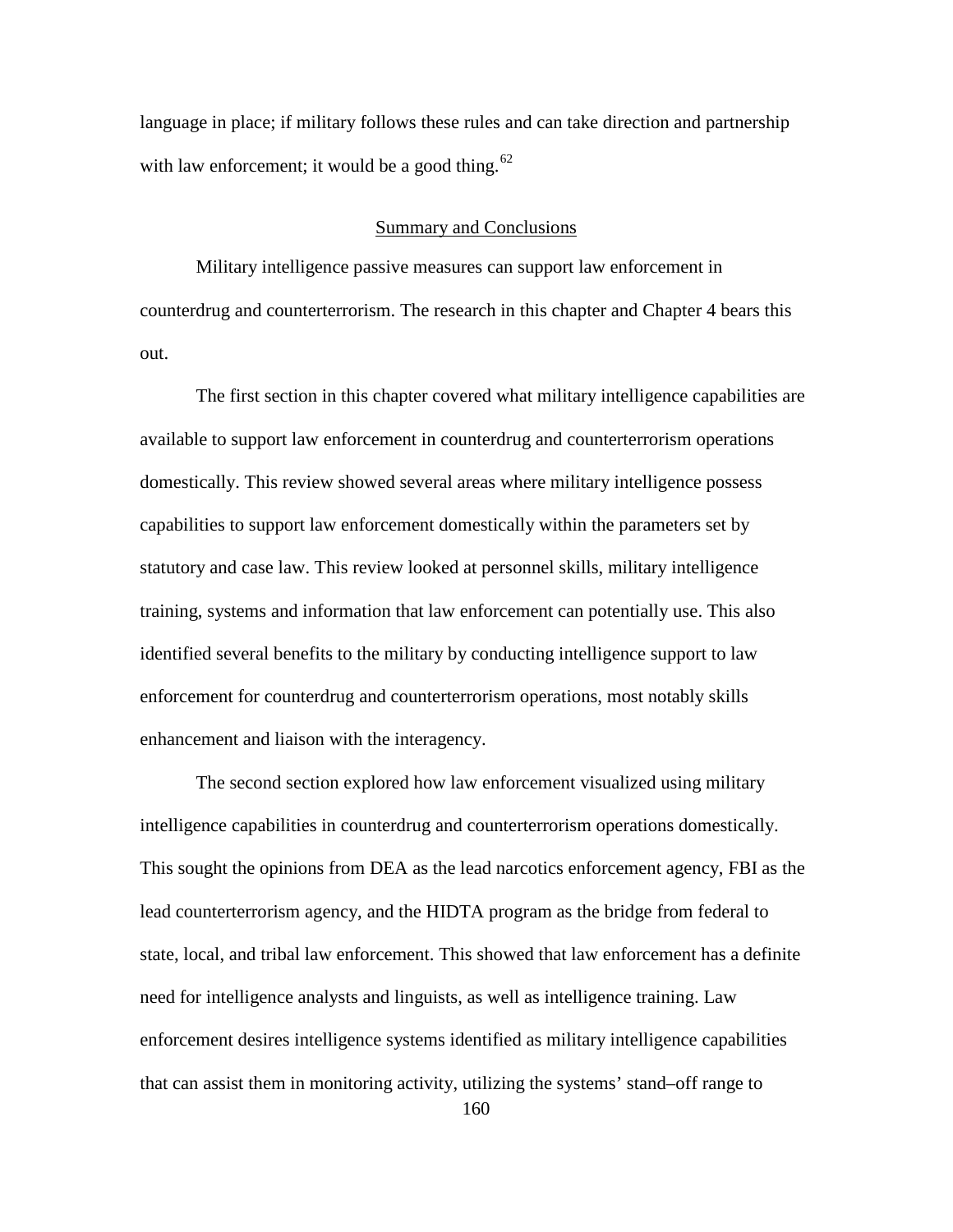enhance operational security, as well as collaboration on information and intelligence sharing with DoD consistent with law.

Now that we have looked at the military intelligence capabilities available to support domestic law enforcement, and ascertained the capabilities that law enforcement desires to assist them in domestic counterdrug and counterterrorism operations, we will in Chapter 6 posit recommendations to employ military intelligence assets in the domestic counterdrug and counterterrorism fight, as well as policy changes to clarify these missions.

2 9/11 Commission, "*The 9/11 Commission Final Report*," 107th Congress (2004), 426.

3 *Intelligence Reform Act of 2004*, Public Law 108-458, 108th Cong., 2nd Sess. (17 December 2004), § 2001.

4 *The National Defense Authorization Act of 1989*, Public law 100-456, 100th Cong., 2nd Sess., (29 September 1988), Title XI.

5 Director of Central Intelligence, *Directive No. 6/4: Personnel Security Standards and Procedures Governing Eligibility for Access to Sensitive Compartmented Information* (Washington, DC: Government Printing Office, 1998), Annex F.

6 Office of Management and Budget, *Reciprocal Recognition of Existing Personnel Security Clearances*. (Washington DC: Office of Management and Budget, 17 July 2006).

7 Department of Defense, Joint Publication 3-27, *Homeland Defense* (Washington, DC: Government Printing Office, 2007), III-12.

8 Ibid.

9 Department of Defense, Joint Publication 3-07.4, *Joint Counterdrug Operations* (Washington, DC: Government Printing Office, 2007), III-17.

<sup>&</sup>lt;u>1</u> <sup>1</sup>General David H. Petraeus, U.S. Army, Speech to the Command and General Staff College, Intermediate Level Education Class 09-01, Fort Leavenworth, KS, 22 September 2008.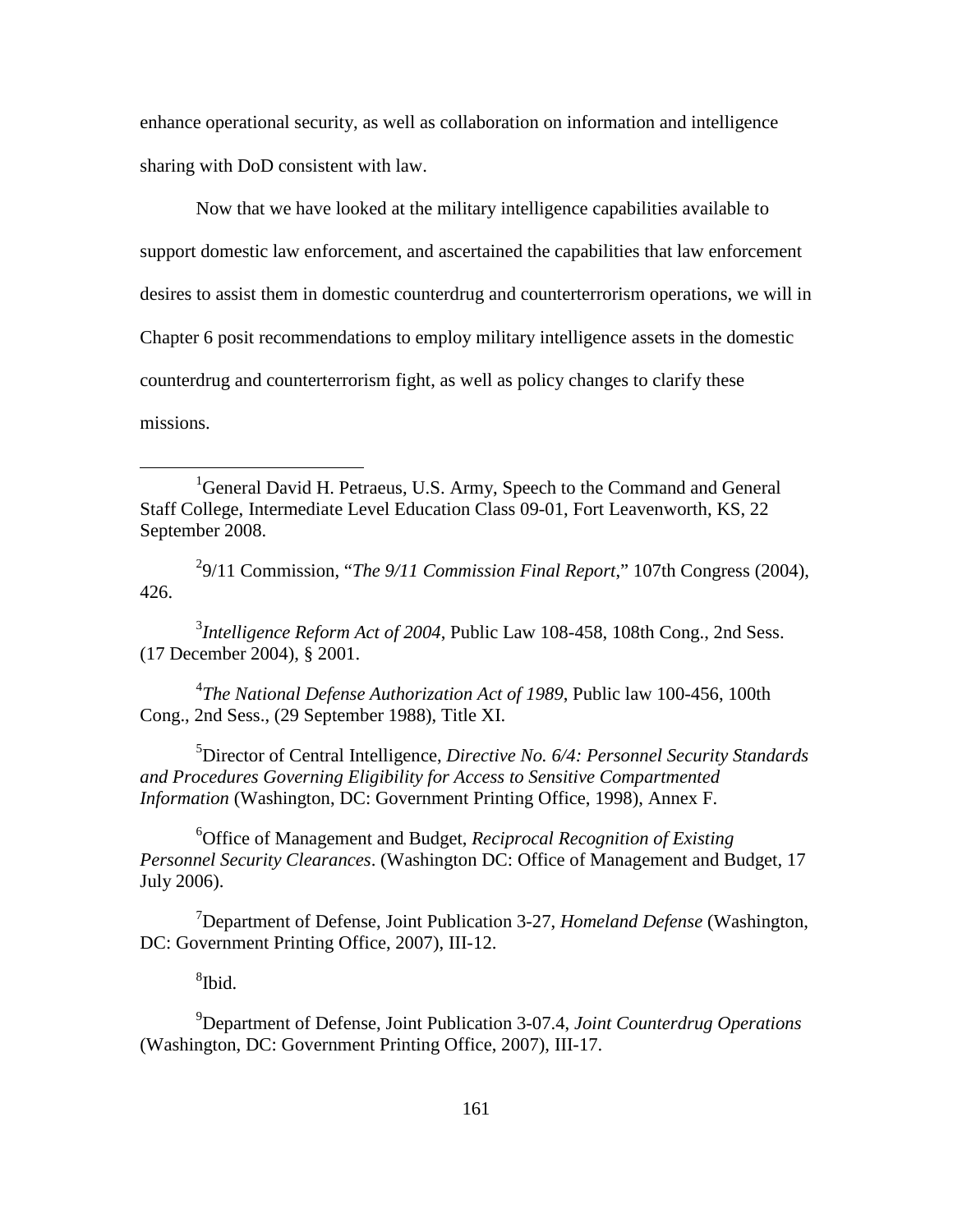<sup>10</sup>*Intelligence Reform Act of 2004*, Public Law 108-458, 108th Cong., 2nd Sess. (17 December 2004), § 1041.

<sup>11</sup>Department of Defense, Joint Publication 3-07.4, *Joint Counterdrug Operations* (Washington, DC: Government Printing Office, 2007), III-21.

12Department of Defense, *DoD Directive 5525.5: Department of Defense Cooperation with Civilian Law Enforcement Officials* (Washington, DC: Government Printing Office, 1986), 17-19.

<sup>13</sup>*Intelligence Reform Act of 2004*, Public Law 108-458, 108th Cong., 2nd Sess. (17 December 2004), § 5201.

<sup>14</sup>Federation of American Scientists. "Remote Battlefield Sensor System." http://www.fas.org/man/dod-101/sys/land/rembass.htm (accessed 16 March 2009).

 $15$ Ibid.

 $16$ Ibid.

 $17$ Ibid.

18Department of Defense, Joint Publication 3-07.4, *Joint Counterdrug Operations* (Washington, DC: Government Printing Office, 2007), III-14.

19Kathleen M. Carley and Jeff Reminga. "*ORA: Organization Risk Analyzer*," Center for Computational Analysis of Social and Organizational Systems, http://www.casos.cs.cmu.edu/publications/papers/carley\_2004\_oraorganizationrisk.pdf (accessed 16 March 2009), 1.

 $^{20}$ Ibid.

<sup>21</sup>Clear Speed. "Company Awarded \$337M for Homeland Security Data Network." Cridtoday.com, 3, no. 17 (26 April 2004), http://www.gridtoday.com/ 04/0426/103101 (accessed 9 October 2007).

22Department of Defense. "*SIPRNet Connectivity for National Guard Units in High Intensity Drug Trafficking Areas*," Robert Newberry (Washington, DC: Memorandum, 24 March 2003).

 $^{23}$ Special Agent In-Charge James L. Capra, Drug Enforcement Administration, Speech to the Command and General Staff College, Intermediate Level Education class 09-01, Fort Leavenworth, KS, 22 September 2008.

<sup>24</sup>Executive Branch. "High Intensity Drug Trafficking Program." Office of National Drug Control Policy. http://www.whitehousedrugpolicy.gov/HIDTA/ (accessed 17 March 2009).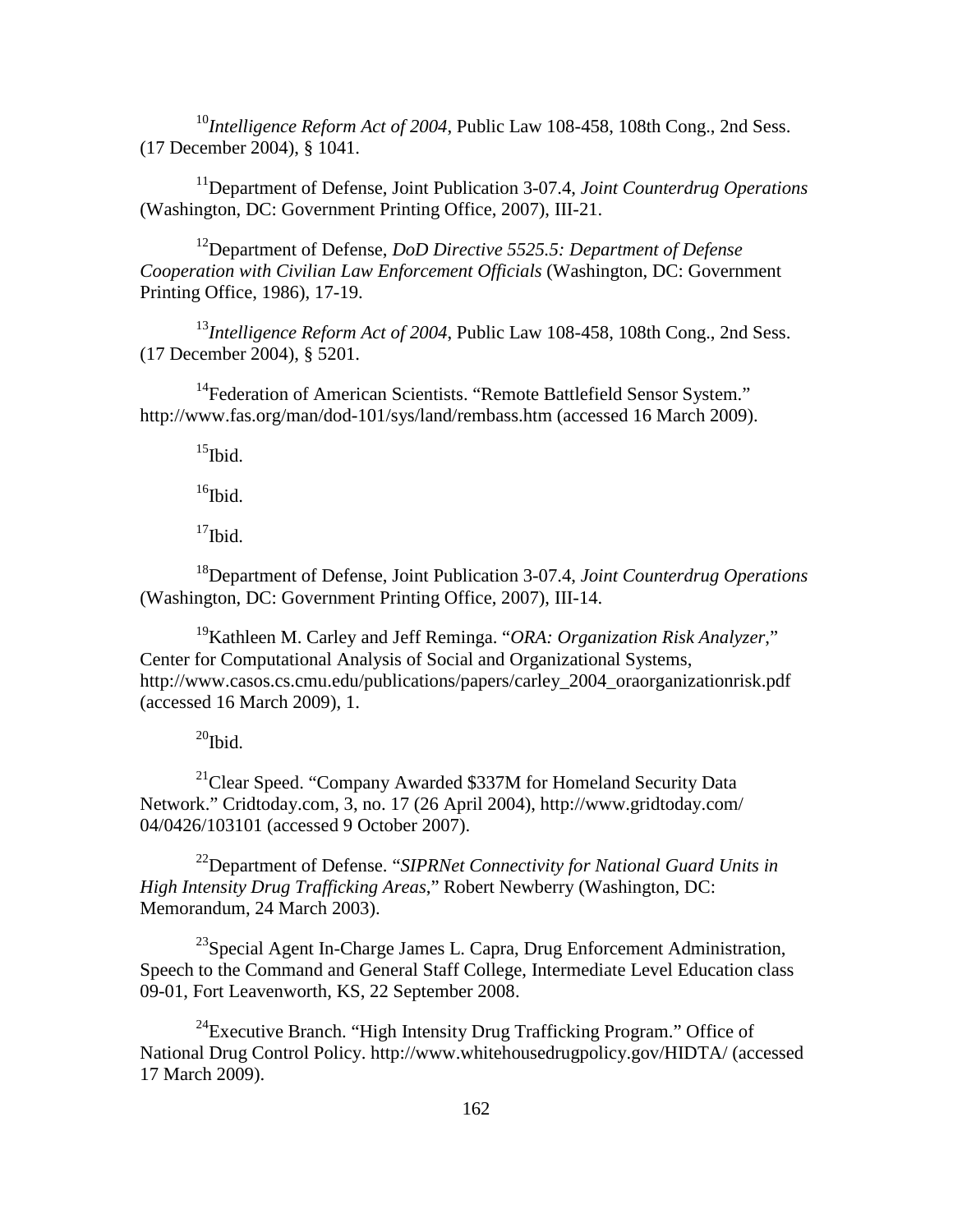$^{25}$ David Barton, interview by author, Kansas City, MO, 25 November 2008. See also Dean Yannacito, Stephen Bergeman, and Ben McIntosh, interview by author, Kansas City, MO, 17 December 2008.

<sup>26</sup>David Barton, interview by author, Kansas City, MO, 25 November 2008.

 $^{27}$ Dean Yannacito, Stephen Bergeman, and Ben McIntosh, interview by author, Kansas City, MO, 17 December 2008.

 $^{28}$ Special Agent In-Charge James L. Capra, Drug Enforcement Administration, Speech to the Command and General Staff College, Intermediate Level Education class 09-01, Fort Leavenworth, KS, 22 September 2008.

<sup>29</sup>Ibid., Discovery in the context SAC Capra used equates to what information the defense attorney is authorized to look at. Since most defense attorneys do not possess security clearances, they would be unable to view the SIPRNet data, which would likely result in the SIPRNet data being suppressed from the prosecution's case. An option to use SIPRNet data is to cause the law enforcement to independently come up with the same information in a way that allows the law enforcement information to be admitted into discovery, in which case the SIPRNet information is treated as an intelligence file, not subject to discovery.

 $30J$ ames L. Capra, interview by the author, Fort Leavenworth, KS, 31 October 2008.

 $31$ Ibid.

 $32$ Ibid.

 $33$ Ibid.

 $34$ Ibid.

 $35$ Ibid.

<sup>36</sup>Dean Yannacito, Stephen Bergeman, and Ben McIntosh, interview by author, Kansas City, MO, 17 December 2008.

 $37$ Ibid.

 $38$ David Barton, interview by author, Kansas City, MO, 25 November 2008.

39Ibid.

 $40$ Ibid.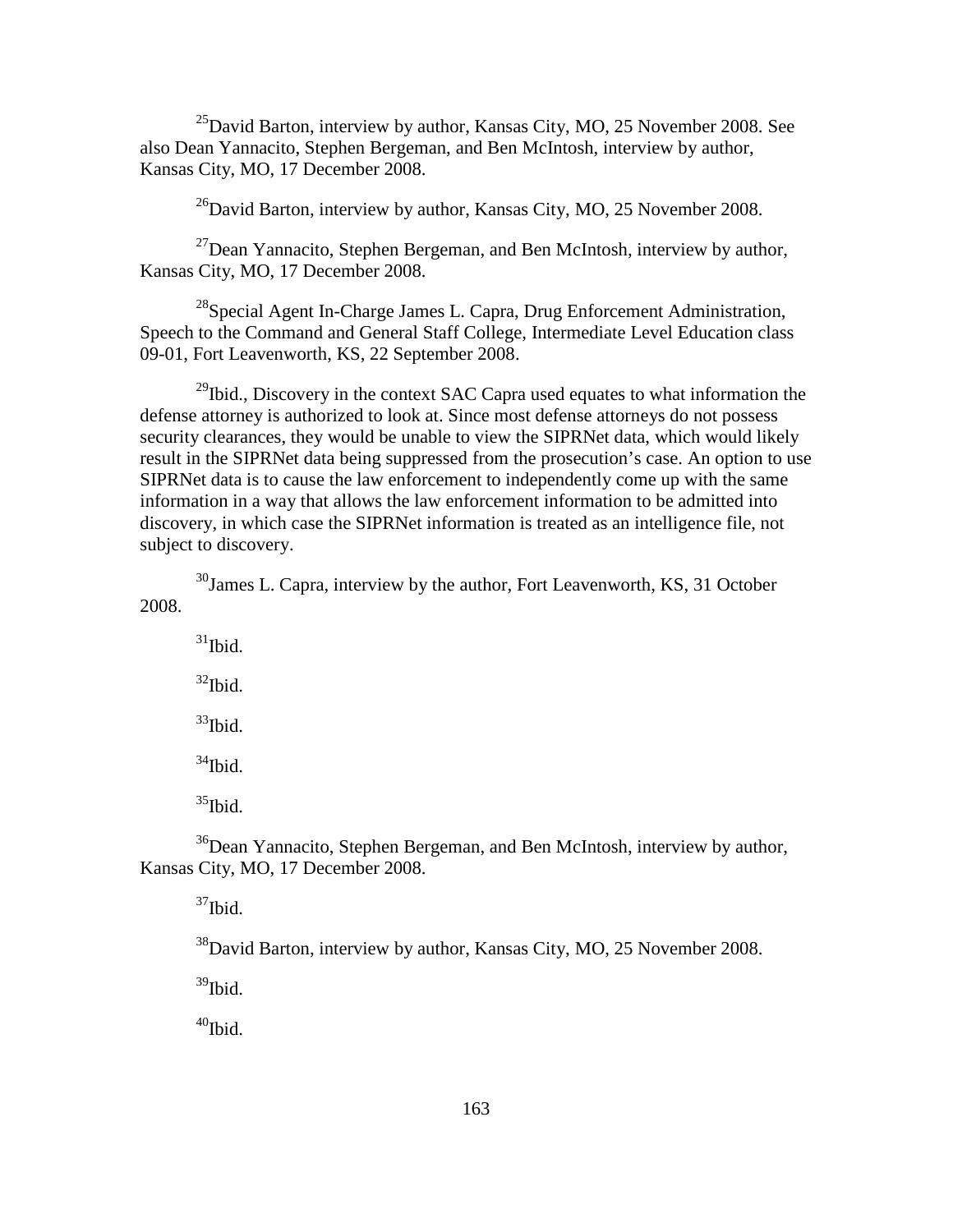<sup>41</sup> James L. Capra, interview by the author, Fort Leavenworth, KS, 31 October 2008.

42Dean Yannacito, Stephen Bergeman, and Ben McIntosh, interview by author, Kansas City, MO, 17 December 2008.

<sup>43</sup>*The National Defense Authorization Act of 1989*, Public law 100-456, 100th Cong., 2nd Sess., (29 September 1988), Title XI.

44David Barton, interview by author, Kansas City, MO, 25 November 2008.

45Dean Yannacito, Stephen Bergeman, and Ben McIntosh, interview by author, Kansas City, MO, 17 December 2008.

 $46$ Ibid.

 $47$ Ibid.

<sup>48</sup> James L. Capra, interview by the author, Fort Leavenworth, KS, 31 October 2008.

49David Barton, interview by author, Kansas City, MO, 25 November 2008.

<sup>50</sup>Dean Yannacito, Stephen Bergeman, and Ben McIntosh, interview by author, Kansas City, MO, 17 December 2008.

 $51$ Ibid.

 $52$ Ibid.

<sup>53</sup>David Barton, interview by author, Kansas City, MO, 25 November 2008.

 $54$ Ibid.

<sup>55</sup>Dean Yannacito, Stephen Bergeman, and Ben McIntosh, interview by author, Kansas City, MO, 17 December 2008.

<sup>56</sup>Ibid.

57David Barton, interview by author, Kansas City, MO, 25 November 2008.

<sup>58</sup>Dean Yannacito, Stephen Bergeman, and Ben McIntosh, interview by author, Kansas City, MO, 17 December 2008.

<sup>59</sup>David Barton, interview by author, Kansas City, MO, 25 November 2008.

 $60$ Ibid.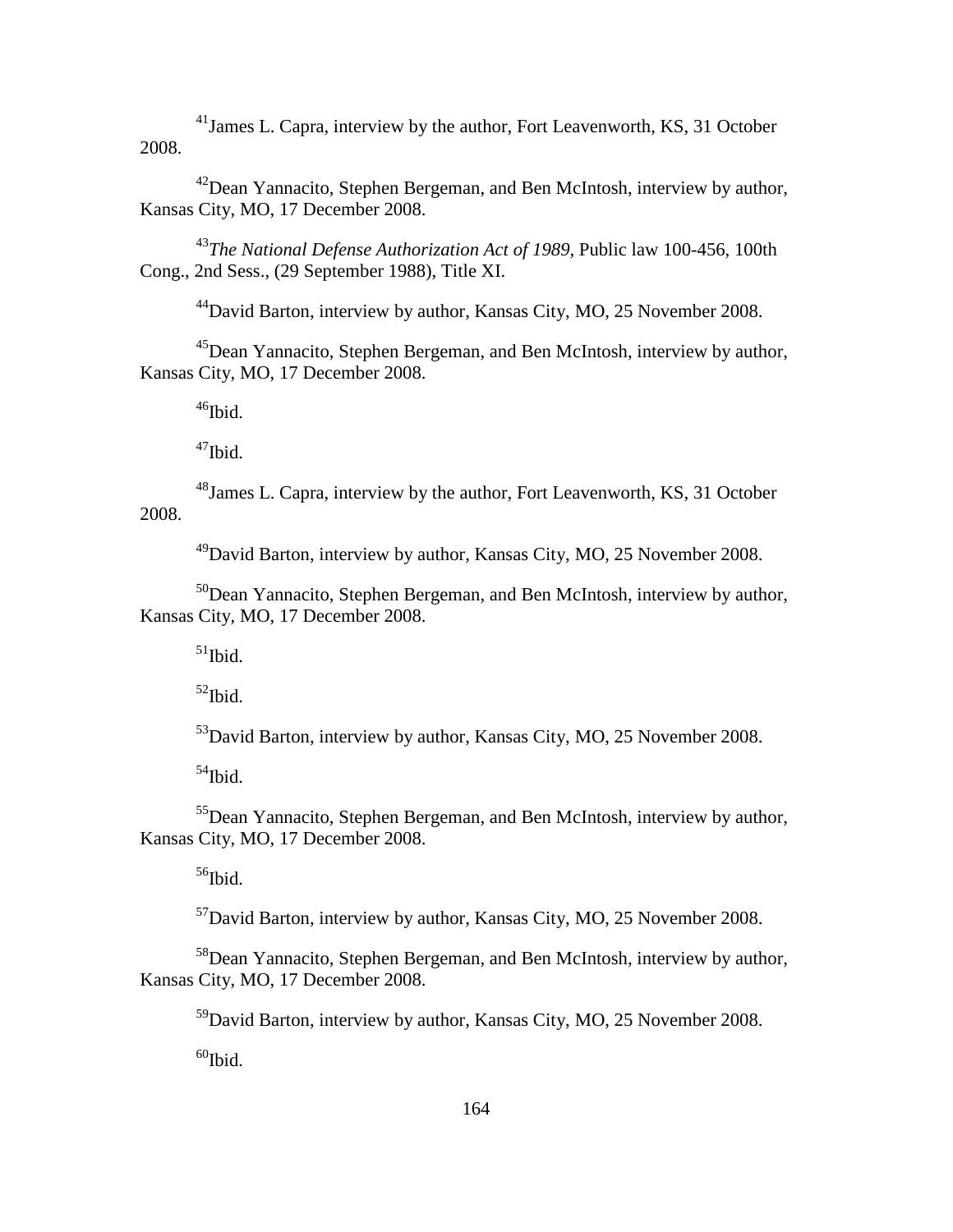Ibid.

Ibid.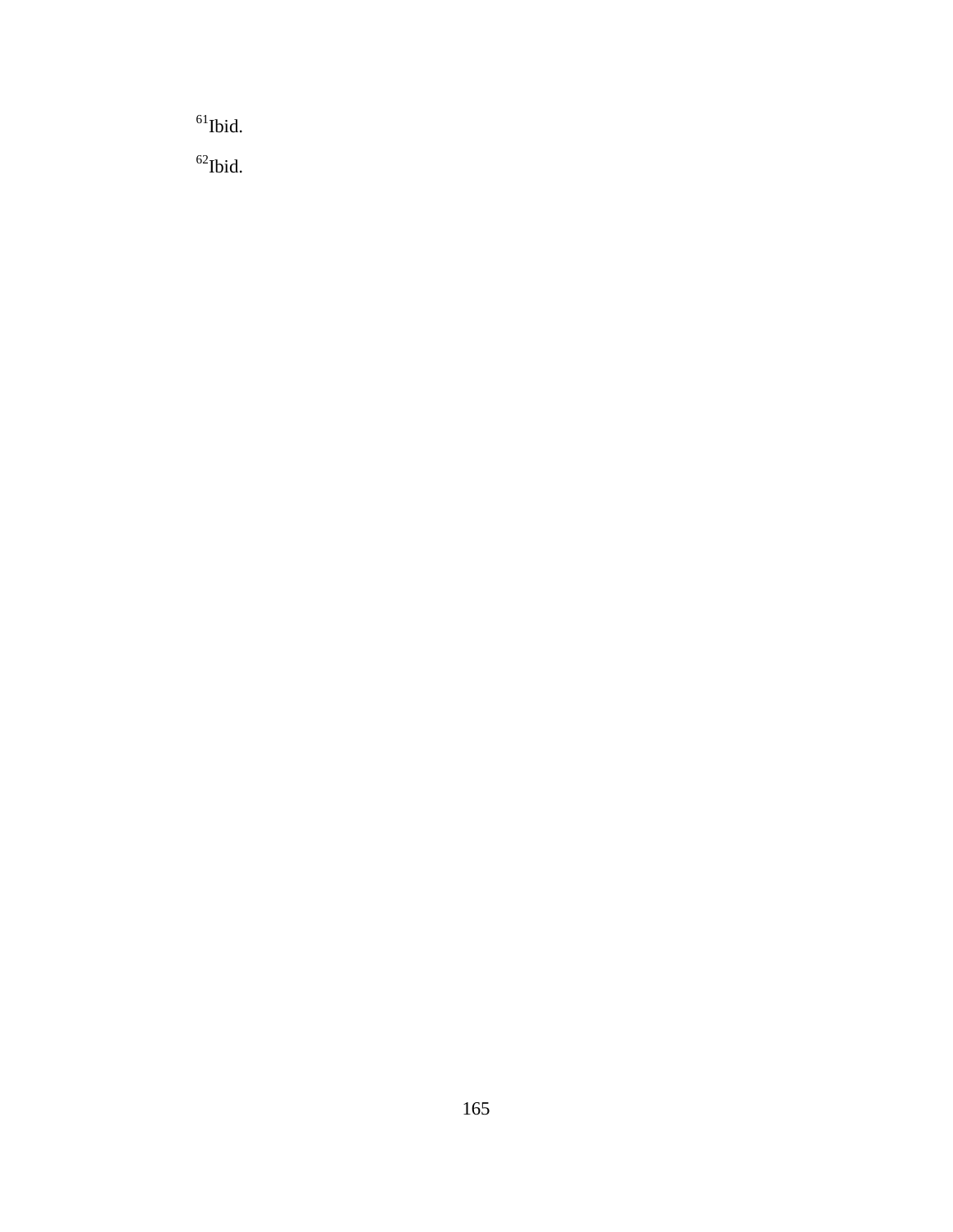# CHAPTER 6

# CONCLUSIONS AND RECOMMENDATIONS

Military intelligence can provide passive support in a Title 10 status utilizing many areas of its capability to support law enforcement and the interagency in counterdrug and counterterrorism operations within the United States. The research in this paper supports this position. The National Defense Strategy called on the Department of Defense (DoD) to protect the Homeland from attack and provide interagency support in response to natural or man-made disasters.<sup>[1](#page-198-53)</sup> The Intelligence Reform and Surveillance Act 0f 2004 required all intelligence components to support each other in counterterrorism.<sup>[2](#page-198-54)</sup> Additionally, the U.S. Department of State asserted that eighteen of forty–one terrorist organizations around the world derive a substantial portion of their support from drug trafficking.<sup>[3](#page-198-9)</sup> This results in terrorism and drug trafficking being closely linked.

Chapter 6 is organized as follows: Summary of findings in Chapters 4 and 5 Interpretation of findings described in Chapters 4 and 5 Recommendations Summary and Conclusion

# Summary of findings in Chapters 4 and 5

Chapter 4 showed that there is no statutory or case law proscription of military intelligence support to law enforcement in counterdrug and counterterrorism operations. However the terrorism support authorization is not as clear as the counterdrug support authorization. The prohibitions come from regulatory guidance, which have not been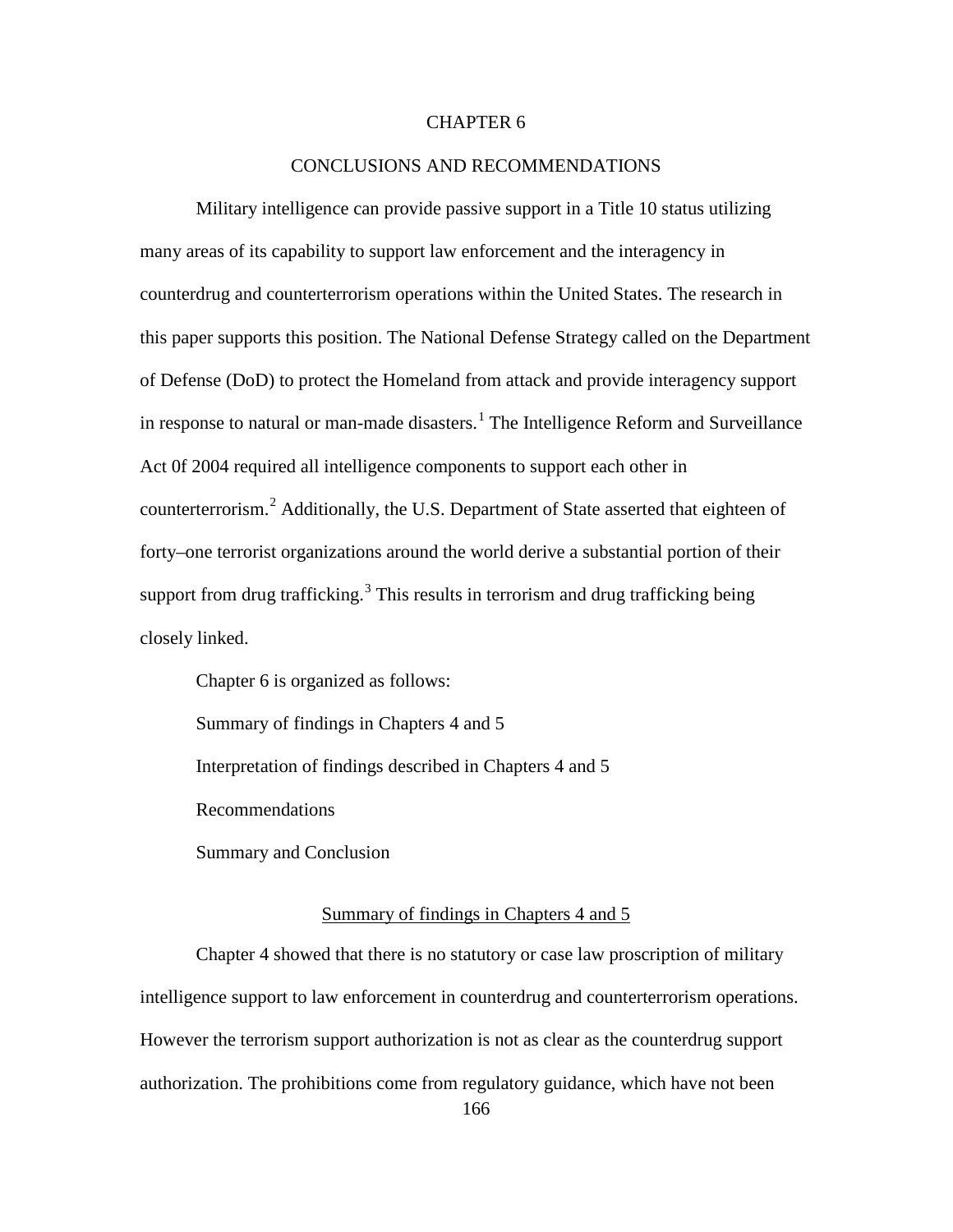updated in over twenty years, even though Congress passed several laws loosening the legal restrictions of the 1970s.

Chapter 5 showed that the military intelligence community possesses several ways in which it can provide passive support law enforcement in counterdrug and counterterrorism. The military intelligence community can provide trained intelligence analysts and linguists to enhance the capacity of federal agencies with a counterdrug or counterterrorism mission, who already possess clearances the agencies require. These personnel can not only process intelligence, but develop collection plans for the supported law enforcement agencies (LEA) to execute, along with other planning and training on planning as well.<sup>[4](#page-198-24)</sup> The military intelligence community possesses several systems that law enforcement can use to include unmanned aerial vehicles (UAV), remote sensor systems, radar, analytical programs and the Secure Internet Protocol Router Network (SIPRNet), all of which are justified by law or DoD memoranda.<sup>[5](#page-198-55)</sup> This support can benefit the military by complying with federal law regarding interagency support, building networks military personnel can use while deployed overseas, maintenance of perishable counterinsurgency intelligence skills, realistic linguist training when not deployed, realistic UAV training, and early warning of potential threats to military facilities or personnel.

Also in Chapter 5, law enforcement provided their views on how they envision employing military intelligence capabilities in their overall counterdrug and counterterrorism strategies. The foremost area they desire help in is intelligence analysis support, and agreed the analysts need to be at the supported agency for three years to be fully utilized.<sup>[6](#page-198-56)</sup> Along with intelligence analysis, the LEA supervisors desired help with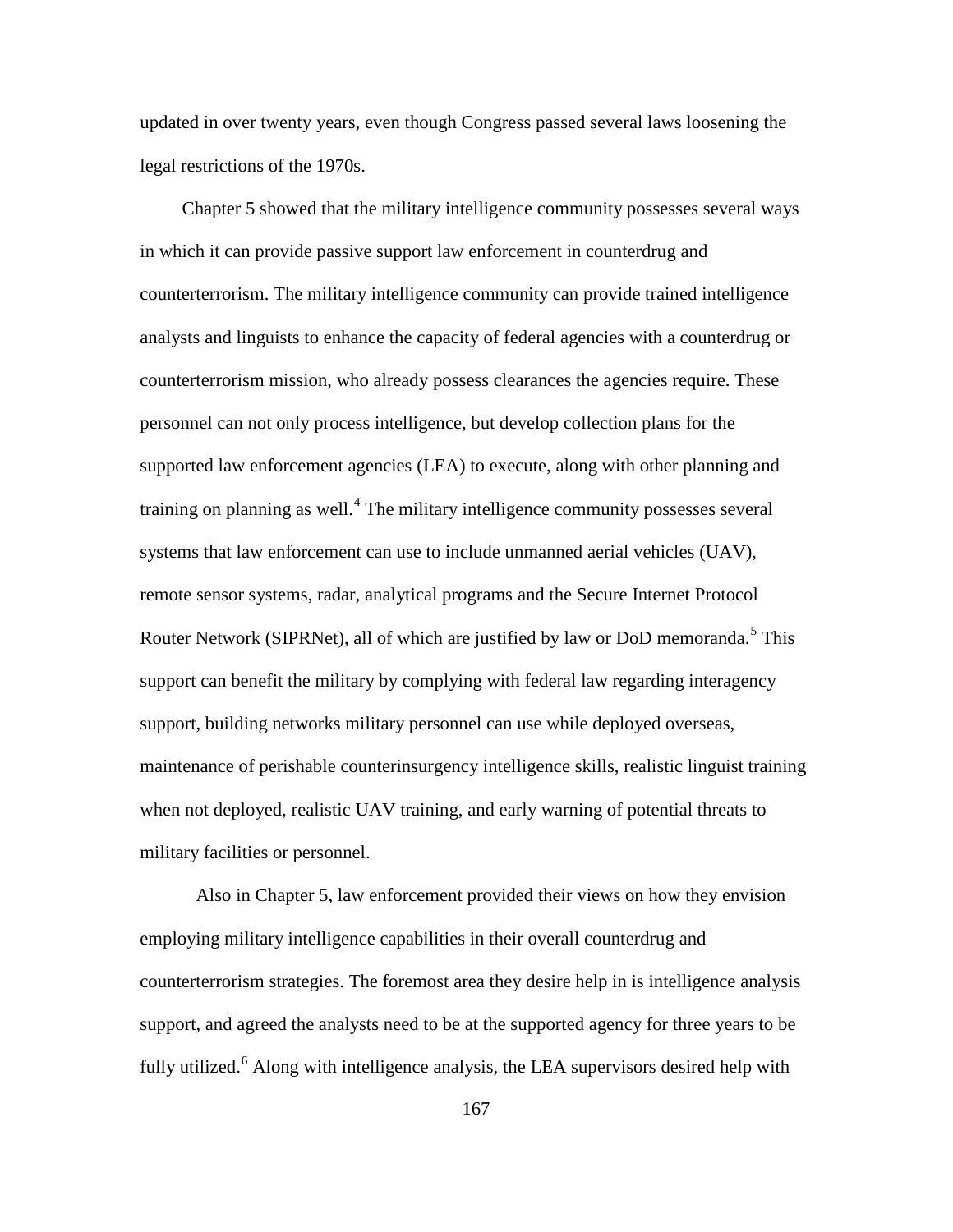analytical reports and link charting, along with linguist support.<sup>[7](#page-198-57)</sup> All desired training in intelligence planning, collection planning, and intelligence preparation of the operational environment; however the supervisors expressed diverging opinions on different types of intelligence training from these mentioned. [8](#page-198-58) All supervisors agreed Intelligence, Reconnaissance and Surveillance systems are needed to assist them in their operations, and that information collected should be retained by law enforcement, not the military.<sup>[9](#page-198-59)</sup> Concerning military information on SIPRNet, most of the supervisors desired to know what was on it before making a judgment as to its usefulness in their agency's operation, but stated the concept of accessing the information was valid.<sup>[10](#page-198-60)</sup>

### Interpretations of Findings described in Chapters 4 and 5

The results of the research showed that military intelligence can support domestic law enforcement in statute. Case law defined parameters of this support, limiting it to passive measures, which cover the vast majority of military intelligence capabilities other than counterintelligence agent support. DoD policy, directives, and regulations concerning intelligence and domestic support to law enforcement have not been updated to reflect current statutes and presidential executive orders in many cases for over twentyfive years.

As far as support capabilities that the military intelligence community has to offer to law enforcement, law enforcement supervisors desired to use them and saw the intelligence capabilities as multipliers in law enforcement's efforts to reduce the drug and terrorism threats. Law enforcement views 28 Code of Federal Regulations (CFR), part 23 as protecting both law enforcement and the military from overreaching the legal boundaries on intelligence collection, processing and dissemination.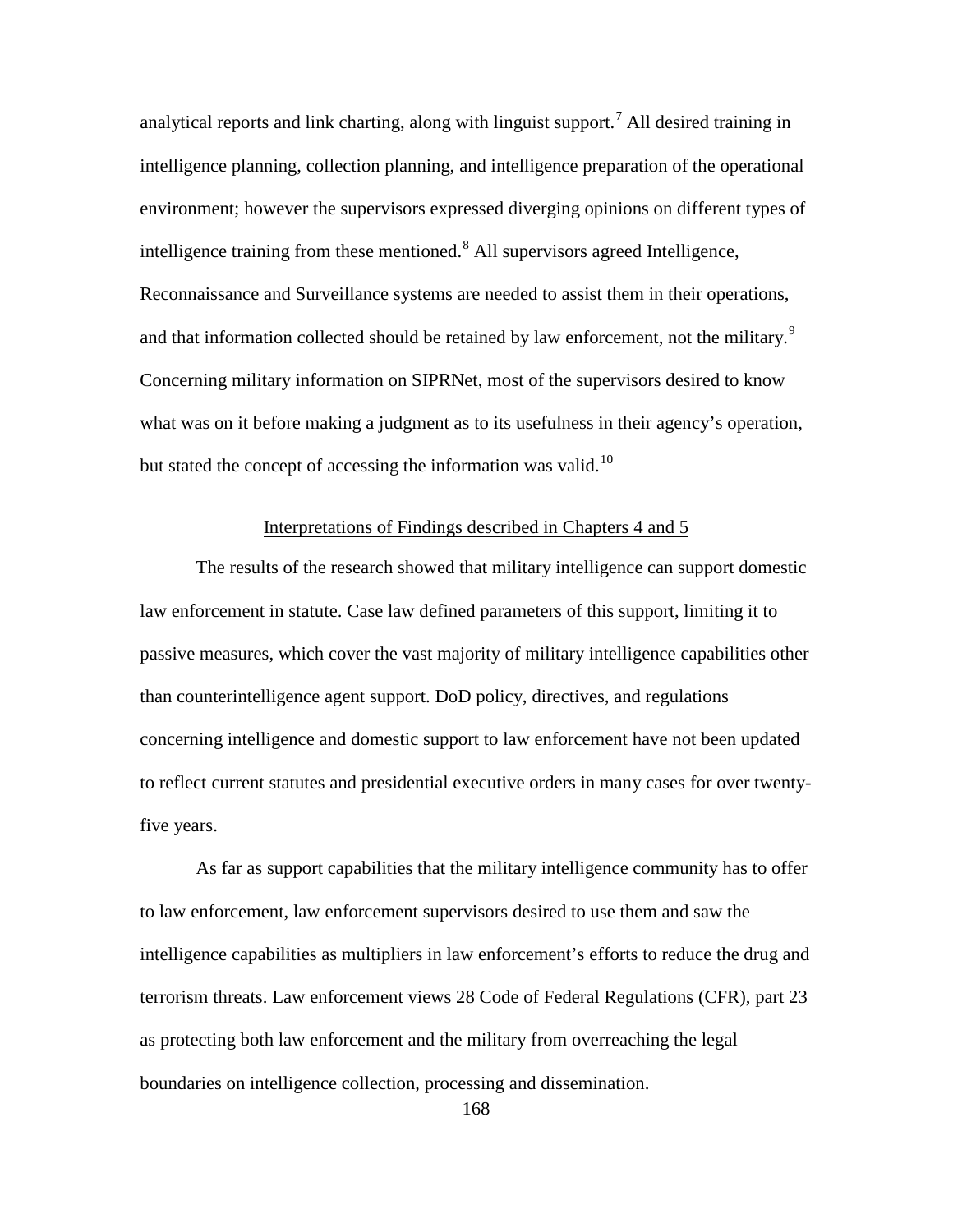The implications of these findings is that DoD has tremendous capabilities to assist in reducing the risk of another 9/11 type terrorist attack within the United states. In addition, with eighty percent of the nation's intelligence capability, it is economically prudent to leverage this capability to support the interagency, as Joint doctrine called for.

Three things came as a surprise in bearing on the thesis. First was the amount of discussion the founding fathers had regarding the use of troops domestically, and then they still reached the conclusion that it was in the nation's best interest to do so in certain cases outlined by Congressional law. Second, the case law regarding military support defined the passive measures allowed for domestic law enforcement support and active measures proscribed from support. Third, the fact that DoD did not update regulations governing intelligence to match law and executive orders, as demonstrated by current versions of intelligence regulations that have publication dates in the early 1980s.

#### Recommendations

Secondary Research Question No. 4: What, if any, changes to law and/or DoD policy are needed to support law enforcement in counterdrug and counterterrorism operations?

1. DoD seek congressional plain language for the counterterrorism mission similar to the congressional counterdrug mission, as laid out in the National Defense Authorization Act of 1989. While there is enough language among various laws to piece this mission authorization together, this language would remove the ambiguity around the subject to address the strategic communications aspect of the military conducting the counterterrorism mission domestically.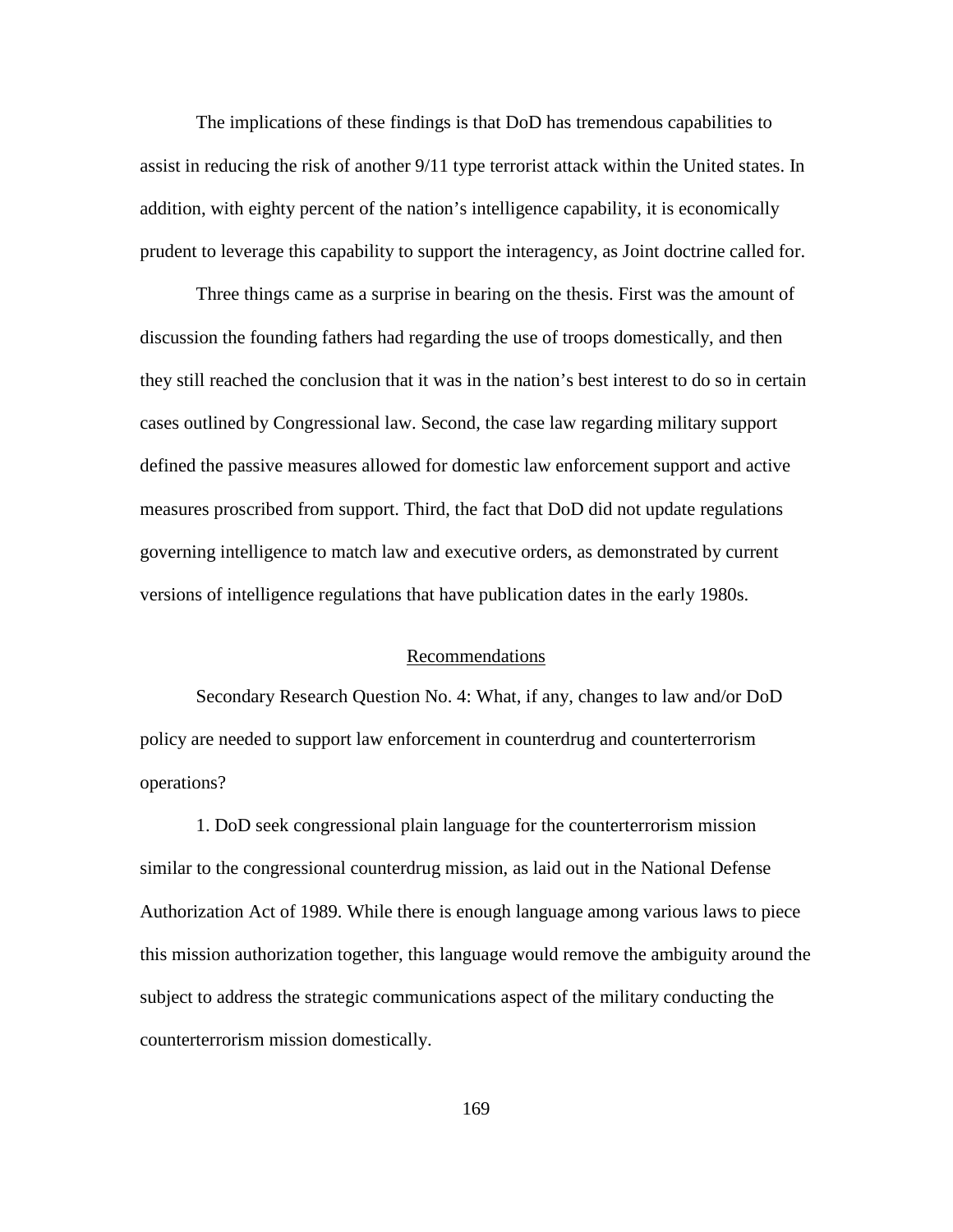2. The DOD Directive 5240.1 and 5525.5 along with DoD Regulation 5240.1-R and AR 381-10 be updated to reflect current law and Executive Order guidance regarding intelligence functions as part of the interagency and support to counterdrug and counterterrorism operations. Incorporate restrictions from National Guard regulation (NGR) 500-2 into Army regulation (AR) 381-10 governing how military intelligence can support domestic law enforcement in a Title-10 status, and make it applicable to both the counterdrug and counterterrorism missions. Finally, align directives and regulations that currently contradict current published doctrine for homeland security and counterdrug operations.

3. Update DoD directives to allow military intelligence to conduct concealed monitoring outside of DoD installations consistent with federal law, as long as the military is operating in direct support of law enforcement for counterdrug, illegal immigration, or counterterrorism operations. Mission areas this would apply to include along the borders to identify when traffickers are crossing the border and at suspected drug growing or processing sites within the United States where there is no reasonable expectation of privacy as defined in the court decision in *Oliver v. United States*.<sup>[11](#page-198-61)</sup> This involves use of UAV and remotely monitored ground sensors. These systems would be used where no reasonable expectation of privacy exists, which is where a reasonable person is entitled to believe his or her actions are not subject to monitoring by electronic, optical or mechanical devices.<sup>[12](#page-198-62)</sup> Utilizing concealed monitoring equipment on smuggling and trafficking routes also conforms to the Intelligence Reform and Surveillance Act of 2004, where it calls for monitoring along the borders using UAV and electronic sensors.<sup>[13](#page-198-63)</sup> NGR 500-2 provides good language to update Procedure Six by addressing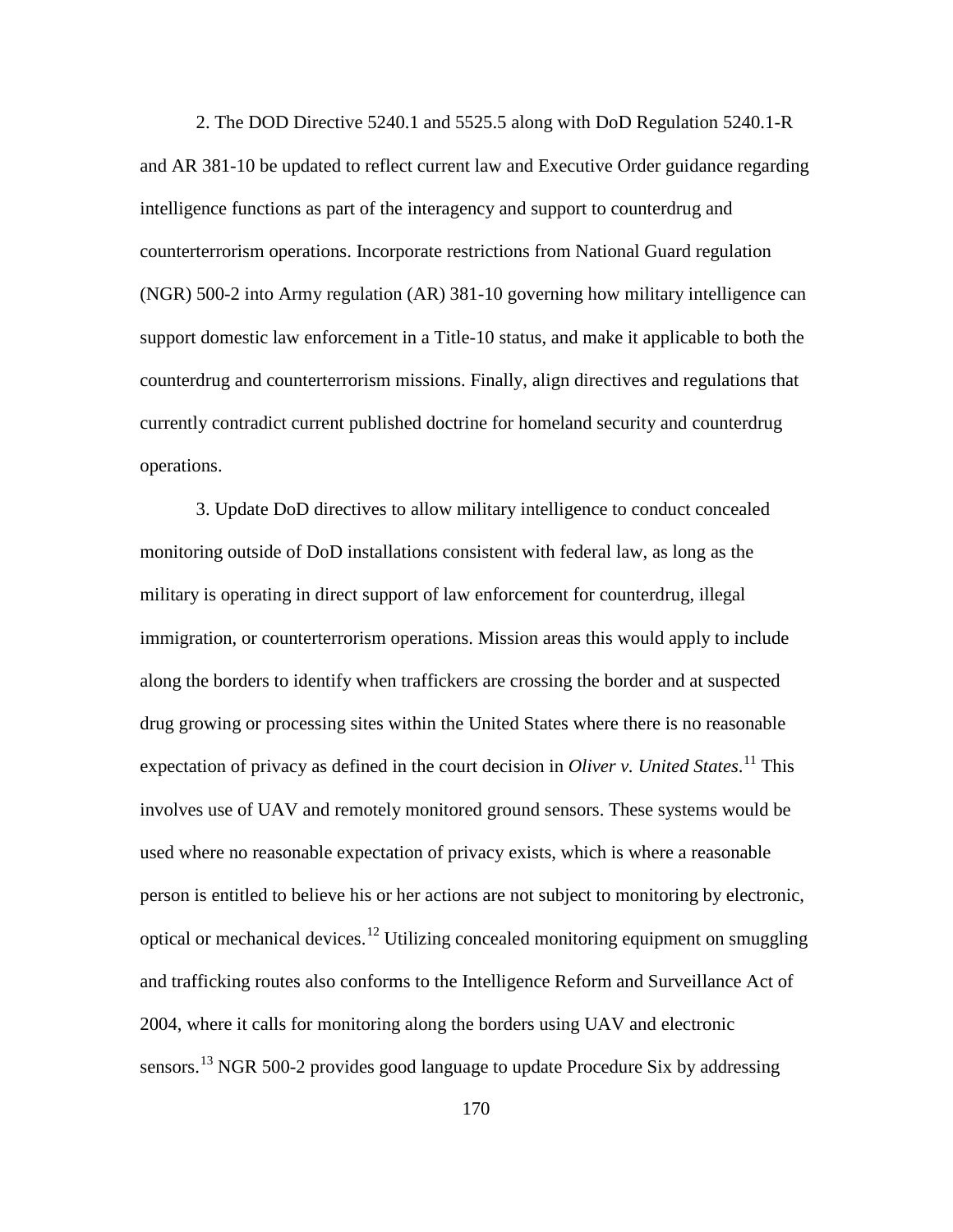area verses person and requiring a law enforcement officer to be present or in direct contact with the military unit performing the mission.<sup>[14](#page-198-64)</sup>

4. Allow––or provide the ability for military intelligence to provide intelligence analysis support. The military has built analytical capacity to deal with the counterinsurgency environment, which includes acts of terrorism targeting the local populace as well as military forces. Military intelligence analysts should augment and reinforce the civilian intelligence community, as it is a ready capability with appropriate clearances to do the job immediately.<sup>[15](#page-198-65)</sup> This is in addition to the counterdrug support to the interagency authorized by the National Defense Authorization Act of 1989.<sup>[16](#page-198-66)</sup> This also includes the responsibility to package a product in a form usable to the supported agency; and in the agency's report format. AR 381-10 does provide for this, but DoD level regulations still have heavy restrictions on this or do not allow for it.<sup>[17](#page-198-9)</sup>

5. Ensure that military intelligence personnel process Procedure Two information, to include open source analysis, gathered from the law enforcement approved collection plan at the supported LEA, which means the LEA owns the information and governs the dissemination rules. This also assists law enforcement with fulfilling the requirement listed in the Intelligence Reform Act of 2004 and draws the military's expertise in doing this in combat environments the past several decades.<sup>[18](#page-198-10)</sup> The database and law enforcement sources for military intelligence analysts to check meet the intent of "least intrusive means" outlined in DoD Directive  $5240.1$ <sup>[19](#page-198-11)</sup> If the military intelligence analyst identifies information of concern to the military, most LEAs will allow the analyst to share that information with the military. The specifics of sharing LEA information with the military should be worked out in a Memorandum of Understanding with the LEA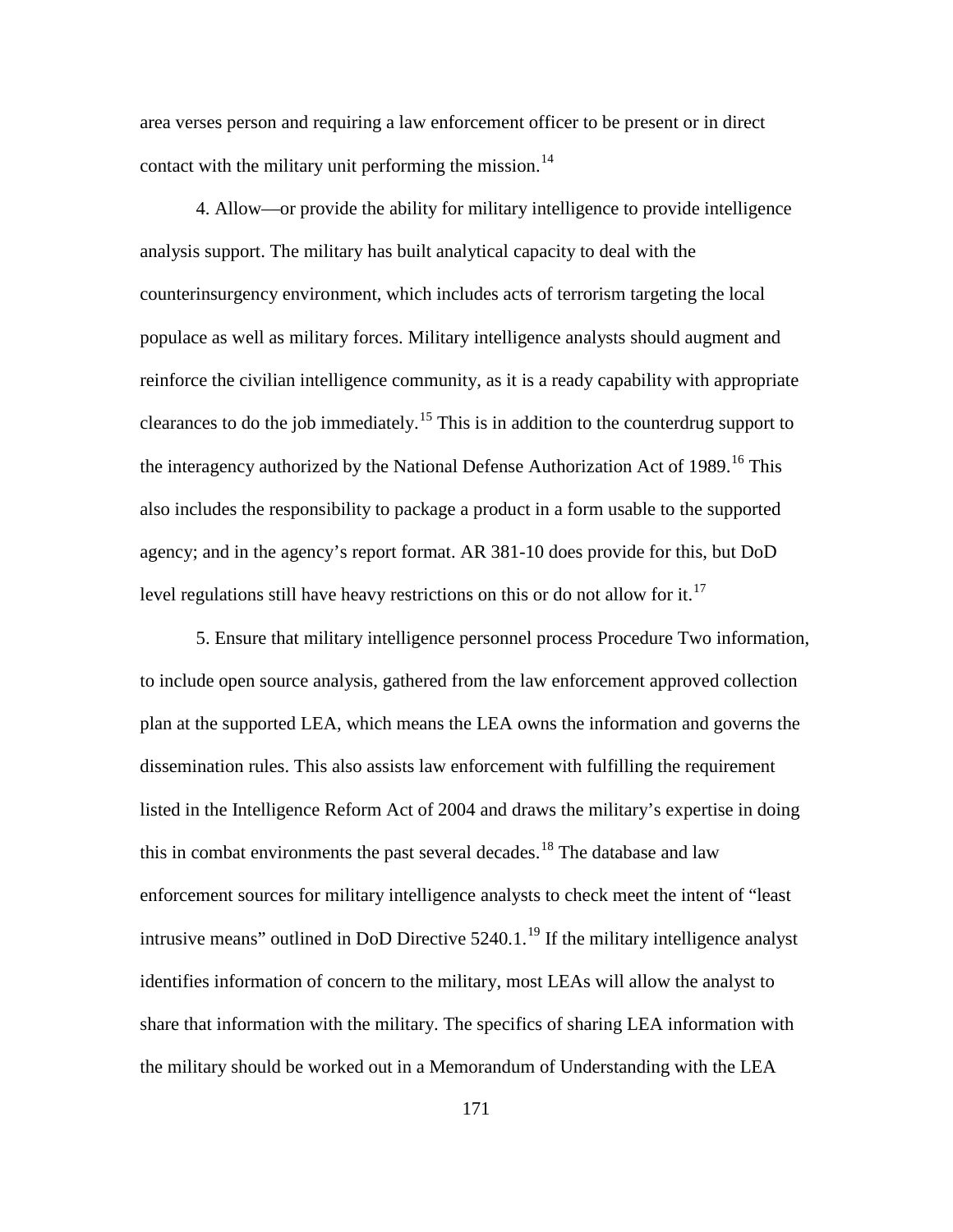before support is provided and done according to law. NGR 500-2 stated that the LEA is responsible for setting dissemination rules, to include public affairs and press releases, and serves as a guideline for DoD policy clarification where needed on the subject.<sup>[20](#page-198-0)</sup>

6. Military intelligence should use its collection planning expertise to assist law enforcement in collection planning to meet their investigatory requirements, as well as the joint requirements in counterterrorism and counterdrug operations. In the context of the DoD Regulation 5240.1-R the intelligence personnel should develop the collection plan in support of law enforcement, and law enforcement needs to be the signatory authority for the collection plan. In this way law enforcement still owns the plan, and directs the military intelligence element supporting the agency to answering the collection plan requirements, using passive measures as defined in *United States v. Red Feather* to assist law enforcement in satisfying those requirements.<sup>[21](#page-198-1)</sup> These measures include publicly available information, aerial and ground reconnaissance assets, agency databases, and supported agency means after the agency obtains the valid legal process to build the intelligence picture and prepare for agency dissemination.  $^{22}$  $^{22}$  $^{22}$  This model fits with what Joint Publication 3-07.4 calls for in counterdrug operations.<sup>[23](#page-198-3)</sup> Even Executive Order 12333 allowed the intelligence community to participate in law enforcement investigations of international terrorists and narcotics activities.<sup>[24](#page-198-4)</sup> Per DoD Directive 5525.5, conducting this support at the LEA keeps the military member out of a potential law enforcement function, and also ensures that the LEA owns and retains the information, not the military. $^{25}$  $^{25}$  $^{25}$ 

7. Military intelligence should assist law enforcement in developing and synchronizing the collection effort across the interagency to maximize limited resources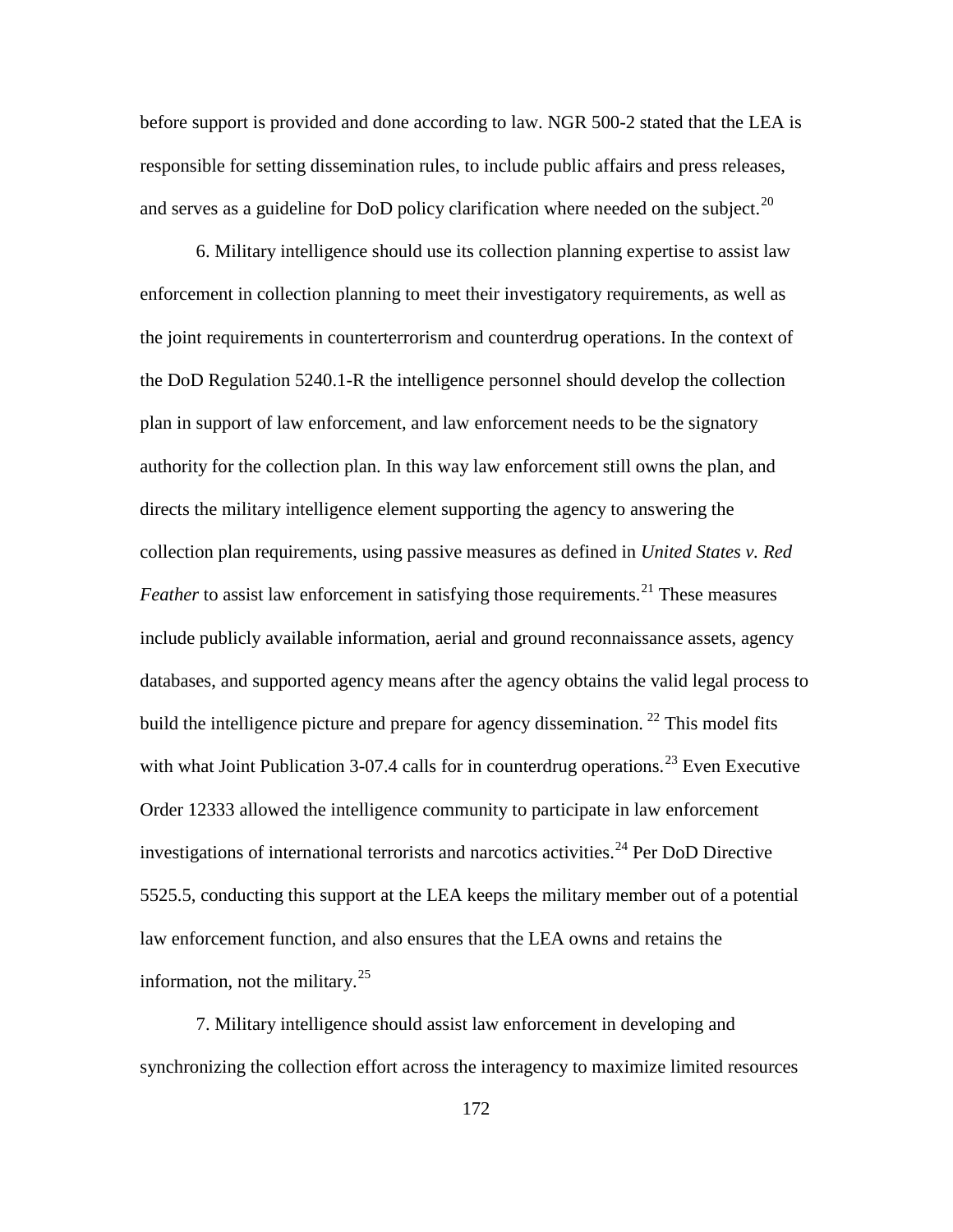and support situational awareness. This includes medical intelligence in view of the bioterrorism threat, plus provides the additional effect of preparing for a non-terrorist pandemic health crisis. Utilizing military intelligence capabilities to support law enforcement can provide a fresh look to recommend to law enforcement information to share with other agencies. This support will help minimize intelligence gaps across the interagency, thereby reducing the likelihood of another 9/11 terrorist type event.

8. Allow the military intelligence community to provide linguist support to law enforcement in counterdrug and counterterrorism functions. Again, supporting the interagency with linguists will assist in the unity of effort to ensure the United States government is massing its national power to defeat these organizations. This support assists the unity of effort by leveraging existing capabilities in DoD to support law enforcement, and also may key DoD linguists to recommend that law enforcement look in DoD databases for information related to what the linguists translated.<sup>[26](#page-198-6)</sup> Military intelligence should use its linguist ability to support law enforcement needs for translation as listed in JP 3-07.4, Joint Counterdrug Operations, which stated linguist services as a valid mission for counterdrug support to law enforcement. This is something the military intelligence can do in the course of training under the Economy Act.<sup>[27](#page-198-7)</sup> In accordance with the Deputy Assistant Secretary of Defense for Counter-narcotics memorandum, this support extends to counterterrorism operations as well.<sup>[28](#page-198-8)</sup> Military intelligence linguists can staff translation centers for the various federal law enforcement agencies as part of the overall intelligence community, as a cost saving measure over hiring civilian linguists. This also affords military linguists the ability to keep their language skills current when not deployed.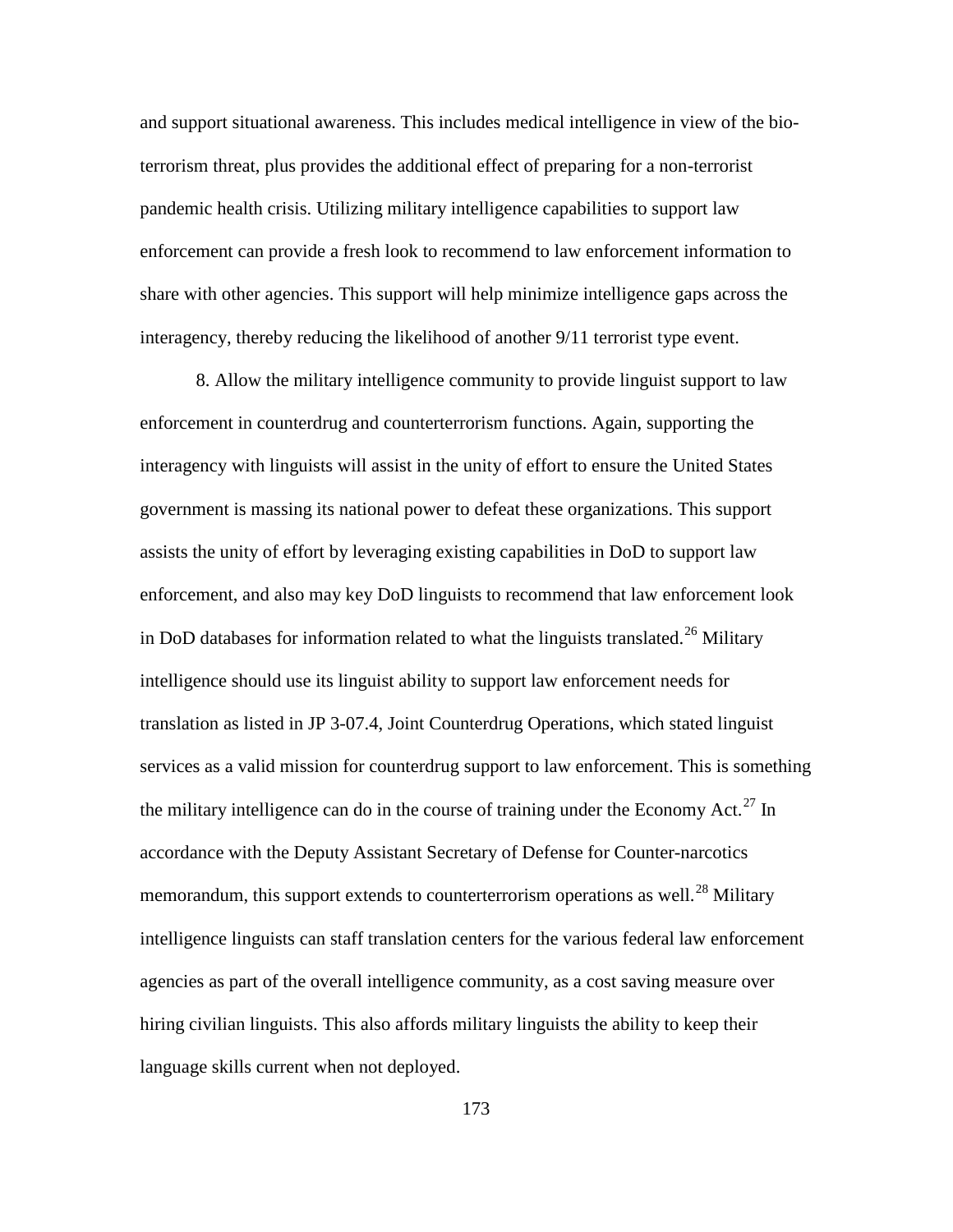9. Directional surveillance to find pinpoint location, using the direction finding capabilities of the electronic equipment can be done with a plain reading of this DoD Regulation 5240.1-R. Signals collection equipment used in the military is designed to identify location, in addition to what is being transmitted. Turning off the auditory part of the system and merely utilizing the direction finding aspects is a passive measure that would help identify the targets location for law enforcement. Law enforcement can obtain through legal process the frequency of a communication device a suspected trafficker or terrorist operates on, and the authorization to track that device's signal. This entails no listening to the communication, only the location, so it should be legal by law.

10. The Organization Risk Analyzer (ORA) software should be used by law enforcement to help identify key figures in drug or terrorist organizations for law enforcement to focus its investigations on. ORA can be downloaded from a website for use on any agency computer. Military intelligence analysts with experience on this program can set it up for a LEA and train them on how to upload their data into the program to identify missing links.

11. The Secure Internet Protocol Router Network (SIPRNet) is both a system and a source of information that law enforcement can utilize in both counterdrug and counterterrorism. Law enforcement can and should use data collected by military personnel in operations around the world to identify key individuals in narcotics and terrorist organizations, and use that information to guide them to find collaborating unclassified information for use in court. This support is authorized by the Deputy Assistant Secretary of Defense for Counternarcotics for both counterdrug and counterterrorism for the National Guard, and should be expanded to include the active

174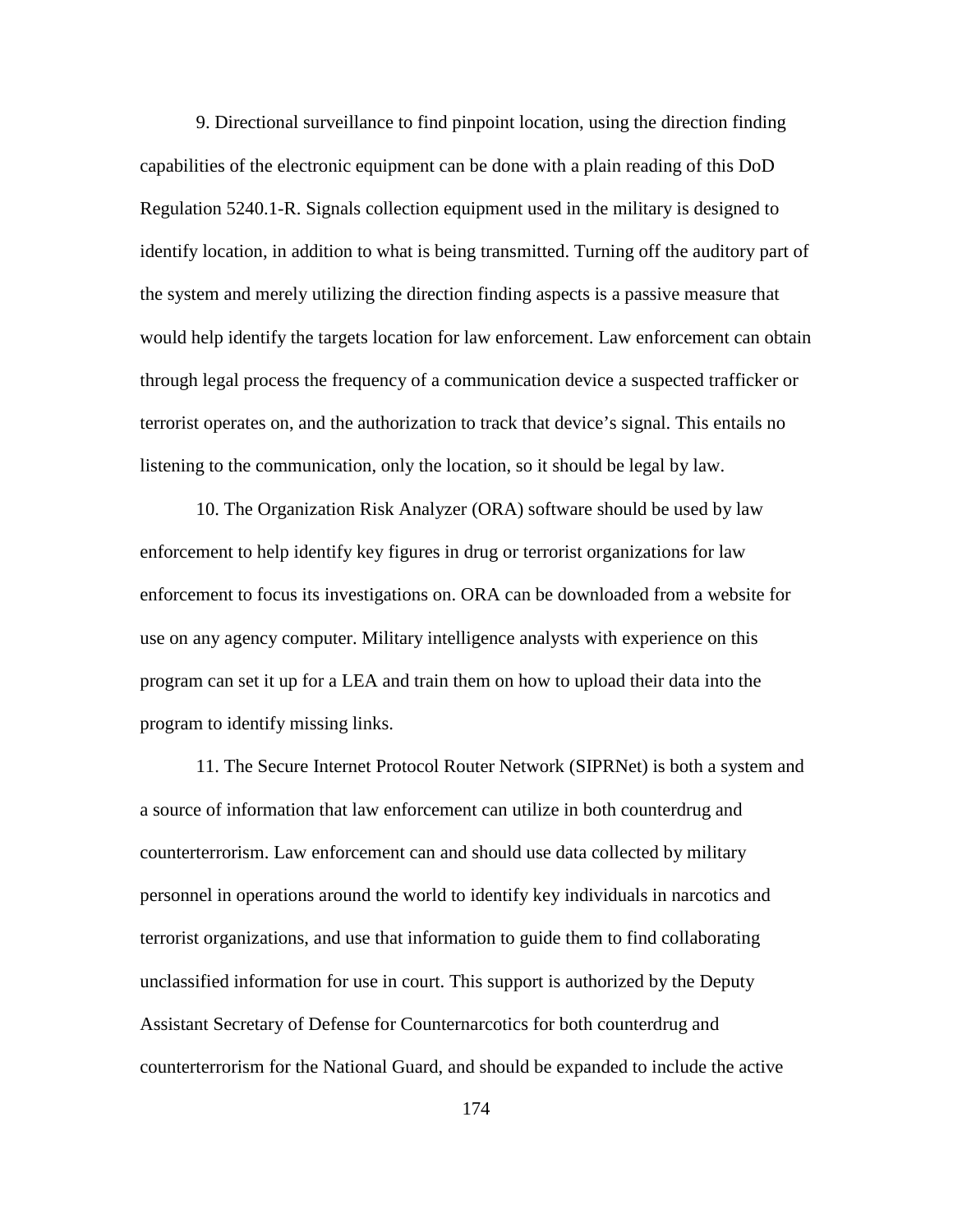components as well, since there are no legal proscriptions against active duty personnel performing this mission.

12. The military and law enforcement need to expand sharing of intelligence information regarding terrorism, drug smuggling, and alien trafficking, the latter being integral to both terrorism and narcotics. As long as protocols are in place to ensure the safeguards to civil liberty, the same logic the 9/11 Commission used to share intelligence with private companies and foreign governments should allow military intelligence to support civilian law enforcement. The governing regulation for civilian intelligence is 28 CFR, part 23; Director Dave Barton of the Midwest High Intensity Drug Trafficking Area (HIDTA) and former chair of the HIDTA Intelligence Committee made the observations that if the military personnel followed this like the law enforcement personnel, no issues would result.<sup>[29](#page-198-9)</sup> Implementing this system would break the intelligence community out of the Cold War paradigm, as the Commission envisioned.<sup>[30](#page-198-10)</sup>

13. Military personnel should have assignments at the interagency to foster relationships, planning, and intelligence and information exchange. Joint Publication 3-08 Counterdrug Operations and Joint Publication 3-27 advocate this approach, and the Intelligence Reform Act of 2004 strongly recommended it to DoD.<sup>[31](#page-198-11)</sup>

14. This thesis did not address two areas which warrant further study and are relevant to the topic:

First, this thesis did not address what the Judge Advocate General (JAG) Corps is teaching in regards to intelligence law and the legal basis for domestic support. This JAG instruction needs to be compared to the legal basis of this research to identify any gaps in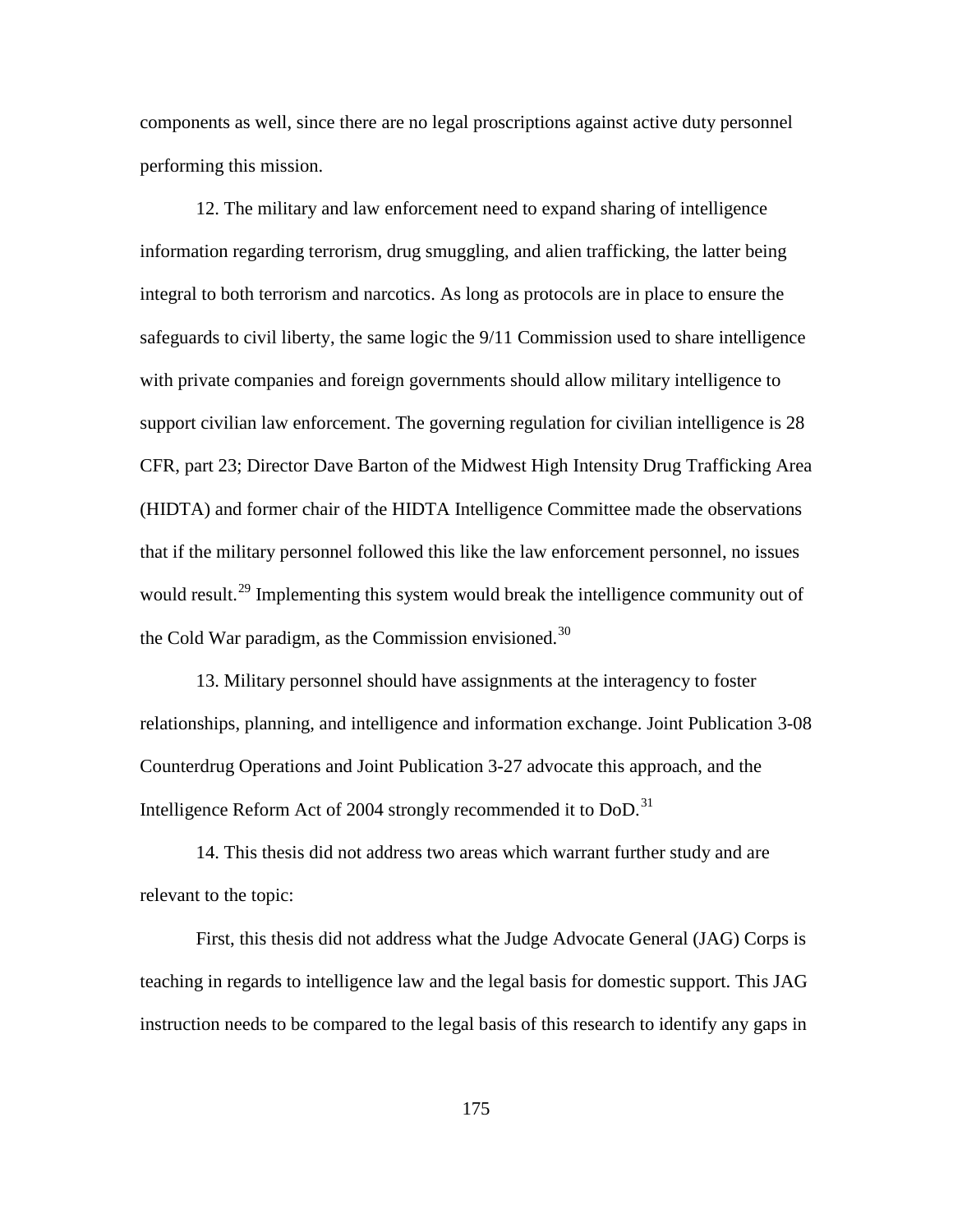instruction, to ensure JAG lawyers the broad basis to recommend support options to the supported commander.

Second, this thesis did not examine who other countries utilize their military intelligence organizations to support either counterdrug or counterterrorism missions. Other countries may have already addressed issues American society faced, or may not have addressed them and caused friction within their societies that the U.S. military can learn from.

### Summary and Conclusion

Military Intelligence can conduct passive activities to support law enforcement in counterdrug and counterterrorism operations. Intelligence support can identify the drug traffickers' and the terrorists' coherence, vulnerabilities, and patterns to allow law enforcement to remove the organizations' power. Intelligence resources can cover important cross border smuggling routes not easily accessible to law enforcement as an economy of effort, and help identify alternate routes once law enforcement interdicts the primary ones. Intelligence support to counterdrug operations can assist in identifying funding streams, patterns, and modus operandi to allow law enforcement to interdict and remove the financial support, both at home and abroad. Intelligence can assist in identifying drug or terrorist organization patterns and future operations, allowing law enforcement to interdict globally, and military to interdict outside the United States. Standard operating procedures can serve as a standing collection plan, allowing military intelligence analysts supporting law enforcement and intelligence centers the freedom to check databases and law enforcement sources at hand quickly, especially when time is critical. From a defensive homeland defense operations standpoint, intelligence support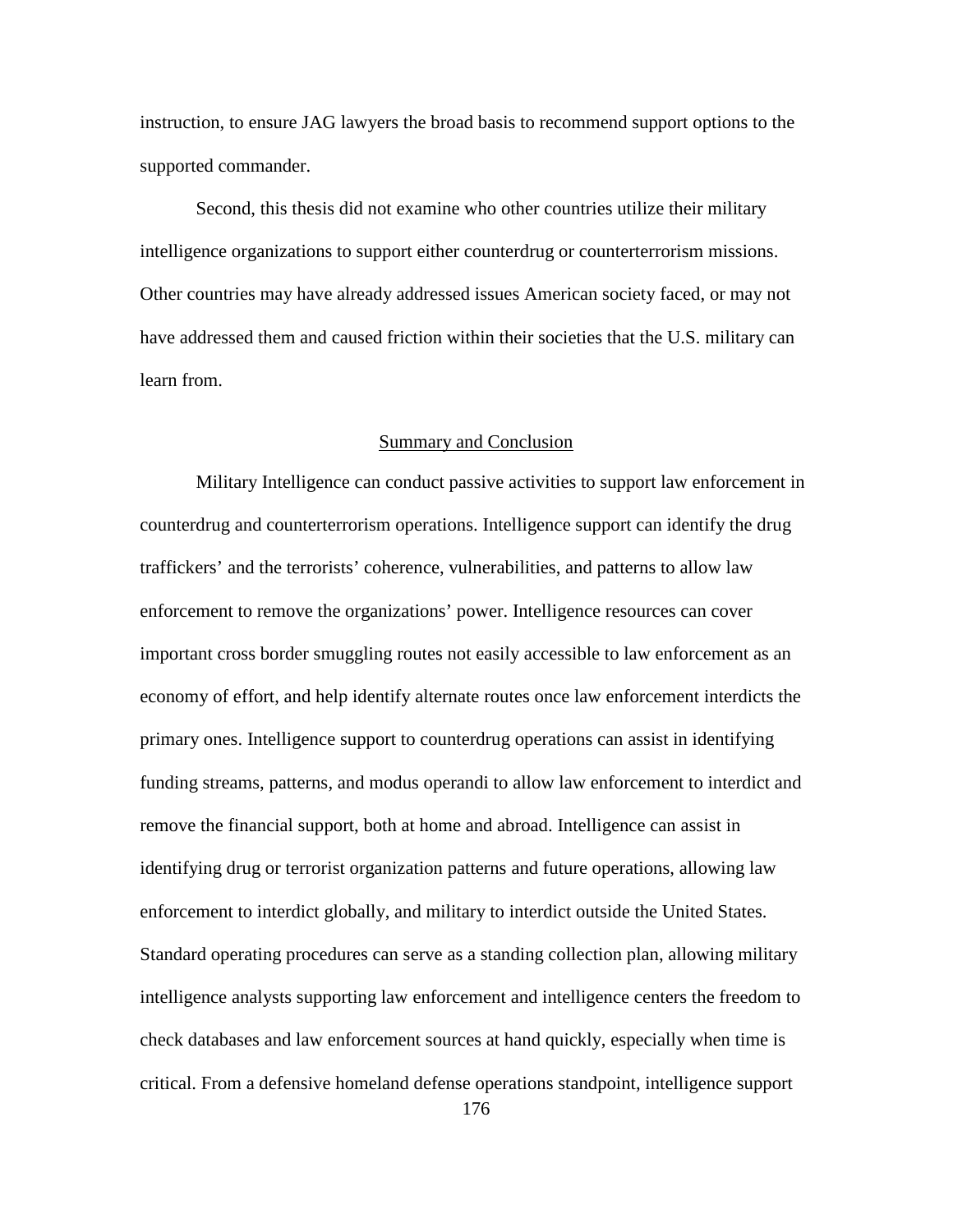can assist in evaluating security and force protection tasks, and identify critical infrastructure to protect. Law enforcement desires to have assistance in these areas from the military, as law enforcement recognizes the military has more experience in the areas mentions. The main hindrances to the military intelligence component offering this type of support is regulatory, as statute and case law authorize and affirm this support domestically. DoD and the Department of the Army need to update the intelligence and domestic support regulations to reflect current legislation, executive guidance, and doctrine, in order to afford better support to the interagency.

Military intelligence support to the interagency fits well within the framework outlined in Joint Publication (JP) 3–27, Homeland Defense, as military intelligence possesses provide critical capacity where the other federal agencies lack intelligence capacity.<sup>[32](#page-198-12)</sup> This support also fits well in the statement within JP 3–27, Joint Counterdrug Operations, where it stated "our approach to homeland defense must address all aspects of the operational environment."[33](#page-198-13) As JP 3-27 called for an active layered defense, DoD needs to address the illegal alien, drug trafficking, and terrorism threats in this active layered defense both within and outside the United States. Military intelligence needs to support law enforcement in counter-terrorism, using the counterdrug paradigm as a proven model. Since military intelligence components legally can support law enforcement within the United States, it behooves DoD to use this capability to prevent terrorist attacks within the homeland verses react to them.

<sup>1</sup> Department of Defense, National Defense Strategy" (Washington, DC: Government Printing Office, 2008), 7.

<sup>2</sup> *Intelligence Reform Act of 2004*, Public Law 108-458, 108th Cong., 2nd Sess. (17 December 2004), § 1016 and 1021.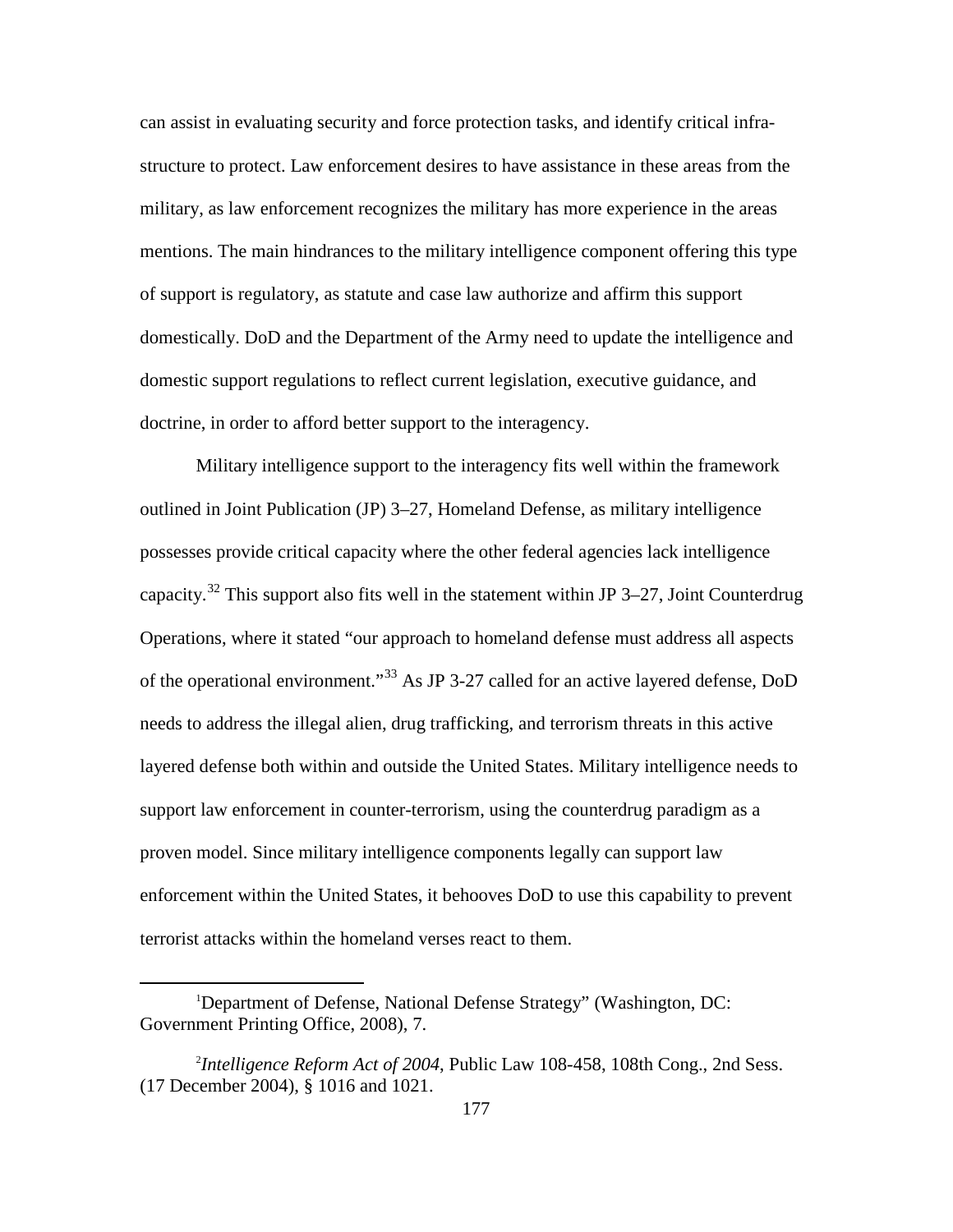3 Drug Enforcement Administration (DEA)–El Paso Intelligence Center (EPIC), briefing, Midwest High Intensity Drug Trafficking Area- Domestic Highway Enforcement Regional Coordination Committee, 2 October 2008.

4 Department of Defense, Joint Publication 3-27, *Homeland Defense* (Washington, DC: Government Printing Office, 2007), III-12

5 *Intelligence Reform Act of 2004*, Public Law 108-458, 108th Cong., 2nd Sess. (17 December 2004), § 5201. See also Newberry, Robert. "SIPRNet Connectivity for National Guard Units in High Intensity Drug Trafficking Areas," Department of Defense. Washington, DC: Memorandum, 24 March 2003.

6 David Barton, interview by author, Kansas City, MO, 25 November 2008. See also Dean Yannacito, Stephen Bergeman, and Ben McIntosh, interview by author, Kansas City, MO, 17 December 2008.

7 Ibid., See also James L. Capra, interview by the author, Fort Leavenworth, KS, 31 October 2008.

8 David Barton, interview by author, Kansas City, MO, 25 November 2008. See also Dean Yannacito, Stephen Bergeman, and Ben McIntosh, interview by author, Kansas City, MO, 17 December 2008. See also James L. Capra, interview by the author, Fort Leavenworth, KS, 31 October 2008.

9 Ibid.

<sup>10</sup>David Barton, interview by author, Kansas City, MO, 25 November 2008. See also Dean Yannacito, Stephen Bergeman, and Ben McIntosh, interview by author, Kansas City, MO, 17 December 2008.

 $11$ Oliver v. United States, 466 U.S. 170 (1984).

<sup>12</sup>Department of Defense, *DoD Regulation 5240.1-R: Procedures Governing the Activities of DoD Intelligence Components that Affect United States Persons* (Washington, DC: Government Printing Office, 1982), 39.

<sup>13</sup>*Intelligence Reform Act of 2004*, Public Law 108-458, 108th Cong., 2nd Sess. (17 December 2004), § 5201.

14National Guard Bureau, NGR 500-2: *National Guard Counterdrug Support* (Washington, DC: Government Printing Office, 2000), 13.

<sup>15</sup>*Intelligence Reform Act of 2004*, Public Law 108-458, 108th Cong., 2nd Sess. (17 December 2004), § 2001.

<sup>16</sup>*The National Defense Authorization Act of 1989*, Public law 100-456, 100th Cong., 2nd Sess., (29 September 1988), Title XI.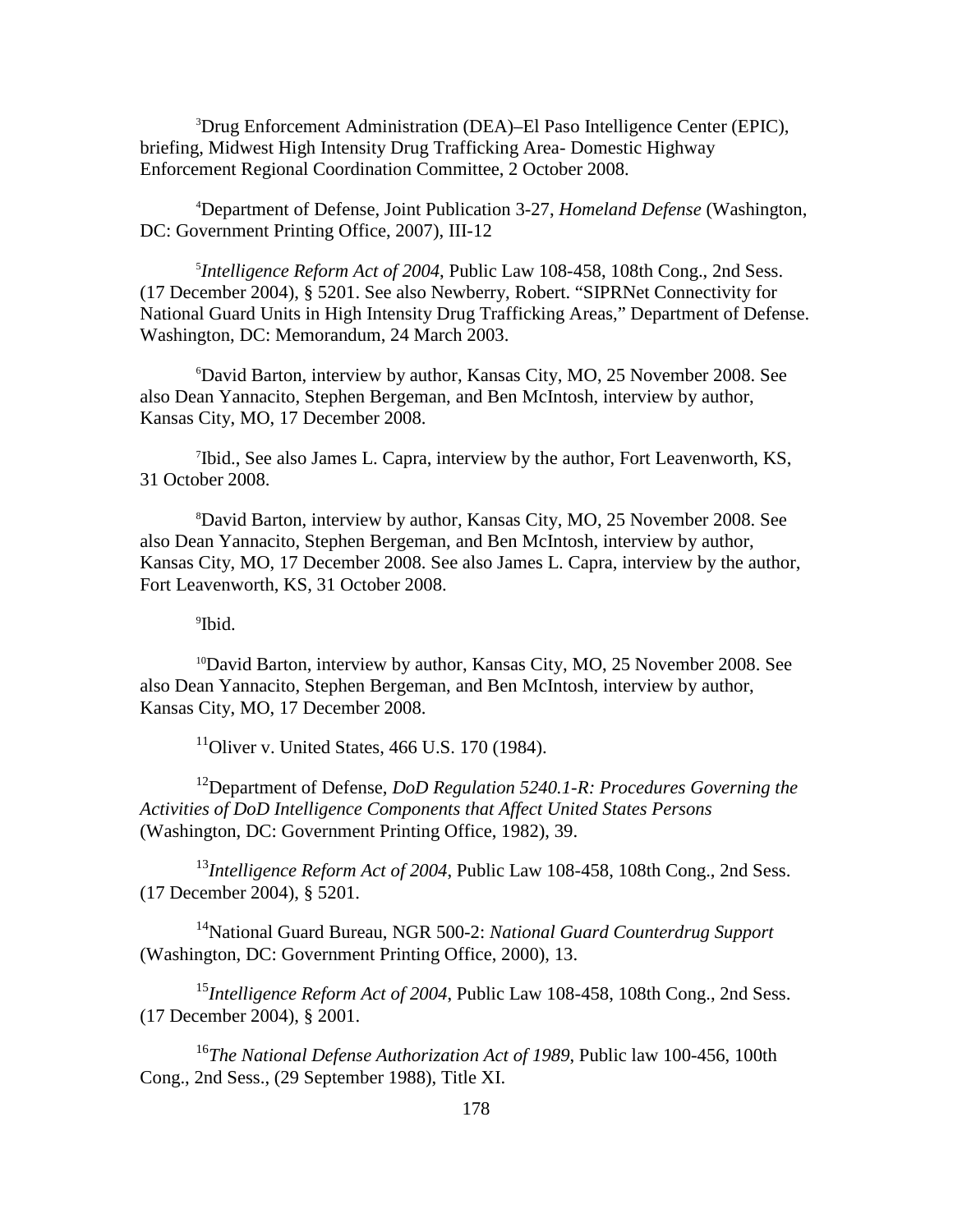17Department of the Army, AR 381-10: *U.S. Army Intelligence Activities* (Washington, DC: Government Printing Office, 2007), 20.

<sup>18</sup>*Intelligence Reform Act of 2004*, Public Law 108-458, 108th Cong., 2nd Sess. (17 December 2004), § 1052.

19Department of Defense*, DoD Directive 5240.1: Department of Defense Intelligence Activities* (Washington, DC: Government Printing Office, 1988), 4.

20National Guard Bureau, NGR 500-2: *National Guard Counterdrug Support* (Washington, DC: Government Printing Office, 2000), 20-23.

<sup>21</sup>United States v. Red Feather, 392 F.Supp. 916 (D.C.S.D. 1975).

 $^{22}$ United States v. Red Feather, 392 F.Supp. 916 (D.C.S.D. 1975).

23Department of Defense, Joint Publication 3-07.4*, Joint Counterdrug Operations* (Washington, DC: Government Printing Office, 2007), III-17.

<sup>24</sup>Executive Order no. 12333, Federal Register 73,  $(4 \text{ August } 2008)$ , Part 2.6.

25Department of Defense, DoD Directive 5525.5: *Department of Defense Cooperation with Civilian Law Enforcement Officials* (Washington, DC: Government Printing Office, 1986), 17.

<sup>26</sup>Robert J. Newberry, "Secure Internet Protocol Router Network (SIPRNet) Connectivity for National Guard Units in High Intensity drug trafficking Areas (HIDTA)," (Memorandum, Deputy Secretary of Defense–Counternarcotics, Washington, DC, March 2003).

27Department of Defense, Joint Publication 3-07.4 *Joint Counterdrug Operations* (Washington, DC: Government Printing Office, 2007), I-5-6.

28S. England, "Secure Use of Counternarcotics Funds for Counterterrorism," (Memorandum, Deputy Secretary of Defense – Counternarcotics, Washington, DC, April 2006).

 $^{29}$ David Barton, interview by author, Kansas City, MO, 25 November 2008.

30Ibid., 417.

<sup>31</sup>*Intelligence Reform Act of 2004*, Public Law 108-458, 108th Cong., 2nd Sess. (17 December 2004), § 1041.

 $32$  The  $9/11$  Commission Final Report recommended that the interagency share intelligence resources. As eighty percent of those intelligence resources reside within DoD, the military is the likely body to support the interagency to identify terrorist threats,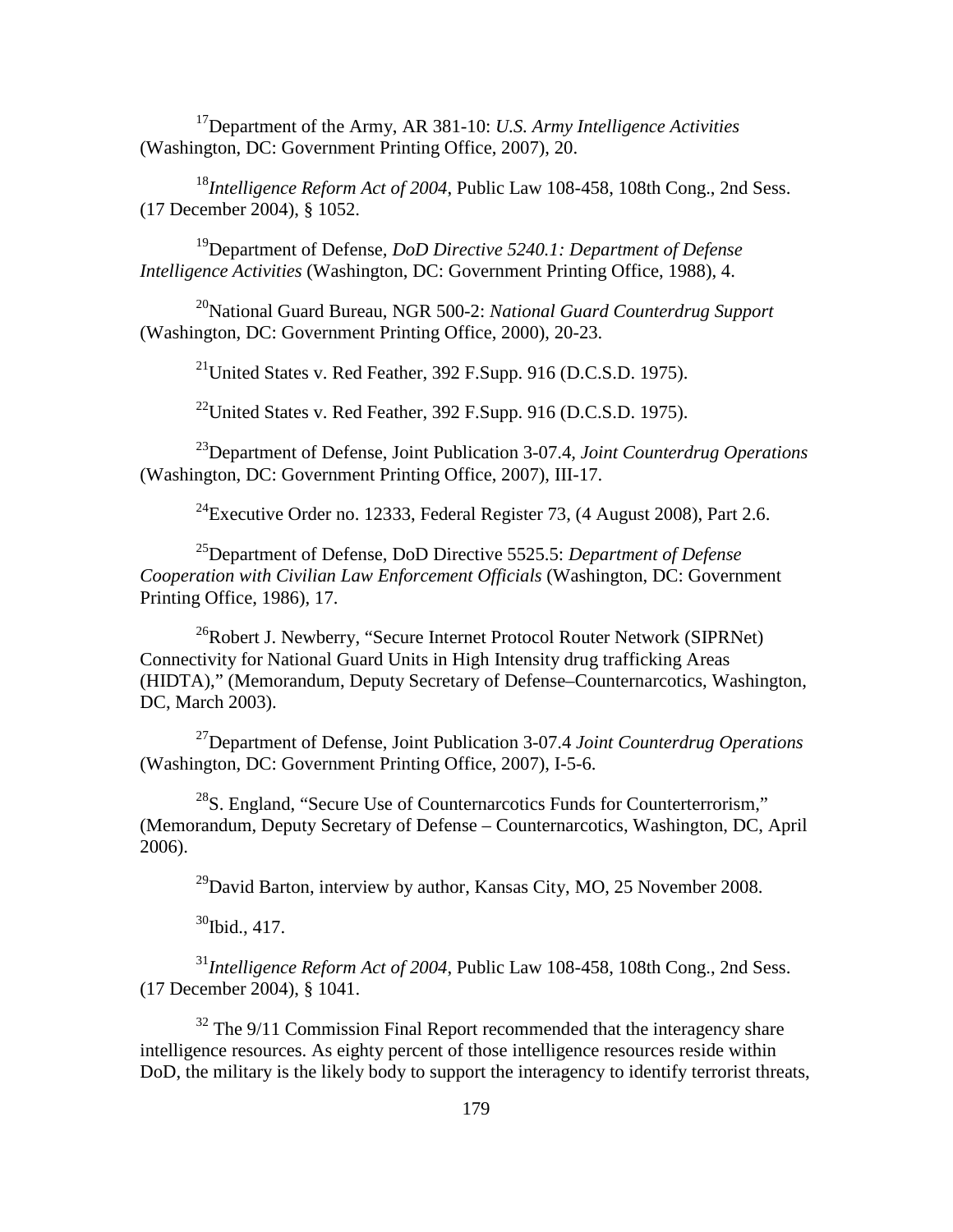perform critical infrastructure analysis, and conduct vulnerability assessments of critical infrastructure.

33Department of Defense, Joint Publication 3-27*, Homeland Defense* (Washington, DC: Government Printing Office, 2007), I-3.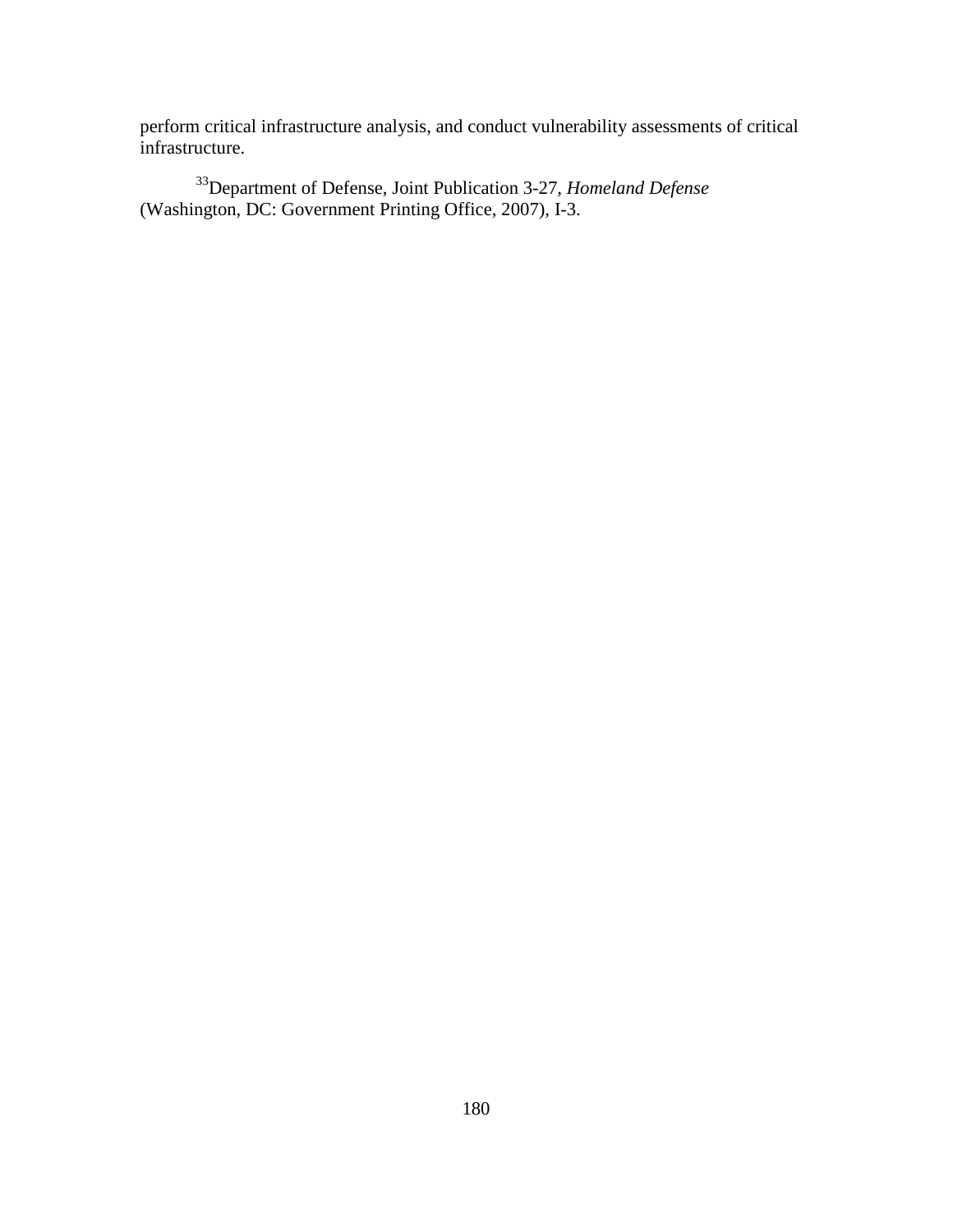### BIBLIOGRAPHY

#### Books

- Blumstein, Alfred, and Joel Wallman. *The Crime Drop in America*. New York, NY: Cambridge University Press, 2006.
- Clarke, John L. *Armies in Homeland Security: American and European Pespectives.* Washington, DC: National Defense University Press, 2006.
- Coakley, Robert W. *The Role of Federal Military Forces in Domestic Disorders 1789- 1878.* Washington, DC: Government Printing Office, 1988.
- Finnegan, John Patrick. *Military Intelligence*. Washington, DC: U.S. Army Center of Military History, 1998.
- Foner, Eric. *Forever Free—The Story of Emancipation & Reconstruction.* New York, NY: Vintage Press, 2005.
- Kalic, Sean N. *Combatig a Modern Hydra—Al Qaeda and the Global War on Terrorism.* Fort Leavenworth: Combat Studies Institute Press, 2005.
- Laurie, Clayton D., and Ronald H. Cole, *The Role of Federal Military Forces in Domestic Disorders 1877-1945*. Washington, DC: U.S. Army Center of Military History, 1988.
- Matthews, Matt. *The Posse Comitatus Act and the United States Army: A Historical Perspective*. Ft Leavenworth, KS: Combat Studies Institute Press, 2006.
- Scheips, Paul J. *The Role of Federal Military Forces in Domestic Disorders 1945-1992*, Washington, DC: U.S. Army Center of Military History, 1988.
- Turabian, Kate L. *A Manual for Writers.* 7th. ed. by Gregory G. Colomb, Joseph M Williams Wayne C. Booth. Chicago: University of Chicago Press, 2007.
- *Webster's New World Dictionary.* Cleveland: Wiley Publishing, 2002.

# Periodicals

- Barber, William D. "'Among the Most Techy Articles of Civil Police': Federal Taxation and the Adoption of the Whiskey Excise." *The William and Mary Quarterly*, Third Series, 25, no. 1 (January 1968): 58-84. http://www.jstor.org/stable/ 1900806 (accessed 3 April 2009).
- Berman, Jerry, and Lara Flint. "Guiding Lights: Intelligence Oversight and Control for the Challenge of Terrorism." *Criminal Justice Ethics* 22, no. 1 (Winter/Spring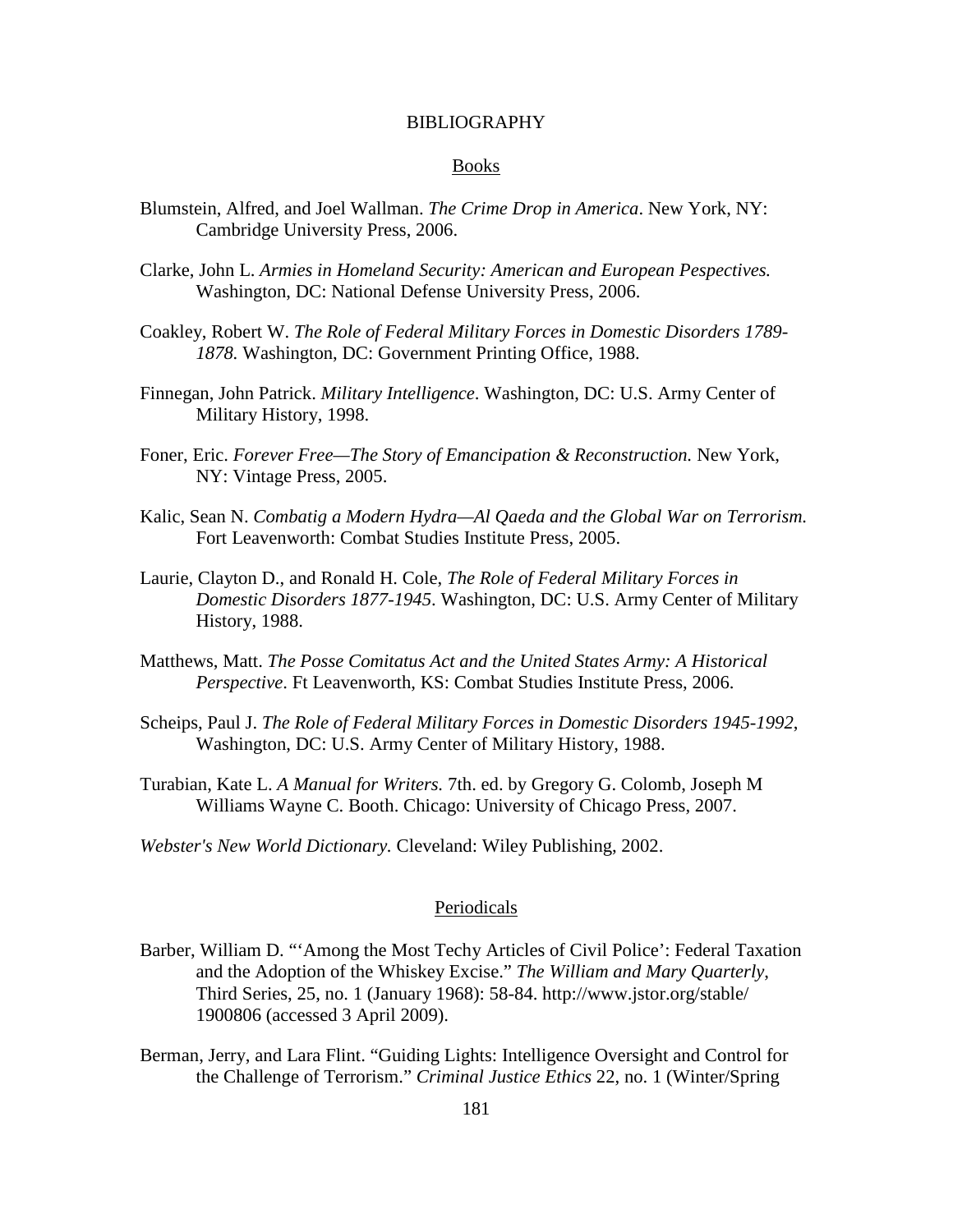2003). http://www.cdt.org/publications/030300guidinglights.pdf (accessed 3 December 2008).

- Brinkerhoff, John R. "The Posse Comitatus Act and Homeland Security." *Homeland Security Journal* (February 2002). http://www.homelandsecurity.org/journal/ Articles/brinkerhoffpossecomitatus.htm (accessed 23 September 2008).
- Dujmovic, Nicolas. "Reflections of DCls Colby and Helms on the CIA'S 'Time of Troubles'." *Studies in Intelligence* 3, no. 51 (February 2008). http://www.foia. cia.gov/helms/pdf/reflections.pdf (accessed 10 October 2008).
- Felicetti, Gary, and John Luce. "The Posse Comitatus Act: Setting the Record Straight on 124 Years of Mischief and Misunderstanding Before Any More Damage is Done." *Military Law Review* no. 175 (March 2003): 86-183. http://www.loc.gov/ rr/frd/ Military\_Law/Military\_Law\_Review/pdf-files/175-03-2003.pdf (accessed 2 January 2009).
- Haines, Gerald K. "The Pike Committee Investigations and the CIA." *Studies in Intelligence* (Winter 1998-1999). https://www.cia.gov/library/center-for-thestudy-of-intelligence/csi-publications/csi-studies/studies/winter98\_99/art07.html (accessed 9 October 2008).
- Inspector General of the Marine Corps. "Frequently Asked Questions." *Intelligence Oversight* 1, no. 1 (January 2008). http://hqinet001.hqmc.usmc.mil/ig/ Div\_Intell\_Oversight/Newsletter/ IO%20Newsletter-200801-Final.pdf (accessed 11 March 2009).
- Jenning, Jeffrey and Jennifer Gaddis. "Intelligence Support to Law Enforcement in Peacekeeping Operations." *Military Police,* 19, no. 2 (September 2002): 16. Remote access for CFSC and AKO, http://find.galegroup.com/itx/start.do? prodId= SPJ.SP00 (accessed 17 November 2008).
- Kohn, Richard H. "The Washington Administration's Decision to Crush the Whiskey Rebellion." *Journal of American History*, 59, no. 3 (December 1972): 570-571. http://www.jstor.org/stable/1900658 (accessed 2 April 2009).
- Mabry, Donald J. "Military Drug Interdiction in the Caribbean Basin." *Conflict Quarterly,* 13, no. 2 (Spring 1993): 49. http://www.lib.unb.ca/Texts/JCS/CQ/ vol013\_2spring1993/mabry.pdf (accessed 17 February 2009).
- Snyder, L. Britt. "Unlikely SHAMROCK Recollections from the Church Committee's Investigation of NSA." *Studies in Intelligence* (Winter 1999-2000). http://cicentre.com/Documents/DOC\_ChurchPike\_Snider.htm (accessed 22 September 2008).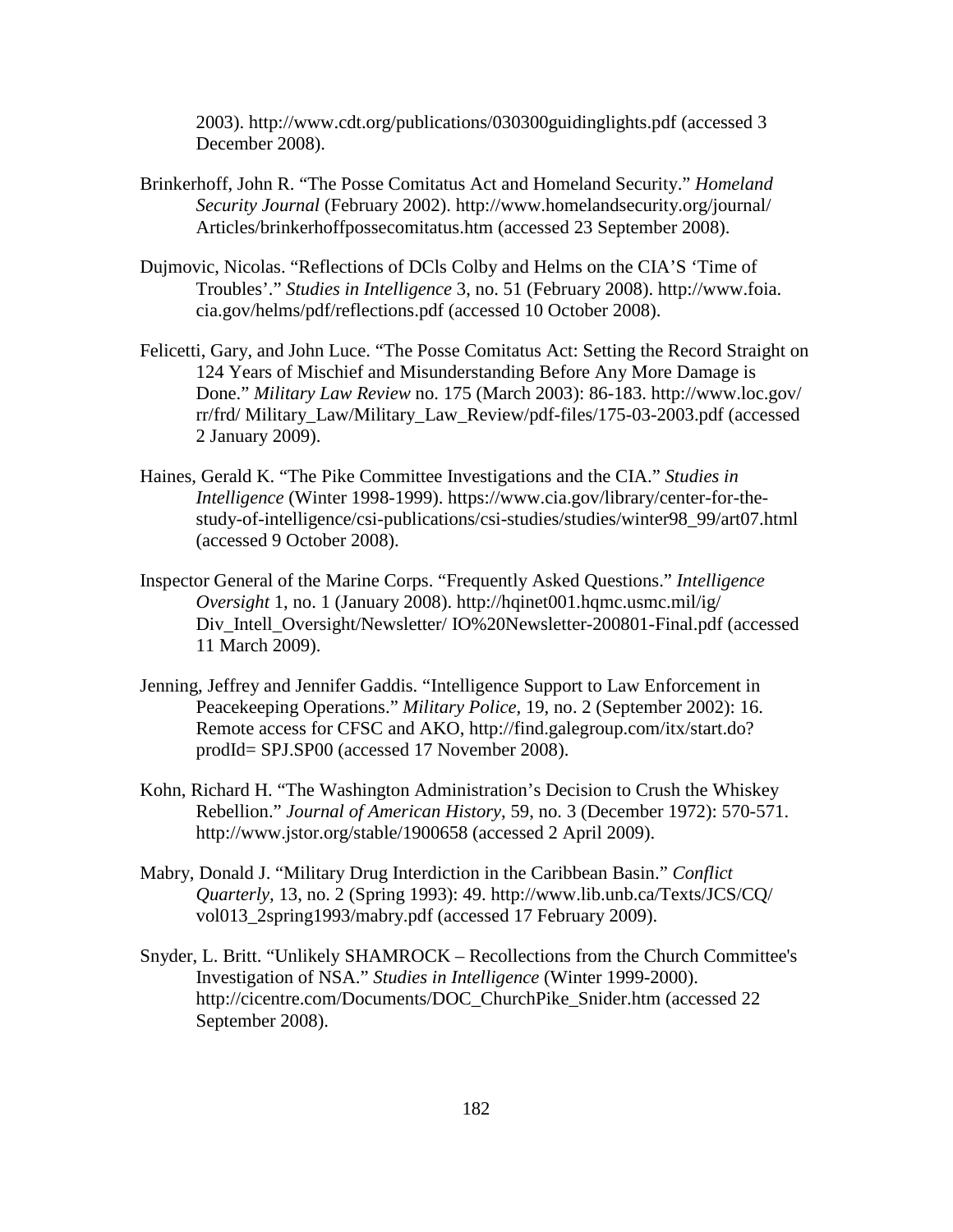#### Government Documents

- Commission on CIA Activities Within the United States (Rockefeller Commission). *Report to the President on CIA Activities Within the United States.* Washington, DC: Government Printing Office, 1975.
- Commission on the Roles and Capabilities of the United States Intelligence Community. *Report to the President on Preparing for the 21st Century–United States Intelligence Appraisal.* Washington, DC: Government Printing Office, 1996.
- Congressional Research Service. *Foreign Intelligence Surveillance Act: Selected Legislation from the 108th Congress*. Washington, DC: Government Printing Office, 2005.
- ———. *The Posse Comitatus Act and Related Matters: The Use of the Military to Execute Civilian Law*. Washington, DC: Government Printing Office, 2000.
- Department of Defense. *DoD Directive 5143.01: Under Secretary of Defense for Intelligence*. Washington, DC: Government Printing Office, 2005.
	- ———. *DoD Directive 5200.26: Defense Investigative Program*. Washington, DC: Government Printing Office, 1979.
	- ———. *DoD Directive 5200.27: Acquisition of Information Concerning Persons and Organizations not Affiliated with the Department of Defense*. Washington, DC: Government Printing Office, 1980.
		- ———. *DoD Directive 5240.1: Department of Defense Intelligence Activities*. Washington, DC: Government Printing Office, 1988.
		- ———. *DoD Directive 5525.5: Department of Defense Cooperation with Civilian Law Enforcement Officials*. Washington, DC: Government Printing Office, 1986.
		- ———. *DoD Regulation 5240.1-R: Procedures Governing the Activities of DoD Intelligence Components That Affect United States Persons*. Washington, DC: Government Printing Office, 1982.
		- ———. Joint Publication 1-02, *Department of Defense Dictionary of Military and Associated Terms*. Washington, DC: Government Printing Office, 2004.
- ———. Joint Publication 3-07.4, *Joint Counterdrug Operations*. Washington, DC: Government Printing Office, 2007.

———. Joint Publication 3-08, *Interagency, Intergovernmental Organization, and Nongovernmental Organization Coordination During Joint Operations, Volume I*. Washington, DC: Joint Education and Doctrine Division, 2006.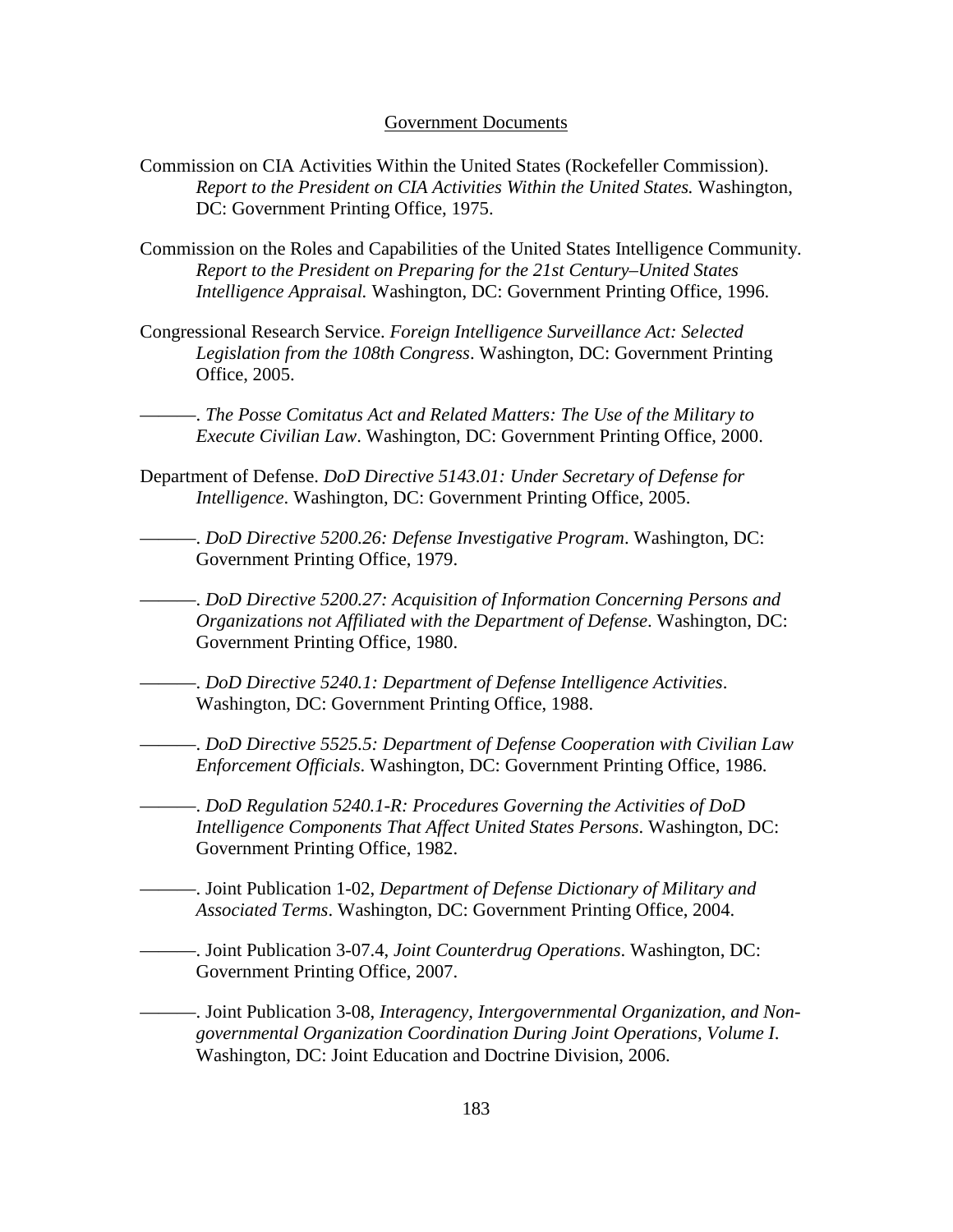———. Joint Publication 3-27, *Homeland Defense*. Washington, DC: Joint Education and Doctrine Division, 2007.

- ———. *National Defense Strategy*. Washington, DC: Government Printing Office, 2008.
- Department of Justice. *Criminal Intelligence Systems Operating Policies,* 28 CFR, Part 23, 63, No. 250, 71752-71753 (30 December 1998). http://www.it.ojp.gov/ documents/28CFR\_Part\_23.PDF (accessed 3 December 2008). 2.
- Department of the Army. AR 380-5, *Department of the Army Information Security Program.* Washington, DC: Government Printing Office, 2000.
	- ———. AR 380-10, *Foreign Disclosure and Contact With Foreign Representatives.* Washington, DC: Government Printing Office, 2005.
- ———. AR 380-67, *Personnel Security Program*. Washington, DC: Government Printing Office, 1988.
- ———. AR 381-10*, U.S. Army Intelligence Activities*. Washington, DC: Government Printing Office, 1984.
- ———. AR 381-10, *U.S. Army Intelligence Activities*. Washington, DC: Government Printing Office, 2007.
- ———. Field Manual 34-2, *Collection Management and Synchronization Planning*. Washington, DC: Government Printing Office, 1994.
- Department of the Navy. Marine Corps Order 3800.2B: *Oversight of Intelligence Activities*. Washington, DC: 30 April 2004.
- Deputy Secretary of Defense–Counter-Narcotics. "Use of Counternarcotics Funds for Counterterrorism," (Memorandum, Washington, DC: April 2006), 1-2.
	- ———. "SIPRNet Connectivity for National Guard Units in High Intensity Drug Trafficking Areas," (Memorandum. Washington, DC: 24 March 2003).
- Director of Central Intelligence. Directive No. 6/4: Personnel Security Standards and Procedures Governing Eligibility for Access to Sensitive Compartmented Information. Washington, DC: Government Printing Office, 1998.
- Executive Branch. "High Intensity Drug Trafficking Program." Office of National Drug Control Policy. http://www.whitehousedrugpolicy.gov/HIDTA/ (accessed 17 March 2009).

Executive Order no. 11905, Federal Register 41 (18 February 1976): 7703, § 1, 4-5.

Executive Order no. 12333, Federal Register 73 (4 August 2008), Part 1-3.5.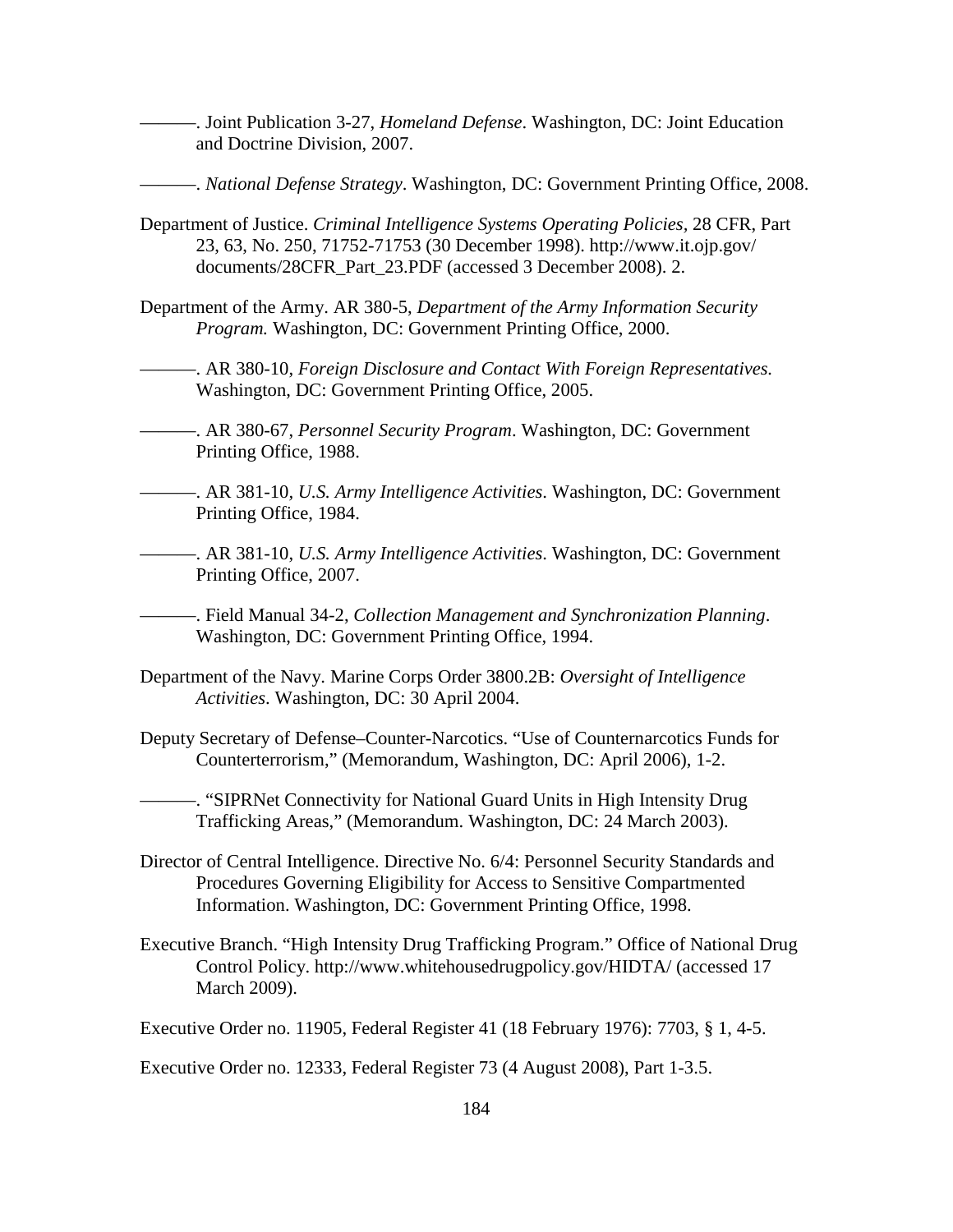Executive Order no. 13284, Federal Register 68 (28 January 2003), 4075.

Executive Order no. 13355, Federal Register 69 (1 September 2004), 53593.

Executive Order no. 13470, Federal Register 73 (4 August 2008), 45325.

- Federal Research Division. "A Global Overview of Narcotics-Funded Terrorist and Other Extremist Groups." Washington, DC: Government Printing Office, 2002. http://www.loc.gov/rr/frd/pdf-files/NarcsFundedTerrs\_Extrems.pdf (accessed 19 October 2008).
- Finley, James P. *U.S. Army Military Intelligence History: A Sourcebook.* Fort Huachuca: U.S. Army Intelligence Center, 1995. http://huachuca-www.army.mil/History/ PDFS/reader.pdf (accessed 24 January 2009).
- Office of Management and Budget. "Reciprocal Recognition of Existing Personnel Security Clearances." Memorandum, Washington, DC: December 2005.
- Ohio Department of Public Safety. "U.S. Department of State Terrorism Exclusion List." Toledo: Ohio Homeland Security, 2006. http://www.utoledo.edu/depts/HR/main/ pdf/Terrorist\_exclusion\_list.pdf (accessed on 19 October 2008).
- National Commission on Terrorist Attacks Upon the United States (9/11 Commission). *The 9/11 Commission Final Report*. 107th Congress, Washington, DC: Government Printing Office, 2004.
- National Guard Bureau. NGR 500-2: *National Guard Counterdrug Support*. Washington, DC: Government Printing Office, 1997.
- ———. NGR 20-10: *Inspector General Intelligence Oversight Procedures*. Washington, DC: Government Printing Office, 1995.
- Senate. *Book I: Foreign and Military Intelligence*. 94th Congress, 2nd Session, 1976. http://www.aarclibrary.org/publib/church/reports/book1/html/ChurchB1\_0182b. htm (accessed 14 February 2009).

———. *Book III: Improper Surveillance of Private Citizens by the Military*. 94th Congress, 2nd Session, 1976. http://www.icdc.com/~paulwolf/cointelpro/ churchfinalreportIIIk.htm (accessed 2 February 2009).

———. *Book III: National Security Agency Surveillance Affecting Americans*. 94th Congress, 2nd Session, 1976. http://www.icdc.com/~paulwolf/cointelpro/ churchfinalreportIIIj.htm (accessed 2 February 2009).

-. "Hearing of the Senate Select Committee on Intelligence: Proposed FISA Modernization Legislation." 109th Congress, 1st Session, 2007.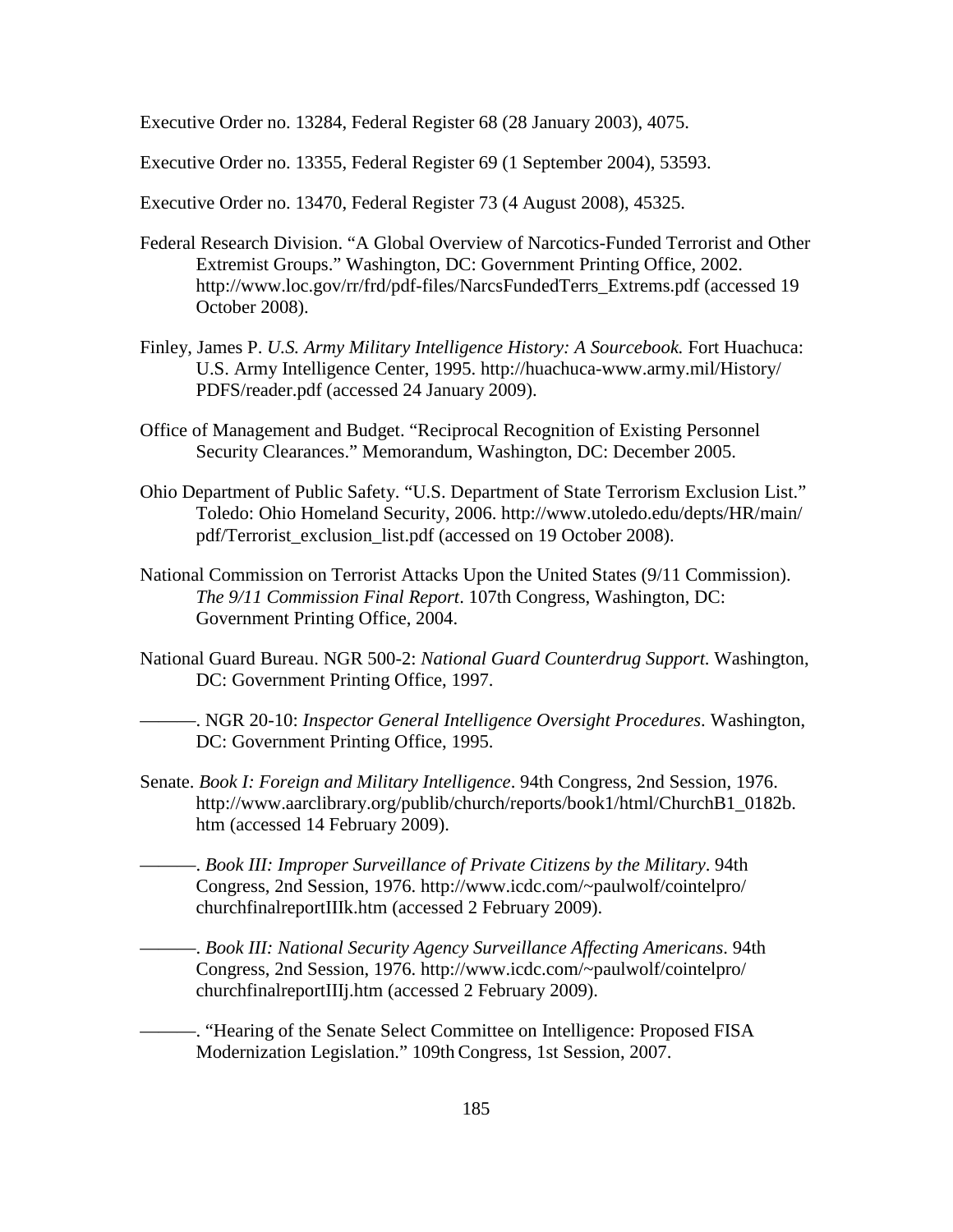http://www.dni.gov/ testimonies/20070501\_transcript.pdf (accessed 9 October 2008).

- ———. Statement by Honorable Thomas W. O'Connell Assistant Secretary of Defense Special Operations/Low Intensity Conflict Before the Senate Committee on Armed Services, United States Senate. 107th Congress, 2nd Session, 2004. http://www.globalsecurity.org/military/library/congress/2004\_hr/040325 oconnell.pdf (accessed 18 October 2008).
- The White House. "National Security Decision Directive 221: Narcotics and National Security." Washington, DC: 8 April 1986. http://www.fas.org/irp/offdocs/nsdd/ nsdd-221.htm (accessed 14 March 2009), 1.
- The Whitehouse, "Office of National Drug Control Policy," http://www.whitehouse drugpolicy.gov/about/index.html (accessed 18 October 2008).
- U.S. Army Command and General Staff College. Intermediate Level Education Course Electives Program Memorandum of Implementation for Class 09-01, Fort Leavenworth, KS, Memorandum of Instruction (5 September 2008).

## Internet

- Campbell, Karl E. "Senator Sam Ervin And The Army Spy Scandal Of 1970-1971: Balancing National Security And Civil Liberties In A Free Society." http://www.cmhpf.org/senator%20sam%20ervin.htm (accessed 13 February 2009).
- Carley, Kathleen M., and Jeff Reminga. "Destabilizing Terrorist Networks." Center for Computational Analysis of Social and Organizational Systems. http://www.casos. cs.cmu.edu/publications/papers/carley\_2003\_destabilizingterrorist.pdf (accessed 16 March 2009).
	- ———. "ORA: Organization Risk Analyzer–Technical Report." Center for Computational Analysis of Social and Organizational Systems. http://www.casos.cs.cmu.edu/publications/papers/carley\_2004\_ oraorganizationrisk.pdf (accessed 16 March 2009).
- Clear Speed. "Company Awarded \$337M for Homeland Security Data Network." *Cridtoday.com* 3, no. 17 (26 April 2004). http://www.gridtoday.com/04/0426/ 103101 (accessed 9 October 2007).
- Columbia Encyclopedia. "Whiskey Rebellion." 6th ed. 2008. http://www.encyclopedia. com/doc/1E1-WhiskReb.html (accessed 2 January 2009).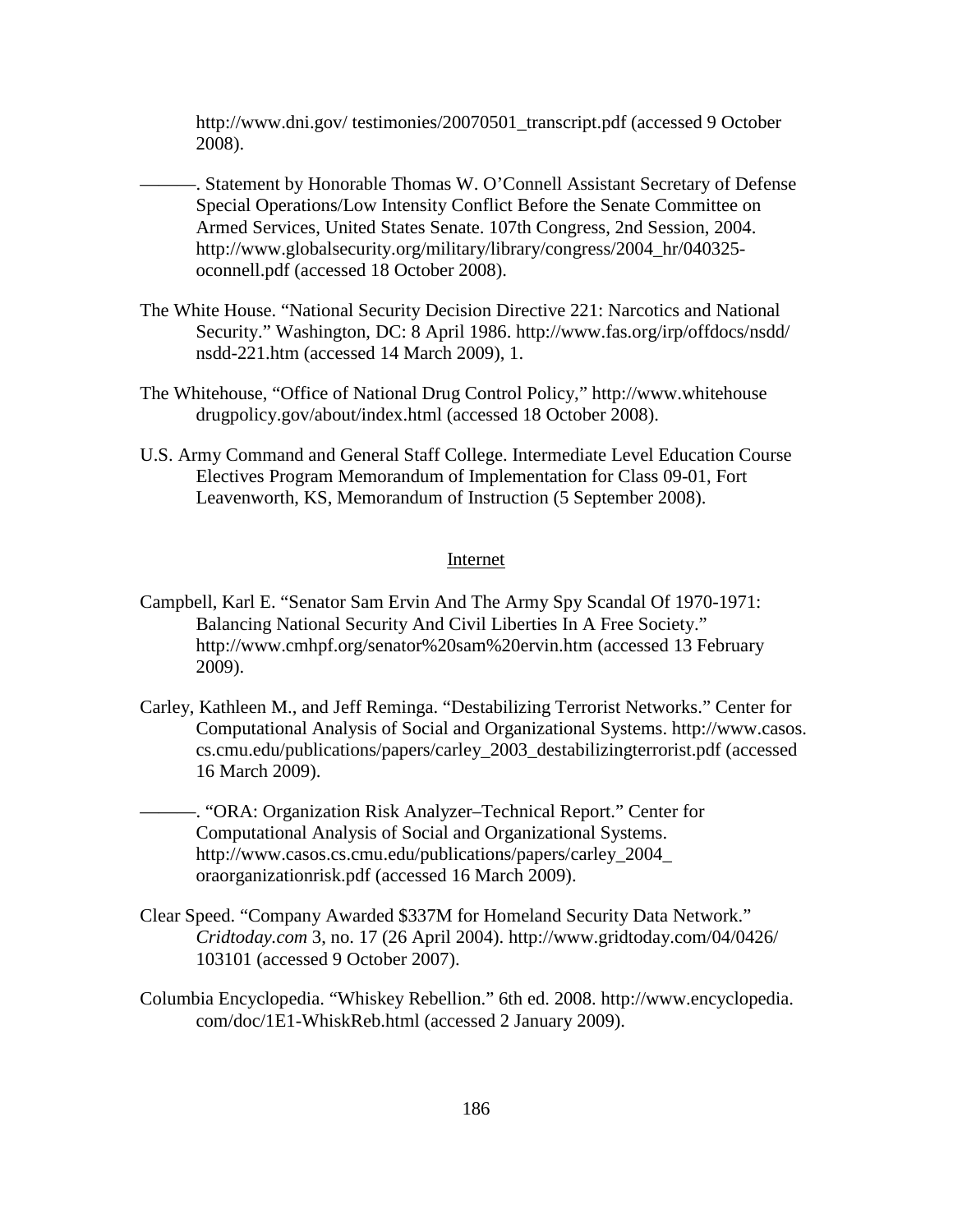- Doyle, Charles. "The Posse Comitatus Act & Related Matters: The Use of the Military to Execute Civilian Law." https://www.policyarchive.org/bitstream/handle/10207/ 286/95-964\_20000601.pdf?sequence=1 (accessed 12 February 2009).
- Encyclopedia Britannica. "Whiskey Rebellion." 2005. http://www.britannica.com/ EBchecked/topic/641925/Whiskey-Rebellion (accessed 2 January 2009).
- Federation of American Scientists. "Remote Battlefield Sensor System." http://www. fas.org/man/dod-101/sys/land/rembass.htm (accessed 16 March 2009).
- Gleason, Phillip B. "The War on Drugs: Unending LIC or Attainable Security." http:// www.globalsecurity.org/military/library/report/1993/GPB.htm (accessed 17 February 2009).
- Hamilton, Alexander. "Federalist no. 29." Constitution.org. http://www.constitution.org/ fed/federa29.htm (accessed 1 January 2009).
- Hartelius, Jonas. "Narco-Terrorism." New York: EastWest Institute, 2008. http://www. isn.ethz.ch/isn/Digital-Library/Publications/Detail/ ?ots591=0C54E3B3-1E9C-BE1E-2C24-A6A8C7060233&lng=en&id=90550 (accessed 18 October 2008).
- Hill, Gerald and Kathleen Hill. "People's Law Dictionary." Fine Communications, http://dictionary.law.com/default2.asp?typed=posse+comitatus&type=1 (accessed 5 March 2009).
- Kris, David. "The Foreign Intelligence Surveillance Act of 1978 Amendments After September 11, 2001." http://epic.org/privacy/terrorism/fisa/FISA\_since\_911.pdf (accessed 9 October 2008).
- Moore, Kelly. "The Role of Federal Criminal Prosecutions in the War on Terrorism." http:// www.lclark.edu/org/lclr/objects/LCB\_11\_4\_Art1\_Moore.pdf (accessed 9 October 2008).
- National Public Radio (NPR). "Timeline: America's War on Drugs." http://www.npr.org/ templates/story/story.php?storyId=9252490 (accessed 9 October 2008).
- NationMaster. "Sam Ervin." Encyclopedia. http://www.nationmaster.com/encyclopedia/ Sam-Ervin (accessed 13 February 2009).
- NationMaster. "Title 10, U.S. Code." Encyclopedia. http://www.nationmaster.com/ encyclopedia/Title-10-of-the-United-States-Code (accessed 28 November 2008).
- NationMaster. "Title 32, U.S. Code." Encyclopedia. http://www.nationmaster.com/ encyclopedia/Title-32-of-the-United-States-Code (accessed 29 November 2008).
- News4 (TV). "Illegals From Terrorist Nations are Crossing the Border Into Arizona." http://www.kvoa.com/Global/story.asp?S=2172749 (accessed 18 February 2009).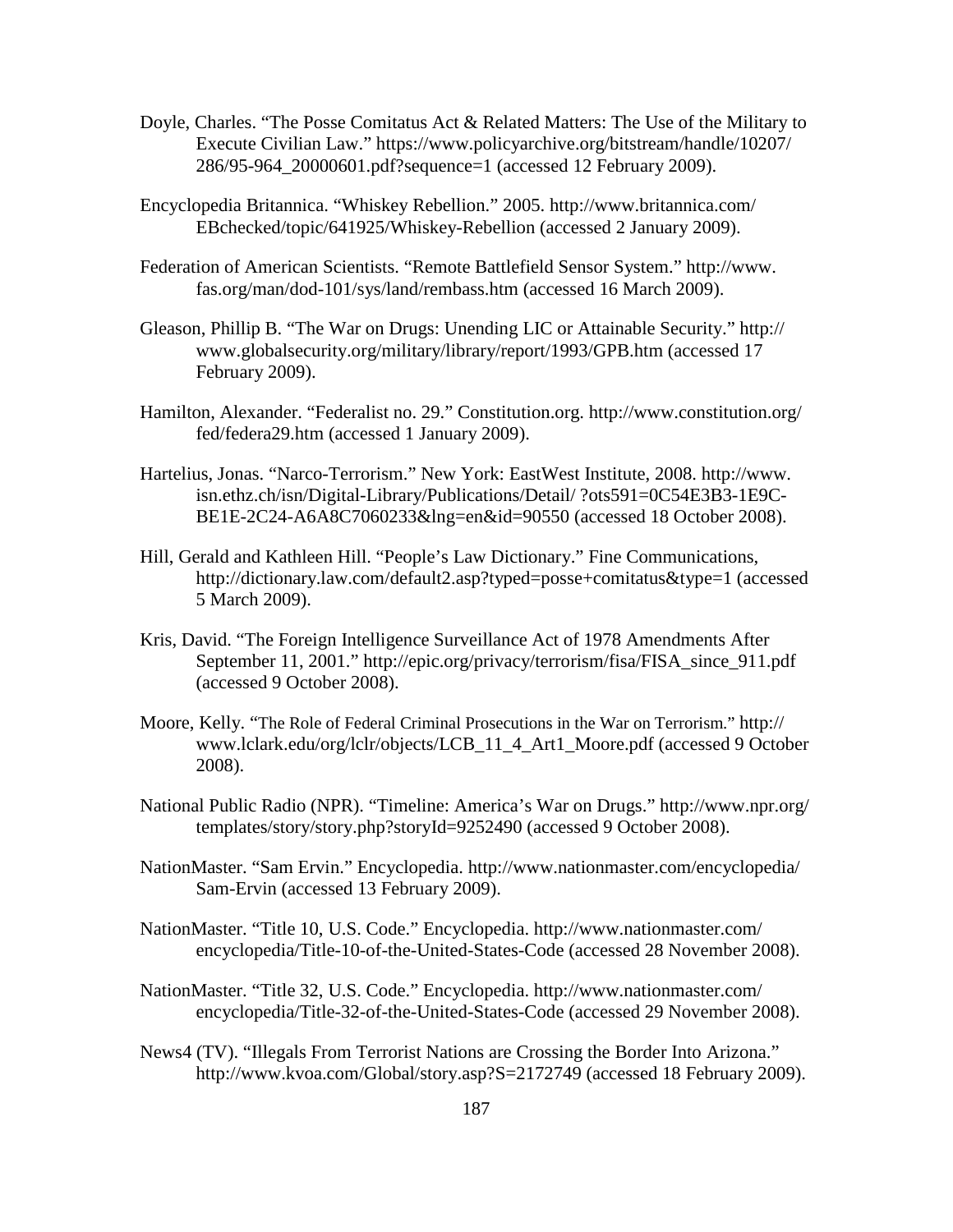- O'Harrow, Robert Jr. "Interview with Chris Pyle." http://www.noplacetohide.net/ pyle.html (accessed 30 November 2008).
- Princeton University "National Guard Bureau." Princeton University Press. http:// wordnet.princeton.edu/perl/webwn?s=national%20guard%20bureau (accessed 18 October 2008).
- Richter, Paul. "Military Easing Its War on Drugs." *Los Angeles Times*, 20 October 2002. http://articles.latimes.com/2002/oct/20/world/fg-mildrugs20 (accessed 14 March 2009).
- Visco, Eugene P. "More Than You Ever Want to Know About Posse Comitatus." MORS Workshop, Homeland Security–Homeland Defense, Baltimore, MD, November 2005. http://www.mors.org/meetings/hls/presentations/visco.pdf (accessed 3 January 2009).

# Briefings and Speeches

- Bucci, Dr. Steven, Deputy Assistant Secretary of Defense, Homeland Defense and America's Security Affairs. Speech, Command and General Staff College, Intermediate Level Education class 09-01, Fort Leavenworth, KS, 31 October 2008.
- Capra, James L., Special Agent In-Charge, Drug Enforcement Administration. Speech, Command and General Staff College, Intermediate Level Education Class 09-01, Fort Leavenworth, KS, 31 October 2008.
- Jefferson, Michael J. DEA–El Paso Intelligence Center (EPIC) Briefing, Midwest High Intensity Drug Trafficking Area—Domestic Highway Enforcement Regional Coordination Committee, 2 October 2007.
- Petraeus, David H. General, U.S. Army, Speech, Command and General Staff College Intermediate Level Education class 09-01, 22 September 2008.

#### Interviews

Barton, David. Interview by author, Kansas City, MO, 25 November 2008.

- Capra, James L. Interview by author, Fort Leavenworth, KS, 31 October 2008.
- Yannacito, Dean, Stephen Bergman, and Ben McIntosh. Interview by author, Kansas City, MO, 17 December 2008.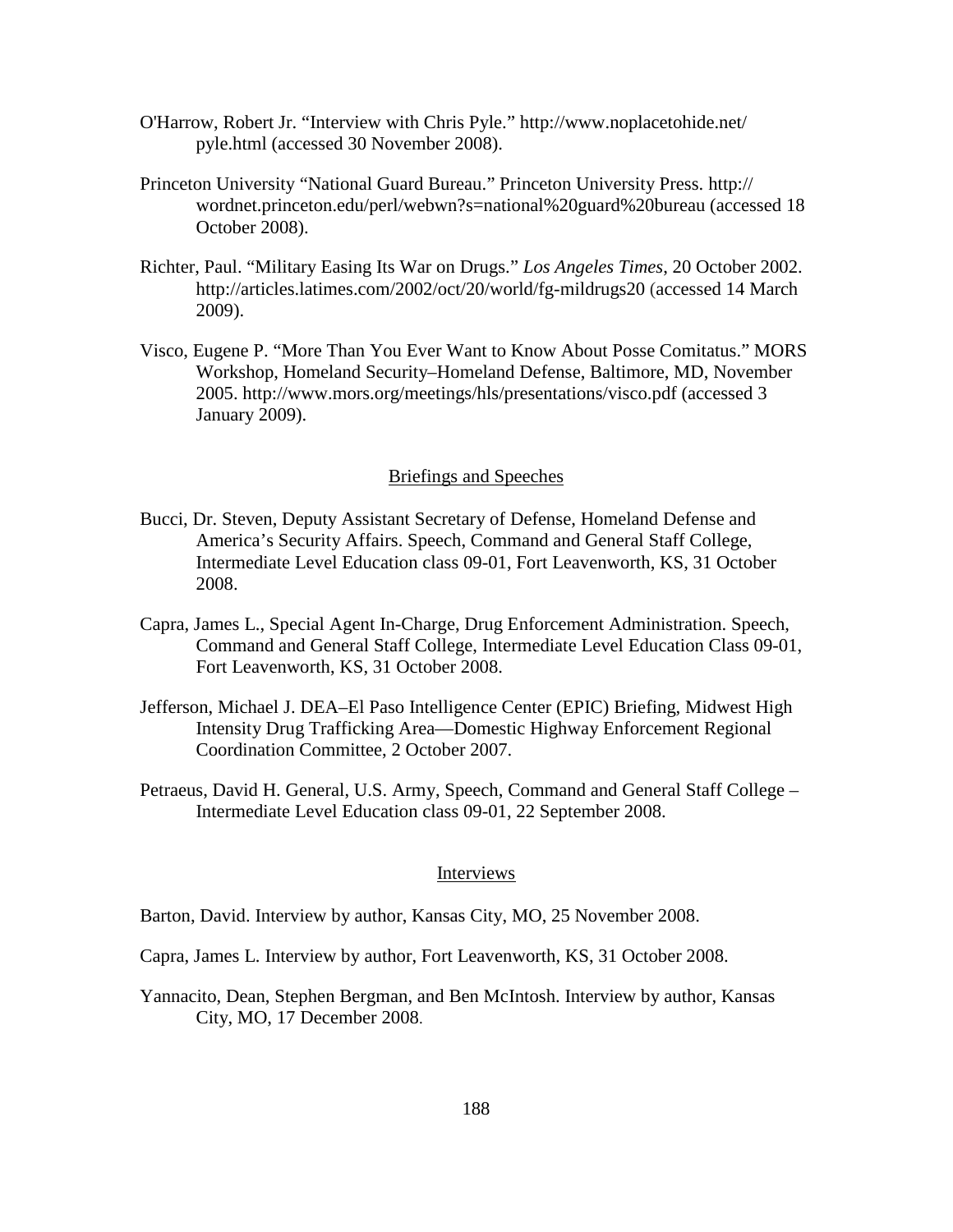# Other Sources

Sullivan, William D. "Fighting the Long War: Military Strategy for the War on Terrorism." Briefing, Mississippi State University Radvanyi Executive Lecture Forum, Starkville, MS, 12 January 2006.